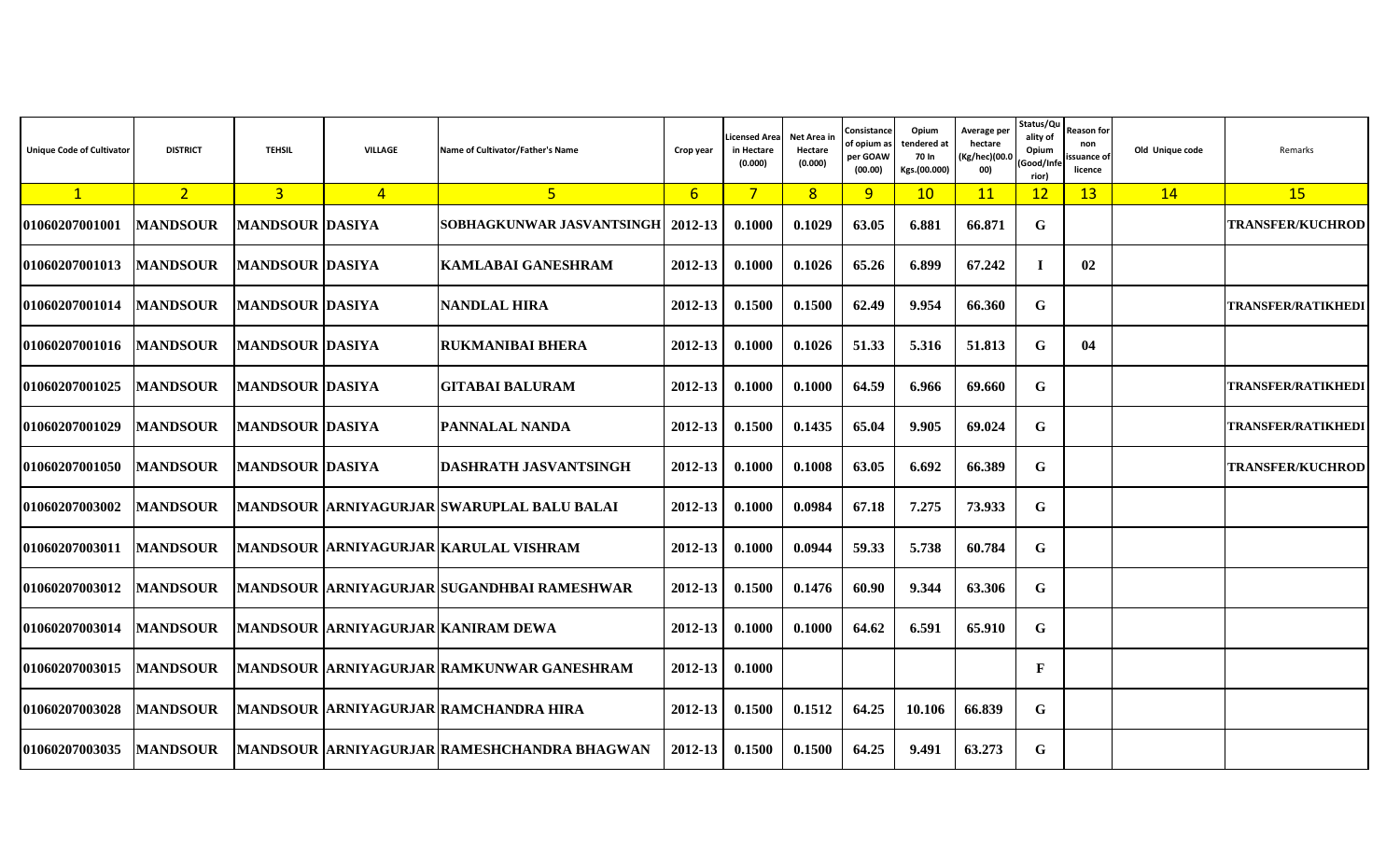| 01060207003040        | <b>MANDSOUR</b> |                         |                             | <b>MANDSOUR ARNIYAGURJAR SAJJANKUNWAR BHERUSINGH</b> | 2012-13     | 0.1000 |        |       |        |        | $\mathbf{F}$ |    |  |
|-----------------------|-----------------|-------------------------|-----------------------------|------------------------------------------------------|-------------|--------|--------|-------|--------|--------|--------------|----|--|
| <b>01060207006003</b> | <b>MANDSOUR</b> | <b>MANDSOUR KATKIYA</b> |                             | <b>RAMESHWAR SURAJMAL</b>                            | 2012-13     | 0.1000 | 0.0990 | 65.87 | 6.549  | 66.152 | G            |    |  |
| <b>01060207006006</b> | <b>MANDSOUR</b> | <b>MANDSOUR KATKIYA</b> |                             | <b>TULSIRAM NARSINGH</b>                             | $2012 - 13$ | 0.1000 | 0.1020 | 59.33 | 6.136  | 60.157 | $\mathbf G$  |    |  |
| <b>01060207006011</b> | <b>MANDSOUR</b> | <b>MANDSOUR KATKIYA</b> |                             | <b>KACHRULAL NANDA</b>                               | $2012 - 13$ | 0.1000 | 0.1008 | 52.30 | 5.193  | 51.518 | G            | 04 |  |
| <b>01060207006012</b> | <b>MANDSOUR</b> | <b>MANDSOUR KATKIYA</b> |                             | <b>JAGDISH SALAGRAM</b>                              | 2012-13     | 0.1500 | 0.1462 | 63.62 | 8.870  | 60.670 | G            |    |  |
| 01060207006018        | <b>MANDSOUR</b> | <b>MANDSOUR KATKIYA</b> |                             | <b>KESAR GULAB</b>                                   | 2012-13     | 0.1000 | 0.1000 | 60.91 | 6.404  | 64.040 | G            |    |  |
| <b>01060207006020</b> | <b>MANDSOUR</b> | <b>MANDSOUR KATKIYA</b> |                             | <b>RUPA GANGARAM</b>                                 | 2012-13     | 0.1500 | 0.1500 | 63.48 | 9.513  | 63.420 | G            |    |  |
| <b>01060207006030</b> | <b>MANDSOUR</b> | <b>MANDSOUR KATKIYA</b> |                             | <b>BALURAM NANDA</b>                                 | 2012-13     | 0.1000 | 0.1000 | 60.91 | 6.030  | 60.300 | G            |    |  |
| <b>01060207009001</b> | <b>MANDSOUR</b> |                         | <b>MANDSOUR SEMLIYAKAZI</b> | <b>RATANSINGH JAWANSINGH</b>                         | $2012 - 13$ | 0.1500 | 0.1450 | 61.97 | 9.313  | 64.228 | $\mathbf G$  |    |  |
| <b>01060207009003</b> | <b>MANDSOUR</b> |                         | <b>MANDSOUR SEMLIYAKAZI</b> | <b>PRABHULAL NAGULAL</b>                             | 2012-13     | 0.1000 | 0.1020 | 59.28 | 5.725  | 56.127 | G            | 04 |  |
| <b>01060207009004</b> | <b>MANDSOUR</b> |                         | <b>MANDSOUR SEMLIYAKAZI</b> | <b>DHANNIBAI GANGARAM</b>                            | 2012-13     | 0.1000 | 0.1020 | 67.92 | 7.170  | 70.294 | G            |    |  |
| 01060207009005        | <b>MANDSOUR</b> |                         | <b>MANDSOUR SEMLIYAKAZI</b> | <b>IGAJRAJSINGH GANGASINGH</b>                       | $2012 - 13$ | 0.1500 | 0.1408 | 64.85 | 9.394  | 66.719 | G            |    |  |
| 01060207009007        | <b>MANDSOUR</b> |                         | <b>MANDSOUR SEMLIYAKAZI</b> | LUNA DHURA CHAMAR                                    | 2012-13     | 0.1500 |        |       |        |        | $\mathbf N$  |    |  |
| 01060207009012        | <b>MANDSOUR</b> |                         | <b>MANDSOUR SEMLIYAKAZI</b> | GITABAI BALMUKUND                                    | 2012-13     | 0.1500 | 0.1520 | 69.55 | 10.919 | 71.836 | G            |    |  |
| <b>01060207009013</b> | <b>MANDSOUR</b> |                         | <b>MANDSOUR SEMLIYAKAZI</b> | <b>BHOPAL VARDAJI</b>                                | 2012-13     | 0.1500 | 0.1513 | 68.02 | 10.601 | 70.066 | G            |    |  |
| 01060207009014        | <b>MANDSOUR</b> |                         |                             | MANDSOUR SEMLIYAKAZI RAMCHANDRA PURA                 | $2012 - 13$ | 0.1000 | 0.1023 | 61.02 | 6.503  | 63.568 | G            |    |  |
| 01060207009026        | <b>MANDSOUR</b> |                         | <b>MANDSOUR SEMLIYAKAZI</b> | <b>RUPKUNWAR RAMSINGH</b>                            | 2012-13     | 0.1000 | 0.0968 | 56.28 | 5.596  | 57.810 | G            |    |  |
|                       |                 |                         |                             |                                                      |             |        |        |       |        |        |              |    |  |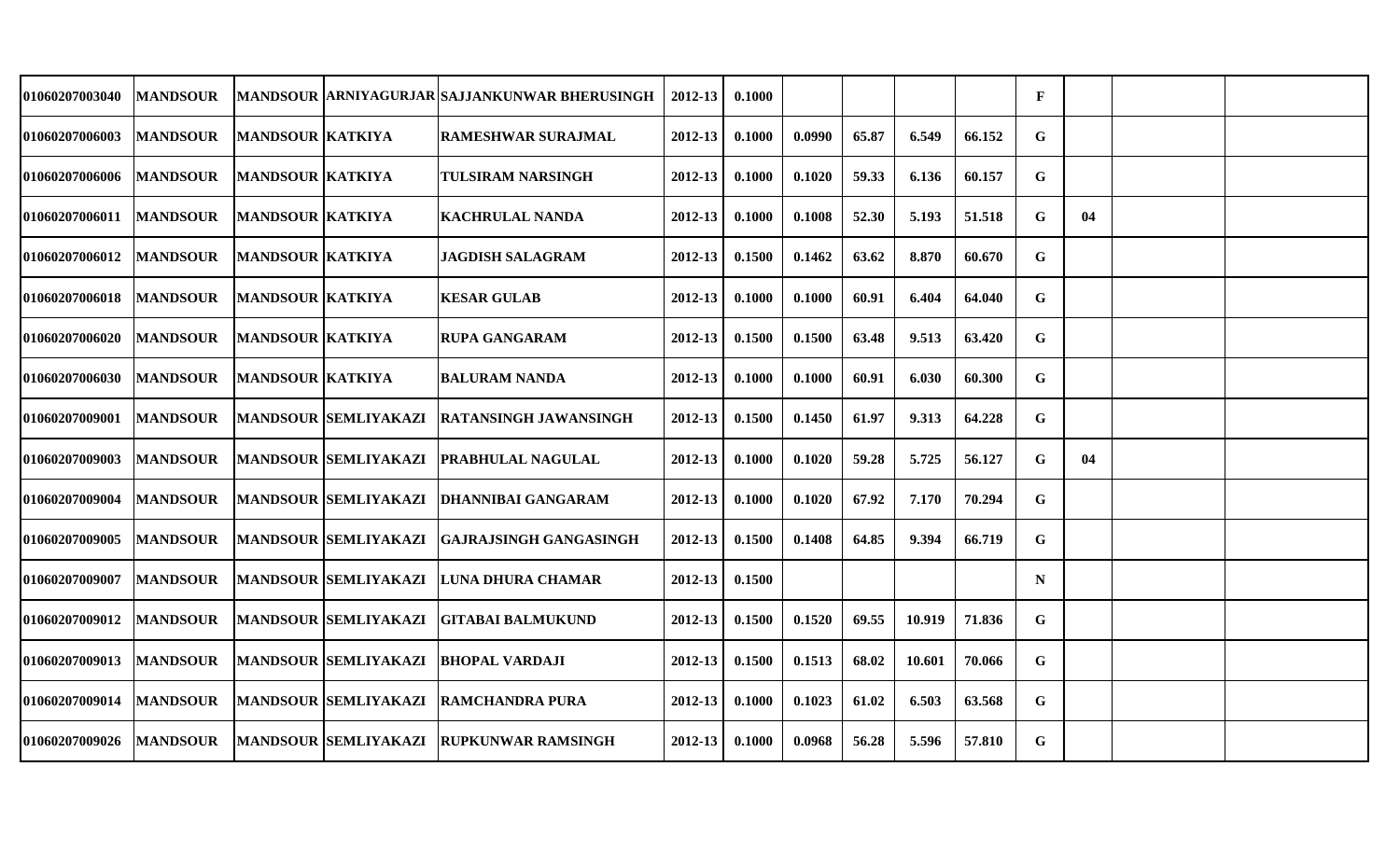| 01060207009030        | <b>MANDSOUR</b> |                          | <b>MANDSOUR SEMLIYAKAZI</b> | <b>BHANWARKUNWAR KAMLAKUNWAR</b>    | 2012-13     | 0.1000 | 0.0975 | 54.71 | 5.698  | 58.441 | G | 05 |                    |
|-----------------------|-----------------|--------------------------|-----------------------------|-------------------------------------|-------------|--------|--------|-------|--------|--------|---|----|--------------------|
| <b>01060207009032</b> | <b>MANDSOUR</b> |                          | <b>MANDSOUR SEMLIYAKAZI</b> | <b>GAJRAJSINGH MODSINGH</b>         | 2012-13     | 0.1000 | 0.0924 | 61.02 | 5.823  | 63.019 | G |    |                    |
| 01060207009034        | <b>MANDSOUR</b> |                          | <b>MANDSOUR SEMLIYAKAZI</b> | <b>SHIVNATH CHETNATH</b>            | 2012-13     | 0.1500 | 0.1512 | 61.02 | 9.580  | 63.360 | G |    |                    |
| <b>01060207009037</b> | <b>MANDSOUR</b> |                          | <b>MANDSOUR SEMLIYAKAZI</b> | <b>PURA HIRA</b>                    | $2012 - 13$ | 0.1500 | 0.1500 | 59.28 | 9.027  | 60.180 | G |    |                    |
| 01060207009041        | <b>MANDSOUR</b> |                          | <b>MANDSOUR SEMLIYAKAZI</b> | <b>INANDIBAI BHUWAN</b>             | $2012 - 13$ | 0.1000 | 0.1000 | 63.78 | 6.351  | 63.510 | G |    |                    |
| 01060207009042        | <b>MANDSOUR</b> |                          | <b>MANDSOUR SEMLIYAKAZI</b> | NATHUNATH SHANKARNATH               | 2012-13     | 0.1000 | 0.0961 | 63.78 | 6.578  | 68.450 | G |    |                    |
| 01060207009044        | <b>MANDSOUR</b> |                          | <b>MANDSOUR SEMLIYAKAZI</b> | <b>KAMALSINGH ANTARSINGH</b>        | 2012-13     | 0.1000 | 0.1000 | 53.32 | 5.561  | 55.610 | G | 04 |                    |
| 01060207009045        | <b>MANDSOUR</b> |                          | <b>MANDSOUR SEMLIYAKAZI</b> | SHIVPALSINGH CHANDARSINGH   2012-13 |             | 0.1500 | 0.1428 | 61.58 | 9.395  | 65.791 | G |    |                    |
| <b>01060207009047</b> | <b>MANDSOUR</b> |                          | <b>MANDSOUR SEMLIYAKAZI</b> | MADANLAL LAXMINARAYAN               | 2012-13     | 0.1000 | 0.1020 | 61.58 | 6.413  | 62.873 | G |    |                    |
| 01060207013001        | <b>MANDSOUR</b> | <b>MANDSOUR HATUNIYA</b> |                             | <b>LILABAI KAILASH</b>              | 2012-13     | 0.1500 | 0.1520 | 65.68 | 10.105 | 66.480 | G |    | <b>NAME CHANGE</b> |
| 01060207013002        | <b>MANDSOUR</b> | <b>MANDSOUR HATUNIYA</b> |                             | NAGUBAI BANSHILAL                   | 2012-13     | 0.1500 | 0.1463 | 58.87 | 9.554  | 65.304 | G |    |                    |
| 01060207013004        | <b>MANDSOUR</b> | <b>MANDSOUR HATUNIYA</b> |                             | <b>HARIRAM JASRUP</b>               | 2012-13     | 0.1000 | 0.0990 | 65.68 | 6.803  | 68.717 | G |    |                    |
| <b>01060207013006</b> | <b>MANDSOUR</b> | <b>MANDSOUR HATUNIYA</b> |                             | RADHIBAI BALARAM                    | 2012-13     | 0.1000 | 0.0968 | 62.38 | 6.131  | 63.337 | G |    |                    |
| 01060207013010        | <b>MANDSOUR</b> | <b>MANDSOUR HATUNIYA</b> |                             | <b>JUJHARSINGH AMARSINGH</b>        | 2012-13     | 0.1000 | 0.0957 | 56.63 | 5.760  | 60.188 | G |    |                    |
| 01060207013011        | <b>MANDSOUR</b> | <b>MANDSOUR HATUNIYA</b> |                             | <b>MANGILAL BHAGIRATH</b>           | 2012-13     | 0.1000 | 0.0986 | 61.26 | 6.301  | 63.905 | G |    |                    |
| <b>01060207013012</b> | <b>MANDSOUR</b> | <b>MANDSOUR HATUNIYA</b> |                             | <b>LALKUNWAR RAMSINGH</b>           | 2012-13     | 0.1000 | 0.1002 | 67.43 | 7.022  | 70.080 | G |    |                    |
| 01060207013019        | <b>MANDSOUR</b> | <b>MANDSOUR HATUNIYA</b> |                             | <b>MANAKLAL PYARCHAND</b>           | 2012-13     | 0.1000 | 0.1020 | 67.39 | 6.826  | 66.922 | G |    |                    |
|                       |                 |                          |                             |                                     |             |        |        |       |        |        |   |    |                    |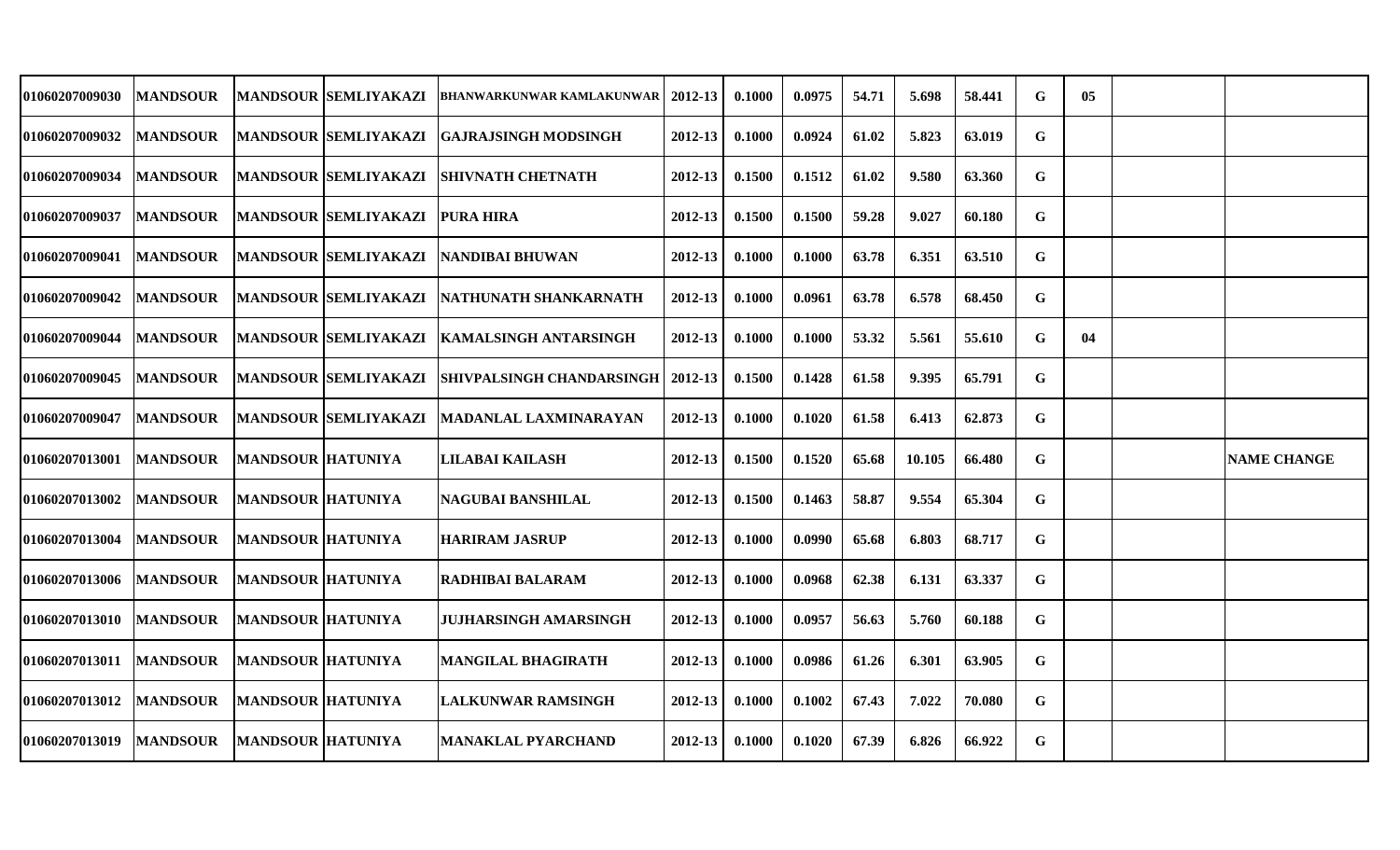| 01060207013020        | <b>MANDSOUR</b> | <b>MANDSOUR HATUNIYA</b> | BALARAM KASHIRAM                | 2012-13     | 0.1500 | 0.1500 | 62.36 | 9.791 | 65.273 | G           |    |                    |
|-----------------------|-----------------|--------------------------|---------------------------------|-------------|--------|--------|-------|-------|--------|-------------|----|--------------------|
| 01060207013023        | <b>MANDSOUR</b> | <b>MANDSOUR HATUNIYA</b> | VISHNULAL NANDIBAI              | 2012-13     | 0.1500 | 0.1443 | 67.43 | 9.922 | 68.760 | G           |    |                    |
| <b>01060207013027</b> | <b>MANDSOUR</b> | <b>MANDSOUR HATUNIYA</b> | <b>KANHAIYALAL BHERULAL</b>     | 2012-13     | 0.1500 | 0.1498 | 62.36 | 9.612 | 64.166 | G           |    |                    |
| <b>01060207013028</b> | <b>MANDSOUR</b> | <b>MANDSOUR HATUNIYA</b> | <b>SITABAI JUJHARLAL</b>        | 2012-13     | 0.1000 | 0.0960 | 69.37 | 6.808 | 70.917 | G           |    |                    |
| <b>01060207013031</b> | <b>MANDSOUR</b> | <b>MANDSOUR HATUNIYA</b> | <b>RAMJASBAI VARDICHAND</b>     | $2012 - 13$ | 0.1500 | 0.1419 | 62.22 | 9.662 | 68.090 | G           |    |                    |
| 01060207013033        | <b>MANDSOUR</b> | <b>MANDSOUR HATUNIYA</b> | <b>SUKHIBAI MANGILAL</b>        | 2012-13     | 0.1000 | 0.0899 | 58.87 | 5.551 | 61.746 | G           |    |                    |
| <b>01060207013036</b> | <b>MANDSOUR</b> | <b>MANDSOUR HATUNIYA</b> | MOHANKUNWAR CHATARSINGH 2012-13 |             | 0.1000 | 0.1033 | 61.77 | 6.451 | 62.449 | G           |    |                    |
| 01060207013037        | <b>MANDSOUR</b> | <b>MANDSOUR HATUNIYA</b> | <b>RAMIBAI GANGARAM</b>         | 2012-13     | 0.1000 | 0.0974 | 55.74 | 5.654 | 58.049 | G           |    |                    |
| 01060207013042        | <b>MANDSOUR</b> | <b>MANDSOUR HATUNIYA</b> | <b>JAMNABAI TULSIRAM</b>        | 2012-13     | 0.1000 |        |       |       |        | $\mathbf F$ |    |                    |
| <b>01060207013043</b> | <b>MANDSOUR</b> | <b>MANDSOUR HATUNIYA</b> | VIMALAKUNWAR RAMSINGH           | $2012 - 13$ | 0.1000 | 0.1026 | 61.56 | 6.402 | 62.398 | G           |    |                    |
| <b>01060207013049</b> | <b>MANDSOUR</b> | <b>MANDSOUR HATUNIYA</b> | <b>DINESHCHAND BHERULAL</b>     | 2012-13     | 0.1500 | 0.1468 | 62.22 | 9.191 | 62.609 | G           |    |                    |
| 01060207013051        | <b>MANDSOUR</b> | <b>MANDSOUR HATUNIYA</b> | <b>CHAMPALAL MOTILAL</b>        | 2012-13     | 0.1000 | 0.0998 | 62.36 | 6.405 | 64.178 | G           |    | <b>NAME CHANGE</b> |
| <b>01060207013052</b> | <b>MANDSOUR</b> | <b>MANDSOUR HATUNIYA</b> | <b>RAJUBAI BALARAM</b>          | 2012-13     | 0.1000 | 0.0960 | 62.22 | 6.578 | 68.521 | G           |    |                    |
| 01060207013060        | <b>MANDSOUR</b> | <b>MANDSOUR HATUNIYA</b> | VIMLABAI RAKHABCHAND            | 2012-13     | 0.1000 | 0.0920 | 57.90 | 5.376 | 58.435 | G           |    |                    |
| <b>01060207013066</b> | <b>MANDSOUR</b> | <b>MANDSOUR HATUNIYA</b> | <b>KANWARLAL KASHIRAM</b>       | 2012-13     | 0.1000 | 0.0986 | 52.54 | 5.472 | 55.497 | G           | 04 |                    |
| 01060207013073        | <b>MANDSOUR</b> | <b>MANDSOUR HATUNIYA</b> | <b>GHISIBAI PANNALAL</b>        | 2012-13     | 0.1000 | 0.0964 | 57.76 | 5.561 | 57.687 | G           |    |                    |
| 01060207013087        | <b>MANDSOUR</b> | <b>MANDSOUR HATUNIYA</b> | <b>TEJKUNWAR SAJJANSINGH</b>    | 2012-13     | 0.1000 | 0.0990 | 62.77 | 6.367 | 64.313 | G           |    | <b>NAME CHANGE</b> |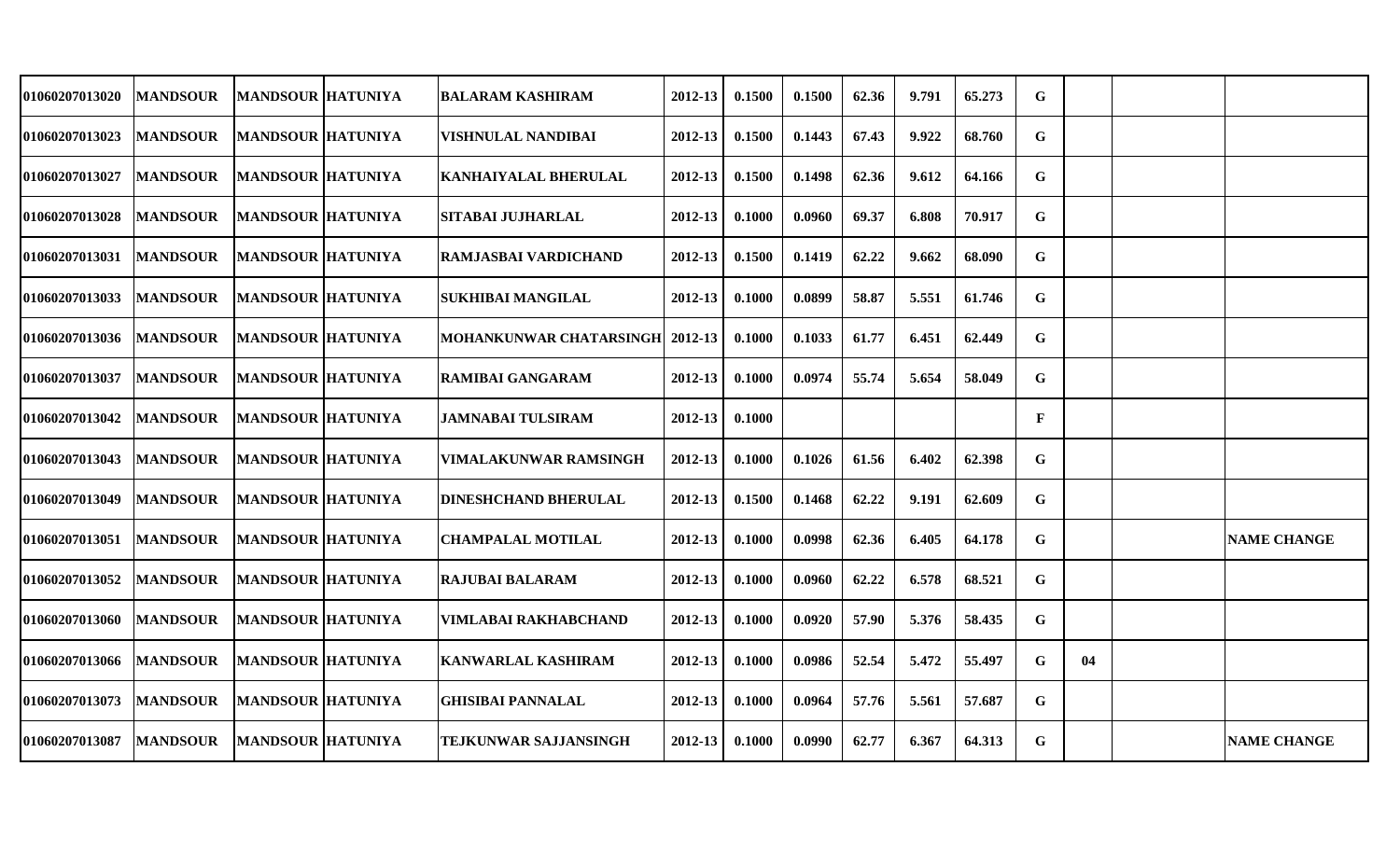| <b>01060207013091</b> | <b>MANDSOUR</b> | <b>MANDSOUR HATUNIYA</b> | <b>BHANWRIBAI FUNDALAL</b>       | 2012-13     | 0.1000 |        |       |       |        | F            |    |                    |
|-----------------------|-----------------|--------------------------|----------------------------------|-------------|--------|--------|-------|-------|--------|--------------|----|--------------------|
| <b>01060207013099</b> | <b>MANDSOUR</b> | <b>MANDSOUR HATUNIYA</b> | BALARAM SHANKARLAL               | 2012-13     | 0.1000 | 0.0990 | 63.93 | 6.493 | 65.586 | G            |    |                    |
| <b>01060207013100</b> | <b>MANDSOUR</b> | <b>MANDSOUR HATUNIYA</b> | PRABHULAL PYARJI                 | 2012-13     | 0.1000 | 0.0850 | 63.93 | 5.735 | 67.471 | G            |    |                    |
| <b>01060207013101</b> | <b>MANDSOUR</b> | <b>MANDSOUR HATUNIYA</b> | <b>GORDHAN KANIRAM</b>           | 2012-13     | 0.1000 | 0.0959 | 67.43 | 6.897 | 71.919 | G            |    |                    |
| <b>01060207013104</b> | <b>MANDSOUR</b> | <b>MANDSOUR HATUNIYA</b> | <b>BHANWARLAL KANIRAM</b>        | 2012-13     | 0.1000 | 0.0946 | 61.56 | 6.156 | 65.074 | G            |    |                    |
| <b>01060207013106</b> | <b>MANDSOUR</b> | <b>MANDSOUR HATUNIYA</b> | LAXMINARAYAN CHAMPALAL           | 2012-13     | 0.1000 |        |       |       |        | $\mathbf{F}$ |    |                    |
| <b>01060207013112</b> | <b>MANDSOUR</b> | <b>MANDSOUR HATUNIYA</b> | <b>SHANTIBAI BHANWARLAL</b>      | 2012-13     | 0.1000 | 0.0975 | 62.77 | 6.295 | 64.564 | G            |    | <b>NAME CHANGE</b> |
| 01060207013115        | <b>MANDSOUR</b> | <b>MANDSOUR HATUNIYA</b> | <b>BRHAMNAND JUJHARLAL</b>       | 2012-13     | 0.1000 | 0.0960 | 68.20 | 6.654 | 69.313 | G            |    |                    |
| <b>01060207013117</b> | <b>MANDSOUR</b> | <b>MANDSOUR HATUNIYA</b> | <b>SHANTILAL BADRILAL</b>        | 2012-13     | 0.1000 | 0.1000 | 63.93 | 6.841 | 68.410 | G            |    |                    |
| <b>01060207013119</b> | <b>MANDSOUR</b> | <b>MANDSOUR HATUNIYA</b> | OMPRAKASH BANSHILAL              | 2012-13     | 0.1000 | 0.0990 | 61.56 | 6.640 | 67.071 | G            |    |                    |
| <b>01060207013126</b> | <b>MANDSOUR</b> | <b>MANDSOUR HATUNIYA</b> | <b>KACHRU NIRBHAYRAM</b>         | 2012-13     | 0.1500 | 0.1419 | 67.39 | 9.386 | 66.145 | G            |    |                    |
| <b>01060207013128</b> | <b>MANDSOUR</b> | <b>MANDSOUR HATUNIYA</b> | RAMNARAYAN CHAGANLAL             | 2012-13     | 0.1500 | 0.1525 | 59.40 | 8.723 | 57.200 | G            |    |                    |
| <b>01060207013131</b> | <b>MANDSOUR</b> | <b>MANDSOUR HATUNIYA</b> | SATYANARAYAN RAMNARAYAN  2012-13 |             | 0.1000 | 0.1020 | 59.40 | 6.449 | 63.225 | G            |    |                    |
| 01060207013137        | <b>MANDSOUR</b> | <b>MANDSOUR HATUNIYA</b> | <b>RUPABAI ONKARLAL</b>          | 2012-13     | 0.1500 | 0.1550 | 61.77 | 9.248 | 59.665 | G            |    |                    |
| <b>01060207013138</b> | <b>MANDSOUR</b> | <b>MANDSOUR HATUNIYA</b> | SAMANDBAI RATANLAL               | 2012-13     | 0.1000 | 0.0990 | 51.12 | 4.915 | 49.646 | G            | 04 |                    |
| <b>01060207013143</b> | <b>MANDSOUR</b> | <b>MANDSOUR HATUNIYA</b> | <b>GANPATLAL MANNALAL</b>        | $2012 - 13$ | 0.1500 | 0.1530 | 64.60 | 9.662 | 63.150 | G            |    |                    |
| 01060207013144        | <b>MANDSOUR</b> | <b>MANDSOUR HATUNIYA</b> | <b>PAPPUSINGH RODSINGH</b>       | 2012-13     | 0.1000 | 0.1025 | 59.40 | 6.517 | 63.580 | G            |    |                    |
|                       |                 |                          |                                  |             |        |        |       |       |        |              |    |                    |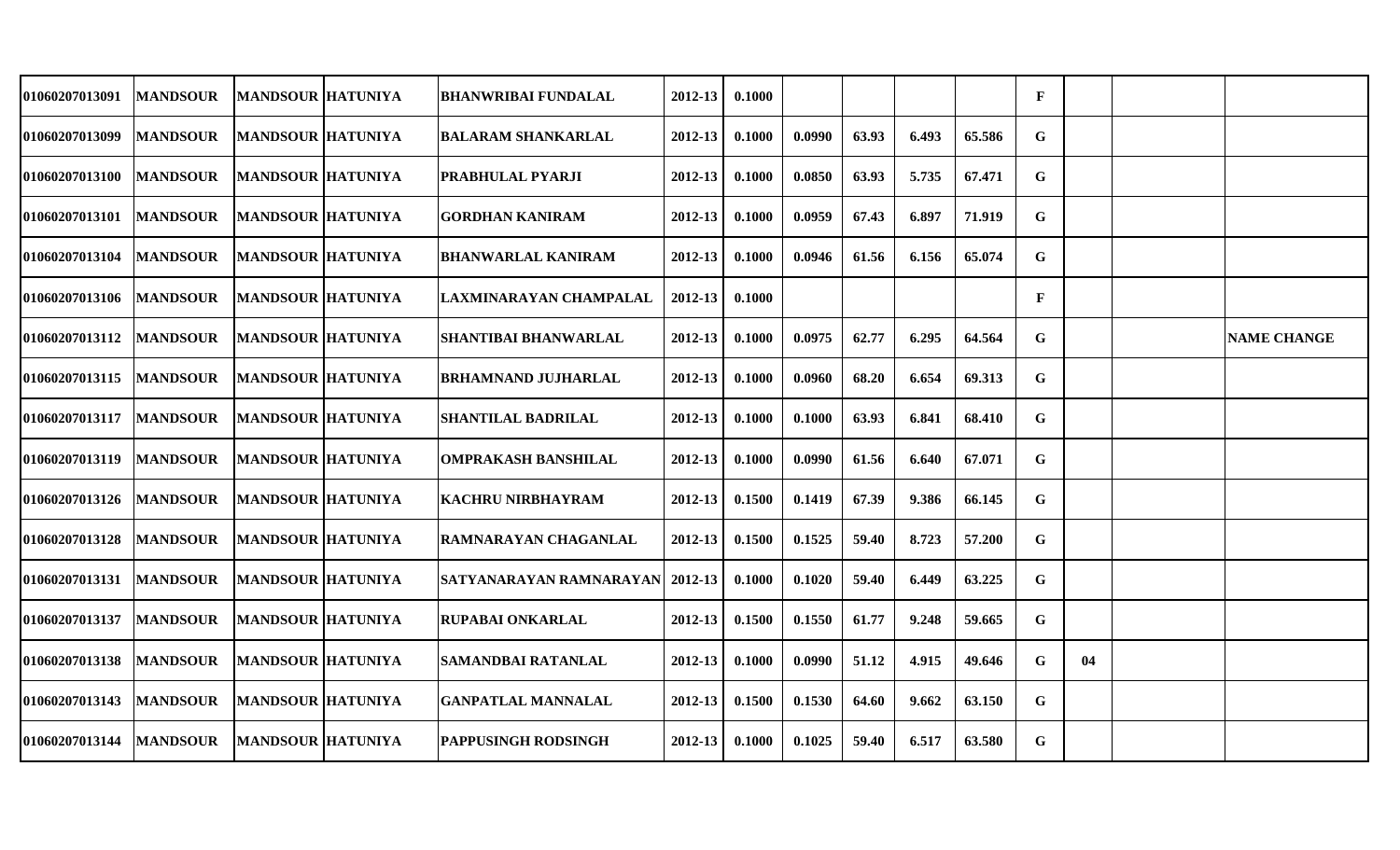| 01060207013148        | <b>MANDSOUR</b> | <b>MANDSOUR HATUNIYA</b> |                                           | <b>JUJHAR NANDA</b>                                | 2012-13     | 0.1000 | 0.1007 | 62.77 | 6.098 | 60.556 | G |    |                          |
|-----------------------|-----------------|--------------------------|-------------------------------------------|----------------------------------------------------|-------------|--------|--------|-------|-------|--------|---|----|--------------------------|
| 01060207013151        | <b>MANDSOUR</b> | <b>MANDSOUR HATUNIYA</b> |                                           | <b>GITABAI BAPULAL</b>                             | 2012-13     | 0.1000 | 0.0975 | 61.77 | 6.009 | 61.631 | G |    |                          |
| <b>01060207013153</b> | <b>MANDSOUR</b> | <b>MANDSOUR HATUNIYA</b> |                                           | <b>SURENDRAKUMAR BALARAM</b>                       | $2012 - 13$ | 0.1000 | 0.0987 | 57.36 | 5.859 | 59.362 | G |    |                          |
| 01060207014001        | <b>MANDSOUR</b> |                          |                                           | <b>MANDSOUR JAMUNIYAMEENA PRABHULAL GAMER MINA</b> | 2012-13     | 0.1000 | 0.1020 | 66.17 | 6.853 | 67.186 | G |    |                          |
| <b>01060207014008</b> | <b>MANDSOUR</b> |                          | <b>MANDSOUR JAMUNIYAMEENA KACHRU GOGA</b> |                                                    | 2012-13     | 0.1000 | 0.0975 | 62.88 | 6.315 | 64.769 | G |    |                          |
| 01060207014012        | <b>MANDSOUR</b> |                          |                                           | <b>MANDSOUR JAMUNIYAMEENA SURAJMAL GANGARAM</b>    | 2012-13     | 0.1000 | 0.1020 | 62.88 | 6.207 | 60.853 | G |    |                          |
| <b>01060207014017</b> | <b>MANDSOUR</b> |                          |                                           | MANDSOUR JAMUNIYAMEENA KARANSINGH BHANWARLAL       | 2012-13     | 0.1000 | 0.1023 | 58.76 | 6.044 | 59.081 | G |    |                          |
| <b>01060207014018</b> | <b>MANDSOUR</b> |                          |                                           | <b>MANDSOUR JAMUNIYAMEENA RADHESHYAM SITARAM</b>   | 2012-13     | 0.1000 | 0.1023 | 63.94 | 6.513 | 63.666 | G |    |                          |
| <b>01060207014019</b> | <b>MANDSOUR</b> |                          |                                           | MANDSOUR JAMUNIYAMEENA RAMNARAYAN MOHABBATLAL      | $2012 - 13$ | 0.1000 | 0.1020 | 63.94 | 6.467 | 63.402 | G |    |                          |
| <b>01060207014026</b> | <b>MANDSOUR</b> |                          |                                           | MANDSOUR JAMUNIYAMEENA KACHRULAL BAGDIRAM          | 2012-13     | 0.1500 | 0.1540 | 62.22 | 9.929 | 64.474 | G |    |                          |
| <b>01060207015025</b> | <b>MANDSOUR</b> | <b>MANDSOUR LAMGARA</b>  |                                           | JUJHARLAL RAMA                                     | 2012-13     | 0.1000 | 0.1000 | 61.26 | 6.222 | 62.220 | G |    | <b>TRANSFER/KARJU</b>    |
| 01060207015043        | <b>MANDSOUR</b> | <b>MANDSOUR LAMGARA</b>  |                                           | <b>BALURAM KISHAN</b>                              | 2012-13     | 0.1000 | 0.1032 | 55.03 | 5.605 | 54.312 | G | 04 |                          |
| <b>01060207015049</b> | <b>MANDSOUR</b> | <b>MANDSOUR LAMGARA</b>  |                                           | <b>NARAYAN PUNA</b>                                | 2012-13     | 0.1000 | 0.1050 | 65.07 | 6.795 | 64.714 | G |    | <b>TRANSFER/PETLAWAD</b> |
| 01060207015055        | <b>MANDSOUR</b> | <b>MANDSOUR LAMGARA</b>  |                                           | <b>DOLATRAM NATHU</b>                              | 2012-13     | 0.1500 | 0.1518 | 61.26 | 9.679 | 63.762 | G |    | <b>TRANSFER/KARJU</b>    |
| <b>01060207015060</b> | <b>MANDSOUR</b> | <b>MANDSOUR LAMGARA</b>  |                                           | <b>DHULCHAND KACHRU</b>                            | 2012-13     | 0.1000 | 0.1000 | 53.83 | 5.360 | 53.600 | G | 04 |                          |
| <b>01060207015062</b> | <b>MANDSOUR</b> | <b>MANDSOUR LAMGARA</b>  |                                           | DAYARAM VARDICHAND                                 | $2012 - 13$ | 0.1000 | 0.1020 | 66.11 | 6.186 | 60.647 | G |    | <b>TRANSFER/PETLAWAD</b> |
| <b>01060207015063</b> | <b>MANDSOUR</b> | <b>MANDSOUR LAMGARA</b>  |                                           | <b>MOHANIBAI MOHANLAL</b>                          | 2012-13     | 0.1000 | 0.1023 | 61.26 | 5.303 | 51.838 | G | 04 |                          |
|                       |                 |                          |                                           |                                                    |             |        |        |       |       |        |   |    |                          |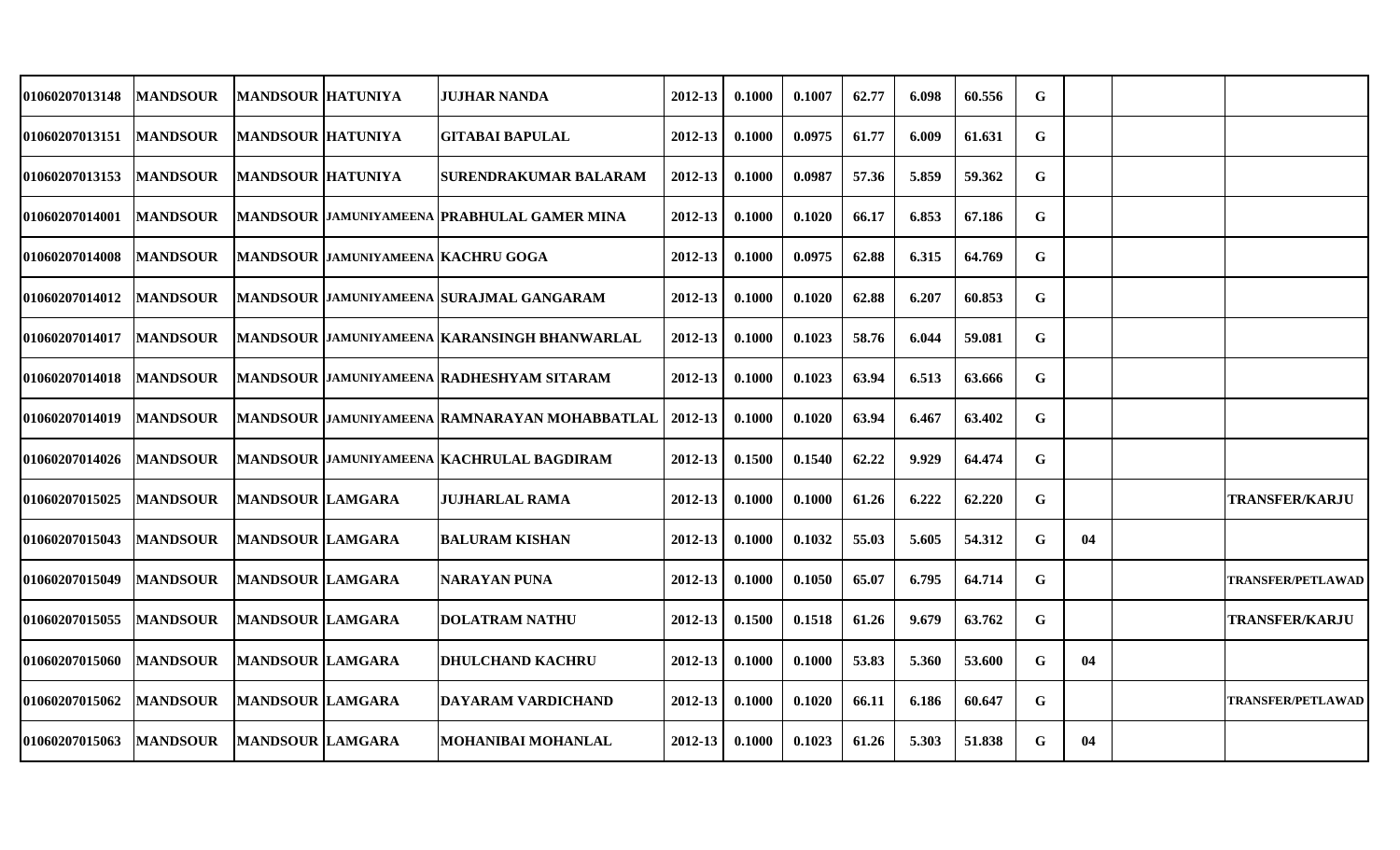| 01060207015066 | <b>MANDSOUR</b> | <b>MANDSOUR LAMGARA</b>   | <b>SITABAI BHAGWAN</b>     | 2012-13 | 0.1500 | 0.1475 | 59.02 | 8.845 | 59.966 | G           | 08 |                    |
|----------------|-----------------|---------------------------|----------------------------|---------|--------|--------|-------|-------|--------|-------------|----|--------------------|
| 01060207017002 | <b>MANDSOUR</b> | <b>MANDSOUR RATIKHEDI</b> | <b>AMARSINGH MOHANLAL</b>  | 2012-13 | 0.1500 | 0.1500 | 60.70 | 9.660 | 64.400 | G           |    |                    |
| 01060207017004 | <b>MANDSOUR</b> | <b>MANDSOUR RATIKHEDI</b> | <b>BHAGIRATH JIVRAJ</b>    | 2012-13 | 0.1000 | 0.0966 | 65.39 | 6.773 | 70.114 | $\mathbf G$ |    |                    |
| 01060207017008 | <b>MANDSOUR</b> | <b>MANDSOUR RATIKHEDI</b> | DHAPUBAI DEVAJI            | 2012-13 | 0.1000 | 0.0990 | 51.69 | 5.302 | 53.556 | G           | 04 |                    |
| 01060207017012 | <b>MANDSOUR</b> | <b>MANDSOUR RATIKHEDI</b> | <b>RAMLAL BAGDIRAM</b>     | 2012-13 | 0.1000 | 0.0999 | 59.66 | 6.358 | 63.644 | G           |    |                    |
| 01060207017013 | <b>MANDSOUR</b> | <b>MANDSOUR RATIKHEDI</b> | <b>AMARSINGH NATHULAL</b>  | 2012-13 | 0.1500 | 0.1482 | 59.66 | 9.793 | 66.080 | G           |    |                    |
| 01060207017015 | <b>MANDSOUR</b> | <b>MANDSOUR RATIKHEDI</b> | <b>TEKCHAND HIRALAL</b>    | 2012-13 | 0.1000 | 0.1000 | 58.80 | 6.308 | 63.080 | G           |    |                    |
| 01060207017019 | <b>MANDSOUR</b> | <b>MANDSOUR RATIKHEDI</b> | <b>RATANLAL KISHANLAL</b>  | 2012-13 | 0.1000 | 0.0992 | 58.80 | 5.821 | 58.679 | G           |    |                    |
| 01060207017047 | <b>MANDSOUR</b> | <b>MANDSOUR RATIKHEDI</b> | <b>KARU BHERA</b>          | 2012-13 | 0.1000 | 0.0990 | 59.46 | 6.124 | 61.859 | $\mathbf G$ |    |                    |
| 01060207017049 | <b>MANDSOUR</b> | <b>MANDSOUR RATIKHEDI</b> | <b>ONKARLAL KALU</b>       | 2012-13 | 0.1000 | 0.1020 | 59.46 | 5.938 | 58.216 | G           |    |                    |
| 01060207017051 | <b>MANDSOUR</b> | <b>MANDSOUR RATIKHEDI</b> | <b>MOHANLAL MODA</b>       | 2012-13 | 0.1500 | 0.1512 | 52.85 | 8.403 | 55.575 | G           | 04 |                    |
| 01060207017056 | <b>MANDSOUR</b> | <b>MANDSOUR RATIKHEDI</b> | KAMLABAI BHAGWAN           | 2012-13 | 0.1000 | 0.1008 | 65.39 | 6.735 | 66.815 | G           |    |                    |
| 01060207017059 | <b>MANDSOUR</b> | <b>MANDSOUR RATIKHEDI</b> | <b>HIRALAL BHOPALSINGH</b> | 2012-13 | 0.1000 | 0.0992 | 58.80 | 6.140 | 61.895 | G           |    | <b>NAME CHANGE</b> |
| 01060207017060 | <b>MANDSOUR</b> | <b>MANDSOUR RATIKHEDI</b> | <b>PANNALAL GOPI</b>       | 2012-13 | 0.1000 | 0.1000 | 59.46 | 6.099 | 60.990 | G           |    |                    |
| 01060207017061 | <b>MANDSOUR</b> | <b>MANDSOUR RATIKHEDI</b> | <b>KACHRIBAI CHUNNIBAI</b> | 2012-13 | 0.1500 | 0.1419 | 54.95 | 8.360 | 58.915 | G           | 05 |                    |
| 01060207017062 | <b>MANDSOUR</b> | <b>MANDSOUR RATIKHEDI</b> | <b>BALARAM BHERA</b>       | 2012-13 | 0.1000 | 0.0980 | 60.70 | 6.122 | 62.469 | G           |    |                    |
| 01060207017063 | <b>MANDSOUR</b> | <b>MANDSOUR RATIKHEDI</b> | <b>BALARAM ONKARLAL</b>    | 2012-13 | 0.1500 | 0.1550 | 56.93 | 8.914 | 57.510 | G           |    |                    |
|                |                 |                           |                            |         |        |        |       |       |        |             |    |                    |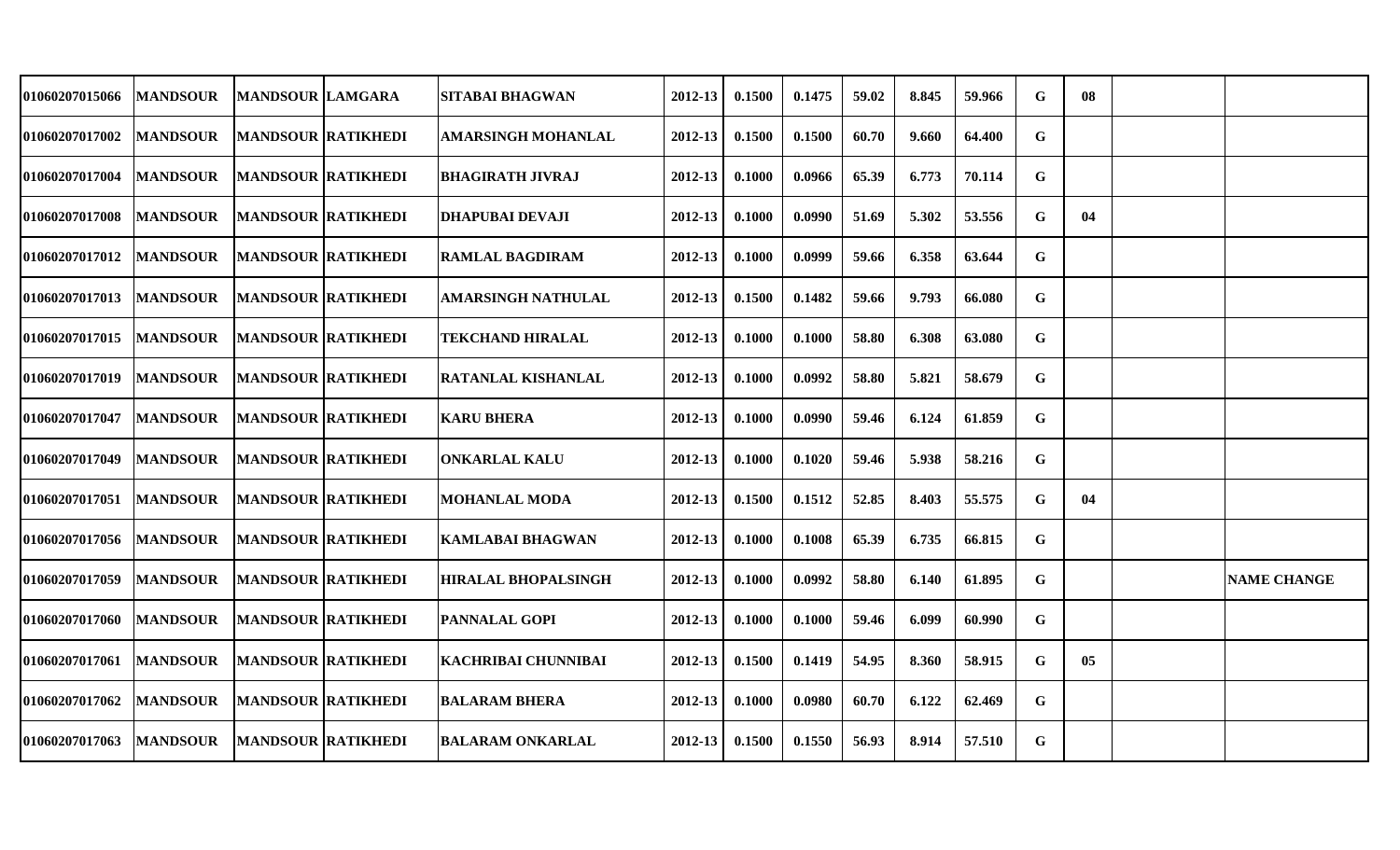| 01060207017066        | <b>MANDSOUR</b> | <b>MANDSOUR RATIKHEDI</b> | <b>JAWAHARLAL BABRU</b>     | 2012-13     | 0.1000 | 0.0980 | 65.92 | 6.696  | 68.327 | G            |  |  |
|-----------------------|-----------------|---------------------------|-----------------------------|-------------|--------|--------|-------|--------|--------|--------------|--|--|
| 01060207017069        | <b>MANDSOUR</b> | <b>MANDSOUR RATIKHEDI</b> | <b>RUKMANIBAI RAMLAL</b>    | 2012-13     | 0.1500 | 0.1406 | 58.77 | 8.555  | 60.846 | G            |  |  |
| 01060207017070        | <b>MANDSOUR</b> | <b>MANDSOUR RATIKHEDI</b> | <b>SHIVLAL NANDA</b>        | $2012 - 13$ | 0.1000 |        |       |        |        | $\mathbf{F}$ |  |  |
| 01060207018003        | <b>MANDSOUR</b> | <b>MANDSOUR KUCHROD</b>   | PARVATIBAI ATMARAM          | 2012-13     | 0.1500 | 0.1430 | 65.68 | 9.721  | 67.979 | G            |  |  |
| 01060207018005        | <b>MANDSOUR</b> | <b>MANDSOUR KUCHROD</b>   | <b>RUKMANIBAI GANESHRAM</b> | 2012-13     | 0.1000 | 0.1000 | 61.71 | 6.180  | 61.800 | G            |  |  |
| 01060207018006        | <b>MANDSOUR</b> | <b>MANDSOUR KUCHROD</b>   | <b>KANWARLAL KESHURAM</b>   | $2012 - 13$ | 0.1500 | 0.1500 | 65.46 | 10.137 | 67.580 | G            |  |  |
| 01060207018008        | <b>MANDSOUR</b> | <b>MANDSOUR KUCHROD</b>   | LAXMINARAYAN SHOBHARAM      | 2012-13     | 0.1000 | 0.1020 | 67.39 | 7.037  | 68.990 | G            |  |  |
| <b>01060207018010</b> | <b>MANDSOUR</b> | <b>MANDSOUR KUCHROD</b>   | <b>BASANTIBAI GORDHAN</b>   | 2012-13     | 0.1000 | 0.1008 | 65.25 | 6.795  | 67.411 | G            |  |  |
| 01060207018012        | <b>MANDSOUR</b> | <b>MANDSOUR KUCHROD</b>   | <b>KANHAIYALAL VARDA</b>    | 2012-13     | 0.1000 | 0.1020 | 56.91 | 5.967  | 58.500 | $\mathbf G$  |  |  |
| <b>01060207018021</b> | <b>MANDSOUR</b> | <b>MANDSOUR KUCHROD</b>   | <b>BAGDIRAM PANNA</b>       | 2012-13     | 0.1000 | 0.1000 | 56.67 | 5.910  | 59.100 | G            |  |  |
| 01060207018024        | <b>MANDSOUR</b> | <b>MANDSOUR KUCHROD</b>   | <b>NATHULAL LALU SUWAN</b>  | 2012-13     | 0.1000 | 0.0992 | 62.38 | 6.799  | 68.538 | $\mathbf G$  |  |  |
| 01060207018025        | <b>MANDSOUR</b> | <b>MANDSOUR KUCHROD</b>   | <b>RAMPRATAP ONKARLAL</b>   | 2012-13     | 0.1000 | 0.0968 | 59.42 | 6.375  | 65.857 | G            |  |  |
| 01060207018032        | <b>MANDSOUR</b> | <b>MANDSOUR KUCHROD</b>   | <b>BHAGUBAI GANESHRAM</b>   | 2012-13     | 0.1000 | 0.0945 | 59.65 | 5.854  | 61.947 | G            |  |  |
| 01060207018033        | <b>MANDSOUR</b> | <b>MANDSOUR KUCHROD</b>   | RAMCHANDRA BHAGWAN          | 2012-13     | 0.1500 | 0.1360 | 62.38 | 9.107  | 66.963 | G            |  |  |
| 01060207018036        | <b>MANDSOUR</b> | <b>MANDSOUR KUCHROD</b>   | RAMNARAYAN NATHIBAI         | 2012-13     | 0.1500 | 0.1472 | 69.56 | 10.911 | 74.124 | $\mathbf G$  |  |  |
| <b>01060207018038</b> | <b>MANDSOUR</b> | <b>MANDSOUR KUCHROD</b>   | <b>GOPAL MANGILAL</b>       | 2012-13     | 0.1000 | 0.0990 | 59.42 | 6.426  | 64.909 | G            |  |  |
| 01060207018043        | <b>MANDSOUR</b> | <b>MANDSOUR KUCHROD</b>   | LALITABAI RAMGOPAL          | 2012-13     | 0.1000 | 0.1000 | 62.82 | 6.587  | 65.870 | G            |  |  |
|                       |                 |                           |                             |             |        |        |       |        |        |              |  |  |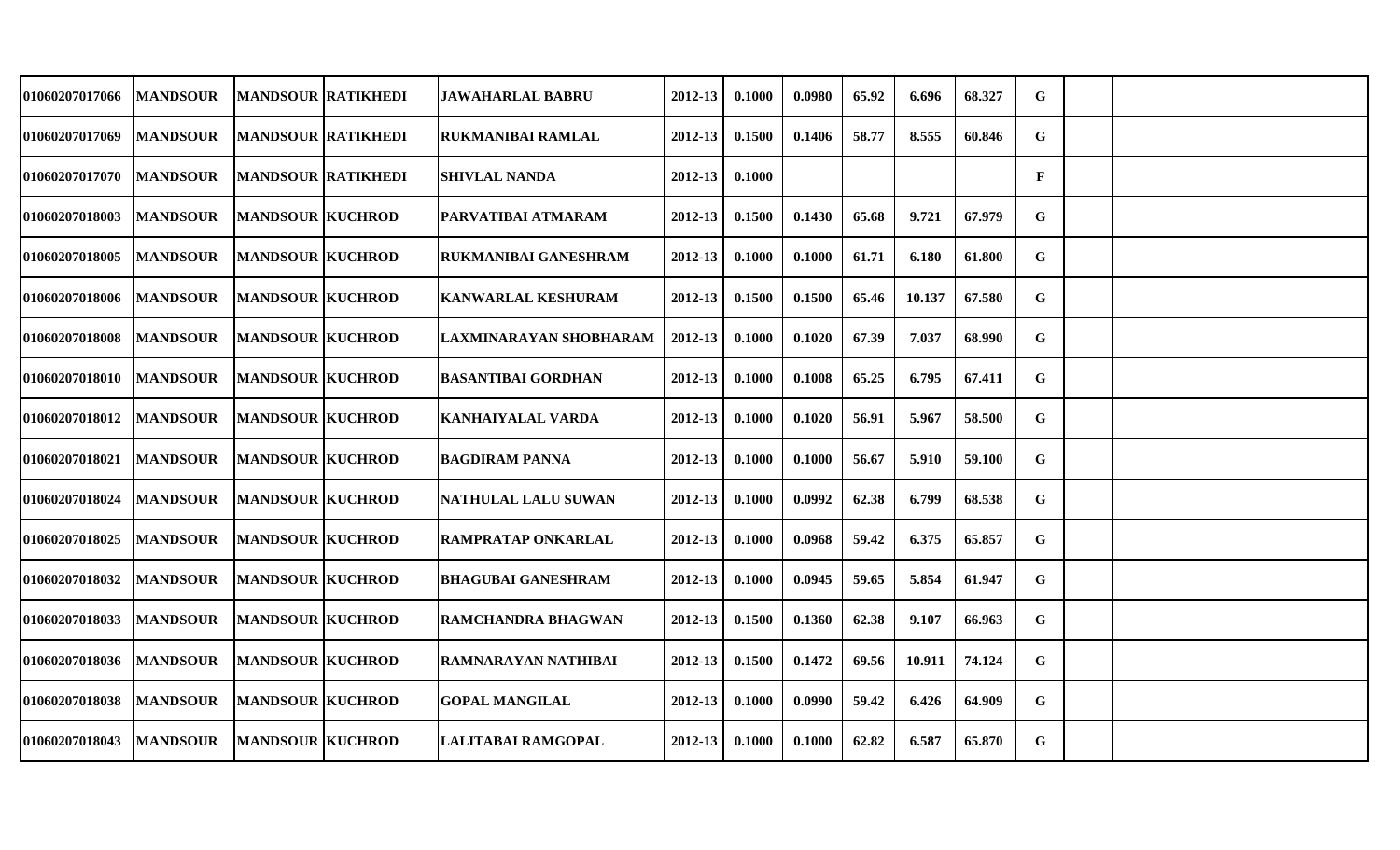| 01060207018047        | <b>MANDSOUR</b> | <b>MANDSOUR KUCHROD</b> | <b>KANKUBAI MOTILAL</b>            | 2012-13     | 0.1500 | 0.1512 | 65.46 | 9.697  | 64.134 | $\mathbf G$ |  |  |
|-----------------------|-----------------|-------------------------|------------------------------------|-------------|--------|--------|-------|--------|--------|-------------|--|--|
| 01060207018048        | <b>MANDSOUR</b> | <b>MANDSOUR KUCHROD</b> | KANWARLAL RATANLAL                 | 2012-13     | 0.1500 | 0.1495 | 59.65 | 9.033  | 60.421 | G           |  |  |
| <b>01060207018049</b> | <b>MANDSOUR</b> | <b>MANDSOUR KUCHROD</b> | <b>ANARSINGH RATANSINGH</b>        | 2012-13     | 0.1000 |        |       |        |        | F           |  |  |
| 01060207018052        | <b>MANDSOUR</b> | <b>MANDSOUR KUCHROD</b> | <b>GORDHAN KALU</b>                | 2012-13     | 0.1500 | 0.1485 | 62.82 | 10.258 | 69.077 | G           |  |  |
| 01060207018059        | <b>MANDSOUR</b> | <b>MANDSOUR KUCHROD</b> | <b>KISHAN GANESHRAM</b>            | 2012-13     | 0.1000 | 0.1008 | 62.82 | 6.174  | 61.250 | $\mathbf G$ |  |  |
| 01060207018062        | <b>MANDSOUR</b> | <b>MANDSOUR KUCHROD</b> | <b>RATANLAL SHOBHARAM</b>          | $2012 - 13$ | 0.1000 | 0.1020 | 67.29 | 6.960  | 68.235 | G           |  |  |
| 01060207018063        | <b>MANDSOUR</b> | <b>MANDSOUR KUCHROD</b> | <b>BHANWARSINGH PYARSINGH</b>      | 2012-13     | 0.1500 | 0.1485 | 65.46 | 9.763  | 65.744 | G           |  |  |
| 01060207018064        | <b>MANDSOUR</b> | <b>MANDSOUR KUCHROD</b> | NARAYAN DOLA PARMAR                | 2012-13     | 0.1000 | 0.0992 | 58.42 | 6.334  | 63.851 | $\mathbf G$ |  |  |
| 01060207018067        | <b>MANDSOUR</b> | <b>MANDSOUR KUCHROD</b> | <b>MANGILAL GANGARAM</b>           | $2012 - 13$ | 0.1500 | 0.1419 | 63.79 | 9.332  | 65.765 | G           |  |  |
| 01060207018068        | <b>MANDSOUR</b> | <b>MANDSOUR KUCHROD</b> | LAXMINARAYAN NAGUSHANKAR   2012-13 |             | 0.1500 | 0.1508 | 65.42 | 9.794  | 64.947 | $\mathbf G$ |  |  |
| 01060207018071        | <b>MANDSOUR</b> | <b>MANDSOUR KUCHROD</b> | <b>MANGIBAI MANGILAL</b>           | 2012-13     | 0.1500 | 0.1419 | 59.42 | 8.769  | 61.797 | G           |  |  |
| 01060207018073        | <b>MANDSOUR</b> | <b>MANDSOUR KUCHROD</b> | <b>BALU GANESHRAM</b>              | 2012-13     | 0.1500 | 0.1521 | 64.41 | 9.846  | 64.734 | $\mathbf G$ |  |  |
| 01060207018074        | <b>MANDSOUR</b> | <b>MANDSOUR KUCHROD</b> | <b>BHANWARLAL RAMCHANDRA</b>       | 2012-13     | 0.1000 | 0.0988 | 58.26 | 6.259  | 63.350 | G           |  |  |
| 01060207018075        | <b>MANDSOUR</b> | <b>MANDSOUR KUCHROD</b> | <b>GOPAL CHOTHRAM</b>              | 2012-13     | 0.1500 | 0.1521 | 64.41 | 10.361 | 68.120 | G           |  |  |
| 01060207018204        | <b>MANDSOUR</b> | <b>MANDSOUR KUCHROD</b> | RADHESHYAM BASANTILAL              | 2012-13     | 0.1500 | 0.1428 | 61.71 | 9.054  | 63.403 | $\mathbf G$ |  |  |
| 01060207018082        | <b>MANDSOUR</b> | <b>MANDSOUR KUCHROD</b> | <b>DHURALAL DEWA</b>               | 2012-13     | 0.1500 | 0.1430 | 64.31 | 9.702  | 67.846 | G           |  |  |
| 01060207018084        | <b>MANDSOUR</b> | <b>MANDSOUR KUCHROD</b> | <b>BHANWARLAL D.P. NANURAM</b>     | 2012-13     | 0.1500 | 0.1416 | 63.79 | 9.140  | 64.548 | G           |  |  |
|                       |                 |                         |                                    |             |        |        |       |        |        |             |  |  |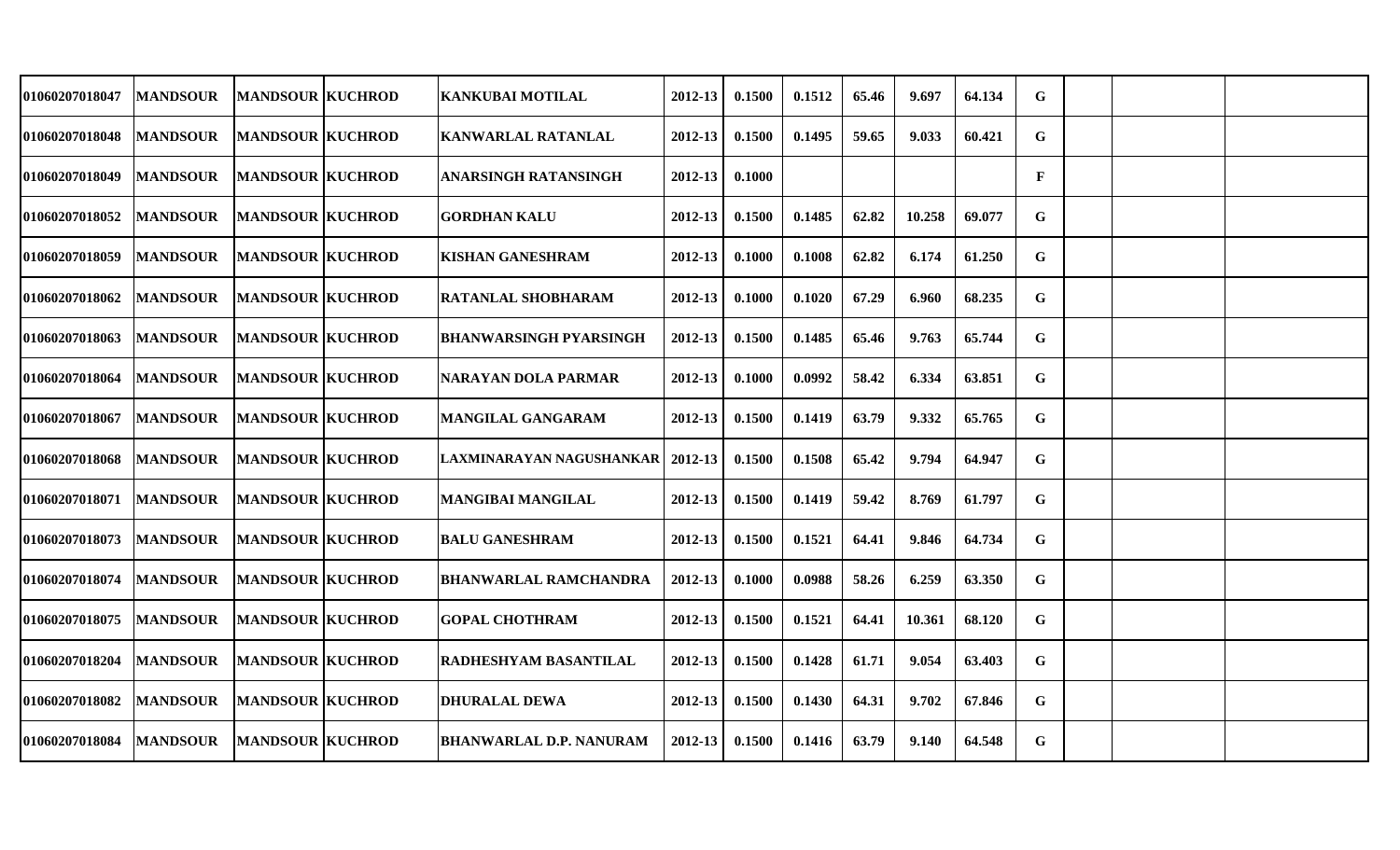| 01060207018086        | <b>MANDSOUR</b> | <b>MANDSOUR KUCHROD</b> | RAMCHANDRA RATANLAL        | 2012-13     | 0.1500 | 0.1400 | 57.12 | 8.095 | 57.821 | G |    |                    |
|-----------------------|-----------------|-------------------------|----------------------------|-------------|--------|--------|-------|-------|--------|---|----|--------------------|
| <b>01060207018090</b> | <b>MANDSOUR</b> | <b>MANDSOUR KUCHROD</b> | <b>JIVRAJ MOTILAL</b>      | 2012-13     | 0.1000 | 0.0984 | 62.53 | 5.279 | 53.648 | G | 04 |                    |
| 01060207018092        | <b>MANDSOUR</b> | <b>MANDSOUR KUCHROD</b> | <b>ANOKHILAL NATHULAL</b>  | 2012-13     | 0.1500 | 0.1444 | 63.79 | 9.450 | 65.443 | G |    |                    |
| 01060207018094        | <b>MANDSOUR</b> | <b>MANDSOUR KUCHROD</b> | VISHNULAL RATANLAL         | 2012-13     | 0.1000 | 0.1050 | 57.83 | 6.551 | 62.390 | G |    |                    |
| 01060207018097        | <b>MANDSOUR</b> | <b>MANDSOUR KUCHROD</b> | <b>GANGARAM DHURA</b>      | 2012-13     | 0.1000 | 0.1000 | 62.03 | 6.221 | 62.210 | G |    |                    |
| 01060207018098        | <b>MANDSOUR</b> | <b>MANDSOUR KUCHROD</b> | <b>BHERULAL BHULIBAI</b>   | 2012-13     | 0.1500 | 0.1470 | 64.41 | 9.836 | 66.912 | G |    |                    |
| 01060207018101        | <b>MANDSOUR</b> | <b>MANDSOUR KUCHROD</b> | LALIBAI RADHESHYAM         | 2012-13     | 0.1000 | 0.0950 | 65.28 | 6.519 | 68.621 | G |    | <b>NAME CHANGE</b> |
| <b>01060207018102</b> | <b>MANDSOUR</b> | <b>MANDSOUR KUCHROD</b> | RAMKANYABAI SITARAM        | 2012-13     | 0.1000 | 0.1000 | 55.94 | 5.538 | 55.380 | G | 04 |                    |
| 01060207018104        | <b>MANDSOUR</b> | <b>MANDSOUR KUCHROD</b> | <b>RUPLAL BAGDIRAM</b>     | 2012-13     | 0.1500 | 0.1490 | 63.07 | 9.542 | 64.040 | G |    |                    |
| <b>01060207018106</b> | <b>MANDSOUR</b> | <b>MANDSOUR KUCHROD</b> | <b>GANPATLAL CHAMPALAL</b> | 2012-13     | 0.1000 | 0.1000 | 59.65 | 6.740 | 67.400 | G |    |                    |
| 01060207018172        | <b>MANDSOUR</b> | <b>MANDSOUR KUCHROD</b> | <b>KARU GANESHRAM</b>      | 2012-13     | 0.1000 | 0.0950 | 61.80 | 6.101 | 64.221 | G |    |                    |
| 01060207018116        | <b>MANDSOUR</b> | <b>MANDSOUR KUCHROD</b> | <b>BALU BHAGWAN</b>        | 2012-13     | 0.1000 | 0.1034 | 56.34 | 6.189 | 59.855 | G |    |                    |
| 01060207018117        | <b>MANDSOUR</b> | <b>MANDSOUR KUCHROD</b> | <b>DEVRAM BALMUKUND</b>    | 2012-13     | 0.1000 | 0.0960 | 65.25 | 6.525 | 67.969 | G |    |                    |
| 01060207018129        | <b>MANDSOUR</b> | <b>MANDSOUR KUCHROD</b> | <b>MANGILAL BAGDIRAM</b>   | 2012-13     | 0.1000 | 0.0990 | 60.30 | 6.383 | 64.475 | G |    |                    |
| 01060207018139        | <b>MANDSOUR</b> | <b>MANDSOUR KUCHROD</b> | KANCHANBAI RAMCHANDRA      | 2012-13     | 0.1000 | 0.1020 | 56.22 | 5.943 | 58.265 | G |    |                    |
| 01060207018141        | <b>MANDSOUR</b> | <b>MANDSOUR KUCHROD</b> | <b>BAGDIBAI MAGNIRAM</b>   | $2012 - 13$ | 0.1000 | 0.0992 | 57.65 | 5.963 | 60.111 | G |    |                    |
| 01060207018144        | <b>MANDSOUR</b> | <b>MANDSOUR KUCHROD</b> | <b>RAMESHWAR NANDA</b>     | 2012-13     | 0.1500 | 0.1517 | 62.60 | 9.748 | 64.258 | G |    |                    |
|                       |                 |                         |                            |             |        |        |       |       |        |   |    |                    |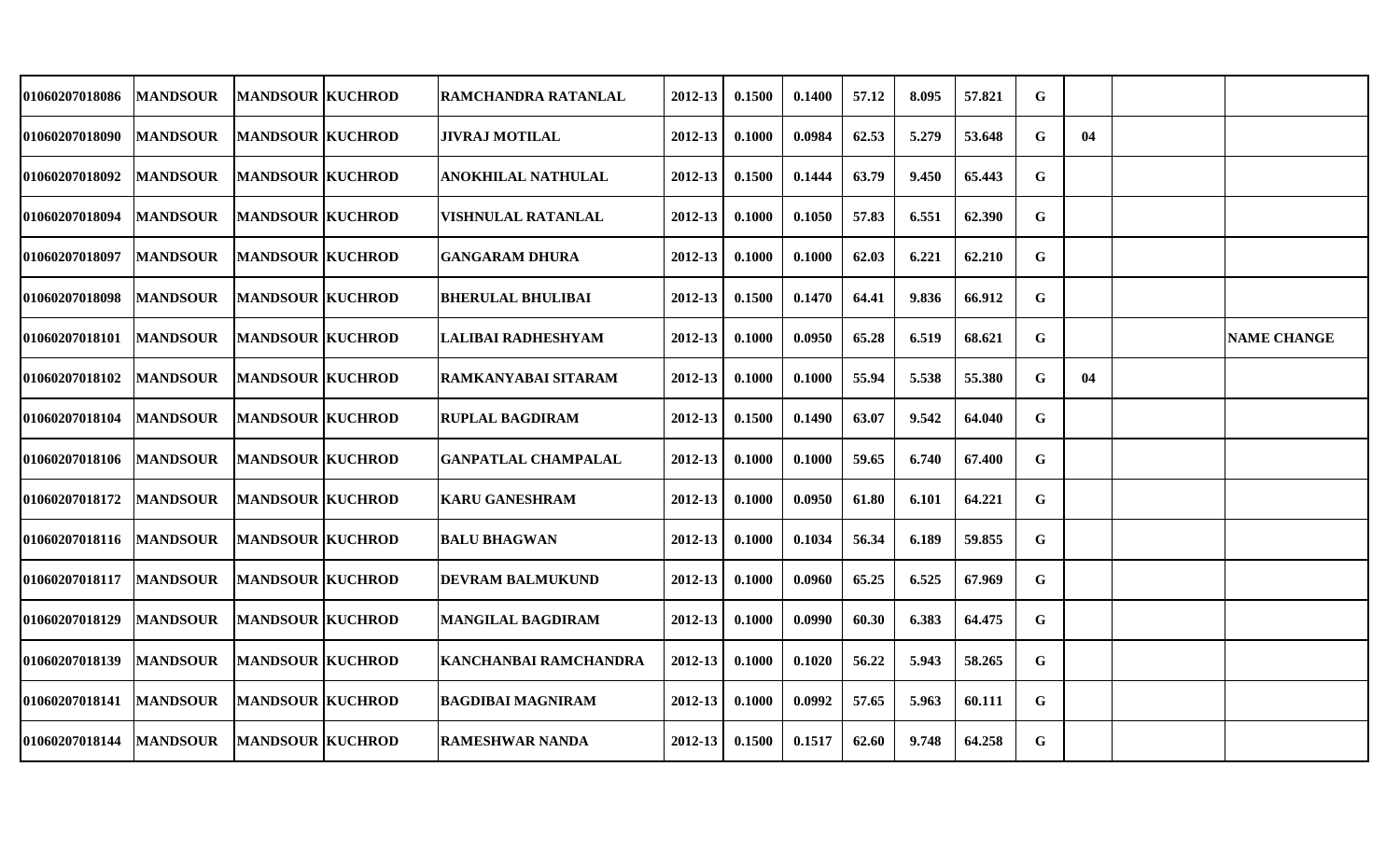| 01060207018148        | <b>MANDSOUR</b> | <b>MANDSOUR KUCHROD</b> | <b>BADRILAL RODA</b>           | 2012-13 | 0.1000 | 0.0899 | 56.18 | 5.602 | 62.314 | G |    |                    |
|-----------------------|-----------------|-------------------------|--------------------------------|---------|--------|--------|-------|-------|--------|---|----|--------------------|
| <b>01060207018149</b> | <b>MANDSOUR</b> | <b>MANDSOUR KUCHROD</b> | <b>BALUDAS DHURADAS</b>        | 2012-13 | 0.1000 | 0.1010 | 61.69 | 6.301 | 62.386 | G |    |                    |
| <b>01060207018154</b> | <b>MANDSOUR</b> | <b>MANDSOUR KUCHROD</b> | <b>BHANWARLAL AMBARAM</b>      | 2012-13 | 0.1000 | 0.1008 | 57.65 | 6.383 | 63.323 | G |    |                    |
| <b>01060207018160</b> | <b>MANDSOUR</b> | <b>MANDSOUR KUCHROD</b> | PAVANKUNWAR MOHANSINGH         | 2012-13 | 0.1000 | 0.1023 | 57.92 | 5.809 | 56.784 | G | 04 |                    |
| <b>01060207018161</b> | <b>MANDSOUR</b> | <b>MANDSOUR KUCHROD</b> | AMRATRAM LAXMINARAYAN          | 2012-13 | 0.1500 | 0.1485 | 64.58 | 9.881 | 66.539 | G |    |                    |
| <b>01060207018166</b> | <b>MANDSOUR</b> | <b>MANDSOUR KUCHROD</b> | <b>JANIBAI ONKARLAL</b>        | 2012-13 | 0.1500 | 0.1500 | 63.10 | 9.492 | 63.280 | G |    |                    |
| <b>01060207018167</b> | <b>MANDSOUR</b> | <b>MANDSOUR KUCHROD</b> | <b>PRABHUBAI NAGULAL</b>       | 2012-13 | 0.1000 | 0.0986 | 58.26 | 6.026 | 61.116 | G |    |                    |
| <b>01060207018171</b> | <b>MANDSOUR</b> | <b>MANDSOUR KUCHROD</b> | <b>BHAGIRATH JAGANNATH</b>     | 2012-13 | 0.1000 | 0.1014 | 61.69 | 6.636 | 65.444 | G |    |                    |
| <b>01060207018174</b> | <b>MANDSOUR</b> | <b>MANDSOUR KUCHROD</b> | <b>MUNNALAL GANESHRAM</b>      | 2012-13 | 0.1000 | 0.0960 | 61.69 | 5.957 | 62.052 | G |    | <b>NAME CHANGE</b> |
| <b>01060207018176</b> | <b>MANDSOUR</b> | <b>MANDSOUR KUCHROD</b> | <b>LALIBAI MODIRAM</b>         | 2012-13 | 0.1000 | 0.0988 | 63.07 | 6.154 | 62.287 | G |    | <b>NAME CHANGE</b> |
| <b>01060207018180</b> | <b>MANDSOUR</b> | <b>MANDSOUR KUCHROD</b> | <b>KANKUBAI SHIVNARAYAN</b>    | 2012-13 | 0.1000 | 0.1008 | 58.26 | 6.275 | 62.252 | G |    | <b>NAME CHANGE</b> |
| <b>01060207018192</b> | <b>MANDSOUR</b> | <b>MANDSOUR KUCHROD</b> | <b>FULKUNWAR NAHARSINGH</b>    | 2012-13 | 0.1000 | 0.0972 | 67.29 | 7.046 | 72.490 | G |    |                    |
| <b>01060207018206</b> | <b>MANDSOUR</b> | <b>MANDSOUR KUCHROD</b> | <b>RUKMANIBAI MANNALAL</b>     | 2012-13 | 0.1000 | 0.1020 | 61.80 | 6.392 | 62.667 | G |    |                    |
| 01060207018216        | <b>MANDSOUR</b> | <b>MANDSOUR KUCHROD</b> | <b>RAMESHWAR BHAGWATILAL</b>   | 2012-13 | 0.1500 | 0.1500 | 63.10 | 8.410 | 56.067 | G | 04 |                    |
| <b>01060207018218</b> | <b>MANDSOUR</b> | <b>MANDSOUR KUCHROD</b> | PRABHULAL LAXMINARAYAN PATIDAR | 2012-13 | 0.1000 | 0.0988 | 62.73 | 6.838 | 69.211 | G |    |                    |
| <b>01060207018229</b> | <b>MANDSOUR</b> | <b>MANDSOUR KUCHROD</b> | <b>SURAJBAI NANDRAM</b>        | 2012-13 | 0.1000 | 0.1044 | 62.03 | 6.770 | 64.847 | G |    |                    |
| <b>01060207018231</b> | <b>MANDSOUR</b> | <b>MANDSOUR KUCHROD</b> | <b>RAMPRATAP DHURA</b>         | 2012-13 | 0.1000 | 0.1023 | 64.38 | 6.815 | 66.618 | G |    |                    |
|                       |                 |                         |                                |         |        |        |       |       |        |   |    |                    |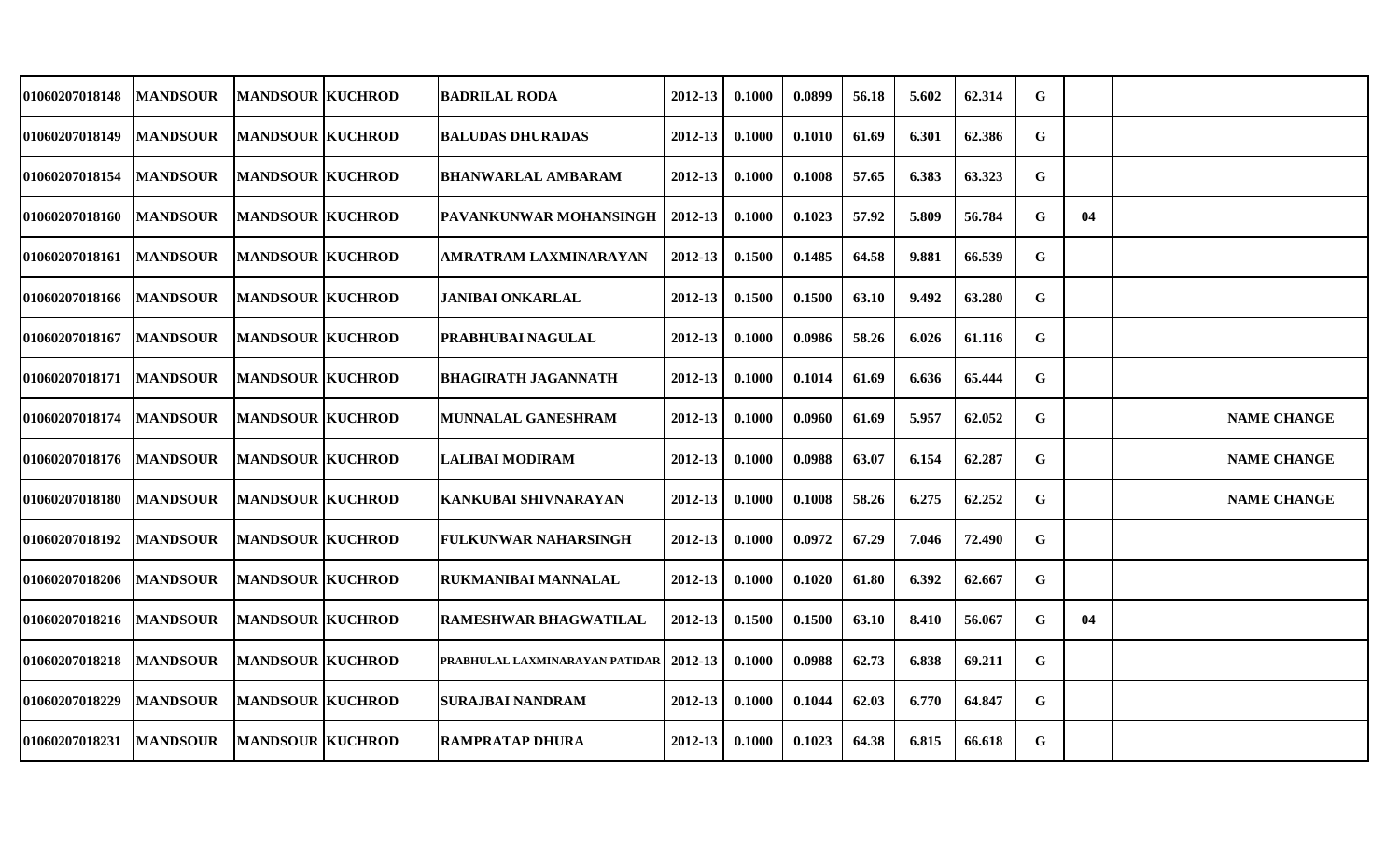| 01060207018235        | <b>MANDSOUR</b> | <b>MANDSOUR KUCHROD</b> | <b>GATTUBAI NATHULAL</b>    | 2012-13     | 0.1000 | 0.1000 | 64.31 | 6.679 | 66.790 | G |    |                    |
|-----------------------|-----------------|-------------------------|-----------------------------|-------------|--------|--------|-------|-------|--------|---|----|--------------------|
| 01060207018241        | <b>MANDSOUR</b> | <b>MANDSOUR KUCHROD</b> | <b>SURESH MOHANLAL</b>      | 2012-13     | 0.1500 | 0.1444 | 65.28 | 9.885 | 68.456 | G |    |                    |
| <b>01060207018246</b> | <b>MANDSOUR</b> | <b>MANDSOUR KUCHROD</b> | <b>KARULAL ATMARAM</b>      | $2012 - 13$ | 0.1000 | 0.1012 | 63.10 | 6.671 | 65.919 | G |    |                    |
| <b>01060207018247</b> | <b>MANDSOUR</b> | <b>MANDSOUR KUCHROD</b> | <b>CHANDABAI SURESH</b>     | $2012 - 13$ | 0.1000 | 0.0928 | 65.07 | 6.117 | 65.916 | G |    |                    |
| <b>01060207018254</b> | <b>MANDSOUR</b> | <b>MANDSOUR KUCHROD</b> | <b>GITABAI SHANKARLAL</b>   | 2012-13     | 0.1000 | 0.0980 | 56.76 | 6.008 | 61.306 | G |    |                    |
| 01060207018255        | <b>MANDSOUR</b> | <b>MANDSOUR KUCHROD</b> | <b>JASVANT SARDULSINGH</b>  | 2012-13     | 0.1000 |        |       |       |        | F |    |                    |
| <b>01060207018257</b> | <b>MANDSOUR</b> | <b>MANDSOUR KUCHROD</b> | <b>BHANWARLAL NAGULAL</b>   | 2012-13     | 0.1000 | 0.1000 | 59.36 | 6.284 | 62.840 | G |    |                    |
| <b>01060207018258</b> | <b>MANDSOUR</b> | <b>MANDSOUR KUCHROD</b> | PREMCHANDRA MANGILAL        | 2012-13     | 0.1500 | 0.1518 | 57.64 | 8.292 | 54.625 | G | 04 |                    |
| <b>01060207018264</b> | <b>MANDSOUR</b> | <b>MANDSOUR KUCHROD</b> | LAXMINARAYAN CHAGANLAL      | 2012-13     | 0.1000 | 0.0986 | 56.46 | 6.178 | 62.657 | G |    | <b>NAME CHANGE</b> |
| <b>01060207018266</b> | <b>MANDSOUR</b> | <b>MANDSOUR KUCHROD</b> | <b>GOVINDRAM BHAGIRATH</b>  | 2012-13     | 0.1500 | 0.1419 | 60.30 | 9.054 | 63.805 | G |    |                    |
| <b>01060207018268</b> | <b>MANDSOUR</b> | <b>MANDSOUR KUCHROD</b> | NARAYANSINGH SAJJANSINGH    | 2012-13     | 0.1000 | 0.0999 | 62.53 | 6.887 | 68.939 | G |    |                    |
| 01060207018269        | <b>MANDSOUR</b> | <b>MANDSOUR KUCHROD</b> | JAGDISH KANHAIYALAL         | 2012-13     | 0.1000 | 0.1008 | 58.99 | 6.051 | 60.030 | G |    |                    |
| <b>01060207018271</b> | <b>MANDSOUR</b> | <b>MANDSOUR KUCHROD</b> | <b>BALCHAND VARDA</b>       | 2012-13     | 0.1500 | 0.1444 | 59.36 | 9.320 | 64.543 | G |    |                    |
| 01060207018272        | <b>MANDSOUR</b> | <b>MANDSOUR KUCHROD</b> | <b>AZADKUNWAR NANDLAL</b>   | 2012-13     | 0.1000 | 0.1020 | 59.36 | 6.241 | 61.186 | G |    |                    |
| <b>01060207018274</b> | <b>MANDSOUR</b> | <b>MANDSOUR KUCHROD</b> | <b>GIRDHARILAL MAGNIRAM</b> | 2012-13     | 0.1500 | 0.1479 | 57.89 | 9.312 | 62.961 | G |    |                    |
| <b>01060207018275</b> | <b>MANDSOUR</b> | <b>MANDSOUR KUCHROD</b> | <b>KARULAL MOHANLAL</b>     | 2012-13     | 0.1000 | 0.0999 | 52.78 | 5.730 | 57.357 | G | 05 |                    |
| <b>01060207018277</b> | <b>MANDSOUR</b> | <b>MANDSOUR KUCHROD</b> | KANHAIYALAL RAMCHANDRA      | 2012-13     | 0.1000 | 0.1014 | 64.38 | 6.778 | 66.844 | G |    |                    |
|                       |                 |                         |                             |             |        |        |       |       |        |   |    |                    |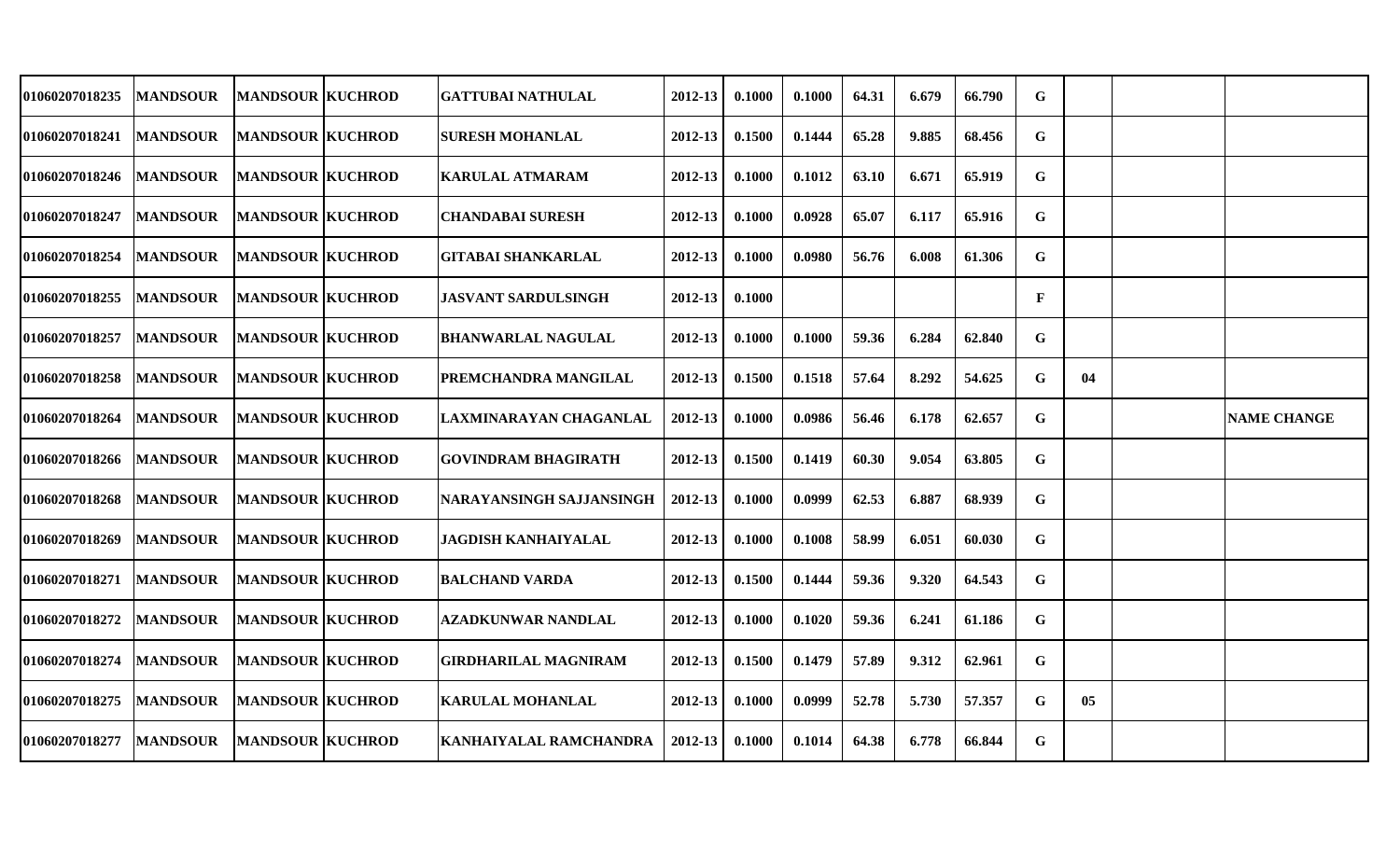| 01060207018278        | <b>MANDSOUR</b> | <b>MANDSOUR KUCHROD</b> | <b>SHANTIBAI RADHESHYAM</b>       | 2012-13     | 0.1500 | 0.1220 | 61.80 | 7.301 | 59.844 | G |  |  |
|-----------------------|-----------------|-------------------------|-----------------------------------|-------------|--------|--------|-------|-------|--------|---|--|--|
| 01060207018280        | <b>MANDSOUR</b> | <b>MANDSOUR KUCHROD</b> | <b>RADHESHYAM MANGILAL</b>        | 2012-13     | 0.1000 | 0.0980 | 62.53 | 6.592 | 67.265 | G |  |  |
| <b>01060207018281</b> | <b>MANDSOUR</b> | <b>MANDSOUR KUCHROD</b> | <b>JAGDISH AATMARAM</b>           | $2012 - 13$ | 0.1500 | 0.1444 | 65.28 | 9.951 | 68.913 | G |  |  |
| <b>01060207018284</b> | <b>MANDSOUR</b> | <b>MANDSOUR KUCHROD</b> | <b>SHIVKUMAR DINDAYAL</b>         | 2012-13     | 0.1500 | 0.1496 | 58.99 | 8.975 | 59.993 | G |  |  |
| 01060207018287        | <b>MANDSOUR</b> | <b>MANDSOUR KUCHROD</b> | <b>RAGHUVIR BALUSINGH</b>         | 2012-13     | 0.1000 | 0.0986 | 63.07 | 6.478 | 65.700 | G |  |  |
| 01060207018291        | <b>MANDSOUR</b> | <b>MANDSOUR KUCHROD</b> | <b>RAMLAL KANHAIYALAL</b>         | 2012-13     | 0.1000 | 0.1015 | 58.99 | 6.169 | 60.778 | G |  |  |
| 01060207018292        | <b>MANDSOUR</b> | <b>MANDSOUR KUCHROD</b> | DHANNALAL DHURALAL (CHOHAN)       | 2012-13     | 0.1000 | 0.1020 | 61.71 | 6.815 | 66.814 | G |  |  |
| 01060207018295        | <b>MANDSOUR</b> | <b>MANDSOUR KUCHROD</b> | <b>KARIMANBEE SHOKINSHAH</b>      | 2012-13     | 0.1000 | 0.1000 | 59.02 | 6.121 | 61.210 | G |  |  |
| <b>01060207018300</b> | <b>MANDSOUR</b> | <b>MANDSOUR KUCHROD</b> | <b>JAGDISH RATANLAL (DIKSHIT)</b> | 2012-13     | 0.1000 | 0.0961 | 60.84 | 5.841 | 60.780 | G |  |  |
| 01060207018301        | <b>MANDSOUR</b> | <b>MANDSOUR KUCHROD</b> | <b>BADRILAL GORDHANLAL</b>        | 2012-13     | 0.1500 | 0.1485 | 60.30 | 9.329 | 62.822 | G |  |  |
| 01060207018302        | <b>MANDSOUR</b> | <b>MANDSOUR KUCHROD</b> | <b>RAMLAL AMARCHAND</b>           | 2012-13     | 0.1000 | 0.1033 | 59.53 | 6.905 | 66.844 | G |  |  |
| 01060207018313        | <b>MANDSOUR</b> | <b>MANDSOUR KUCHROD</b> | <b>BADRILAL GANESHRAM</b>         | 2012-13     | 0.1000 | 0.0960 | 66.33 | 6.785 | 70.677 | G |  |  |
| 01060207018323        | <b>MANDSOUR</b> | <b>MANDSOUR KUCHROD</b> | <b> SHANKARLAL VENIRAM</b>        | $2012 - 13$ | 0.1000 | 0.0988 | 64.38 | 6.879 | 69.626 | G |  |  |
| 01060207018324        | <b>MANDSOUR</b> | <b>MANDSOUR KUCHROD</b> | <b>RAMPRATAP SAWA</b>             | 2012-13     | 0.1500 | 0.1406 | 56.97 | 8.529 | 60.661 | G |  |  |
| 01060207018328        | <b>MANDSOUR</b> | <b>MANDSOUR KUCHROD</b> | RAMCHANDRA MANGILAL               | 2012-13     | 0.1500 | 0.1426 | 59.53 | 8.853 | 62.083 | G |  |  |
| 01060207018334        | <b>MANDSOUR</b> | <b>MANDSOUR KUCHROD</b> | <b>SALAGRAM DHURALAL</b>          | 2012-13     | 0.1000 | 0.1000 | 59.53 | 6.157 | 61.570 | G |  |  |
| 01060207018338        | <b>MANDSOUR</b> | <b>MANDSOUR KUCHROD</b> | <b>BADRILAL BAGDIRAM</b>          | 2012-13     | 0.1000 | 0.1015 | 62.03 | 6.655 | 65.567 | G |  |  |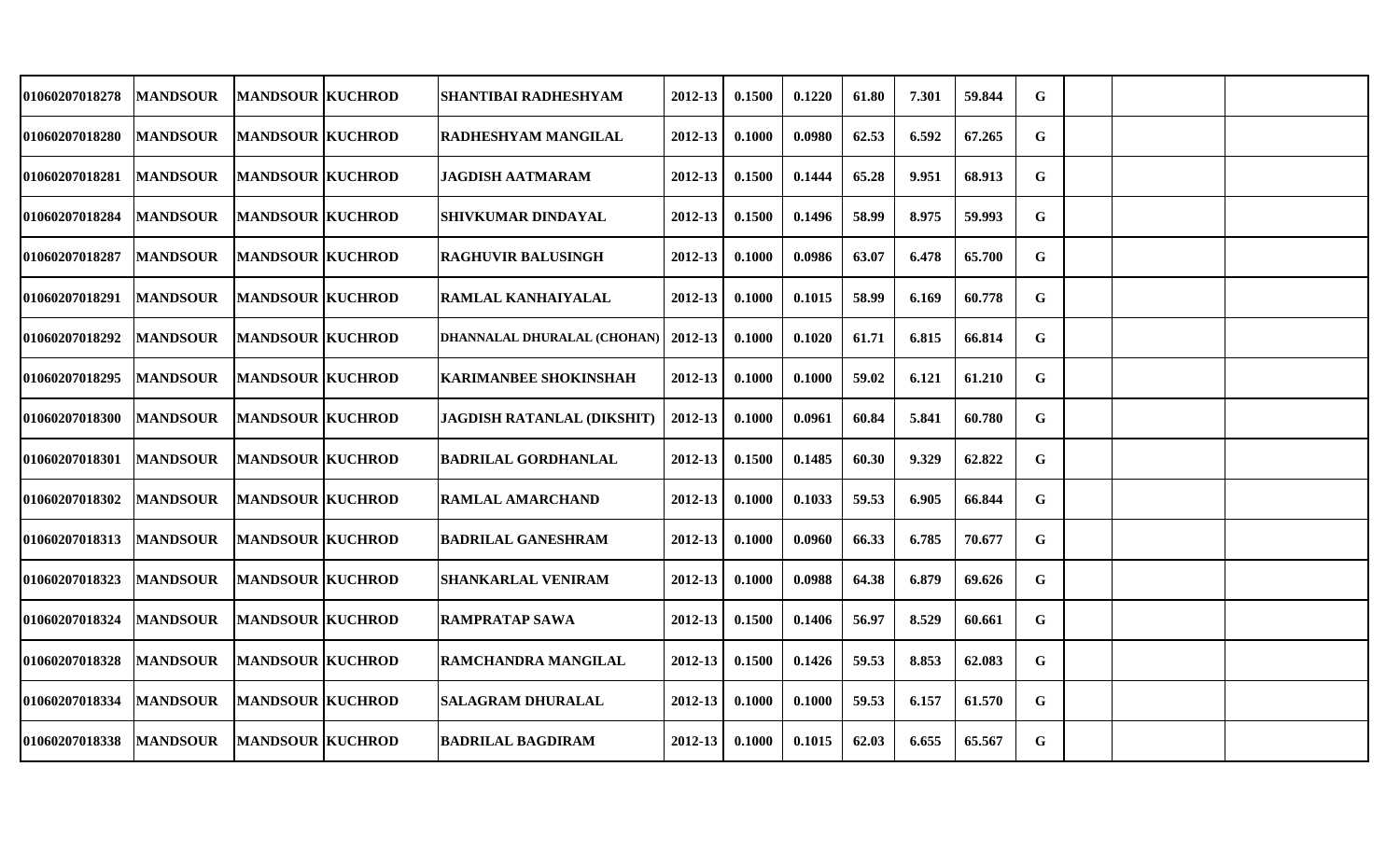| 01060207018341        | <b>MANDSOUR</b> | <b>MANDSOUR KUCHROD</b>  |                  | <b>CHAGANLAL SHOBHARAM</b>    | 2012-13     | 0.1000 | 0.0992 | 64.58 | 6.467  | 65.192 | G           |    |  |
|-----------------------|-----------------|--------------------------|------------------|-------------------------------|-------------|--------|--------|-------|--------|--------|-------------|----|--|
| 01060207018344        | <b>MANDSOUR</b> | <b>MANDSOUR KUCHROD</b>  |                  | <b>DINDAYAL MAGNIRAM</b>      | 2012-13     | 0.1000 | 0.0992 | 64.58 | 7.058  | 71.149 | G           |    |  |
| 01060207018345        | <b>MANDSOUR</b> | <b>MANDSOUR KUCHROD</b>  |                  | <b>GANGARAM MANNA</b>         | 2012-13     | 0.1000 | 0.0980 | 64.31 | 5.926  | 60.469 | $\mathbf G$ |    |  |
| <b>01060207020004</b> | <b>MANDSOUR</b> | <b>MANDSOUR PETLAWAD</b> |                  | TEJKUNWAR UMRAVSINGH          | 2012-13     | 0.1000 | 0.0984 | 62.20 | 6.069  | 61.677 | G           |    |  |
| 01060207020011        | <b>MANDSOUR</b> | <b>MANDSOUR PETLAWAD</b> |                  | <b>BHERULAL LALA</b>          | 2012-13     | 0.1000 | 0.1000 | 59.19 | 1.953  | 19.530 | G           | 04 |  |
| 01060207020021        | <b>MANDSOUR</b> | <b>MANDSOUR PETLAWAD</b> |                  | <b>BALURAM LAXMAN</b>         | 2012-13     | 0.1000 | 0.1044 | 62.20 | 6.229  | 59.665 | G           |    |  |
| 01060207020076        | <b>MANDSOUR</b> | <b>MANDSOUR PETLAWAD</b> |                  | <b>RAMSINGH ONKARSINGH</b>    | 2012-13     | 0.1000 | 0.0952 | 65.41 | 6.326  | 66.450 | G           |    |  |
| 01060207020083        | <b>MANDSOUR</b> | <b>MANDSOUR PETLAWAD</b> |                  | RAMCHANDRA DAYARAM            | 2012-13     | 0.1000 | 0.1020 | 65.14 | 6.058  | 59.392 | G           |    |  |
| 01060207020091        | <b>MANDSOUR</b> | <b>MANDSOUR PETLAWAD</b> |                  | <b>MITTHUSINGH ONKARISNGH</b> | $2012 - 13$ | 0.1000 | 0.1014 | 67.42 | 6.809  | 67.150 | $\mathbf G$ |    |  |
| 01060207020093        | <b>MANDSOUR</b> | <b>MANDSOUR PETLAWAD</b> |                  | <b>JAYPALSINGH KARANSINGH</b> | 2012-13     | 0.1000 | 0.0999 | 56.08 | 5.496  | 55.015 | G           | 04 |  |
| 01060207020098        | <b>MANDSOUR</b> | <b>MANDSOUR PETLAWAD</b> |                  | <b>HIRALAL VARDICHAND</b>     | 2012-13     | 0.1000 | 0.1015 | 73.22 | 7.050  | 69.458 | G           |    |  |
| 01060207020109        | <b>MANDSOUR</b> | MANDSOUR  PETLAWAD       |                  | <b>BHERULAL VARDICHAND</b>    | 2012-13     | 0.1000 | 0.0990 | 66.45 | 6.180  | 62.424 | G           |    |  |
| 01060208021002        | <b>MANDSOUR</b> | <b>DALOUDA</b>           | <b>DHANDHODA</b> | <b>KALUSINGH DHULSINGH</b>    | 2012-13     | 0.1000 | 0.0874 | 67.25 | 6.091  | 69.691 | G           |    |  |
| 01060208021003        | <b>MANDSOUR</b> | <b>DALOUDA</b>           | <b>DHANDHODA</b> | <b>NANDA BHAGWAN</b>          | 2012-13     | 0.1500 | 0.1440 | 65.52 | 10.305 | 71.563 | G           |    |  |
| 01060208021017        | <b>MANDSOUR</b> | <b>DALOUDA</b>           | <b>DHANDHODA</b> | <b>RAMA MOTILAL</b>           | 2012-13     | 0.1000 | 0.0962 | 64.65 | 6.733  | 69.990 | $\mathbf G$ |    |  |
| 01060208021022        | <b>MANDSOUR</b> | <b>DALOUDA</b>           | <b>DHANDHODA</b> | <b>MAGANBAI RAMNARAYAN</b>    | $2012 - 13$ | 0.1000 | 0.1025 | 59.09 | 5.926  | 57.815 | G           |    |  |
| 01060208021033        | <b>MANDSOUR</b> | <b>DALOUDA</b>           | <b>DHANDHODA</b> | <b>RAGHUNATH ONKAR</b>        | 2012-13     | 0.1000 | 0.0986 | 65.52 | 6.758  | 68.540 | G           |    |  |
|                       |                 |                          |                  |                               |             |        |        |       |        |        |             |    |  |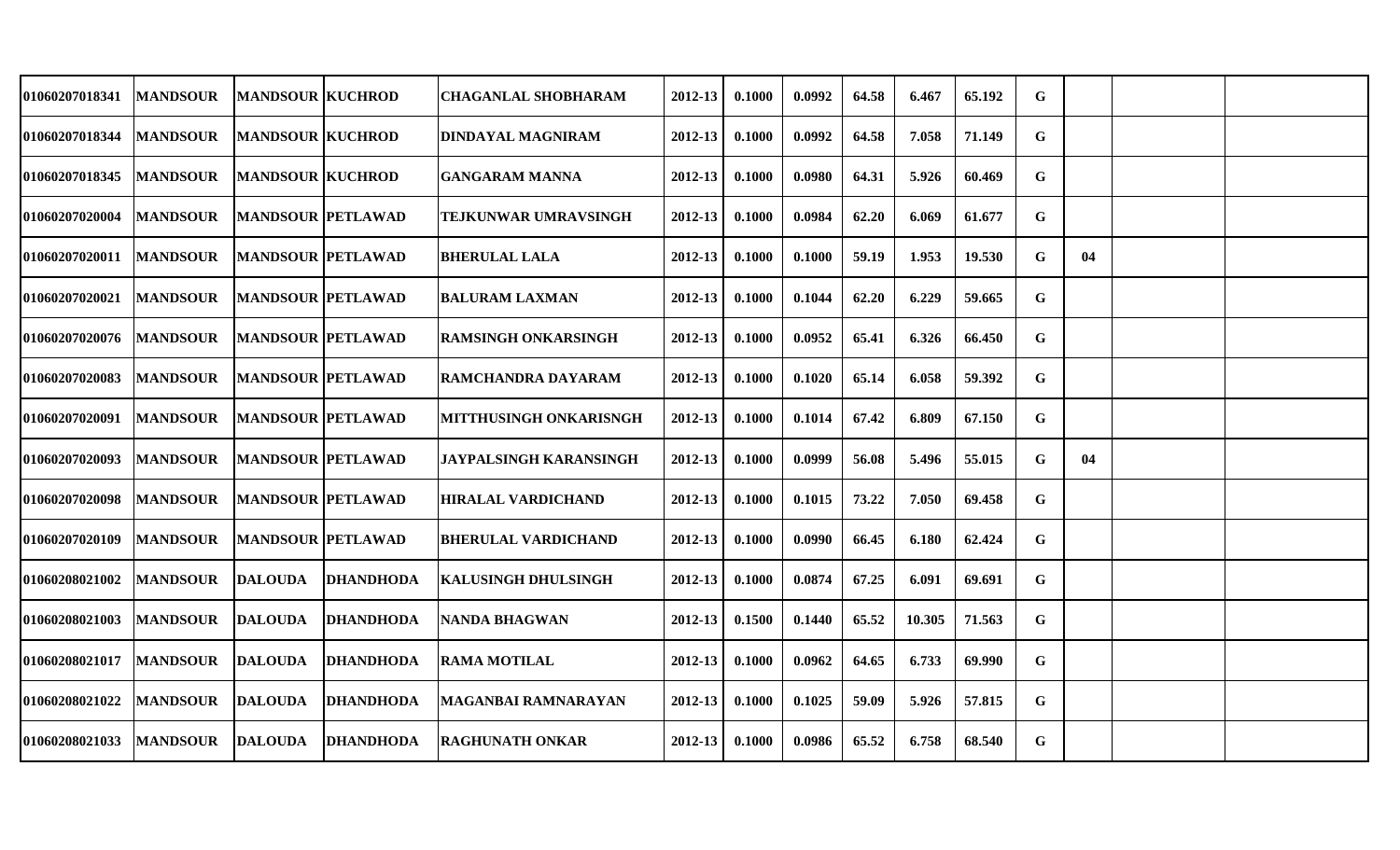| 01060208021036        | <b>MANDSOUR</b> | <b>DALOUDA</b> | <b>DHANDHODA</b> | <b>KABERIBAI MANGILAL</b>                 | 2012-13 | 0.1000 | 0.0952 | 65.52 | 6.318  | 66.366 | G           |    |                    |
|-----------------------|-----------------|----------------|------------------|-------------------------------------------|---------|--------|--------|-------|--------|--------|-------------|----|--------------------|
| 01060208021047        | <b>MANDSOUR</b> | <b>DALOUDA</b> | <b>DHANDHODA</b> | <b>RAMLAL GULAB</b>                       | 2012-13 | 0.1000 | 0.0988 | 65.44 | 7.030  | 71.154 | G           |    |                    |
| 01060208021059        | <b>MANDSOUR</b> | <b>DALOUDA</b> | <b>DHANDHODA</b> | <b>ONKARSINGH SOHANSINGH</b>              | 2012-13 | 0.1500 | 0.1515 | 67.18 | 10.250 | 67.657 | G           |    |                    |
| <b>01060208021060</b> | <b>MANDSOUR</b> | <b>DALOUDA</b> | <b>DHANDHODA</b> | <b>RAMLAL ONKAR</b>                       | 2012-13 | 0.1000 | 0.0983 | 60.81 | 5.777  | 58.769 | G           |    |                    |
| 01060208021061        | <b>MANDSOUR</b> | <b>DALOUDA</b> | <b>DHANDHODA</b> | <b>ISALAGRAM CHUNNILAL</b>                | 2012-13 | 0.1000 | 0.1000 | 59.09 | 6.120  | 61.200 | G           |    |                    |
| 01060208021063        | <b>MANDSOUR</b> | <b>DALOUDA</b> | <b>DHANDHODA</b> | SUHAGBAI BHERULAL                         | 2012-13 | 0.1000 | 0.0992 | 57.34 | 5.587  | 56.321 | G           | 04 |                    |
| 01060208021067        | <b>MANDSOUR</b> | <b>DALOUDA</b> | <b>DHANDHODA</b> | <b>GITABAI JAGANNATH</b>                  | 2012-13 | 0.1500 | 0.1475 | 57.34 | 8.028  | 54.427 | G           | 04 |                    |
| 01060208021076        | <b>MANDSOUR</b> | <b>DALOUDA</b> | <b>DHANDHODA</b> | GAYATRIBAI NANDRAM                        | 2012-13 | 0.1500 | 0.1500 | 57.34 | 8.593  | 57.287 | G           |    |                    |
| 01060208021081        | <b>MANDSOUR</b> | <b>DALOUDA</b> | <b>DHANDHODA</b> | <b>NAGU AASHA BHIL</b>                    | 2012-13 | 0.1000 | 0.0960 | 59.73 | 5.785  | 60.260 | $\mathbf G$ |    |                    |
| 01060208021082        | <b>MANDSOUR</b> | <b>DALOUDA</b> | <b>DHANDHODA</b> | <b>MOHANBAI TULSIRAM</b>                  | 2012-13 | 0.1000 | 0.1008 | 58.53 | 6.162  | 61.131 | G           |    | <b>NAME CHANGE</b> |
| 01060208021092        | <b>MANDSOUR</b> | <b>DALOUDA</b> | <b>DHANDHODA</b> | <b>CHUNNIBAI DEVRAM</b>                   | 2012-13 | 0.1000 | 0.1023 | 59.73 | 6.562  | 64.145 | G           |    |                    |
| 01060208021093        | <b>MANDSOUR</b> | <b>DALOUDA</b> | <b>DHANDHODA</b> | <b>BADRILAL SHOBHARAM</b>                 | 2012-13 | 0.1500 | 0.1404 | 60.81 | 8.791  | 62.614 | G           |    |                    |
| 01060208021094        | <b>MANDSOUR</b> | <b>DALOUDA</b> | <b>DHANDHODA</b> | <b>BHERULAL BHAGWAN</b>                   | 2012-13 | 0.1000 | 0.1000 | 59.73 | 6.152  | 61.520 | G           |    |                    |
| 01060208021098        | <b>MANDSOUR</b> | <b>DALOUDA</b> | <b>DHANDHODA</b> | SOHANBAI SUHAGBAI                         | 2012-13 | 0.1000 | 0.1012 | 67.25 | 7.052  | 69.684 | G           |    |                    |
| 01060208021106        | <b>MANDSOUR</b> | <b>DALOUDA</b> | <b>DHANDHODA</b> | <b>PRABHUBAI AMRATRAM</b>                 | 2012-13 | 0.1500 | 0.1452 | 65.44 | 9.891  | 68.120 | G           |    |                    |
| 01060208022002        | <b>MANDSOUR</b> | <b>DALOUDA</b> | <b>KHODANA</b>   | <b>RESHAMKUNWAR GANPATSINGH   2012-13</b> |         | 0.1000 | 0.1023 | 58.99 | 2.469  | 24.135 | G           | 04 |                    |
| 01060208022008        | <b>MANDSOUR</b> | <b>DALOUDA</b> | <b>KHODANA</b>   | <b>SHIVKUNWAR KALUSINGH</b>               | 2012-13 | 0.1000 | 0.1025 | 51.65 | 2.369  | 23.112 | G           | 04 |                    |
|                       |                 |                |                  |                                           |         |        |        |       |        |        |             |    |                    |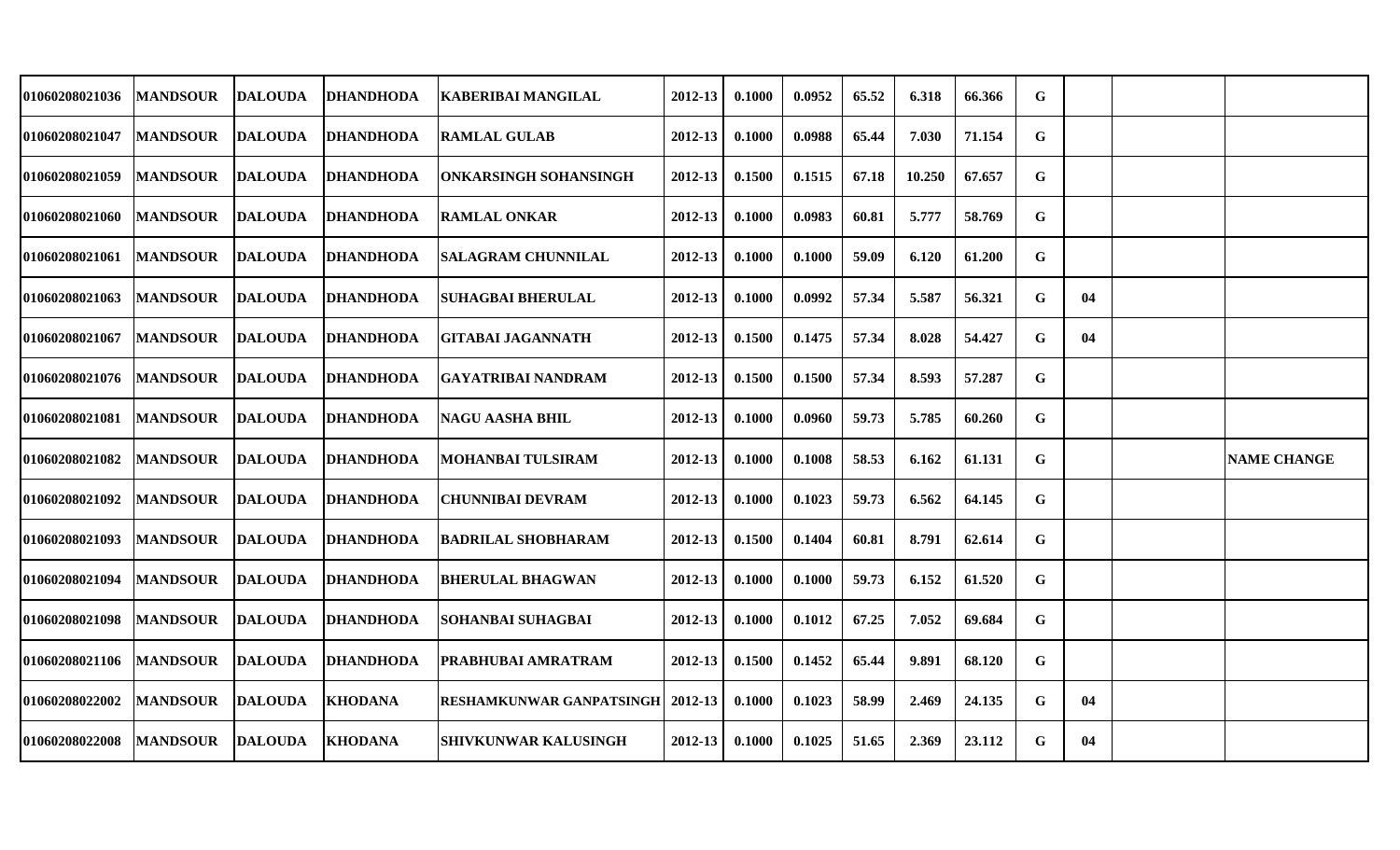| 01060208022021 | <b>MANDSOUR</b>  | <b>DALOUDA</b>  | <b>KHODANA</b>   | RAMA NANDA                              | 2012-13     | 0.1000 | 0.1030 | 59.51 | 6.419 | 62.320 | G |  | <b>TRANSFER/PALASIYA</b>     |
|----------------|------------------|-----------------|------------------|-----------------------------------------|-------------|--------|--------|-------|-------|--------|---|--|------------------------------|
| 01060208022036 | <b>MANDSOUR</b>  | <b>DALOUDA</b>  | <b>KHODANA</b>   | KACHRU KASTURIBAI                       | 2012-13     | 0.1500 | 0.1000 | 63.44 | 6.435 | 64.350 | G |  | <b>TRANSFER/RANAYRA</b>      |
| 01060208022043 | <b>MANDSOUR</b>  | <b>DALOUDA</b>  | <b>KHODANA</b>   | NANDIBAI PANNALAL                       | 2012-13     | 0.1500 | 0.1518 | 61.24 | 9.483 | 62.470 | G |  | <b>TRANSFER/PALASIYA</b>     |
| 01060208022056 | <b>MANDSOUR</b>  | <b>DALOUDA</b>  | <b>KHODANA</b>   | <b>GANPAT AMRATRAM TELI</b>             | 2012-13     | 0.1000 | 0.0960 | 61.24 | 6.168 | 64.250 | G |  | <b>TRANSFER/PALASIYA</b>     |
| 01060208023012 | <b>MANDSOUR</b>  | <b>DALOUDA</b>  | <b>NANDWEL</b>   | <b>KESRIMAL NATHULAL</b>                | 2012-13     | 0.1000 | 0.0960 | 61.51 | 6.125 | 63.802 | G |  |                              |
| 01060208023054 | <b>MANDSOUR</b>  | <b>DALOUDA</b>  | <b>NANDWEL</b>   | <b>UDDA CHENA</b>                       | 2012-13     | 0.1000 | 0.0960 | 60.20 | 5.986 | 62.354 | G |  |                              |
| 01060208023077 | <b> MANDSOUR</b> | <b>DALOUDA</b>  | <b>NANDWEL</b>   | <b>KHIMA MODA</b>                       | 2012-13     | 0.1000 | 0.1000 | 60.20 | 6.407 | 64.070 | G |  |                              |
| 01060208023103 | <b>MANDSOUR</b>  | <b>DALOUDA</b>  | <b>NANDWEL</b>   | MOHAMMADHUSSAIN FAKIRMOHAMMAD   2012-13 |             | 0.1000 | 0.1020 | 55.21 | 6.018 | 59.000 | G |  |                              |
| 01060208023121 | <b>MANDSOUR</b>  | <b>DALOUDA</b>  | <b>NANDWEL</b>   | <b>DAKUBAI NATHUBAI</b>                 | 2012-13     | 0.1000 | 0.1024 | 61.51 | 6.485 | 63.330 | G |  |                              |
| 01060208023151 | <b>MANDSOUR</b>  | <b>DALOUDA</b>  | <b>NANDWEL</b>   | <b>SAMANTSINGH JUJHARSINGH</b>          | $2012 - 13$ | 0.1000 | 0.0990 | 60.20 | 6.080 | 61.414 | G |  |                              |
| 01060208024001 | <b>MANDSOUR</b>  | <b>DALOUDA</b>  | <b>MAJESHREE</b> | MANGILAL DEUBAI (BHARATRAM)   2012-13   |             | 0.1000 | 0.1000 | 62.82 | 6.659 | 66.590 | G |  |                              |
| 01060208024002 | <b>MANDSOUR</b>  | <b>IDALOUDA</b> | <b>MAJESHREE</b> | LALKUNWARBAI RAMSINGH                   | 2012-13     | 0.1500 | 0.1000 | 59.61 | 6.038 | 60.380 | G |  |                              |
| 01060208024004 | <b>MANDSOUR</b>  | <b>DALOUDA</b>  | <b>MAJESHREE</b> | KALU BAGDIRAM                           | 2012-13     | 0.1000 | 0.0988 | 58.86 | 5.953 | 60.253 | G |  |                              |
| 01060208024006 | <b>MANDSOUR</b>  | <b>DALOUDA</b>  | <b>MAJESHREE</b> | SOHANBAI DEVRAM                         | 2012-13     | 0.1000 | 0.0990 | 65.45 | 6.629 | 66.960 | G |  |                              |
| 01060208024007 | <b>MANDSOUR</b>  | <b>DALOUDA</b>  | <b>MAJESHREE</b> | <b>AMRATRAM NAHARJI</b>                 | 2012-13     | 0.1000 | 0.0950 | 62.82 | 6.147 | 64.705 | G |  |                              |
| 01060208024009 | <b>MANDSOUR</b>  | <b>DALOUDA</b>  | <b>MAJESHREE</b> | <b>BHAGIRATH SUKHLAL</b>                | 2012-13     | 0.1500 | 0.1485 | 62.82 | 9.899 | 66.660 | G |  | <b>TRANSFER/RICHALALMUHA</b> |
| 01060208024010 | MANDSOUR DALOUDA |                 | <b>MAJESHREE</b> | <b>IRAMPRASAD JAGANNATH</b>             | $2012 - 13$ | 0.1000 | 0.1000 | 65.45 | 7.143 | 71.430 | G |  | <b>TRANSFER/RICHALALMUHA</b> |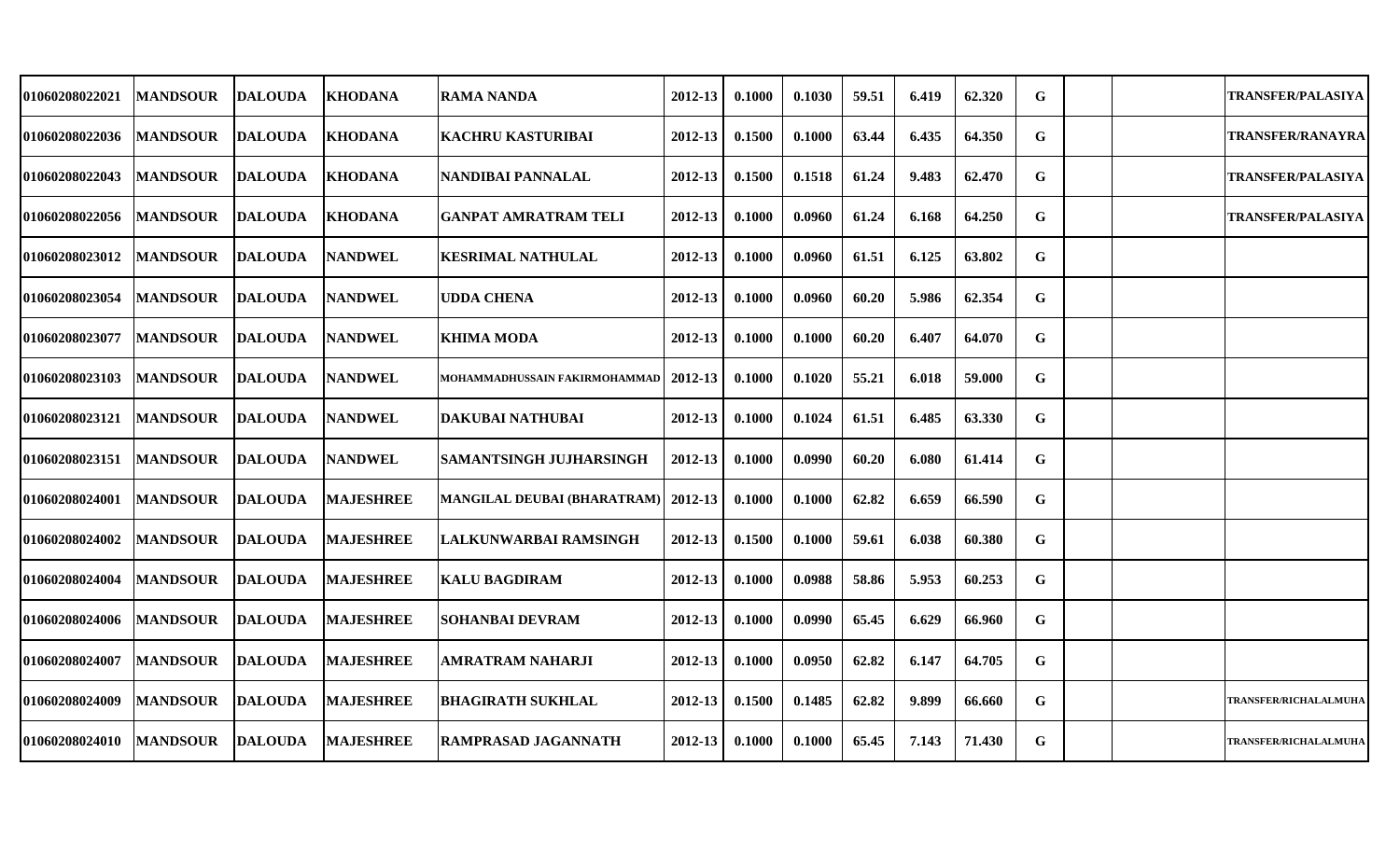| 01060208024012 | <b>MANDSOUR</b> | <b>DALOUDA</b>  | <b>MAJESHREE</b> | <b>IDEVILAL FAKIRCHAND</b>     | 2012-13     | 0.1000 | 0.1000 | 67.70 | 7.050  | 70.500 | G |  | <b>TRANSFER/RICHALALMUHA</b> |
|----------------|-----------------|-----------------|------------------|--------------------------------|-------------|--------|--------|-------|--------|--------|---|--|------------------------------|
| 01060208024013 | <b>MANDSOUR</b> | <b>DALOUDA</b>  | <b>MAJESHREE</b> | KAMLASHANKAR FAKIRCHAND        | 2012-13     | 0.1000 | 0.0968 | 69.11 | 7.039  | 72.717 | G |  | <b>TRANSFER/RICHALALMUHA</b> |
| 01060208024014 | <b>MANDSOUR</b> | <b>DALOUDA</b>  | <b>MAJESHREE</b> | TEJKUNVER HIMMATSINGH          | $2012 - 13$ | 0.1000 | 0.1000 | 65.45 | 6.610  | 66.100 | G |  |                              |
| 01060208024015 | <b>MANDSOUR</b> | <b>DALOUDA</b>  | <b>MAJESHREE</b> | AMRIBAI SUKHKHA                | 2012-13     | 0.1000 | 0.0990 | 62.40 | 6.240  | 63.030 | G |  |                              |
| 01060208024018 | <b>MANDSOUR</b> | <b>DALOUDA</b>  | <b>MAJESHREE</b> | <b>MOHANLAL CHENRAM</b>        | 2012-13     | 0.1500 | 0.1425 | 59.85 | 8.490  | 59.579 | G |  |                              |
| 01060208024022 | <b>MANDSOUR</b> | <b>DALOUDA</b>  | <b>MAJESHREE</b> | <b>CHANDRAKALABAI SITARAM</b>  | $2012 - 13$ | 0.1000 | 0.0980 | 67.70 | 7.070  | 72.143 | G |  | <b>TRANSFER/RICHALALMUHA</b> |
| 01060208024026 | <b>MANDSOUR</b> | <b>DALOUDA</b>  | <b>MAJESHREE</b> | <b>BHANWARSINGH FATEHSINGH</b> | 2012-13     | 0.1000 | 0.1000 | 58.86 | 5.861  | 58.610 | G |  |                              |
| 01060208024027 | <b>MANDSOUR</b> | <b>DALOUDA</b>  | <b>MAJESHREE</b> | RADHESHYAM MOTILAL             | 2012-13     | 0.1000 | 0.1004 | 63.45 | 6.644  | 66.175 | G |  | <b>TRANSFER/RICHALALMUHA</b> |
| 01060208024030 | <b>MANDSOUR</b> | <b>DALOUDA</b>  | <b>MAJESHREE</b> | <b>AMBARAM KACHRU</b>          | 2012-13     | 0.1000 | 0.0945 | 62.69 | 5.947  | 62.931 | G |  |                              |
| 01060208024031 | <b>MANDSOUR</b> | <b>DALOUDA</b>  | <b>MAJESHREE</b> | <b>NIRANJAN BHERULAL</b>       | 2012-13     | 0.1000 | 0.1023 | 62.69 | 6.771  | 66.188 | G |  | <b>TRANSFER/RICHALALMUHA</b> |
| 01060208024032 | <b>MANDSOUR</b> | <b>DALOUDA</b>  | <b>MAJESHREE</b> | <b>GHANSHYAM MOTILAL</b>       | 2012-13     | 0.1500 | 0.1477 | 64.85 | 9.755  | 66.046 | G |  | <b>TRANSFER/RICHALALMUHA</b> |
| 01060208024038 | <b>MANDSOUR</b> | <b>DALOUDA</b>  | <b>MAJESHREE</b> | RADHESHYAM JAGANNATH           | 2012-13     | 0.1500 | 0.1505 | 66.97 | 10.639 | 70.691 | G |  | <b>TRANSFER/RICHALALMUHA</b> |
| 01060208025001 | <b>MANDSOUR</b> | <b>DALOUDA</b>  | <b>DEHRI</b>     | <b>KANWARLAL NATHULAL</b>      | 2012-13     | 0.1500 | 0.1407 | 67.93 | 10.238 | 72.765 | G |  |                              |
| 01060208025002 | <b>MANDSOUR</b> | <b>DALOUDA</b>  | <b>DEHRI</b>     | <b>RAMESHWAR NATHULAL</b>      | 2012-13     | 0.1000 | 0.0975 | 70.7  | 7.656  | 78.523 | G |  |                              |
| 01060208025003 | <b>MANDSOUR</b> | <b>IDALOUDA</b> | <b>DEHRI</b>     | <b>BHANWARLAL KESHURAM</b>     | 2012-13     | 0.1000 | 0.0968 | 67.93 | 6.832  | 70.579 | G |  |                              |
| 01060208025004 | <b>MANDSOUR</b> | <b>DALOUDA</b>  | <b>DEHRI</b>     | <b>KACHRU KANHAIYALAL</b>      | 2012-13     | 0.1000 | 0.1014 | 61.55 | 6.357  | 62.692 | G |  |                              |
| 01060208025005 | <b>MANDSOUR</b> | <b>DALOUDA</b>  | <b>DEHRI</b>     | <b> PANNALAL KESHURAM</b>      | 2012-13     | 0.1500 | 0.1500 | 58.04 | 8.980  | 59.867 | G |  |                              |
|                |                 |                 |                  |                                |             |        |        |       |        |        |   |  |                              |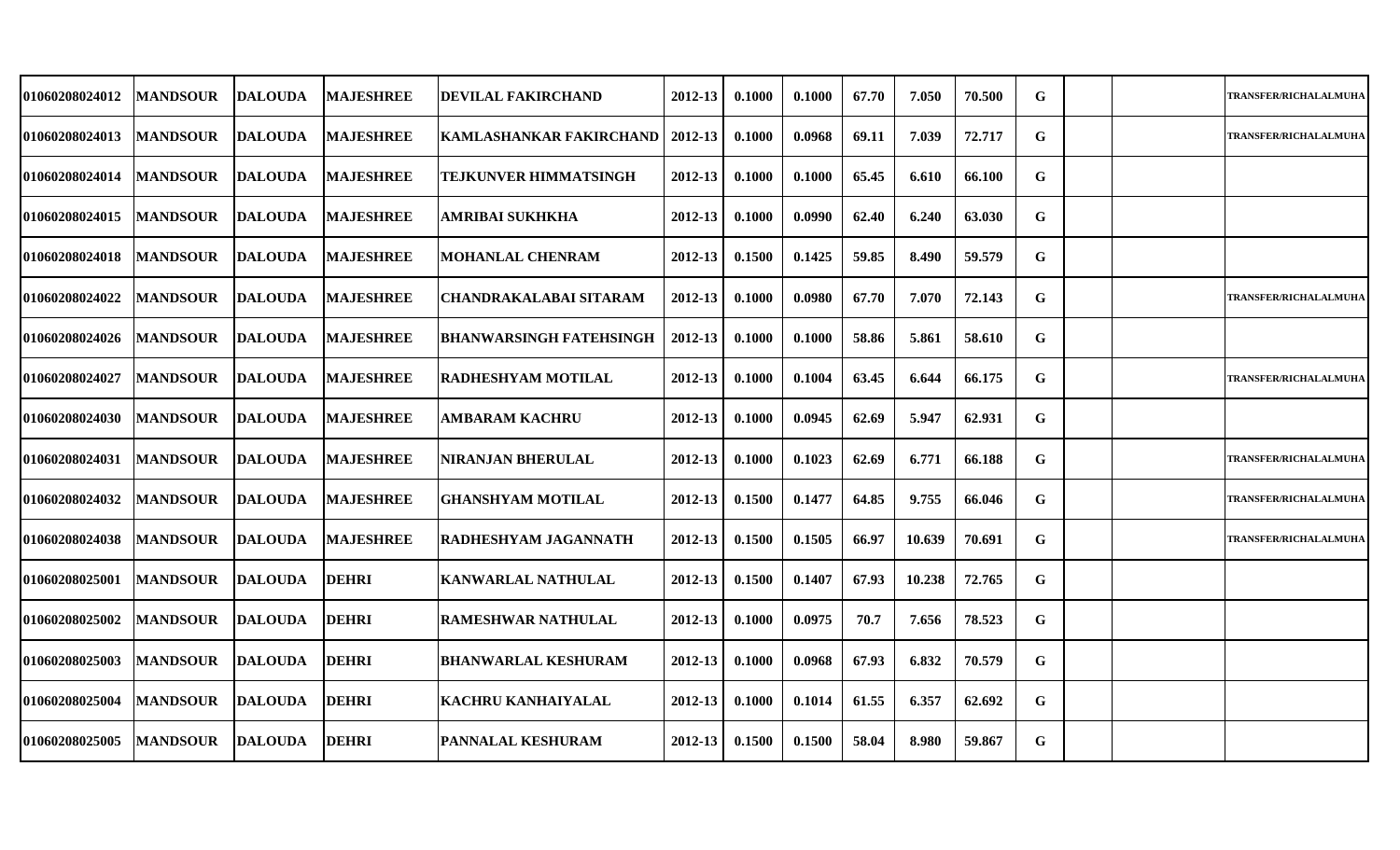| 01060208025006 | <b>MANDSOUR</b> | <b>DALOUDA</b> | <b>DEHRI</b> | LAXMINARAYAN AMRATRAM SHARM | 2012-13 | 0.1000 | 0.1012 | 62.52 | 5.993  | 59.219 | G           |  |                    |
|----------------|-----------------|----------------|--------------|-----------------------------|---------|--------|--------|-------|--------|--------|-------------|--|--------------------|
| 01060208025007 | <b>MANDSOUR</b> | <b>DALOUDA</b> | <b>DEHRI</b> | <b>SHANIBAI NARSINGHDAS</b> | 2012-13 | 0.1000 | 0.0991 | 64.06 | 6.726  | 67.871 | G           |  |                    |
| 01060208025008 | <b>MANDSOUR</b> | <b>DALOUDA</b> | <b>DEHRI</b> | PUNAMCHAND BHUWAN           | 2012-13 | 0.1000 | 0.0984 | 67.93 | 7.006  | 71.199 | G           |  |                    |
| 01060208025009 | <b>MANDSOUR</b> | DALOUDA        | <b>DEHRI</b> | <b>JAYKUNWAR AMBARAM</b>    | 2012-13 | 0.1000 | 0.1040 | 63.44 | 6.308  | 60.654 | G           |  |                    |
| 01060208025010 | <b>MANDSOUR</b> | <b>DALOUDA</b> | <b>DEHRI</b> | <b>BANSHILAL GANESHRAM</b>  | 2012-13 | 0.1500 | 0.1380 | 66.35 | 9.943  | 72.051 | G           |  |                    |
| 01060208025011 | <b>MANDSOUR</b> | <b>DALOUDA</b> | <b>DEHRI</b> | GANGABAI RAMNARAYAN         | 2012-13 | 0.1000 | 0.1012 | 63.44 | 6.389  | 63.132 | G           |  |                    |
| 01060208025012 | <b>MANDSOUR</b> | <b>DALOUDA</b> | <b>DEHRI</b> | <b>MANNALAL MODIRAM</b>     | 2012-13 | 0.1000 | 0.0945 | 61.55 | 6.472  | 68.487 | G           |  | <b>NAME CHANGE</b> |
| 01060208025013 | <b>MANDSOUR</b> | <b>DALOUDA</b> | <b>DEHRI</b> | RAMDAYAL ASHARAM            | 2012-13 | 0.1500 | 0.1532 | 68.26 | 10.639 | 69.445 | G           |  |                    |
| 01060208025016 | <b>MANDSOUR</b> | <b>DALOUDA</b> | <b>DEHRI</b> | <b>SHRIRAM AMRATRAM</b>     | 2012-13 | 0.1500 | 0.1460 | 62.52 | 8.896  | 60.932 | $\mathbf G$ |  |                    |
| 01060208025017 | <b>MANDSOUR</b> | <b>DALOUDA</b> | <b>DEHRI</b> | <b>GOVINDRAM KESHURAM</b>   | 2012-13 | 0.1500 | 0.1470 | 65    | 10.595 | 72.075 | G           |  |                    |
| 01060208025020 | <b>MANDSOUR</b> | <b>DALOUDA</b> | <b>DEHRI</b> | <b>BHANWARLAL NANDLAL</b>   | 2012-13 | 0.1500 | 0.1020 | 65    | 7.048  | 69.098 | G           |  |                    |
| 01060208025022 | <b>MANDSOUR</b> | <b>DALOUDA</b> | <b>DEHRI</b> | VARDIBAI SHOBHARAM          | 2012-13 | 0.1500 | 0.1452 | 68.27 | 10.504 | 72.342 | G           |  |                    |
| 01060208025023 | <b>MANDSOUR</b> | <b>DALOUDA</b> | <b>DEHRI</b> | <b>AMBARAM MODIRAM</b>      | 2012-13 | 0.1000 | 0.0990 | 65    | 7.020  | 70.909 | G           |  |                    |
| 01060208025024 | <b>MANDSOUR</b> | <b>DALOUDA</b> | <b>DEHRI</b> | NIRANJANDAS MATHURADAS      | 2012-13 | 0.1500 | 0.1520 | 61.55 | 9.540  | 62.763 | G           |  |                    |
| 01060208025025 | <b>MANDSOUR</b> | <b>DALOUDA</b> | <b>DEHRI</b> | <b>UMMEDRAM BADRILAL</b>    | 2012-13 | 0.1500 | 0.1446 | 62.06 | 9.194  | 63.582 | $\mathbf G$ |  |                    |
| 01060208025026 | <b>MANDSOUR</b> | DALOUDA        | <b>DEHRI</b> | <b>VISHNULAL DEVRAM</b>     | 2012-13 | 0.1500 | 0.1507 | 66.14 | 10.450 | 69.343 | G           |  |                    |
| 01060208025028 | <b>MANDSOUR</b> | <b>DALOUDA</b> | <b>DEHRI</b> | <b>AMBARAM BHANWARLAL</b>   | 2012-13 | 0.1500 | 0.1500 | 68.27 | 10.923 | 72.820 | G           |  |                    |
|                |                 |                |              |                             |         |        |        |       |        |        |             |  |                    |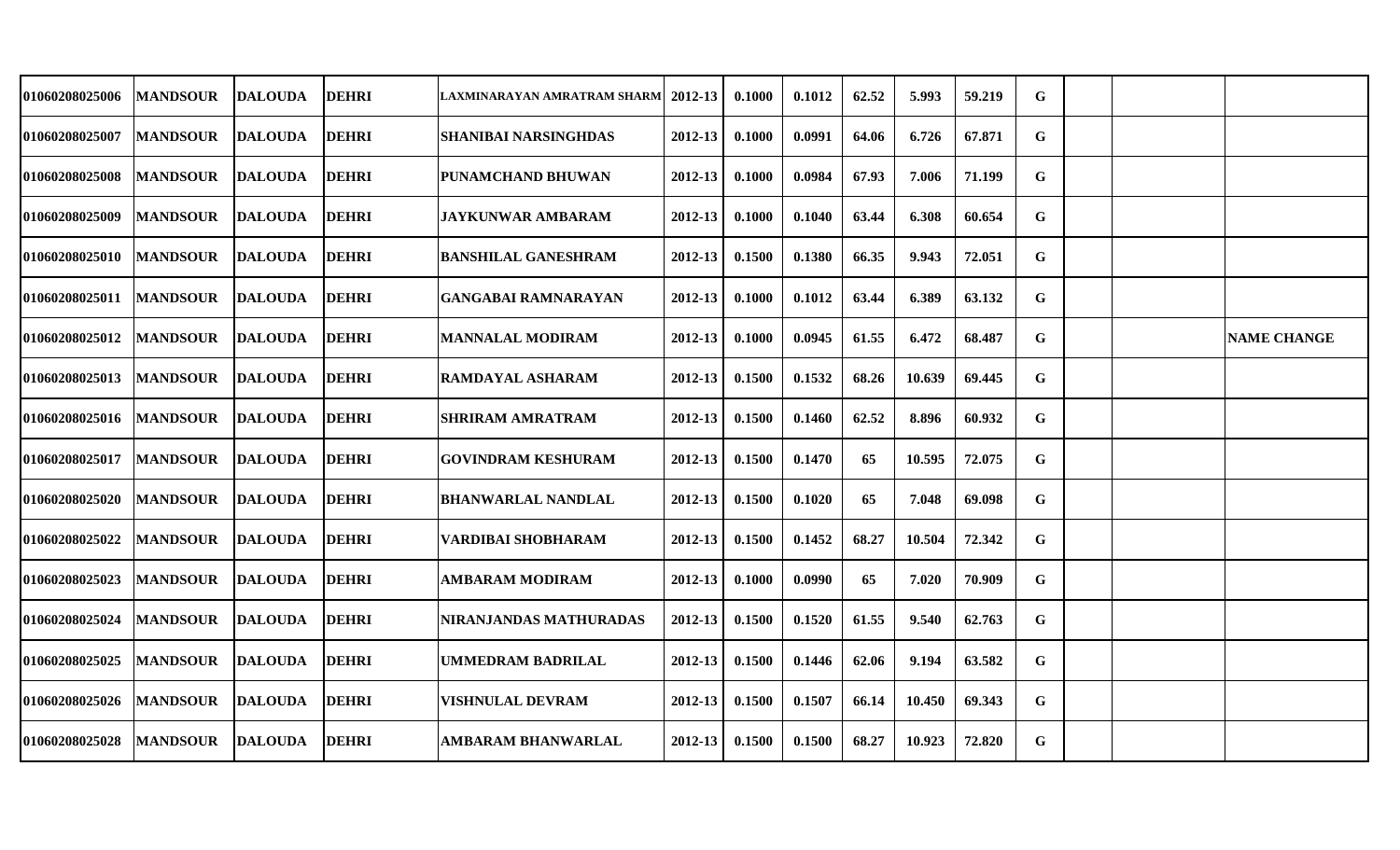| 01060208025030        | <b>MANDSOUR</b> | <b>DALOUDA</b> | <b>DEHRI</b> | <b>BHANWARLAL RAMESHWAR</b>                | 2012-13     | 0.1000 | 0.0945 | 62.52 | 6.350  | 67.196 | G            |  |  |
|-----------------------|-----------------|----------------|--------------|--------------------------------------------|-------------|--------|--------|-------|--------|--------|--------------|--|--|
| 01060208025031        | <b>MANDSOUR</b> | <b>DALOUDA</b> | <b>DEHRI</b> | <b>RAMLAL NANALAL</b>                      | 2012-13     | 0.1500 | 0.1485 | 66.34 | 9.970  | 67.138 | G            |  |  |
| 01060208025033        | <b>MANDSOUR</b> | <b>DALOUDA</b> | <b>DEHRI</b> | <b>MANIBAI BHUWAN</b>                      | $2012 - 13$ | 0.1500 | 0.1500 | 62.06 | 9.690  | 64.600 | G            |  |  |
| 01060208025035        | <b>MANDSOUR</b> | <b>DALOUDA</b> | <b>DEHRI</b> | <b>RUPLAL GIRDHARI</b>                     | 2012-13     | 0.1000 | 0.0990 | 62.06 | 6.304  | 63.677 | G            |  |  |
| 01060208025036        | <b>MANDSOUR</b> | <b>DALOUDA</b> | <b>DEHRI</b> | AMBARAM KANWARLAL BADA                     | 2012-13     | 0.1000 | 0.0988 | 62.69 | 6.529  | 66.083 | G            |  |  |
| 01060208025037        | <b>MANDSOUR</b> | <b>DALOUDA</b> | <b>DEHRI</b> | <b>BANSHILAL KESHURAM</b>                  | $2012 - 13$ | 0.1000 | 0.0990 | 62.92 | 6.679  | 67.465 | G            |  |  |
| 01060208025039        | <b>MANDSOUR</b> | <b>DALOUDA</b> | <b>DEHRI</b> | <b>BALARAM BHAGATRAM</b>                   | 2012-13     | 0.1000 | 0.1013 | 66.34 | 6.814  | 67.266 | G            |  |  |
| <b>01060208025040</b> | <b>MANDSOUR</b> | <b>DALOUDA</b> | <b>DEHRI</b> | DHANNALAL MOTILAL                          | 2012-13     | 0.1000 | 0.1007 | 68.27 | 6.944  | 68.957 | G            |  |  |
| 01060208025041        | <b>MANDSOUR</b> | <b>DALOUDA</b> | <b>DEHRI</b> | <b>SURENDRAKUMAR DHANNALAL   2012-13  </b> |             | 0.1500 | 0.1424 | 62.92 | 9.564  | 67.163 | $\mathbf G$  |  |  |
| <b>01060208025042</b> | <b>MANDSOUR</b> | <b>DALOUDA</b> | <b>DEHRI</b> | <b>MANGUBAI DHANNALAL</b>                  | 2012-13     | 0.1500 | 0.1491 | 69.28 | 10.451 | 70.094 | G            |  |  |
| <b>01060208025043</b> | <b>MANDSOUR</b> | <b>DALOUDA</b> | <b>DEHRI</b> | PRABHULAL BHANWARLAL                       | 2012-13     | 0.1000 | 0.0966 | 62.92 | 6.490  | 67.184 | $\mathbf G$  |  |  |
| 01060208025044        | <b>MANDSOUR</b> | <b>DALOUDA</b> | <b>DEHRI</b> | <b>UDAYLAL NATHULAL</b>                    | $2012 - 13$ | 0.1000 | 0.0992 | 69.28 | 7.255  | 73.135 | G            |  |  |
| 01060208025045        | <b>MANDSOUR</b> | <b>DALOUDA</b> | <b>DEHRI</b> | <b>RAMLAL NATHULAL</b>                     | 2012-13     | 0.1000 | 0.1000 | 61.46 | 6.418  | 64.180 | G            |  |  |
| 01060208025046        | <b>MANDSOUR</b> | <b>DALOUDA</b> | <b>DEHRI</b> | <b>BALARAM MATHURALAL</b>                  | 2012-13     | 0.1500 | 0.1458 | 69.28 | 10.887 | 74.671 | G            |  |  |
| 01060208025047        | <b>MANDSOUR</b> | <b>DALOUDA</b> | <b>DEHRI</b> | PREMIBAI CHENRAM                           | 2012-13     | 0.1000 | 0.1000 | 66.34 | 6.767  | 67.670 | $\mathbf G$  |  |  |
| 01060208025048        | <b>MANDSOUR</b> | <b>DALOUDA</b> | <b>DEHRI</b> | <b>MATHURALAL BHERULAL</b>                 | $2012 - 13$ | 0.1000 | 0.1008 | 71.19 | 6.875  | 68.204 | G            |  |  |
| 01060208025049        | <b>MANDSOUR</b> | <b>DALOUDA</b> | <b>DEHRI</b> | <b>RANCHOD BHERULAL</b>                    | 2012-13     | 0.1500 |        |       |        |        | $\mathbf{F}$ |  |  |
|                       |                 |                |              |                                            |             |        |        |       |        |        |              |  |  |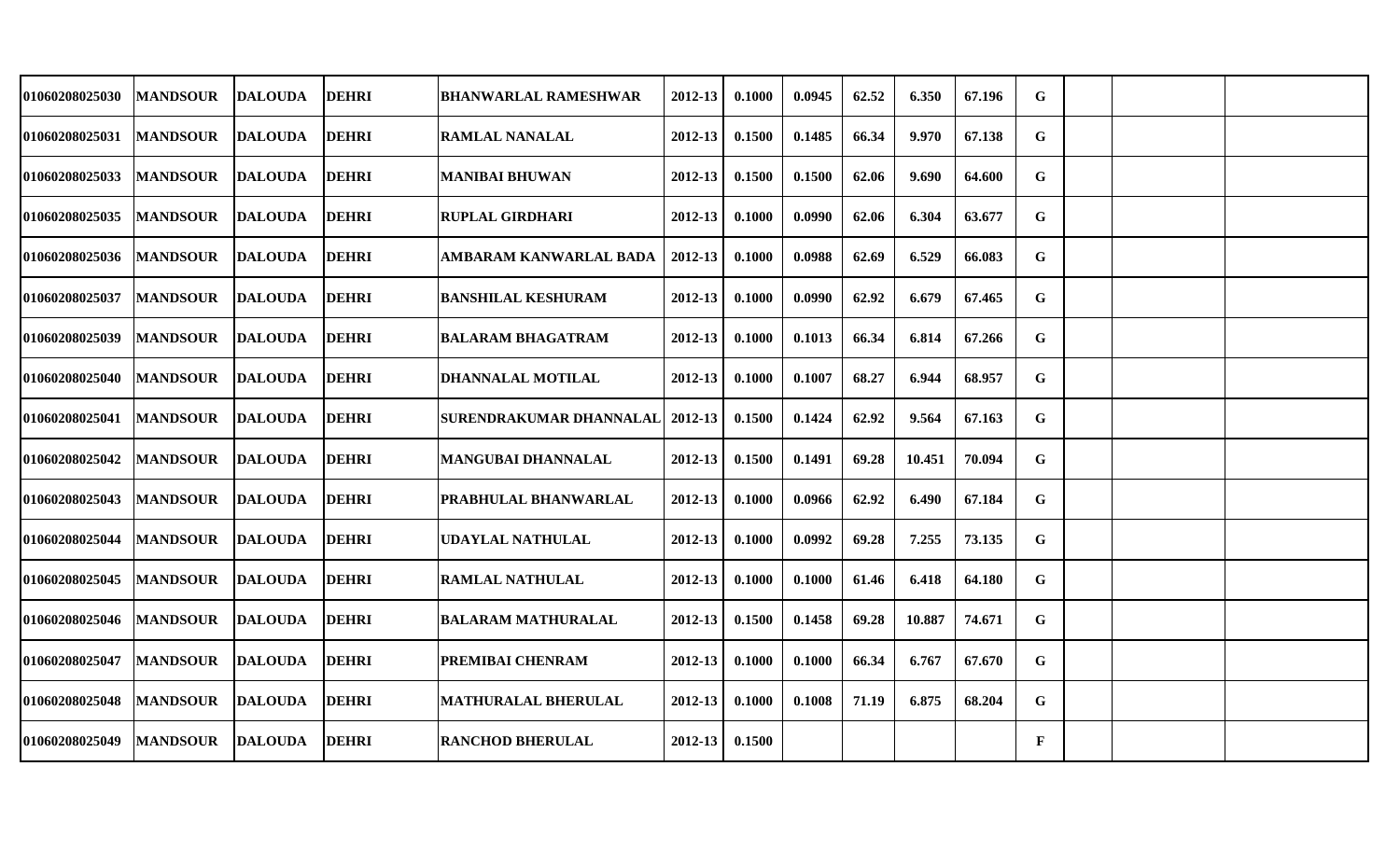| 01060208025050        | <b>MANDSOUR</b> | <b>DALOUDA</b> | <b>DEHRI</b> | PANNIBAI DALU                     | 2012-13     | 0.1500 | 0.1514 | 65.74 | 10.265 | 67.801 | G           |  |  |
|-----------------------|-----------------|----------------|--------------|-----------------------------------|-------------|--------|--------|-------|--------|--------|-------------|--|--|
| 01060208025051        | <b>MANDSOUR</b> | <b>DALOUDA</b> | <b>DEHRI</b> | <b>MANGUBAI SALAGRAM</b>          | 2012-13     | 0.1500 | 0.0810 | 65.74 | 5.804  | 71.654 | G           |  |  |
| 01060208025052        | <b>MANDSOUR</b> | <b>DALOUDA</b> | <b>DEHRI</b> | <b>NATHIBAI ONKAR</b>             | $2012 - 13$ | 0.1500 | 0.1422 | 65.74 | 9.833  | 69.149 | $\mathbf G$ |  |  |
| 01060208025053        | <b>MANDSOUR</b> | <b>DALOUDA</b> | <b>DEHRI</b> | SHOBHARAM SAVRAM                  | 2012-13     | 0.1000 | 0.0999 | 66.36 | 6.901  | 69.079 | G           |  |  |
| 01060208025054        | <b>MANDSOUR</b> | <b>DALOUDA</b> | <b>DEHRI</b> | <b>BALARAM BHERULAL</b>           | 2012-13     | 0.1000 | 0.1012 | 65.77 | 6.784  | 67.036 | G           |  |  |
| 01060208025055        | <b>MANDSOUR</b> | <b>DALOUDA</b> | <b>DEHRI</b> | <b>DEUBAI PANNALAL</b>            | 2012-13     | 0.1000 | 0.1005 | 62.01 | 6.352  | 63.204 | G           |  |  |
| 01060208025056        | <b>MANDSOUR</b> | <b>DALOUDA</b> | <b>DEHRI</b> | <b>KAMLABAI RAMPRASAD</b>         | 2012-13     | 0.1500 | 0.1560 | 61.46 | 9.930  | 63.654 | G           |  |  |
| <b>01060208025059</b> | <b>MANDSOUR</b> | <b>DALOUDA</b> | <b>DEHRI</b> | <b>KANWARLAL MADHO</b>            | 2012-13     | 0.1500 | 0.1479 | 68.24 | 10.792 | 72.968 | G           |  |  |
| 01060208025061        | <b>MANDSOUR</b> | <b>DALOUDA</b> | <b>DEHRI</b> | <b>BAPULAL KANWARLAL</b>          | $2012 - 13$ | 0.1500 | 0.1274 | 65.77 | 9.123  | 71.609 | $\mathbf G$ |  |  |
| 01060208025063        | <b>MANDSOUR</b> | <b>DALOUDA</b> | <b>DEHRI</b> | SHIVNARAYAN BHAGATRAM             | 2012-13     | 0.1500 | 0.1312 | 65.66 | 8.695  | 66.273 | G           |  |  |
| <b>01060208025066</b> | <b>MANDSOUR</b> | <b>DALOUDA</b> | <b>DEHRI</b> | <b>BANSHILAL NANDLAL</b>          | 2012-13     | 0.1000 | 0.1010 | 65.77 | 6.765  | 66.980 | $\mathbf G$ |  |  |
| 01060208025067        | <b>MANDSOUR</b> | <b>DALOUDA</b> | <b>DEHRI</b> | PUNAMCHAND NANALAL                | $2012 - 13$ | 0.1500 | 0.1462 | 66.62 | 10.012 | 68.482 | G           |  |  |
| 01060208025068        | <b>MANDSOUR</b> | <b>DALOUDA</b> | <b>DEHRI</b> | <b>NAGULAL SHRIRAM</b>            | 2012-13     | 0.1500 | 0.1496 | 69.74 | 10.770 | 71.992 | G           |  |  |
| 01060208025070        | <b>MANDSOUR</b> | <b>DALOUDA</b> | <b>DEHRI</b> | <b>MANGILAL KESHURAM</b>          | 2012-13     | 0.1500 | 0.1512 | 65.05 | 9.981  | 66.012 | G           |  |  |
| 01060208025071        | <b>MANDSOUR</b> | <b>DALOUDA</b> | <b>DEHRI</b> | <b>RAMLAL BHUWAN</b>              | 2012-13     | 0.1500 | 0.0750 | 68.24 | 5.167  | 68.893 | $\mathbf G$ |  |  |
| <b>01060208025072</b> | <b>MANDSOUR</b> | <b>DALOUDA</b> | <b>DEHRI</b> | KANCHANBAI RATANLAL               | $2012 - 13$ | 0.1500 | 0.1486 | 62.11 | 9.503  | 63.950 | G           |  |  |
| 01060208025073        | <b>MANDSOUR</b> | <b>DALOUDA</b> | <b>DEHRI</b> | AMBARAM KANWARLAL CHOTA   2012-13 |             | 0.1500 | 0.1482 | 67.26 | 10.512 | 70.931 | G           |  |  |
|                       |                 |                |              |                                   |             |        |        |       |        |        |             |  |  |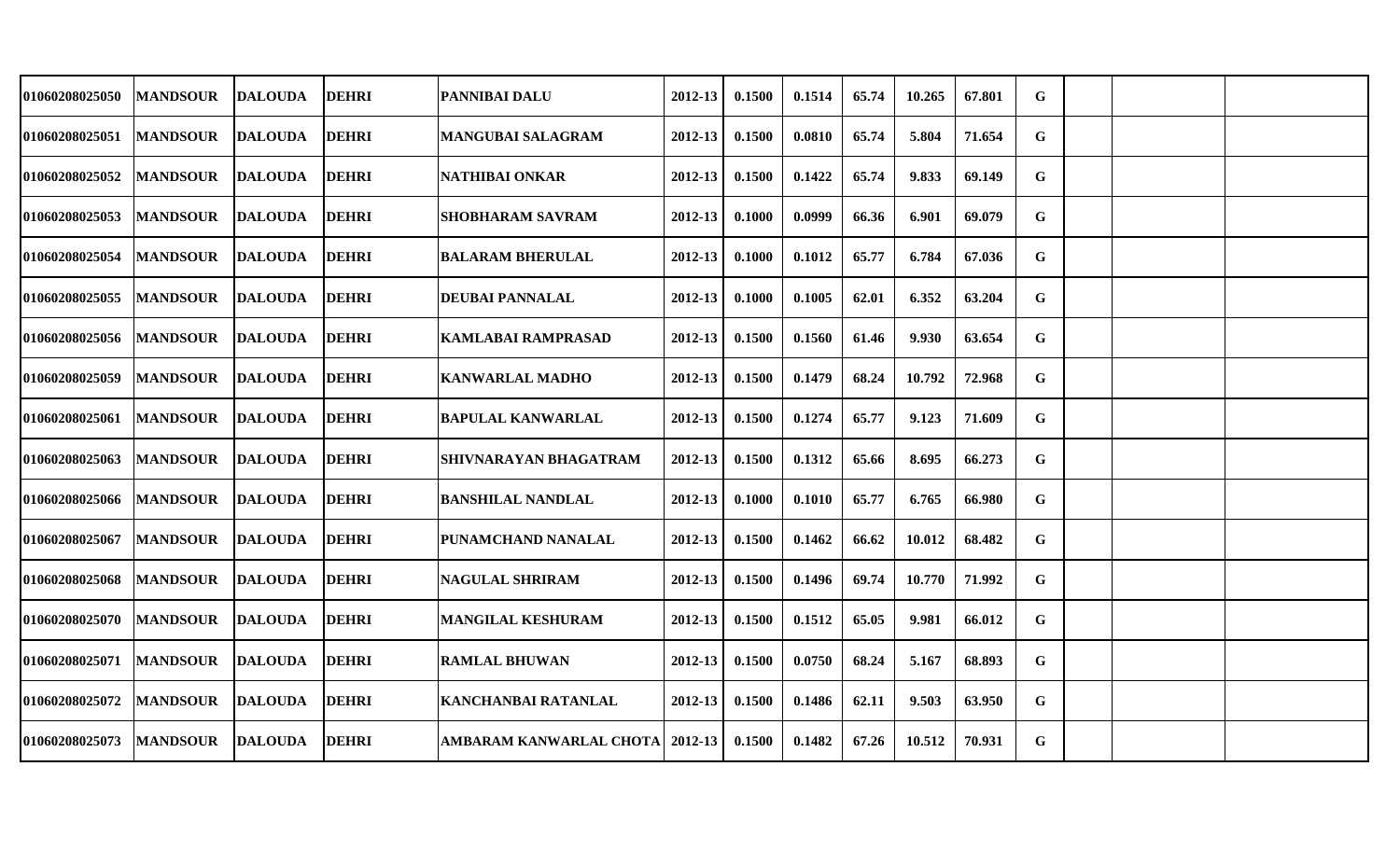| 01060208025075        | <b>MANDSOUR</b> | <b>DALOUDA</b> | <b>DEHRI</b> | <b>MAHESHKUMAR NANALAL</b> | 2012-13     | 0.1000 | 0.1000 | 65.05 | 6.626  | 66.260 | G |    |  |
|-----------------------|-----------------|----------------|--------------|----------------------------|-------------|--------|--------|-------|--------|--------|---|----|--|
| 01060208025077        | <b>MANDSOUR</b> | <b>DALOUDA</b> | <b>DEHRI</b> | <b>RAMPRATAP MADHAVLAL</b> | 2012-13     | 0.1000 | 0.0955 | 58.04 | 5.879  | 61.560 | G |    |  |
| <b>01060208025079</b> | <b>MANDSOUR</b> | <b>DALOUDA</b> | <b>DEHRI</b> | <b>JAGDISH RANCHOD</b>     | 2012-13     | 0.1000 | 0.1024 | 67.26 | 6.755  | 65.967 | G |    |  |
| <b>01060208025080</b> | <b>MANDSOUR</b> | <b>DALOUDA</b> | <b>DEHRI</b> | <b>SHANKARLAL PANNALAL</b> | 2012-13     | 0.1500 | 0.1482 | 61.46 | 9.193  | 62.031 | G |    |  |
| 01060208025081        | <b>MANDSOUR</b> | <b>DALOUDA</b> | <b>DEHRI</b> | <b>KESHURAM BHERULAL</b>   | 2012-13     | 0.1500 | 0.1008 | 62.11 | 6.238  | 61.885 | G |    |  |
| 01060208025082        | <b>MANDSOUR</b> | <b>DALOUDA</b> | <b>DEHRI</b> | <b>NARSINGH JAISINGH</b>   | 2012-13     | 0.1500 | 0.1420 | 62.11 | 9.334  | 65.732 | G |    |  |
| 01060208025084        | <b>MANDSOUR</b> | <b>DALOUDA</b> | <b>DEHRI</b> | <b>BANSHILAL KANWARLAL</b> | 2012-13     | 0.1500 | 0.1521 | 66.14 | 10.242 | 67.337 | G |    |  |
| <b>01060208025085</b> | <b>MANDSOUR</b> | <b>DALOUDA</b> | <b>DEHRI</b> | <b>MANGIBAI RAMBHAJAN</b>  | 2012-13     | 0.1500 | 0.1482 | 62.01 | 9.700  | 65.452 | G |    |  |
| <b>01060208025086</b> | <b>MANDSOUR</b> | <b>DALOUDA</b> | <b>DEHRI</b> | <b>RAMVILAS KANWARLAL</b>  | 2012-13     | 0.1500 | 0.1014 | 68.44 | 7.030  | 69.329 | G |    |  |
| <b>01060208025087</b> | <b>MANDSOUR</b> | <b>DALOUDA</b> | <b>DEHRI</b> | <b>PRABHULAL BHAGIRATH</b> | 2012-13     | 0.1000 | 0.1023 | 59.37 | 5.793  | 56.628 | G | 04 |  |
| <b>01060208025088</b> | <b>MANDSOUR</b> | <b>DALOUDA</b> | <b>DEHRI</b> | <b>RAJESH RAMESHWAR</b>    | 2012-13     | 0.1000 | 0.1020 | 60.16 | 6.059  | 59.402 | G |    |  |
| 01060208025094        | <b>MANDSOUR</b> | <b>DALOUDA</b> | <b>DEHRI</b> | <b>DOLATRAM RAMNARAYAN</b> | 2012-13     | 0.1500 | 0.1525 | 65.05 | 10.166 | 66.662 | G |    |  |
| 01060208025095        | <b>MANDSOUR</b> | <b>DALOUDA</b> | <b>DEHRI</b> | <b>JAGDISH DOLATRAM</b>    | $2012 - 13$ | 0.1000 | 0.1000 | 62.01 | 6.414  | 64.140 | G |    |  |
| <b>01060208025098</b> | <b>MANDSOUR</b> | <b>DALOUDA</b> | <b>DEHRI</b> | <b>RAMSUKH VENIRAM</b>     | 2012-13     | 0.1000 | 0.1014 | 64.54 | 6.666  | 65.740 | G |    |  |
| 01060208025099        | <b>MANDSOUR</b> | <b>DALOUDA</b> | <b>DEHRI</b> | PUNAMCHAND PANNALAL        | 2012-13     | 0.1500 | 0.1512 | 61.32 | 9.452  | 62.513 | G |    |  |
| <b>01060208025100</b> | <b>MANDSOUR</b> | <b>DALOUDA</b> | <b>DEHRI</b> | <b>CHENRAM KASTURIBAI</b>  | 2012-13     | 0.1000 | 0.0986 | 64.54 | 6.380  | 64.706 | G |    |  |
| 01060208025101        | <b>MANDSOUR</b> | <b>DALOUDA</b> | <b>DEHRI</b> | <b>BAGDIRAM SALAGRAM</b>   | 2012-13     | 0.1000 | 0.1014 | 61.32 | 6.342  | 62.544 | G |    |  |
|                       |                 |                |              |                            |             |        |        |       |        |        |   |    |  |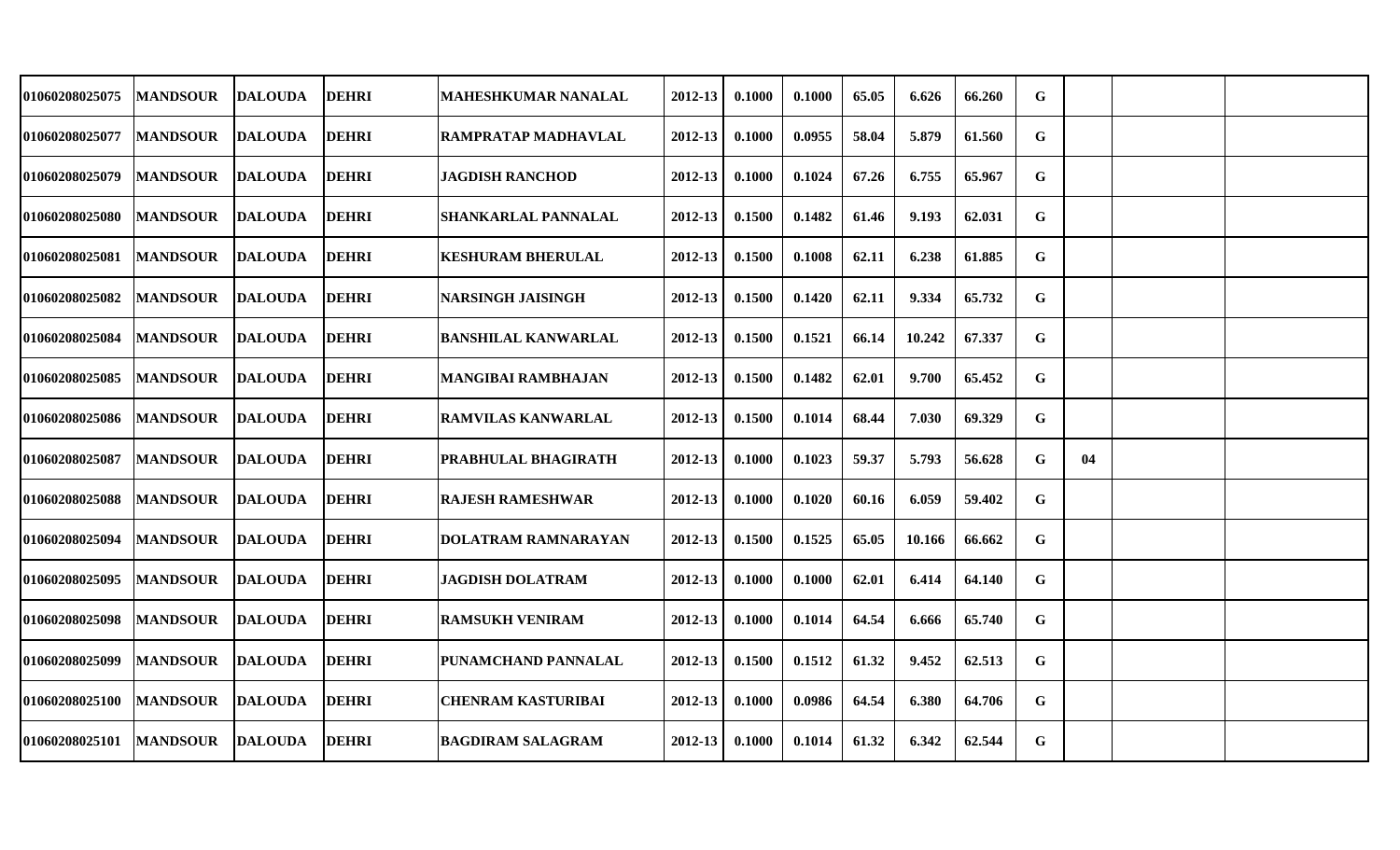| 01060208025103 | <b>MANDSOUR</b> | <b>DALOUDA</b> | <b>DEHRI</b> | RAMIBAI RAMA                | 2012-13 | 0.1000 | 0.1004 | 57.64 | 6.102  | 60.777 | G           |  |                    |
|----------------|-----------------|----------------|--------------|-----------------------------|---------|--------|--------|-------|--------|--------|-------------|--|--------------------|
| 01060208025105 | <b>MANDSOUR</b> | <b>DALOUDA</b> | <b>DEHRI</b> | <b>SNEHLATA MANAKLAL</b>    | 2012-13 | 0.1000 | 0.0950 | 60.16 | 6.007  | 63.232 | G           |  |                    |
| 01060208025107 | <b>MANDSOUR</b> | <b>DALOUDA</b> | <b>DEHRI</b> | <b>RADHESHYAM MAGNIRAM</b>  | 2012-13 | 0.1000 | 0.1023 | 68.53 | 7.186  | 70.244 | $\mathbf G$ |  | <b>NAME CHANGE</b> |
| 01060208025111 | <b>MANDSOUR</b> | <b>DALOUDA</b> | <b>DEHRI</b> | <b>MOHANLAL RAMNARAYAN</b>  | 2012-13 | 0.1000 | 0.1032 | 61.32 | 6.517  | 63.149 | G           |  |                    |
| 01060208025113 | <b>MANDSOUR</b> | <b>DALOUDA</b> | <b>DEHRI</b> | <b>DHAPUBAI GANESHRAM</b>   | 2012-13 | 0.1500 | 0.1452 | 61.51 | 9.341  | 64.332 | $\mathbf G$ |  |                    |
| 01060208025114 | <b>MANDSOUR</b> | DALOUDA        | <b>DEHRI</b> | <b>KASTURIBAI MOTILAL</b>   | 2012-13 | 0.1000 | 0.1000 | 66.36 | 6.731  | 67.310 | G           |  |                    |
| 01060208025118 | <b>MANDSOUR</b> | DALOUDA        | <b>DEHRI</b> | <b>DHAPUBAI MANGILAL</b>    | 2012-13 | 0.1000 | 0.1006 | 70.14 | 6.753  | 67.127 | G           |  |                    |
| 01060208025119 | <b>MANDSOUR</b> | <b>DALOUDA</b> | <b>DEHRI</b> | <b>BASANTIBAI NANDA</b>     | 2012-13 | 0.1500 | 0.1472 | 65.66 | 9.539  | 64.803 | G           |  |                    |
| 01060208025120 | <b>MANDSOUR</b> | <b>DALOUDA</b> | <b>DEHRI</b> | <b>AMBARAM KANA</b>         | 2012-13 | 0.1000 | 0.1036 | 61.51 | 6.828  | 65.907 | G           |  |                    |
| 01060208025122 | <b>MANDSOUR</b> | <b>DALOUDA</b> | <b>DEHRI</b> | <b>BALAKDAS NARSINGHDAS</b> | 2012-13 | 0.1000 | 0.1020 | 61.51 | 6.502  | 63.745 | G           |  |                    |
| 01060208025123 | <b>MANDSOUR</b> | DALOUDA        | <b>DEHRI</b> | <b>RADHESHYAM RAMCHARAN</b> | 2012-13 | 0.1500 | 0.1516 | 68.26 | 10.415 | 68.701 | G           |  |                    |
| 01060208025124 | <b>MANDSOUR</b> | <b>DALOUDA</b> | <b>DEHRI</b> | <b>BHUWANIRAM UMMEDRAM</b>  | 2012-13 | 0.1500 | 0.1413 | 62.69 | 9.556  | 67.629 | $\mathbf G$ |  |                    |
| 01060208025125 | <b>MANDSOUR</b> | DALOUDA        | <b>DEHRI</b> | <b>NANDRAM ONKARLAL</b>     | 2012-13 | 0.1000 | 0.1020 | 66.36 | 7.186  | 70.451 | G           |  |                    |
| 01060208025132 | <b>MANDSOUR</b> | <b>DALOUDA</b> | <b>DEHRI</b> | <b>RADHESHYAM BHAGATRAM</b> | 2012-13 | 0.1500 | 0.1292 | 67.96 | 8.912  | 68.978 | G           |  |                    |
| 01060208025133 | <b>MANDSOUR</b> | <b>DALOUDA</b> | <b>DEHRI</b> | <b>JAGDISH RAMLAL</b>       | 2012-13 | 0.1500 | 0.1485 | 64.54 | 10.419 | 70.162 | G           |  |                    |
| 01060208025134 | <b>MANDSOUR</b> | <b>DALOUDA</b> | <b>DEHRI</b> | <b>PUNAMCHAND BALARAM</b>   | 2012-13 | 0.1000 | 0.0990 | 60.16 | 6.179  | 62.414 | G           |  |                    |
| 01060208025135 | <b>MANDSOUR</b> | <b>DALOUDA</b> | <b>DEHRI</b> | <b>LAXMINARAYAN CHENRAM</b> | 2012-13 | 0.1000 | 0.1008 | 66.38 | 6.676  | 66.230 | G           |  |                    |
|                |                 |                |              |                             |         |        |        |       |        |        |             |  |                    |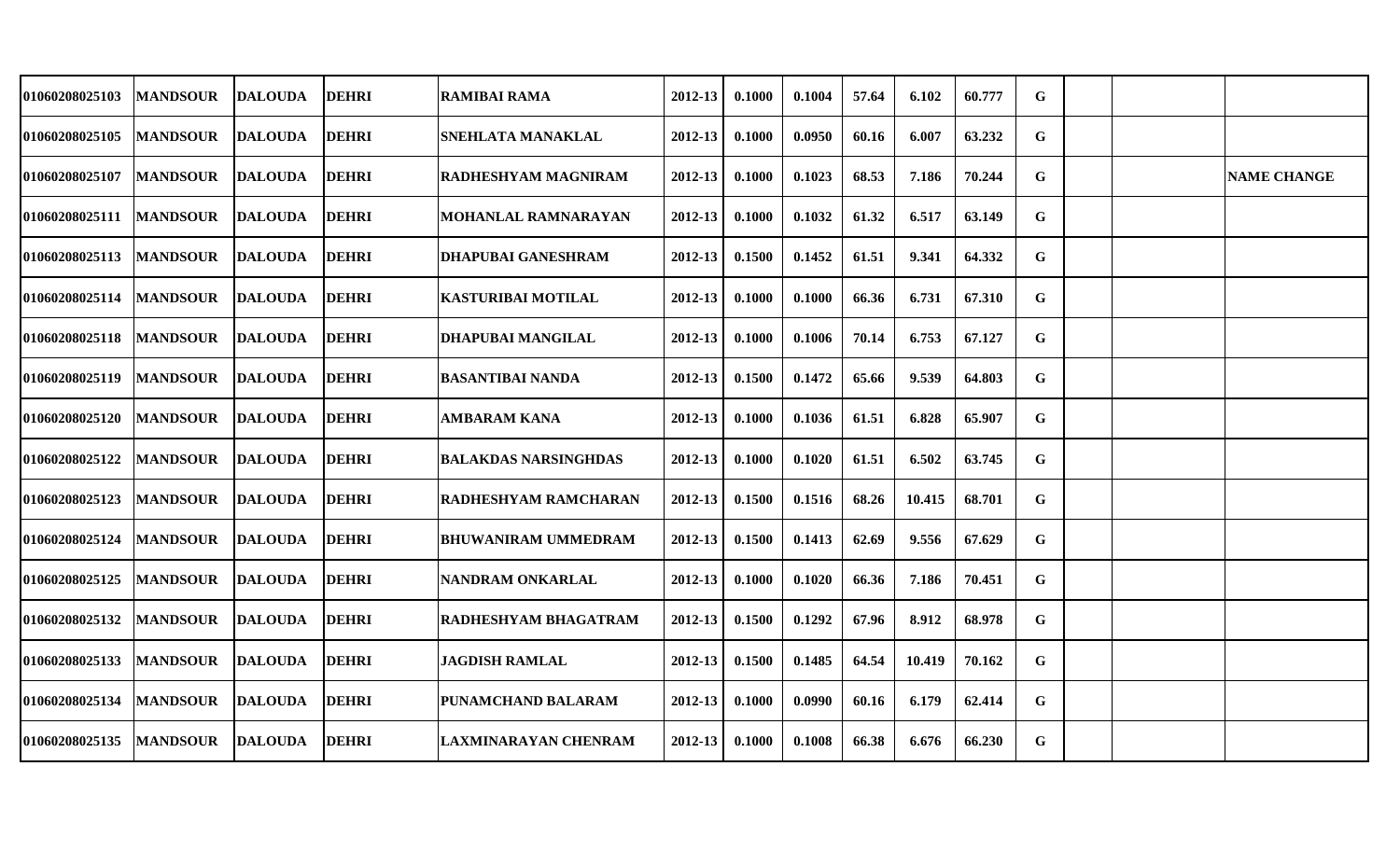| 01060208025136        | <b>MANDSOUR</b> | <b>DALOUDA</b> | <b>DEHRI</b> | <b>NANDLAL MOTILAL</b>      | 2012-13     | 0.1500 | 0.1500 | 67.96 | 10.320 | 68.800 | G           |  |                    |
|-----------------------|-----------------|----------------|--------------|-----------------------------|-------------|--------|--------|-------|--------|--------|-------------|--|--------------------|
| 01060208025140        | <b>MANDSOUR</b> | <b>DALOUDA</b> | <b>DEHRI</b> | AMBARAM MOTILAL             | 2012-13     | 0.1000 | 0.1015 | 67.96 | 7.048  | 69.438 | G           |  |                    |
| 01060208025141        | <b>MANDSOUR</b> | <b>DALOUDA</b> | <b>DEHRI</b> | PREMNARAYAN BHAGATRAM       | $2012 - 13$ | 0.1000 | 0.1020 | 68.26 | 7.294  | 71.510 | G           |  |                    |
| <b>01060208025142</b> | <b>MANDSOUR</b> | <b>DALOUDA</b> | <b>DEHRI</b> | <b>BADRIDAS NARSINGHDAS</b> | 2012-13     | 0.1500 | 0.1380 | 62.69 | 8.812  | 63.855 | G           |  |                    |
| 01060208025144        | <b>MANDSOUR</b> | DALOUDA        | <b>DEHRI</b> | <b>BHAGIRATH RANCHOD</b>    | 2012-13     | 0.1500 | 0.1443 | 70.14 | 10.281 | 71.247 | G           |  |                    |
| <b>01060208025145</b> | <b>MANDSOUR</b> | <b>DALOUDA</b> | <b>DEHRI</b> | PUNAMCHAND RAMNARAYAN       | $2012 - 13$ | 0.1000 | 0.1000 | 66.99 | 6.871  | 68.710 | G           |  |                    |
| <b>01060208025146</b> | <b>MANDSOUR</b> | <b>DALOUDA</b> | <b>DEHRI</b> | PARMANAND MOTILAL           | 2012-13     | 0.1500 | 0.1421 | 66.99 | 10.068 | 70.852 | G           |  |                    |
| 01060208025148        | <b>MANDSOUR</b> | <b>DALOUDA</b> | <b>DEHRI</b> | <b>NANALAL RAMCHARAN</b>    | 2012-13     | 0.1500 | 0.1508 | 66.99 | 10.728 | 71.141 | $\mathbf G$ |  |                    |
| 01060208025149        | <b>MANDSOUR</b> | <b>DALOUDA</b> | <b>DEHRI</b> | <b>SURATRAM BANSHILAL</b>   | 2012-13     | 0.1500 | 0.1500 | 66.66 | 10.294 | 68.627 | G           |  |                    |
| 01060208025150        | <b>MANDSOUR</b> | <b>DALOUDA</b> | <b>DEHRI</b> | PREMBAI GAUTAMLAL           | 2012-13     | 0.1000 | 0.0930 | 70.14 | 6.964  | 74.882 | G           |  | <b>NAME CHANGE</b> |
| 01060208025151        | <b>MANDSOUR</b> | <b>DALOUDA</b> | <b>DEHRI</b> | <b>GOPAL BHANWARLAL</b>     | 2012-13     | 0.1500 | 0.1500 | 66.66 | 9.999  | 66.660 | G           |  |                    |
| 01060208025152        | <b>MANDSOUR</b> | <b>DALOUDA</b> | <b>DEHRI</b> | KANTABAI SHANKARLAL         | $2012 - 13$ | 0.1500 | 0.1452 | 64.1  | 9.450  | 65.083 | G           |  |                    |
| <b>01060208025153</b> | <b>MANDSOUR</b> | <b>DALOUDA</b> | <b>DEHRI</b> | <b>AMRATRAM GANGARAM</b>    | 2012-13     | 0.1000 | 0.1034 | 66.14 | 6.831  | 66.064 | G           |  |                    |
| 01060208025154        | <b>MANDSOUR</b> | <b>DALOUDA</b> | <b>DEHRI</b> | RAMESHCHANDRA RAMCHANDRA    | 2012-13     | 0.1500 | 0.1470 | 64.1  | 9.917  | 67.463 | G           |  |                    |
| 01060208025158        | <b>MANDSOUR</b> | <b>DALOUDA</b> | <b>DEHRI</b> | <b>MOHANLAL BANSHILAL</b>   | 2012-13     | 0.1500 | 0.1479 | 66.66 | 10.351 | 69.986 | $\mathbf G$ |  |                    |
| 01060208025160        | <b>MANDSOUR</b> | <b>DALOUDA</b> | <b>DEHRI</b> | <b>BANSHILAL MOTILAL</b>    | $2012 - 13$ | 0.1500 | 0.1400 | 67.04 | 9.625  | 68.750 | G           |  |                    |
| 01060208025161        | <b>MANDSOUR</b> | <b>DALOUDA</b> | <b>DEHRI</b> | <b>RAMLAL HARLAL</b>        | 2012-13     | 0.1000 | 0.1015 | 64.1  | 6.511  | 64.148 | G           |  |                    |
|                       |                 |                |              |                             |             |        |        |       |        |        |             |  |                    |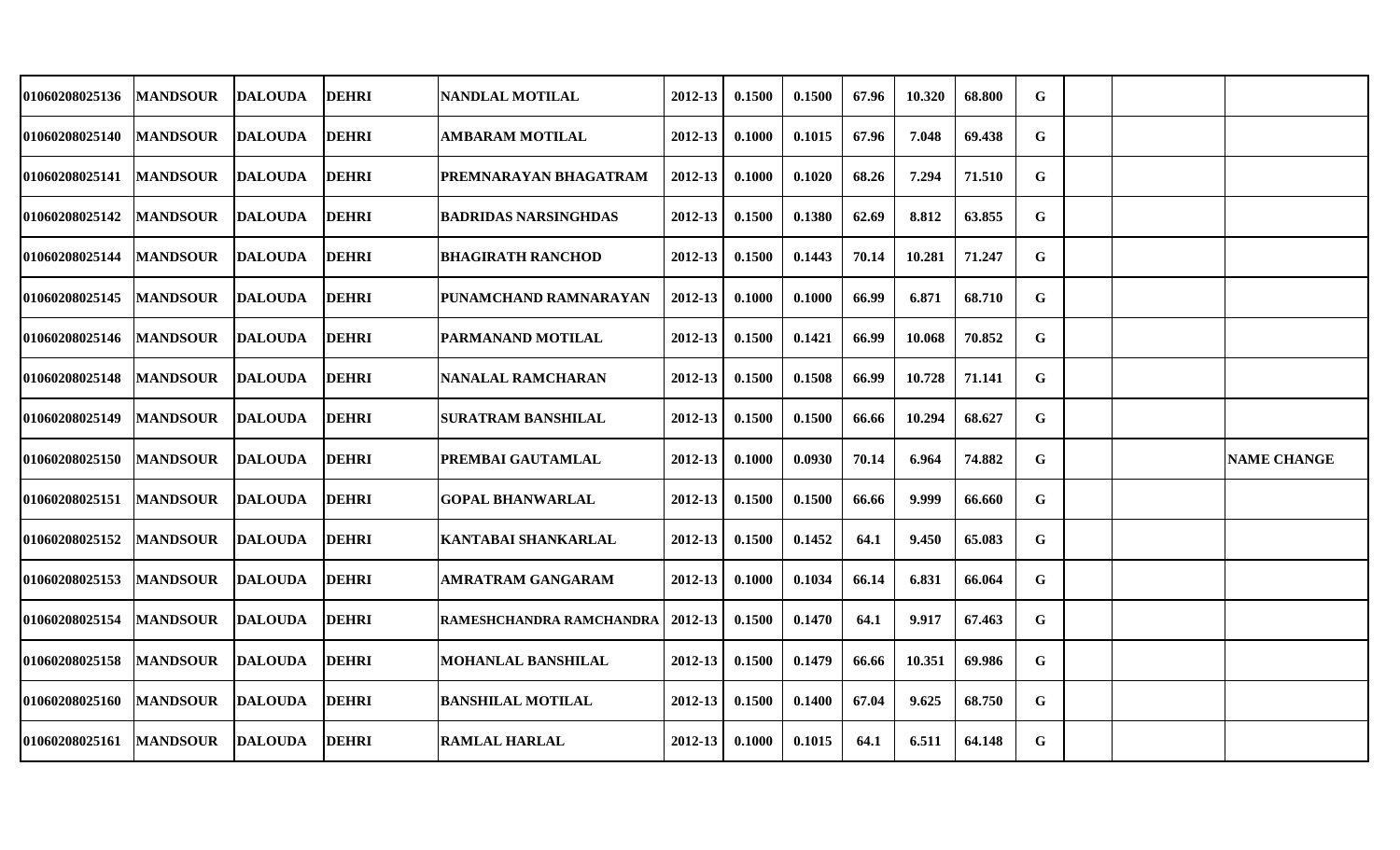| 01060208025162        | <b>MANDSOUR</b> | <b>DALOUDA</b> | <b>DEHRI</b>            | <b>BHABHUTRAM ONKARLAL</b>         | 2012-13     | 0.1000 | 0.0971 | 67.04 | 6.781  | 69.835 | G |  |  |
|-----------------------|-----------------|----------------|-------------------------|------------------------------------|-------------|--------|--------|-------|--------|--------|---|--|--|
| 01060208025163        | <b>MANDSOUR</b> | <b>DALOUDA</b> | <b>DEHRI</b>            | PRABHUBAI BHAGATRAM                | 2012-13     | 0.1000 | 0.1015 | 67.04 | 6.963  | 68.601 | G |  |  |
| <b>01060208025168</b> | <b>MANDSOUR</b> | <b>DALOUDA</b> | <b>DEHRI</b>            | <b>NANALAL GIRDHARI</b>            | $2012 - 13$ | 0.1500 | 0.1500 | 65.66 | 9.990  | 66.600 | G |  |  |
| <b>01060208029003</b> | <b>MANDSOUR</b> | <b>DALOUDA</b> |                         | RICHALALMUHA RAMESHWAR RAMNARAYAN  | $2012 - 13$ | 0.1500 | 0.1500 | 58.60 | 8.773  | 58.487 | G |  |  |
| <b>01060208029004</b> | <b>MANDSOUR</b> | <b>DALOUDA</b> |                         | RICHALALMUHA SHANKARLAL AMBARAM    | 2012-13     | 0.1500 | 0.1512 | 62.18 | 9.807  | 64.861 | G |  |  |
| 01060208029005        | <b>MANDSOUR</b> | <b>DALOUDA</b> |                         | RICHALALMUHA   MOHANLAL MADHOLAL   | 2012-13     | 0.1000 | 0.1008 | 67.60 | 6.499  | 64.474 | G |  |  |
| 01060208029006        | <b>MANDSOUR</b> | <b>DALOUDA</b> |                         | RICHALALMUHA KAILASH FAKIRCHAND    | 2012-13     | 0.1000 | 0.0990 | 62.18 | 6.120  | 61.818 | G |  |  |
| <b>01060208029007</b> | <b>MANDSOUR</b> | <b>DALOUDA</b> |                         | RICHALALMUHA  SHIVNARAYAN RAMDAYAL | 2012-13     | 0.1000 | 0.1000 | 64.76 | 7.003  | 70.030 | G |  |  |
| 01060208029008        | <b>MANDSOUR</b> | <b>DALOUDA</b> |                         | RICHALALMUHA SALAGRAM BAPULAL      | 2012-13     | 0.1000 | 0.1000 | 67.89 | 7.458  | 74.580 | G |  |  |
| <b>01060208029010</b> | <b>MANDSOUR</b> | <b>DALOUDA</b> |                         | RICHALALMUHA KRISHNAGOPAL DOLATRAM | 2012-13     | 0.1000 | 0.1050 | 68.40 | 7.788  | 74.171 | G |  |  |
| <b>01060208029012</b> | <b>MANDSOUR</b> | <b>DALOUDA</b> |                         | RICHALALMUHA NANDLAL KESHARLAL     | 2012-13     | 0.1000 | 0.1040 | 68.55 | 8.011  | 77.029 | G |  |  |
| <b>01060208029013</b> | <b>MANDSOUR</b> | <b>DALOUDA</b> | RICHALALMUHA BALU NAGGA |                                    | 2012-13     | 0.1000 | 0.0990 | 63.89 | 6.608  | 66.747 | G |  |  |
| <b>01060208029014</b> | <b>MANDSOUR</b> | <b>DALOUDA</b> |                         | RICHALALMUHA BAGDIRAM VANIRAM      | 2012-13     | 0.1000 | 0.1000 | 58.79 | 6.442  | 64.420 | G |  |  |
| 01060208029015        | <b>MANDSOUR</b> | <b>DALOUDA</b> |                         | RICHALALMUHA SHIVRAM BHANWARLAL    | 2012-13     | 0.1000 | 0.1022 | 62.18 | 6.902  | 67.534 | G |  |  |
| <b>01060208029016</b> | <b>MANDSOUR</b> | <b>DALOUDA</b> |                         | RICHALALMUHA NATHULAL BHANWARLAL   | 2012-13     | 0.1500 | 0.1550 | 65.79 | 10.141 | 65.426 | G |  |  |
| <b>01060208029018</b> | <b>MANDSOUR</b> | <b>DALOUDA</b> |                         | RICHALALMUHA PARASRAM GANESHRAM    | $2012 - 13$ | 0.1500 | 0.1500 | 65.79 | 10.526 | 70.173 | G |  |  |
| <b>01060208029020</b> | <b>MANDSOUR</b> | <b>DALOUDA</b> |                         | RICHALALMUHA GANGARAM GANGABAI     | 2012-13     | 0.1000 | 0.1020 | 61.92 | 6.776  | 66.431 | G |  |  |
|                       |                 |                |                         |                                    |             |        |        |       |        |        |   |  |  |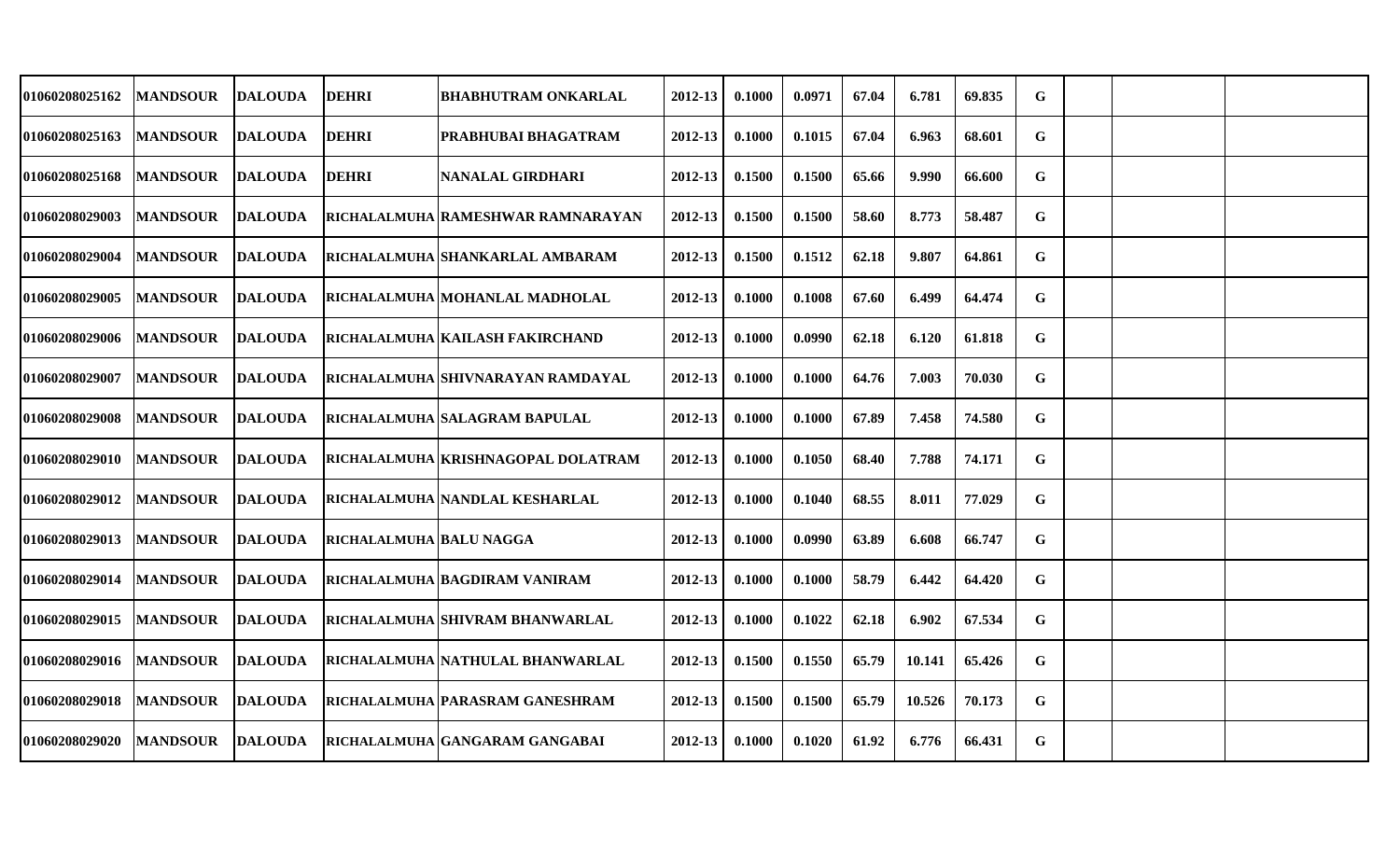| 01060208029021        | <b>MANDSOUR</b> | <b>DALOUDA</b> | RICHALALMUHA PRAMODKUMAR BALMUKAND     | 2012-13     | 0.1500 | 0.1500 | 64.51 | 9.944  | 66.293 | G           |  |  |
|-----------------------|-----------------|----------------|----------------------------------------|-------------|--------|--------|-------|--------|--------|-------------|--|--|
| 01060208029022        | <b>MANDSOUR</b> | <b>DALOUDA</b> | RICHALALMUHA RAMESHWAR SHIVRAM         | 2012-13     | 0.1000 | 0.0990 | 65.79 | 6.936  | 70.061 | G           |  |  |
| 01060208029023        | <b>MANDSOUR</b> | <b>DALOUDA</b> | RICHALALMUHA IISHWARLAL KHEMRAJ        | 2012-13     | 0.1500 | 0.1476 | 66.05 | 10.559 | 71.538 | G           |  |  |
| <b>01060208029024</b> | <b>MANDSOUR</b> | DALOUDA        | RICHALALMUHA RAJARAM NANDLAL           | 2012-13     | 0.1000 | 0.0992 | 61.92 | 6.634  | 66.875 | G           |  |  |
| <b>01060208029027</b> | <b>MANDSOUR</b> | <b>DALOUDA</b> | RICHALALMUHA MADANLAL RANCHOD          | 2012-13     | 0.1500 | 0.1450 | 66.05 | 10.134 | 69.890 | G           |  |  |
| 01060208029029        | <b>MANDSOUR</b> | <b>DALOUDA</b> | RICHALALMUHA ONKARLAL SHIVRAM          | $2012 - 13$ | 0.1500 | 0.1472 | 58.79 | 8.743  | 59.395 | $\mathbf G$ |  |  |
| 01060208029031        | <b>MANDSOUR</b> | <b>DALOUDA</b> | <b>RICHALALMUHA BALARAM PUNAMCHAND</b> | 2012-13     | 0.1500 | 0.1484 | 58.06 | 8.999  | 60.640 | G           |  |  |
| 01060208029032        | <b>MANDSOUR</b> | <b>DALOUDA</b> | RICHALALMUHA AMBARAM NANURAM           | 2012-13     | 0.1500 | 0.1525 | 61.92 | 9.854  | 64.616 | G           |  |  |
| 01060208029033        | <b>MANDSOUR</b> | <b>DALOUDA</b> | RICHALALMUHA BALMUKAND MODIRAM         | 2012-13     | 0.1000 | 0.1003 | 63.91 | 7.578  | 75.553 | G           |  |  |
| 01060208029034        | <b>MANDSOUR</b> | <b>DALOUDA</b> | RICHALALMUHA RAMCHANDRA DHAPUBAI       | 2012-13     | 0.1500 | 0.1505 | 64.89 | 10.698 | 71.083 | G           |  |  |
| 01060208029036        | <b>MANDSOUR</b> | DALOUDA        | RICHALALMUHA KACHRULAL RAMCHANDRA      | 2012-13     | 0.1500 | 0.1360 | 60.56 | 9.309  | 68.449 | G           |  |  |
| 01060208029038        | <b>MANDSOUR</b> | <b>DALOUDA</b> | RICHALALMUHA BAPULAL HARIKISHAN        | $2012 - 13$ | 0.1000 | 0.1023 | 63.39 | 6.737  | 65.855 | G           |  |  |
| 01060208029043        | <b>MANDSOUR</b> | DALOUDA        | RICHALALMUHA BHUWANIRAM BHAGWAN        | 2012-13     | 0.1500 | 0.1508 | 63.39 | 10.124 | 67.135 | G           |  |  |
| 01060208029044        | <b>MANDSOUR</b> | <b>DALOUDA</b> | RICHALALMUHA   MADHULAL BALAJI         | 2012-13     | 0.1500 | 0.1500 | 68.55 | 10.821 | 72.140 | G           |  |  |
| 01060208029045        | <b>MANDSOUR</b> | <b>DALOUDA</b> | RICHALALMUHA HARDEVRAM RATANLAL        | 2012-13     | 0.1000 | 0.1000 | 64.40 | 6.928  | 69.280 | $\mathbf G$ |  |  |
| 01060208029047        | <b>MANDSOUR</b> | <b>DALOUDA</b> | RICHALALMUHA JAYCHAND CHOTELAL         | $2012 - 13$ | 0.1000 | 0.1000 | 63.39 | 6.611  | 66.110 | G           |  |  |
| 01060208029048        | <b>MANDSOUR</b> | DALOUDA        | RICHALALMUHA SUGANDHBAI BALMUKUND      | 2012-13     | 0.1000 | 0.1000 | 62.38 | 6.461  | 64.610 | G           |  |  |
|                       |                 |                |                                        |             |        |        |       |        |        |             |  |  |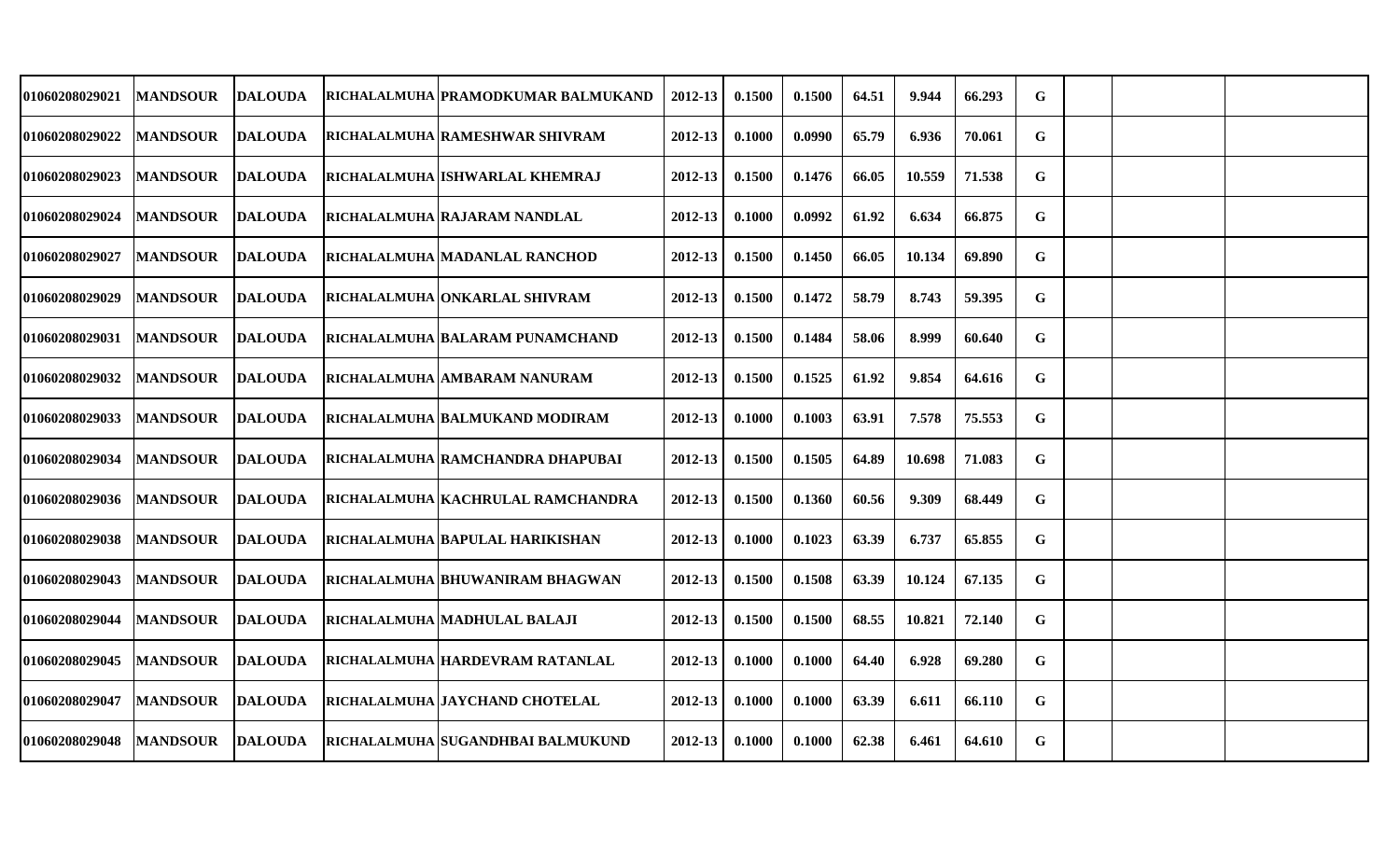| <b>01060208029050</b> | <b>MANDSOUR</b> | <b>DALOUDA</b> | RICHALALMUHA ASHOKKUMAR SURATRAM       | 2012-13     | 0.1500 | 0.1560 | 58.76 | 9.427  | 60.429 | G           |  |  |
|-----------------------|-----------------|----------------|----------------------------------------|-------------|--------|--------|-------|--------|--------|-------------|--|--|
| 01060208029054        | <b>MANDSOUR</b> | <b>DALOUDA</b> | RICHALALMUHA NATHULAL CHATURBHUJ       | 2012-13     | 0.1500 | 0.1500 | 65.91 | 10.178 | 67.853 | G           |  |  |
| <b>01060208029056</b> | <b>MANDSOUR</b> | <b>DALOUDA</b> | RICHALALMUHA GENDALAL TULSIRAM         | $2012 - 13$ | 0.1000 | 0.1020 | 64.40 | 7.167  | 70.265 | G           |  |  |
| <b>01060208029057</b> | <b>MANDSOUR</b> | <b>DALOUDA</b> | RICHALALMUHA DEVICHAND RAMNARAYAN      | $2012 - 13$ | 0.1000 | 0.1008 | 64.71 | 6.813  | 67.589 | G           |  |  |
| <b>01060208029058</b> | <b>MANDSOUR</b> | <b>DALOUDA</b> | RICHALALMUHA SHOBHARAM DEVICHAND       | 2012-13     | 0.1500 | 0.1080 | 68.55 | 8.206  | 75.981 | G           |  |  |
| <b>01060208029059</b> | <b>MANDSOUR</b> | <b>DALOUDA</b> | RICHALALMUHA NANURAM RATANLAL          | 2012-13     | 0.1500 | 0.1500 | 67.22 | 9.929  | 66.193 | G           |  |  |
| <b>01060208029060</b> | <b>MANDSOUR</b> | <b>DALOUDA</b> | RICHALALMUHA PANNALAL MADHOLAL         | 2012-13     | 0.1500 | 0.1550 | 61.70 | 10.445 | 67.387 | G           |  |  |
| 01060208029061        | <b>MANDSOUR</b> | <b>DALOUDA</b> | RICHALALMUHA TULSIRAM KASHIRAM         | 2012-13     | 0.1000 | 0.1000 | 64.40 | 6.992  | 69.920 | G           |  |  |
| <b>01060208029062</b> | <b>MANDSOUR</b> | <b>DALOUDA</b> | RICHALALMUHA VISHRAM RAMSUKH           | 2012-13     | 0.1000 | 0.0992 | 58.06 | 6.047  | 60.958 | G           |  |  |
| 01060208029063        | <b>MANDSOUR</b> | <b>DALOUDA</b> | RICHALALMUHA BANSHILAL ONKARLAL        | 2012-13     | 0.1000 | 0.1012 | 67.22 | 7.164  | 70.791 | G           |  |  |
| <b>01060208029064</b> | <b>MANDSOUR</b> | <b>DALOUDA</b> | RICHALALMUHA ANANDILAL KESARLAL        | 2012-13     | 0.1500 | 0.1512 | 67.22 | 10.765 | 71.197 | G           |  |  |
| 01060208029066        | <b>MANDSOUR</b> | <b>DALOUDA</b> | RICHALALMUHA RAMNARAYAN KASHIRAM       | $2012 - 13$ | 0.1500 | 0.1504 | 66.14 | 10.658 | 70.864 | G           |  |  |
| <b>01060208029068</b> | <b>MANDSOUR</b> | <b>DALOUDA</b> | RICHALALMUHA UKARLAL BHAGWAN           | 2012-13     | 0.1500 | 0.1496 | 68.19 | 10.287 | 68.763 | G           |  |  |
| <b>01060208029070</b> | <b>MANDSOUR</b> | <b>DALOUDA</b> | RICHALALMUHA VENIRAM CHENRAM           | 2012-13     | 0.1500 | 0.1530 | 66.14 | 10.006 | 65.399 | G           |  |  |
| <b>01060208029071</b> | <b>MANDSOUR</b> | <b>DALOUDA</b> | RICHALALMUHA FULCHAND SHIVRAM          | 2012-13     | 0.1500 | 0.1480 | 68.40 | 10.201 | 68.926 | $\mathbf G$ |  |  |
| <b>01060208029073</b> | <b>MANDSOUR</b> | <b>DALOUDA</b> | RICHALALMUHA GHANSHYAM BADRILAL        | $2012 - 13$ | 0.1500 | 0.1482 | 72.16 | 12.020 | 81.107 | G           |  |  |
| <b>01060208029074</b> | <b>MANDSOUR</b> | <b>DALOUDA</b> | RICHALALMUHA  SATYANARAYAN KANHAIYALAL | $2012 - 13$ | 0.1500 | 0.1560 | 66.14 | 10.280 | 65.897 | G           |  |  |
|                       |                 |                |                                        |             |        |        |       |        |        |             |  |  |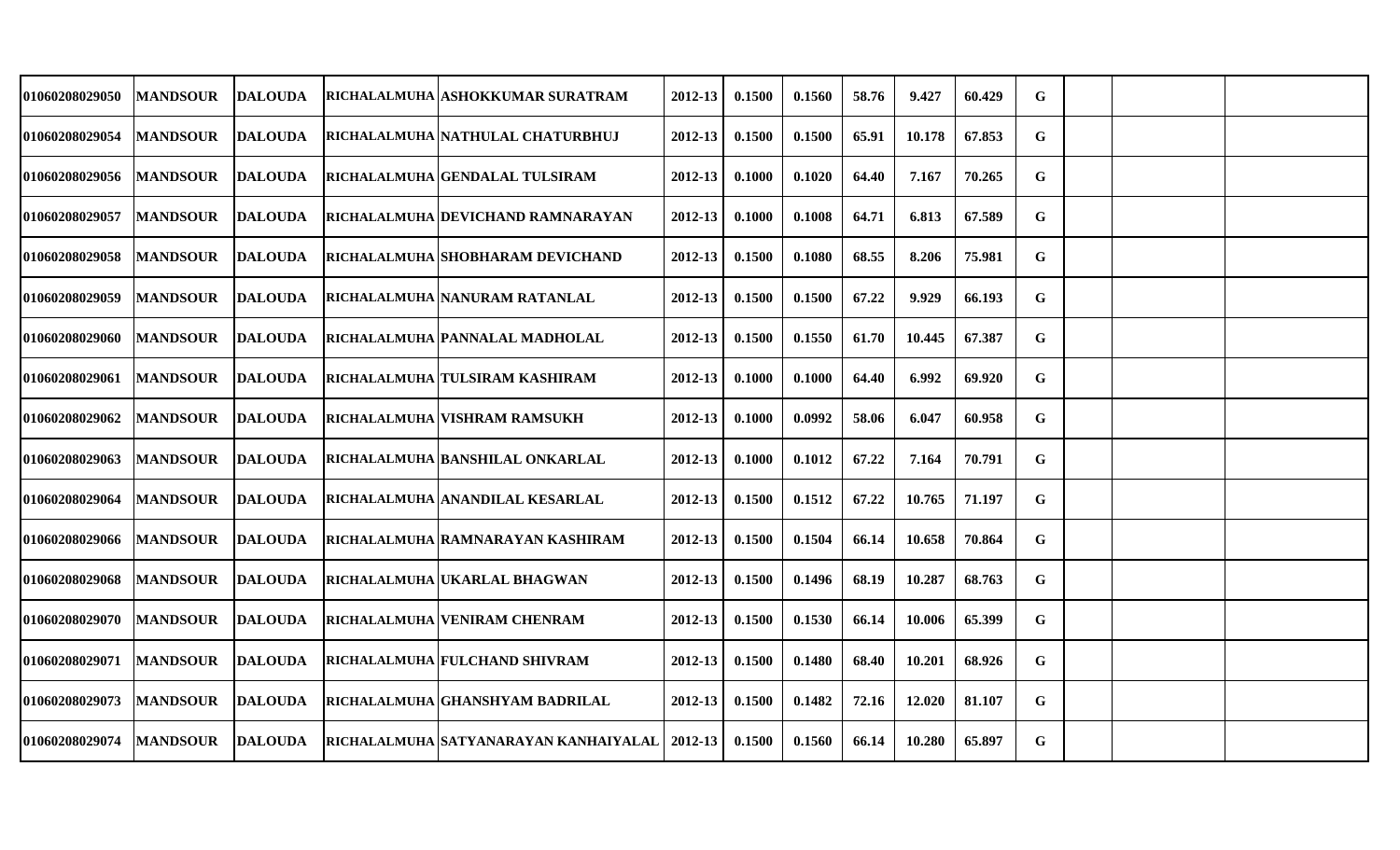| 01060208029075        | <b>MANDSOUR</b> | <b>DALOUDA</b> | RICHALALMUHA KHYALIRAM DEVRAM                   | 2012-13     | 0.1000 | 0.1000 | 68.40 | 7.162  | 71.620 | G |  |  |
|-----------------------|-----------------|----------------|-------------------------------------------------|-------------|--------|--------|-------|--------|--------|---|--|--|
| <b>01060208029076</b> | <b>MANDSOUR</b> | <b>DALOUDA</b> | RICHALALMUHA MADHOLAL KASHIRAM                  | 2012-13     | 0.1500 | 0.1120 | 58.06 | 6.843  | 61.098 | G |  |  |
| <b>01060208029077</b> | <b>MANDSOUR</b> | <b>DALOUDA</b> | RICHALALMUHA BADRILAL SHIVRAM                   | $2012 - 13$ | 0.1500 | 0.1120 | 70.92 | 8.774  | 78.339 | G |  |  |
| <b>01060208029078</b> | <b>MANDSOUR</b> | <b>DALOUDA</b> | RICHALALMUHA UMASHANKAR RAMNARAYAN              | 2012-13     | 0.1500 | 0.1500 | 70.92 | 11.124 | 74.160 | G |  |  |
| <b>01060208029080</b> | <b>MANDSOUR</b> | <b>DALOUDA</b> | RICHALALMUHA BALMUKAND PANNALAL                 | 2012-13     | 0.1000 | 0.1026 | 60.41 | 6.567  | 64.006 | G |  |  |
| 01060208029081        | <b>MANDSOUR</b> | <b>DALOUDA</b> | RICHALALMUHA BALMUKAND BHANWARLAL PATIDAR       | 2012-13     | 0.1500 | 0.1498 | 61.70 | 9.978  | 66.609 | G |  |  |
| <b>01060208029082</b> | <b>MANDSOUR</b> | <b>DALOUDA</b> | RICHALALMUHA BANSHILAL BHERULAL                 | 2012-13     | 0.1000 | 0.1020 | 65.50 | 6.943  | 68.069 | G |  |  |
| <b>01060208029083</b> | <b>MANDSOUR</b> | <b>DALOUDA</b> | RICHALALMUHA RAMESHWAR CHOTELAL                 | 2012-13     | 0.1000 | 0.1006 | 58.79 | 6.459  | 64.205 | G |  |  |
| <b>01060208029085</b> | <b>MANDSOUR</b> | <b>DALOUDA</b> | RICHALALMUHA PRAHLAD MANGILAL                   | 2012-13     | 0.1500 | 0.1440 | 65.50 | 10.003 | 69.465 | G |  |  |
| <b>01060208029087</b> | <b>MANDSOUR</b> | <b>DALOUDA</b> | RICHALALMUHA JAGDISHCHAND FAKIRCHAND            | 2012-13     | 0.1500 | 0.1470 | 69.48 | 10.710 | 72.857 | G |  |  |
| 01060208029089        | <b>MANDSOUR</b> | <b>DALOUDA</b> | RICHALALMUHA SHASHIKUMAR DURGASHANKAR   2012-13 |             | 0.1000 | 0.0990 | 61.70 | 6.223  | 62.859 | G |  |  |
| <b>01060208029090</b> | <b>MANDSOUR</b> | <b>DALOUDA</b> | RICHALALMUHA  SHANTILAL JAGANNATH               | 2012-13     | 0.1500 | 0.1519 | 65.50 | 10.171 | 66.959 | G |  |  |
| <b>01060208029091</b> | <b>MANDSOUR</b> | <b>DALOUDA</b> | RICHALALMUHA MANGILAL CHENRAM                   | 2012-13     | 0.1500 | 0.1533 | 65.16 | 10.258 | 66.915 | G |  |  |
| 01060208029093        | <b>MANDSOUR</b> | <b>DALOUDA</b> | RICHALALMUHA MANGILAL ONKARLAL                  | 2012-13     | 0.1000 | 0.1036 | 67.89 | 7.206  | 69.556 | G |  |  |
| <b>01060208029094</b> | <b>MANDSOUR</b> | <b>DALOUDA</b> | RICHALALMUHA RAMPRASAD NATHULAL                 | 2012-13     | 0.1500 | 0.1505 | 68.19 | 10.589 | 70.359 | G |  |  |
| <b>01060208029095</b> | <b>MANDSOUR</b> | <b>DALOUDA</b> | RICHALALMUHA RAMESHWAR MATHURALAL               | $2012 - 13$ | 0.1000 | 0.1012 | 56.02 | 5.802  | 57.332 | G |  |  |
| 01060208029098        | <b>MANDSOUR</b> | <b>DALOUDA</b> | RICHALALMUHA RAMNARAYAN DALURAM                 | 2012-13     | 0.1500 | 0.1517 | 68.19 | 10.492 | 69.163 | G |  |  |
|                       |                 |                |                                                 |             |        |        |       |        |        |   |  |  |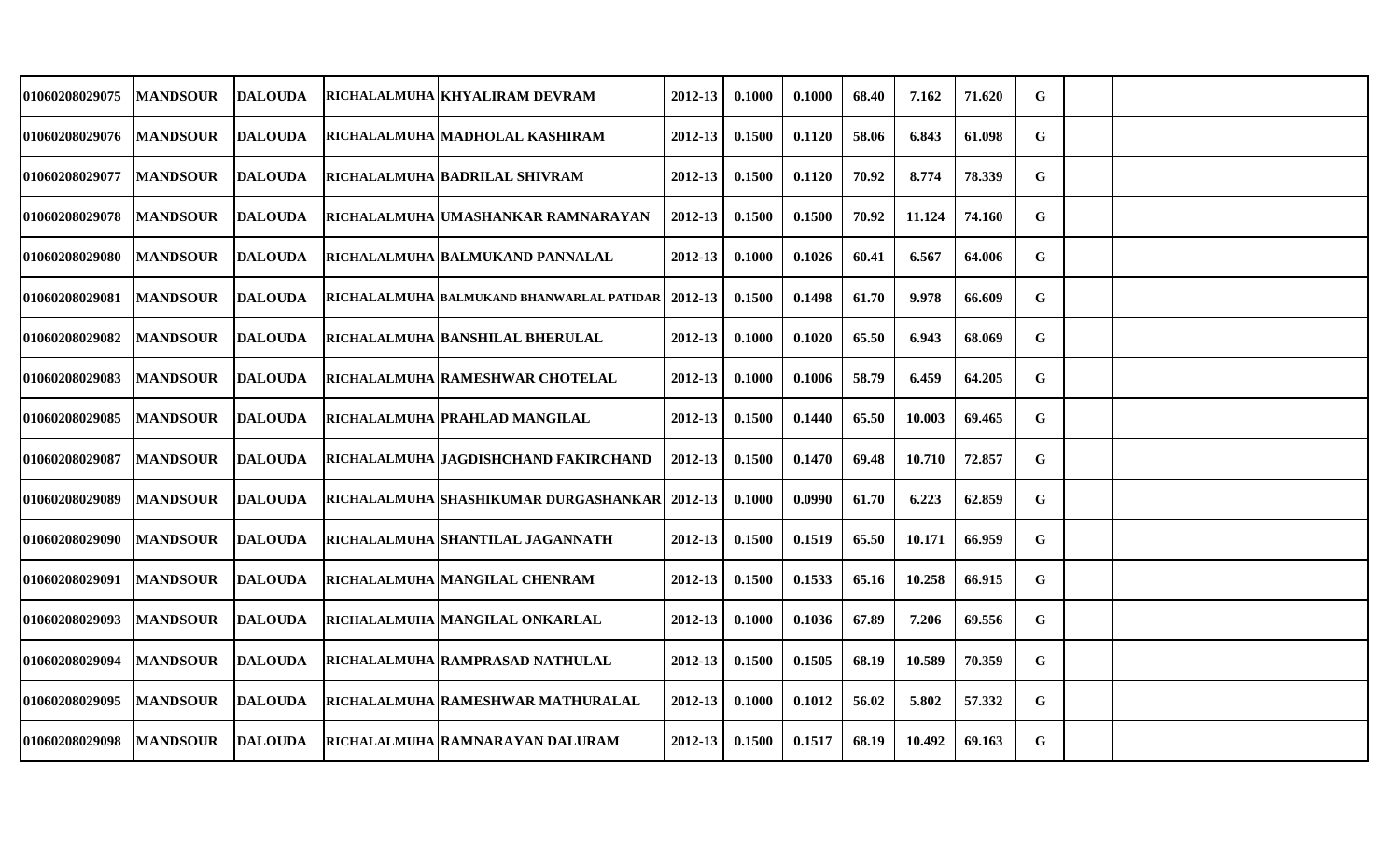| 01060208029100 | <b>MANDSOUR</b> | <b>DALOUDA</b> | RICHALALMUHA RAMKUNWAR BALMUKUND      | 2012-13 | 0.1000 | 0.0975 | 65.16 | 6.600  | 67.692 | G |  | <b>NAME CHANGE</b> |
|----------------|-----------------|----------------|---------------------------------------|---------|--------|--------|-------|--------|--------|---|--|--------------------|
| 01060208029103 | <b>MANDSOUR</b> | <b>DALOUDA</b> | RICHALALMUHA DEVRAM SHIVNARAYAN       | 2012-13 | 0.1000 | 0.1000 | 62.46 | 7.138  | 71.380 | G |  |                    |
| 01060208029106 | <b>MANDSOUR</b> | <b>DALOUDA</b> | RICHALALMUHA ONKARLAL RAMNIWAS        | 2012-13 | 0.1500 | 0.1530 | 70.58 | 11.192 | 73.150 | G |  |                    |
| 01060208029108 | <b>MANDSOUR</b> | <b>DALOUDA</b> | RICHALALMUHA BRAJESHKUMAR RAMGOPAL    | 2012-13 | 0.1500 | 0.1536 | 65.16 | 10.370 | 67.513 | G |  |                    |
| 01060208029109 | <b>MANDSOUR</b> | DALOUDA        | RICHALALMUHA MANGILAL RAMCHANDRA      | 2012-13 | 0.1500 | 0.1512 | 65.86 | 10.133 | 67.017 | G |  |                    |
| 01060208029112 | <b>MANDSOUR</b> | <b>DALOUDA</b> | RICHALALMUHA BAGDIRAM BHERULAL        | 2012-13 | 0.1000 | 0.1028 | 67.95 | 7.513  | 73.084 | G |  |                    |
| 01060208029113 | <b>MANDSOUR</b> | <b>DALOUDA</b> | RICHALALMUHA   RATANBAI KANHAIYALAL   | 2012-13 | 0.1000 | 0.0950 | 64.64 | 6.639  | 69.884 | G |  |                    |
| 01060208029119 | <b>MANDSOUR</b> | <b>DALOUDA</b> | RICHALALMUHA BASANTILAL LAXMINARAYAN  | 2012-13 | 0.1500 | 0.1530 | 70.58 | 11.041 | 72.163 | G |  |                    |
| 01060208029121 | <b>MANDSOUR</b> | <b>DALOUDA</b> | RICHALALMUHA ISHAK VALIMOHAMMAD       | 2012-13 | 0.1000 | 0.1000 | 62.46 | 7.219  | 72.190 | G |  |                    |
| 01060208029122 | <b>MANDSOUR</b> | <b>DALOUDA</b> | RICHALALMUHA PRAYAGBAI RAMKARAN       | 2012-13 | 0.1000 | 0.0990 | 60.56 | 6.376  | 64.404 | G |  |                    |
| 01060208029123 | <b>MANDSOUR</b> | <b>DALOUDA</b> | RICHALALMUHA SURESHCHAND CHAMPALAL    | 2012-13 | 0.1500 | 0.1440 | 69.91 | 11.415 | 79.271 | G |  |                    |
| 01060208029125 | <b>MANDSOUR</b> | DALOUDA        | <b>RICHALALMUHA BANSHILAL HIRALAL</b> | 2012-13 | 0.1000 | 0.1011 | 62.46 | 6.612  | 65.401 | G |  |                    |
| 01060208029126 | <b>MANDSOUR</b> | <b>DALOUDA</b> | RICHALALMUHA BHAGWANTABAI DEVICHAND   | 2012-13 | 0.1000 | 0.1000 | 63.07 | 6.577  | 65.770 | G |  |                    |
| 01060208029127 | <b>MANDSOUR</b> | <b>DALOUDA</b> | RICHALALMUHA MANGUBAI RANCHODDAS      | 2012-13 | 0.1500 | 0.1400 | 63.07 | 8.947  | 63.907 | G |  |                    |
| 01060208029128 | <b>MANDSOUR</b> | <b>DALOUDA</b> | RICHALALMUHA ISHWARLAL MANOHARDAS     | 2012-13 | 0.1500 | 0.1554 | 65.91 | 10.320 | 66.409 | G |  |                    |
| 01060208029130 | <b>MANDSOUR</b> | <b>DALOUDA</b> | RICHALALMUHA BALARAM BHUWANIRAM       | 2012-13 | 0.1000 | 0.1024 | 58.60 | 5.994  | 58.535 | G |  |                    |
| 01060208029132 | <b>MANDSOUR</b> | DALOUDA        | RICHALALMUHA PUSHKARLAL KANHAIYALAL   | 2012-13 | 0.1500 | 0.1330 | 63.07 | 9.028  | 67.880 | G |  |                    |
|                |                 |                |                                       |         |        |        |       |        |        |   |  |                    |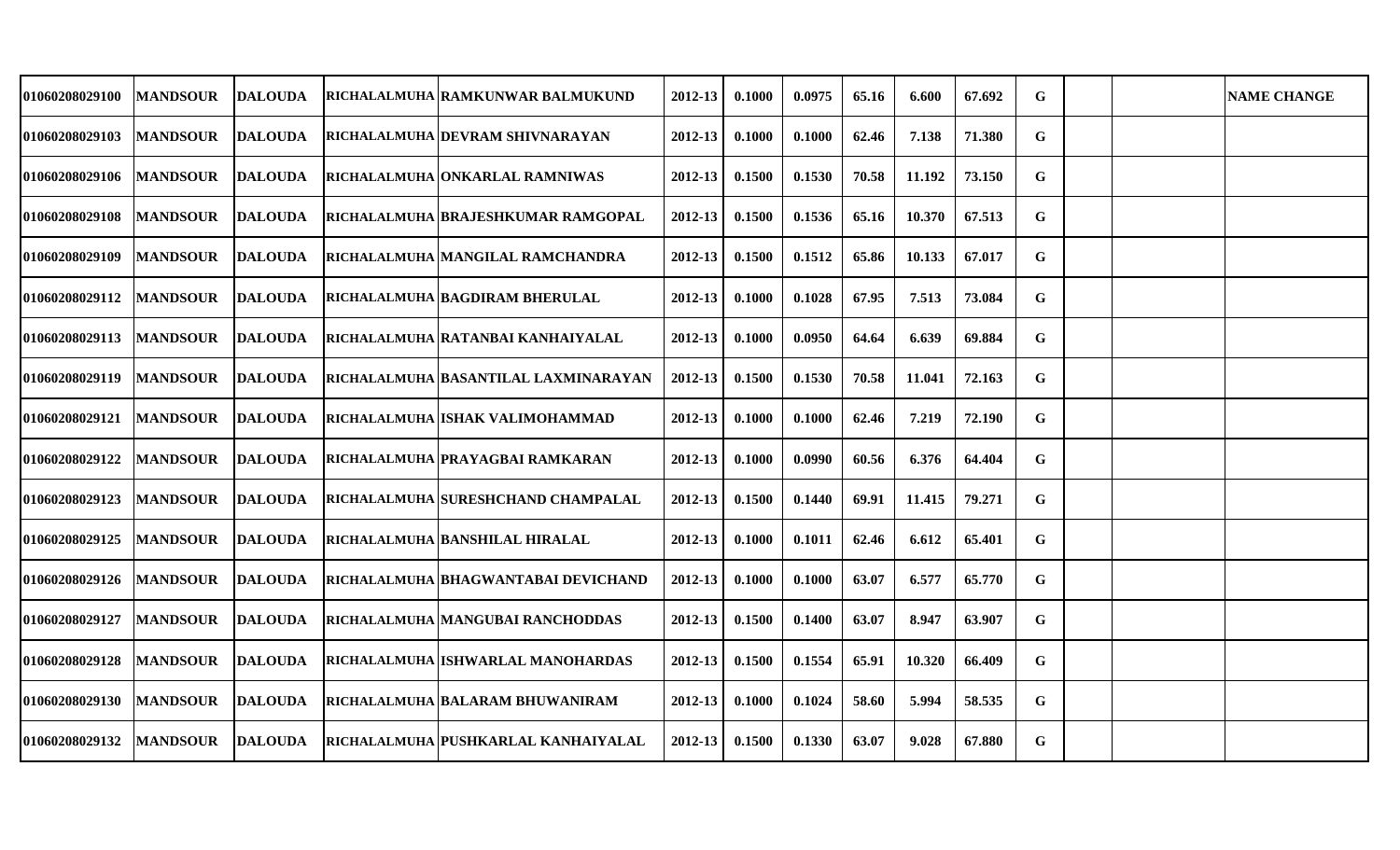| <b>01060208029133</b> | <b>MANDSOUR</b> | <b>DALOUDA</b> | RICHALALMUHA SATYANARAYAN VARDICHAND              | 2012-13     | 0.1000 | 0.1014 | 67.95 | 7.494  | 73.905 | G |  |  |
|-----------------------|-----------------|----------------|---------------------------------------------------|-------------|--------|--------|-------|--------|--------|---|--|--|
| 01060208029134        | <b>MANDSOUR</b> | <b>DALOUDA</b> | RICHALALMUHA GOPAL ASHOKKUMAR                     | 2012-13     | 0.1500 | 0.1450 | 64.71 | 9.975  | 68.793 | G |  |  |
| <b>01060208029135</b> | <b>MANDSOUR</b> | <b>DALOUDA</b> | RICHALALMUHA DEVRAM MANGILAL NAI                  | $2012 - 13$ | 0.1500 | 0.1508 | 64.64 | 10.989 | 72.871 | G |  |  |
| <b>01060208029136</b> | <b>MANDSOUR</b> | <b>DALOUDA</b> | RICHALALMUHA   PARMANAND BHAGIRATH                | $2012 - 13$ | 0.1500 | 0.1519 | 67.95 | 11.484 | 75.602 | G |  |  |
| <b>01060208029137</b> | <b>MANDSOUR</b> | <b>DALOUDA</b> | RICHALALMUHA SURESHCHAND KHYALIRAM                | 2012-13     | 0.1500 | 0.1539 | 69.83 | 11.003 | 71.494 | G |  |  |
| <b>01060208029138</b> | <b>MANDSOUR</b> | <b>DALOUDA</b> | RICHALALMUHA DHANSUKH JAYRAJ                      | 2012-13     | 0.1000 | 0.1034 | 63.12 | 6.970  | 67.408 | G |  |  |
| <b>01060208029139</b> | <b>MANDSOUR</b> | <b>DALOUDA</b> | RICHALALMUHA CHANDKHA KHAJUKHA                    | 2012-13     | 0.1500 | 0.1432 | 63.12 | 9.423  | 65.803 | G |  |  |
| <b>01060208029142</b> | <b>MANDSOUR</b> | <b>DALOUDA</b> | RICHALALMUHA ATMARAM DOLATRAM                     | 2012-13     | 0.1500 | 0.1560 | 58.60 | 9.979  | 63.968 | G |  |  |
| <b>01060208029143</b> | <b>MANDSOUR</b> | <b>DALOUDA</b> | RICHALALMUHA SURESHCHANDRA LAXMINARAYAN   2012-13 |             | 0.1000 | 0.1014 | 67.60 | 7.204  | 71.045 | G |  |  |
| 01060208029144        | <b>MANDSOUR</b> | <b>DALOUDA</b> | RICHALALMUHA RAMDAYAL RAMPRASAD                   | 2012-13     | 0.1000 | 0.1000 | 64.64 | 7.267  | 72.670 | G |  |  |
| <b>01060208029145</b> | <b>MANDSOUR</b> | <b>DALOUDA</b> | RICHALALMUHA KHEMRAJ RAMPRASAD                    | 2012-13     | 0.1500 | 0.1496 | 65.51 | 10.117 | 67.627 | G |  |  |
| <b>01060208029148</b> | <b>MANDSOUR</b> | <b>DALOUDA</b> | RICHALALMUHA   VARDIBAI MANGILAL                  | $2012 - 13$ | 0.1000 | 0.0997 | 70.92 | 7.284  | 73.059 | G |  |  |
| <b>01060208029149</b> | <b>MANDSOUR</b> | <b>DALOUDA</b> | RICHALALMUHA RAMPRAHLAD UDERAM                    | 2012-13     | 0.1000 | 0.1020 | 64.89 | 6.786  | 66.529 | G |  |  |
| <b>01060208029150</b> | <b>MANDSOUR</b> | <b>DALOUDA</b> | RICHALALMUHA SHANTILAL BHANWARLAL                 | 2012-13     | 0.1500 | 0.1400 | 63.12 | 9.477  | 67.693 | G |  |  |
| 01060208029151        | <b>MANDSOUR</b> | <b>DALOUDA</b> | RICHALALMUHA NAMINOOR VAJIRMOHAMMAD               | 2012-13     | 0.1500 | 0.1500 | 60.13 | 9.294  | 61.960 | G |  |  |
| 01060208029156        | <b>MANDSOUR</b> | <b>DALOUDA</b> | RICHALALMUHA RAJARAM MANGILAL                     | $2012 - 13$ | 0.1000 | 0.1025 | 60.56 | 6.264  | 61.112 | G |  |  |
| <b>01060208029157</b> | <b>MANDSOUR</b> | <b>DALOUDA</b> | RICHALALMUHA RAVINDRAKUMAR RAMESHWAR   2012-13    |             | 0.1000 | 0.1015 | 67.60 | 7.185  | 70.788 | G |  |  |
|                       |                 |                |                                                   |             |        |        |       |        |        |   |  |  |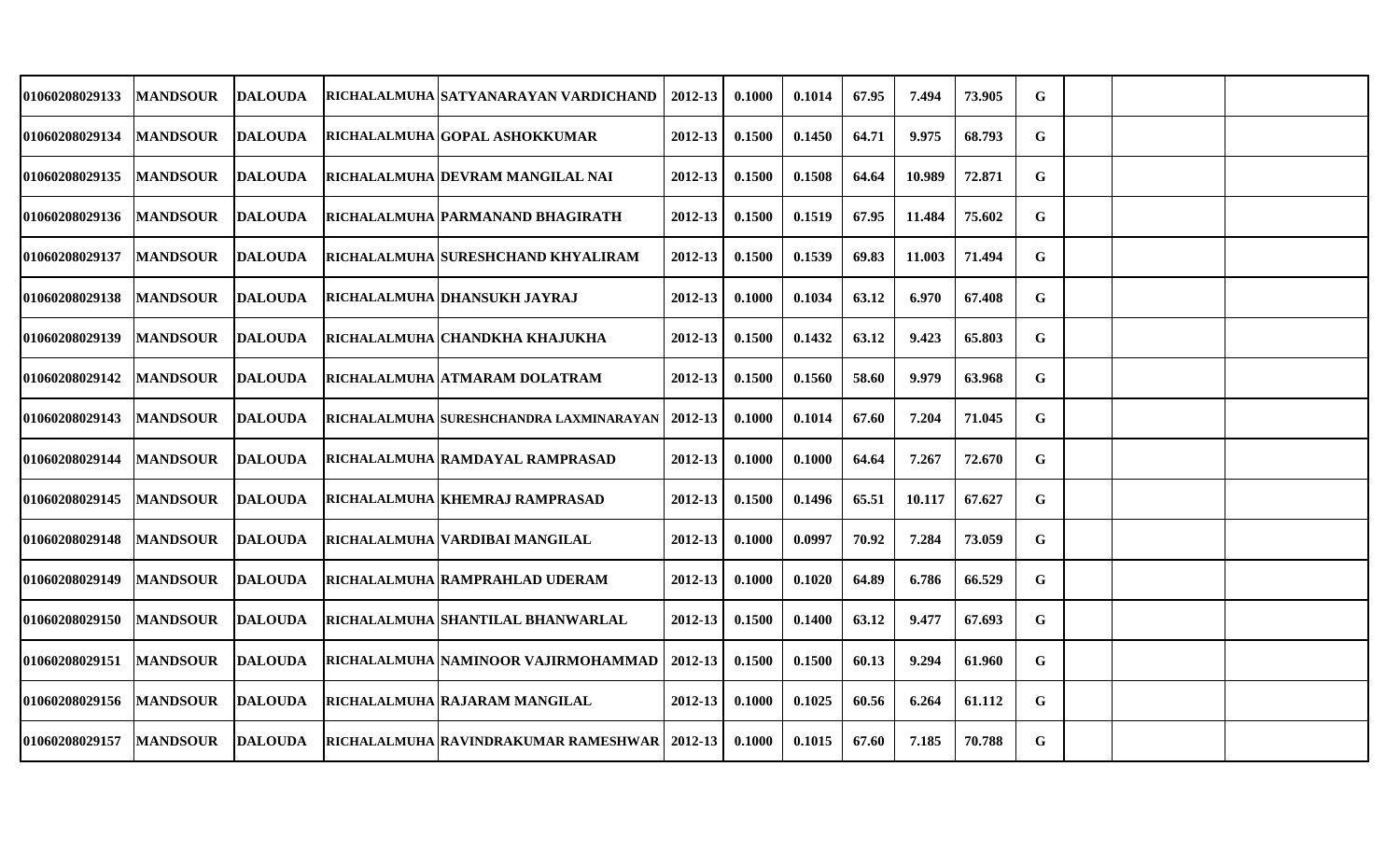| 01060208029140        | <b>MANDSOUR</b> | <b>DALOUDA</b> |              | RICHALALMUHA  SARJUBAI MANGILAL       | 2012-13     | 0.1500 | 0.1386 | 64.71 | 9.189  | 66.299 | G           |  |                    |
|-----------------------|-----------------|----------------|--------------|---------------------------------------|-------------|--------|--------|-------|--------|--------|-------------|--|--------------------|
| 01060208029171        | <b>MANDSOUR</b> | <b>DALOUDA</b> |              | RICHALALMUHA DEVKARAN RAMNARAYAN      | 2012-13     | 0.1500 | 0.1500 | 64.51 | 10.036 | 66.907 | G           |  |                    |
| <b>01060208029176</b> | <b>MANDSOUR</b> | <b>DALOUDA</b> |              | RICHALALMUHA GOBARCHAND BHAGWANLAL    | 2012-13     | 0.1500 | 0.1512 | 67.89 | 10.591 | 70.046 | G           |  |                    |
| 01060208029178        | <b>MANDSOUR</b> | DALOUDA        |              | RICHALALMUHA  KAMLASHANKAR GULABCHAND | 2012-13     | 0.1500 | 0.1505 | 60.41 | 9.260  | 61.528 | G           |  |                    |
| 01060208029183        | <b>MANDSOUR</b> | DALOUDA        |              | <b>RICHALALMUHA BALARAM MANGILAL</b>  | 2012-13     | 0.1500 | 0.1500 | 65.91 | 10.263 | 68.420 | G           |  |                    |
| 01060208029185        | <b>MANDSOUR</b> | <b>DALOUDA</b> |              | RICHALALMUHA DEVRAM NIRBHAYRAM        | 2012-13     | 0.1500 | 0.1490 | 61.48 | 9.652  | 64.779 | $\mathbf G$ |  |                    |
| 01060208029192        | <b>MANDSOUR</b> | <b>DALOUDA</b> |              | RICHALALMUHA NIRBHYRAM PANNLAL        | 2012-13     | 0.1000 | 0.1014 | 72.16 | 8.010  | 78.994 | G           |  |                    |
| 01060208029196        | <b>MANDSOUR</b> | <b>DALOUDA</b> |              | RICHALALMUHA KHEMRAJ FAKIRCHAND       | 2012-13     | 0.1000 | 0.1000 | 66.74 | 7.275  | 72.750 | G           |  |                    |
| 01060208029197        | <b>MANDSOUR</b> | <b>DALOUDA</b> |              | RICHALALMUHA RAMESHWAR LAXMICHAND     | $2012 - 13$ | 0.1000 | 0.0986 | 60.41 | 5.843  | 59.260 | G           |  |                    |
| 01060208029065        | <b>MANDSOUR</b> | <b>DALOUDA</b> |              | RICHALALMUHA SONABAI KAILASH          | 2012-13     | 0.1500 | 0.1476 | 64.89 | 10.086 | 68.333 | G           |  |                    |
| <b>01060208030001</b> | <b>MANDSOUR</b> | DALOUDA        | <b>KARJU</b> | RAMPRASAD KANWARLAL                   | 2012-13     | 0.1500 | 0.1496 | 64.34 | 10.267 | 68.630 | G           |  | <b>NAME CHANGE</b> |
| 01060208030002        | <b>MANDSOUR</b> | <b>DALOUDA</b> | <b>KARJU</b> | <b>BADRILAL BHANWARLAL</b>            | $2012 - 13$ | 0.1500 | 0.1450 | 67.44 | 9.760  | 67.310 | G           |  |                    |
| 01060208030005        | <b>MANDSOUR</b> | <b>DALOUDA</b> | <b>KARJU</b> | <b>SAJJANBAI BHAGWAN</b>              | 2012-13     | 0.1000 | 0.1000 | 61.43 | 6.231  | 62.310 | G           |  |                    |
| 01060208030006        | <b>MANDSOUR</b> | <b>DALOUDA</b> | <b>KARJU</b> | <b>ISHWARLAL NATHULAL</b>             | 2012-13     | 0.1000 | 0.1008 | 67.21 | 7.249  | 71.915 | G           |  | <b>NAME CHANGE</b> |
| 01060208030008        | <b>MANDSOUR</b> | <b>DALOUDA</b> | <b>KARJU</b> | RAMKUNWARBAI BAHADURSINGH             | 2012-13     | 0.1500 | 0.1530 | 64.34 | 10.340 | 67.582 | $\mathbf G$ |  |                    |
| 01060208030010        | <b>MANDSOUR</b> | <b>DALOUDA</b> | <b>KARJU</b> | <b>DEVILAL KANA JI</b>                | $2012 - 13$ | 0.1500 | 0.1446 | 68.05 | 10.587 | 73.216 | G           |  |                    |
| 01060208030011        | <b>MANDSOUR</b> | <b>DALOUDA</b> | KARJU        | <b>GAUTAM NANURAM</b>                 | 2012-13     | 0.1500 | 0.1468 | 68.01 | 10.580 | 72.071 | G           |  |                    |
|                       |                 |                |              |                                       |             |        |        |       |        |        |             |  |                    |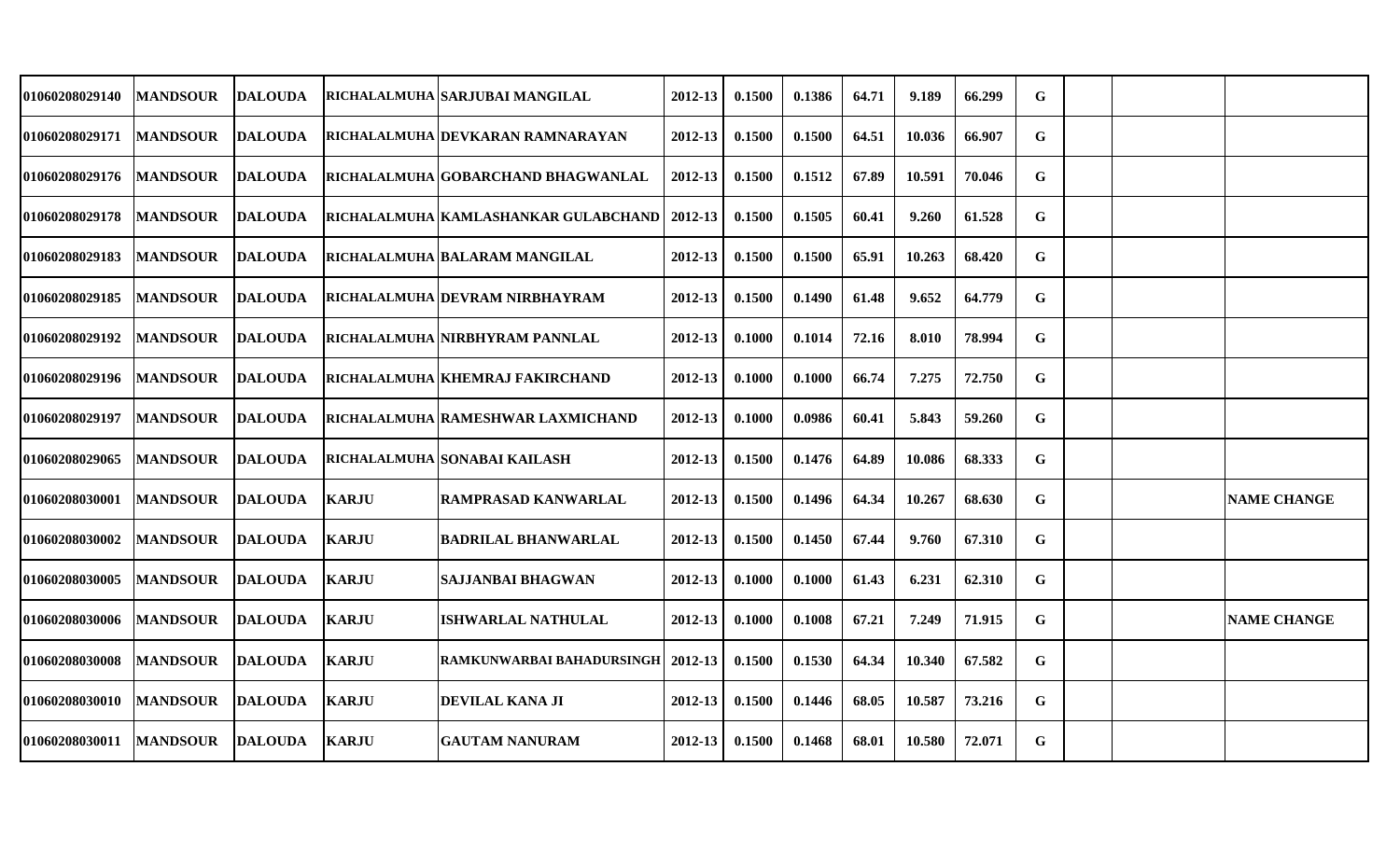| 01060208030012        | <b>MANDSOUR</b> | <b>DALOUDA</b> | <b>KARJU</b> | <b>SHANKARLAL MOTI</b>               | 2012-13     | 0.1500 | 0.1564 | 65.48 | 10.823 | 69.201 | G |  |  |
|-----------------------|-----------------|----------------|--------------|--------------------------------------|-------------|--------|--------|-------|--------|--------|---|--|--|
| <b>01060208030013</b> | <b>MANDSOUR</b> | <b>DALOUDA</b> | <b>KARJU</b> | <b>BAPULAL SAMANDARLAL</b>           | 2012-13     | 0.1500 | 0.1480 | 64.34 | 10.653 | 71.980 | G |  |  |
| <b>01060208030017</b> | <b>MANDSOUR</b> | <b>DALOUDA</b> | <b>KARJU</b> | <b>BHAGWANSINGH HIRALAL</b>          | $2012 - 13$ | 0.1500 | 0.1482 | 58.81 | 8.771  | 59.184 | G |  |  |
| <b>01060208030018</b> | <b>MANDSOUR</b> | <b>DALOUDA</b> | <b>KARJU</b> | <b>ASHOK BALARAM</b>                 | $2012 - 13$ | 0.1500 | 0.1500 | 64.64 | 10.232 | 68.213 | G |  |  |
| <b>01060208030019</b> | <b>MANDSOUR</b> | <b>DALOUDA</b> | <b>KARJU</b> | <b>MANNALAL ONKARLAL</b>             | 2012-13     | 0.1500 | 0.1500 | 64.44 | 10.927 | 72.847 | G |  |  |
| 01060208030020        | <b>MANDSOUR</b> | <b>DALOUDA</b> | <b>KARJU</b> | NATHIBAI KANWARLAL                   | 2012-13     | 0.1500 | 0.1462 | 61.43 | 9.723  | 66.505 | G |  |  |
| <b>01060208030021</b> | <b>MANDSOUR</b> | <b>DALOUDA</b> | <b>KARJU</b> | KAMLABAI JAGDISH                     | 2012-13     | 0.1000 | 0.0912 | 68.01 | 6.820  | 74.781 | G |  |  |
| <b>01060208030025</b> | <b>MANDSOUR</b> | <b>DALOUDA</b> | <b>KARJU</b> | <b>BHAGWANTABAI BAGDIRAM</b>         | 2012-13     | 0.1500 | 0.1475 | 64.64 | 10.102 | 68.488 | G |  |  |
| <b>01060208030026</b> | <b>MANDSOUR</b> | <b>DALOUDA</b> | <b>KARJU</b> | <b>MOTYABAI MANNALAL</b>             | 2012-13     | 0.1500 | 0.1500 | 61.43 | 9.846  | 65.640 | G |  |  |
| <b>01060208030027</b> | <b>MANDSOUR</b> | <b>DALOUDA</b> | <b>KARJU</b> | <b>AMBARAM SHAMBHULAL</b>            | 2012-13     | 0.1500 | 0.1470 | 61.60 | 9.680  | 65.850 | G |  |  |
| <b>01060208030028</b> | <b>MANDSOUR</b> | <b>DALOUDA</b> | <b>KARJU</b> | <b>NAHARJI SHOBHARAM</b>             | 2012-13     | 0.1000 | 0.1000 | 64.64 | 6.621  | 66.210 | G |  |  |
| <b>01060208030030</b> | <b>MANDSOUR</b> | <b>DALOUDA</b> | <b>KARJU</b> | <b>BHERULAL NANURAM</b>              | 2012-13     | 0.1000 | 0.1000 | 61.45 | 6.531  | 65.310 | G |  |  |
| 01060208030031        | <b>MANDSOUR</b> | <b>DALOUDA</b> | <b>KARJU</b> | <b>KAVERIBAI NATHU</b>               | 2012-13     | 0.1500 | 0.1258 | 61.45 | 8.138  | 64.690 | G |  |  |
| 01060208030032        | <b>MANDSOUR</b> | <b>DALOUDA</b> | <b>KARJU</b> | <b>JUJHARLAL SURATRAM</b>            | 2012-13     | 0.1000 | 0.0986 | 61.45 | 6.575  | 66.684 | G |  |  |
| <b>01060208030035</b> | <b>MANDSOUR</b> | <b>DALOUDA</b> | <b>KARJU</b> | <b>LACHHIRAM RATANLAL</b>            | 2012-13     | 0.1000 | 0.0975 | 62.88 | 6.737  | 69.097 | G |  |  |
| <b>01060208030037</b> | <b>MANDSOUR</b> | <b>DALOUDA</b> | <b>KARJU</b> | SHANKARLAL DEVRAM SARPANCH   2012-13 |             | 0.1000 | 0.0966 | 64.52 | 7.143  | 73.944 | G |  |  |
| <b>01060208030039</b> | <b>MANDSOUR</b> | <b>DALOUDA</b> | <b>KARJU</b> | <b>GITABAI CHAGANLAL</b>             | 2012-13     | 0.1000 | 0.1000 | 65.57 | 6.950  | 69.500 | G |  |  |
|                       |                 |                |              |                                      |             |        |        |       |        |        |   |  |  |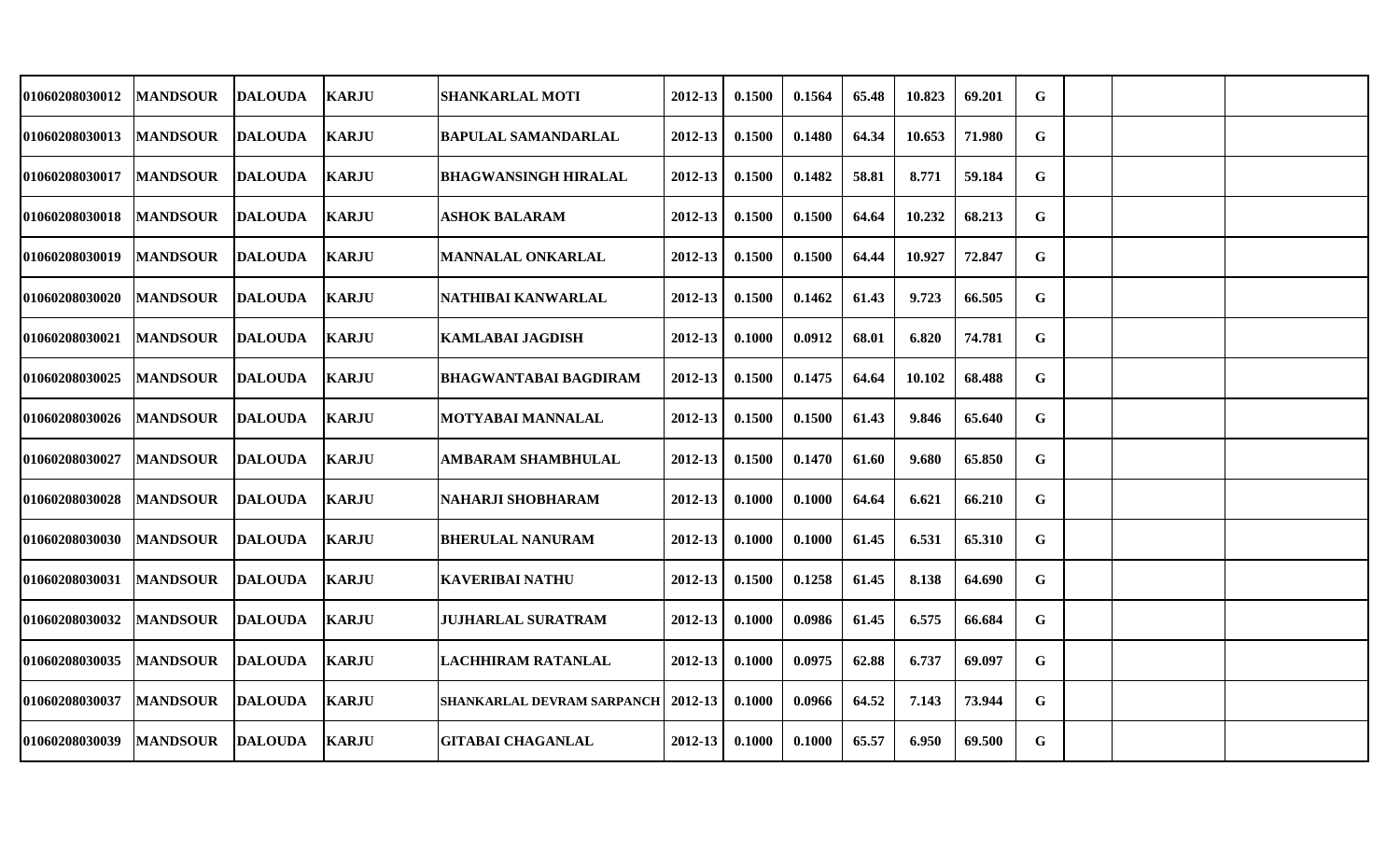| 01060208030041 | <b>MANDSOUR</b> | <b>DALOUDA</b> | <b>KARJU</b> | <b>KESHARBAI AMRATRAM</b>    | 2012-13     | 0.1500 | 0.1506 | 65.57 | 10.576 | 70.226 | G           |  |  |
|----------------|-----------------|----------------|--------------|------------------------------|-------------|--------|--------|-------|--------|--------|-------------|--|--|
| 01060208030044 | <b>MANDSOUR</b> | <b>DALOUDA</b> | <b>KARJU</b> | <b>BALARAM KALU TALER</b>    | 2012-13     | 0.1500 | 0.1443 | 56.73 | 9.215  | 63.860 | G           |  |  |
| 01060208030045 | <b>MANDSOUR</b> | <b>DALOUDA</b> | <b>KARJU</b> | RAMKANYABAI RAMRATAN         | $2012 - 13$ | 0.1500 | 0.1520 | 71.63 | 12.402 | 81.592 | $\mathbf G$ |  |  |
| 01060208030046 | <b>MANDSOUR</b> | <b>DALOUDA</b> | KARJU        | <b>BAPULAL DEVRAM</b>        | 2012-13     | 0.1500 | 0.1470 | 62.88 | 9.980  | 67.891 | G           |  |  |
| 01060208030047 | <b>MANDSOUR</b> | DALOUDA        | <b>KARJU</b> | <b>GOPAL BALARAM</b>         | 2012-13     | 0.1000 | 0.0990 | 65.48 | 6.913  | 69.828 | G           |  |  |
| 01060208030048 | <b>MANDSOUR</b> | <b>DALOUDA</b> | <b>KARJU</b> | <b>MANGIBAI DHANNA BALAI</b> | 2012-13     | 0.1500 | 0.1541 | 64.28 | 10.478 | 67.995 | G           |  |  |
| 01060208030049 | <b>MANDSOUR</b> | <b>DALOUDA</b> | <b>KARJU</b> | <b>MANGILAL NATHU</b>        | 2012-13     | 0.1000 | 0.1008 | 58.81 | 6.209  | 61.597 | G           |  |  |
| 01060208030051 | <b>MANDSOUR</b> | <b>DALOUDA</b> | <b>KARJU</b> | <b>KESHARBAI NATHULAL</b>    | 2012-13     | 0.1000 | 0.0948 | 62.00 | 6.687  | 70.538 | G           |  |  |
| 01060208030052 | <b>MANDSOUR</b> | <b>DALOUDA</b> | <b>KARJU</b> | <b>BADRILAL MAGNIRAM</b>     | $2012 - 13$ | 0.1500 | 0.1200 | 64.28 | 8.090  | 67.417 | $\mathbf G$ |  |  |
| 01060208030054 | <b>MANDSOUR</b> | <b>DALOUDA</b> | <b>KARJU</b> | <b>KISHAN KANAJI</b>         | 2012-13     | 0.1000 | 0.0986 | 58.81 | 5.973  | 60.578 | G           |  |  |
| 01060208030055 | <b>MANDSOUR</b> | <b>DALOUDA</b> | <b>KARJU</b> | <b>NATHU NANDA</b>           | 2012-13     | 0.1500 | 0.1560 | 65.57 | 10.566 | 67.731 | G           |  |  |
| 01060208030059 | <b>MANDSOUR</b> | <b>DALOUDA</b> | <b>KARJU</b> | <b>CHENRAM KISHAN</b>        | $2012 - 13$ | 0.1500 | 0.1467 | 65.78 | 10.149 | 69.182 | G           |  |  |
| 01060208030061 | <b>MANDSOUR</b> | <b>DALOUDA</b> | <b>KARJU</b> | <b>BALURAM RATANLAL</b>      | 2012-13     | 0.1500 | 0.1500 | 65.78 | 10.478 | 69.853 | G           |  |  |
| 01060208030062 | <b>MANDSOUR</b> | <b>DALOUDA</b> | <b>KARJU</b> | <b>BAGDIBAI SAGA</b>         | 2012-13     | 0.1500 | 0.1456 | 64.28 | 10.046 | 68.997 | G           |  |  |
| 01060208030064 | <b>MANDSOUR</b> | <b>DALOUDA</b> | <b>KARJU</b> | <b>DASHRATH MANGILAL</b>     | 2012-13     | 0.1000 | 0.0950 | 58.59 | 6.152  | 64.758 | G           |  |  |
| 01060208030065 | <b>MANDSOUR</b> | <b>DALOUDA</b> | <b>KARJU</b> | <b>MANGILAL GANPAT</b>       | 2012-13     | 0.1500 | 0.1419 | 64.56 | 9.656  | 68.048 | G           |  |  |
| 01060208030066 | <b>MANDSOUR</b> | <b>DALOUDA</b> | <b>KARJU</b> | <b>SAVITRIBAI LAXMAN</b>     | 2012-13     | 0.1500 | 0.1491 | 62.88 | 9.899  | 66.392 | G           |  |  |
|                |                 |                |              |                              |             |        |        |       |        |        |             |  |  |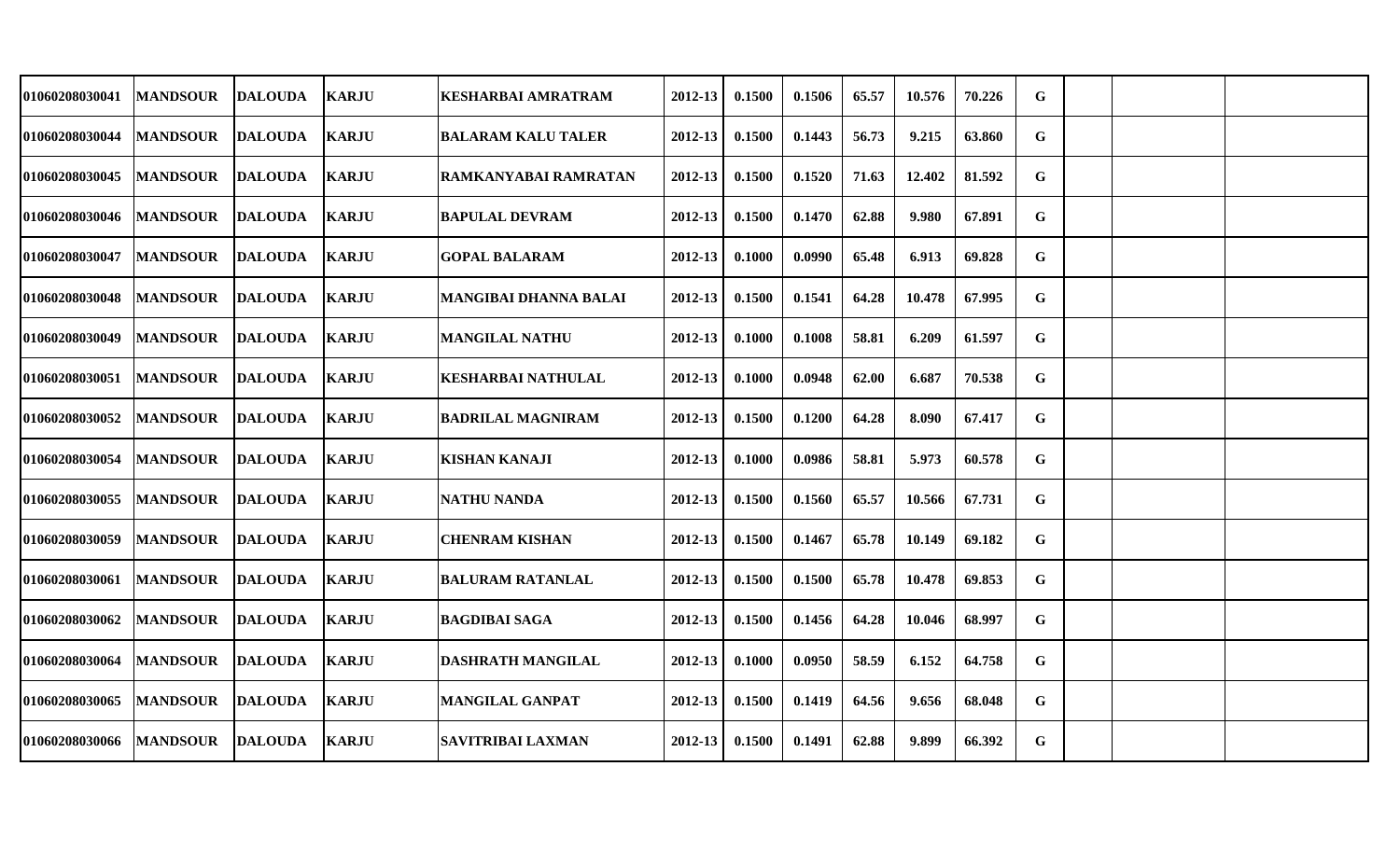| <b>01060208030067</b> | <b>MANDSOUR</b> | <b>DALOUDA</b> | <b>KARJU</b> | AMRATRAM MOTI                     | 2012-13 | 0.1000 | 0.0995 | 64.56 | 6.557  | 65.899 | $\mathbf G$ |    |  |
|-----------------------|-----------------|----------------|--------------|-----------------------------------|---------|--------|--------|-------|--------|--------|-------------|----|--|
| <b>01060208030068</b> | <b>MANDSOUR</b> | <b>DALOUDA</b> | <b>KARJU</b> | <b>KARULAL NANURAM</b>            | 2012-13 | 0.1500 | 0.1455 | 68.93 | 11.039 | 75.869 | G           |    |  |
| 01060208030069        | <b>MANDSOUR</b> | DALOUDA        | <b>KARJU</b> | NIRANJANLAL BAPULAL               | 2012-13 | 0.1000 | 0.1000 | 58.59 | 6.043  | 60.430 | G           | 08 |  |
| <b>01060208030070</b> | <b>MANDSOUR</b> | DALOUDA        | <b>KARJU</b> | VIKRAMSINGH RATANLAL              | 2012-13 | 0.1000 | 0.0960 | 65.78 | 6.634  | 69.104 | G           |    |  |
| <b>01060208030071</b> | <b>MANDSOUR</b> | DALOUDA        | <b>KARJU</b> | <b>BASANTIBAI SUNDARBAI</b>       | 2012-13 | 0.1500 | 0.1363 | 68.13 | 10.035 | 73.624 | G           |    |  |
| <b>01060208030072</b> | <b>MANDSOUR</b> | <b>DALOUDA</b> | <b>KARJU</b> | RAMRATANBAI SHANTILAL             | 2012-13 | 0.1500 | 0.1450 | 65.31 | 9.769  | 67.372 | $\mathbf G$ |    |  |
| 01060208030075        | <b>MANDSOUR</b> | DALOUDA        | <b>KARJU</b> | <b>BAPULAL LALJI</b>              | 2012-13 | 0.1500 | 0.1527 | 58.59 | 9.642  | 63.143 | G           |    |  |
| <b>01060208030077</b> | <b>MANDSOUR</b> | <b>DALOUDA</b> | <b>KARJU</b> | <b>SHIVNARAYAN MANGILAL</b>       | 2012-13 | 0.1500 | 0.1500 | 59.07 | 9.139  | 60.927 | G           |    |  |
| <b>01060208030084</b> | <b>MANDSOUR</b> | <b>DALOUDA</b> | <b>KARJU</b> | JIWANSINGH BADRILAL POTR DHURIBAI | 2012-13 | 0.1500 | 0.1326 | 68.05 | 10.694 | 80.649 | G           |    |  |
| <b>01060208030085</b> | <b>MANDSOUR</b> | <b>DALOUDA</b> | <b>KARJU</b> | <b>BHUWAN GULAB</b>               | 2012-13 | 0.1000 | 0.0972 | 68.05 | 7.009  | 72.109 | G           |    |  |
| <b>01060208030086</b> | <b>MANDSOUR</b> | DALOUDA        | <b>KARJU</b> | MOHANBAI GIRDHARILAL              | 2012-13 | 0.1500 | 0.1560 | 61.35 | 10.543 | 67.583 | G           |    |  |
| <b>01060208030087</b> | <b>MANDSOUR</b> | <b>DALOUDA</b> | <b>KARJU</b> | RAMKUNWARBAI JAWAHARLAL           | 2012-13 | 0.1000 | 0.1020 | 58.59 | 6.077  | 59.578 | G           |    |  |
| <b>01060208030088</b> | <b>MANDSOUR</b> | <b>DALOUDA</b> | <b>KARJU</b> | <b>JIWANSINGH RAGHUVIRSINGH</b>   | 2012-13 | 0.1000 | 0.1023 | 60.85 | 6.580  | 64.321 | G           |    |  |
| 01060208030089        | <b>MANDSOUR</b> | <b>DALOUDA</b> | <b>KARJU</b> | <b>KACHRU DEVRAM</b>              | 2012-13 | 0.1500 | 0.1456 | 64.71 | 10.243 | 70.350 | G           |    |  |
| 01060208030090        | <b>MANDSOUR</b> | <b>DALOUDA</b> | <b>KARJU</b> | <b>BAPULAL ATMARAM</b>            | 2012-13 | 0.1000 | 0.0990 | 55.09 | 5.847  | 59.061 | G           |    |  |
| 01060208030093        | <b>MANDSOUR</b> | DALOUDA        | <b>KARJU</b> | <b>SURAJBAI BAGDIRAM</b>          | 2012-13 | 0.1000 | 0.1026 | 61.35 | 6.985  | 68.080 | G           |    |  |
| <b>01060208030094</b> | <b>MANDSOUR</b> | <b>DALOUDA</b> | <b>KARJU</b> | KANHAIYALAL MANGILAL              | 2012-13 | 0.1500 | 0.1480 | 63.76 | 10.092 | 68.189 | G           |    |  |
|                       |                 |                |              |                                   |         |        |        |       |        |        |             |    |  |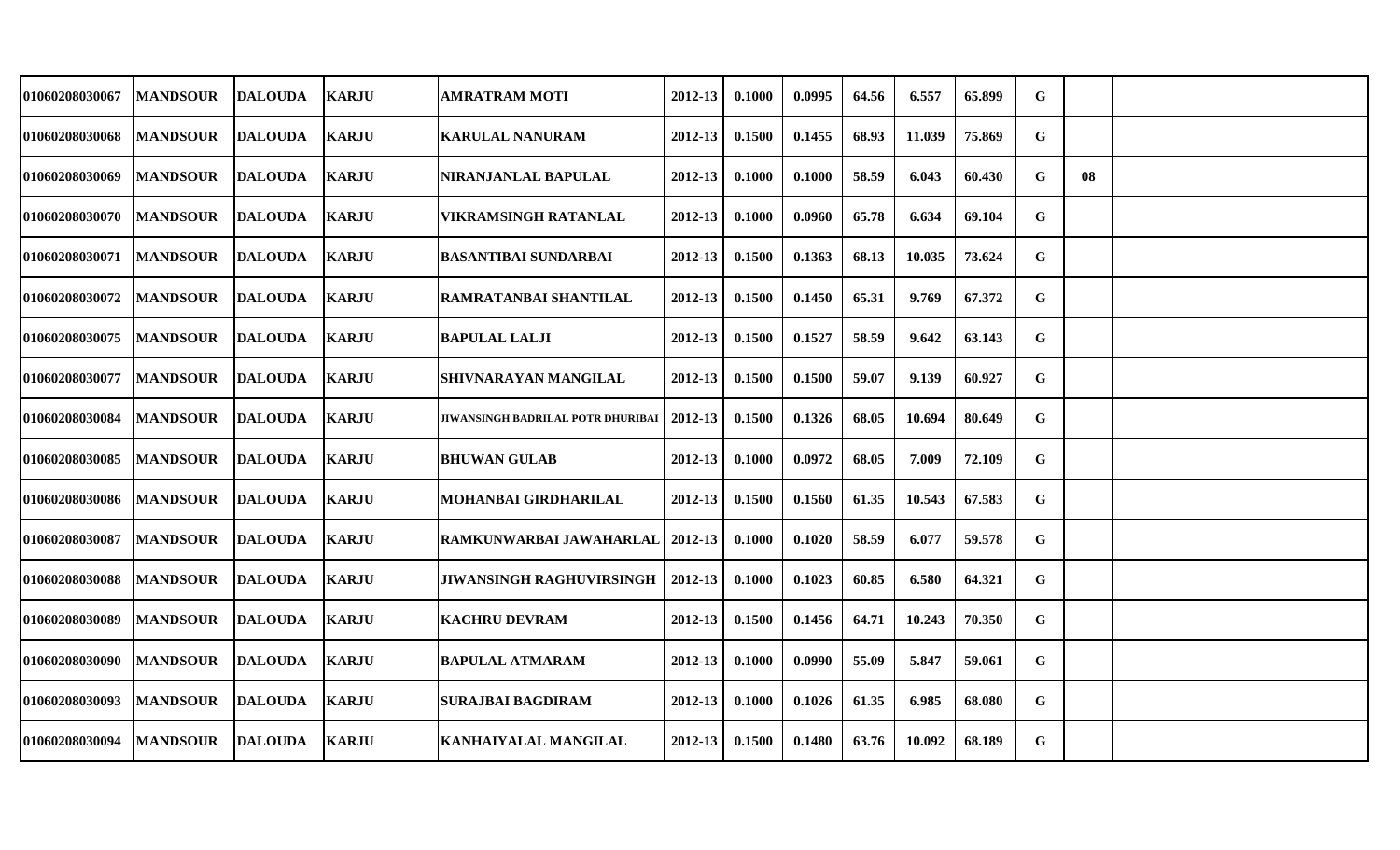| 01060208030095 | <b>MANDSOUR</b>  | <b>DALOUDA</b> | <b>KARJU</b> | DEVILAL BHANWARBAI RATANLAL | 2012-13 | 0.1500 | 0.1458 | 68.13 | 10.696 | 73.361 | G           |  |                    |
|----------------|------------------|----------------|--------------|-----------------------------|---------|--------|--------|-------|--------|--------|-------------|--|--------------------|
| 01060208030097 | <b>MANDSOUR</b>  | <b>DALOUDA</b> | <b>KARJU</b> | <b>BHUWAN MAGNIRAM</b>      | 2012-13 | 0.1000 | 0.1000 | 63.76 | 6.923  | 69.230 | G           |  |                    |
| 01060208030098 | <b>MANDSOUR</b>  | <b>DALOUDA</b> | <b>KARJU</b> | <b>BAGDIRAM CHUNA</b>       | 2012-13 | 0.1500 | 0.1512 | 59.50 | 9.580  | 63.360 | G           |  |                    |
| 01060208030099 | <b> MANDSOUR</b> | DALOUDA        | <b>KARJU</b> | <b>PUNA SAGA</b>            | 2012-13 | 0.1500 | 0.1462 | 61.21 | 10.178 | 69.617 | G           |  |                    |
| 01060208030102 | <b>MANDSOUR</b>  | <b>DALOUDA</b> | <b>KARJU</b> | JAGDISH DEVRAM              | 2012-13 | 0.1000 | 0.1020 | 63.76 | 7.387  | 72.422 | $\mathbf G$ |  |                    |
| 01060208030103 | <b>MANDSOUR</b>  | <b>DALOUDA</b> | <b>KARJU</b> | <b>DEVRAM BHERA</b>         | 2012-13 | 0.1000 | 0.1020 | 61.35 | 6.740  | 66.078 | G           |  |                    |
| 01060208030104 | <b>MANDSOUR</b>  | <b>DALOUDA</b> | <b>KARJU</b> | <b>RAJARAM NATHU GAYRI</b>  | 2012-13 | 0.1500 | 0.1450 | 59.07 | 9.468  | 65.297 | G           |  |                    |
| 01060208030105 | <b>MANDSOUR</b>  | <b>DALOUDA</b> | <b>KARJU</b> | <b>RAJARAM HIRA BALAI</b>   | 2012-13 | 0.1000 | 0.1000 | 59.31 | 6.075  | 60.750 | G           |  |                    |
| 01060208030108 | <b>MANDSOUR</b>  | <b>DALOUDA</b> | <b>KARJU</b> | <b>BALU KALU SUTAR</b>      | 2012-13 | 0.1500 | 0.1500 | 68.93 | 10.881 | 72.540 | $\mathbf G$ |  |                    |
| 01060208030111 | <b>MANDSOUR</b>  | <b>DALOUDA</b> | <b>KARJU</b> | <b>MANSINGH LALJI</b>       | 2012-13 | 0.1000 | 0.1000 | 61.21 | 6.549  | 65.490 | G           |  | <b>NAME CHANGE</b> |
| 01060208030115 | <b>MANDSOUR</b>  | <b>DALOUDA</b> | <b>KARJU</b> | <b>BULAKIBAI HIRALAL</b>    | 2012-13 | 0.1000 | 0.0984 | 59.86 | 6.379  | 64.827 | $\mathbf G$ |  |                    |
| 01060208030116 | <b>MANDSOUR</b>  | DALOUDA        | <b>KARJU</b> | <b>VAJERAM RATANLAL</b>     | 2012-13 | 0.1000 |        |       |        |        | F           |  |                    |
| 01060208030117 | <b>MANDSOUR</b>  | <b>DALOUDA</b> | KARJU        | SAMANDBAI GANGARAM          | 2012-13 | 0.1000 | 0.1000 | 61.94 | 6.990  | 69.900 | G           |  |                    |
| 01060208030120 | <b>MANDSOUR</b>  | <b>DALOUDA</b> | <b>KARJU</b> | <b>BAGMAL MANNALAL</b>      | 2012-13 | 0.1000 | 0.1000 | 65.48 | 7.109  | 71.090 | G           |  |                    |
| 01060208030122 | <b>MANDSOUR</b>  | <b>DALOUDA</b> | <b>KARJU</b> | KAMALSINGH DEVRAM           | 2012-13 | 0.1500 | 0.1496 | 63.69 | 10.563 | 70.608 | G           |  |                    |
| 01060208030124 | <b>MANDSOUR</b>  | <b>DALOUDA</b> | <b>KARJU</b> | <b>RAMIBAI KANA</b>         | 2012-13 | 0.1000 | 0.0950 | 59.86 | 5.952  | 62.653 | G           |  |                    |
| 01060208030129 | <b>MANDSOUR</b>  | <b>DALOUDA</b> | <b>KARJU</b> | PUSHPABAI SHANTILAL         | 2012-13 | 0.1500 | 0.1530 | 73.34 | 12.405 | 81.078 | G           |  |                    |
|                |                  |                |              |                             |         |        |        |       |        |        |             |  |                    |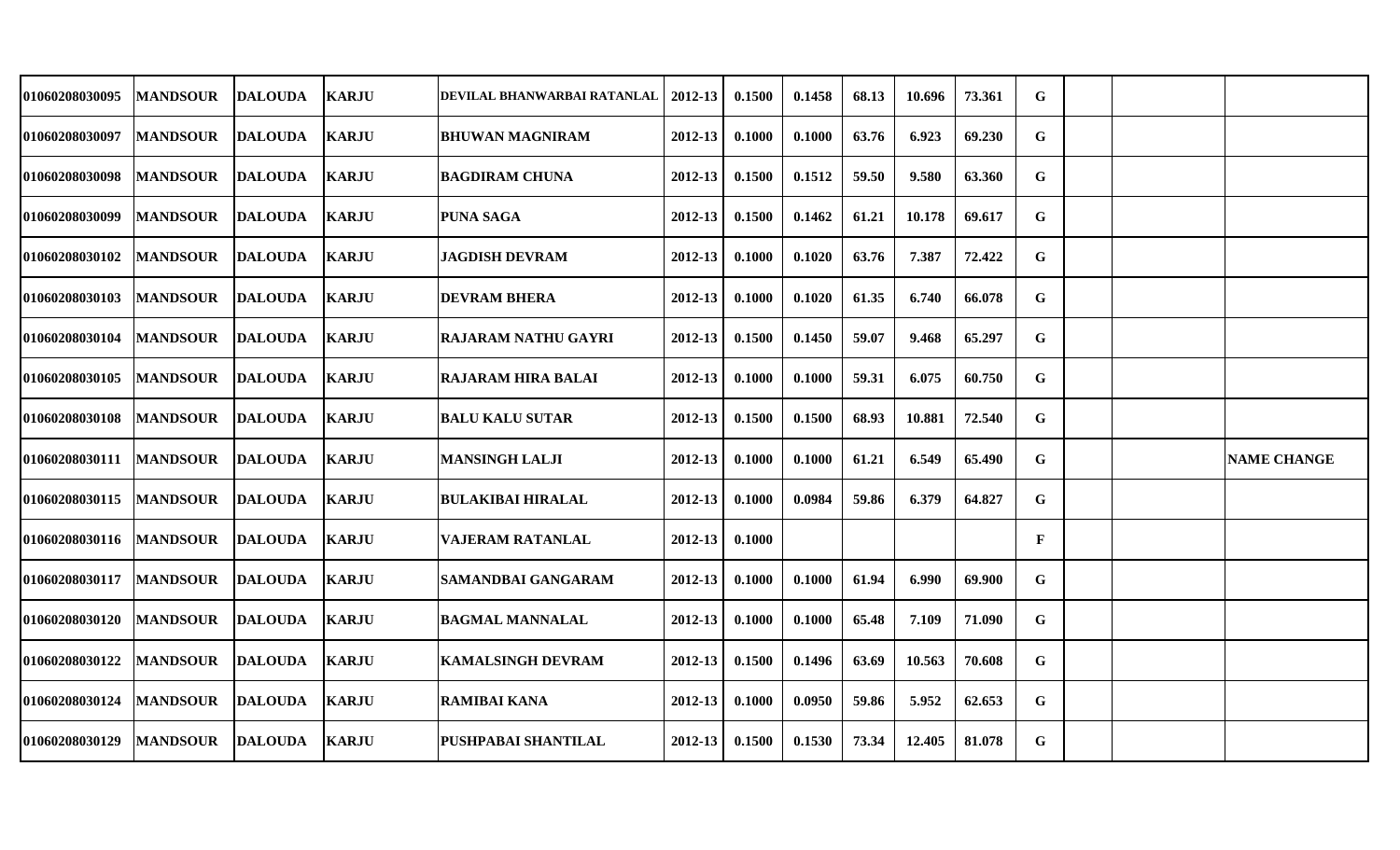| 01060208030130 | <b>MANDSOUR</b> | <b>DALOUDA</b> | <b>KARJU</b> | <b>BALARAM CHENRAM</b>            | 2012-13      | 0.1000 | 0.1000 | 67.21 | 7.316  | 73.160 | G |    |  |
|----------------|-----------------|----------------|--------------|-----------------------------------|--------------|--------|--------|-------|--------|--------|---|----|--|
| 01060208030132 | <b>MANDSOUR</b> | <b>DALOUDA</b> | <b>KARJU</b> | <b>BHANWARLAL HIRALAL</b>         | 2012-13      | 0.1000 |        |       |        |        | F |    |  |
| 01060208030136 | <b>MANDSOUR</b> | <b>DALOUDA</b> | <b>KARJU</b> | <b>SHANKARLAL DA. PU. UDA</b>     | 2012-13      | 0.1500 | 0.1530 | 63.69 | 10.090 | 65.948 | G | 01 |  |
| 01060208030138 | <b>MANDSOUR</b> | <b>DALOUDA</b> | <b>KARJU</b> | BHANWARLAL LALJI DA.PU. MOHANLAL  | $12012 - 13$ | 0.1500 | 0.1550 | 63.69 | 10.118 | 65.277 | G |    |  |
| 01060208030140 | <b>MANDSOUR</b> | <b>DALOUDA</b> | <b>KARJU</b> | RAMESHCHANDRA GANESHRAM   2012-13 |              | 0.1000 | 0.1008 | 64.79 | 7.090  | 70.337 | G |    |  |
| 01060208030141 | <b>MANDSOUR</b> | <b>DALOUDA</b> | <b>KARJU</b> | NATHULAL HIRALAL                  | 2012-13      | 0.1500 | 0.1372 | 59.86 | 8.081  | 58.899 | G |    |  |
| 01060208030143 | <b>MANDSOUR</b> | <b>DALOUDA</b> | <b>KARJU</b> | <b>JIWANLAL NATHULAL</b>          | 2012-13      | 0.1000 | 0.1023 | 60.58 | 6.733  | 65.816 | G |    |  |
| 01060208030145 | <b>MANDSOUR</b> | <b>DALOUDA</b> | <b>KARJU</b> | <b>SHRILAL BHAGWANSINGH</b>       | 2012-13      | 0.1000 | 0.1026 | 60.58 | 6.447  | 62.836 | G |    |  |
| 01060208030146 | <b>MANDSOUR</b> | <b>DALOUDA</b> | <b>KARJU</b> | <b>RAMESHWAR MANNALAL</b>         | 2012-13      | 0.1000 | 0.1000 | 64.79 | 6.831  | 68.310 | G |    |  |
| 01060208030148 | <b>MANDSOUR</b> | <b>DALOUDA</b> | <b>KARJU</b> | <b>BHERULAL SHANKARLAL</b>        | 2012-13      | 0.1500 | 0.1554 | 54.39 | 9.503  | 61.152 | G | 05 |  |
| 01060208030150 | <b>MANDSOUR</b> | <b>DALOUDA</b> | <b>KARJU</b> | <b>BHERULAL MOTIJI</b>            | 2012-13      | 0.1000 | 0.0992 | 60.70 | 6.209  | 62.591 | G |    |  |
| 01060208030151 | <b>MANDSOUR</b> | <b>DALOUDA</b> | <b>KARJU</b> | <b>BHUWANSINGH BHANWARLAL</b>     | 2012-13      | 0.1000 | 0.1000 | 59.59 | 6.351  | 63.510 | G |    |  |
| 01060208030153 | <b>MANDSOUR</b> | <b>DALOUDA</b> | <b>KARJU</b> | <b>BADRILAL DEVRAM</b>            | 2012-13      | 0.1500 | 0.1496 | 68.93 | 11.206 | 74.906 | G |    |  |
| 01060208030154 | <b>MANDSOUR</b> | <b>DALOUDA</b> | <b>KARJU</b> | <b>PARVATSINGH KISHANSINGH</b>    | 2012-13      | 0.1000 | 0.1025 | 60.58 | 6.785  | 66.195 | G |    |  |
| 01060208030157 | <b>MANDSOUR</b> | <b>DALOUDA</b> | <b>KARJU</b> | <b>RAMCHANDRA KARULAL</b>         | 2012-13      | 0.1500 | 0.1500 | 59.59 | 9.688  | 64.587 | G |    |  |
| 01060208030158 | <b>MANDSOUR</b> | <b>DALOUDA</b> | <b>KARJU</b> | <b>GANPAT LAL MANNALAL</b>        | 2012-13      | 0.1000 | 0.0960 | 61.87 | 6.549  | 68.219 | G |    |  |
| 01060208030159 | <b>MANDSOUR</b> | <b>DALOUDA</b> | <b>KARJU</b> | JAGDISH RATANLAL BADA             | 2012-13      | 0.1000 | 0.0952 | 59.59 | 6.027  | 63.309 | G |    |  |
|                |                 |                |              |                                   |              |        |        |       |        |        |   |    |  |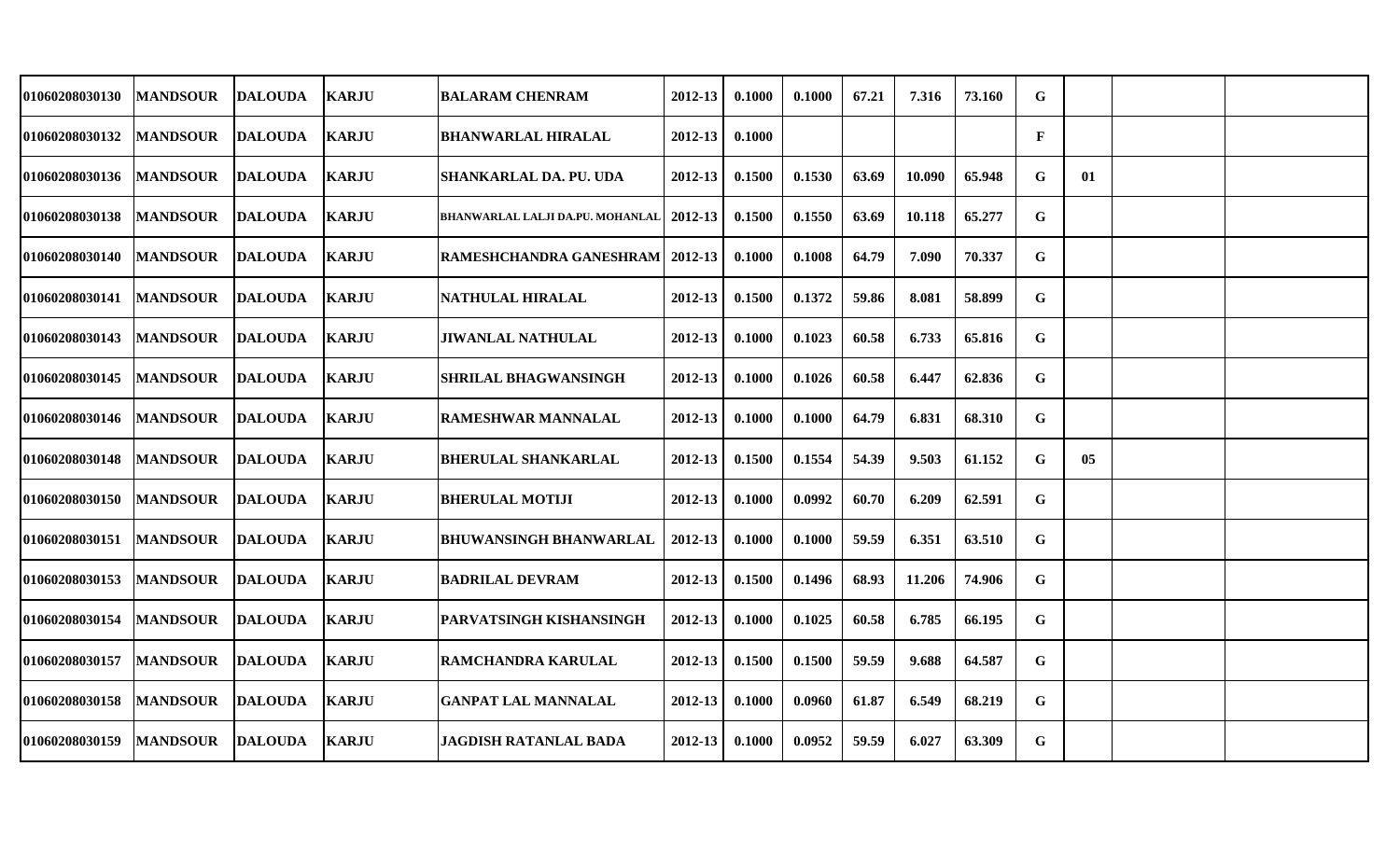| 01060208030161        | <b>MANDSOUR</b> | <b>DALOUDA</b> | <b>KARJU</b> | PANNALAL KISHANLAL          | 2012-13 | 0.1500 | 0.0660 | 58.84 | 3.875  | 58.712 | G           |  |  |
|-----------------------|-----------------|----------------|--------------|-----------------------------|---------|--------|--------|-------|--------|--------|-------------|--|--|
| 01060208030162        | <b>MANDSOUR</b> | <b>DALOUDA</b> | <b>KARJU</b> | LAXMINARAYAN NANURAM        | 2012-13 | 0.1000 | 0.1000 | 61.87 | 6.496  | 64.960 | G           |  |  |
| <b>01060208030165</b> | <b>MANDSOUR</b> | <b>DALOUDA</b> | <b>KARJU</b> | PARASRAM HIRALAL            | 2012-13 | 0.1000 | 0.1012 | 64.71 | 6.878  | 67.964 | G           |  |  |
| <b>01060208030166</b> | <b>MANDSOUR</b> | DALOUDA        | <b>KARJU</b> | PANNALAL BHAGWAN            | 2012-13 | 0.1000 | 0.1000 | 60.78 | 6.382  | 63.820 | G           |  |  |
| <b>01060208030169</b> | <b>MANDSOUR</b> | <b>DALOUDA</b> | <b>KARJU</b> | <b>BASANTILAL KISHANLAL</b> | 2012-13 | 0.1500 | 0.1449 | 64.79 | 9.968  | 68.792 | G           |  |  |
| <b>01060208030170</b> | <b>MANDSOUR</b> | <b>DALOUDA</b> | <b>KARJU</b> | <b>GABARILAL NAHARJI</b>    | 2012-13 | 0.1500 | 0.1500 | 61.87 | 10.412 | 69.413 | G           |  |  |
| <b>01060208030172</b> | <b>MANDSOUR</b> | <b>DALOUDA</b> | <b>KARJU</b> | BADARLAL NAHARJI            | 2012-13 | 0.1500 | 0.1537 | 62.81 | 10.435 | 67.892 | G           |  |  |
| <b>01060208030173</b> | <b>MANDSOUR</b> | <b>DALOUDA</b> | <b>KARJU</b> | <b>BAPULAL KISHANLAL</b>    | 2012-13 | 0.1500 | 0.1508 | 62.81 | 10.059 | 66.704 | G           |  |  |
| <b>01060208030174</b> | <b>MANDSOUR</b> | <b>DALOUDA</b> | <b>KARJU</b> | <b>BHERULAL JAGDISH</b>     | 2012-13 | 0.1500 | 0.1403 | 73.21 | 11.243 | 80.135 | $\mathbf G$ |  |  |
| <b>01060208030175</b> | <b>MANDSOUR</b> | <b>DALOUDA</b> | <b>KARJU</b> | <b>KACHRULAL NAHARJI</b>    | 2012-13 | 0.1000 | 0.1044 | 55.42 | 6.223  | 59.607 | G           |  |  |
| <b>01060208030176</b> | <b>MANDSOUR</b> | <b>DALOUDA</b> | <b>KARJU</b> | KANCHANBAI RAMESHWAR        | 2012-13 | 0.1500 | 0.1479 | 64.71 | 9.854  | 66.626 | $\mathbf G$ |  |  |
| <b>01060208030177</b> | <b>MANDSOUR</b> | <b>DALOUDA</b> | <b>KARJU</b> | BADRILAL HIRALAL            | 2012-13 | 0.1500 | 0.1496 | 69.82 | 10.832 | 72.406 | G           |  |  |
| 01060208030178        | <b>MANDSOUR</b> | <b>DALOUDA</b> | <b>KARJU</b> | SHANKARLAL GAUTAMLAL        | 2012-13 | 0.1500 | 0.1363 | 72.89 | 11.537 | 84.644 | G           |  |  |
| 01060208030181        | <b>MANDSOUR</b> | <b>DALOUDA</b> | <b>KARJU</b> | PREMBAI BHERULAL            | 2012-13 | 0.1000 | 0.1034 | 65.39 | 7.707  | 74.536 | G           |  |  |
| <b>01060208030182</b> | <b>MANDSOUR</b> | <b>DALOUDA</b> | <b>KARJU</b> | KANHAIYALAL MODA JI         | 2012-13 | 0.1500 | 0.1517 | 62.81 | 11.638 | 76.717 | G           |  |  |
| <b>01060208030183</b> | <b>MANDSOUR</b> | <b>DALOUDA</b> | <b>KARJU</b> | MAHESHKUMAR RAMKISHAN       | 2012-13 | 0.1500 | 0.1502 | 61.81 | 9.545  | 63.549 | G           |  |  |
| <b>01060208030184</b> | <b>MANDSOUR</b> | <b>DALOUDA</b> | <b>KARJU</b> | <b>GANESHRAM RAJARAM</b>    | 2012-13 | 0.1500 | 0.1500 | 64.62 | 10.644 | 70.960 | $\mathbf G$ |  |  |
|                       |                 |                |              |                             |         |        |        |       |        |        |             |  |  |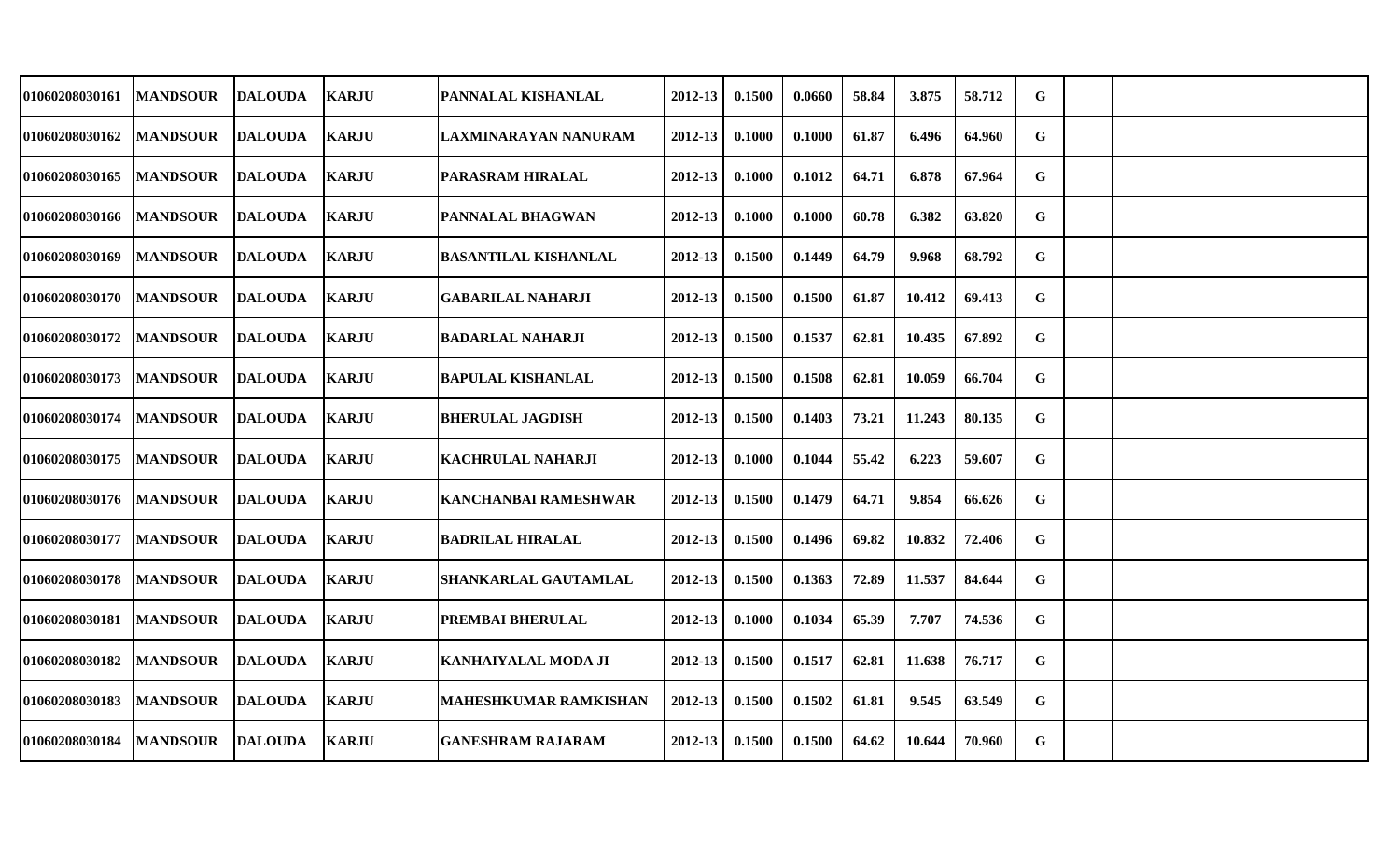| 01060208030185        | <b>MANDSOUR</b> | <b>DALOUDA</b> | <b>KARJU</b> | <b>GANPATSINGH KISHANLAL</b>   | 2012-13     | 0.1000 | 0.1025 | 64.62 | 7.247  | 70.702 | G |  |  |
|-----------------------|-----------------|----------------|--------------|--------------------------------|-------------|--------|--------|-------|--------|--------|---|--|--|
| <b>01060208030186</b> | <b>MANDSOUR</b> | <b>DALOUDA</b> | <b>KARJU</b> | <b>RAMLAL NANDA</b>            | 2012-13     | 0.1000 | 0.0988 | 64.62 | 7.099  | 71.852 | G |  |  |
| <b>01060208030187</b> | <b>MANDSOUR</b> | <b>DALOUDA</b> | <b>KARJU</b> | NATHULAL RATANLAL              | 2012-13     | 0.1500 | 0.1008 | 68.13 | 7.368  | 73.095 | G |  |  |
| <b>01060208030188</b> | <b>MANDSOUR</b> | <b>DALOUDA</b> | <b>KARJU</b> | <b>BAHADURSINGH RATANLAL</b>   | 2012-13     | 0.1500 | 0.1470 | 64.18 | 10.177 | 69.231 | G |  |  |
| <b>01060208030189</b> | <b>MANDSOUR</b> | <b>DALOUDA</b> | <b>KARJU</b> | <b>JIWANKUNWAR BHANWARLAL</b>  | 2012-13     | 0.1500 | 0.1311 | 70.42 | 9.809  | 74.821 | G |  |  |
| <b>01060208030190</b> | <b>MANDSOUR</b> | <b>DALOUDA</b> | <b>KARJU</b> | <b>MANGILAL GOBARLAL</b>       | 2012-13     | 0.1500 | 0.1450 | 64.15 | 9.888  | 68.193 | G |  |  |
| <b>01060208030191</b> | <b>MANDSOUR</b> | <b>DALOUDA</b> | <b>KARJU</b> | <b>BALWANTSINGH SHANTILAL</b>  | 2012-13     | 0.1500 | 0.1419 | 64.15 | 9.430  | 66.455 | G |  |  |
| <b>01060208030192</b> | <b>MANDSOUR</b> | <b>DALOUDA</b> | <b>KARJU</b> | <b>MOHANLAL HIRALAL</b>        | 2012-13     | 0.1000 | 0.1008 | 63.58 | 6.476  | 64.246 | G |  |  |
| <b>01060208030195</b> | <b>MANDSOUR</b> | <b>DALOUDA</b> | <b>KARJU</b> | PRAKASH BAGDIRAM               | 2012-13     | 0.1500 | 0.1500 | 61.81 | 10.146 | 67.640 | G |  |  |
| <b>01060208030196</b> | <b>MANDSOUR</b> | <b>DALOUDA</b> | <b>KARJU</b> | SOHANBAI BALARAM               | 2012-13     | 0.1500 | 0.1496 | 63.58 | 10.155 | 67.881 | G |  |  |
| <b>01060208030197</b> | <b>MANDSOUR</b> | <b>DALOUDA</b> | <b>KARJU</b> | <b>BAPULAL RAMLAL</b>          | 2012-13     | 0.1500 | 0.1444 | 68.23 | 11.180 | 77.424 | G |  |  |
| <b>01060208030198</b> | <b>MANDSOUR</b> | <b>DALOUDA</b> | <b>KARJU</b> | <b>SHANKARLAL DEVRAM CHOTA</b> | 2012-13     | 0.1500 | 0.1558 | 59.66 | 10.065 | 64.602 | G |  |  |
| <b>01060208030200</b> | <b>MANDSOUR</b> | <b>DALOUDA</b> | <b>KARJU</b> | NANDIBAI DEVRAM                | 2012-13     | 0.1000 | 0.0997 | 58.84 | 6.271  | 62.899 | G |  |  |
| 01060208030201        | <b>MANDSOUR</b> | <b>DALOUDA</b> | <b>KARJU</b> | <b>SHANTIDAS NANDRAMDAS</b>    | 2012-13     | 0.1500 |        |       |        |        | F |  |  |
| <b>01060208030202</b> | <b>MANDSOUR</b> | <b>DALOUDA</b> | <b>KARJU</b> | <b>VARDICHAND MAGNIRAM</b>     | 2012-13     | 0.1500 | 0.1500 | 65.31 | 9.880  | 65.867 | G |  |  |
| <b>01060208030204</b> | <b>MANDSOUR</b> | <b>DALOUDA</b> | <b>KARJU</b> | NANDIBAI SHANTILAL             | $2012 - 13$ | 0.1500 | 0.1495 | 58.84 | 9.826  | 65.726 | G |  |  |
| <b>01060208030207</b> | <b>MANDSOUR</b> | <b>DALOUDA</b> | <b>KARJU</b> | <b>RAMLAL RATANLAL</b>         | 2012-13     | 0.1500 | 0.1472 | 58.70 | 9.090  | 61.753 | G |  |  |
|                       |                 |                |              |                                |             |        |        |       |        |        |   |  |  |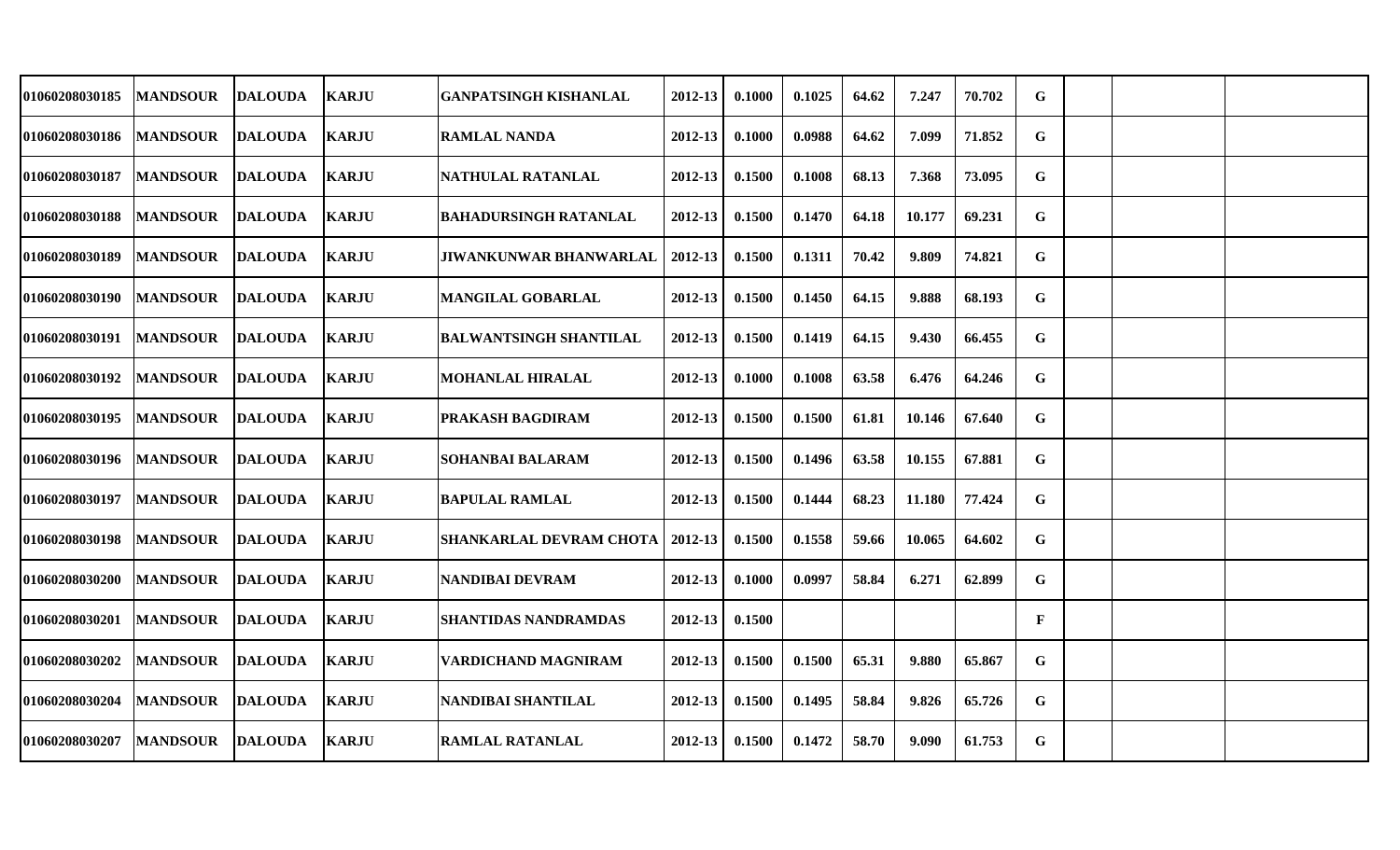| 01060208030208        | <b>MANDSOUR</b> | <b>DALOUDA</b> | <b>KARJU</b> | <b>MANGILAL SAWA</b>      | 2012-13     | 0.1500 | 0.1518 | 63.58 | 9.828  | 64.743 | $\mathbf G$ |  |  |
|-----------------------|-----------------|----------------|--------------|---------------------------|-------------|--------|--------|-------|--------|--------|-------------|--|--|
| 01060208030210        | <b>MANDSOUR</b> | <b>DALOUDA</b> | <b>KARJU</b> | <b>NANDLAL HIRALAL</b>    | 2012-13     | 0.1500 | 0.1500 | 61.60 | 9.777  | 65.180 | G           |  |  |
| <b>01060208030211</b> | <b>MANDSOUR</b> | <b>DALOUDA</b> | <b>KARJU</b> | <b>BHAGIRATH DALU</b>     | 2012-13     | 0.1000 | 0.1007 | 58.70 | 6.172  | 61.291 | G           |  |  |
| <b>01060208030212</b> | <b>MANDSOUR</b> | <b>DALOUDA</b> | <b>KARJU</b> | <b>RAMLAL DOLA</b>        | 2012-13     | 0.1500 | 0.1488 | 63.56 | 9.879  | 66.391 | G           |  |  |
| <b>01060208030215</b> | <b>MANDSOUR</b> | <b>DALOUDA</b> | <b>KARJU</b> | <b>RATANBAI AMARSINGH</b> | 2012-13     | 0.1500 | 0.1500 | 64.37 | 10.584 | 70.560 | $\mathbf G$ |  |  |
| 01060208030216        | <b>MANDSOUR</b> | <b>DALOUDA</b> | <b>KARJU</b> | <b>BABULAL RATANLAL</b>   | $2012 - 13$ | 0.1000 | 0.1014 | 59.07 | 6.219  | 61.331 | $\mathbf G$ |  |  |
| 01060208030217        | <b>MANDSOUR</b> | DALOUDA        | <b>KARJU</b> | RAMDAYAL BAHADURLAL       | 2012-13     | 0.1500 | 0.1485 | 61.94 | 9.663  | 65.071 | G           |  |  |
| 01060208030218        | <b>MANDSOUR</b> | <b>DALOUDA</b> | <b>KARJU</b> | RAMPRASAD ONKARLAL        | 2012-13     | 0.1500 | 0.1495 | 58.59 | 9.400  | 62.876 | G           |  |  |
| 01060208030219        | <b>MANDSOUR</b> | <b>DALOUDA</b> | <b>KARJU</b> | <b>GIRDHARI HIRALAL</b>   | $2012 - 13$ | 0.1500 | 0.1486 | 61.81 | 9.572  | 64.415 | G           |  |  |
| <b>01060208030220</b> | <b>MANDSOUR</b> | DALOUDA        | <b>KARJU</b> | <b>RUGHANATH MAGNIRAM</b> | 2012-13     | 0.1000 | 0.0990 | 67.21 | 7.316  | 73.899 | G           |  |  |
| 01060208030222        | <b>MANDSOUR</b> | <b>DALOUDA</b> | <b>KARJU</b> | LILABAI GIRDHARI          | 2012-13     | 0.1000 | 0.0990 | 61.94 | 6.468  | 65.333 | G           |  |  |
| 01060208030223        | <b>MANDSOUR</b> | <b>DALOUDA</b> | <b>KARJU</b> | SAMPATBAI BHAGWAN         | 2012-13     | 0.1000 | 0.1014 | 63.56 | 6.592  | 65.010 | G           |  |  |
| 01060208030224        | <b>MANDSOUR</b> | <b>DALOUDA</b> | <b>KARJU</b> | <b>KAMLABAI PANNALAL</b>  | 2012-13     | 0.1500 | 0.1499 | 63.56 | 9.679  | 64.570 | G           |  |  |
| 01060208030228        | <b>MANDSOUR</b> | <b>DALOUDA</b> | <b>KARJU</b> | <b>BADRILAL BHAGIRATH</b> | 2012-13     | 0.1500 | 0.1452 | 62.04 | 9.900  | 68.182 | G           |  |  |
| 01060208030229        | <b>MANDSOUR</b> | <b>DALOUDA</b> | <b>KARJU</b> | SHANTILAL GAUTAMLAL       | 2012-13     | 0.1500 | 0.1458 | 65.31 | 10.244 | 70.261 | $\mathbf G$ |  |  |
| <b>01060208030230</b> | <b>MANDSOUR</b> | <b>DALOUDA</b> | <b>KARJU</b> | <b>BHUWAN RAMA</b>        | 2012-13     | 0.1000 | 0.0975 | 64.89 | 6.962  | 71.405 | G           |  |  |
| 01060208030231        | <b>MANDSOUR</b> | <b>DALOUDA</b> | <b>KARJU</b> | <b>GITABAI KACHRUDAS</b>  | 2012-13     | 0.1000 | 0.1008 | 60.85 | 6.667  | 66.141 | G           |  |  |
|                       |                 |                |              |                           |             |        |        |       |        |        |             |  |  |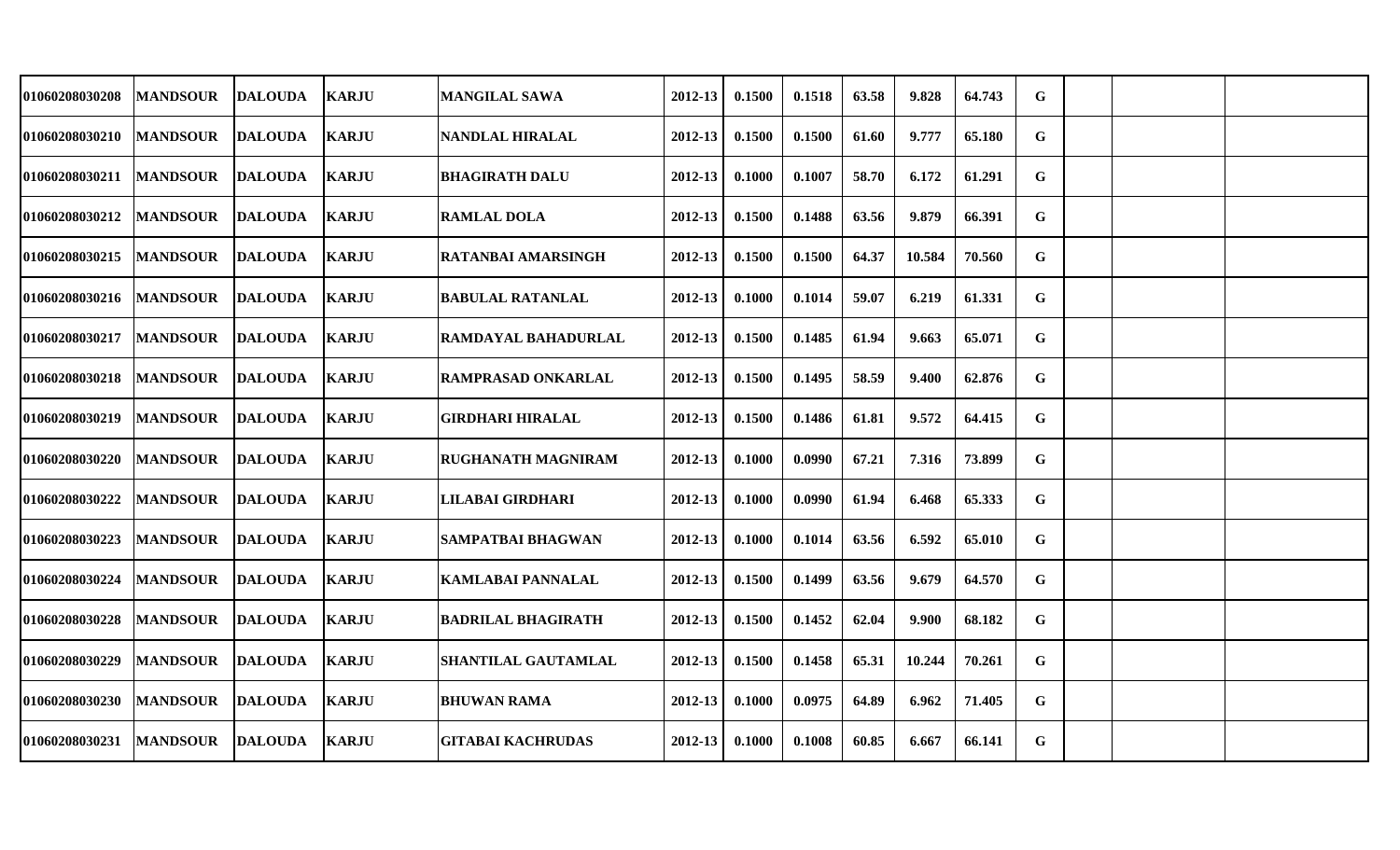| 01060208030233        | <b>MANDSOUR</b> | <b>DALOUDA</b> | <b>KARJU</b> | <b>BHAGWANSINGH RATANLAL</b> | 2012-13     | 0.1500 | 0.1450 | 67.65 | 10.292 | 70.979 | G |    |                    |
|-----------------------|-----------------|----------------|--------------|------------------------------|-------------|--------|--------|-------|--------|--------|---|----|--------------------|
| 01060208030234        | <b>MANDSOUR</b> | <b>DALOUDA</b> | <b>KARJU</b> | <b>KAMALSINGH KACHRULAL</b>  | 2012-13     | 0.1000 | 0.0986 | 54.37 | 5.818  | 59.006 | G | 05 |                    |
| 01060208030235        | <b>MANDSOUR</b> | <b>DALOUDA</b> | <b>KARJU</b> | <b>RADHESHYAM GAUTAMLAL</b>  | 2012-13     | 0.1500 | 0.1406 | 68.85 | 10.003 | 71.145 | G |    |                    |
| <b>01060208030236</b> | <b>MANDSOUR</b> | <b>DALOUDA</b> | <b>KARJU</b> | <b>JAGDISH NATHULAL</b>      | 2012-13     | 0.1000 | 0.0960 | 58.70 | 5.811  | 60.531 | G |    |                    |
| 01060208030237        | <b>MANDSOUR</b> | <b>DALOUDA</b> | <b>KARJU</b> | <b>MANOHARLAL MANGILAL</b>   | 2012-13     | 0.1500 | 0.1242 | 68.01 | 9.434  | 75.958 | G |    |                    |
| 01060208030239        | <b>MANDSOUR</b> | <b>DALOUDA</b> | <b>KARJU</b> | <b>JAGDISH KANJI</b>         | $2012 - 13$ | 0.1500 | 0.1392 | 65.41 | 9.690  | 69.612 | G |    |                    |
| 01060208030243        | <b>MANDSOUR</b> | <b>DALOUDA</b> | <b>KARJU</b> | <b>AMARSINGH SHANTILAL</b>   | 2012-13     | 0.1500 | 0.0570 | 64.89 | 3.754  | 65.860 | G |    |                    |
| 01060208030245        | <b>MANDSOUR</b> | <b>DALOUDA</b> | <b>KARJU</b> | <b>MOHANBAI NANDLAL</b>      | 2012-13     | 0.1000 | 0.1008 | 64.18 | 7.014  | 69.583 | G |    |                    |
| 01060208030247        | <b>MANDSOUR</b> | <b>DALOUDA</b> | <b>KARJU</b> | <b>DEVRAM MANGILAL</b>       | 2012-13     | 0.1500 | 0.1482 | 64.89 | 10.114 | 68.246 | G |    |                    |
| 01060208030250        | <b>MANDSOUR</b> | <b>DALOUDA</b> | <b>KARJU</b> | <b>CHAGANLAL SHOBHARAM</b>   | 2012-13     | 0.1000 | 0.1014 | 64.52 | 7.060  | 69.625 | G |    |                    |
| 01060208030251        | <b>MANDSOUR</b> | <b>DALOUDA</b> | <b>KARJU</b> | <b>MANGILAL SALAGRAM</b>     | 2012-13     | 0.1500 | 0.1462 | 61.60 | 10.331 | 70.663 | G |    |                    |
| 01060208030254        | <b>MANDSOUR</b> | <b>DALOUDA</b> | <b>KARJU</b> | <b>NAGULAL RAJARAM</b>       | 2012-13     | 0.1500 | 0.1460 | 62.04 | 9.873  | 67.623 | G |    |                    |
| 01060208030260        | <b>MANDSOUR</b> | <b>DALOUDA</b> | <b>KARJU</b> | <b>MANJUBAI RATANLAL</b>     | 2012-13     | 0.1000 | 0.1008 | 65.41 | 7.111  | 70.546 | G |    | <b>NAME CHANGE</b> |
| 01060208030262        | <b>MANDSOUR</b> | <b>DALOUDA</b> | <b>KARJU</b> | NARAYAN BHANWARLAL           | 2012-13     | 0.1500 | 0.1440 | 68.85 | 11.016 | 76.500 | G |    |                    |
| 01060208030263        | <b>MANDSOUR</b> | <b>DALOUDA</b> | <b>KARJU</b> | <b>AMRATRAM KACHRU</b>       | 2012-13     | 0.1000 | 0.0984 | 58.59 | 6.336  | 64.390 | G |    |                    |
| 01060208030265        | <b>MANDSOUR</b> | <b>DALOUDA</b> | <b>KARJU</b> | <b>MUKESH KANWARLAL</b>      | 2012-13     | 0.1500 | 0.1462 | 60.85 | 9.649  | 65.999 | G |    |                    |
| 01060208030266        | <b>MANDSOUR</b> | <b>DALOUDA</b> | <b>KARJU</b> | <b>MANGILAL VRASHABHLAL</b>  | 2012-13     | 0.1500 | 0.1508 | 65.41 | 10.596 | 70.265 | G |    |                    |
|                       |                 |                |              |                              |             |        |        |       |        |        |   |    |                    |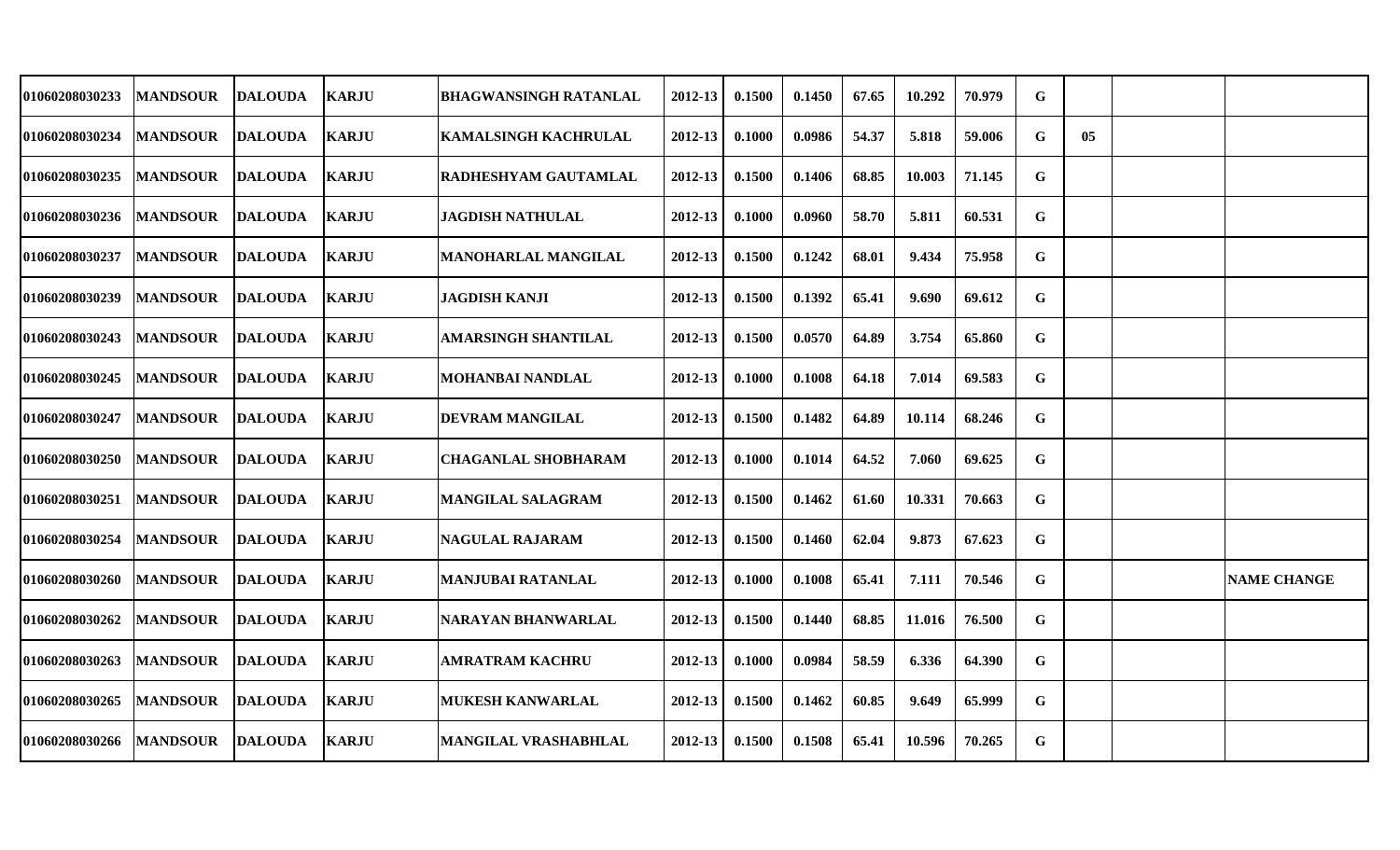| 01060208030267        | <b>MANDSOUR</b> | <b>DALOUDA</b> | <b>KARJU</b>    | <b>NANDLAL BAGDIRAM</b>                    | 2012-13     | 0.1500 | 0.1485 | 62.04 | 9.457  | 63.684 | G |    |  |
|-----------------------|-----------------|----------------|-----------------|--------------------------------------------|-------------|--------|--------|-------|--------|--------|---|----|--|
| <b>01060208030269</b> | <b>MANDSOUR</b> | <b>DALOUDA</b> | <b>KARJU</b>    | PUNAMCHAND ATMARAM                         | 2012-13     | 0.1500 | 0.1470 | 67.65 | 11.385 | 77.449 | G |    |  |
| <b>01060208030270</b> | <b>MANDSOUR</b> | <b>DALOUDA</b> | <b>KARJU</b>    | <b>BHAGWANSINGH BAHADURSINGH   2012-13</b> |             | 0.1000 | 0.1000 | 61.45 | 6.522  | 65.220 | G |    |  |
| <b>01060208030272</b> | <b>MANDSOUR</b> | <b>DALOUDA</b> | <b>KARJU</b>    | SHIVNARAYAN BHAGIRATH                      | $2012 - 13$ | 0.1000 | 0.0960 | 64.18 | 6.794  | 70.771 | G |    |  |
| <b>01060208030274</b> | <b>MANDSOUR</b> | <b>DALOUDA</b> | <b>KARJU</b>    | <b>RAMLAL BHAGCHAND</b>                    | 2012-13     | 0.1500 | 0.1456 | 68.85 | 11.075 | 76.065 | G |    |  |
| 01060208030193        | <b>MANDSOUR</b> | <b>DALOUDA</b> | <b>KARJU</b>    | KAMLABAI KACHRULAL                         | 2012-13     | 0.1000 | 0.0960 | 64.15 | 6.442  | 67.104 | G |    |  |
| <b>01060208030280</b> | <b>MANDSOUR</b> | <b>DALOUDA</b> | <b>KARJU</b>    | <b>JASPAL BHERULAL</b>                     | 2012-13     | 0.1500 | 0.1551 | 64.52 | 11.190 | 72.147 | G |    |  |
| <b>01060208030281</b> | <b>MANDSOUR</b> | <b>DALOUDA</b> | <b>KARJU</b>    | <b>GOPALSINGH MODSINGH</b>                 | 2012-13     | 0.1000 | 0.1050 | 67.65 | 7.857  | 74.829 | G |    |  |
| <b>01060208031002</b> | <b>MANDSOUR</b> | <b>DALOUDA</b> | <b>MAUKHEDI</b> | <b>BHANWARLAL JAGANNATH</b>                | 2012-13     | 0.1000 | 0.1000 | 57.53 | 6.098  | 60.980 | G |    |  |
| <b>01060208031005</b> | <b>MANDSOUR</b> | <b>DALOUDA</b> | <b>MAUKHEDI</b> | <b>RAMIBAI KANIRAM</b>                     | 2012-13     | 0.1500 | 0.1505 | 62.99 | 9.727  | 64.631 | G |    |  |
| <b>01060208031014</b> | <b>MANDSOUR</b> | <b>DALOUDA</b> | <b>MAUKHEDI</b> | <b>RAMNANDI GANGARAM</b>                   | 2012-13     | 0.1000 | 0.1000 | 61.49 | 6.026  | 60.260 | G |    |  |
| 01060208031015        | <b>MANDSOUR</b> | <b>DALOUDA</b> | <b>MAUKHEDI</b> | <b>KANWARLAL GULAB</b>                     | 2012-13     | 0.1000 | 0.1000 | 66.52 | 6.405  | 64.050 | G |    |  |
| <b>01060208031021</b> | <b>MANDSOUR</b> | <b>DALOUDA</b> | <b>MAUKHEDI</b> | <b>GANGABAI HIRALAL</b>                    | 2012-13     | 0.1000 | 0.1014 | 58.56 | 5.889  | 58.077 | G |    |  |
| 01060208031024        | <b>MANDSOUR</b> | <b>DALOUDA</b> | <b>MAUKHEDI</b> | <b>KISHAN KALU</b>                         | 2012-13     | 0.1000 | 0.0984 | 58.88 | 5.451  | 55.396 | G | 04 |  |
| <b>01060208031027</b> | <b>MANDSOUR</b> | <b>DALOUDA</b> | <b>MAUKHEDI</b> | <b>KESHARBAI MANA</b>                      | 2012-13     | 0.1000 | 0.1000 | 66.11 | 6.554  | 65.540 | G |    |  |
| <b>01060208031031</b> | <b>MANDSOUR</b> | <b>DALOUDA</b> | <b>MAUKHEDI</b> | VAKHTA NARSINGH                            | $2012 - 13$ | 0.1000 | 0.1008 | 58.88 | 5.922  | 58.750 | G |    |  |
| 01060208031046        | <b>MANDSOUR</b> | <b>DALOUDA</b> | <b>MAUKHEDI</b> | <b>BALWANTSINGH PRATAPSINGH   2012-13</b>  |             | 0.1000 | 0.1026 | 63.68 | 6.277  | 61.179 | T | 02 |  |
|                       |                 |                |                 |                                            |             |        |        |       |        |        |   |    |  |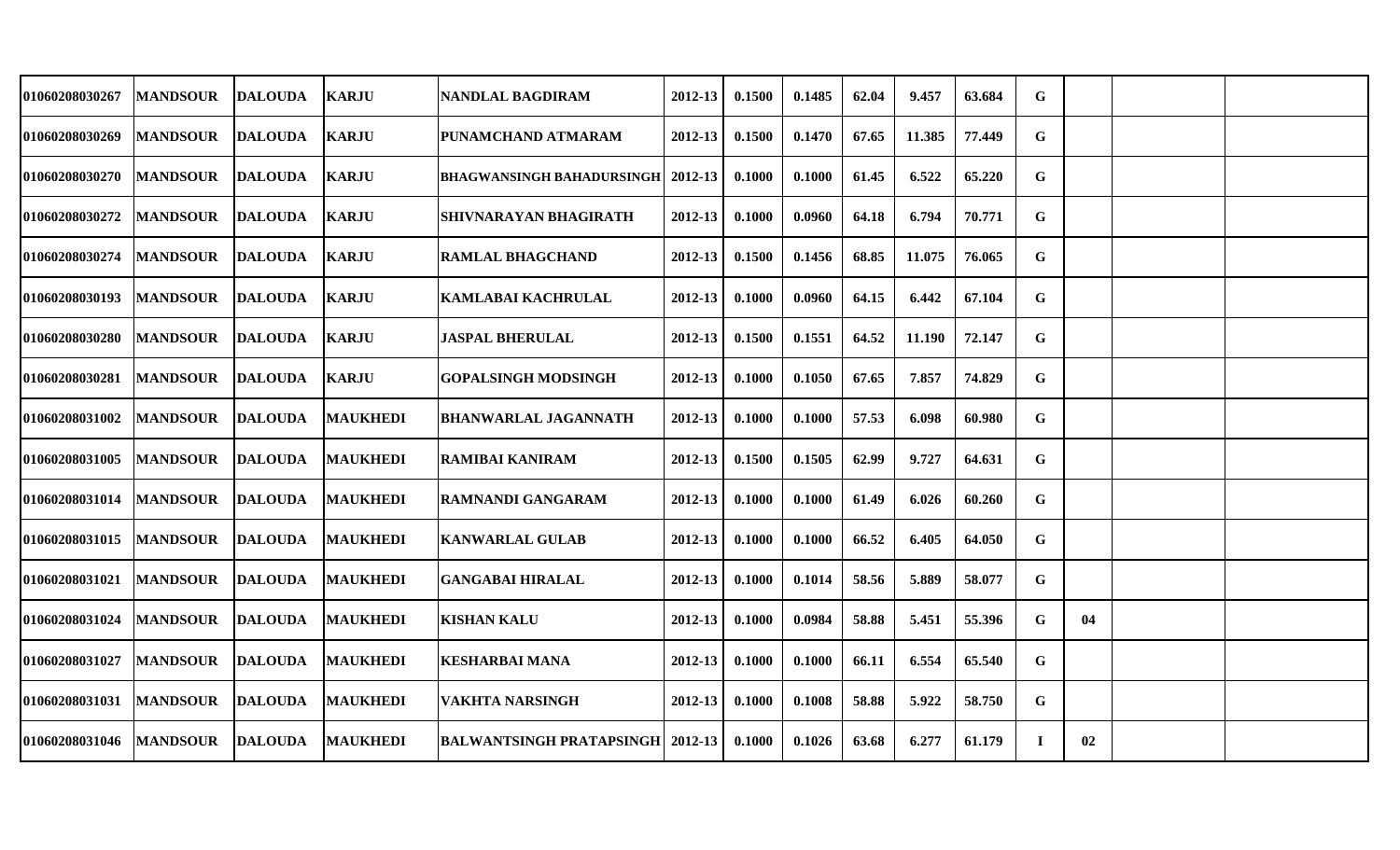| 01060208031047        | <b>MANDSOUR</b> | <b>DALOUDA</b> | <b>MAUKHEDI</b> | <b>HIRALAL BHAGIRATH</b>   | 2012-13 | 0.1000 | 0.1026 | 61.49 | 6.623 | 64.552 | G           |    |                    |
|-----------------------|-----------------|----------------|-----------------|----------------------------|---------|--------|--------|-------|-------|--------|-------------|----|--------------------|
| 01060208032004        | <b>MANDSOUR</b> | <b>DALOUDA</b> | <b>BANI</b>     | <b>KESHERBAI SHOBHARAM</b> | 2012-13 | 0.1000 | 0.1014 | 59.67 | 6.018 | 59.349 | G           |    |                    |
| 01060208032007        | <b>MANDSOUR</b> | <b>DALOUDA</b> | <b>BANI</b>     | <b>MOHANBAI BHERULAL</b>   | 2012-13 | 0.1000 | 0.1000 | 59.35 | 5.918 | 59.180 | $\mathbf G$ |    | <b>NAME CHANGE</b> |
| <b>01060208032010</b> | <b>MANDSOUR</b> | <b>DALOUDA</b> | <b>BANI</b>     | VARDIBAI RATANLAL          | 2012-13 | 0.1500 | 0.1504 | 57.11 | 8.338 | 55.439 | G           | 04 |                    |
| 01060208032011        | <b>MANDSOUR</b> | <b>DALOUDA</b> | <b>BANI</b>     | <b>MANGILAL RAMRATAN</b>   | 2012-13 | 0.1000 | 0.1050 | 59.35 | 6.808 | 64.838 | G           |    |                    |
| 01060208032015        | <b>MANDSOUR</b> | DALOUDA        | <b>BANI</b>     | <b>KACHRU KANIRAM</b>      | 2012-13 | 0.1000 | 0.1026 | 64.81 | 6.777 | 66.053 | G           |    |                    |
| 01060208032020        | <b>MANDSOUR</b> | <b>DALOUDA</b> | <b>BANI</b>     | <b>KANHAIYALAL DEVRAM</b>  | 2012-13 | 0.1000 | 0.1014 | 64.81 | 6.898 | 68.028 | G           |    |                    |
| 01060208032023        | <b>MANDSOUR</b> | <b>DALOUDA</b> | <b>BANI</b>     | RUKMANIBAI NANURAM         | 2012-13 | 0.1500 | 0.1512 | 60.88 | 9.332 | 61.720 | G           |    |                    |
| 01060208032009        | <b>MANDSOUR</b> | <b>DALOUDA</b> | <b>BANI</b>     | <b>RAMRATAN DEVRAM</b>     | 2012-13 | 0.1000 | 0.0950 | 59.35 | 6.011 | 63.274 | $\mathbf G$ |    |                    |
| 01060208032030        | <b>MANDSOUR</b> | <b>DALOUDA</b> | <b>BANI</b>     | SITABAI NANURAM MALI       | 2012-13 | 0.1000 | 0.0975 | 60.69 | 5.982 | 61.354 | G           |    |                    |
| 01060208032032        | <b>MANDSOUR</b> | <b>DALOUDA</b> | <b>BANI</b>     | <b>KAMLABAI VAJERAM</b>    | 2012-13 | 0.1000 | 0.0990 | 65.37 | 6.780 | 68.485 | G           |    |                    |
| 01060208032039        | <b>MANDSOUR</b> | <b>DALOUDA</b> | <b>BANI</b>     | <b>VENIRAM DOLATRAM</b>    | 2012-13 | 0.1500 | 0.1519 | 54.19 | 8.732 | 57.485 | G           | 05 |                    |
| 01060208032040        | <b>MANDSOUR</b> | <b>DALOUDA</b> | <b>BANI</b>     | <b>PYARIBAI GANGARAM</b>   | 2012-13 | 0.1500 | 0.1189 | 64.81 | 7.833 | 65.879 | G           |    |                    |
| 01060208032041        | <b>MANDSOUR</b> | <b>DALOUDA</b> | <b>BANI</b>     | <b>CHENRAM NANURAM</b>     | 2012-13 | 0.1000 | 0.0968 | 61.45 | 6.601 | 68.192 | G           |    |                    |
| 01060208032048        | <b>MANDSOUR</b> | <b>DALOUDA</b> | <b>BANI</b>     | <b>RAMPRATAP BALA</b>      | 2012-13 | 0.1000 | 0.1020 | 61.45 | 6.285 | 61.618 | G           |    |                    |
| 01060208032053        | <b>MANDSOUR</b> | DALOUDA        | <b>BANI</b>     | <b>SITABAI NARSINGH</b>    | 2012-13 | 0.1000 | 0.0975 | 57.01 | 5.571 | 57.138 | G           |    |                    |
| 01060208032057        | <b>MANDSOUR</b> | <b>DALOUDA</b> | <b>BANI</b>     | <b>HIRALAL RAGHUNATH</b>   | 2012-13 | 0.1000 | 0.1000 | 49.35 | 3.032 | 30.320 | G           | 04 |                    |
|                       |                 |                |                 |                            |         |        |        |       |       |        |             |    |                    |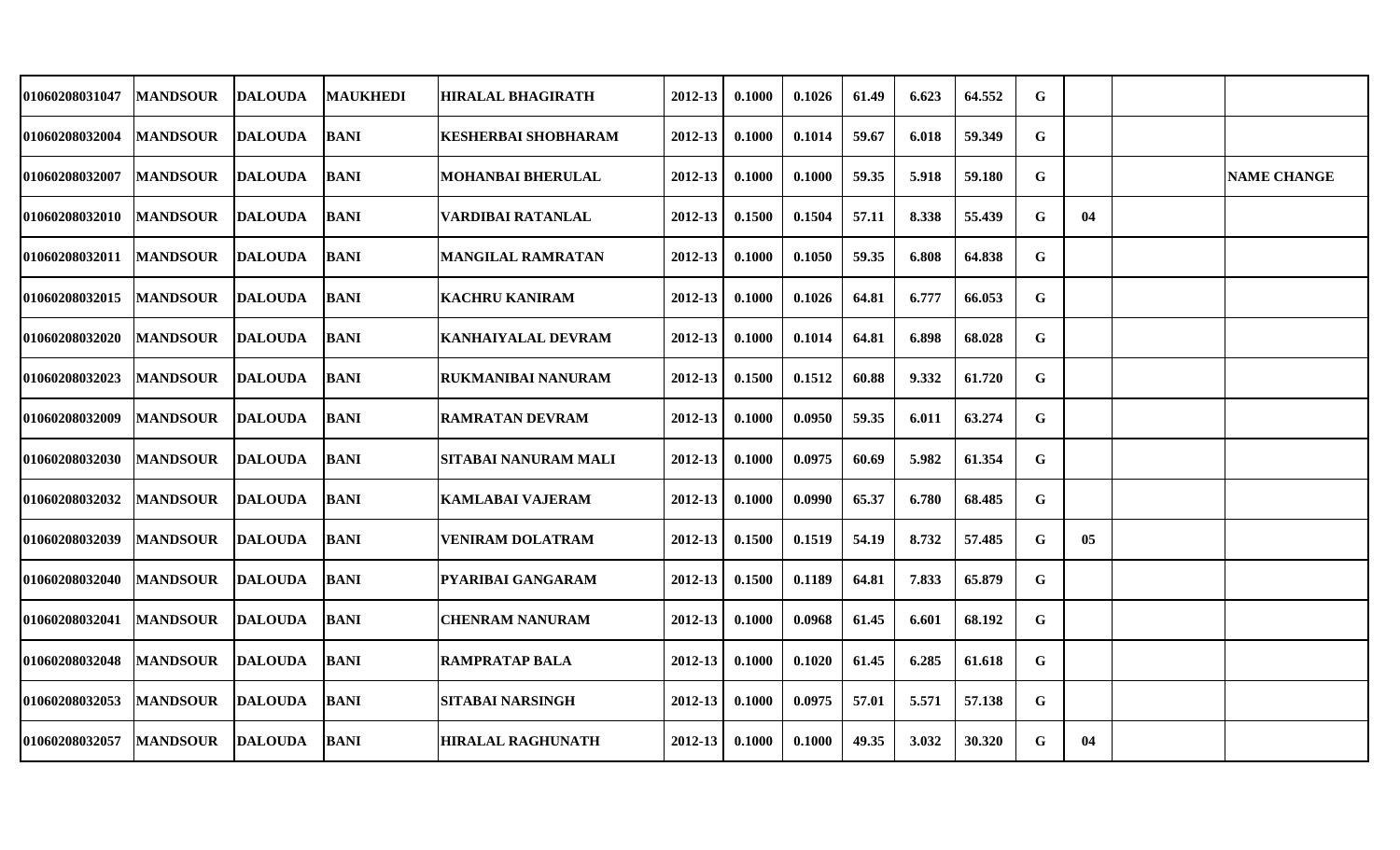| 01060208032060        | <b>MANDSOUR</b> | <b>DALOUDA</b> | <b>BANI</b> | PARVATIBAI KACHRU         | 2012-13     | 0.1000 | 0.1000 | 55.5  | 5.399 | 53.990 | G | 04 |  |
|-----------------------|-----------------|----------------|-------------|---------------------------|-------------|--------|--------|-------|-------|--------|---|----|--|
| 01060208032063        | <b>MANDSOUR</b> | <b>DALOUDA</b> | <b>BANI</b> | <b>MANGILAL PUNA</b>      | 2012-13     | 0.1000 | 0.1008 | 56.72 | 5.429 | 53.859 | G | 04 |  |
| <b>01060208032064</b> | <b>MANDSOUR</b> | <b>DALOUDA</b> | <b>BANI</b> | <b>GOPAL VARDA</b>        | $2012 - 13$ | 0.1000 | 0.1000 | 60.88 | 6.410 | 64.100 | G |    |  |
| <b>01060208032066</b> | <b>MANDSOUR</b> | <b>DALOUDA</b> | BANI        | PRYAGBAI NANDRAM          | $2012 - 13$ | 0.1000 | 0.1000 | 62.57 | 6.337 | 63.370 | G |    |  |
| <b>01060208032067</b> | <b>MANDSOUR</b> | <b>DALOUDA</b> | <b>BANI</b> | <b>MOTYABAI VIRAM</b>     | 2012-13     | 0.1000 | 0.1020 | 59.67 | 6.231 | 61.088 | G |    |  |
| 01060208032072        | <b>MANDSOUR</b> | <b>DALOUDA</b> | <b>BANI</b> | <b>RODIBAI MAKNIRAM</b>   | 2012-13     | 0.1500 | 0.1530 | 64.41 | 9.882 | 64.588 | G |    |  |
| <b>01060208032075</b> | <b>MANDSOUR</b> | <b>DALOUDA</b> | <b>BANI</b> | <b>SHANTABAI MANGUDAS</b> | 2012-13     | 0.1000 | 0.1026 | 59.67 | 6.103 | 59.483 | G |    |  |
| 01060208032080        | <b>MANDSOUR</b> | <b>DALOUDA</b> | <b>BANI</b> | <b>KESHURAM PUNA</b>      | 2012-13     | 0.1000 | 0.1012 | 62.43 | 6.207 | 61.334 | G |    |  |
| <b>01060208032081</b> | <b>MANDSOUR</b> | <b>DALOUDA</b> | <b>BANI</b> | <b>RAMLAL VAJERAM</b>     | 2012-13     | 0.1500 | 0.1500 | 60.23 | 8.948 | 59.653 | G |    |  |
| <b>01060208032083</b> | <b>MANDSOUR</b> | <b>DALOUDA</b> | <b>BANI</b> | <b>MOHANLAL BHAGIRATH</b> | 2012-13     | 0.1000 | 0.1000 | 56.16 | 5.664 | 56.640 | G | 04 |  |
| <b>01060208032084</b> | <b>MANDSOUR</b> | <b>DALOUDA</b> | <b>BANI</b> | <b>CHAMPALAL BAGDIRAM</b> | 2012-13     | 0.1000 | 0.0988 | 61.45 | 6.066 | 61.397 | G |    |  |
| 01060208032085        | <b>MANDSOUR</b> | <b>DALOUDA</b> | <b>BANI</b> | <b>DHAPUBAI RAMKISHAN</b> | 2012-13     | 0.1000 | 0.1015 | 60.88 | 6.332 | 62.384 | G |    |  |
| <b>01060208032089</b> | <b>MANDSOUR</b> | <b>DALOUDA</b> | <b>BANI</b> | PUNAMCHAND BHAGGA         | 2012-13     | 0.1000 | 0.1032 | 55.75 | 2.373 | 22.994 | G | 04 |  |
| 01060208032095        | <b>MANDSOUR</b> | <b>DALOUDA</b> | <b>BANI</b> | <b>PYARCHAND SHRIRAM</b>  | 2012-13     | 0.1000 | 0.0969 | 65.37 | 6.173 | 63.705 | G |    |  |
| <b>01060208032101</b> | <b>MANDSOUR</b> | <b>DALOUDA</b> | <b>BANI</b> | <b>SAGARMAL CHAMPALAL</b> | 2012-13     | 0.1000 | 0.1000 | 55.98 | 5.454 | 54.540 | G | 04 |  |
| <b>01060208032108</b> | <b>MANDSOUR</b> | <b>DALOUDA</b> | <b>BANI</b> | <b>NANALAL BHAGWAN</b>    | $2012 - 13$ | 0.1000 | 0.1000 | 65.37 | 6.770 | 67.700 | G |    |  |
| <b>01060208032111</b> | <b>MANDSOUR</b> | <b>DALOUDA</b> | <b>BANI</b> | <b>HIRALAL NANURAM</b>    | 2012-13     | 0.1000 | 0.1008 | 56.1  | 5.915 | 58.681 | G |    |  |
|                       |                 |                |             |                           |             |        |        |       |       |        |   |    |  |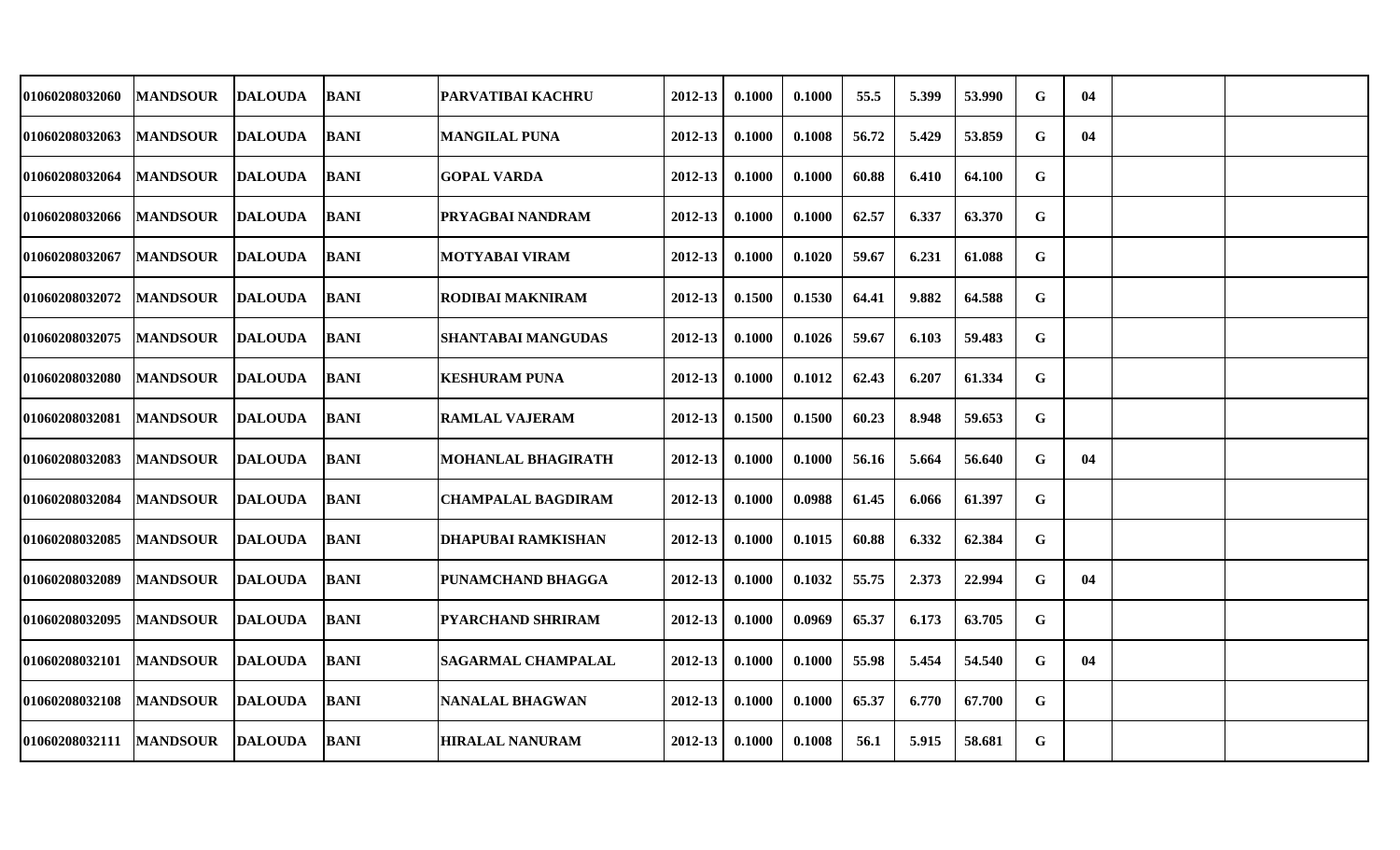| 01060208032112        | <b>MANDSOUR</b> | <b>DALOUDA</b> | <b>BANI</b>   | NANDIBAI VISHRAM            | 2012-13     | 0.1500 | 0.1500 | 60.23 | 8.923  | 59.487 | G |    |  |
|-----------------------|-----------------|----------------|---------------|-----------------------------|-------------|--------|--------|-------|--------|--------|---|----|--|
| 01060208032115        | <b>MANDSOUR</b> | <b>DALOUDA</b> | <b>BANI</b>   | <b>JUJHAR SAVIBAI</b>       | 2012-13     | 0.1000 | 0.0962 | 60.23 | 5.799  | 60.281 | G |    |  |
| <b>01060208032117</b> | <b>MANDSOUR</b> | <b>DALOUDA</b> | <b>BANI</b>   | RAMCHANDRA DHAPUBAI         | $2012 - 13$ | 0.1000 | 0.1000 | 57.04 | 5.745  | 57.450 | G |    |  |
| <b>01060208032118</b> | <b>MANDSOUR</b> | <b>DALOUDA</b> | BANI          | <b>RADHESHYAM PANNALAL</b>  | $2012 - 13$ | 0.1500 | 0.1440 | 56.00 | 8.328  | 57.833 | G |    |  |
| <b>01060208032119</b> | <b>MANDSOUR</b> | <b>DALOUDA</b> | <b>BANI</b>   | <b>KACHRURAM TULSIRAM</b>   | 2012-13     | 0.1000 | 0.1000 | 62.43 | 6.047  | 60.470 | G |    |  |
| 01060208032123        | <b>MANDSOUR</b> | <b>DALOUDA</b> | <b>BANI</b>   | <b>PRABHULAL KACHRU</b>     | 2012-13     | 0.1000 | 0.1000 | 62.43 | 6.261  | 62.610 | G |    |  |
| <b>01060208032127</b> | <b>MANDSOUR</b> | <b>DALOUDA</b> | <b>BANI</b>   | <b>MANGILAL NANDLAL</b>     | 2012-13     | 0.1000 | 0.1020 | 55.43 | 5.464  | 53.569 | G | 04 |  |
| <b>01060208032128</b> | <b>MANDSOUR</b> | <b>DALOUDA</b> | <b>BANI</b>   | <b>MANGIBAI VENIBAI</b>     | 2012-13     | 0.1000 | 0.0990 | 55.64 | 5.326  | 53.798 | G | 04 |  |
| <b>01060208032130</b> | <b>MANDSOUR</b> | <b>DALOUDA</b> | <b>BANI</b>   | <b>NILESH SAMRATHMAL</b>    | 2012-13     | 0.1000 | 0.0975 | 56.75 | 5.821  | 59.703 | G |    |  |
| <b>01060208032133</b> | <b>MANDSOUR</b> | <b>DALOUDA</b> | <b>BANI</b>   | <b>RAMSUKH BHERA</b>        | 2012-13     | 0.1500 | 0.1520 | 59.47 | 9.048  | 59.526 | G |    |  |
| <b>01060208033001</b> | <b>MANDSOUR</b> | <b>DALOUDA</b> | <b>KATLAR</b> | VAJJIBAI RUGHNATH           | 2012-13     | 0.1500 | 0.1421 | 64.98 | 9.812  | 69.050 | G |    |  |
| 01060208033002        | <b>MANDSOUR</b> | <b>DALOUDA</b> | <b>KATLAR</b> | <b>HIRALAL NANDRAM</b>      | 2012-13     | 0.1000 | 0.0936 | 59.91 | 6.205  | 66.293 | G |    |  |
| <b>01060208033004</b> | <b>MANDSOUR</b> | <b>DALOUDA</b> | <b>KATLAR</b> | DHANNALAL JANIBAI           | 2012-13     | 0.1500 | 0.1440 | 64.98 | 10.183 | 70.715 | G |    |  |
| 01060208033005        | <b>MANDSOUR</b> | <b>DALOUDA</b> | <b>KATLAR</b> | <b>RATANLAL CHENA</b>       | 2012-13     | 0.1000 | 0.1026 | 59.49 | 6.306  | 61.462 | G |    |  |
| 01060208033006        | <b>MANDSOUR</b> | <b>DALOUDA</b> | <b>KATLAR</b> | <b>BIHARILAL BHAGGA</b>     | 2012-13     | 0.1500 | 0.0700 | 63.96 | 4.468  | 63.829 | G |    |  |
| <b>01060208033007</b> | <b>MANDSOUR</b> | <b>DALOUDA</b> | <b>KATLAR</b> | <b>BHERULAL HARIRAM</b>     | $2012 - 13$ | 0.1000 | 0.0962 | 64.98 | 6.544  | 68.025 | G |    |  |
| 01060208033009        | <b>MANDSOUR</b> | <b>DALOUDA</b> | <b>KATLAR</b> | <b>SHANTILAL KASTURIBAI</b> | 2012-13     | 0.1500 | 0.1500 | 62.96 | 10.289 | 68.593 | G |    |  |
|                       |                 |                |               |                             |             |        |        |       |        |        |   |    |  |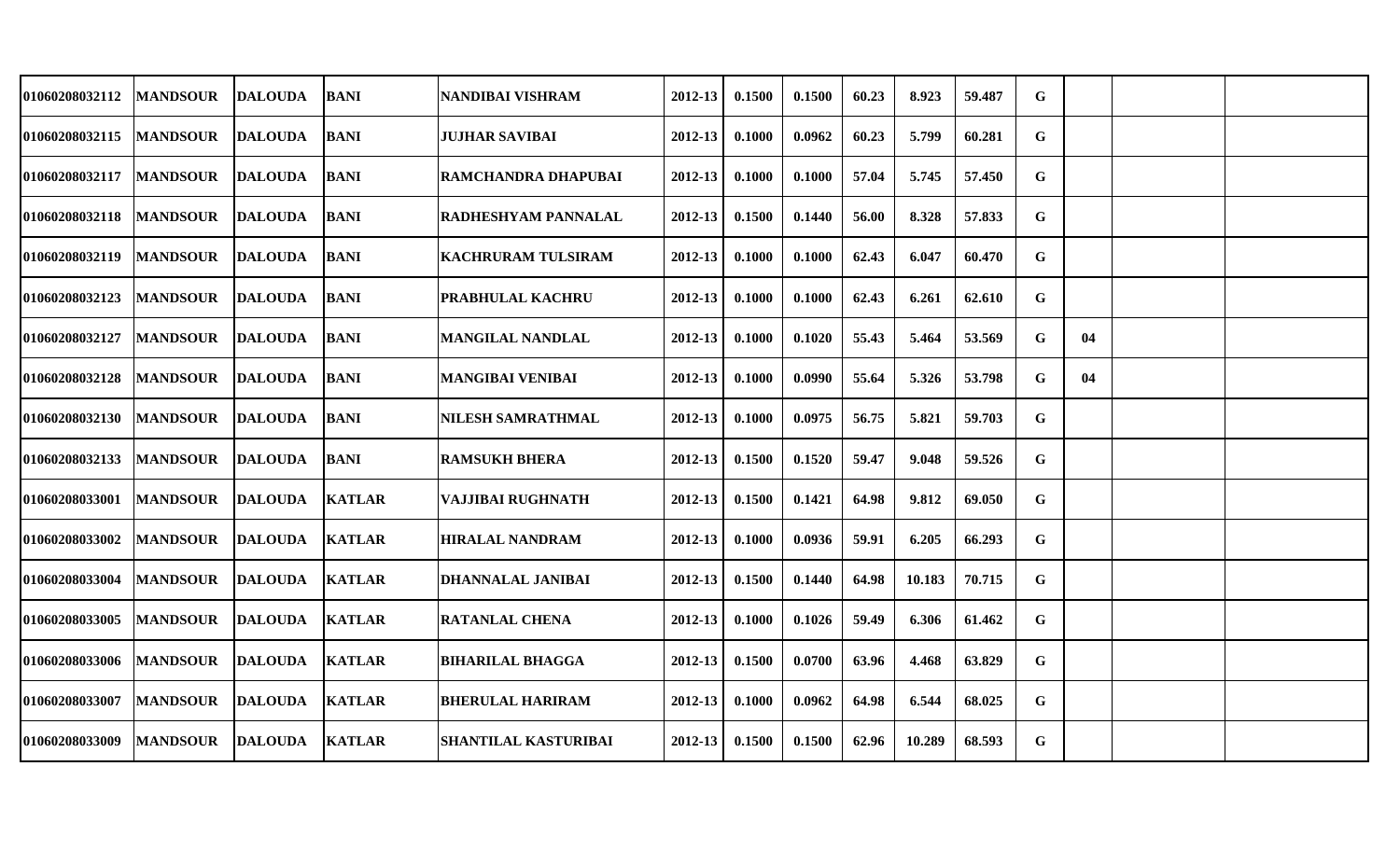| 01060208033013        | <b>MANDSOUR</b> | <b>DALOUDA</b> | <b>KATLAR</b> | <b>GOVINDRAM SHANGA</b>         | 2012-13     | 0.1000 | 0.1020 | 62.59 | 6.733  | 66.010 | G |  |  |
|-----------------------|-----------------|----------------|---------------|---------------------------------|-------------|--------|--------|-------|--------|--------|---|--|--|
| 01060208033014        | <b>MANDSOUR</b> | <b>DALOUDA</b> | <b>KATLAR</b> | <b>BHULIBAI RAMLAL</b>          | 2012-13     | 0.1000 | 0.0960 | 64.42 | 6.571  | 68.448 | G |  |  |
| <b>01060208033018</b> | <b>MANDSOUR</b> | <b>DALOUDA</b> | <b>KATLAR</b> | <b>MOTIYABAI NANURAM</b>        | $2012 - 13$ | 0.1000 | 0.0950 | 62.59 | 6.572  | 69.179 | G |  |  |
| <b>01060208033019</b> | <b>MANDSOUR</b> | <b>DALOUDA</b> | <b>KATLAR</b> | PREMA DOLATRAM                  | $2012 - 13$ | 0.1500 | 0.1444 | 62.59 | 9.988  | 69.169 | G |  |  |
| <b>01060208033021</b> | <b>MANDSOUR</b> | <b>DALOUDA</b> | <b>KATLAR</b> | <b>KACHRU SUKKHA</b>            | 2012-13     | 0.1500 | 0.1456 | 59.49 | 9.595  | 65.900 | G |  |  |
| 01060208033022        | <b>MANDSOUR</b> | <b>DALOUDA</b> | <b>KATLAR</b> | <b>SARDARSINGH SHIVSINGH</b>    | 2012-13     | 0.1000 | 0.0962 | 62.37 | 6.451  | 67.058 | G |  |  |
| <b>01060208033023</b> | <b>MANDSOUR</b> | <b>DALOUDA</b> | <b>KATLAR</b> | <b>DHULSINGH ISHWARSINGH</b>    | 2012-13     | 0.1500 | 0.1518 | 62.29 | 9.619  | 63.366 | G |  |  |
| 01060208033025        | <b>MANDSOUR</b> | <b>DALOUDA</b> | <b>KATLAR</b> | NANDRAM MANNALAL                | 2012-13     | 0.1500 | 0.1505 | 70.43 | 10.575 | 70.266 | G |  |  |
| <b>01060208033028</b> | <b>MANDSOUR</b> | <b>DALOUDA</b> | <b>KATLAR</b> | <b>SAMANTSINGH RESHAMKUNWAR</b> | 2012-13     | 0.1000 | 0.0952 | 57.34 | 5.955  | 62.553 | G |  |  |
| <b>01060208033031</b> | <b>MANDSOUR</b> | <b>DALOUDA</b> | <b>KATLAR</b> | <b>CHAMPALAL DOLATRAM</b>       | 2012-13     | 0.1500 | 0.1469 | 67.4  | 11.025 | 75.051 | G |  |  |
| <b>01060208033032</b> | <b>MANDSOUR</b> | <b>DALOUDA</b> | <b>KATLAR</b> | <b>BARDICHAND RATAN</b>         | 2012-13     | 0.1500 | 0.1500 | 62.37 | 9.641  | 64.273 | G |  |  |
| 01060208033033        | <b>MANDSOUR</b> | <b>DALOUDA</b> | <b>KATLAR</b> | <b>BAGDIBAI KASTURCHAND</b>     | 2012-13     | 0.1000 | 0.0962 | 67.4  | 6.480  | 67.360 | G |  |  |
| <b>01060208033034</b> | <b>MANDSOUR</b> | <b>DALOUDA</b> | <b>KATLAR</b> | <b>JUJHARSINGH AMARSINGH</b>    | 2012-13     | 0.1500 | 0.1485 | 62.37 | 9.302  | 62.640 | G |  |  |
| 01060208033036        | <b>MANDSOUR</b> | <b>DALOUDA</b> | <b>KATLAR</b> | <b>GITABAI KASTURCHAND</b>      | 2012-13     | 0.1500 | 0.1550 | 61.67 | 9.906  | 63.910 | G |  |  |
| <b>01060208033037</b> | <b>MANDSOUR</b> | <b>DALOUDA</b> | <b>KATLAR</b> | <b>AMRATRAM RAGHUNATH</b>       | 2012-13     | 0.1500 | 0.1470 | 61.77 | 9.821  | 66.810 | G |  |  |
| 01060208033038        | <b>MANDSOUR</b> | <b>DALOUDA</b> | <b>KATLAR</b> | NATHULAL BAGDIRAM               | $2012 - 13$ | 0.1500 | 0.1485 | 59.25 | 9.243  | 62.242 | G |  |  |
| 01060208033047        | <b>MANDSOUR</b> | <b>DALOUDA</b> | <b>KATLAR</b> | RAMKANYABAI SHAMBHULAL          | 2012-13     | 0.1500 | 0.1504 | 61.77 | 9.327  | 62.015 | G |  |  |
|                       |                 |                |               |                                 |             |        |        |       |        |        |   |  |  |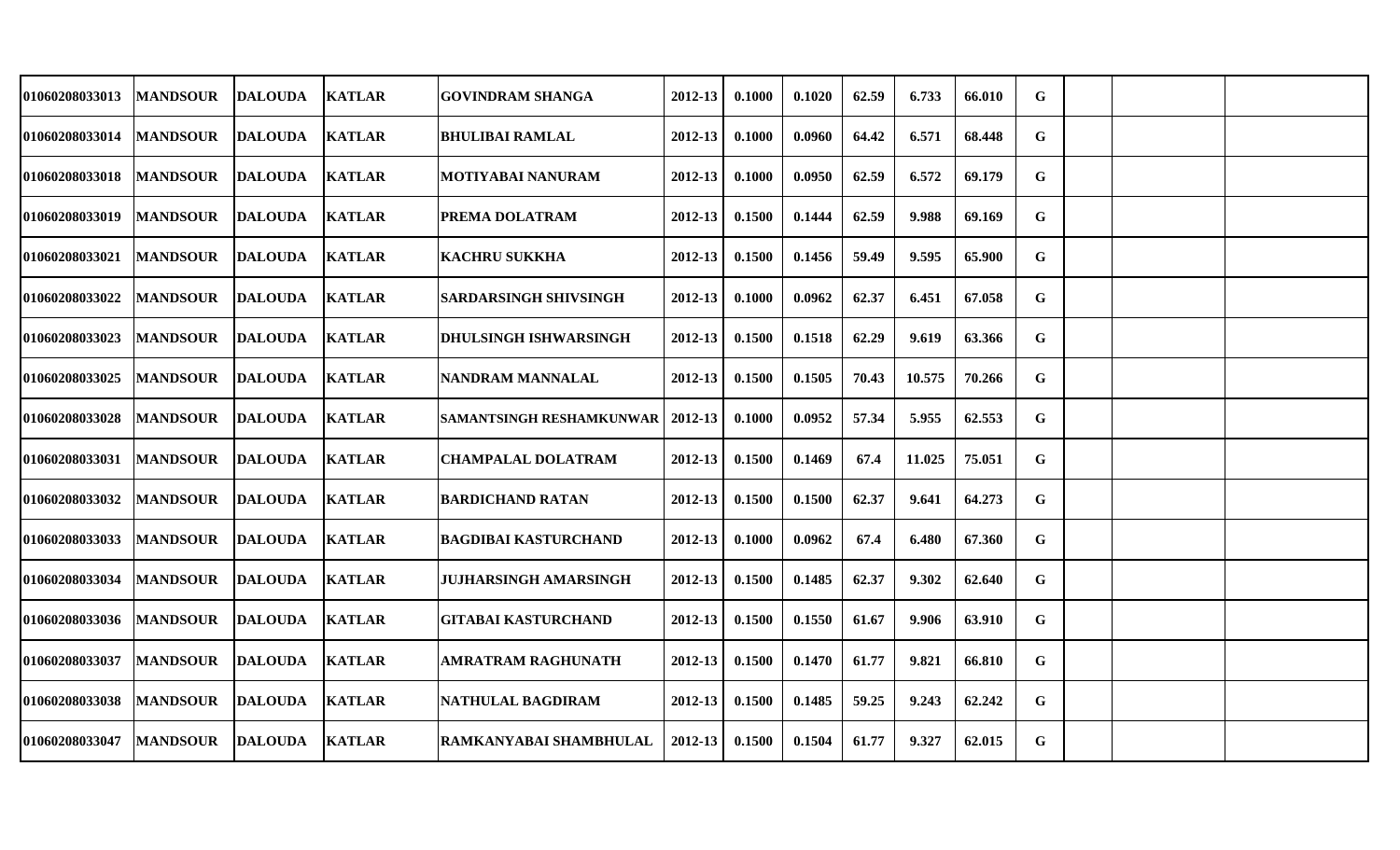| 01060208033048 | <b>MANDSOUR</b> | <b>DALOUDA</b> | <b>KATLAR</b> | <b>MANGILAL JAGANNATH</b>      | 2012-13     | 0.1500 | 0.1404 | 64.42 | 9.718  | 69.217 | G           |    |  |
|----------------|-----------------|----------------|---------------|--------------------------------|-------------|--------|--------|-------|--------|--------|-------------|----|--|
| 01060208033051 | <b>MANDSOUR</b> | <b>DALOUDA</b> | <b>KATLAR</b> | <b>MADANSINGH BHERUSINGH</b>   | 2012-13     | 0.1000 | 0.1044 | 61.67 | 7.004  | 67.088 | G           |    |  |
| 01060208033055 | <b>MANDSOUR</b> | <b>DALOUDA</b> | <b>KATLAR</b> | DHULSINGH RASALKUNWAR          | 2012-13     | 0.1000 | 0.1000 | 61.77 | 6.548  | 65.480 | $\mathbf G$ |    |  |
| 01060208033064 | <b>MANDSOUR</b> | DALOUDA        | <b>KATLAR</b> | <b>BHERU RUGGA</b>             | 2012-13     | 0.1500 | 0.1510 | 65.41 | 10.176 | 67.391 | G           |    |  |
| 01060208033068 | <b>MANDSOUR</b> | DALOUDA        | <b>KATLAR</b> | <b>DUNGARSINGH DALPATSINGH</b> | 2012-13     | 0.1500 | 0.1500 | 62.34 | 9.289  | 61.927 | $\mathbf G$ |    |  |
| 01060208033070 | <b>MANDSOUR</b> | DALOUDA        | <b>KATLAR</b> | <b>HARIRAM CHAMPALAL</b>       | 2012-13     | 0.1500 | 0.1540 | 70.43 | 11.530 | 74.870 | G           |    |  |
| 01060208033071 | <b>MANDSOUR</b> | DALOUDA        | <b>KATLAR</b> | <b>AMRATRAM BHERULAL</b>       | 2012-13     | 0.1000 | 0.1023 | 62.34 | 6.644  | 64.946 | G           |    |  |
| 01060208033077 | <b>MANDSOUR</b> | <b>DALOUDA</b> | <b>KATLAR</b> | <b>BHERULAL CHAGAN</b>         | 2012-13     | 0.1000 | 0.1025 | 67.4  | 7.453  | 72.712 | G           |    |  |
| 01060208033081 | <b>MANDSOUR</b> | <b>DALOUDA</b> | <b>KATLAR</b> | <b>BHANWARLAL MOHANLAL</b>     | 2012-13     | 0.1000 | 0.0961 | 64.42 | 6.313  | 65.692 | G           |    |  |
| 01060208033082 | <b>MANDSOUR</b> | DALOUDA        | <b>KATLAR</b> | RAMRATAN GANGARAM              | 2012-13     | 0.1500 | 0.1496 | 66.07 | 10.411 | 69.592 | G           |    |  |
| 01060208033083 | <b>MANDSOUR</b> | DALOUDA        | <b>KATLAR</b> | <b>KAMLASHANKAR BHERULAL</b>   | 2012-13     | 0.1000 | 0.0960 | 65.11 | 6.985  | 72.760 | G           | 01 |  |
| 01060208033084 | <b>MANDSOUR</b> | <b>DALOUDA</b> | <b>KATLAR</b> | SAHAYTAKUNWAR RAGHUVIRSINGH    | $2012 - 13$ | 0.1000 | 0.1032 | 61.26 | 7.036  | 68.178 | $\mathbf G$ |    |  |
| 01060208033085 | <b>MANDSOUR</b> | DALOUDA        | <b>KATLAR</b> | <b>MOHANLAL NANURAM</b>        | 2012-13     | 0.1000 | 0.0990 | 62.89 | 6.855  | 69.242 | G           |    |  |
| 01060208033086 | <b>MANDSOUR</b> | <b>DALOUDA</b> | <b>KATLAR</b> | <b>BHANWARLAL CHENRAM</b>      | 2012-13     | 0.1000 | 0.1008 | 61.26 | 6.660  | 66.071 | G           |    |  |
| 01060208033088 | <b>MANDSOUR</b> | <b>DALOUDA</b> | <b>KATLAR</b> | <b>MANGILAL BHERULAL</b>       | 2012-13     | 0.1500 | 0.1456 | 49.13 | 7.517  | 51.628 | G           | 04 |  |
| 01060208033089 | <b>MANDSOUR</b> | <b>DALOUDA</b> | <b>KATLAR</b> | <b>SHAMBHULAL JAGANNATH</b>    | $2012 - 13$ | 0.1000 | 0.1040 | 59.25 | 6.839  | 65.760 | G           |    |  |
| 01060208033090 | <b>MANDSOUR</b> | <b>DALOUDA</b> | <b>KATLAR</b> | <b>LACHIRAM MOTIJI</b>         | 2012-13     | 0.1000 | 0.1020 | 66.07 | 7.523  | 73.755 | G           |    |  |
|                |                 |                |               |                                |             |        |        |       |        |        |             |    |  |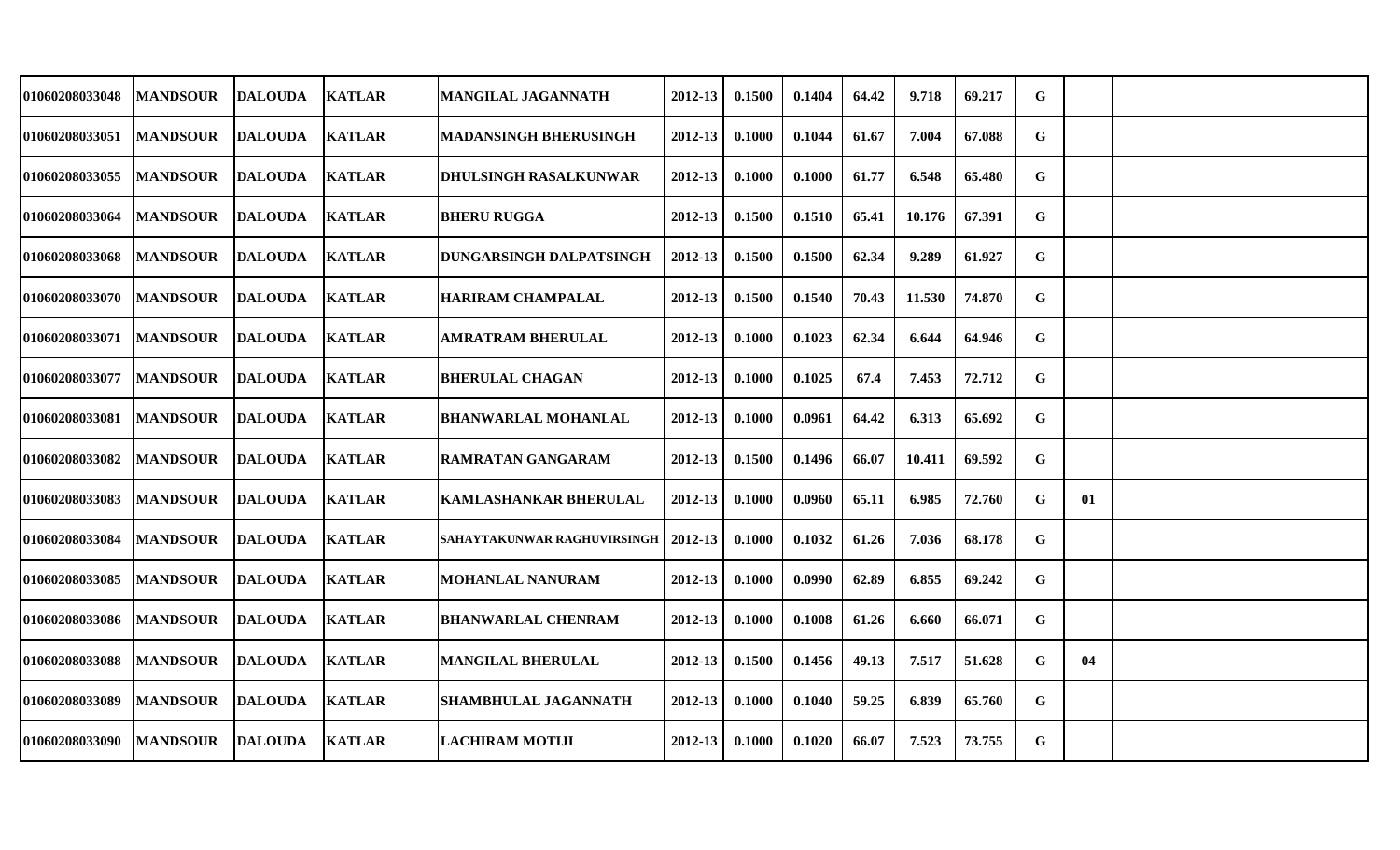| 01060208033091 | <b>MANDSOUR</b> | <b>DALOUDA</b> | <b>KATLAR</b> | <b>BHERULAL HIRALAL</b>                   | 2012-13     | 0.1500 | 0.1450 | 66.07 | 10.373 | 71.538 | G           |    |  |
|----------------|-----------------|----------------|---------------|-------------------------------------------|-------------|--------|--------|-------|--------|--------|-------------|----|--|
| 01060208033092 | <b>MANDSOUR</b> | <b>DALOUDA</b> | <b>KATLAR</b> | <b>RATANLAL NANDA</b>                     | 2012-13     | 0.1000 | 0.1040 | 64.51 | 6.801  | 65.394 | G           |    |  |
| 01060208033093 | <b>MANDSOUR</b> | <b>DALOUDA</b> | <b>KATLAR</b> | MOHANBAI KANIRAM                          | $2012 - 13$ | 0.1000 | 0.1045 | 64.51 | 7.373  | 70.555 | $\mathbf G$ |    |  |
| 01060208033094 | <b>MANDSOUR</b> | <b>DALOUDA</b> | <b>KATLAR</b> | <b>RAMESHWAR MULCHAND</b>                 | 2012-13     | 0.1500 | 0.1508 | 64.51 | 10.460 | 69.363 | G           |    |  |
| 01060208033095 | <b>MANDSOUR</b> | <b>DALOUDA</b> | <b>KATLAR</b> | <b>MOHANSINGH RAMSINGH</b>                | 2012-13     | 0.1500 | 0.0510 | 63.6  | 3.689  | 72.333 | $\mathbf G$ |    |  |
| 01060208033096 | <b>MANDSOUR</b> | <b>DALOUDA</b> | <b>KATLAR</b> | <b>BALARAM KHEEMALAL</b>                  | $2012 - 13$ | 0.1500 |        |       |        |        | F           |    |  |
| 01060208033098 | <b>MANDSOUR</b> | <b>DALOUDA</b> | <b>KATLAR</b> | <b>RAMESHKUNWAR MANSINGH</b>              | 2012-13     | 0.1000 |        |       |        |        | F           |    |  |
| 01060208033102 | <b>MANDSOUR</b> | <b>DALOUDA</b> | <b>KATLAR</b> | <b>SITARAM RAGHUNATH</b>                  | 2012-13     | 0.1500 | 0.1464 | 63.6  | 10.921 | 74.597 | G           |    |  |
| 01060208033104 | <b>MANDSOUR</b> | <b>DALOUDA</b> | <b>KATLAR</b> | <b>SHRIKRISHANA KASTURCHAND   2012-13</b> |             | 0.1500 | 0.1503 | 61.26 | 9.810  | 65.269 | $\mathbf G$ |    |  |
| 01060208033106 | <b>MANDSOUR</b> | <b>DALOUDA</b> | <b>KATLAR</b> | <b>BALWANTSINGH HAKKESINGH</b>            | 2012-13     | 0.1500 | 0.1479 | 62.29 | 9.655  | 65.281 | G           |    |  |
| 01060208033107 | <b>MANDSOUR</b> | <b>DALOUDA</b> | <b>KATLAR</b> | <b>ISHWARSINGH HAMERSINGH</b>             | 2012-13     | 0.1000 | 0.1008 | 62.29 | 6.469  | 64.177 | $\mathbf G$ |    |  |
| 01060208033108 | <b>MANDSOUR</b> | <b>DALOUDA</b> | <b>KATLAR</b> | <b>GOVINDSINGH HAKKESINGH</b>             | $2012 - 13$ | 0.1500 | 0.1421 | 61.97 | 9.526  | 67.037 | G           |    |  |
| 01060208033111 | <b>MANDSOUR</b> | <b>DALOUDA</b> | <b>KATLAR</b> | <b>DULICHAND NANURAM</b>                  | 2012-13     | 0.1000 | 0.1012 | 64.55 | 6.787  | 67.065 | G           |    |  |
| 01060208033112 | <b>MANDSOUR</b> | <b>DALOUDA</b> | <b>KATLAR</b> | <b>BHANWARBAI DEUBAI</b>                  | 2012-13     | 0.1500 | 0.1518 | 63.6  | 9.149  | 60.270 | G           |    |  |
| 01060208033113 | <b>MANDSOUR</b> | <b>DALOUDA</b> | <b>KATLAR</b> | <b>BHANWARLAL PREMCHAND</b>               | 2012-13     | 0.1000 | 0.1008 | 65.46 | 7.051  | 69.950 | $\mathbf G$ |    |  |
| 01060208033114 | <b>MANDSOUR</b> | <b>DALOUDA</b> | <b>KATLAR</b> | <b>RAMRATAN SALAGRAM</b>                  | 2012-13     | 0.1000 | 0.1000 | 65.46 | 6.864  | 68.640 | G           |    |  |
| 01060208033115 | <b>MANDSOUR</b> | <b>DALOUDA</b> | <b>KATLAR</b> | <b>RAMRATAN HARIRAM</b>                   | 2012-13     | 0.1000 | 0.1023 | 67.92 | 7.588  | 74.174 | G           | 01 |  |
|                |                 |                |               |                                           |             |        |        |       |        |        |             |    |  |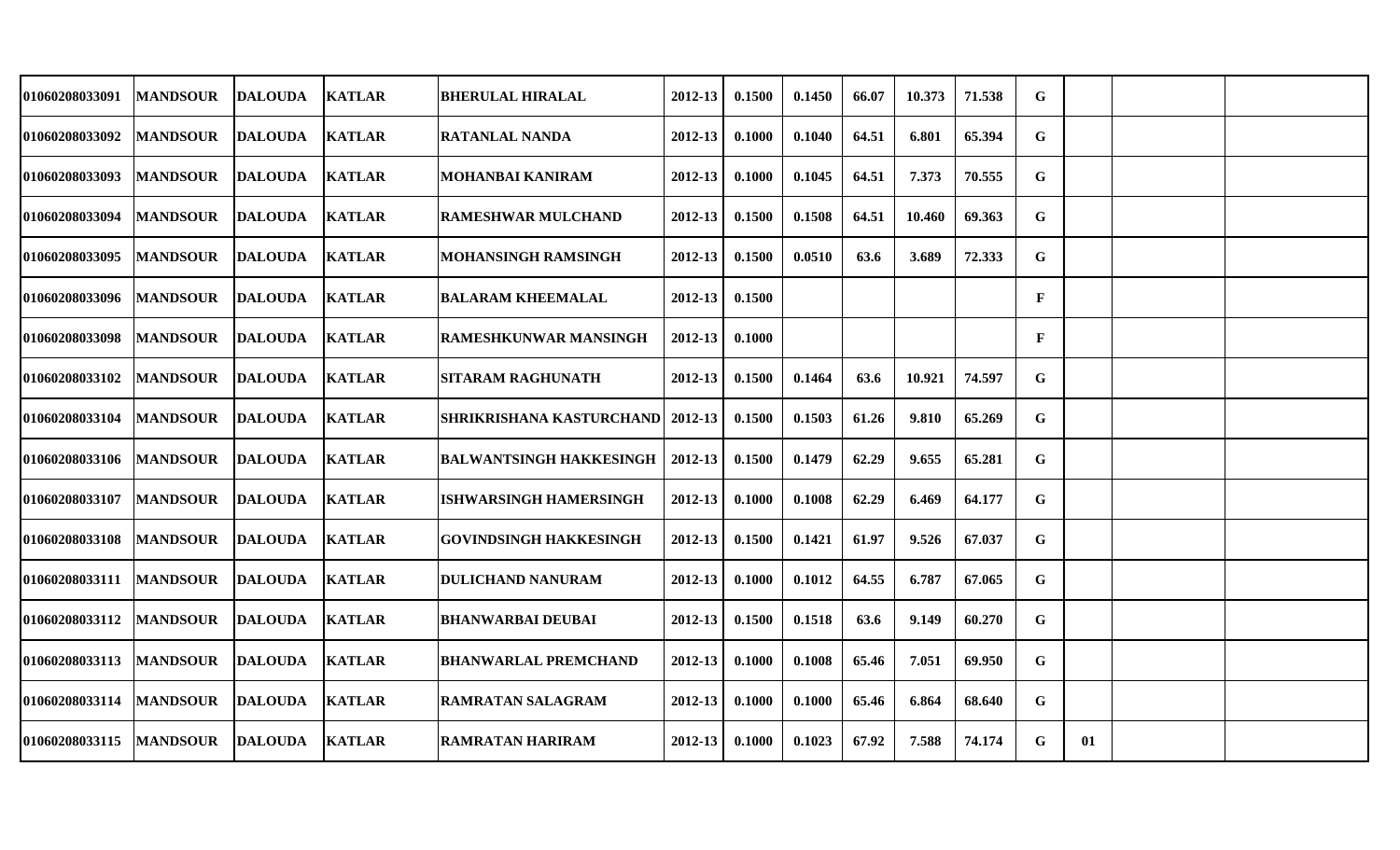| 01060208033116        | <b>MANDSOUR</b> | <b>DALOUDA</b> | <b>KATLAR</b>     | <b>KALUSINGH MADANSINGH</b>                  | 2012-13     | 0.1000 | 0.1050 | 65.46 | 7.369  | 70.181 | $\mathbf G$ |    |                |  |
|-----------------------|-----------------|----------------|-------------------|----------------------------------------------|-------------|--------|--------|-------|--------|--------|-------------|----|----------------|--|
| 01060208033117        | <b>MANDSOUR</b> | <b>DALOUDA</b> | <b>KATLAR</b>     | PAPPULAL CHENRAM                             | 2012-13     | 0.1500 | 0.1452 | 61.67 | 9.576  | 65.950 | G           |    |                |  |
| 01060208033118        | <b>MANDSOUR</b> | DALOUDA        | <b>KATLAR</b>     | <b>RAMESHWAR CHENRAM</b>                     | 2012-13     | 0.1500 | 0.1520 | 57.53 | 8.777  | 57.743 | G           |    |                |  |
| <b>01060208033120</b> | <b>MANDSOUR</b> | <b>DALOUDA</b> | <b>KATLAR</b>     | <b>BHAGATRAM GANGARAM</b>                    | 2012-13     | 0.1500 | 0.1470 | 61.67 | 9.004  | 61.252 | G           |    |                |  |
| 01060208033123        | <b>MANDSOUR</b> | <b>DALOUDA</b> | <b>KATLAR</b>     | MANOHARSINGH DALPATSINGH                     | $ 2012-13$  | 0.1500 | 0.1419 | 64.85 | 9.690  | 68.288 | G           |    |                |  |
| 01060208033124        | <b>MANDSOUR</b> | <b>DALOUDA</b> | <b>KATLAR</b>     | <b>DHIRAJSINGH DHULSINGH</b>                 | $2012 - 13$ | 0.1000 |        |       |        |        | $\mathbf F$ |    |                |  |
| 01060208033125        | <b>MANDSOUR</b> | DALOUDA        | <b>KATLAR</b>     | <b>NARENDRASINGH LAXMANSINGH   2012-13</b>   |             | 0.1000 | 0.1040 | 64.85 | 6.948  | 66.808 | G           |    |                |  |
| 01060208033128        | <b>MANDSOUR</b> | <b>DALOUDA</b> | <b>KATLAR</b>     | <b>NAGULAL KHEEMA</b>                        | 2012-13     | 0.1000 | 0.1007 | 59.25 | 6.585  | 65.392 | G           |    |                |  |
| 01060208033129        | <b>MANDSOUR</b> | <b>DALOUDA</b> | <b>KATLAR</b>     | <b>GORDHANSINGH SHARDULSINGH   2012-13  </b> |             | 0.1500 | 0.1500 | 66.03 | 10.046 | 66.973 | G           |    |                |  |
| <b>01060208033131</b> | <b>MANDSOUR</b> | DALOUDA        | <b>KATLAR</b>     | NATHULAL GANGARAM                            | 2012-13     | 0.1000 | 0.1020 | 67.92 | 6.967  | 68.304 | G           |    |                |  |
| <b>01060208033132</b> | <b>MANDSOUR</b> | <b>DALOUDA</b> | <b>KATLAR</b>     | PARMANAND GANGARAM                           | 2012-13     | 0.1000 | 0.1008 | 62.29 | 6.745  | 66.915 | G           |    |                |  |
| 01060208033134        | <b>MANDSOUR</b> | <b>DALOUDA</b> | <b>KATLAR</b>     | <b>KUSHALSINGH GOPALSINGH</b>                | 2012-13     | 0.1000 | 0.1003 | 70.43 | 7.305  | 72.832 | $\mathbf G$ |    |                |  |
| 01060208033137        | <b>MANDSOUR</b> | <b>DALOUDA</b> | <b>KATLAR</b>     | <b>HIRA HARDEVDAS</b>                        | 2012-13     | 0.1500 | 0.1500 | 50.34 | 7.695  | 51.300 | G           | 04 |                |  |
| 01060208033140        | <b>MANDSOUR</b> | <b>DALOUDA</b> | <b>KATLAR</b>     | <b>SHIVNARAYAN BHERULAL</b>                  | 2012-13     | 0.1000 | 0.1008 | 60.97 | 6.132  | 60.833 | G           |    | 01060208031045 |  |
| 01060208034002        | <b>MANDSOUR</b> | <b>DALOUDA</b> | <b>PIPALKHEDI</b> | PARVATIBAI KACHRU                            | 2012-13     | 0.1000 | 0.0646 | 67.42 | 4.315  | 66.796 | G           |    |                |  |
| 01060208034006        | <b>MANDSOUR</b> | <b>DALOUDA</b> | <b>PIPALKHEDI</b> | <b>RADHABAI CHENRAM</b>                      | 2012-13     | 0.1000 | 0.1008 | 58.02 | 6.449  | 63.978 | G           |    |                |  |
| 01060208034009        | <b>MANDSOUR</b> | <b>DALOUDA</b> | <b>PIPALKHEDI</b> | <b>MOTILAL PRATHVIRAJ</b>                    | 2012-13     | 0.1000 | 0.0990 | 50.84 | 5.469  | 55.242 | $\mathbf I$ | 02 |                |  |
|                       |                 |                |                   |                                              |             |        |        |       |        |        |             |    |                |  |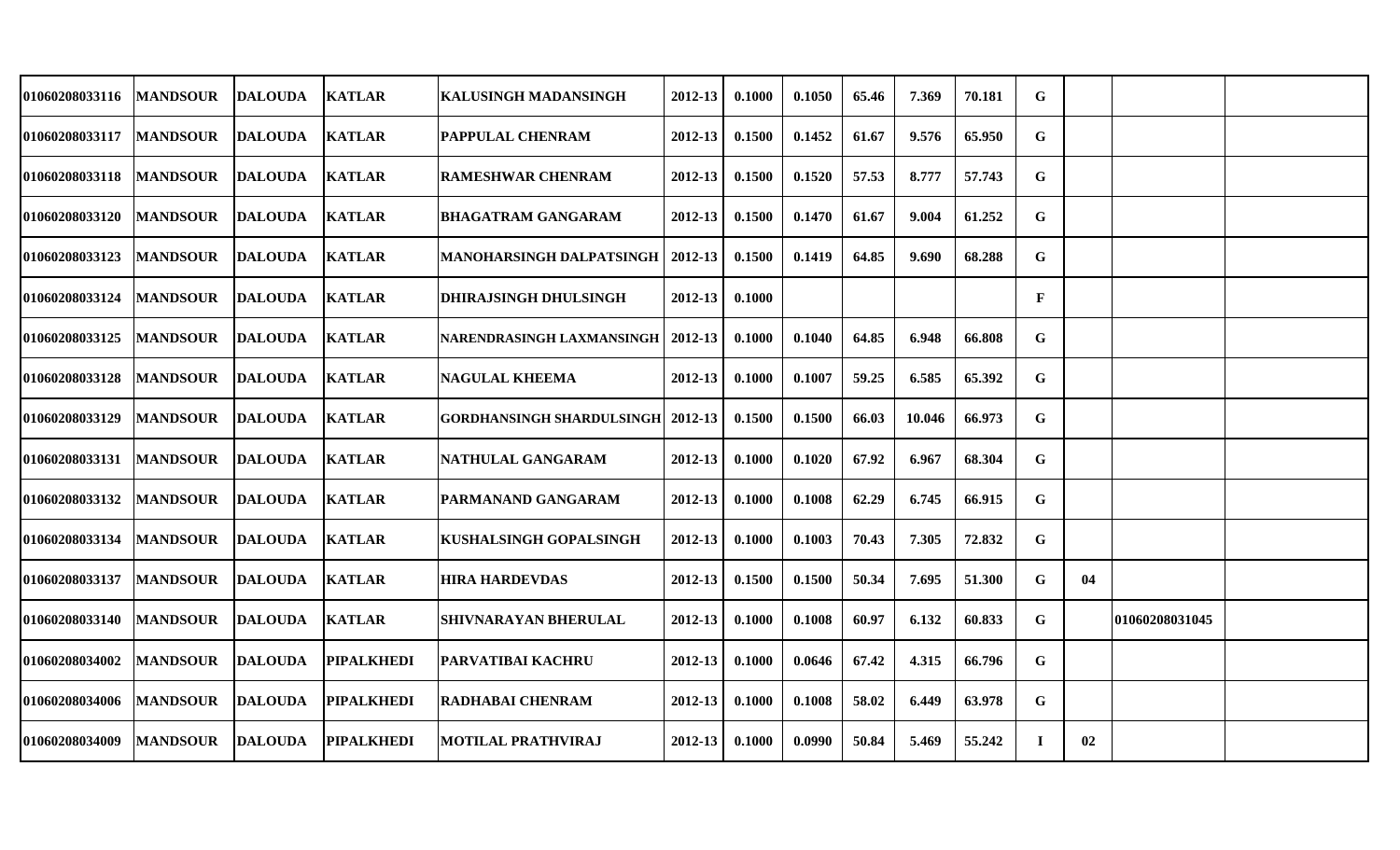| 01060208034010        | <b>MANDSOUR</b> | <b>DALOUDA</b> | <b>PIPALKHEDI</b> | PARVATIBAI BHERULAL             | 2012-13 | 0.1000 | 0.0954 | 62.88 | 6.378  | 66.855 | G           |  |                    |
|-----------------------|-----------------|----------------|-------------------|---------------------------------|---------|--------|--------|-------|--------|--------|-------------|--|--------------------|
| 01060208034016        | <b>MANDSOUR</b> | DALOUDA        | <b>PIPALKHEDI</b> | <b>GITABAI HIRALAL</b>          | 2012-13 | 0.1000 | 0.0980 | 58.02 | 6.042  | 61.653 | G           |  |                    |
| 01060208034017        | <b>MANDSOUR</b> | <b>DALOUDA</b> | <b>PIPALKHEDI</b> | LAXMINARAYAN LALA               | 2012-13 | 0.1000 | 0.1020 | 61.4  | 6.351  | 62.265 | $\mathbf G$ |  |                    |
| 01060208034020        | <b>MANDSOUR</b> | <b>DALOUDA</b> | <b>PIPALKHEDI</b> | <b>SALAGRAM SHRIRAM</b>         | 2012-13 | 0.1000 | 0.0975 | 57.98 | 6.080  | 62.359 | G           |  |                    |
| 01060208034022        | <b>MANDSOUR</b> | DALOUDA        | <b>PIPALKHEDI</b> | <b>MANGILAL BHERULAL</b>        | 2012-13 | 0.1000 | 0.1000 | 58.93 | 6.550  | 65.500 | G           |  | <b>NAME CHANGE</b> |
| 01060208034025        | <b>MANDSOUR</b> | DALOUDA        | <b>PIPALKHEDI</b> | <b>MOHAN KISHAN</b>             | 2012-13 | 0.1000 | 0.1025 | 58.93 | 6.137  | 59.873 | G           |  |                    |
| <b>01060208034029</b> | <b>MANDSOUR</b> | DALOUDA        | <b>PIPALKHEDI</b> | MEHTABSINGH NAWALSINGH          | 2012-13 | 0.1000 | 0.1023 | 59.46 | 6.328  | 61.857 | G           |  |                    |
| 01060208034030        | <b>MANDSOUR</b> | <b>DALOUDA</b> | <b>PIPALKHEDI</b> | <b>SHIVSINGH GOPALSINGH</b>     | 2012-13 | 0.1000 | 0.1033 | 59.46 | 6.549  | 63.398 | G           |  |                    |
| 01060208034031        | <b>MANDSOUR</b> | <b>DALOUDA</b> | <b>PIPALKHEDI</b> | BHANWARSINGH KISHORSINGH        | 2012-13 | 0.1000 | 0.1032 | 59.46 | 6.362  | 61.647 | G           |  |                    |
| <b>01060208034034</b> | <b>MANDSOUR</b> | <b>DALOUDA</b> | <b>PIPALKHEDI</b> | <b>BISHANSINGH MADANSINGH</b>   | 2012-13 | 0.1000 | 0.1025 | 61.4  | 7.061  | 68.888 | G           |  |                    |
| 01060208034039        | <b>MANDSOUR</b> | DALOUDA        | <b>PIPALKHEDI</b> | <b>BHARATSINGH D.P.RUPSINGH</b> | 2012-13 | 0.1000 | 0.0988 | 62.71 | 6.226  | 63.016 | G           |  |                    |
| 01060208034041        | <b>MANDSOUR</b> | <b>DALOUDA</b> | <b>PIPALKHEDI</b> | <b>IPARTHESINGH BHERUSINGH</b>  | 2012-13 | 0.1000 | 0.0960 | 61.31 | 6.219  | 64.781 | G           |  |                    |
| 01060208034043        | <b>MANDSOUR</b> | <b>DALOUDA</b> | <b>PIPALKHEDI</b> | <b>BAGDIRAM RATANLAL</b>        | 2012-13 | 0.1000 | 0.1050 | 64.45 | 6.951  | 66.200 | G           |  |                    |
| 01060208035001        | <b>MANDSOUR</b> | <b>DALOUDA</b> | <b>GARODA</b>     | <b>GANGABAI GANESHRAM</b>       | 2012-13 | 0.1500 | 0.1505 | 67.76 | 10.813 | 71.847 | G           |  |                    |
| 01060208035005        | <b>MANDSOUR</b> | <b>DALOUDA</b> | <b>GARODA</b>     | LAXMINARAYAN BAGDIRAM           | 2012-13 | 0.1500 | 0.1500 | 65.69 | 10.313 | 68.753 | G           |  |                    |
| 01060208035007        | <b>MANDSOUR</b> | <b>DALOUDA</b> | <b>GARODA</b>     | <b>KARULAL DHURA</b>            | 2012-13 | 0.1500 | 0.1540 | 67.76 | 10.638 | 69.078 | G           |  |                    |
| 01060208035016        | <b>MANDSOUR</b> | <b>DALOUDA</b> | <b>GARODA</b>     | <b>KASHIRAM OMKAR BALAI</b>     | 2012-13 | 0.1000 | 0.1014 | 65.69 | 6.672  | 65.799 | G           |  |                    |
|                       |                 |                |                   |                                 |         |        |        |       |        |        |             |  |                    |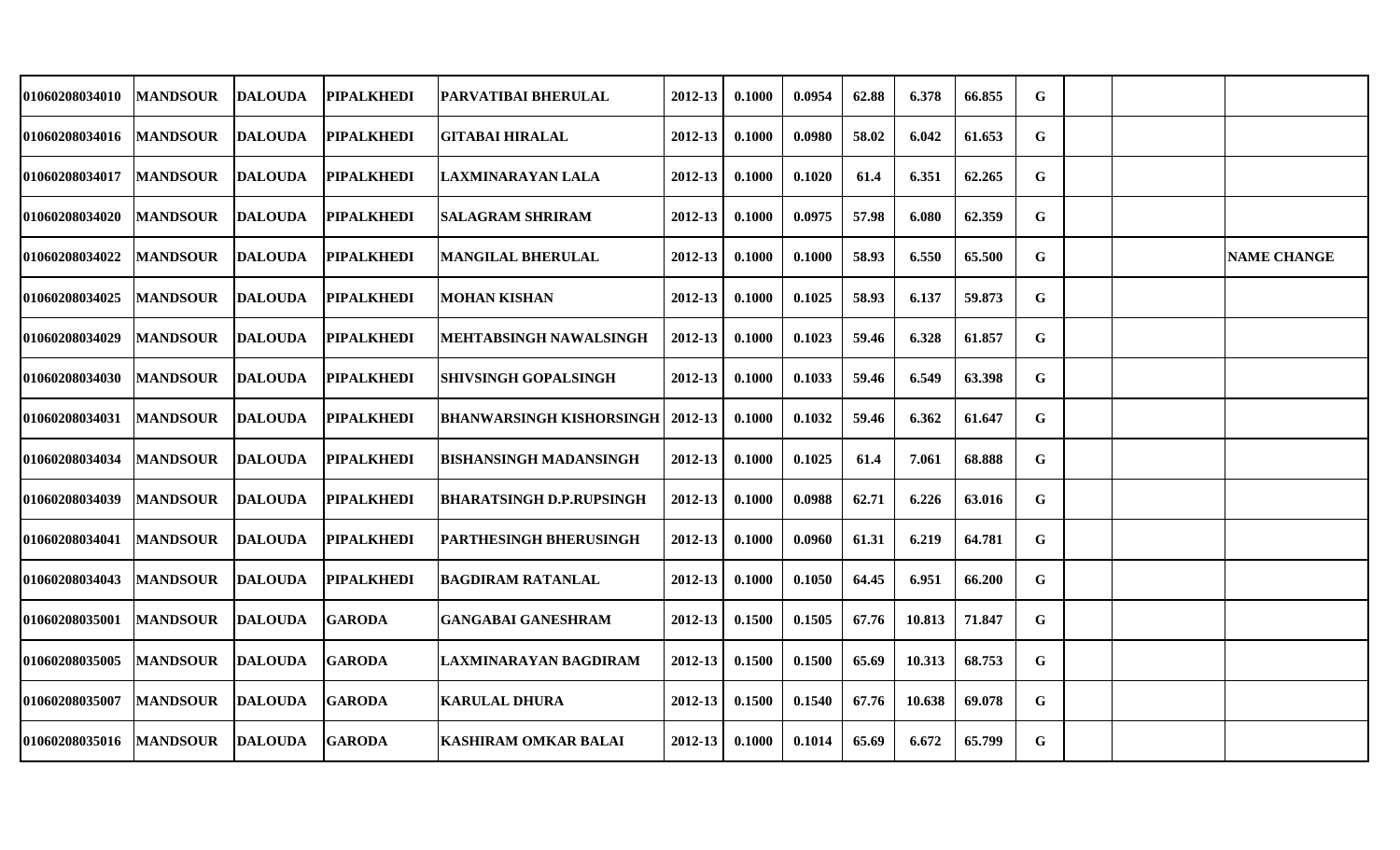| 01060208035018        | <b>MANDSOUR</b> | <b>DALOUDA</b> | <b>GARODA</b> | <b>RAMPRASAD BAGDIRAM</b>                   | 2012-13     | 0.1500 | 0.1505 | 65.69 | 10.323 | 68.591 | G |  |  |
|-----------------------|-----------------|----------------|---------------|---------------------------------------------|-------------|--------|--------|-------|--------|--------|---|--|--|
| 01060208035021        | <b>MANDSOUR</b> | <b>DALOUDA</b> | <b>GARODA</b> | <b>MANOHARLAL UDAIRAM</b>                   | 2012-13     | 0.1500 | 0.1518 | 62.37 | 10.282 | 67.734 | G |  |  |
| <b>01060208035024</b> | <b>MANDSOUR</b> | <b>DALOUDA</b> | <b>GARODA</b> | <b>DEVBAI HARIRAM</b>                       | $2012 - 13$ | 0.1000 | 0.0920 | 62.23 | 5.965  | 64.837 | G |  |  |
| <b>01060208035025</b> | <b>MANDSOUR</b> | <b>DALOUDA</b> | <b>GARODA</b> | <b>KANWARLAL NANURAM</b>                    | $2012 - 13$ | 0.1500 | 0.1503 | 65.68 | 10.528 | 70.047 | G |  |  |
| <b>01060208035026</b> | <b>MANDSOUR</b> | <b>DALOUDA</b> | <b>GARODA</b> | <b>HEMRAJ DHULA</b>                         | 2012-13     | 0.1500 | 0.1505 | 71.82 | 10.691 | 71.037 | G |  |  |
| 01060208035031        | <b>MANDSOUR</b> | <b>DALOUDA</b> | <b>GARODA</b> | <b>KANWARLAL MADHAV</b>                     | 2012-13     | 0.1500 | 0.1505 | 66.37 | 9.965  | 66.213 | G |  |  |
| <b>01060208035035</b> | <b>MANDSOUR</b> | <b>DALOUDA</b> | <b>GARODA</b> | <b>KAMLABAI GENDADAS</b>                    | 2012-13     | 0.1000 | 0.1020 | 65.16 | 6.777  | 66.441 | G |  |  |
| 01060208035036        | <b>MANDSOUR</b> | <b>DALOUDA</b> | <b>GARODA</b> | <b>BHANWARLAL BHERULAL</b>                  | 2012-13     | 0.1000 | 0.1000 | 62.37 | 6.344  | 63.440 | G |  |  |
| <b>01060208035037</b> | <b>MANDSOUR</b> | <b>DALOUDA</b> | <b>GARODA</b> | <b>BHANWARLAL DHURILAL</b>                  | 2012-13     | 0.1500 | 0.1519 | 65.68 | 11.053 | 72.765 | G |  |  |
| <b>01060208035040</b> | <b>MANDSOUR</b> | <b>DALOUDA</b> | <b>GARODA</b> | KANKUBAI MANGILAL                           | 2012-13     | 0.1500 | 0.1496 | 65.66 | 10.918 | 72.981 | G |  |  |
| <b>01060208035041</b> | <b>MANDSOUR</b> | <b>DALOUDA</b> | <b>GARODA</b> | <b>SHANKERLAL BHANWARLAL</b>                | 2012-13     | 0.1000 | 0.1008 | 62.23 | 6.694  | 66.409 | G |  |  |
| 01060208035055        | <b>MANDSOUR</b> | <b>DALOUDA</b> | <b>GARODA</b> | <b>RATANLAL KHEMA</b>                       | 2012-13     | 0.1500 | 0.1512 | 67.76 | 10.483 | 69.332 | G |  |  |
| <b>01060208035059</b> | <b>MANDSOUR</b> | <b>DALOUDA</b> | <b>GARODA</b> | <b>MANGUBAI RATANLAL</b>                    | 2012-13     | 0.1500 | 0.1520 | 65.68 | 10.115 | 66.546 | G |  |  |
| 01060208035060        | <b>MANDSOUR</b> | <b>DALOUDA</b> | <b>GARODA</b> | <b>DASHRATHLAL MANAKLAL</b>                 | 2012-13     | 0.1000 | 0.1023 | 65.43 | 6.795  | 66.422 | G |  |  |
| <b>01060208035065</b> | <b>MANDSOUR</b> | <b>DALOUDA</b> | <b>GARODA</b> | <b>AMBARAM RAMCHANDRA</b>                   | 2012-13     | 0.1500 | 0.1450 | 67.14 | 10.397 | 71.703 | G |  |  |
| <b>01060208035067</b> | <b>MANDSOUR</b> | <b>DALOUDA</b> | <b>GARODA</b> | <b>PRATAPSINGH PRATAPKUNWAR   2012-13  </b> |             | 0.1500 | 0.1548 | 65.42 | 10.860 | 70.155 | G |  |  |
| 01060208035068        | <b>MANDSOUR</b> | <b>DALOUDA</b> | <b>GARODA</b> | <b>BASANTILAL SALAGRAM</b>                  | 2012-13     | 0.1500 | 0.1475 | 65.42 | 10.009 | 67.858 | G |  |  |
|                       |                 |                |               |                                             |             |        |        |       |        |        |   |  |  |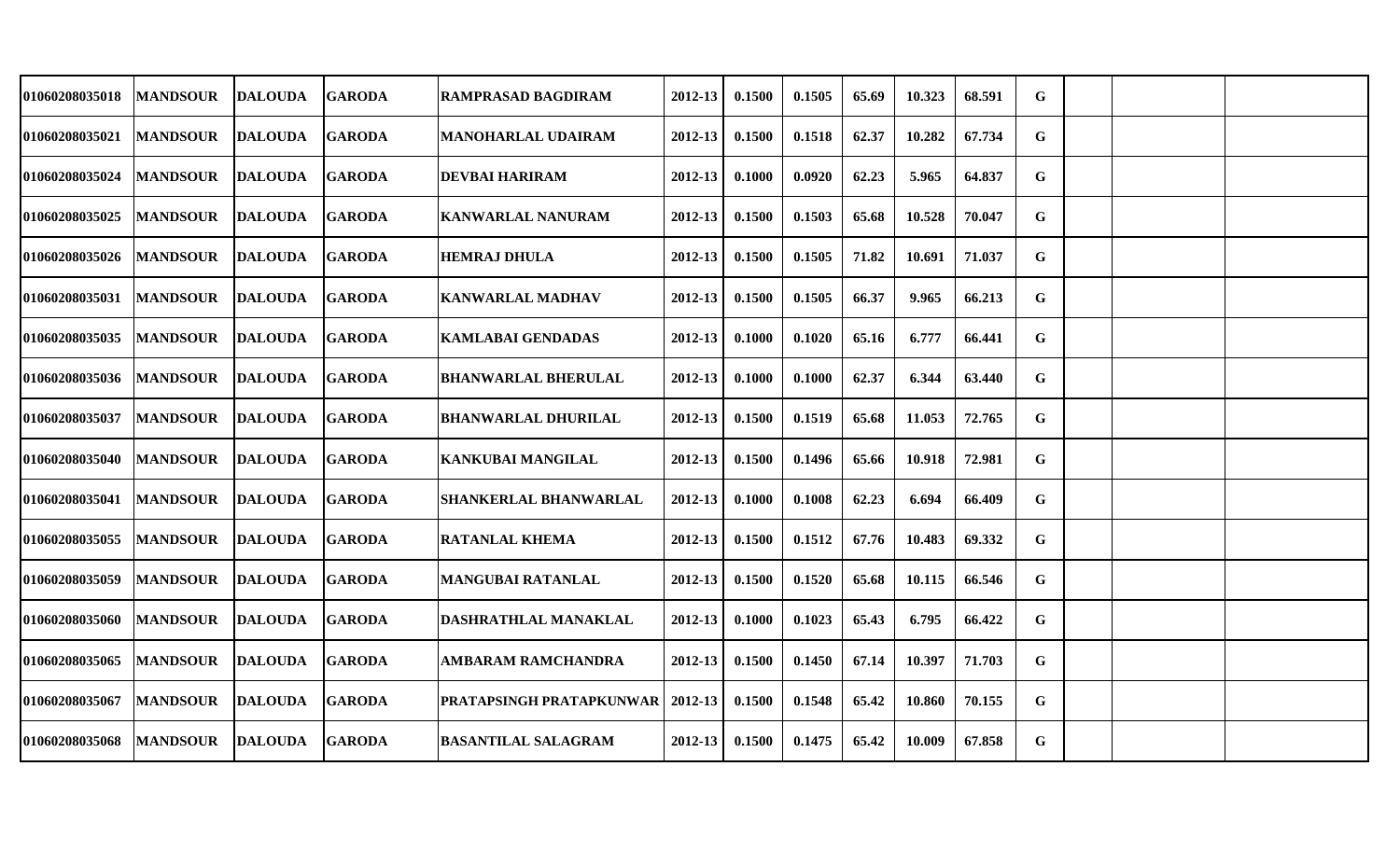| 01060208035075 | <b>MANDSOUR</b> | <b>DALOUDA</b>  | <b>GARODA</b> | <b>BHURIBAI MOTILAL</b>         | 2012-13     | 0.1000 | 0.1046 | 62.37 | 6.647  | 63.547 | G |  |                              |
|----------------|-----------------|-----------------|---------------|---------------------------------|-------------|--------|--------|-------|--------|--------|---|--|------------------------------|
| 01060208035081 | <b>MANDSOUR</b> | <b>DALOUDA</b>  | <b>GARODA</b> | <b>BHANWARLAL RAMLAL</b>        | 2012-13     | 0.1500 | 0.1518 | 65.42 | 10.383 | 68.399 | G |  |                              |
| 01060208035090 | <b>MANDSOUR</b> | <b>DALOUDA</b>  | <b>GARODA</b> | <b>BASANTILAL GANGARAM</b>      | 2012-13     | 0.1500 | 0.1500 | 58.87 | 8.671  | 57.807 | G |  |                              |
| 01060208035091 | <b>MANDSOUR</b> | <b>DALOUDA</b>  | <b>GARODA</b> | <b>ASHARAM CHAMPABAI</b>        | 2012-13     | 0.1000 | 0.1026 | 68.27 | 7.110  | 69.298 | G |  |                              |
| 01060208035093 | <b>MANDSOUR</b> | <b>DALOUDA</b>  | <b>GARODA</b> | <b>GANESHRAM RUPA</b>           | 2012-13     | 0.1500 | 0.1480 | 64.8  | 10.155 | 68.615 | G |  |                              |
| 01060208035098 | <b>MANDSOUR</b> | <b>DALOUDA</b>  | <b>GARODA</b> | SHIVABAI RAMNARAYAN             | 2012-13     | 0.1500 | 0.1512 | 64.8  | 9.951  | 65.813 | G |  |                              |
| 01060208035104 | <b>MANDSOUR</b> | <b>DALOUDA</b>  | <b>GARODA</b> | <b>GOPAL BHERULAL D.P KANJI</b> | $2012 - 13$ | 0.1500 | 0.1518 | 64.8  | 10.636 | 70.066 | G |  |                              |
| 01060208035105 | <b>MANDSOUR</b> | <b>DALOUDA</b>  | <b>GARODA</b> | <b>LILABAI RAMCHANDRA</b>       | 2012-13     | 0.1500 | 0.1519 | 65.16 | 10.081 | 66.366 | G |  |                              |
| 01060208035107 | <b>MANDSOUR</b> | <b>DALOUDA</b>  | <b>GARODA</b> | <b>BHERULAL NAGULAL</b>         | 2012-13     | 0.1000 | 0.0993 | 68.27 | 7.032  | 70.816 | G |  |                              |
| 01060208035109 | <b>MANDSOUR</b> | <b>DALOUDA</b>  | <b>GARODA</b> | <b>MANGIBAI RAMLAL</b>          | 2012-13     | 0.1000 | 0.1000 | 65.16 | 6.832  | 68.320 | G |  | <b>NAME CHANGE</b>           |
| 01060208035111 | <b>MANDSOUR</b> | <b>DALOUDA</b>  | <b>GARODA</b> | <b>JAGDISH BHERULAL</b>         | 2012-13     | 0.1500 | 0.1514 | 62.23 | 9.699  | 64.062 | G |  |                              |
| 01060208038005 | <b>MANDSOUR</b> | <b>DALOUDA</b>  | <b>NIMBOD</b> | <b>ONKARLAL RAMLAL</b>          | 2012-13     | 0.1500 | 0.1554 | 64.95 | 10.698 | 68.842 | G |  |                              |
| 01060208038007 | <b>MANDSOUR</b> | <b>IDALOUDA</b> | <b>NIMBOD</b> | <b>KESHURAM BAGDIRAM</b>        | 2012-13     | 0.1000 | 0.1020 | 67.60 | 6.721  | 65.892 | G |  |                              |
| 01060208038016 | <b>MANDSOUR</b> | <b>DALOUDA</b>  | <b>NIMBOD</b> | <b>VENIRAM RATANLAL</b>         | 2012-13     | 0.1000 | 0.1008 | 61.94 | 6.707  | 66.538 | G |  | <b>TRANSFER/RICHALALMUHA</b> |
| 01060208038019 | <b>MANDSOUR</b> | <b>DALOUDA</b>  | <b>NIMBOD</b> | <b>GHANSHYAM RAMGOPAL</b>       | 2012-13     | 0.1500 | 0.1505 | 61.94 | 9.503  | 63.143 | G |  | <b>TRANSFER/RICHALALMUHA</b> |
| 01060208038020 | <b>MANDSOUR</b> | <b>DALOUDA</b>  | <b>NIMBOD</b> | <b>VISHNUPRASAD RAMGOPAL</b>    | 2012-13     | 0.1000 | 0.0990 | 62.72 | 6.792  | 68.606 | G |  | <b>TRANSFER/RICHALALMUHA</b> |
| 01060208038021 | <b>MANDSOUR</b> | <b>DALOUDA</b>  | <b>NIMBOD</b> | KANHAIYALAL SHIVRAM             | 2012-13     | 0.1000 | 0.0990 | 64.05 | 6.808  | 68.768 | G |  | <b>TRANSFER/RICHALALMUHA</b> |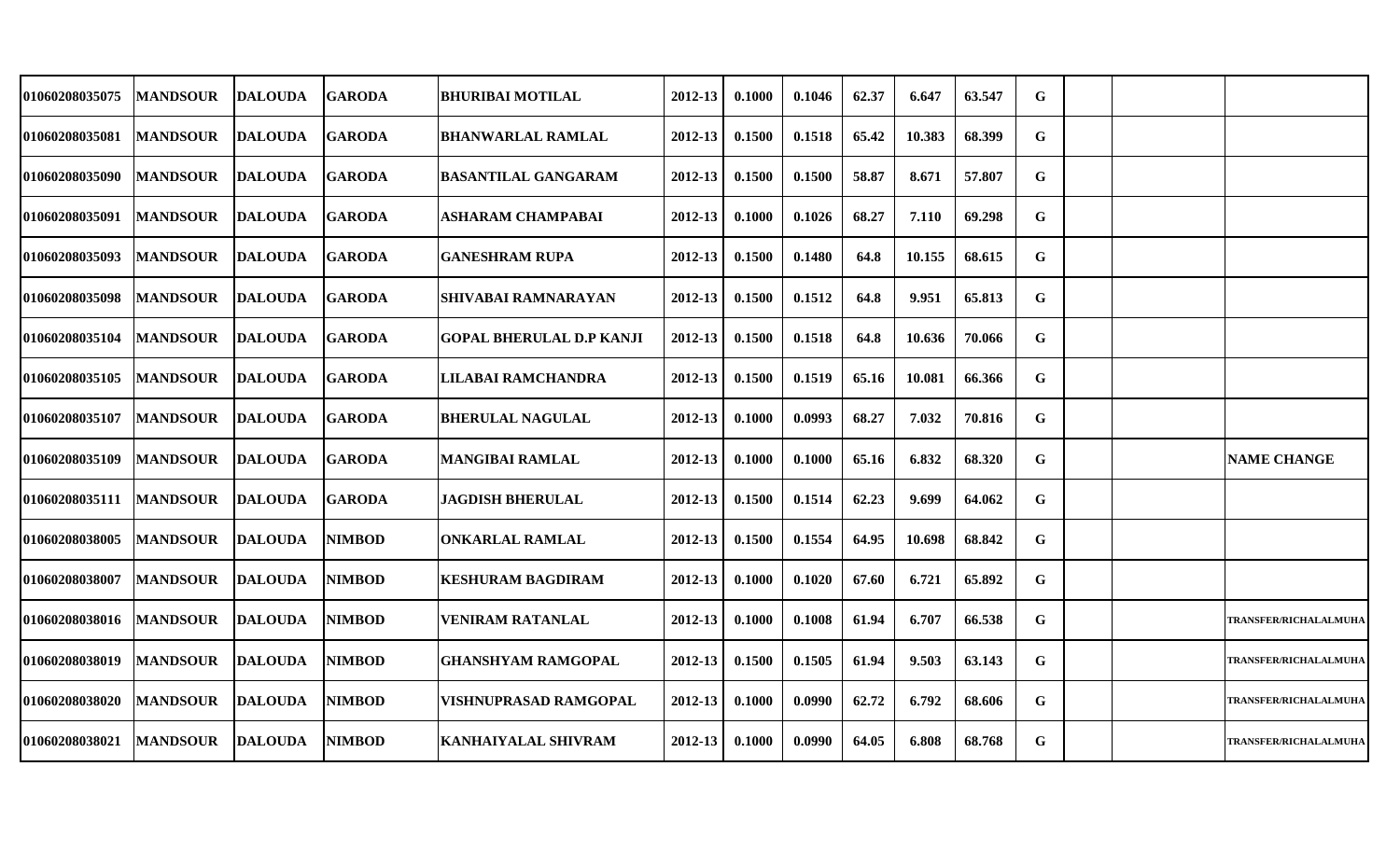| 01060208038022 | <b>MANDSOUR</b> | <b>DALOUDA</b> | <b>NIMBOD</b> | <b>GANGARAM VENIRAM</b>       | 2012-13 | 0.1000 | 0.0992 | 66.18 | 7.157  | 72.147 | G |  | <b>TRANSFER/RICHALALMUHA</b> |
|----------------|-----------------|----------------|---------------|-------------------------------|---------|--------|--------|-------|--------|--------|---|--|------------------------------|
| 01060208038025 | <b>MANDSOUR</b> | <b>DALOUDA</b> | <b>NIMBOD</b> | <b>MANGIBAI JITMAL</b>        | 2012-13 | 0.1500 | 0.1517 | 64.95 | 10.058 | 66.302 | G |  |                              |
| 01060208038026 | <b>MANDSOUR</b> | <b>DALOUDA</b> | <b>NIMBOD</b> | <b>IBRAHIM SHUBHANKHAN</b>    | 2012-13 | 0.1000 | 0.1020 | 62.72 | 6.236  | 61.137 | G |  |                              |
| 01060208038027 | <b>MANDSOUR</b> | <b>DALOUDA</b> | <b>NIMBOD</b> | <b>VARDICHAND BHAGWAN</b>     | 2012-13 | 0.1000 | 0.1012 | 58.52 | 6.337  | 62.619 | G |  |                              |
| 01060208038035 | <b>MANDSOUR</b> | DALOUDA        | <b>NIMBOD</b> | <b>NANURAM RUPA</b>           | 2012-13 | 0.1000 | 0.1015 | 64.95 | 6.764  | 66.640 | G |  |                              |
| 01060208038047 | <b>MANDSOUR</b> | <b>DALOUDA</b> | <b>NIMBOD</b> | YASHWANTLAL VARDICHAND        | 2012-13 | 0.1000 | 0.0992 | 64.03 | 6.568  | 66.210 | G |  |                              |
| 01060208038053 | <b>MANDSOUR</b> | DALOUDA        | <b>NIMBOD</b> | HAKKA NANDA                   | 2012-13 | 0.1500 | 0.1519 | 62.03 | 10.492 | 69.072 | G |  |                              |
| 01060208038054 | <b>MANDSOUR</b> | <b>DALOUDA</b> | <b>NIMBOD</b> | <b>JUJHAR SUKKHA</b>          | 2012-13 | 0.1500 | 0.1404 | 61.02 | 8.621  | 61.403 | G |  |                              |
| 01060208038057 | <b>MANDSOUR</b> | <b>DALOUDA</b> | <b>NIMBOD</b> | RAMCHANDRA CHAMPALAL          | 2012-13 | 0.1500 | 0.1517 | 63.12 | 9.964  | 65.682 | G |  |                              |
| 01060208038058 | <b>MANDSOUR</b> | <b>DALOUDA</b> | <b>NIMBOD</b> | <b>BHERULAL BAGDIRAM</b>      | 2012-13 | 0.1500 | 0.1500 | 67.99 | 9.761  | 65.073 | G |  |                              |
| 01060208038059 | <b>MANDSOUR</b> | <b>DALOUDA</b> | <b>NIMBOD</b> | CHATARKUNWAR BHARATSINGH      | 2012-13 | 0.1500 | 0.1440 | 67.60 | 10.121 | 70.285 | G |  |                              |
| 01060208038061 | <b>MANDSOUR</b> | <b>DALOUDA</b> | <b>NIMBOD</b> | <b>KACHRU DEEPAJI</b>         | 2012-13 | 0.1500 | 0.1456 | 64.47 | 9.256  | 63.571 | G |  |                              |
| 01060208038067 | <b>MANDSOUR</b> | <b>DALOUDA</b> | <b>NIMBOD</b> | <b>KAMLABAI NANDA</b>         | 2012-13 | 0.1000 | 0.1008 | 62.19 | 6.219  | 61.696 | G |  |                              |
| 01060208038068 | <b>MANDSOUR</b> | DALOUDA        | <b>NIMBOD</b> | <b>AMRATRAM BALU (BARODA)</b> | 2012-13 | 0.1000 | 0.1014 | 56.58 | 5.957  | 58.748 | G |  |                              |
| 01060208038070 | <b>MANDSOUR</b> | <b>DALOUDA</b> | <b>NIMBOD</b> | <b>HIRALAL NANDLAL</b>        | 2012-13 | 0.1000 | 0.1008 | 64.05 | 6.542  | 64.901 | G |  |                              |
| 01060208038074 | <b>MANDSOUR</b> | <b>DALOUDA</b> | <b>NIMBOD</b> | <b>BHERULAL GULAB</b>         | 2012-13 | 0.1000 | 0.1014 | 58.81 | 6.041  | 59.576 | G |  |                              |
| 01060208038076 | <b>MANDSOUR</b> | DALOUDA        | <b>NIMBOD</b> | <b>SHANTIBAI HIRALAL</b>      | 2012-13 | 0.1000 | 0.0980 | 64.68 | 6.329  | 64.582 | G |  |                              |
|                |                 |                |               |                               |         |        |        |       |        |        |   |  |                              |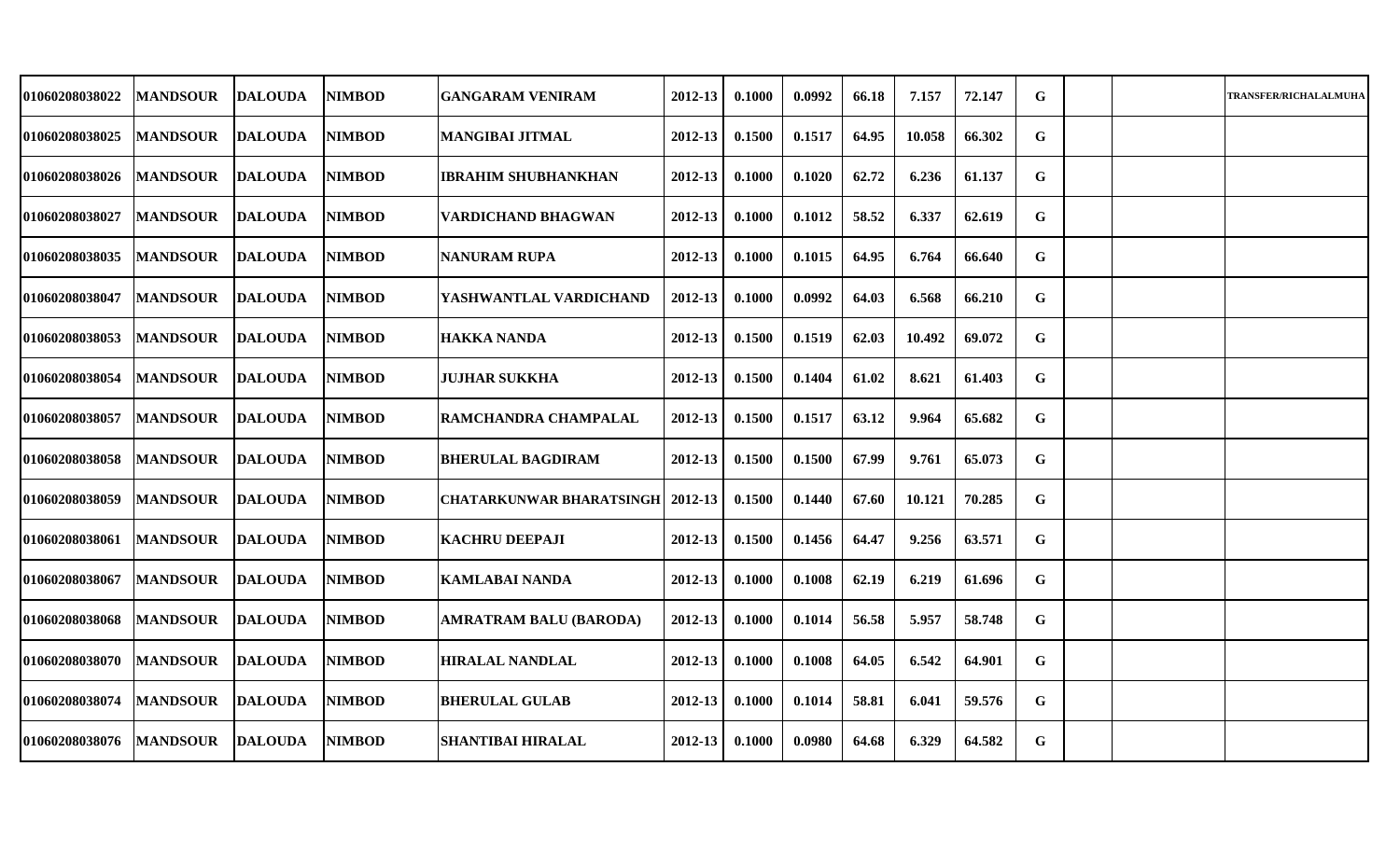| 01060208038078 | <b>MANDSOUR</b> | <b>DALOUDA</b> | <b>NIMBOD</b> | <b>HARIRAM MANNAJI</b>                | 2012-13 | 0.1000 | 0.0990 | 62.19 | 5.864  | 59.232 | G            |  |                              |
|----------------|-----------------|----------------|---------------|---------------------------------------|---------|--------|--------|-------|--------|--------|--------------|--|------------------------------|
| 01060208038085 | <b>MANDSOUR</b> | <b>DALOUDA</b> | <b>NIMBOD</b> | <b>MOHANLAL BAGDIRAM TELI</b>         | 2012-13 | 0.1500 | 0.1496 | 64.47 | 9.772  | 65.321 | G            |  |                              |
| 01060208038086 | <b>MANDSOUR</b> | <b>DALOUDA</b> | <b>NIMBOD</b> | LAXMAN BAGDIRAM                       | 2012-13 | 0.1500 | 0.1530 | 62.72 | 9.883  | 64.595 | G            |  |                              |
| 01060208038087 | <b>MANDSOUR</b> | <b>DALOUDA</b> | <b>NIMBOD</b> | <b>GITABAI VENIRAM</b>                | 2012-13 | 0.1500 | 0.1512 | 63.64 | 9.573  | 63.313 | G            |  |                              |
| 01060208038092 | <b>MANDSOUR</b> | <b>DALOUDA</b> | <b>NIMBOD</b> | IPARMANAND DEUBAI                     | 2012-13 | 0.1000 | 0.0999 | 58.52 | 6.053  | 60.591 | G            |  |                              |
| 01060208038099 | <b>MANDSOUR</b> | <b>DALOUDA</b> | <b>NIMBOD</b> | <b>MANGILAL KHEMRAJ</b>               | 2012-13 | 0.1500 | 0.1519 | 69.81 | 10.731 | 70.645 | G            |  | <b>TRANSFER/RICHALALMUHA</b> |
| 01060208038101 | <b>MANDSOUR</b> | <b>DALOUDA</b> | <b>NIMBOD</b> | <b>SHANTILAL PANNALAL</b>             | 2012-13 | 0.1000 | 0.1008 | 67.99 | 6.848  | 67.937 | G            |  |                              |
| 01060208038102 | <b>MANDSOUR</b> | <b>DALOUDA</b> | <b>NIMBOD</b> | <b> DINESH RAMPRASAD</b>              | 2012-13 | 0.1000 | 0.1000 | 66.45 | 7.186  | 71.860 | G            |  | <b>TRANSFER/RICHALALMUHA</b> |
| 01060208038104 | <b>MANDSOUR</b> | <b>DALOUDA</b> | <b>NIMBOD</b> | <b>GUNMALABAI GORDHAN</b>             | 2012-13 | 0.1000 | 0.0900 | 61.02 | 5.832  | 64.800 | G            |  |                              |
| 01060208038107 | <b>MANDSOUR</b> | <b>DALOUDA</b> | <b>NIMBOD</b> | SURAJBAI MANGILAL                     | 2012-13 | 0.1000 | 0.0960 | 61.02 | 6.015  | 62.656 | G            |  |                              |
| 01060208038111 | <b>MANDSOUR</b> | <b>DALOUDA</b> | <b>NIMBOD</b> | <b>KANWARLAL CHAMPABAI</b>            | 2012-13 | 0.1500 | 0.0690 | 65.18 | 5.196  | 75.304 | G            |  |                              |
| 01060208038114 | <b>MANDSOUR</b> | <b>DALOUDA</b> | <b>NIMBOD</b> | <b>TULSIRAM HARIRAM</b>               | 2012-13 | 0.1000 |        |       |        |        | $\mathbf{F}$ |  |                              |
| 01060208038115 | <b>MANDSOUR</b> | <b>DALOUDA</b> | <b>NIMBOD</b> | <b>GHANSHYAM BHERULAL</b>             | 2012-13 | 0.1000 | 0.1024 | 74.17 | 7.777  | 75.947 | G            |  | <b>NAME CHANGE</b>           |
| 01060208038117 | <b>MANDSOUR</b> | <b>DALOUDA</b> | <b>NIMBOD</b> | <b>DEVRAM BADRILAL</b>                | 2012-13 | 0.1000 | 0.1020 | 65.40 | 6.820  | 66.863 | G            |  |                              |
| 01060208038120 | <b>MANDSOUR</b> | <b>DALOUDA</b> | <b>NIMBOD</b> | <b>CHANDRAPRATAPSINGH KESHARSINGH</b> | 2012-13 | 0.1500 | 0.1484 | 62.39 | 9.528  | 64.205 | G            |  |                              |
| 01060208038127 | <b>MANDSOUR</b> | <b>DALOUDA</b> | <b>NIMBOD</b> | <b>KESHRIBAI BHAGIRATH</b>            | 2012-13 | 0.1000 | 0.1006 | 64.03 | 6.266  | 62.286 | G            |  |                              |
| 01060208038134 | <b>MANDSOUR</b> | <b>DALOUDA</b> | <b>NIMBOD</b> | <b>BHANWARLAL KACHRU</b>              | 2012-13 | 0.1000 | 0.1014 | 64.05 | 6.606  | 65.148 | G            |  |                              |
|                |                 |                |               |                                       |         |        |        |       |        |        |              |  |                              |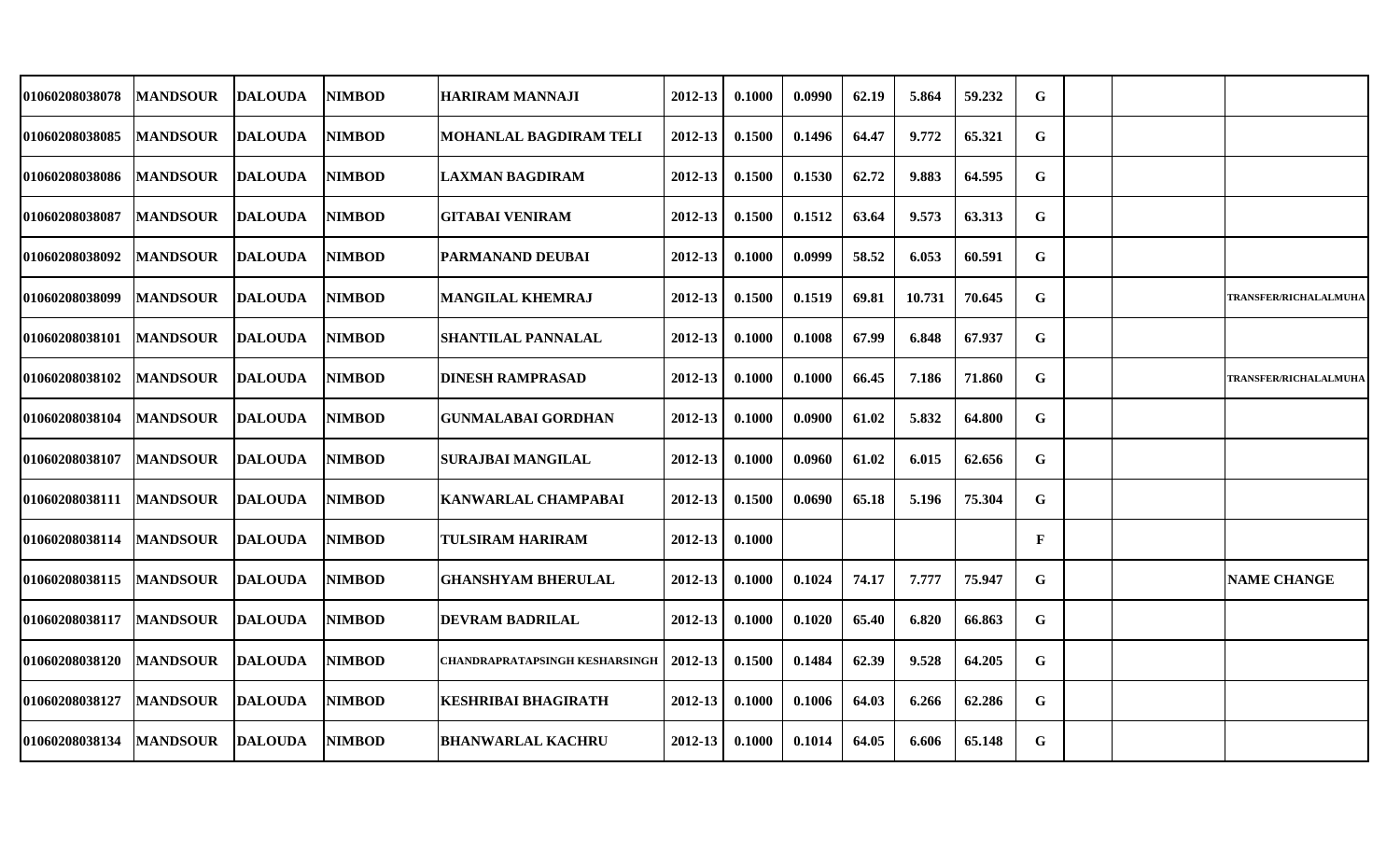| 01060208038135        | <b>MANDSOUR</b> | <b>DALOUDA</b> | <b>NIMBOD</b> | <b>JAGDISH GOVINDRAM</b>    | 2012-13     | 0.1500 | 0.1480 | 62.39 | 9.563  | 64.615 | G |  |  |
|-----------------------|-----------------|----------------|---------------|-----------------------------|-------------|--------|--------|-------|--------|--------|---|--|--|
| 01060208038137        | <b>MANDSOUR</b> | <b>DALOUDA</b> | <b>NIMBOD</b> | <b>HIRABAI JAGANNATH</b>    | 2012-13     | 0.1000 | 0.1014 | 65.40 | 7.063  | 69.655 | G |  |  |
| 01060208038139        | <b>MANDSOUR</b> | <b>DALOUDA</b> | <b>NIMBOD</b> | DASHRATH SAGARMAL           | 2012-13     | 0.1000 | 0.1014 | 69.81 | 6.921  | 68.254 | G |  |  |
| <b>01060208038143</b> | <b>MANDSOUR</b> | <b>DALOUDA</b> | <b>NIMBOD</b> | <b>KAMALDAS RATANDAS</b>    | 2012-13     | 0.1000 | 0.1044 | 61.95 | 6.682  | 64.004 | G |  |  |
| <b>01060208038146</b> | <b>MANDSOUR</b> | <b>DALOUDA</b> | <b>NIMBOD</b> | MOHANLAL KANHAIYALAL        | 2012-13     | 0.1000 | 0.1026 | 57.66 | 6.318  | 61.579 | G |  |  |
| <b>01060208038147</b> | <b>MANDSOUR</b> | <b>DALOUDA</b> | <b>NIMBOD</b> | ONKARLAL KANHAIYALAL        | 2012-13     | 0.1000 |        |       |        |        | F |  |  |
| <b>01060208038148</b> | <b>MANDSOUR</b> | <b>DALOUDA</b> | <b>NIMBOD</b> | <b>RADHESHYAM RAMNIWAS</b>  | 2012-13     | 0.1500 | 0.0936 | 62.39 | 6.319  | 67.511 | G |  |  |
| <b>01060208038149</b> | <b>MANDSOUR</b> | <b>DALOUDA</b> | <b>NIMBOD</b> | KANHAIYALAL RATANLAL        | 2012-13     | 0.1000 | 0.1024 | 67.60 | 6.953  | 67.900 | G |  |  |
| <b>01060208038150</b> | <b>MANDSOUR</b> | <b>DALOUDA</b> | <b>NIMBOD</b> | <b>RANCHOD KACHRU</b>       | 2012-13     | 0.1000 | 0.1000 | 64.47 | 6.465  | 64.650 | G |  |  |
| <b>01060208038151</b> | <b>MANDSOUR</b> | <b>DALOUDA</b> | <b>NIMBOD</b> | <b>SHANKARLAL CHOTHARAM</b> | 2012-13     | 0.1500 | 0.1505 | 67.02 | 10.177 | 67.621 | G |  |  |
| <b>01060208038152</b> | <b>MANDSOUR</b> | <b>DALOUDA</b> | <b>NIMBOD</b> | <b>RASUL SHUBHANJ</b>       | 2012-13     | 0.1500 | 0.1504 | 67.99 | 10.266 | 68.258 | G |  |  |
| 01060208038156        | <b>MANDSOUR</b> | <b>DALOUDA</b> | <b>NIMBOD</b> | <b>DASHRATH AMRATRAM</b>    | 2012-13     | 0.1000 | 0.1020 | 62.19 | 6.406  | 62.804 | G |  |  |
| <b>01060208038157</b> | <b>MANDSOUR</b> | <b>DALOUDA</b> | <b>NIMBOD</b> | <b>GOPAL UMMEDRAM</b>       | 2012-13     | 0.1000 | 0.1015 | 62.19 | 6.548  | 64.512 | G |  |  |
| 01060208038160        | <b>MANDSOUR</b> | <b>DALOUDA</b> | <b>NIMBOD</b> | <b>BHUWANIRAM MANGILAL</b>  | 2012-13     | 0.1000 | 0.1020 | 58.81 | 6.200  | 60.784 | G |  |  |
| 01060208038161        | <b>MANDSOUR</b> | <b>DALOUDA</b> | <b>NIMBOD</b> | PUNAMCHAND RAMNARAYAN       | 2012-13     | 0.1500 | 0.1508 | 64.47 | 9.707  | 64.370 | G |  |  |
| <b>01060208038164</b> | <b>MANDSOUR</b> | <b>DALOUDA</b> | <b>NIMBOD</b> | <b>MANGILAL KANIRAM</b>     | $2012 - 13$ | 0.1000 | 0.1020 | 61.94 | 5.990  | 58.725 | G |  |  |
| 01060208038165        | <b>MANDSOUR</b> | <b>DALOUDA</b> | <b>NIMBOD</b> | <b>SHOBHARAM MANGILAL</b>   | 2012-13     | 0.1500 | 0.1517 | 64.47 | 9.790  | 64.535 | G |  |  |
|                       |                 |                |               |                             |             |        |        |       |        |        |   |  |  |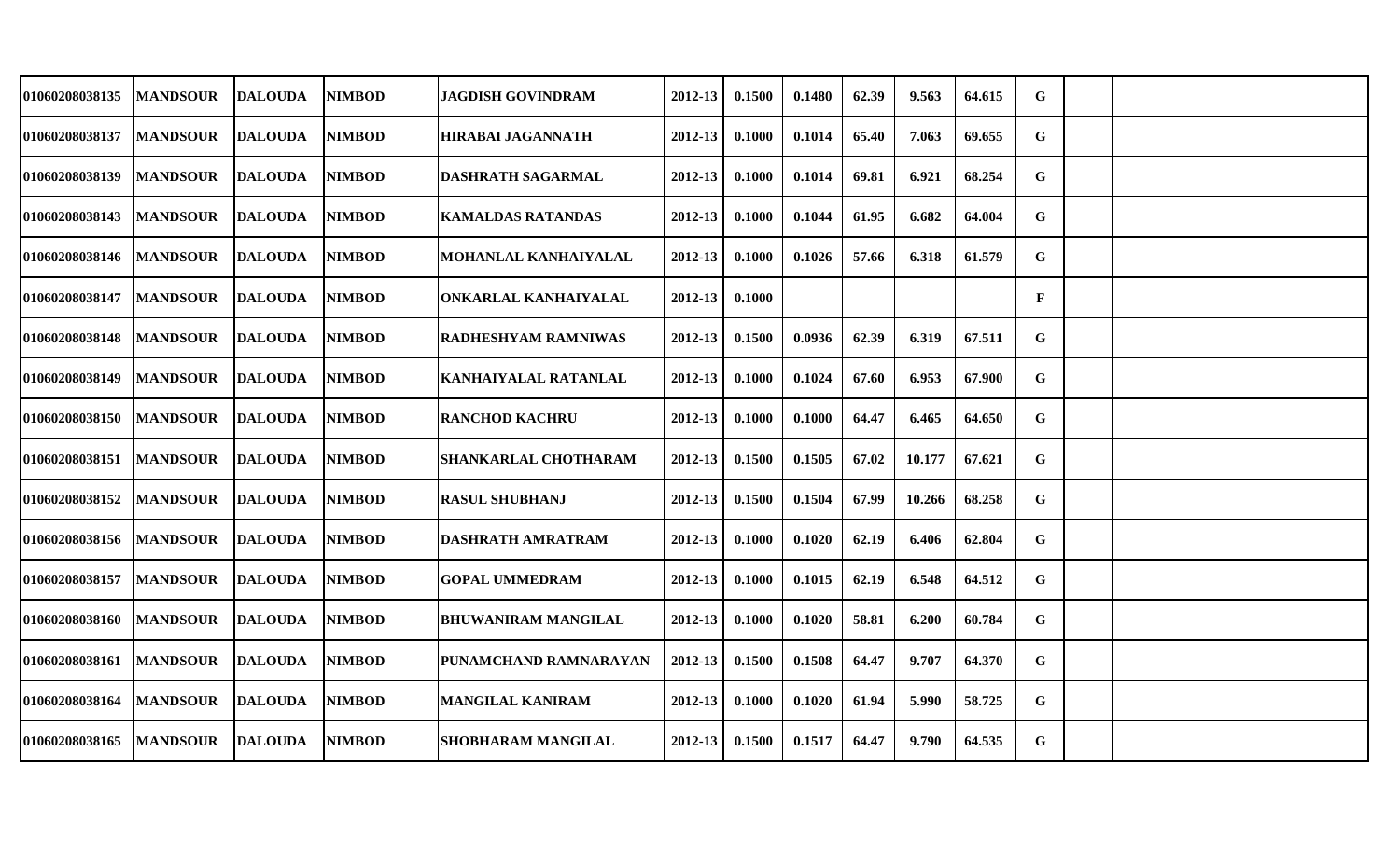| 01060208038166 | <b>MANDSOUR</b> | <b>DALOUDA</b> | <b>NIMBOD</b>  | <b>SAGARMAL BALURAM</b>          | 2012-13 | 0.1000 | 0.1000 | 64.47 | 6.576  | 65.760 | G           |    |                              |
|----------------|-----------------|----------------|----------------|----------------------------------|---------|--------|--------|-------|--------|--------|-------------|----|------------------------------|
| 01060208038168 | <b>MANDSOUR</b> | <b>DALOUDA</b> | <b>NIMBOD</b>  | <b>RAMNARAYAN CHAMPA</b>         | 2012-13 | 0.1500 | 0.1519 | 57.28 | 8.747  | 57.584 | G           |    |                              |
| 01060208038170 | <b>MANDSOUR</b> | <b>DALOUDA</b> | <b>NIMBOD</b>  | <b>CHUNNILAL BHAGGA</b>          | 2012-13 | 0.1500 | 0.1500 | 58.52 | 8.887  | 59.247 | $\mathbf G$ |    |                              |
| 01060208038173 | <b>MANDSOUR</b> | <b>DALOUDA</b> | <b>NIMBOD</b>  | RAMKISHAN ONKARLAL               | 2012-13 | 0.1000 | 0.1000 | 62.19 | 6.130  | 61.300 | G           |    |                              |
| 01060208038174 | <b>MANDSOUR</b> | <b>DALOUDA</b> | <b>NIMBOD</b>  | UDAYKUNWAR RAMSINGH              | 2012-13 | 0.1000 | 0.0957 | 66.82 | 6.682  | 69.822 | G           |    |                              |
| 01060208038175 | <b>MANDSOUR</b> | <b>DALOUDA</b> | <b>NIMBOD</b>  | <b>GOPAL KACHRU</b>              | 2012-13 | 0.1000 | 0.0912 | 64.21 | 5.788  | 63.465 | G           |    |                              |
| 01060208038177 | <b>MANDSOUR</b> | <b>DALOUDA</b> | <b>NIMBOD</b>  | <b>RAMKISHAN AMRATRAM</b>        | 2012-13 | 0.1000 | 0.1000 | 58.81 | 6.570  | 65.700 | G           |    |                              |
| 01060208038181 | <b>MANDSOUR</b> | <b>DALOUDA</b> | <b>NIMBOD</b>  | <b>RUGHNATH KACHRULAL</b>        | 2012-13 | 0.1000 | 0.1006 | 64.03 | 6.449  | 64.105 | G           |    |                              |
| 01060208038182 | <b>MANDSOUR</b> | <b>DALOUDA</b> | <b>NIMBOD</b>  | LAXMINARAYAN BHAGWAN             | 2012-13 | 0.1500 | 0.1505 | 57.28 | 8.445  | 56.113 | G           | 04 |                              |
| 01060208038183 | <b>MANDSOUR</b> | <b>DALOUDA</b> | <b>NIMBOD</b>  | <b>KRISHNAKUNWAR DHIRAJSINGH</b> | 2012-13 | 0.1000 | 0.1015 | 59.24 | 5.814  | 57.281 | G           |    |                              |
| 01060208038185 | <b>MANDSOUR</b> | <b>DALOUDA</b> | <b>NIMBOD</b>  | <b>JAGDISH ONKAR</b>             | 2012-13 | 0.1500 | 0.1517 | 61.95 | 9.602  | 63.296 | G           |    |                              |
| 01060208038187 | <b>MANDSOUR</b> | <b>DALOUDA</b> | <b>NIMBOD</b>  | <b>JANIBAI MANGILAL</b>          | 2012-13 | 0.1000 | 0.0975 | 62.19 | 6.041  | 61.959 | G           |    |                              |
| 01060208038188 | <b>MANDSOUR</b> | <b>DALOUDA</b> | <b>NIMBOD</b>  | <b>MITTHUBAI CHENRAM</b>         | 2012-13 | 0.1000 | 0.1008 | 66.45 | 6.968  | 69.127 | G           |    | <b>TRANSFER/RICHALALMUHA</b> |
| 01060208038189 | <b>MANDSOUR</b> | <b>DALOUDA</b> | <b>NIMBOD</b>  | <b>MANGUBAI RAMNIWAS</b>         | 2012-13 | 0.1000 | 0.0936 | 59.24 | 6.059  | 64.733 | G           |    |                              |
| 01060208039004 | <b>MANDSOUR</b> | <b>DALOUDA</b> | <b>SAGWALI</b> | <b>SAWARAM GABRU GAYARI</b>      | 2012-13 | 0.1500 | 0.1400 | 64.19 | 9.014  | 64.386 | G           |    |                              |
| 01060208039005 | <b>MANDSOUR</b> | <b>DALOUDA</b> | <b>SAGWALI</b> | <b>DEVRAM VAJJA</b>              | 2012-13 | 0.1500 | 0.1485 | 65.07 | 9.705  | 65.354 | G           |    |                              |
| 01060208039010 | <b>MANDSOUR</b> | <b>DALOUDA</b> | <b>SAGWALI</b> | <b>KAMERIBAI NANURAM</b>         | 2012-13 | 0.1500 | 0.1548 | 65.07 | 10.095 | 65.213 | G           |    |                              |
|                |                 |                |                |                                  |         |        |        |       |        |        |             |    |                              |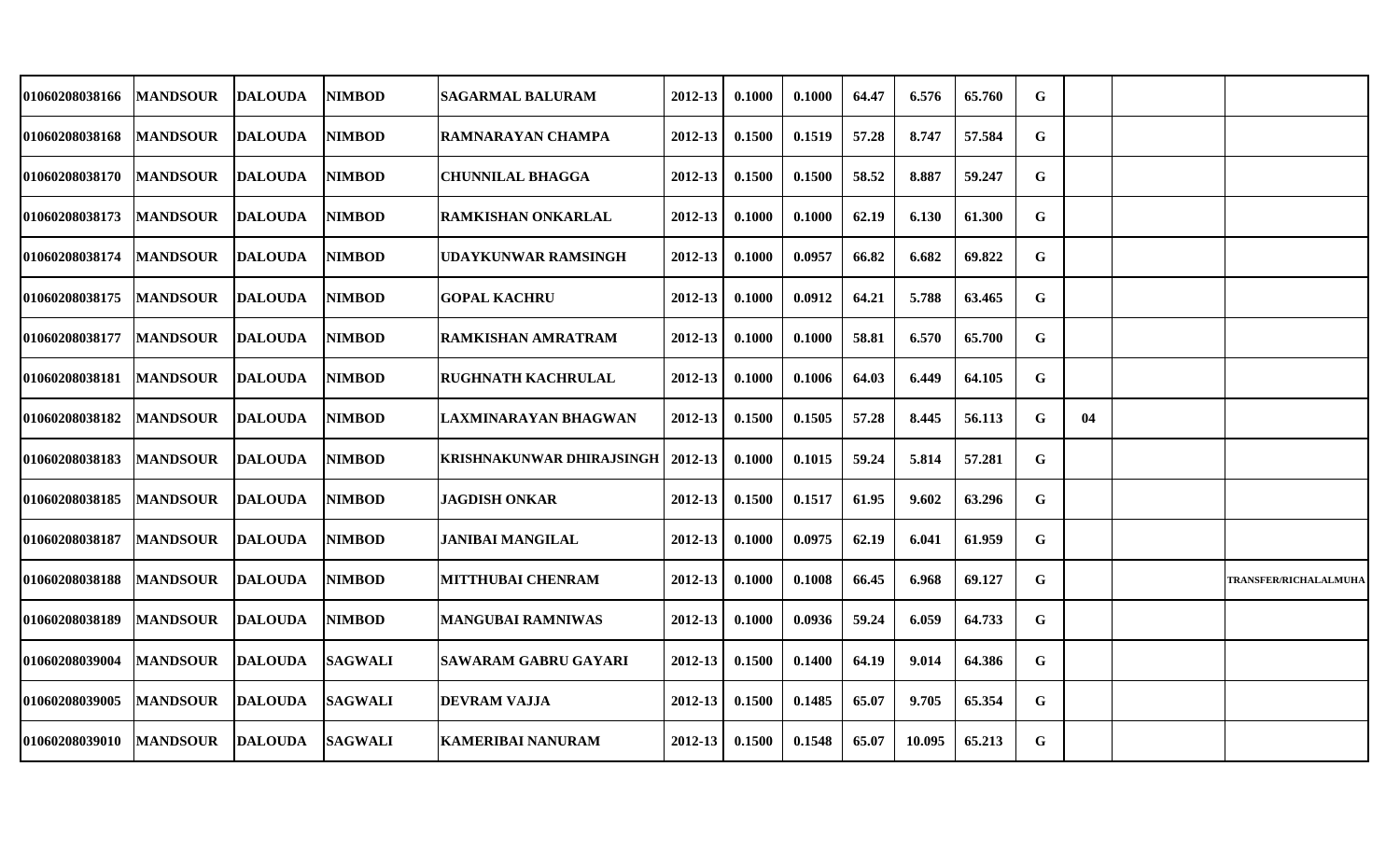| 01060208039019 | <b>MANDSOUR</b> | <b>DALOUDA</b> | <b>SAGWALI</b> | <b>BHUWAN GABRU</b>                       | 2012-13     | 0.1500 | 0.1525 | 65.07 | 9.919  | 65.043 | G |  |                    |
|----------------|-----------------|----------------|----------------|-------------------------------------------|-------------|--------|--------|-------|--------|--------|---|--|--------------------|
| 01060208039021 | <b>MANDSOUR</b> | <b>DALOUDA</b> | <b>SAGWALI</b> | <b>BHANWARLAL RAMIBAI</b>                 | 2012-13     | 0.1000 | 0.1026 | 65.83 | 6.724  | 65.536 | G |  |                    |
| 01060208039025 | <b>MANDSOUR</b> | <b>DALOUDA</b> | <b>SAGWALI</b> | <b>RAJARAM BHERULAL</b>                   | 2012-13     | 0.1000 | 0.0987 | 62.29 | 6.469  | 65.542 | G |  |                    |
| 01060208039026 | <b>MANDSOUR</b> | <b>DALOUDA</b> | <b>SAGWALI</b> | <b>MANGIBAI MATHURALAL</b>                | 2012-13     | 0.1500 | 0.1440 | 69.88 | 10.612 | 73.694 | G |  |                    |
| 01060208040001 | <b>MANDSOUR</b> | <b>DALOUDA</b> |                | KHAJURIYASARANG RAMPRASAD SHIVNARAYAN     | 2012-13     | 0.1500 | 0.1519 | 65.40 | 10.361 | 68.209 | G |  |                    |
| 01060208040002 | <b>MANDSOUR</b> | <b>DALOUDA</b> |                | KHAJURIYASARANG MOHANLAL SHIVNARAYAN      | 2012-13     | 0.1000 | 0.1000 | 65.15 | 6.534  | 65.340 | G |  | <b>NAME CHANGE</b> |
| 01060208040007 | <b>MANDSOUR</b> | <b>DALOUDA</b> |                | KHAJURIYASARANG RANGLAL DEVRAM            | 2012-13     | 0.1500 | 0.1468 | 65.15 | 10.070 | 68.597 | G |  |                    |
| 01060208040012 | <b>MANDSOUR</b> | <b>DALOUDA</b> |                | KHAJURIYASARANG KANTILALSUKHLAL CHAGANLAL | 2012-13     | 0.1000 | 0.1044 | 60.65 | 6.316  | 60.498 | G |  |                    |
| 01060208040015 | <b>MANDSOUR</b> | <b>DALOUDA</b> |                | KHAJURIYASARANG SITABAI SHANKARGIRI       | 2012-13     | 0.1500 | 0.1540 | 64.71 | 10.113 | 65.669 | G |  |                    |
| 01060208040019 | <b>MANDSOUR</b> | <b>DALOUDA</b> |                | KHAJURIYASARANG RAMPRASAD NARAYAN         | 2012-13     | 0.1000 | 0.0999 | 59.59 | 6.546  | 65.526 | G |  |                    |
| 01060208040020 | <b>MANDSOUR</b> | <b>DALOUDA</b> |                | KHAJURIYASARANG RANCHOD BHANWARLAL        | 2012-13     | 0.1500 | 0.1505 | 70.93 | 11.207 | 74.465 | G |  |                    |
| 01060208040022 | <b>MANDSOUR</b> | <b>DALOUDA</b> |                | KHAJURIYASARANG RAMKANIYABAI CHAMPALAL    | 2012-13     | 0.1000 | 0.1050 | 66.73 | 7.474  | 71.181 | G |  |                    |
| 01060208040026 | <b>MANDSOUR</b> | <b>DALOUDA</b> |                | KHAJURIYASARANG KOMALCHAND CHAMPALAL      | 2012-13     | 0.1500 | 0.1518 | 59.24 | 9.385  | 61.825 | G |  |                    |
| 01060208040027 | <b>MANDSOUR</b> | <b>DALOUDA</b> |                | KHAJURIYASARANG RODHILAL BHUWANILAL       | 2012-13     | 0.1500 | 0.1475 | 68.22 | 10.876 | 73.736 | G |  |                    |
| 01060208040029 | <b>MANDSOUR</b> | <b>DALOUDA</b> |                | KHAJURIYASARANG LACHCHIBAI SONIBAI        | 2012-13     | 0.1500 | 0.1500 | 65.15 | 10.024 | 66.827 | G |  |                    |
| 01060208040031 | <b>MANDSOUR</b> | <b>DALOUDA</b> |                | <b>KHAJURIYASARANG BHANWARLAL DHANNA</b>  | $2012 - 13$ | 0.1000 | 0.1022 | 64.49 | 7.075  | 69.227 | G |  |                    |
| 01060208040037 | <b>MANDSOUR</b> | <b>DALOUDA</b> |                | KHAJURIYASARANG RAMPRASAD RODIRAM         | 2012-13     | 0.1500 | 0.1500 | 68.22 | 10.642 | 70.947 | G |  |                    |
|                |                 |                |                |                                           |             |        |        |       |        |        |   |  |                    |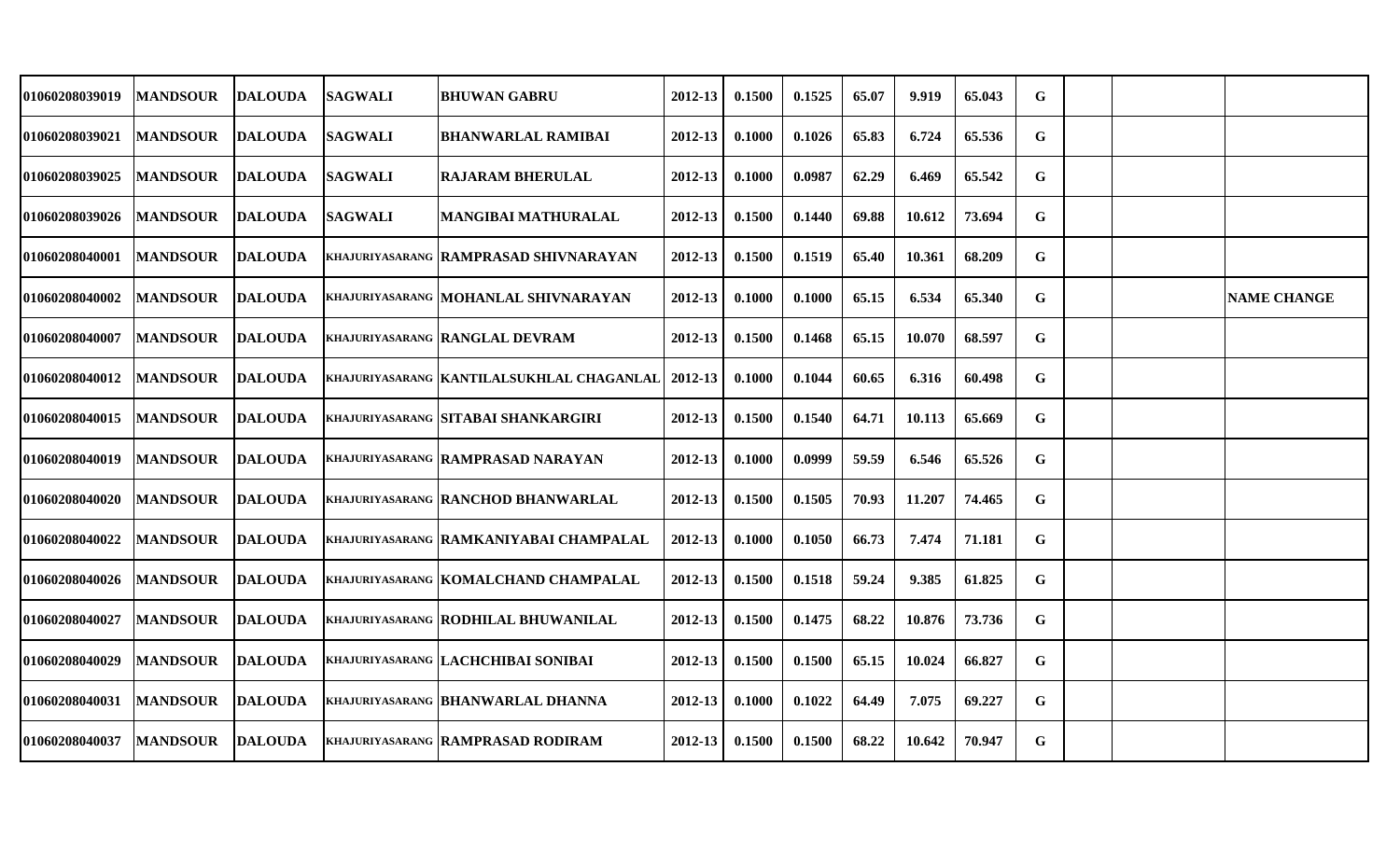| <b>01060208040039</b> | <b>MANDSOUR</b> | <b>DALOUDA</b> | KHAJURIYASARANG DEVRAM NANDRAM            | 2012-13     | 0.1500 | 0.1517 | 64.49 | 9.701  | 63.949 | G           |  |                    |
|-----------------------|-----------------|----------------|-------------------------------------------|-------------|--------|--------|-------|--------|--------|-------------|--|--------------------|
| <b>01060208040040</b> | <b>MANDSOUR</b> | <b>DALOUDA</b> | KHAJURIYASARANG NANDGIR SHANKARGIR        | 2012-13     | 0.1500 | 0.1520 | 64.49 | 10.005 | 65.822 | G           |  |                    |
| <b>01060208040044</b> | <b>MANDSOUR</b> | <b>DALOUDA</b> | KHAJURIYASARANG RAMIBAI NANURAM           | 2012-13     | 0.1500 | 0.1323 | 67.53 | 9.174  | 69.342 | $\mathbf G$ |  |                    |
| <b>01060208040045</b> | <b>MANDSOUR</b> | <b>DALOUDA</b> | KHAJURIYASARANG BHANWARLAL DEVRAM         | $2012 - 13$ | 0.1500 | 0.1456 | 64.62 | 9.961  | 68.413 | G           |  |                    |
| 01060208040046        | <b>MANDSOUR</b> | <b>DALOUDA</b> | KHAJURIYASARANG IGOPAL NIRBHAYRAM         | 2012-13     | 0.1000 | 0.1000 | 64.03 | 6.485  | 64.850 | G           |  |                    |
| <b>01060208040049</b> | <b>MANDSOUR</b> | <b>DALOUDA</b> | <b>KHAJURIYASARANG BAGDIRAM TEKA</b>      | 2012-13     | 0.1000 | 0.1008 | 67.53 | 6.927  | 68.720 | $\mathbf G$ |  |                    |
| <b>01060208040043</b> | <b>MANDSOUR</b> | <b>DALOUDA</b> | <b>KHAJURIYASARANG BADRILAL NANDA</b>     | 2012-13     | 0.1500 | 0.1485 | 64.62 | 10.155 | 68.384 | G           |  |                    |
| <b>01060208040053</b> | <b>MANDSOUR</b> | <b>DALOUDA</b> | KHAJURIYASARANG SURATRAM KASHIRAM         | 2012-13     | 0.1000 | 0.1008 | 60.54 | 6.115  | 60.665 | G           |  |                    |
| 01060208040058        | <b>MANDSOUR</b> | <b>DALOUDA</b> | KHAJURIYASARANG BAPULAL CHENRAM           | 2012-13     | 0.1500 | 0.1485 | 63.62 | 9.525  | 64.141 | G           |  |                    |
| 01060208040059        | <b>MANDSOUR</b> | <b>DALOUDA</b> | <b>KHAJURIYASARANG SUGANBAI BHERULAL</b>  | 2012-13     | 0.1000 | 0.1000 | 66.73 | 6.911  | 69.110 | G           |  |                    |
| <b>01060208040060</b> | <b>MANDSOUR</b> | <b>DALOUDA</b> | KHAJURIYASARANG MANGILAL PRABHULAL        | 2012-13     | 0.1500 | 0.0756 | 67.66 | 4.988  | 65.979 | G           |  |                    |
| <b>01060208040062</b> | <b>MANDSOUR</b> | <b>DALOUDA</b> | <b>KHAJURIYASARANG MOHANGIR KELASHGIR</b> | $2012 - 13$ | 0.1000 | 0.1023 | 67.18 | 7.303  | 71.388 | G           |  |                    |
| <b>01060208040063</b> | <b>MANDSOUR</b> | <b>DALOUDA</b> | KHAJURIYASARANG GENDALAL MOHANLAL         | 2012-13     | 0.1500 | 0.1478 | 62.09 | 9.473  | 64.093 | G           |  |                    |
| 01060208040066        | <b>MANDSOUR</b> | <b>DALOUDA</b> | KHAJURIYASARANG CHENRAM SUDIBAI           | 2012-13     | 0.1500 | 0.1518 | 65.28 | 9.708  | 63.953 | G           |  |                    |
| <b>01060208040070</b> | <b>MANDSOUR</b> | <b>DALOUDA</b> | KHAJURIYASARANG BHANWARLAL KESHURAM       | 2012-13     | 0.1000 | 0.1008 | 66.74 | 6.893  | 68.383 | $\mathbf G$ |  |                    |
| <b>01060208040072</b> | <b>MANDSOUR</b> | <b>DALOUDA</b> | KHAJURIYASARANG MADANLAL BAGDIRAM         | $2012 - 13$ | 0.1000 | 0.1023 | 60.54 | 6.166  | 60.274 | G           |  | <b>NAME CHANGE</b> |
| <b>01060208040073</b> | <b>MANDSOUR</b> | <b>DALOUDA</b> | KHAJURIYASARANG MANGILAL SHOBHARAM        | 2012-13     | 0.1500 | 0.1472 | 66.74 | 10.602 | 72.024 | G           |  |                    |
|                       |                 |                |                                           |             |        |        |       |        |        |             |  |                    |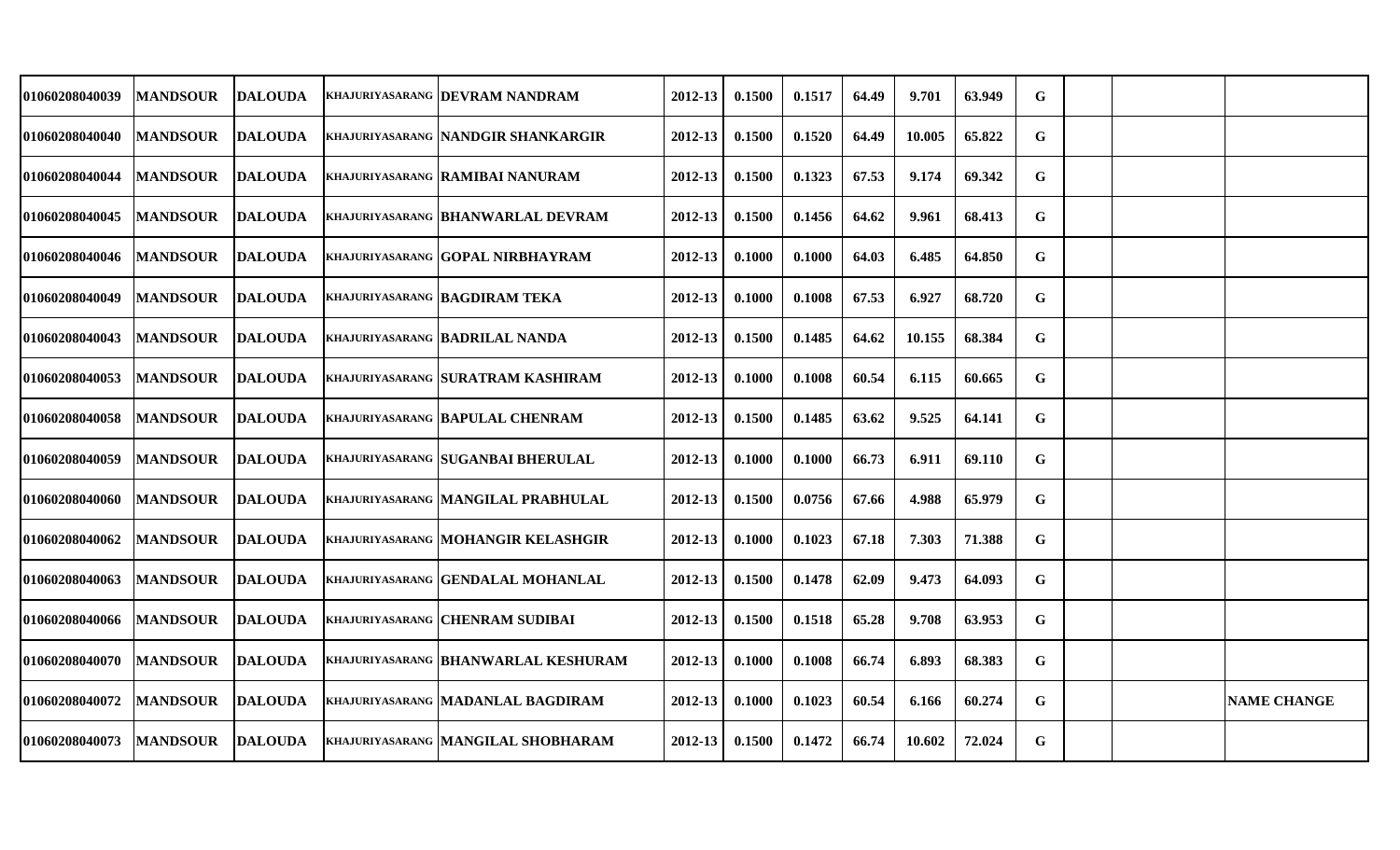| 01060208040077 | <b>MANDSOUR</b> | <b>DALOUDA</b> |                              | KHAJURIYASARANG MOHANLAL PANNALAL          | 2012-13     | 0.1000 | 0.0990 | 60.54 | 6.175  | 62.374 | G           |    |  |
|----------------|-----------------|----------------|------------------------------|--------------------------------------------|-------------|--------|--------|-------|--------|--------|-------------|----|--|
| 01060208040078 | <b>MANDSOUR</b> | <b>DALOUDA</b> |                              | KHAJURIYASARANG RAMNIWAS GHASI             | 2012-13     | 0.1500 | 0.1554 | 69.85 | 11.166 | 71.853 | G           |    |  |
| 01060208040081 | <b>MANDSOUR</b> | <b>DALOUDA</b> |                              | KHAJURIYASARANG GHEESIBAI DEVRAM           | $2012 - 13$ | 0.1000 | 0.0975 | 62.09 | 6.200  | 63.590 | $\mathbf G$ |    |  |
| 01060208040084 | <b>MANDSOUR</b> | <b>DALOUDA</b> |                              | KHAJURIYASARANG  VARDIBAI RDHESHYAM        | 2012-13     | 0.1000 | 0.0990 | 62.09 | 6.475  | 65.404 | G           |    |  |
| 01060208040087 | <b>MANDSOUR</b> | DALOUDA        |                              | KHAJURIYASARANG PREMCHAND RAMCHAND PATIDAR | 2012-13     | 0.1500 | 0.1505 | 66.74 | 10.526 | 69.940 | G           |    |  |
| 01060208040088 | <b>MANDSOUR</b> | <b>DALOUDA</b> |                              | KHAJURIYASARANG BHERULAL NATHU DARJI       | 2012-13     | 0.1000 | 0.1014 | 55.66 | 5.669  | 55.907 | G           | 04 |  |
| 01060208040089 | <b>MANDSOUR</b> | <b>DALOUDA</b> |                              | KHAJURIYASARANG NAGULAL JAGANNATH          | 2012-13     | 0.1000 | 0.0950 | 66.62 | 6.500  | 68.421 | G           |    |  |
| 01060208040090 | <b>MANDSOUR</b> | <b>DALOUDA</b> |                              | KHAJURIYASARANG RAMCHANDRA NANURAM         | 2012-13     | 0.1000 | 0.1015 | 64.03 | 6.650  | 65.517 | G           |    |  |
| 01060208040098 | <b>MANDSOUR</b> | <b>DALOUDA</b> |                              | KHAJURIYASARANG RAMESHWAR NATHULAL         | $2012 - 13$ | 0.1500 | 0.1543 | 64.03 | 9.851  | 63.843 | $\mathbf G$ |    |  |
| 01060208040099 | <b>MANDSOUR</b> | <b>DALOUDA</b> |                              | <b>KHAJURIYASARANG   KANWARLAL VENIRAM</b> | 2012-13     | 0.1500 | 0.1512 | 66.62 | 10.678 | 70.622 | G           |    |  |
| 01060208040100 | <b>MANDSOUR</b> | <b>DALOUDA</b> |                              | KHAJURIYASARANG KOSHALYABAI BHANWARLAL     | 2012-13     | 0.1500 |        |       |        |        | $\mathbf N$ |    |  |
| 01060208040105 | <b>MANDSOUR</b> | <b>DALOUDA</b> |                              | KHAJURIYASARANG RAJMAL BHERULAL JAIN       | $2012 - 13$ | 0.1000 | 0.1000 | 59.41 | 5.949  | 59.490 | G           |    |  |
| 01060208040108 | <b>MANDSOUR</b> | <b>DALOUDA</b> |                              | KHAJURIYASARANG BADRILAL BAGDIRAM          | 2012-13     | 0.1500 | 0.1404 | 66.83 | 9.385  | 66.845 | G           |    |  |
| 01060208040109 | <b>MANDSOUR</b> | <b>DALOUDA</b> |                              | KHAJURIYASARANG NAMIBAI BHERULAL           | 2012-13     | 0.1000 | 0.0969 | 60.61 | 6.087  | 62.817 | G           |    |  |
| 01060208040110 | <b>MANDSOUR</b> | <b>DALOUDA</b> | KHAJURIYASARANG GITABAI RAMA |                                            | 2012-13     | 0.1500 | 0.1416 | 66.83 | 9.709  | 68.566 | G           |    |  |
| 01060208040113 | <b>MANDSOUR</b> | <b>DALOUDA</b> |                              | <b>KHAJURIYASARANG MANGUBAI BHERU</b>      | $2012 - 13$ | 0.1500 | 0.1460 | 63.84 | 9.576  | 65.589 | G           |    |  |
| 01060208040115 | <b>MANDSOUR</b> | <b>DALOUDA</b> |                              | KHAJURIYASARANG SHRILAL KARULAL            | 2012-13     | 0.1000 | 0.1000 | 60.61 | 6.295  | 62.950 | G           |    |  |
|                |                 |                |                              |                                            |             |        |        |       |        |        |             |    |  |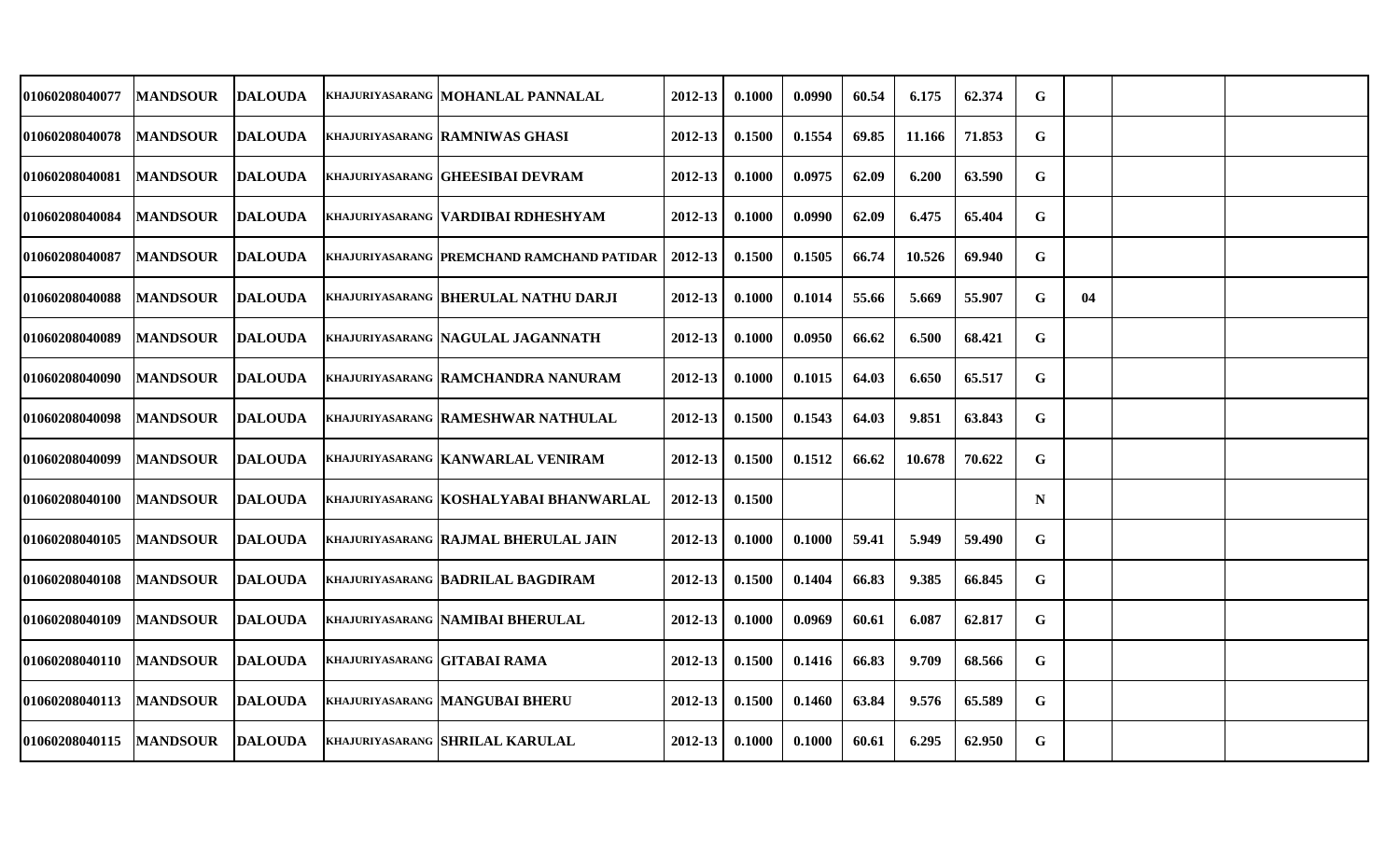| 01060208040116 | <b>MANDSOUR</b> | <b>DALOUDA</b> | KHAJURIYASARANG NANDRAM RATANLAL            | 2012-13     | 0.1000 | 0.1000 | 60.61 | 5.905  | 59.050 | G           |    |  |
|----------------|-----------------|----------------|---------------------------------------------|-------------|--------|--------|-------|--------|--------|-------------|----|--|
| 01060208040118 | <b>MANDSOUR</b> | <b>DALOUDA</b> | KHAJURIYASARANG KAMLABAI MOHANLAL           | 2012-13     | 0.1500 | 0.1558 | 64.78 | 10.735 | 68.902 | G           |    |  |
| 01060208040121 | <b>MANDSOUR</b> | <b>DALOUDA</b> | KHAJURIYASARANG MAINABAI VAJERAM            | 2012-13     | 0.1500 | 0.0810 | 64.78 | 4.988  | 61.580 | G           |    |  |
| 01060208040122 | <b>MANDSOUR</b> | <b>DALOUDA</b> | KHAJURIYASARANG SHYAMDAS BHUWANIDAS         | 2012-13     | 0.1500 | 0.1500 | 64.78 | 9.939  | 66.260 | G           |    |  |
| 01060208040125 | <b>MANDSOUR</b> | DALOUDA        | KHAJURIYASARANG IJUJHARLAL GANESHRAM        | 2012-13     | 0.1500 | 0.1480 | 59.59 | 8.998  | 60.797 | G           |    |  |
| 01060208040130 | <b>MANDSOUR</b> | <b>DALOUDA</b> | <b>KHAJURIYASARANG VARDICHAND NATHU</b>     | 2012-13     | 0.1000 | 0.1014 | 70.23 | 7.344  | 72.426 | $\mathbf G$ |    |  |
| 01060208040132 | <b>MANDSOUR</b> | <b>DALOUDA</b> | KHAJURIYASARANG NANIBAI UMRAVGIR            | 2012-13     | 0.1000 | 0.0960 | 56.25 | 5.922  | 61.688 | G           |    |  |
| 01060208040133 | <b>MANDSOUR</b> | <b>DALOUDA</b> | KHAJURIYASARANG GOPILAL AMBARAM             | 2012-13     | 0.1000 | 0.0690 | 63.62 | 4.508  | 65.333 | G           |    |  |
| 01060208040134 | <b>MANDSOUR</b> | <b>DALOUDA</b> | KHAJURIYASARANG DHURIBAI RATANLAL           | 2012-13     | 0.1000 | 0.1008 | 70.23 | 7.414  | 73.552 | G           |    |  |
| 01060208040135 | <b>MANDSOUR</b> | <b>DALOUDA</b> | <b>KHAJURIYASARANG RADHESHYAM PRABHULAL</b> | 2012-13     | 0.1500 | 0.1475 | 66.83 | 10.311 | 69.905 | G           |    |  |
| 01060208040136 | <b>MANDSOUR</b> | <b>DALOUDA</b> | <b>KHAJURIYASARANG  MOHANLAL DEVA</b>       | 2012-13     | 0.1500 | 0.1425 | 59.41 | 8.733  | 61.284 | G           |    |  |
| 01060208040137 | <b>MANDSOUR</b> | <b>DALOUDA</b> | <b>KHAJURIYASARANG RAMLAL DHURA</b>         | $2012 - 13$ | 0.1000 | 0.1025 | 70.01 | 7.381  | 72.010 | $\mathbf I$ | 02 |  |
| 01060208040139 | <b>MANDSOUR</b> | DALOUDA        | KHAJURIYASARANG RAMKANIYABAI DEVRAM         | 2012-13     | 0.1500 | 0.1508 | 66.73 | 10.715 | 71.054 | G           |    |  |
| 01060208040143 | <b>MANDSOUR</b> | <b>DALOUDA</b> | <b>KHAJURIYASARANG SHANTILAL RAMESHWAR</b>  | 2012-13     | 0.1000 | 0.1035 | 63.84 | 6.813  | 65.826 | G           |    |  |
| 01060208040144 | <b>MANDSOUR</b> | <b>DALOUDA</b> | KHAJURIYASARANG MANNALAL SUKHLAL            | 2012-13     | 0.1500 | 0.1520 | 70.78 | 10.496 | 69.053 | $\mathbf G$ |    |  |
| 01060208040149 | <b>MANDSOUR</b> | <b>DALOUDA</b> | KHAJURIYASARANG PRABHULAL NIRBHAYRAM        | $2012 - 13$ | 0.1000 | 0.1015 | 59.59 | 5.891  | 58.039 | G           |    |  |
| 01060208040157 | <b>MANDSOUR</b> | <b>DALOUDA</b> | KHAJURIYASARANG LAXMINARAYAN RAMCHANDRA     | 2012-13     | 0.1500 | 0.1505 | 69.11 | 10.436 | 69.342 | G           |    |  |
|                |                 |                |                                             |             |        |        |       |        |        |             |    |  |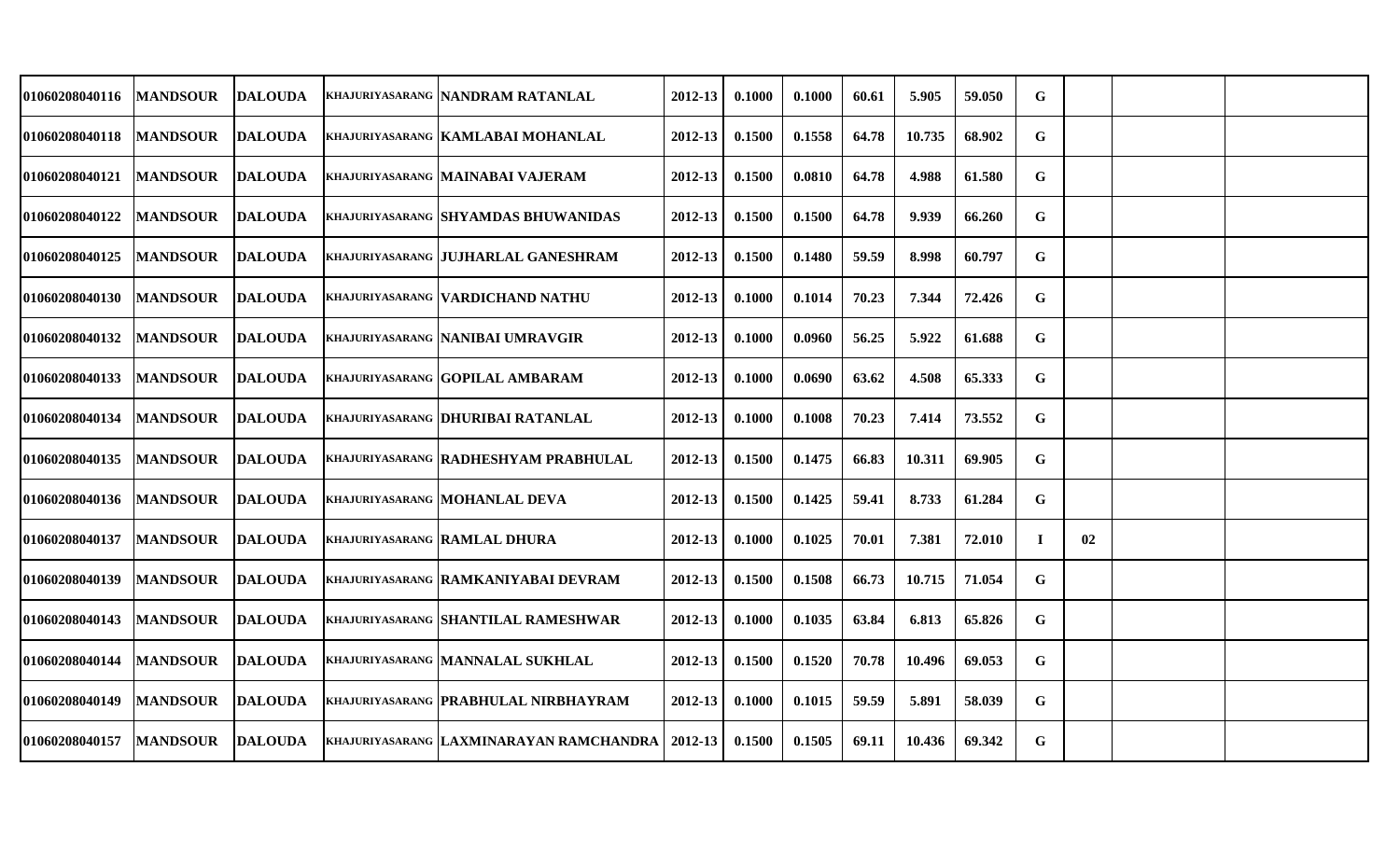| 01060208040158        | <b>MANDSOUR</b> | <b>DALOUDA</b> |               | KHAJURIYASARANG   GENDALAL KANHAIYALAL | 2012-13 | 0.1000 |        |       |        |        | $\mathbf{F}$ |  |  |
|-----------------------|-----------------|----------------|---------------|----------------------------------------|---------|--------|--------|-------|--------|--------|--------------|--|--|
| 01060208040160        | <b>MANDSOUR</b> | <b>DALOUDA</b> |               | KHAJURIYASARANG DHAPUBAI KESHURAM      | 2012-13 | 0.1500 | 0.1508 | 63.84 | 9.777  | 64.834 | G            |  |  |
| 01060208040009        | <b>MANDSOUR</b> | <b>DALOUDA</b> |               | KHAJURIYASARANG RAMPRASAD NATHU        | 2012-13 | 0.1500 | 0.1533 | 68.22 | 10.847 | 70.757 | G            |  |  |
| 01060208040050        | <b>MANDSOUR</b> | DALOUDA        |               | KHAJURIYASARANG IMAINABAI BADRILAL     | 2012-13 | 0.1000 | 0.1014 | 67.53 | 6.849  | 67.544 | $\mathbf G$  |  |  |
| 01060208041002        | <b>MANDSOUR</b> | <b>DALOUDA</b> | <b>BEHPUR</b> | <b>BHULIBAI CHAGANLAL</b>              | 2012-13 | 0.1500 | 0.1440 | 68.04 | 11.110 | 77.153 | G            |  |  |
| 01060208041003        | <b>MANDSOUR</b> | <b>DALOUDA</b> | <b>BEHPUR</b> | <b>GORDHANLAL GANGARAM</b>             | 2012-13 | 0.1000 | 0.1020 | 62.40 | 6.686  | 65.549 | G            |  |  |
| 01060208041010        | <b>MANDSOUR</b> | <b>DALOUDA</b> | <b>BEHPUR</b> | <b>JAGGANATH KALU</b>                  | 2012-13 | 0.1500 | 0.1443 | 68.04 | 9.846  | 68.233 | G            |  |  |
| 01060208041011        | <b>MANDSOUR</b> | <b>DALOUDA</b> | <b>BEHPUR</b> | <b>RATANLAL KACHRU</b>                 | 2012-13 | 0.1000 | 0.0964 | 59.18 | 5.673  | 58.849 | G            |  |  |
| 01060208041013        | <b>MANDSOUR</b> | <b>DALOUDA</b> | <b>BEHPUR</b> | <b>MANGILAL LAXMAN</b>                 | 2012-13 | 0.1000 | 0.0990 | 60.54 | 6.573  | 66.394 | G            |  |  |
| 01060208041016        | <b>MANDSOUR</b> | <b>DALOUDA</b> | <b>BEHPUR</b> | MOHANSINGH BHANWARSINGH                | 2012-13 | 0.1000 | 0.1008 | 63.54 | 6.608  | 65.556 | G            |  |  |
| 01060208041021        | <b>MANDSOUR</b> | <b>DALOUDA</b> | <b>BEHPUR</b> | <b>VARDICHAND NATHU</b>                | 2012-13 | 0.1000 | 0.0975 | 62.40 | 6.490  | 66.564 | G            |  |  |
| 01060208041031        | <b>MANDSOUR</b> | <b>DALOUDA</b> | <b>BEHPUR</b> | <b>SHANKARLAL HIRALAL</b>              | 2012-13 | 0.1500 |        |       |        |        | $\mathbf{F}$ |  |  |
| <b>01060208041042</b> | <b>MANDSOUR</b> | DALOUDA        | <b>BEHPUR</b> | <b>HEMKUNWAR LAXMANSINGH</b>           | 2012-13 | 0.1000 | 0.1008 | 63.54 | 6.245  | 61.954 | G            |  |  |
| 01060208041044        | <b>MANDSOUR</b> | <b>DALOUDA</b> | <b>BEHPUR</b> | NANDLAL RAMSUKHIBAI                    | 2012-13 | 0.1000 | 0.1000 | 62.40 | 6.507  | 65.070 | G            |  |  |
| 01060208041053        | <b>MANDSOUR</b> | <b>DALOUDA</b> | <b>BEHPUR</b> | <b>KISHANLAL HIRALAL</b>               | 2012-13 | 0.1000 | 0.0950 | 59.18 | 5.977  | 62.916 | G            |  |  |
| 01060208041058        | <b>MANDSOUR</b> | <b>DALOUDA</b> | <b>BEHPUR</b> | <b>MANGILAL HAMERIBAI</b>              | 2012-13 | 0.1000 | 0.1000 | 63.88 | 6.790  | 67.900 | G            |  |  |
| 01060208041075        | <b>MANDSOUR</b> | <b>DALOUDA</b> | <b>BEHPUR</b> | <b>BAGDIRAM JAYCHAND</b>               | 2012-13 | 0.1000 | 0.0924 | 56.18 | 5.754  | 62.273 | G            |  |  |
|                       |                 |                |               |                                        |         |        |        |       |        |        |              |  |  |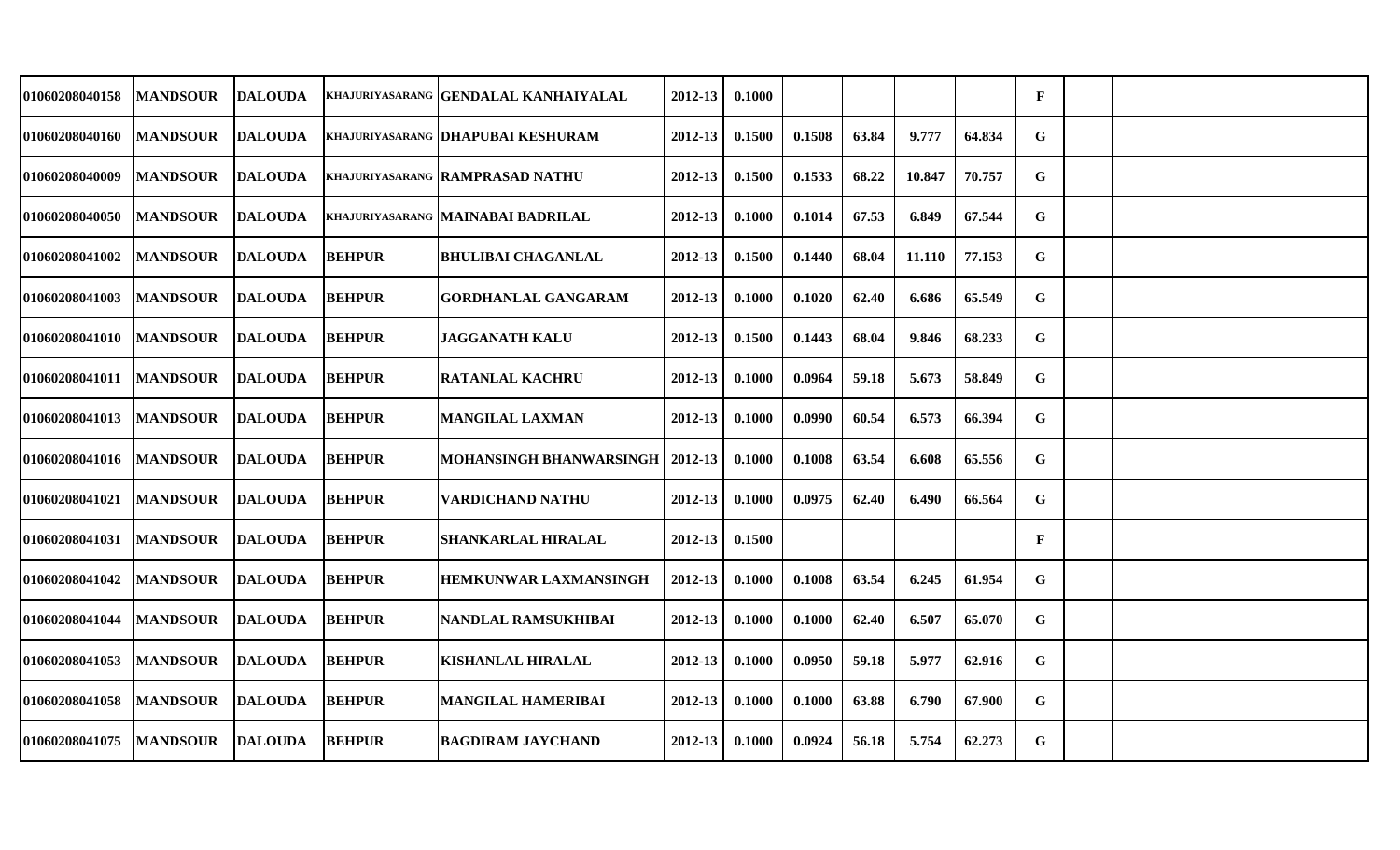| 01060208041077 | <b>MANDSOUR</b> | <b>DALOUDA</b> | <b>BEHPUR</b> | NANDIBAI JAGANNATH                | 2012-13     | 0.1500 | 0.1333 | 60.54 | 8.752 | 65.656 | G |    |  |
|----------------|-----------------|----------------|---------------|-----------------------------------|-------------|--------|--------|-------|-------|--------|---|----|--|
| 01060208041078 | <b>MANDSOUR</b> | <b>DALOUDA</b> | <b>BEHPUR</b> | <b>KESHURAM SONIBAI</b>           | 2012-13     | 0.1000 | 0.1008 | 57.92 | 6.909 | 68.542 | G |    |  |
| 01060208041082 | <b>MANDSOUR</b> | <b>DALOUDA</b> | <b>BEHPUR</b> | <b>TAMMAKUNWAR BHAGWANSINGH  </b> | 2012-13     | 0.1000 | 0.1015 | 61.90 | 6.305 | 62.118 | G |    |  |
| 01060208041085 | <b>MANDSOUR</b> | <b>DALOUDA</b> | <b>BEHPUR</b> | <b>BAGDIBAI BHAGWAN</b>           | 2012-13     | 0.1000 | 0.1000 | 63.54 | 5.700 | 57.000 | G |    |  |
| 01060208041088 | <b>MANDSOUR</b> | <b>DALOUDA</b> | <b>BEHPUR</b> | <b>MOHANSINGH NATHUSINGH</b>      | 2012-13     | 0.1000 | 0.1023 | 64.71 | 6.785 | 66.325 | G |    |  |
| 01060208041090 | <b>MANDSOUR</b> | <b>DALOUDA</b> | <b>BEHPUR</b> | <b>RAMLAL MEGHA</b>               | $2012 - 13$ | 0.1000 | 0.0990 | 63.88 | 6.297 | 63.606 | G |    |  |
| 01060208041091 | <b>MANDSOUR</b> | <b>DALOUDA</b> | <b>BEHPUR</b> | <b>CHAMPABAI NANURAM</b>          | 2012-13     | 0.1000 |        |       |       |        | F |    |  |
| 01060208041092 | <b>MANDSOUR</b> | <b>DALOUDA</b> | <b>BEHPUR</b> | <b>BAGDIRAM BABRU</b>             | 2012-13     | 0.1000 | 0.0992 | 52.51 | 5.394 | 54.375 | G | 04 |  |
| 01060208041095 | <b>MANDSOUR</b> | <b>DALOUDA</b> | <b>BEHPUR</b> | <b>JAGHNTAH NANDA</b>             | 2012-13     | 0.1000 | 0.1020 | 62.37 | 6.540 | 64.118 | G |    |  |
| 01060208041103 | <b>MANDSOUR</b> | <b>DALOUDA</b> | <b>BEHPUR</b> | <b>SITABAI PUNA</b>               | 2012-13     | 0.1000 | 0.0960 | 60.13 | 5.326 | 55.479 | G | 04 |  |
| 01060208041107 | <b>MANDSOUR</b> | <b>DALOUDA</b> | <b>BEHPUR</b> | <b>JAMUNABAI NAWAL</b>            | 2012-13     | 0.1000 | 0.1014 | 62.37 | 6.674 | 65.819 | G |    |  |
| 01060208041108 | <b>MANDSOUR</b> | <b>DALOUDA</b> | <b>BEHPUR</b> | <b>TULSIBAI RAMLAL</b>            | 2012-13     | 0.1000 | 0.1003 | 64.71 | 6.933 | 69.123 | G |    |  |
| 01060208041111 | <b>MANDSOUR</b> | <b>DALOUDA</b> | <b>BEHPUR</b> | <b>BALMUKAND SADHURAM</b>         | 2012-13     | 0.1000 | 0.1007 | 62.37 | 6.273 | 62.294 | G |    |  |
| 01060208041115 | <b>MANDSOUR</b> | <b>DALOUDA</b> | <b>BEHPUR</b> | <b>HIRALAL KALU</b>               | 2012-13     | 0.1500 | 0.1470 | 54.55 | 8.860 | 60.272 | G | 05 |  |
| 01060208041119 | <b>MANDSOUR</b> | <b>DALOUDA</b> | <b>BEHPUR</b> | <b>BAHADURSINGH NAHARSINGH</b>    | 2012-13     | 0.1000 | 0.1000 | 64.71 | 7.016 | 70.160 | G |    |  |
| 01060208041127 | <b>MANDSOUR</b> | <b>DALOUDA</b> | <b>BEHPUR</b> | <b>MOHANLAL RAMA TELI</b>         | $2012 - 13$ | 0.1000 | 0.1036 | 63.88 | 6.507 | 62.809 | G |    |  |
| 01060208041129 | <b>MANDSOUR</b> | <b>DALOUDA</b> | <b>BEHPUR</b> | <b>GENDKUNWAR SHAMBHUSINGH</b>    | 2012-13     | 0.1000 | 0.0992 | 62.63 | 6.496 | 65.484 | G |    |  |
|                |                 |                |               |                                   |             |        |        |       |       |        |   |    |  |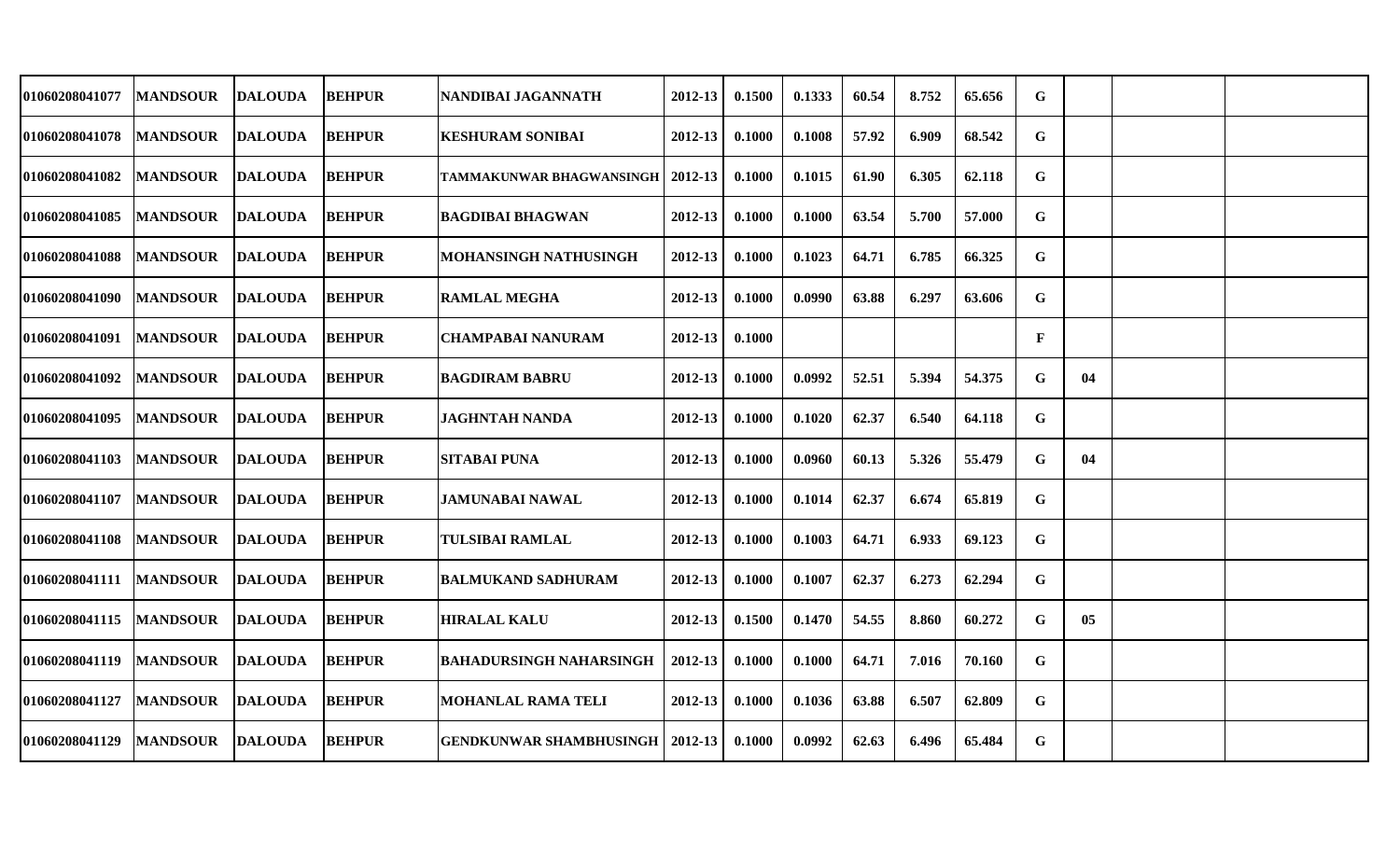| 01060208041133        | <b>MANDSOUR</b> | <b>DALOUDA</b> | <b>BEHPUR</b>          | <b>KISHANLAL BAGDIRAM</b>                      | 2012-13     | 0.1000 |        |       |        |        | F |    | 02060731028009 |  |
|-----------------------|-----------------|----------------|------------------------|------------------------------------------------|-------------|--------|--------|-------|--------|--------|---|----|----------------|--|
| 01060208041134        | <b>MANDSOUR</b> | <b>DALOUDA</b> | <b>BEHPUR</b>          | <b>BALMUKUND GANESHRAM</b>                     | 2012-13     | 0.1500 | 0.1508 | 69.96 | 11.054 | 73.302 | G |    |                |  |
| 01060208041138        | <b>MANDSOUR</b> | <b>DALOUDA</b> | <b>BEHPUR</b>          | <b>KASHIRAM KISHANLAL</b>                      | 2012-13     | 0.1000 | 0.1040 | 60.54 | 6.305  | 60.625 | G |    |                |  |
| 01060208041145        | <b>MANDSOUR</b> | <b>DALOUDA</b> | <b>BEHPUR</b>          | MOHANSINGH NIRBHAYSINGH                        | 2012-13     | 0.1000 | 0.0990 | 62.63 | 6.871  | 69.404 | G |    |                |  |
| 01060208042011        | <b>MANDSOUR</b> | <b>DALOUDA</b> | LASUDIYAILLA KALU PEMA |                                                | 2012-13     | 0.1000 | 0.0992 | 62.67 | 6.401  | 64.526 | G |    |                |  |
| 01060208042012        | <b>MANDSOUR</b> | <b>DALOUDA</b> |                        | ILASUDIYAILLA  MODIRAM BHUWAN                  | 2012-13     | 0.1000 | 0.1029 | 61.31 | 6.683  | 64.947 | G |    |                |  |
| 01060208042015        | <b>MANDSOUR</b> | <b>DALOUDA</b> |                        | LASUDIYAILLA NAGUBAI DEVRAM                    | 2012-13     | 0.1000 | 0.0986 | 54.68 | 5.999  | 60.842 | G | 05 |                |  |
| 01060208042021        | <b>MANDSOUR</b> | DALOUDA        |                        | LASUDIYAILLA SORABHKUNWAR MOHANSINGH   2012-13 |             | 0.1500 | 0.1440 | 64.65 | 9.614  | 66.764 | G |    |                |  |
| <b>01060208042022</b> | <b>MANDSOUR</b> | DALOUDA        |                        | LASUDIYAILLA GITABAI HUDIBAI                   | $2012 - 13$ | 0.1000 | 0.0980 | 67.42 | 6.983  | 71.255 | G |    |                |  |
| 01060208042025        | <b>MANDSOUR</b> | <b>DALOUDA</b> |                        | LASUDIYAILLA KACHRU RAMRATAN MEENA             | 2012-13     | 0.1000 | 0.0960 | 61.31 | 6.166  | 64.229 | G |    |                |  |
| 01060208042027        | <b>MANDSOUR</b> | <b>DALOUDA</b> |                        | LASUDIYAILLA  NARAYANIBAI RAMCHANDRA           | 2012-13     | 0.1000 | 0.0986 | 58.93 | 6.019  | 61.045 | G |    |                |  |
| 01060208042034        | <b>MANDSOUR</b> | <b>DALOUDA</b> |                        | LASUDIYAILLA UDAYLAL NANDIBAI                  | 2012-13     | 0.1000 | 0.0975 | 58.63 | 1.868  | 19.159 | G | 04 |                |  |
| 01060208042070        | <b>MANDSOUR</b> | <b>DALOUDA</b> |                        | LASUDIYAILLA  KANHAIYALAL BHUWAN               | $2012 - 13$ | 0.1500 | 0.1492 | 64.45 | 9.815  | 65.784 | G |    |                |  |
| 01060208042074        | <b>MANDSOUR</b> | <b>DALOUDA</b> |                        | <b>LASUDIYAILLA SURESHCHAND DEVRAM</b>         | 2012-13     | 0.1500 | 0.1500 | 64.45 | 9.778  | 65.187 | G |    |                |  |
| 01060208043058        | <b>MANDSOUR</b> | <b>DALOUDA</b> | <b>SARSOD</b>          | <b>ASHARAM KALU</b>                            | 2012-13     | 0.1000 | 0.1000 | 57.06 | 5.820  | 58.200 | G |    |                |  |
| 01060208043111        | <b>MANDSOUR</b> | <b>DALOUDA</b> | <b>SARSOD</b>          | <b>ASHARAM NANDRAM</b>                         | 2012-13     | 0.1000 | 0.0990 | 61.54 | 6.585  | 66.515 | G |    |                |  |
| 01060208043096        | <b>MANDSOUR</b> | <b>DALOUDA</b> | <b>SARSOD</b>          | <b>BALARAM CHUNNILAL</b>                       | 2012-13     | 0.1500 | 0.1512 | 59.16 | 8.891  | 58.803 | G |    |                |  |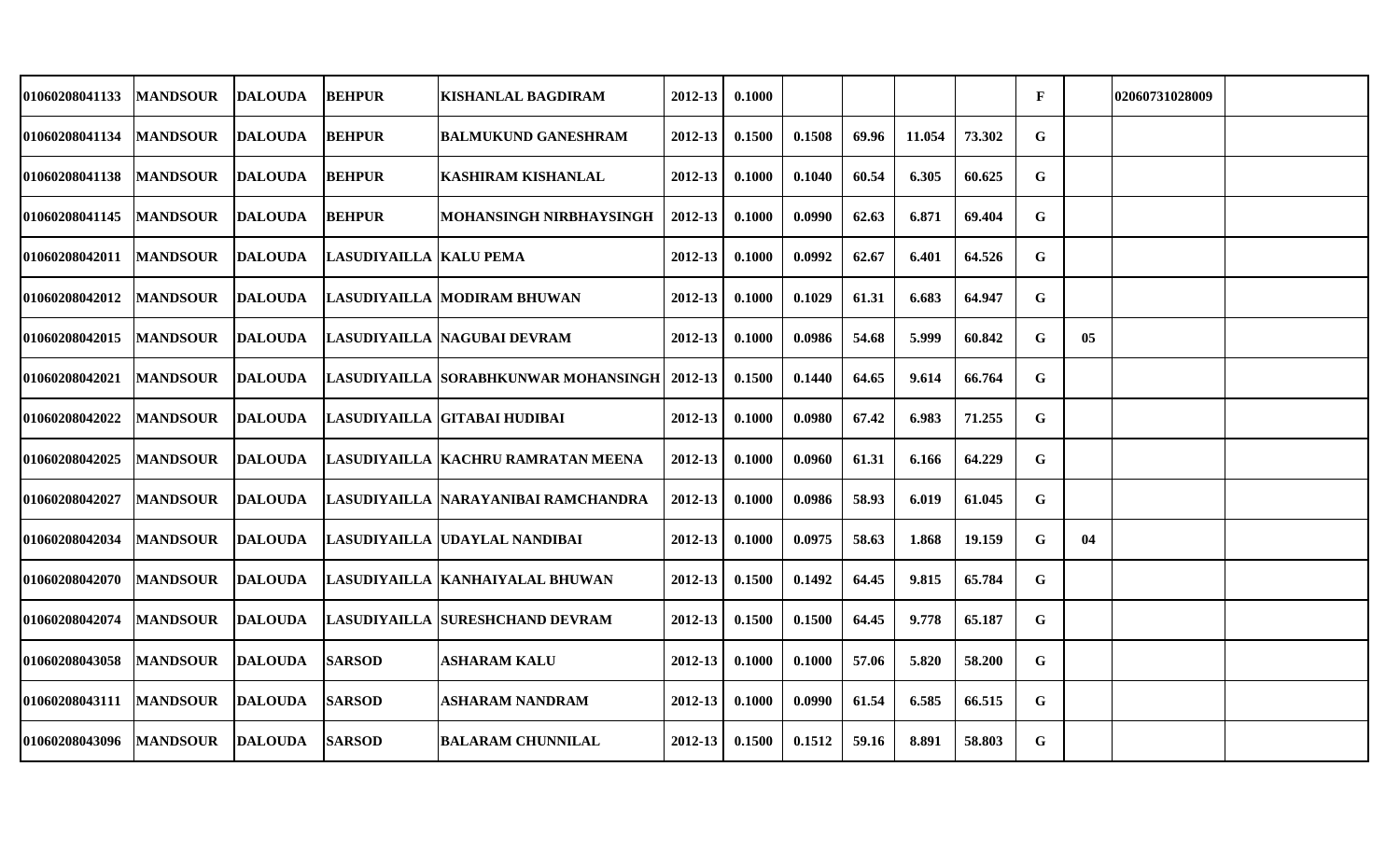| 01060208043085        | <b>MANDSOUR</b> | <b>DALOUDA</b> | <b>SARSOD</b> | <b>BALARAM LAXMAN</b>         | 2012-13     | 0.1500 | 0.1508 | 67.29 | 10.786 | 71.525 | T | 02 |  |
|-----------------------|-----------------|----------------|---------------|-------------------------------|-------------|--------|--------|-------|--------|--------|---|----|--|
| 01060208043115        | <b>MANDSOUR</b> | <b>DALOUDA</b> | <b>SARSOD</b> | <b>BALARAM RAMCHANDRA</b>     | 2012-13     | 0.1500 | 0.1480 | 68.28 | 10.144 | 68.541 | G |    |  |
| 01060208043080        | <b>MANDSOUR</b> | <b>DALOUDA</b> | <b>SARSOD</b> | <b>BASANTILAL MOTILAL</b>     | 2012-13     | 0.1500 | 0.1500 | 65.55 | 9.833  | 65.553 | G |    |  |
| <b>01060208043019</b> | <b>MANDSOUR</b> | <b>DALOUDA</b> | <b>SARSOD</b> | <b>BHAGWATILAL NAHAR</b>      | 2012-13     | 0.1000 | 0.1008 | 70.66 | 7.490  | 74.306 | G |    |  |
| <b>01060208043118</b> | <b>MANDSOUR</b> | <b>DALOUDA</b> | <b>SARSOD</b> | <b>BHERULAL PRATHVIRAJ</b>    | 2012-13     | 0.1000 | 0.1050 | 55.52 | 6.781  | 64.581 | G |    |  |
| <b>01060208043073</b> | <b>MANDSOUR</b> | <b>DALOUDA</b> | <b>SARSOD</b> | <b>BHUWAN LAKHMA</b>          | 2012-13     | 0.1000 | 0.0944 | 61.54 | 6.699  | 70.964 | G |    |  |
| <b>01060208043002</b> | <b>MANDSOUR</b> | <b>DALOUDA</b> | <b>SARSOD</b> | <b>CHAMPALAL KESHURAM</b>     | 2012-13     | 0.1000 | 0.1020 | 64.41 | 6.791  | 66.578 | G |    |  |
| 01060208043119        | <b>MANDSOUR</b> | <b>DALOUDA</b> | <b>SARSOD</b> | <b>CHUNNILAL MATHURALAL</b>   | 2012-13     | 0.1500 | 0.1496 | 66.97 | 10.380 | 69.385 | G |    |  |
| <b>01060208043120</b> | <b>MANDSOUR</b> | <b>DALOUDA</b> | <b>SARSOD</b> | <b>DEVRAM SURATRAM</b>        | 2012-13     | 0.1000 | 0.0992 | 65.69 | 7.263  | 73.216 | G |    |  |
| <b>01060208043055</b> | <b>MANDSOUR</b> | <b>DALOUDA</b> | <b>SARSOD</b> | <b>GANGABAI KASTURCHAND</b>   | 2012-13     | 0.1500 | 0.1470 | 68.28 | 10.369 | 70.537 | G |    |  |
| 01060208043044        | <b>MANDSOUR</b> | <b>DALOUDA</b> | <b>SARSOD</b> | <b>GANGABAI SHRILAL</b>       | 2012-13     | 0.1500 | 0.1512 | 64.45 | 9.769  | 64.610 | G |    |  |
| 01060208043001        | <b>MANDSOUR</b> | <b>DALOUDA</b> | <b>SARSOD</b> | <b>GOVERDHANLAL PARMANAND</b> | 2012-13     | 0.1000 | 0.0986 | 69.43 | 7.518  | 76.247 | G |    |  |
| 01060208043043        | <b>MANDSOUR</b> | <b>DALOUDA</b> | <b>SARSOD</b> | <b>GULABBAI DHURA</b>         | 2012-13     | 0.1000 | 0.1040 | 60.09 | 6.361  | 61.163 | G |    |  |
| 01060208043034        | <b>MANDSOUR</b> | <b>DALOUDA</b> | <b>SARSOD</b> | <b>HANSRAJ AMRATRAM</b>       | 2012-13     | 0.1000 | 0.1044 | 59.06 | 6.083  | 58.266 | G |    |  |
| 01060208043039        | <b>MANDSOUR</b> | <b>DALOUDA</b> | <b>SARSOD</b> | <b>HIRALAL CHAMPALAL</b>      | 2012-13     | 0.1000 | 0.0988 | 64.45 | 6.436  | 65.142 | G |    |  |
| <b>01060208043022</b> | <b>MANDSOUR</b> | <b>DALOUDA</b> | <b>SARSOD</b> | <b>HIRALAL UDAYRAM</b>        | $2012 - 13$ | 0.1500 | 0.1504 | 64.45 | 9.778  | 65.013 | G |    |  |
| 01060208043151        | <b>MANDSOUR</b> | <b>DALOUDA</b> | <b>SARSOD</b> | <b>JADURAM NANURAM</b>        | 2012-13     | 0.1500 | 0.1470 | 65.35 | 10.717 | 72.905 | G |    |  |
|                       |                 |                |               |                               |             |        |        |       |        |        |   |    |  |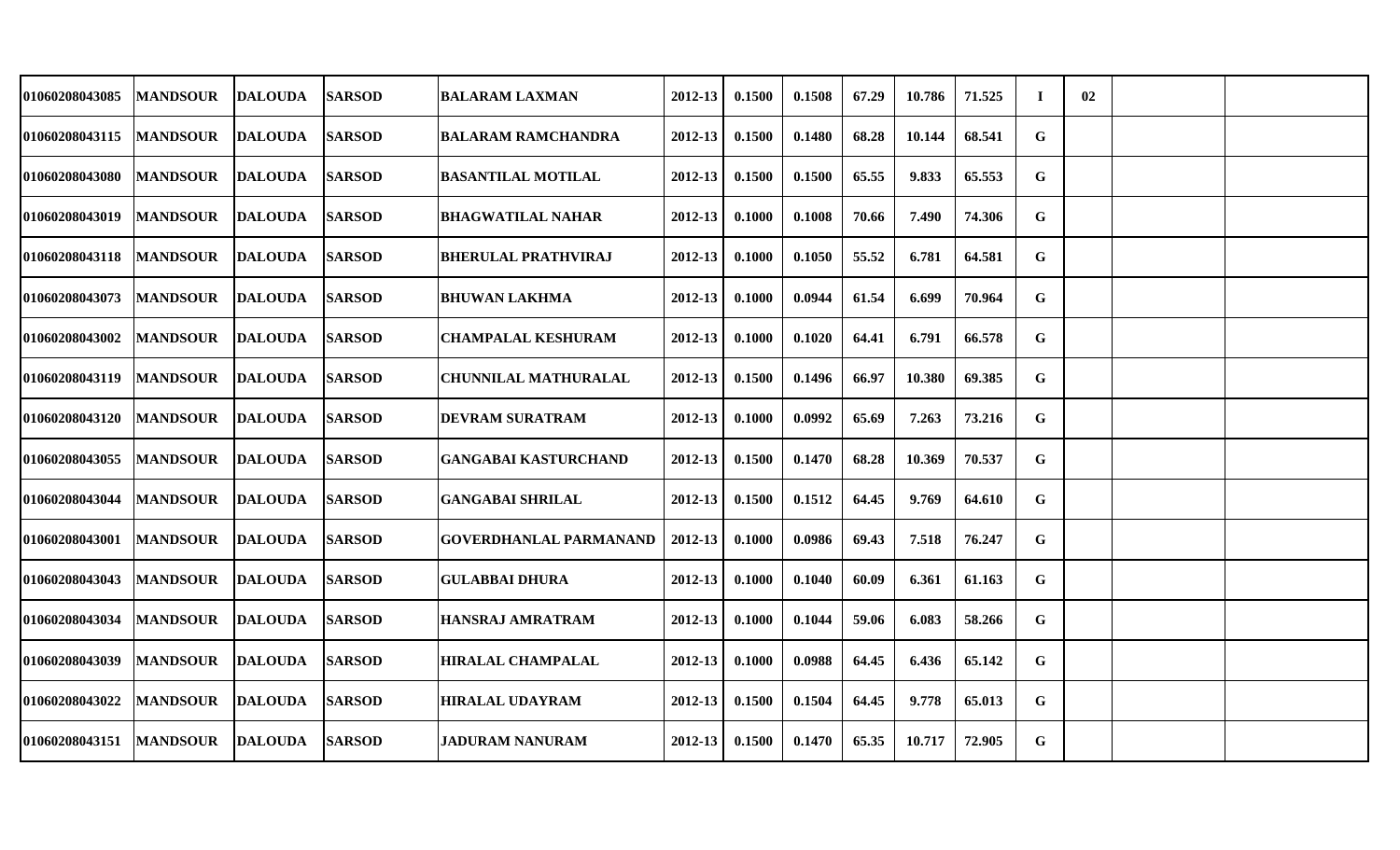| 01060208043125 | <b>MANDSOUR</b> | <b>DALOUDA</b> | <b>SARSOD</b> | <b>JAGDISH RAMKISHAN</b>        | 2012-13     | 0.1000 | 0.1020 | 61.38 | 6.445  | 63.186 | G           |    |                              |
|----------------|-----------------|----------------|---------------|---------------------------------|-------------|--------|--------|-------|--------|--------|-------------|----|------------------------------|
| 01060208043097 | <b>MANDSOUR</b> | <b>DALOUDA</b> | <b>SARSOD</b> | <b>JAGDISHCHANDRA KHYALIRAM</b> | $2012 - 13$ | 0.1500 | 0.1496 | 65.69 | 10.604 | 70.882 | G           |    | <b>TRANSFER/RICHALALMUHA</b> |
| 01060208043029 | <b>MANDSOUR</b> | <b>DALOUDA</b> | <b>SARSOD</b> | <b>JAMNABAI RAMRATAN</b>        | $2012 - 13$ | 0.1500 | 0.1457 | 45.57 | 4.472  | 30.693 | G           | 04 |                              |
| 01060208043017 | <b>MANDSOUR</b> | <b>DALOUDA</b> | <b>SARSOD</b> | <b>KACHRIBAI MOTILAL</b>        | 2012-13     | 0.1000 | 0.0992 | 59.47 | 6.423  | 64.748 | $\mathbf G$ |    |                              |
| 01060208043128 | <b>MANDSOUR</b> | <b>DALOUDA</b> | <b>SARSOD</b> | <b>KAMALSINGH SAJJANSINGH</b>   | 2012-13     | 0.1500 | 0.1462 | 60.09 | 9.108  | 62.298 | G           |    |                              |
| 01060208043092 | <b>MANDSOUR</b> | <b>DALOUDA</b> | <b>SARSOD</b> | <b>KANCHANBAI DULICHAND</b>     | 2012-13     | 0.1000 | 0.0936 | 60.86 | 6.156  | 65.769 | G           |    |                              |
| 01060208043132 | <b>MANDSOUR</b> | <b>DALOUDA</b> | <b>SARSOD</b> | LAXMINARAYAN TULSIRAM           | 2012-13     | 0.1000 | 0.1008 | 60.09 | 6.378  | 63.274 | G           |    |                              |
| 01060208043133 | <b>MANDSOUR</b> | <b>DALOUDA</b> | <b>SARSOD</b> | <b>LILABAI CHENRAM</b>          | 2012-13     | 0.1500 | 0.0975 | 60.86 | 6.425  | 65.897 | G           |    |                              |
| 01060208043050 | <b>MANDSOUR</b> | <b>DALOUDA</b> | <b>SARSOD</b> | <b>MANGILAL KESHURAM</b>        | $2012 - 13$ | 0.1500 | 0.1480 | 69.06 | 10.527 | 71.128 | G           |    |                              |
| 01060208043134 | <b>MANDSOUR</b> | <b>DALOUDA</b> | <b>SARSOD</b> | <b>MANGILAL RAMLAL</b>          | 2012-13     | 0.1000 | 0.0962 | 65.35 | 6.731  | 69.969 | G           |    |                              |
| 01060208043135 | <b>MANDSOUR</b> | <b>DALOUDA</b> | <b>SARSOD</b> | <b>NANALAL BHERULAL</b>         | 2012-13     | 0.1000 | 0.0960 | 60.86 | 6.364  | 66.292 | G           |    |                              |
| 01060208043063 | <b>MANDSOUR</b> | <b>DALOUDA</b> | <b>SARSOD</b> | NANDIBAI PARMANAND              | 2012-13     | 0.1500 | 0.1485 | 59.47 | 9.133  | 61.502 | G           |    |                              |
| 01060208043137 | <b>MANDSOUR</b> | <b>DALOUDA</b> | <b>SARSOD</b> | <b>PARMANAND MOTI</b>           | $2012 - 13$ | 0.1500 | 0.1480 | 68.28 | 10.574 | 71.446 | G           |    |                              |
| 01060208043091 | <b>MANDSOUR</b> | <b>DALOUDA</b> | <b>SARSOD</b> | <b>PARMANAND SHOBHARAM</b>      | 2012-13     | 0.1000 | 0.0992 | 65.55 | 6.986  | 70.423 | G           |    |                              |
| 01060208043005 | <b>MANDSOUR</b> | <b>DALOUDA</b> | <b>SARSOD</b> | PRAKASHCHAND MOTILAL JAIN       | 2012-13     | 0.1500 | 0.1520 | 62.57 | 9.502  | 62.513 | G           |    |                              |
| 01060208043140 | <b>MANDSOUR</b> | <b>DALOUDA</b> | <b>SARSOD</b> | <b>RADHESHYAM CHAMPALAL</b>     | $2012 - 13$ | 0.1500 | 0.1496 | 61.54 | 9.917  | 66.290 | G           |    |                              |
| 01060208043142 | <b>MANDSOUR</b> | <b>DALOUDA</b> | <b>SARSOD</b> | <b>RAMCHANDRA CHABILAL</b>      | 2012-13     | 0.1000 | 0.0992 | 59.06 | 6.201  | 62.510 | G           |    |                              |
|                |                 |                |               |                                 |             |        |        |       |        |        |             |    |                              |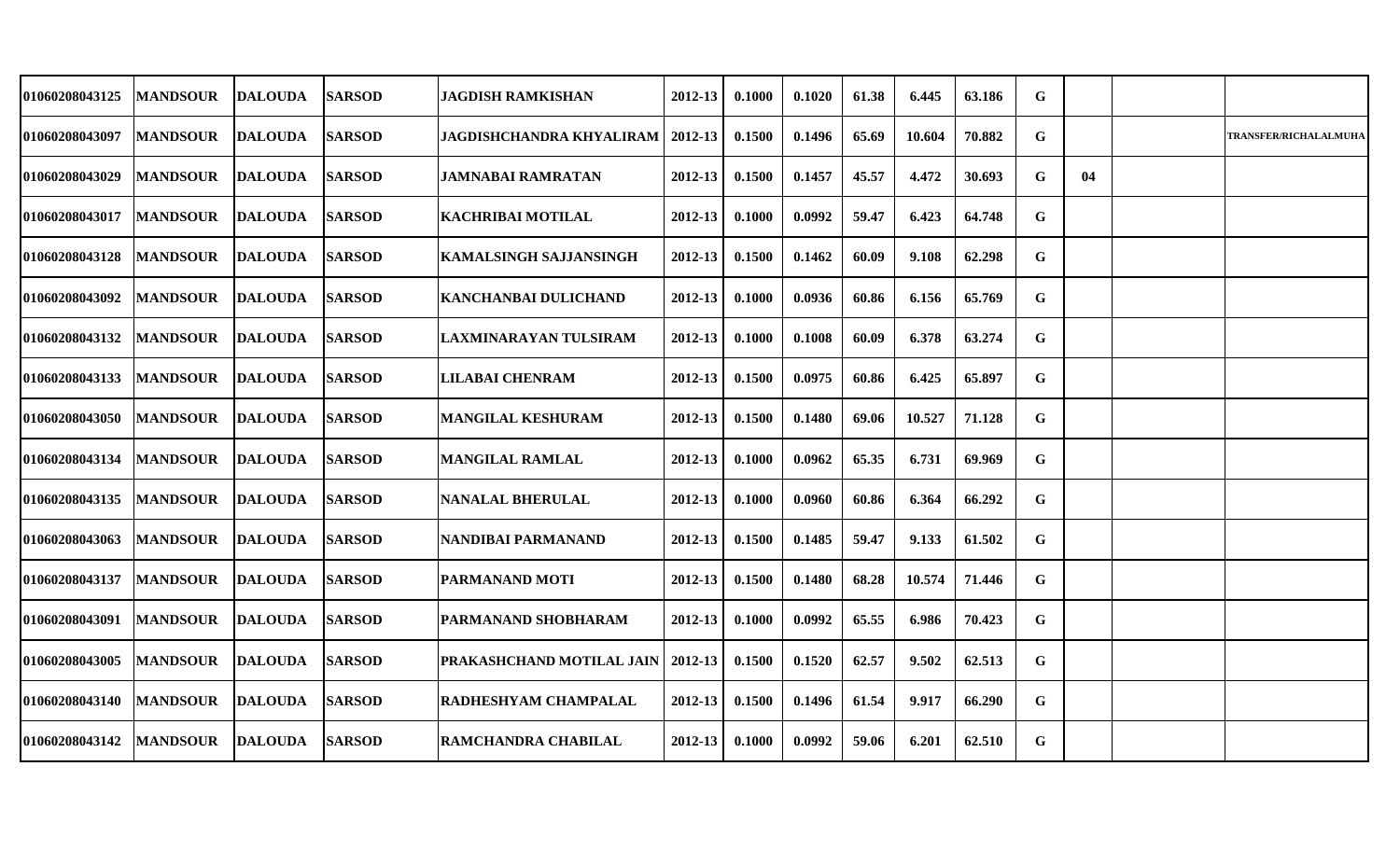| 01060208043004        | <b>MANDSOUR</b> | <b>DALOUDA</b> | <b>SARSOD</b>                   | RAMCHANDRA HIRALAL                         | 2012-13     | 0.1000 | 0.0972 | 62.57 | 6.436  | 66.214 | $\mathbf G$ |    |  |
|-----------------------|-----------------|----------------|---------------------------------|--------------------------------------------|-------------|--------|--------|-------|--------|--------|-------------|----|--|
| 01060208043071        | <b>MANDSOUR</b> | <b>DALOUDA</b> | <b>SARSOD</b>                   | RAMCHANDRA MANGILAL                        | 2012-13     | 0.1500 | 0.1500 | 67.47 | 10.304 | 68.693 | G           |    |  |
| <b>01060208043010</b> | <b>MANDSOUR</b> | <b>DALOUDA</b> | <b>SARSOD</b>                   | <b>RAMCHANDRA TORIRAM</b>                  | 2012-13     | 0.1500 | 0.1519 | 64.41 | 10.471 | 68.934 | G           |    |  |
| 01060208043144        | <b>MANDSOUR</b> | <b>DALOUDA</b> | <b>SARSOD</b>                   | <b>RAMGOPAL GENDALAL</b>                   | 2012-13     | 0.1500 | 0.1503 | 65.69 | 10.576 | 70.366 | G           |    |  |
| <b>01060208043146</b> | <b>MANDSOUR</b> | <b>DALOUDA</b> | <b>SARSOD</b>                   | RAMKANHYABAI DULICHAND                     | 2012-13     | 0.1000 | 0.1000 | 65.35 | 7.179  | 71.790 | G           |    |  |
| 01060208043045        | <b>MANDSOUR</b> | <b>DALOUDA</b> | <b>SARSOD</b>                   | <b>RAMNARAYAN BHAGWAN</b>                  | $2012 - 13$ | 0.1000 | 0.1000 | 67.49 | 7.241  | 72.410 | G           |    |  |
| 01060208043012        | <b>MANDSOUR</b> | DALOUDA        | <b>SARSOD</b>                   | <b>RAMPRASAD GOVINDRAM</b>                 | 2012-13     | 0.1500 | 0.1492 | 66.97 | 10.629 | 71.240 | G           |    |  |
| 01060208043148        | <b>MANDSOUR</b> | <b>DALOUDA</b> | <b>SARSOD</b>                   | <b>SHAMBHUSINGH NIRBHAYSINGH   2012-13</b> |             | 0.1000 | 0.1000 | 66.97 | 6.955  | 69.550 | G           |    |  |
| 01060208043110        | <b>MANDSOUR</b> | <b>DALOUDA</b> | <b>SARSOD</b>                   | <b>SUHAGBAI ONKARLAL</b>                   | $2012 - 13$ | 0.1000 | 0.0946 | 65.55 | 6.152  | 65.032 | G           |    |  |
| 01060208043089        | <b>MANDSOUR</b> | DALOUDA        | <b>SARSOD</b>                   | SUNDARLAL HIRALAL                          | 2012-13     | 0.1000 | 0.1024 | 55.70 | 5.825  | 56.885 | G           | 04 |  |
| 01060208043149        | <b>MANDSOUR</b> | <b>DALOUDA</b> | <b>SARSOD</b>                   | <b>UDEYLAL BHERULAL</b>                    | 2012-13     | 0.1000 | 0.0957 | 57.87 | 5.696  | 59.519 | G           |    |  |
| 01060208044005        | <b>MANDSOUR</b> | <b>DALOUDA</b> |                                 | GURADIYASHAH  BHERULAL BHAGIRATH           | 2012-13     | 0.1500 | 0.1240 | 68.80 | 8.590  | 69.274 | G           |    |  |
| 01060208044007        | <b>MANDSOUR</b> | <b>DALOUDA</b> |                                 | <b>GURADIYASHAH DEVILAL PANNALAL</b>       | 2012-13     | 0.1500 | 0.1470 | 67.74 | 10.180 | 69.252 | G           |    |  |
| 01060208044011        | <b>MANDSOUR</b> | <b>DALOUDA</b> |                                 | <b>GURADIYASHAH MANGILAL BHERULAL</b>      | 2012-13     | 0.1500 | 0.1443 | 61.81 | 9.157  | 63.458 | G           |    |  |
| 01060208044013        | <b>MANDSOUR</b> | <b>DALOUDA</b> |                                 | <b>GURADIYASHAH BHUWANSINGH FUNDALAL</b>   | 2012-13     | 0.1500 | 0.1440 | 68.19 | 9.712  | 67.444 | $\mathbf G$ |    |  |
| 01060208044017        | <b>MANDSOUR</b> | <b>DALOUDA</b> | <b>GURADIYASHAH MANGU NATHU</b> |                                            | 2012-13     | 0.1000 | 0.0936 | 64.93 | 6.243  | 66.699 | G           |    |  |
| 01060208044019        | <b>MANDSOUR</b> | <b>DALOUDA</b> |                                 | <b>GURADIYASHAH RAMCHANDRA SHANKARLAL</b>  | 2012-13     | 0.1000 | 0.1015 | 62.21 | 6.257  | 61.645 | G           |    |  |
|                       |                 |                |                                 |                                            |             |        |        |       |        |        |             |    |  |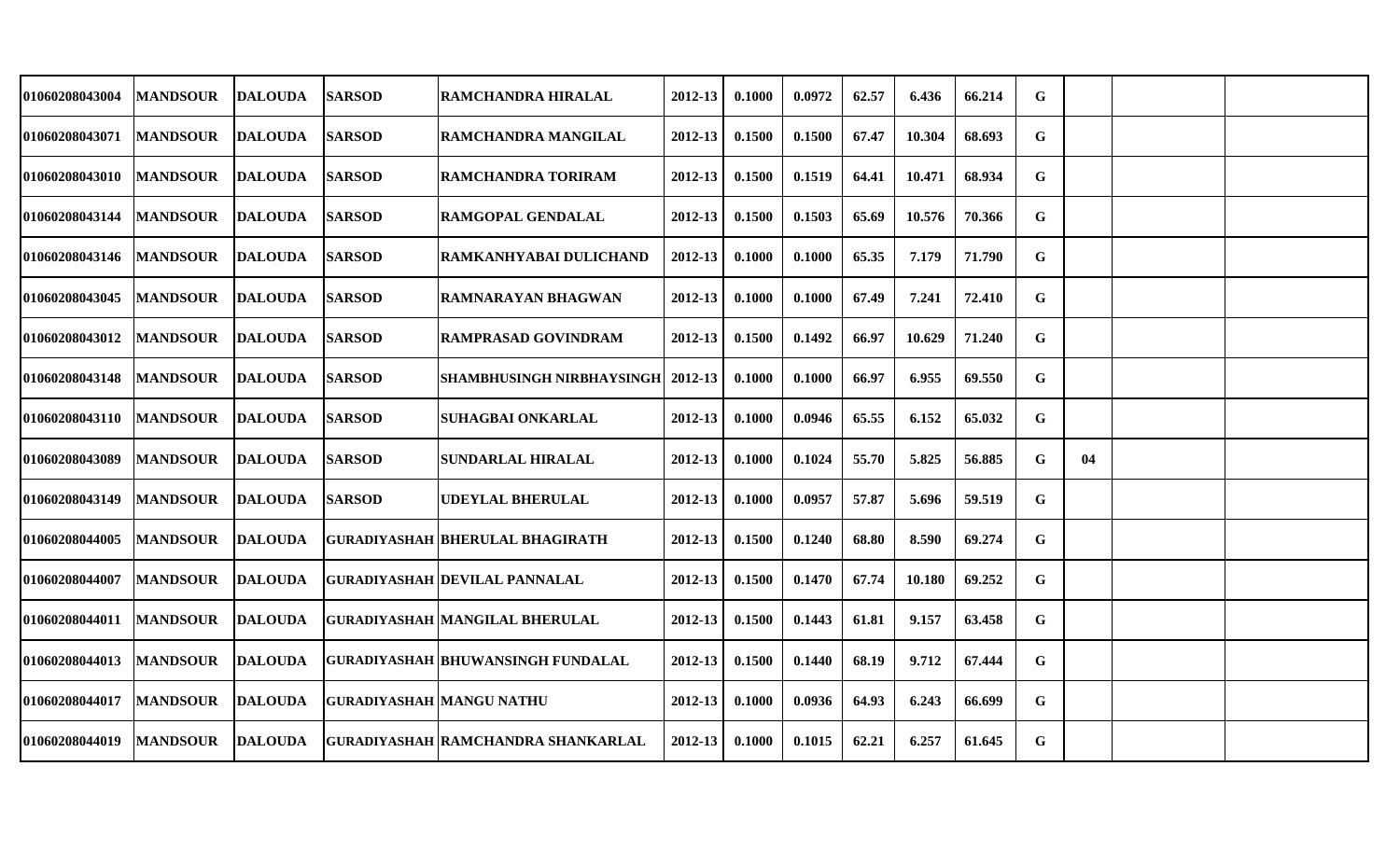| 01060208044020 | <b>MANDSOUR</b> | <b>DALOUDA</b> |                                   | GURADIYASHAH BHUWANILAL BHERULAL            | 2012-13     | 0.1500 | 0.1450 | 66.96 | 10.503 | 72.434 | G           |  |  |
|----------------|-----------------|----------------|-----------------------------------|---------------------------------------------|-------------|--------|--------|-------|--------|--------|-------------|--|--|
| 01060208044021 | <b>MANDSOUR</b> | <b>DALOUDA</b> | <b>GURADIYASHAH VAJJIBAI DEVA</b> |                                             | 2012-13     | 0.1500 | 0.1504 | 66.45 | 10.043 | 66.775 | G           |  |  |
| 01060208044024 | <b>MANDSOUR</b> | <b>DALOUDA</b> |                                   | GURADIYASHAH RAMCHANDRA BAHGIRATH           | $2012 - 13$ | 0.1500 | 0.1519 | 66.45 | 10.290 | 67.742 | $\mathbf G$ |  |  |
| 01060208044026 | <b>MANDSOUR</b> | <b>DALOUDA</b> |                                   | GURADIYASHAH RODA DHANNA GAYRI              | 2012-13     | 0.1500 | 0.1472 | 62.21 | 9.687  | 65.808 | G           |  |  |
| 01060208044027 | <b>MANDSOUR</b> | <b>DALOUDA</b> |                                   | <b>GURADIYASHAH MANGU GAMERA</b>            | 2012-13     | 0.1000 | 0.0973 | 62.21 | 6.639  | 68.232 | G           |  |  |
| 01060208044029 | <b>MANDSOUR</b> | <b>DALOUDA</b> |                                   | GURADIYASHAH KAMLABAI BHAGATRAM             | 2012-13     | 0.1500 | 0.1512 | 68.19 | 10.823 | 71.581 | G           |  |  |
| 01060208044037 | <b>MANDSOUR</b> | <b>DALOUDA</b> |                                   | <b>GURADIYASHAH SHAMBHUSINGH KARANSINGH</b> | 2012-13     | 0.1000 | 0.1035 | 61.81 | 6.225  | 60.145 | G           |  |  |
| 01060208044040 | <b>MANDSOUR</b> | <b>DALOUDA</b> |                                   | GURADIYASHAH  BHUWAN LACHIRAM               | 2012-13     | 0.1500 | 0.1512 | 61.61 | 9.673  | 63.975 | G           |  |  |
| 01060208044043 | <b>MANDSOUR</b> | <b>DALOUDA</b> |                                   | <b>GURADIYASHAH RAMSUKH AMBARAM</b>         | $2012 - 13$ | 0.1500 | 0.1200 | 68.20 | 8.223  | 68.525 | $\mathbf G$ |  |  |
| 01060208044046 | <b>MANDSOUR</b> | <b>DALOUDA</b> |                                   | <b>GURADIYASHAH NANALAL ONKARLAL</b>        | 2012-13     | 0.1000 | 0.0992 | 61.61 | 6.443  | 64.950 | G           |  |  |
| 01060208044051 | <b>MANDSOUR</b> | <b>DALOUDA</b> |                                   | <b>GURADIYASHAH RAMNIWAS GANESHRAM</b>      | 2012-13     | 0.1500 | 0.1492 | 66.45 | 9.986  | 66.930 | G           |  |  |
| 01060208044052 | <b>MANDSOUR</b> | <b>DALOUDA</b> |                                   | <b>GURADIYASHAH ISHWARLAL RAMNARAYAN</b>    | $2012 - 13$ | 0.1500 | 0.1500 | 68.19 | 10.755 | 71.700 | G           |  |  |
| 01060208044055 | <b>MANDSOUR</b> | <b>DALOUDA</b> |                                   | <b>GURADIYASHAH UMMEDRAM KANHAIYALAL</b>    | 2012-13     | 0.1000 | 0.0960 | 70.67 | 6.542  | 68.146 | G           |  |  |
| 01060208044057 | <b>MANDSOUR</b> | <b>DALOUDA</b> |                                   | <b>GURADIYASHAH HARIRAM PYARA</b>           | 2012-13     | 0.1000 | 0.1020 | 61.61 | 6.355  | 62.304 | G           |  |  |
| 01060208044060 | <b>MANDSOUR</b> | <b>DALOUDA</b> |                                   | <b>GURADIYASHAH DHAPUBAI KISHAN</b>         | 2012-13     | 0.1500 | 0.1480 | 61.81 | 9.333  | 63.061 | G           |  |  |
| 01060208044067 | <b>MANDSOUR</b> | <b>DALOUDA</b> |                                   | GURADIYASHAH  SHIVNARAYAN MOHAN             | $2012 - 13$ | 0.1500 | 0.1457 | 69.63 | 10.544 | 72.368 | G           |  |  |
| 01060208045001 | <b>MANDSOUR</b> | <b>DALOUDA</b> |                                   | CHANDAKHEDI  NANDRAM BAGDIRAM               | 2012-13     | 0.1500 | 0.1512 | 72.34 | 11.047 | 73.062 | G           |  |  |
|                |                 |                |                                   |                                             |             |        |        |       |        |        |             |  |  |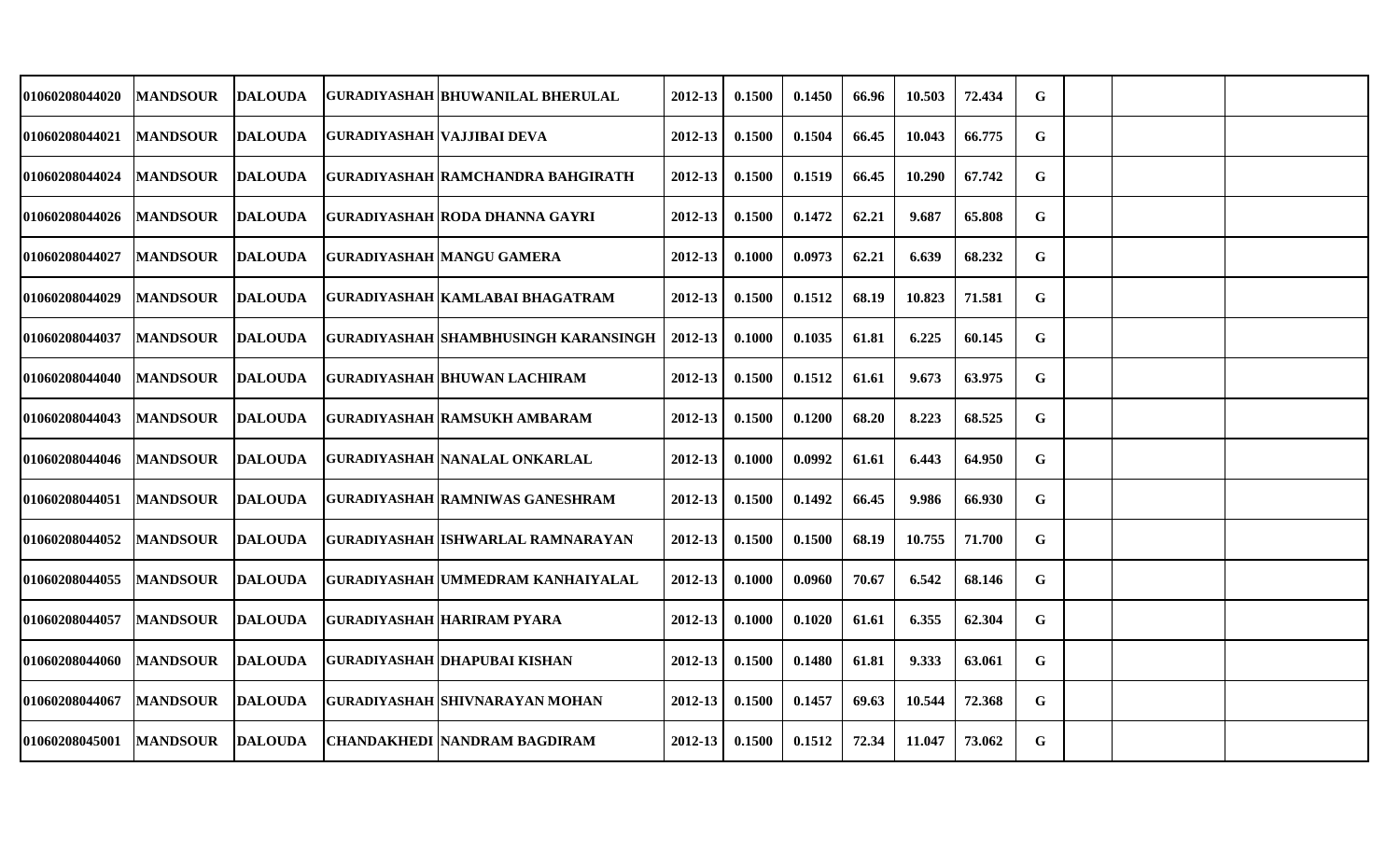| <b>01060208045002</b> | <b>MANDSOUR</b> | <b>DALOUDA</b> | <b>CHANDAKHEDI GOVERDHANLAL UMMEDRAM</b>  | 2012-13     | 0.1500 | 0.1520 | 72.31 | 10.392 | 68.368 | G |  |  |
|-----------------------|-----------------|----------------|-------------------------------------------|-------------|--------|--------|-------|--------|--------|---|--|--|
| 01060208045004        | <b>MANDSOUR</b> | <b>DALOUDA</b> | <b>CHANDAKHEDI BHAGATRAM RUGHNATH</b>     | 2012-13     | 0.1500 | 0.1426 | 59.51 | 8.595  | 60.273 | G |  |  |
| 01060208045005        | <b>MANDSOUR</b> | <b>DALOUDA</b> | <b>CHANDAKHEDI ISUNDARLAL UMMEDRAM</b>    | $2012 - 13$ | 0.1500 | 0.1505 | 64.88 | 9.788  | 65.037 | G |  |  |
| <b>01060208045007</b> | <b>MANDSOUR</b> | <b>DALOUDA</b> | CHANDAKHEDI  RAMSURATBAI MANGILAL         | $2012 - 13$ | 0.1500 | 0.1500 | 64.88 | 10.056 | 67.040 | G |  |  |
| <b>01060208045012</b> | <b>MANDSOUR</b> | <b>DALOUDA</b> | CHANDAKHEDI   NATHULAL MADHOLAL           | 2012-13     | 0.1500 | 0.1525 | 65.43 | 10.104 | 66.256 | G |  |  |
| <b>01060208045015</b> | <b>MANDSOUR</b> | <b>DALOUDA</b> | <b>CHANDAKHEDI RUGHNATH BHERULAL</b>      | 2012-13     | 0.1000 | 0.0950 | 65.43 | 6.375  | 67.105 | G |  |  |
| <b>01060208045016</b> | <b>MANDSOUR</b> | <b>DALOUDA</b> | <b>CHANDAKHEDI KODARSINGH NATHU</b>       | 2012-13     | 0.1000 | 0.1000 | 71.82 | 7.182  | 71.820 | G |  |  |
| 01060208045018        | <b>MANDSOUR</b> | <b>DALOUDA</b> | <b>CHANDAKHEDI KANSINGH LALSINGH</b>      | 2012-13     | 0.1500 | 0.1480 | 62.20 | 9.330  | 63.041 | G |  |  |
| 01060208045019        | <b>MANDSOUR</b> | <b>DALOUDA</b> | CHANDAKHEDI  BAHADURSINGH MADHOSINGH      | 2012-13     | 0.1500 | 0.1240 | 64.76 | 7.457  | 60.137 | G |  |  |
| <b>01060208045020</b> | <b>MANDSOUR</b> | <b>DALOUDA</b> | <b>CHANDAKHEDI BHAGIRATH DEWA</b>         | 2012-13     | 0.1500 | 0.1500 | 64.76 | 9.881  | 65.873 | G |  |  |
| <b>01060208045022</b> | <b>MANDSOUR</b> | <b>DALOUDA</b> | CHANDAKHEDI  MANGU BHANWARLAL             | 2012-13     | 0.1000 | 0.1000 | 68.35 | 7.040  | 70.400 | G |  |  |
| <b>01060208045023</b> | <b>MANDSOUR</b> | <b>DALOUDA</b> | CHANDAKHEDI  JAGANNATH KISHANLAL          | $2012 - 13$ | 0.1000 | 0.1000 | 63.15 | 6.423  | 64.230 | G |  |  |
| <b>01060208045026</b> | <b>MANDSOUR</b> | <b>DALOUDA</b> | <b>CHANDAKHEDI JAGDISH BHUWANJI</b>       | 2012-13     | 0.1000 | 0.1008 | 64.88 | 6.256  | 62.063 | G |  |  |
| <b>01060208045027</b> | <b>MANDSOUR</b> | <b>DALOUDA</b> | <b>CHANDAKHEDI DEVKARAN KISHORRAM</b>     | 2012-13     | 0.1000 | 0.1000 | 62.20 | 6.193  | 61.930 | G |  |  |
| 01060208045030        | <b>MANDSOUR</b> | <b>DALOUDA</b> | <b>CHANDAKHEDI BHARATRAM BHANWARLAL</b>   | 2012-13     | 0.1500 | 0.1512 | 64.76 | 10.056 | 66.508 | G |  |  |
| 01060208045033        | <b>MANDSOUR</b> | <b>DALOUDA</b> | <b>CHANDAKHEDI BHARATSINGH BHERUSINGH</b> | $2012 - 13$ | 0.1500 | 0.1494 | 68.35 | 10.145 | 67.905 | G |  |  |
| <b>01060208045037</b> | <b>MANDSOUR</b> | <b>DALOUDA</b> | CHANDAKHEDI  DASHRATHLAL MATHURALAL       | 2012-13     | 0.1000 | 0.1024 | 58.87 | 6.257  | 61.104 | G |  |  |
|                       |                 |                |                                           |             |        |        |       |        |        |   |  |  |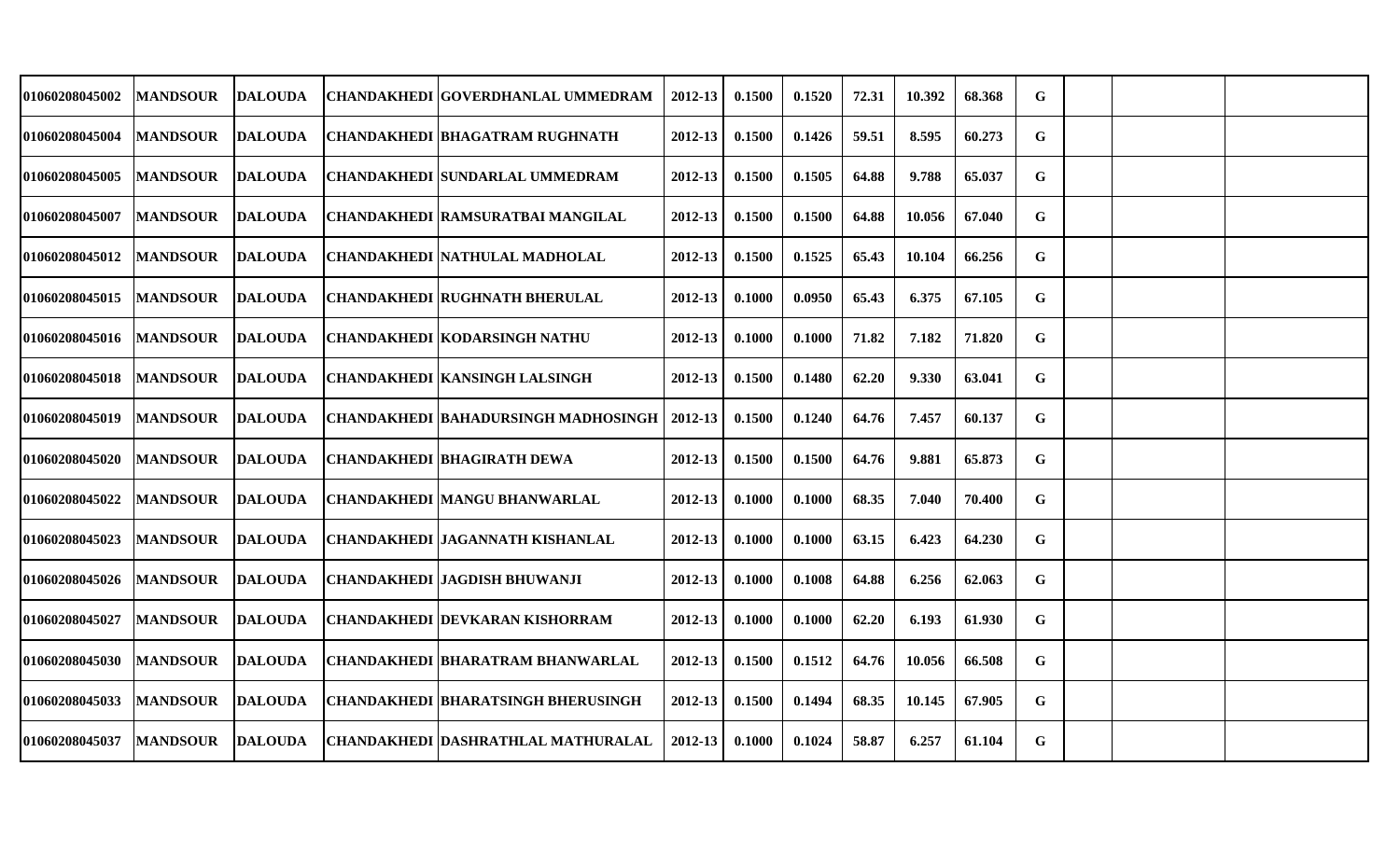| <b>CHANDAKHEDI MOHANLAL HIRALAL</b><br>2012-13<br>9.427<br>64.217<br>G<br><b>MANDSOUR</b><br><b>DALOUDA</b><br>0.1500<br>0.1468<br>63.15<br>7.234<br>G<br><b>DALOUDA</b><br><b>CHANDAKHEDI KELASHBAI MANGILAL</b><br>2012-13<br>0.1000<br>0.1020<br>72.34<br>70.922<br><b>NAME CHANGE</b><br><b>MANDSOUR</b><br>G<br><b>DALOUDA</b><br><b>CHANDAKHEDI GANGARAM KALU</b><br>2012-13<br>0.1000<br>0.0995<br>65.89<br>6.354<br>63.859<br><b>MANDSOUR</b><br>G<br>CHANDAKHEDI  GORDHANLAL MOHANLAL<br>2012-13<br>0.1500<br>0.1512<br>11.456<br><b>MANDSOUR</b><br><b>DALOUDA</b><br>72.57<br>75.767<br>G<br><b>CHANDAKHEDI MUNNIBAI LAXMAN</b><br>$2012 - 13$<br>0.1500<br>65.89<br>9.582<br><b>MANDSOUR</b><br><b>DALOUDA</b><br>0.1443<br>66.403<br><b>MANDSOUR</b><br><b>DALOUDA</b><br><b>CHANDAKHEDI BHERULAL RAMA</b><br>2012-13<br>0.1500<br>0.1512<br>68.35<br>10.448<br>69.101<br>G<br>G<br><b>MANDSOUR</b><br><b>DALOUDA</b><br><b>CHANDAKHEDI DATARSINGH VAKHTAWARSINGH   2012-13</b><br>0.1500<br>0.1488<br>62.20<br>9.401<br>63.179<br>G<br><b>CHANDAKHEDI TAKHATSINGH PADAMSINGH</b><br>62.28<br>9.253<br>62.184<br><b>MANDSOUR</b><br><b>DALOUDA</b><br>2012-13<br>0.1500<br>0.1488<br>2012-13<br>0.1500<br>0.1500<br>65.29<br>10.055<br>67.033<br>G<br><b>MANDSOUR</b><br><b>DALOUDA</b><br>CHANDAKHEDI  KANWARLAL UMMEDRAM<br>G<br>CHANDAKHEDI  AMRATRAM UMMEDRAM<br>2012-13<br>0.1517<br>66.85<br>9.913<br>65.346<br><b>MANDSOUR</b><br><b>DALOUDA</b><br>0.1500<br><b>CHANDAKHEDI BADRILAL RANCHODDAS</b><br>2012-13<br>6.505<br>65.050<br>G<br><b>MANDSOUR</b><br><b>DALOUDA</b><br>0.1000<br>0.1000<br>65.05<br><b>MANDSOUR</b><br><b>DALOUDA</b><br><b>CHANDAKHEDI BISMILLABAI NAJIRKHAN</b><br>2012-13<br>0.1500<br>0.1566<br>65.05<br>10.324<br>65.926<br>G<br><b>CHANDAKHEDI KRISHNAKUNWAR MANSINGH</b><br>G<br><b>MANDSOUR</b><br><b>DALOUDA</b><br>2012-13<br>0.1500<br>0.1500<br>65.29<br>9.635<br>64.233<br><b>CHANDAKHEDI VIKRAMSINGH NAHARSINGH</b><br>G<br><b>MANDSOUR</b><br><b>DALOUDA</b><br>2012-13<br>0.1500<br>0.1512<br>68.90<br>9.754<br>64.511<br><b>CHANDAKHEDI SHANTILAL HIRALAL</b><br>2012-13<br>0.1500<br>0.1500<br>72.57<br>10.699<br>71.327<br>G<br><b>MANDSOUR</b><br>DALOUDA<br>G<br><b>MANDSOUR</b><br> CHANDAKHEDI RAGHUVIRSINGH JUJHARSINGH<br>0.1500<br>0.1505<br>63.15<br>9.355<br>62.159<br>DALOUDA<br>2012-13 | 01060208045039 | <b>MANDSOUR</b> | <b>DALOUDA</b> | CHANDAKHEDI  RAMNIWAS SHANTILAL | 2012-13 | 0.1000 | 0.1000 | 59.51 | 5.960 | 59.600 | G |  | <b>NAME CHANGE</b> |
|--------------------------------------------------------------------------------------------------------------------------------------------------------------------------------------------------------------------------------------------------------------------------------------------------------------------------------------------------------------------------------------------------------------------------------------------------------------------------------------------------------------------------------------------------------------------------------------------------------------------------------------------------------------------------------------------------------------------------------------------------------------------------------------------------------------------------------------------------------------------------------------------------------------------------------------------------------------------------------------------------------------------------------------------------------------------------------------------------------------------------------------------------------------------------------------------------------------------------------------------------------------------------------------------------------------------------------------------------------------------------------------------------------------------------------------------------------------------------------------------------------------------------------------------------------------------------------------------------------------------------------------------------------------------------------------------------------------------------------------------------------------------------------------------------------------------------------------------------------------------------------------------------------------------------------------------------------------------------------------------------------------------------------------------------------------------------------------------------------------------------------------------------------------------------------------------------------------------------------------------------------------------------------------------------------------------------------------------------------------------|----------------|-----------------|----------------|---------------------------------|---------|--------|--------|-------|-------|--------|---|--|--------------------|
|                                                                                                                                                                                                                                                                                                                                                                                                                                                                                                                                                                                                                                                                                                                                                                                                                                                                                                                                                                                                                                                                                                                                                                                                                                                                                                                                                                                                                                                                                                                                                                                                                                                                                                                                                                                                                                                                                                                                                                                                                                                                                                                                                                                                                                                                                                                                                                    | 01060208045041 |                 |                |                                 |         |        |        |       |       |        |   |  |                    |
|                                                                                                                                                                                                                                                                                                                                                                                                                                                                                                                                                                                                                                                                                                                                                                                                                                                                                                                                                                                                                                                                                                                                                                                                                                                                                                                                                                                                                                                                                                                                                                                                                                                                                                                                                                                                                                                                                                                                                                                                                                                                                                                                                                                                                                                                                                                                                                    | 01060208045042 |                 |                |                                 |         |        |        |       |       |        |   |  |                    |
|                                                                                                                                                                                                                                                                                                                                                                                                                                                                                                                                                                                                                                                                                                                                                                                                                                                                                                                                                                                                                                                                                                                                                                                                                                                                                                                                                                                                                                                                                                                                                                                                                                                                                                                                                                                                                                                                                                                                                                                                                                                                                                                                                                                                                                                                                                                                                                    | 01060208045044 |                 |                |                                 |         |        |        |       |       |        |   |  |                    |
|                                                                                                                                                                                                                                                                                                                                                                                                                                                                                                                                                                                                                                                                                                                                                                                                                                                                                                                                                                                                                                                                                                                                                                                                                                                                                                                                                                                                                                                                                                                                                                                                                                                                                                                                                                                                                                                                                                                                                                                                                                                                                                                                                                                                                                                                                                                                                                    | 01060208045046 |                 |                |                                 |         |        |        |       |       |        |   |  |                    |
|                                                                                                                                                                                                                                                                                                                                                                                                                                                                                                                                                                                                                                                                                                                                                                                                                                                                                                                                                                                                                                                                                                                                                                                                                                                                                                                                                                                                                                                                                                                                                                                                                                                                                                                                                                                                                                                                                                                                                                                                                                                                                                                                                                                                                                                                                                                                                                    | 01060208045048 |                 |                |                                 |         |        |        |       |       |        |   |  |                    |
|                                                                                                                                                                                                                                                                                                                                                                                                                                                                                                                                                                                                                                                                                                                                                                                                                                                                                                                                                                                                                                                                                                                                                                                                                                                                                                                                                                                                                                                                                                                                                                                                                                                                                                                                                                                                                                                                                                                                                                                                                                                                                                                                                                                                                                                                                                                                                                    | 01060208045055 |                 |                |                                 |         |        |        |       |       |        |   |  |                    |
|                                                                                                                                                                                                                                                                                                                                                                                                                                                                                                                                                                                                                                                                                                                                                                                                                                                                                                                                                                                                                                                                                                                                                                                                                                                                                                                                                                                                                                                                                                                                                                                                                                                                                                                                                                                                                                                                                                                                                                                                                                                                                                                                                                                                                                                                                                                                                                    | 01060208045056 |                 |                |                                 |         |        |        |       |       |        |   |  |                    |
|                                                                                                                                                                                                                                                                                                                                                                                                                                                                                                                                                                                                                                                                                                                                                                                                                                                                                                                                                                                                                                                                                                                                                                                                                                                                                                                                                                                                                                                                                                                                                                                                                                                                                                                                                                                                                                                                                                                                                                                                                                                                                                                                                                                                                                                                                                                                                                    | 01060208045058 |                 |                |                                 |         |        |        |       |       |        |   |  |                    |
|                                                                                                                                                                                                                                                                                                                                                                                                                                                                                                                                                                                                                                                                                                                                                                                                                                                                                                                                                                                                                                                                                                                                                                                                                                                                                                                                                                                                                                                                                                                                                                                                                                                                                                                                                                                                                                                                                                                                                                                                                                                                                                                                                                                                                                                                                                                                                                    | 01060208045061 |                 |                |                                 |         |        |        |       |       |        |   |  |                    |
|                                                                                                                                                                                                                                                                                                                                                                                                                                                                                                                                                                                                                                                                                                                                                                                                                                                                                                                                                                                                                                                                                                                                                                                                                                                                                                                                                                                                                                                                                                                                                                                                                                                                                                                                                                                                                                                                                                                                                                                                                                                                                                                                                                                                                                                                                                                                                                    | 01060208045063 |                 |                |                                 |         |        |        |       |       |        |   |  |                    |
|                                                                                                                                                                                                                                                                                                                                                                                                                                                                                                                                                                                                                                                                                                                                                                                                                                                                                                                                                                                                                                                                                                                                                                                                                                                                                                                                                                                                                                                                                                                                                                                                                                                                                                                                                                                                                                                                                                                                                                                                                                                                                                                                                                                                                                                                                                                                                                    | 01060208045065 |                 |                |                                 |         |        |        |       |       |        |   |  |                    |
|                                                                                                                                                                                                                                                                                                                                                                                                                                                                                                                                                                                                                                                                                                                                                                                                                                                                                                                                                                                                                                                                                                                                                                                                                                                                                                                                                                                                                                                                                                                                                                                                                                                                                                                                                                                                                                                                                                                                                                                                                                                                                                                                                                                                                                                                                                                                                                    | 01060208045067 |                 |                |                                 |         |        |        |       |       |        |   |  |                    |
|                                                                                                                                                                                                                                                                                                                                                                                                                                                                                                                                                                                                                                                                                                                                                                                                                                                                                                                                                                                                                                                                                                                                                                                                                                                                                                                                                                                                                                                                                                                                                                                                                                                                                                                                                                                                                                                                                                                                                                                                                                                                                                                                                                                                                                                                                                                                                                    | 01060208045070 |                 |                |                                 |         |        |        |       |       |        |   |  |                    |
|                                                                                                                                                                                                                                                                                                                                                                                                                                                                                                                                                                                                                                                                                                                                                                                                                                                                                                                                                                                                                                                                                                                                                                                                                                                                                                                                                                                                                                                                                                                                                                                                                                                                                                                                                                                                                                                                                                                                                                                                                                                                                                                                                                                                                                                                                                                                                                    | 01060208045071 |                 |                |                                 |         |        |        |       |       |        |   |  |                    |
|                                                                                                                                                                                                                                                                                                                                                                                                                                                                                                                                                                                                                                                                                                                                                                                                                                                                                                                                                                                                                                                                                                                                                                                                                                                                                                                                                                                                                                                                                                                                                                                                                                                                                                                                                                                                                                                                                                                                                                                                                                                                                                                                                                                                                                                                                                                                                                    | 01060208045073 |                 |                |                                 |         |        |        |       |       |        |   |  |                    |
|                                                                                                                                                                                                                                                                                                                                                                                                                                                                                                                                                                                                                                                                                                                                                                                                                                                                                                                                                                                                                                                                                                                                                                                                                                                                                                                                                                                                                                                                                                                                                                                                                                                                                                                                                                                                                                                                                                                                                                                                                                                                                                                                                                                                                                                                                                                                                                    | 01060208045074 |                 |                |                                 |         |        |        |       |       |        |   |  |                    |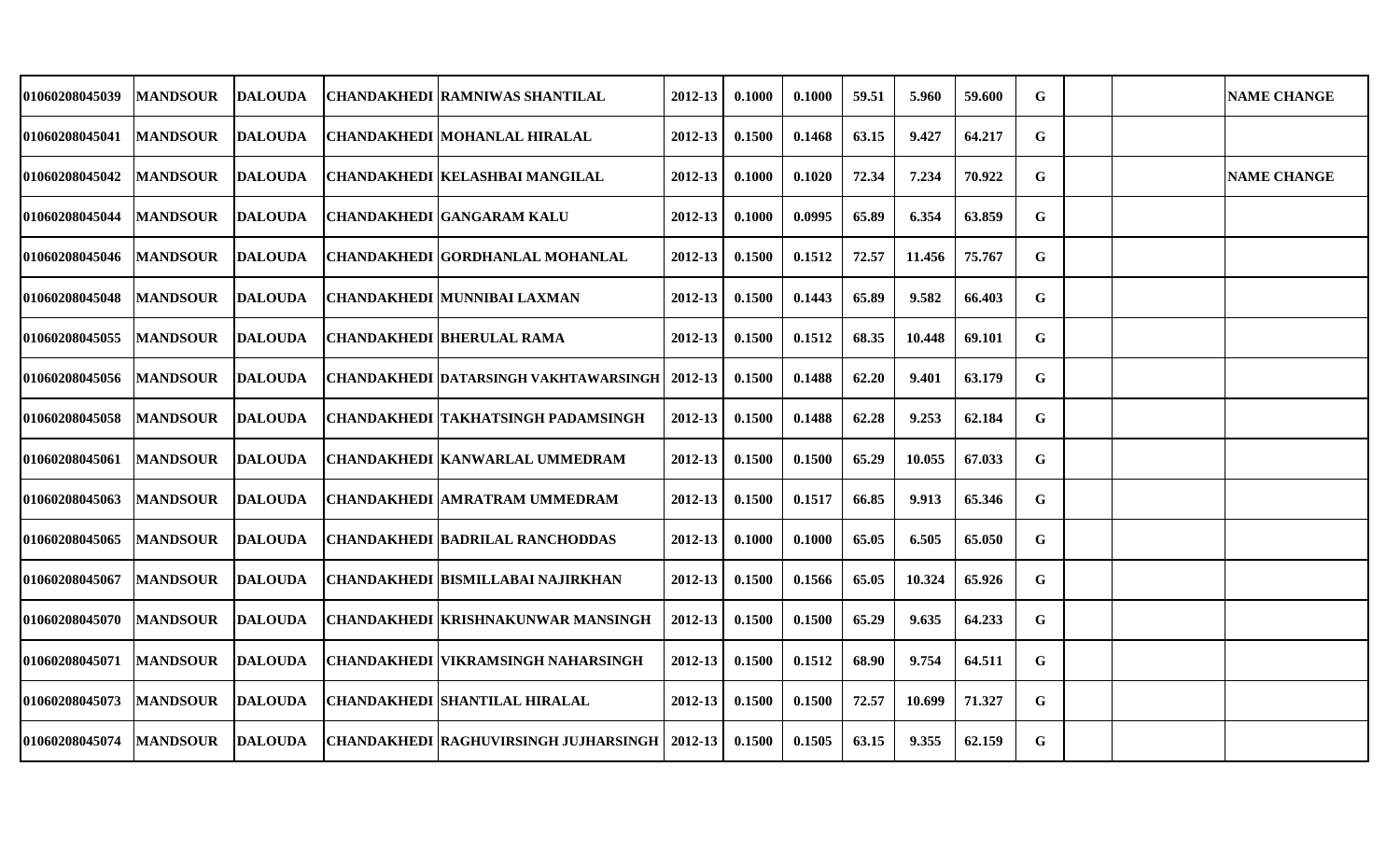| 01060208045075 | <b>MANDSOUR</b> | <b>DALOUDA</b> | CHANDAKHEDI  MADANSINGH PRATAPSINGH             | 2012-13     | 0.1000 | 0.1020 | 62.28 | 6.388  | 62.627 | G |    |                    |
|----------------|-----------------|----------------|-------------------------------------------------|-------------|--------|--------|-------|--------|--------|---|----|--------------------|
| 01060208045076 | <b>MANDSOUR</b> | <b>DALOUDA</b> | CHANDAKHEDI  GIRDHARI HIRALAL                   | 2012-13     | 0.1500 | 0.1500 | 67.91 | 10.216 | 68.107 | G |    |                    |
| 01060208045077 | <b>MANDSOUR</b> | <b>DALOUDA</b> | <b>CHANDAKHEDI KARULAL BHUWAN</b>               | 2012-13     | 0.1000 | 0.0996 | 58.87 | 5.559  | 55.813 | G | 04 |                    |
| 01060208045078 | <b>MANDSOUR</b> | DALOUDA        | CHANDAKHEDI  MOHABBATSINGH UMRAVSINGH   2012-13 |             | 0.1000 | 0.1020 | 65.89 | 6.561  | 64.324 | G |    |                    |
| 01060208045080 | <b>MANDSOUR</b> | <b>DALOUDA</b> | CHANDAKHEDI  JAYENDERSINGH KODARSINGH           | 2012-13     | 0.1000 | 0.1000 | 67.91 | 6.694  | 66.940 | G |    |                    |
| 01060208045082 | <b>MANDSOUR</b> | <b>DALOUDA</b> | <b>CHANDAKHEDI GAUTAMLAL PANNALAL</b>           | 2012-13     | 0.1000 | 0.0984 | 69.88 | 6.738  | 68.476 | G |    |                    |
| 01060208045083 | <b>MANDSOUR</b> | <b>DALOUDA</b> | <b>CHANDAKHEDI RAMDAYAL MANGILAL</b>            | 2012-13     | 0.1500 | 0.1474 | 67.91 | 10.381 | 70.427 | G |    |                    |
| 01060208045084 | <b>MANDSOUR</b> | <b>DALOUDA</b> | CHANDAKHEDI  AIMANKUNWAR JUJHARSINGH            | 2012-13     | 0.1500 | 0.1552 | 65.05 | 10.018 | 64.549 | G |    |                    |
| 01060208045086 | <b>MANDSOUR</b> | <b>DALOUDA</b> | <b>CHANDAKHEDI SHANKARLAL RAMKARAN</b>          | $2012 - 13$ | 0.1500 | 0.1551 | 68.82 | 10.756 | 69.349 | G |    |                    |
| 01060208045087 | <b>MANDSOUR</b> | <b>DALOUDA</b> | <b>CHANDAKHEDI BHERULAL DHURALAL</b>            | 2012-13     | 0.1000 | 0.0975 | 66.85 | 6.513  | 66.800 | G |    |                    |
| 01060208045089 | <b>MANDSOUR</b> | DALOUDA        | <b>CHANDAKHEDI KAMALSINGH MANSINGH</b>          | 2012-13     | 0.1500 | 0.1517 | 65.67 | 9.672  | 63.757 | G |    |                    |
| 01060208045090 | <b>MANDSOUR</b> | <b>DALOUDA</b> | <b>CHANDAKHEDI KESHARBAI RATANLAL</b>           | $2012 - 13$ | 0.1000 | 0.0987 | 65.23 | 5.647  | 57.214 | G |    | <b>NAME CHANGE</b> |
| 01060208045091 | <b>MANDSOUR</b> | DALOUDA        | <b>CHANDAKHEDI ISHWARLAL RAMKARAN</b>           | 2012-13     | 0.1500 | 0.1504 | 70.13 | 10.660 | 70.878 | G |    |                    |
| 01060208045092 | <b>MANDSOUR</b> | <b>DALOUDA</b> | <b>CHANDAKHEDI MANGUSINGH KODARSINGH</b>        | 2012-13     | 0.1500 | 0.1496 | 68.82 | 10.470 | 69.987 | G |    |                    |
| 01060208045093 | <b>MANDSOUR</b> | <b>DALOUDA</b> | <b>CHANDAKHEDI NAGUSINGH DEVISINGH</b>          | 2012-13     | 0.1500 | 0.1484 | 62.28 | 9.627  | 64.872 | G |    |                    |
| 01060208045094 | <b>MANDSOUR</b> | <b>DALOUDA</b> | CHANDAKHEDI  BHAGWANSINGH HARESINGH             | $2012 - 13$ | 0.1500 | 0.1520 | 68.82 | 10.687 | 70.309 | G |    |                    |
| 01060208045096 | <b>MANDSOUR</b> | DALOUDA        | CHANDAKHEDI  FATEHSINGH HARESINGH               | 2012-13     | 0.1500 | 0.1517 | 65.23 | 9.831  | 64.806 | G |    |                    |
|                |                 |                |                                                 |             |        |        |       |        |        |   |    |                    |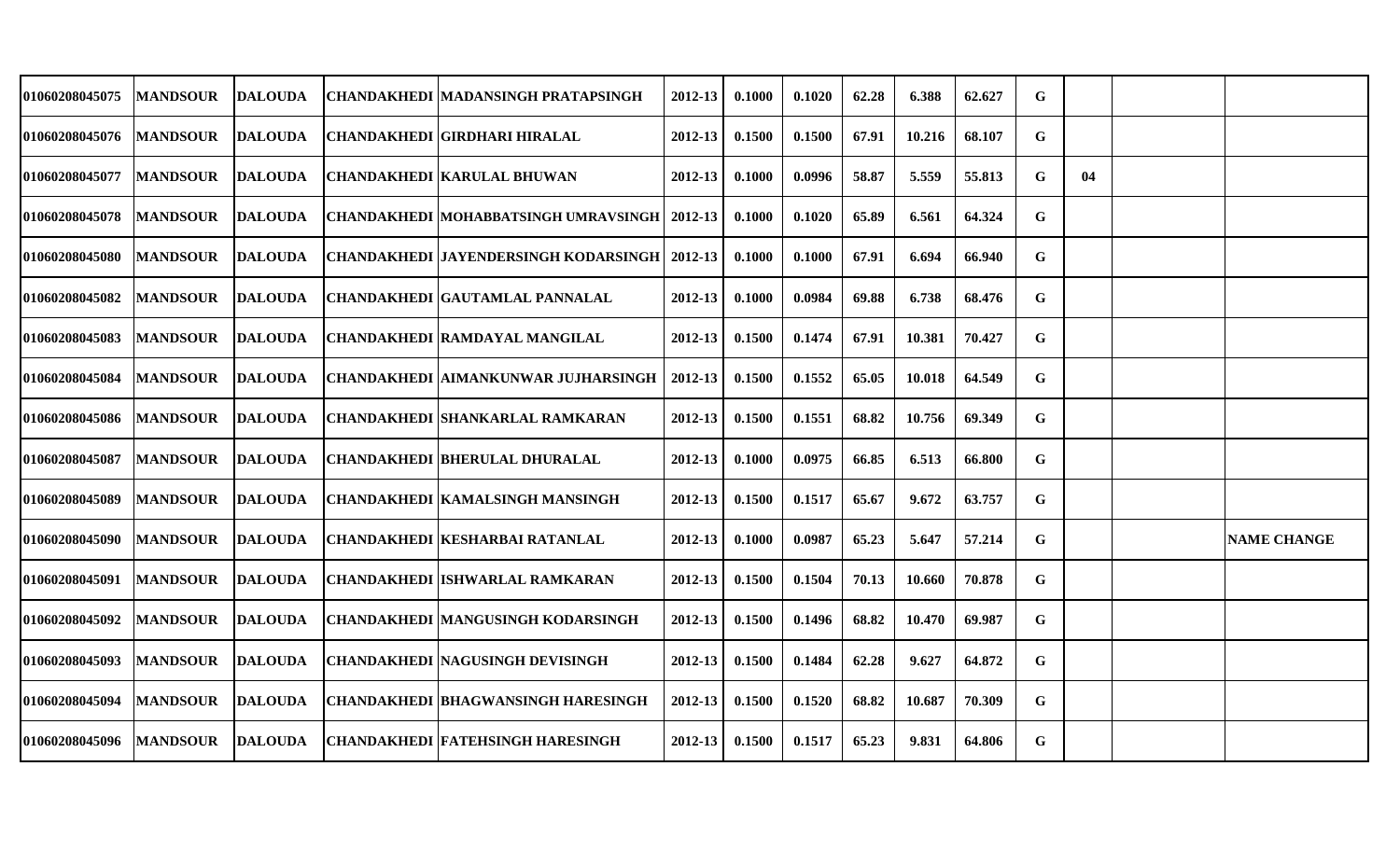| 01060208045097        | <b>MANDSOUR</b>  | <b>DALOUDA</b> |                 | <b>CHANDAKHEDI   KARULAL NANURAM</b>    | 2012-13 | 0.1500 | 0.1520 | 70.13 | 10.439 | 68.678 | G            |  |                                      |
|-----------------------|------------------|----------------|-----------------|-----------------------------------------|---------|--------|--------|-------|--------|--------|--------------|--|--------------------------------------|
| 01060208045098        | <b>MANDSOUR</b>  | <b>DALOUDA</b> |                 | <b>CHANDAKHEDI TULSIBAI BAGDIRAM</b>    | 2012-13 | 0.1500 | 0.1500 | 65.23 | 9.887  | 65.913 | G            |  |                                      |
| 01060208045100        | <b>MANDSOUR</b>  | <b>DALOUDA</b> |                 | CHANDAKHEDI   BHARATSINGH VAKHTAWAR     | 2012-13 | 0.1000 | 0.0984 | 66.85 | 6.246  | 63.476 | G            |  |                                      |
| 01060208045102        | <b>MANDSOUR</b>  | DALOUDA        |                 | CHANDAKHEDI  BASANTIBAI KANWARLAL       | 2012-13 | 0.1500 | 0.1505 | 65.67 | 9.907  | 65.827 | G            |  |                                      |
| 01060208045104        | <b>IMANDSOUR</b> | <b>DALOUDA</b> |                 | <b>CHANDAKHEDI PRATHVIRAJ KISHANLAL</b> | 2012-13 | 0.1500 | 0.1495 | 65.67 | 10.038 | 67.144 | G            |  |                                      |
| 01060208045105        | <b>MANDSOUR</b>  | DALOUDA        |                 | <b>CHANDAKHEDI RAMESHWAR TORIRAM</b>    | 2012-13 | 0.1500 | 0.1512 | 65.29 | 9.784  | 64.709 | $\mathbf G$  |  |                                      |
| 01060208045006        | <b>MANDSOUR</b>  | <b>DALOUDA</b> |                 | <b>CHANDAKHEDI BHERULAL AMBARAM</b>     | 2012-13 | 0.1500 | 0.1514 | 68.27 | 10.182 | 67.252 | G            |  |                                      |
| 01060208046001        | <b>MANDSOUR</b>  | <b>DALOUDA</b> | <b>PALASIYA</b> | <b>HAKKIRAM BHERULAL</b>                | 2012-13 | 0.1000 | 0.1014 | 60.12 | 6.184  | 60.986 | G            |  |                                      |
| 01060208046007        | <b>MANDSOUR</b>  | DALOUDA        | <b>PALASIYA</b> | <b>DEVILAL RAMA</b>                     | 2012-13 | 0.1000 | 0.1020 | 63.91 | 6.026  | 59.078 | G            |  |                                      |
| 01060208046009        | <b>MANDSOUR</b>  | <b>DALOUDA</b> | <b>PALASIYA</b> | <b>BHAGWATILAL SAVRAM</b>               | 2012-13 | 0.1000 | 0.0986 | 63.85 | 6.385  | 64.757 | G            |  |                                      |
| <b>01060208046011</b> | <b>MANDSOUR</b>  | <b>DALOUDA</b> | <b>PALASIYA</b> | <b>DULLIBAI CHENANATH</b>               | 2012-13 | 0.1500 | 0.1480 | 65.02 | 9.883  | 66.777 | G            |  |                                      |
| 01060208046014        | <b>MANDSOUR</b>  | DALOUDA        | <b>PALASIYA</b> | VIKRAMKUNWAR SHANKARSINGH   2012-13     |         | 0.1000 | 0.0980 | 65.49 | 6.736  | 68.735 | G            |  |                                      |
| 01060208046016        | <b>MANDSOUR</b>  | <b>DALOUDA</b> | <b>PALASIYA</b> | <b>NARAYAN SAWARAM</b>                  | 2012-13 | 0.1000 | 0.0990 | 65.49 | 6.586  | 66.525 | G            |  |                                      |
| 01060208046018        | <b>MANDSOUR</b>  | <b>DALOUDA</b> | <b>PALASIYA</b> | <b>DASHRATHSINGH HARESINGH</b>          | 2012-13 | 0.1500 | 0.1458 | 71.84 | 11.423 | 78.347 | G            |  |                                      |
| <b>01060208046021</b> | <b>MANDSOUR</b>  | <b>DALOUDA</b> | <b>PALASIYA</b> | <b>MANGILAL TULSIRAM</b>                | 2012-13 | 0.1500 |        |       |        |        | $\mathbf{F}$ |  |                                      |
| 01060208046025        | <b>MANDSOUR</b>  | <b>DALOUDA</b> | <b>PALASIYA</b> | <b>DHULSINGH CHANDANSINGH</b>           | 2012-13 | 0.1000 | 0.0950 | 60.12 | 6.106  | 64.274 | G            |  |                                      |
| 01060208046033        | <b>MANDSOUR</b>  | <b>DALOUDA</b> | <b>PALASIYA</b> | NATHUSINGH BHAGWANSINGH   2012-13       |         | 0.1000 | 0.0990 | 60.12 | 6.184  | 62.465 | G            |  | RANSFER/LASUDIYARATHOR MANDSOR II DN |
|                       |                  |                |                 |                                         |         |        |        |       |        |        |              |  |                                      |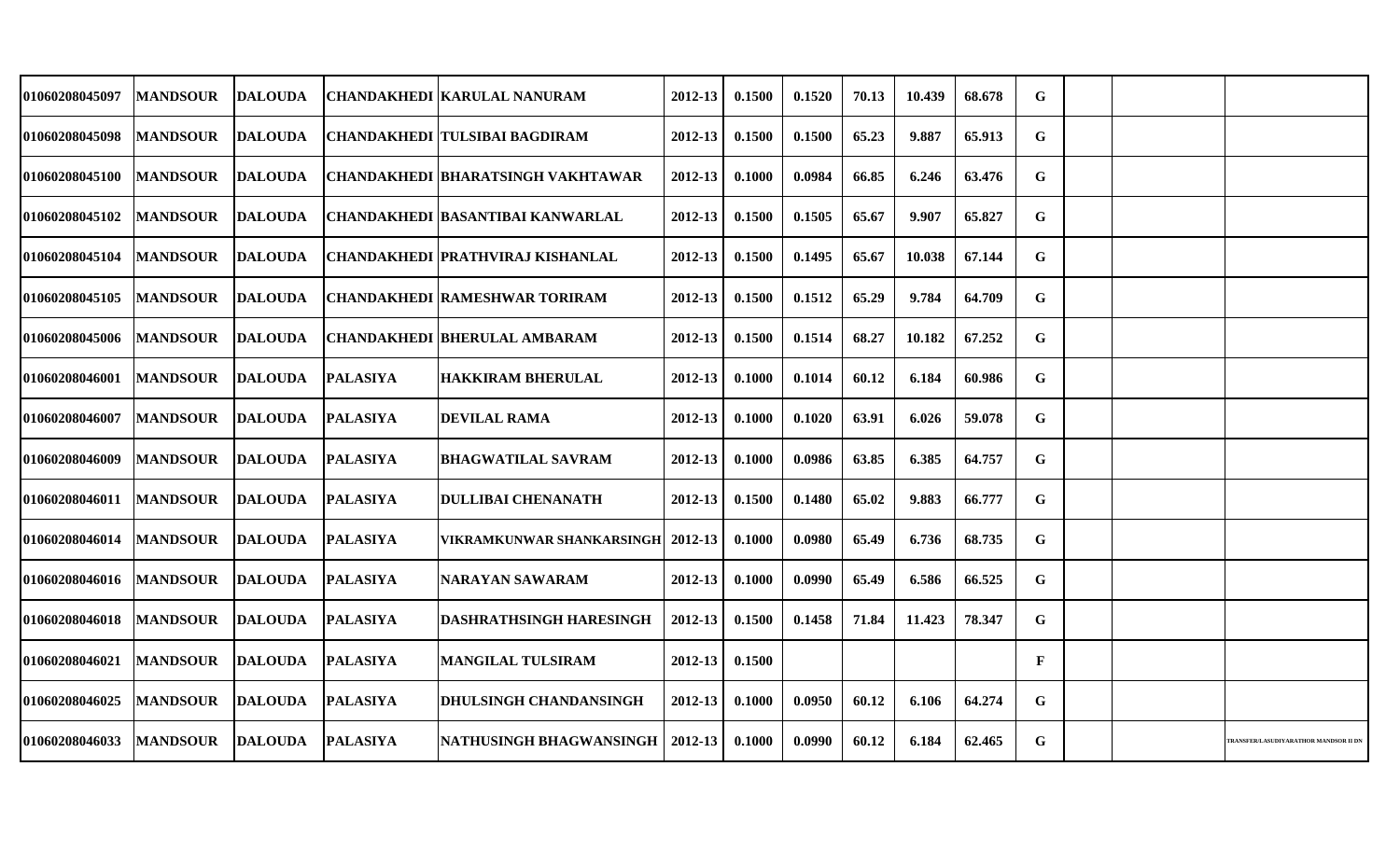| 01060208046038        | <b>MANDSOUR</b> | <b>DALOUDA</b> | <b>PALASIYA</b> | RAMCHANDRA MATHURALAL             | 2012-13     | 0.1500 | 0.1530 | 58.86 | 9.165 | 59.902 | G           |    |                       |
|-----------------------|-----------------|----------------|-----------------|-----------------------------------|-------------|--------|--------|-------|-------|--------|-------------|----|-----------------------|
| 01060208046041        | <b>MANDSOUR</b> | <b>DALOUDA</b> | <b>PALASIYA</b> | <b>HAKKIRAM KANIRAM</b>           | 2012-13     | 0.1000 | 0.0969 | 62.63 | 6.594 | 68.050 | G           |    |                       |
| 01060208046050        | <b>MANDSOUR</b> | <b>DALOUDA</b> | <b>PALASIYA</b> | <b>HARIRAM GAMERA</b>             | 2012-13     | 0.1000 | 0.1010 | 65.49 | 6.418 | 63.545 | G           |    | <b>TRANFER/NIMBOD</b> |
| 01060208046056        | <b>MANDSOUR</b> | <b>DALOUDA</b> | <b>PALASIYA</b> | <b>UDA DHULA</b>                  | 2012-13     | 0.1000 | 0.1025 | 66.32 | 7.295 | 71.171 | G           |    |                       |
| 01060208046060        | <b>MANDSOUR</b> | <b>DALOUDA</b> | <b>PALASIYA</b> | PREMCHAND TIKAMCHAND              | 2012-13     | 0.1500 | 0.1496 | 58.86 | 8.661 | 57.894 | $\mathbf G$ |    |                       |
| 01060208046061        | <b>MANDSOUR</b> | <b>DALOUDA</b> | <b>PALASIYA</b> | IRAMNATH HIRANATH                 | 2012-13     | 0.1000 | 0.0946 | 66.27 | 6.466 | 68.351 | G           |    |                       |
| 01060208046062        | <b>MANDSOUR</b> | <b>DALOUDA</b> | <b>PALASIYA</b> | <b>JUJHAR CHUNNILAL</b>           | 2012-13     | 0.1000 | 0.1020 | 58.86 | 6.374 | 62.490 | G           |    |                       |
| 01060208046063        | <b>MANDSOUR</b> | <b>DALOUDA</b> | <b>PALASIYA</b> | <b>ISHWARSINGH ARJUNSINGH</b>     | 2012-13     | 0.1000 | 0.0992 | 64.14 | 6.332 | 63.831 | G           |    |                       |
| 01060208046069        | <b>MANDSOUR</b> | <b>DALOUDA</b> | <b>PALASIYA</b> | <b>MOHANSINGH HARESINGH</b>       | 2012-13     | 0.1000 | 0.0986 | 72.61 | 7.832 | 79.432 | G           |    |                       |
| 01060208046070        | <b>MANDSOUR</b> | <b>DALOUDA</b> | <b>PALASIYA</b> | <b>HIRA DEVA</b>                  | 2012-13     | 0.1500 | 0.1530 | 52.53 | 7.804 | 51.007 | G           | 04 |                       |
| <b>01060208046071</b> | <b>MANDSOUR</b> | <b>DALOUDA</b> | <b>PALASIYA</b> | <b>RADHESHYAM HAKKIRAM</b>        | 2012-13     | 0.1000 | 0.1023 | 59.40 | 6.084 | 59.472 | G           |    |                       |
| 01060208046072        | <b>MANDSOUR</b> | <b>DALOUDA</b> | <b>PALASIYA</b> | <b>MOHANLAL SAVARAM</b>           | $2012 - 13$ | 0.1000 | 0.0990 | 64.14 | 6.588 | 66.545 | G           |    |                       |
| 01060208046073        | <b>MANDSOUR</b> | <b>DALOUDA</b> | <b>PALASIYA</b> | IRATANLAL BHERULAL                | 2012-13     | 0.1000 | 0.1014 | 64.95 | 6.922 | 68.264 | G           |    |                       |
| 01060208046075        | <b>MANDSOUR</b> | <b>DALOUDA</b> | <b>PALASIYA</b> | <b>BHANWARSINGH NATHUSINGH</b>    | 2012-13     | 0.1000 | 0.0992 | 64.14 | 6.515 | 65.675 | G           |    |                       |
| 01060208046076        | <b>MANDSOUR</b> | <b>DALOUDA</b> | <b>PALASIYA</b> | <b>BHERULAL KARULAL</b>           | 2012-13     | 0.1000 | 0.1012 | 64.95 | 6.699 | 66.196 | G           |    |                       |
| 01060208046077        | <b>MANDSOUR</b> | <b>DALOUDA</b> | <b>PALASIYA</b> | RATANKUNWAR BHUWANSINGH   2012-13 |             | 0.1000 | 0.1026 | 55.92 | 5.872 | 57.232 | G           |    |                       |
| 01060208046082        | <b>MANDSOUR</b> | <b>DALOUDA</b> | <b>PALASIYA</b> | <b>GITABAI KANIRAM</b>            | 2012-13     | 0.1000 | 0.0990 | 56.71 | 5.720 | 57.778 | G           |    |                       |
|                       |                 |                |                 |                                   |             |        |        |       |       |        |             |    |                       |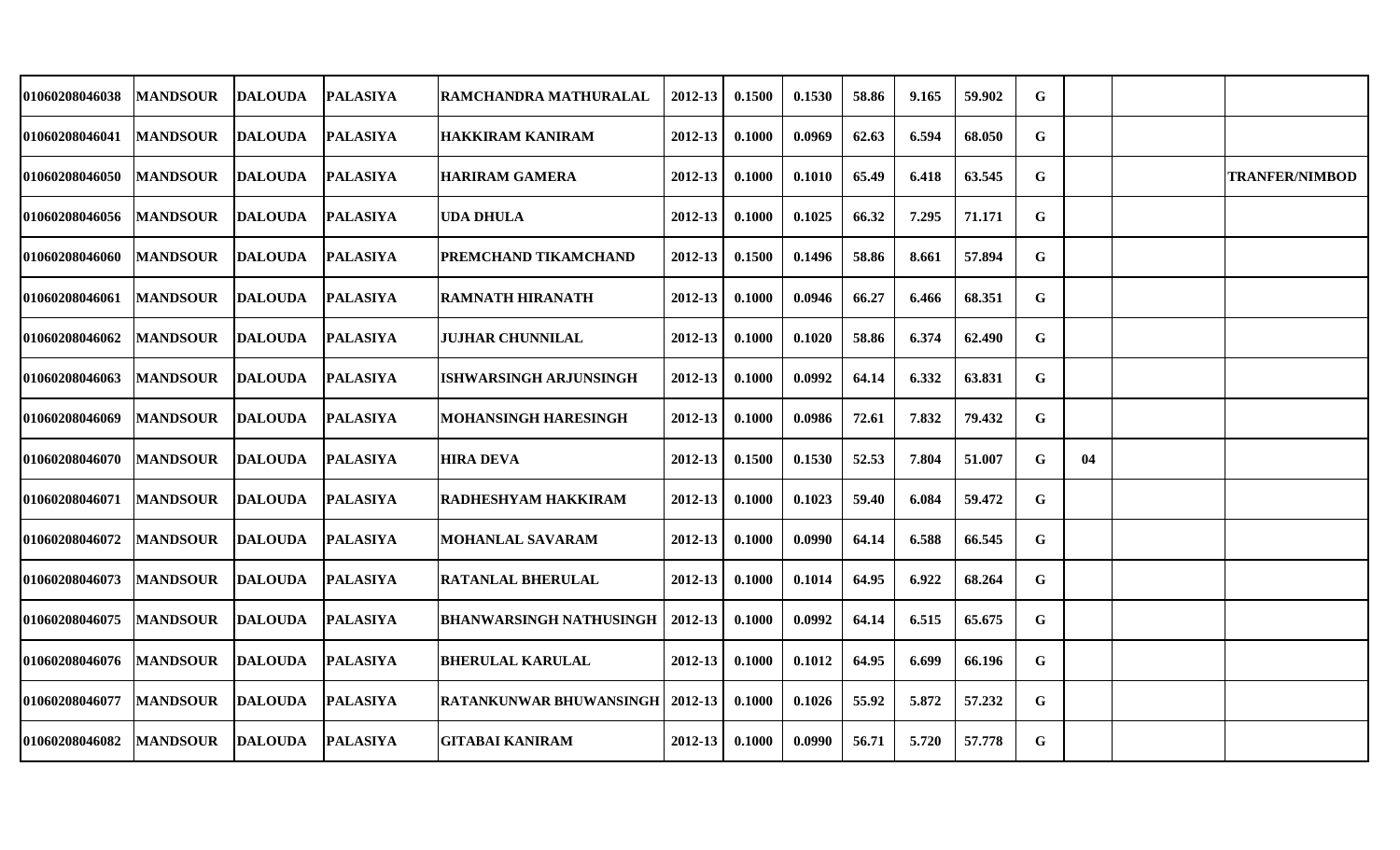| 01060208046083 | <b>MANDSOUR</b>  | <b>IDALOUDA</b> | <b>PALASIYA</b>       | <b>MANGUBAI BAGDIRAM</b>                       | 2012-13     | 0.1000 | 0.0928 | 59.40 | 6.135  | 66.110 | G |    | <b>TRANFER/NIMBOD</b>            |
|----------------|------------------|-----------------|-----------------------|------------------------------------------------|-------------|--------|--------|-------|--------|--------|---|----|----------------------------------|
| 01060208047007 | <b>IMANDSOUR</b> | <b>DALOUDA</b>  | <b>NAGRI</b>          | <b>RAMLAL GOVINDRAM</b>                        | 2012-13     | 0.1500 | 0.1505 | 58.77 | 9.773  | 64.937 | G |    | TRANSFER/HANUMANTIYA             |
| 01060208047040 | <b>MANDSOUR</b>  | <b>DALOUDA</b>  | <b>NAGRI</b>          | <b>DHURIBAI BHERULAL</b>                       | $2012 - 13$ | 0.1000 | 0.1008 | 66.36 | 6.522  | 64.702 | G | 08 |                                  |
| 01060208047042 | <b>MANDSOUR</b>  | <b>DALOUDA</b>  | <b>NAGRI</b>          | RAMRATAN DHANNA                                | $2012 - 13$ | 0.1000 | 0.1020 | 68.59 | 6.771  | 66.382 | G |    | TRANSFER/DHUNDHADKA MANDSOR I DN |
| 01060208047053 | <b>MANDSOUR</b>  | <b>DALOUDA</b>  | <b>NAGRI</b>          | <b>MANGILAL MADHO</b>                          | 2012-13     | 0.1500 | 0.1530 | 64.64 | 8.616  | 56.314 | G | 04 |                                  |
| 01060208047057 | <b>MANDSOUR</b>  | <b>DALOUDA</b>  | <b>NAGRI</b>          | BHAGWAN DHANNA                                 | 2012-13     | 0.1000 | 0.1025 | 64.64 | 6.732  | 65.678 | G |    | <b>TRANSFER/HANUMANTIYA</b>      |
| 01060208047075 | <b>MANDSOUR</b>  | <b>DALOUDA</b>  | <b>NAGRI</b>          | <b>RAMGOPAL HARIRAM</b>                        | 2012-13     | 0.1000 | 0.1020 | 54.94 | 5.572  | 54.627 | G | 04 |                                  |
| 01060208048003 | <b>MANDSOUR</b>  | <b>DALOUDA</b>  | LAKHMAKHEDI BALU UDA  |                                                | $2012 - 13$ | 0.1000 | 0.1014 | 61.49 | 5.692  | 56.134 | G | 04 |                                  |
| 01060208048011 | <b> MANDSOUR</b> | <b>DALOUDA</b>  |                       | LAKHMAKHEDI SHANTIBAI KISHANDAS                | $2012 - 13$ | 0.1000 | 0.0840 | 65.27 | 5.902  | 70.262 | G |    |                                  |
| 01060208048012 | <b>MANDSOUR</b>  | <b>DALOUDA</b>  |                       | LAKHMAKHEDI GITABAI BHERULAL                   | 2012-13     | 0.1000 | 0.1000 | 62.90 | 6.353  | 63.530 | G |    |                                  |
| 01060208048017 | <b>MANDSOUR</b>  | <b>DALOUDA</b>  |                       | LAKHMAKHEDI BHERULAL BHAGGA                    | 2012-13     | 0.1000 | 0.0992 | 67.69 | 6.808  | 68.629 | G |    |                                  |
| 01060208048019 | MANDSOUR DALOUDA |                 |                       | LAKHMAKHEDI BHAGATRAM GORDHAN                  | $2012 - 13$ | 0.1000 | 0.1024 | 64.75 | 6.512  | 63.594 | G |    |                                  |
| 01060208048020 | <b>MANDSOUR</b>  | <b>DALOUDA</b>  | LAKHMAKHEDI RAMA MODA |                                                | 2012-13     | 0.1000 | 0.0999 | 67.69 | 6.537  | 65.435 | G |    |                                  |
| 01060208048021 | <b>MANDSOUR</b>  | <b>DALOUDA</b>  |                       | LAKHMAKHEDI BANKATLAL KHEMRAJ                  | 2012-13     | 0.1500 | 0.1531 | 68.71 | 10.326 | 67.446 | G |    |                                  |
| 01060208048025 | <b>MANDSOUR</b>  | <b>DALOUDA</b>  |                       | LAKHMAKHEDI BAGDIRAM NAGGA                     | $2012 - 13$ | 0.1000 | 0.1020 | 65.27 | 6.359  | 62.343 | G |    |                                  |
| 01060208048038 | <b>MANDSOUR</b>  | <b>DALOUDA</b>  |                       | LAKHMAKHEDI RAMPRASAD NAGU                     | 2012-13     | 0.1500 | 0.1521 | 65.27 | 10.191 | 67.002 | G |    |                                  |
| 01060208048039 |                  |                 |                       | MANDSOUR DALOUDA LAKHMAKHEDI SHOBHARAM AMBARAM | $2012 - 13$ | 0.1000 | 0.1008 | 68.71 | 7.195  | 71.379 | G |    |                                  |
|                |                  |                 |                       |                                                |             |        |        |       |        |        |   |    |                                  |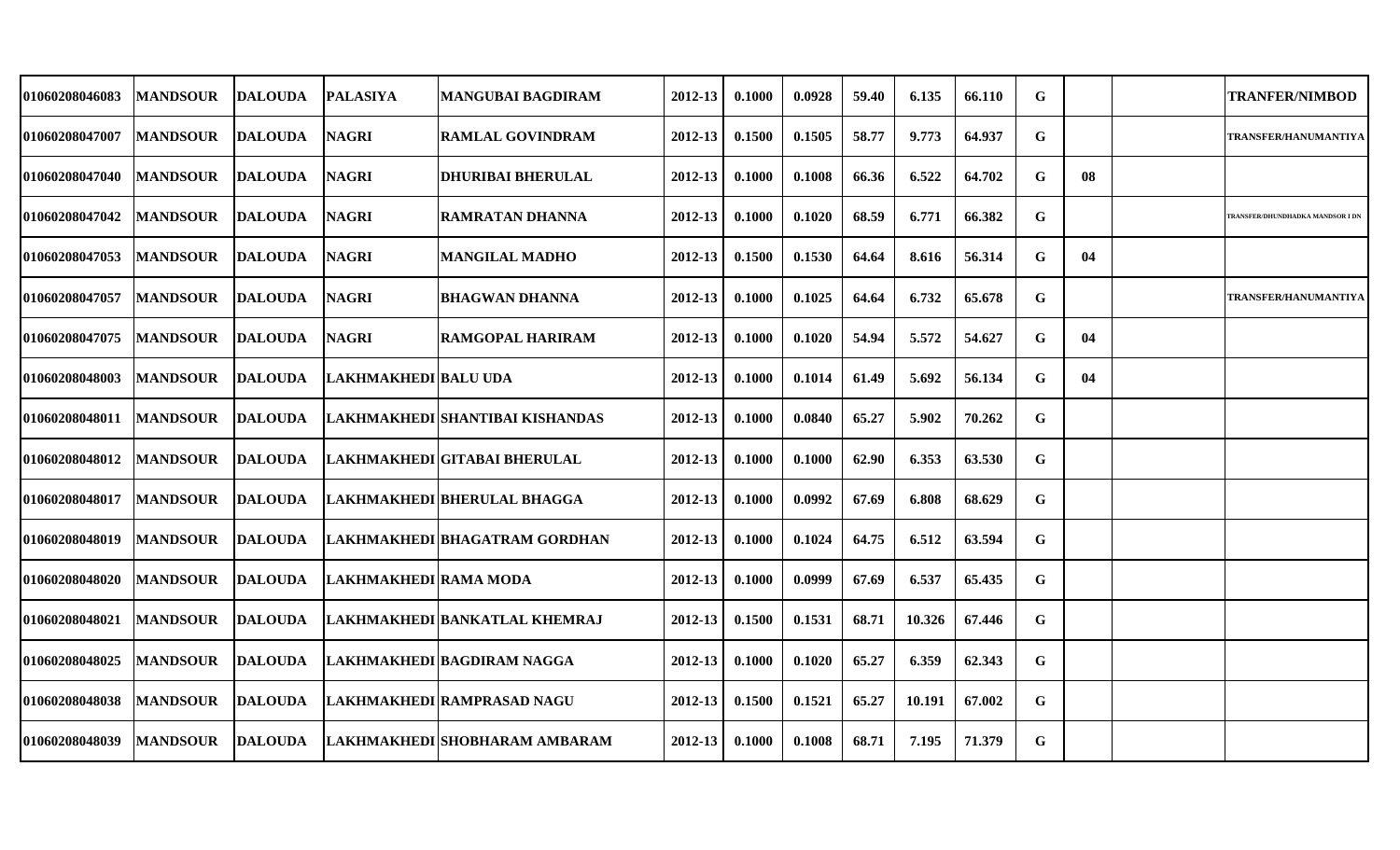| 01060208049001 | <b>MANDSOUR</b>  | <b>DALOUDA</b> | <b>DALODASAGRA MODIRAM DEVRAM</b>                        | 2012-13 | 0.1000 | 0.1000 | 61.96 | 6.400 | 64.000 | G           |    |  |
|----------------|------------------|----------------|----------------------------------------------------------|---------|--------|--------|-------|-------|--------|-------------|----|--|
| 01060208049002 | <b>MANDSOUR</b>  | <b>DALOUDA</b> | DALODASAGRA RAMPYARI MANGU                               | 2012-13 | 0.1000 | 0.1015 | 58.95 | 6.156 | 60.650 | G           |    |  |
| 01060208049003 | <b>MANDSOUR</b>  | <b>DALOUDA</b> | DALODASAGRA RAMESHWAR JAGANNATH                          | 2012-13 | 0.1000 | 0.1000 | 64.84 | 6.558 | 65.580 | G           |    |  |
| 01060208049005 | <b>MANDSOUR</b>  | DALOUDA        | <b>DALODASAGRA BALARAM DEVRAM</b>                        | 2012-13 | 0.1000 | 0.1020 | 64.70 | 6.692 | 65.608 | G           |    |  |
| 01060208049006 | <b>IMANDSOUR</b> | <b>DALOUDA</b> | <b>DALODASAGRA RAMCHANDRA PANNALAL</b>                   | 2012-13 | 0.1000 | 0.1000 | 59.09 | 6.179 | 61.790 | G           |    |  |
| 01060208049007 | <b>MANDSOUR</b>  |                | DALOUDA DALODASAGRA BHAGATRAM HIRALAL                    | 2012-13 | 0.1000 | 0.0936 | 59.09 | 5.597 | 59.797 | $\mathbf G$ |    |  |
| 01060208049009 | <b>MANDSOUR</b>  | <b>DALOUDA</b> | DALODASAGRA MAGNIRAM NATHURAM                            | 2012-13 | 0.1000 | 0.1040 | 71.39 | 7.985 | 76.779 | G           |    |  |
| 01060208049010 | <b>MANDSOUR</b>  | <b>DALOUDA</b> | DALODASAGRA   VIMLABAI JIWAN BALU                        | 2012-13 | 0.1000 | 0.0800 | 64.70 | 5.490 | 68.625 | G           |    |  |
| 01060208049012 | <b>MANDSOUR</b>  | DALOUDA        | <b>DALODASAGRA BHULIBAI VARDA</b>                        | 2012-13 | 0.1000 | 0.0990 | 61.55 | 6.340 | 64.040 | G           |    |  |
| 01060208049015 | <b>MANDSOUR</b>  | <b>DALOUDA</b> | <b>DALODASAGRA BHULIBAI RAMESHWAR</b>                    | 2012-13 | 0.1000 | 0.0980 | 61.55 | 6.225 | 63.520 | G           |    |  |
| 01060208049016 | <b>MANDSOUR</b>  | DALOUDA        | DALODASAGRA JAMRATRAM BHAGIRATH                          | 2012-13 | 0.1000 | 0.0990 | 61.55 | 6.190 | 62.525 | G           |    |  |
| 01060208049017 | <b>MANDSOUR</b>  |                | DALOUDA   DALODASAGRA BALWANTSINGH JUJHARSINGH   2012-13 |         | 0.1000 | 0.0992 | 59.09 | 6.086 | 61.351 | G           |    |  |
| 01060208049018 | <b>MANDSOUR</b>  | <b>DALOUDA</b> | DALODASAGRA GANESHRAM JAGANNATH                          | 2012-13 | 0.1000 | 0.1004 | 54.75 | 5.639 | 56.165 | G           | 04 |  |
| 01060208049019 | <b>MANDSOUR</b>  | <b>DALOUDA</b> | DALODASAGRA RATANLAL DEVRAM                              | 2012-13 | 0.1000 | 0.1008 | 64.70 | 6.729 | 66.756 | G           |    |  |
| 01060208049025 | <b>MANDSOUR</b>  | <b>DALOUDA</b> | DALODASAGRA JAGDISHCHANDRA SURATRAM   2012-13            |         | 0.1500 | 0.1512 | 63.81 | 9.827 | 64.993 | G           |    |  |
| 01060208049026 | <b>IMANDSOUR</b> | <b>DALOUDA</b> | <b>DALODASAGRA SAHELIBAI BHUWANIRAM</b>                  | 2012-13 | 0.1000 | 0.1000 | 63.81 | 6.718 | 67.180 | G           |    |  |
| 01060208049028 | <b> MANDSOUR</b> | DALOUDA        | DALODASAGRA OMPRAKASH LALUPARSAD                         | 2012-13 | 0.1500 | 0.1416 | 61.33 | 8.464 | 59.774 | G           |    |  |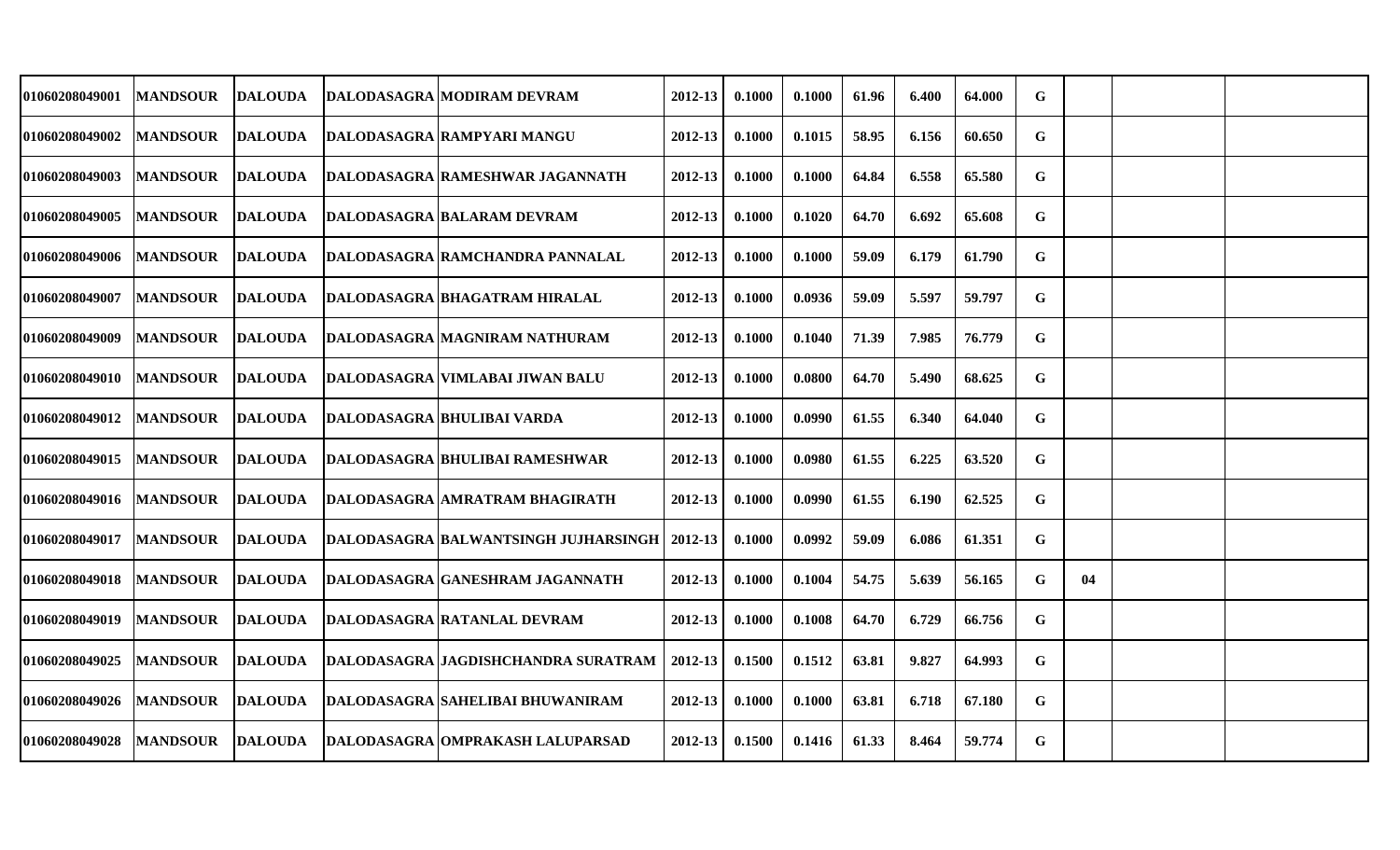| 01060208049033 | <b>MANDSOUR</b> | DALOUDA        | DALODASAGRA LAXMINARAYAN HIRALAL            | 2012-13     | 0.1000 | 0.0990 | 61.33 | 6.799 | 68.677 | G           |    |  |
|----------------|-----------------|----------------|---------------------------------------------|-------------|--------|--------|-------|-------|--------|-------------|----|--|
| 01060208049035 | <b>MANDSOUR</b> | <b>DALOUDA</b> | DALODASAGRA SITABAI BHANWARLAL              | 2012-13     | 0.1000 | 0.1008 | 68.24 | 6.931 | 68.760 | G           |    |  |
| 01060208049036 | <b>MANDSOUR</b> | <b>DALOUDA</b> | DALODASAGRA PANNALAL GANESHRAM              | 2012-13     | 0.1000 | 0.0930 | 63.81 | 5.934 | 63.806 | G           |    |  |
| 01060208049042 | <b>MANDSOUR</b> | DALOUDA        | DALODASAGRA BAPULAL DHANNIBAI               | 2012-13     | 0.1500 | 0.1500 | 59.55 | 8.694 | 57.960 | G           |    |  |
| 01060208049043 | <b>MANDSOUR</b> | <b>DALOUDA</b> | <b>DALODASAGRA RAMESHCHANDR RADHAKISHAN</b> | 2012-13     | 0.1000 | 0.1020 | 59.55 | 6.159 | 60.382 | G           |    |  |
| 01060208049045 | <b>MANDSOUR</b> | <b>DALOUDA</b> | <b>DALODASAGRA RAMESHWAR BALARAM</b>        | $2012 - 13$ | 0.1000 | 0.1000 | 61.33 | 6.440 | 64.400 | $\mathbf G$ |    |  |
| 01060208049047 | <b>MANDSOUR</b> | <b>DALOUDA</b> | <b>DALODASAGRA SAMANBAI AMBARAM</b>         | 2012-13     | 0.1500 | 0.1505 | 61.87 | 9.643 | 64.073 | G           |    |  |
| 01060208049048 | <b>MANDSOUR</b> | <b>DALOUDA</b> | DALODASAGRA   NAGU SALAGRAM                 | 2012-13     | 0.1500 | 0.1470 | 63.76 | 9.901 | 67.354 | G           |    |  |
| 01060208049051 | <b>MANDSOUR</b> | <b>DALOUDA</b> | <b>DALODASAGRA JAMNABAI KACHRU</b>          | 2012-13     | 0.1000 | 0.0962 | 61.87 | 6.426 | 66.798 | G           |    |  |
| 01060208049052 | <b>MANDSOUR</b> | <b>DALOUDA</b> | DALODASAGRA PANNALAL KHEMRAJ                | 2012-13     | 0.1500 | 0.1505 | 60.02 | 8.857 | 58.850 | G           |    |  |
| 01060208049069 | <b>MANDSOUR</b> | DALOUDA        | DALODASAGRA GENDALAL BHAGIRATH              | 2012-13     | 0.1000 | 0.0960 | 63.76 | 6.422 | 66.896 | G           |    |  |
| 01060208049071 | <b>MANDSOUR</b> | DALOUDA        | <b>DALODASAGRA LAXMINARAYAN BHAGATRAM</b>   | $2012 - 13$ | 0.1500 | 0.1428 | 66.45 | 9.920 | 69.468 | G           |    |  |
| 01060208049072 | <b>MANDSOUR</b> | DALOUDA        | DALODASAGRA AMBARAM BHUWANJI                | 2012-13     | 0.1000 | 0.0962 | 54.37 | 5.561 | 57.807 | G           | 05 |  |
| 01060208049073 | <b>MANDSOUR</b> | <b>DALOUDA</b> | DALODASAGRA UDEYRAM GAUTAM                  | 2012-13     | 0.1000 | 0.0986 | 61.87 | 6.514 | 66.065 | G           |    |  |
| 01060208049075 | <b>MANDSOUR</b> | <b>DALOUDA</b> | DALODASAGRA DASHRATHLAL RATANLAL            | 2012-13     | 0.1000 | 0.1014 | 61.44 | 6.004 | 59.211 | $\mathbf G$ |    |  |
| 01060208049076 | <b>MANDSOUR</b> | <b>DALOUDA</b> | <b>DALODASAGRA ANANDILAL PRABHULAL</b>      | $2012 - 13$ | 0.1000 | 0.1000 | 61.44 | 6.241 | 62.410 | G           |    |  |
| 01060208049077 | <b>MANDSOUR</b> | DALOUDA        | DALODASAGRA RADHESHYAM CHUNNILAL            | 2012-13     | 0.1000 | 0.0900 | 62.06 | 5.816 | 64.622 | G           |    |  |
|                |                 |                |                                             |             |        |        |       |       |        |             |    |  |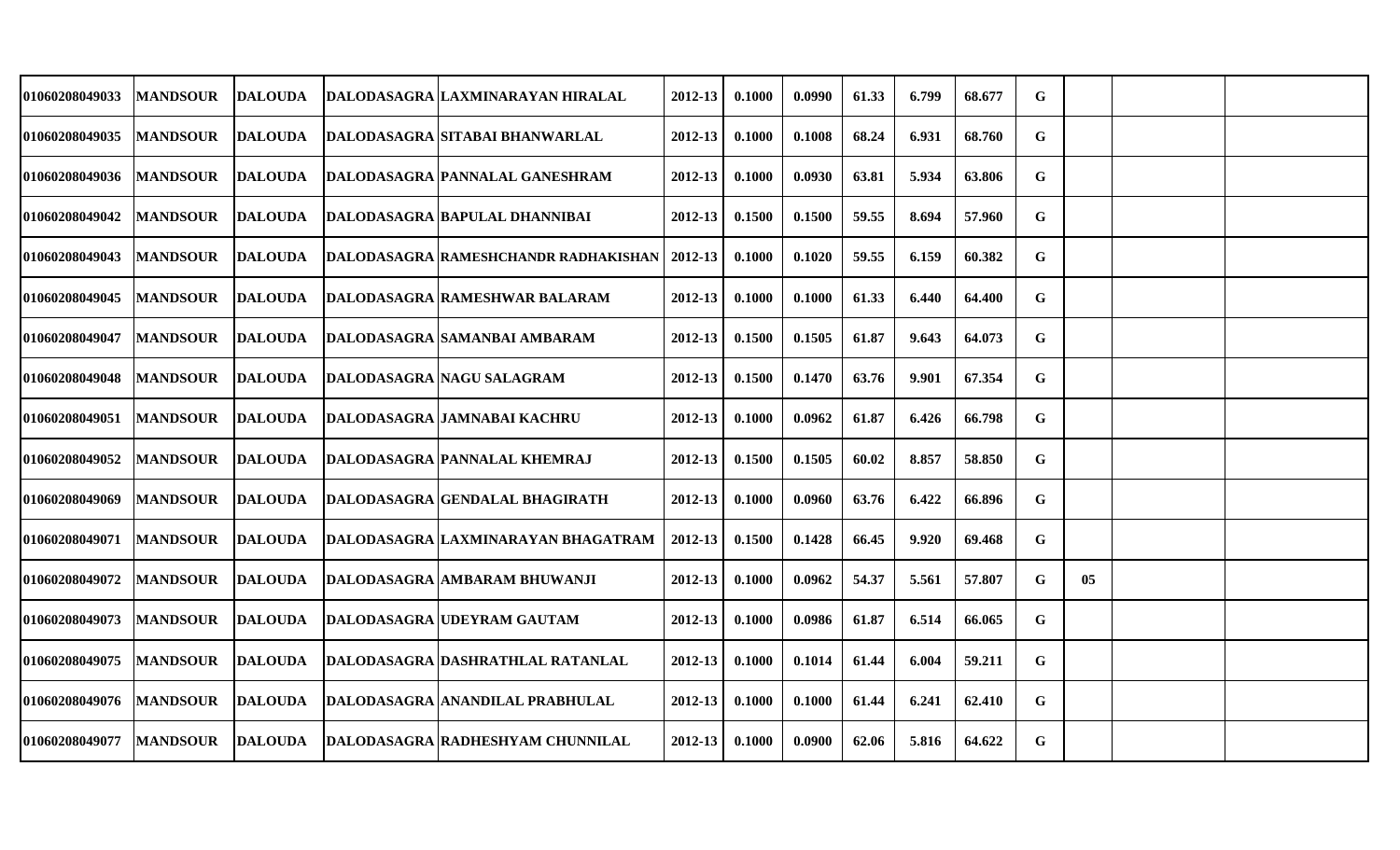| 01060208049078        | <b>MANDSOUR</b> | <b>DALOUDA</b> |                 | DALODASAGRA RATANLAL PANNALAL               | 2012-13     | 0.1000 | 0.1000 | 59.55 | 6.295  | 62.950 | G |                |  |
|-----------------------|-----------------|----------------|-----------------|---------------------------------------------|-------------|--------|--------|-------|--------|--------|---|----------------|--|
| 01060208049080        | <b>MANDSOUR</b> | <b>DALOUDA</b> |                 | DALODASAGRA MOHANKUNWAR CHATARSINGH 2012-13 |             | 0.1000 | 0.1020 | 57.93 | 5.843  | 57.284 | G |                |  |
| 01060208049083        | <b>MANDSOUR</b> | <b>DALOUDA</b> |                 | DALODASAGRA NATHULAL SAWA                   | $2012 - 13$ | 0.1500 | 0.1496 | 63.76 | 9.846  | 65.816 | G |                |  |
| <b>01060208049085</b> | <b>MANDSOUR</b> | <b>DALOUDA</b> |                 | DALODASAGRA  PRABHULAL HIRALAL              | $2012 - 13$ | 0.1500 | 0.1496 | 70.86 | 10.943 | 73.148 | G |                |  |
| 01060208049090        | <b>MANDSOUR</b> | <b>DALOUDA</b> |                 | DALODASAGRA KELASH JAGANNATH                | 2012-13     | 0.1000 | 0.1000 | 59.37 | 6.115  | 61.150 | G |                |  |
| <b>01060208049092</b> | <b>MANDSOUR</b> | <b>DALOUDA</b> |                 | <b>DALODASAGRA RAMNIWAS LAKHMIRAM</b>       | 2012-13     | 0.1000 | 0.1000 | 61.44 | 6.425  | 64.250 | G |                |  |
| 01060208049096        | <b>MANDSOUR</b> | <b>DALOUDA</b> |                 | DALODASAGRA BHANWARLAL NANDA                | 2012-13     | 0.1000 | 0.0960 | 62.06 | 6.507  | 67.781 | G |                |  |
| <b>01060208049097</b> | <b>MANDSOUR</b> | <b>DALOUDA</b> |                 | DALODASAGRA MANGILAL BHAGIRATH              | 2012-13     | 0.1000 | 0.0992 | 59.37 | 6.276  | 63.266 | G |                |  |
| 01060208049098        | <b>MANDSOUR</b> | <b>DALOUDA</b> |                 | <b>DALODASAGRA PARVATSINGH BHANWARSINGH</b> | 2012-13     | 0.1000 | 0.0990 | 65.14 | 7.100  | 71.717 | G |                |  |
| 01060208049100        | <b>MANDSOUR</b> | <b>DALOUDA</b> |                 | DALODASAGRA AMARCHAND BHANWARLAL            | 2012-13     | 0.1000 | 0.1000 | 65.14 | 6.570  | 65.700 | G |                |  |
| <b>01060208050009</b> | <b>MANDSOUR</b> | <b>DALOUDA</b> | <b>KACHNARA</b> | <b>DHAPUBAI BHERULAL</b>                    | 2012-13     | 0.1500 | 0.1530 | 61.90 | 9.798  | 64.039 | G |                |  |
| <b>01060208050012</b> | <b>MANDSOUR</b> | <b>DALOUDA</b> | <b>KACHNARA</b> | NAJIRMOHAMMAD SAHIDA                        | $2012 - 13$ | 0.1000 | 0.1025 | 54.12 | 6.340  | 61.854 | G | 0 <sub>5</sub> |  |
| <b>01060208050019</b> | <b>MANDSOUR</b> | <b>DALOUDA</b> | <b>KACHNARA</b> | NAJIRMOHAMMAD KHOJANBAI                     | 2012-13     | 0.1500 | 0.1504 | 68.24 | 10.948 | 72.793 | G |                |  |
| <b>01060208050030</b> | <b>MANDSOUR</b> | <b>DALOUDA</b> | <b>KACHNARA</b> | <b>TEJSINGH DATARSINGH</b>                  | 2012-13     | 0.1000 | 0.1008 | 53.82 | 5.643  | 55.982 | G | 04             |  |
| 01060208050032        | <b>MANDSOUR</b> | <b>DALOUDA</b> | <b>KACHNARA</b> | <b>MANGILAL RAMA CHAMAR</b>                 | 2012-13     | 0.1500 | 0.1462 | 59.65 | 8.683  | 59.391 | G |                |  |
| <b>01060208050035</b> | <b>MANDSOUR</b> | <b>DALOUDA</b> | <b>KACHNARA</b> | <b>KANCHANBAI PARBHULAL</b>                 | $2012 - 13$ | 0.1500 | 0.1500 | 63.54 | 10.094 | 67.293 | G |                |  |
| <b>01060208050038</b> | <b>MANDSOUR</b> | <b>DALOUDA</b> | <b>KACHNARA</b> | <b>FATESINGH BHERULAL</b>                   | 2012-13     | 0.1500 | 0.1500 | 59.21 | 9.321  | 62.140 | G |                |  |
|                       |                 |                |                 |                                             |             |        |        |       |        |        |   |                |  |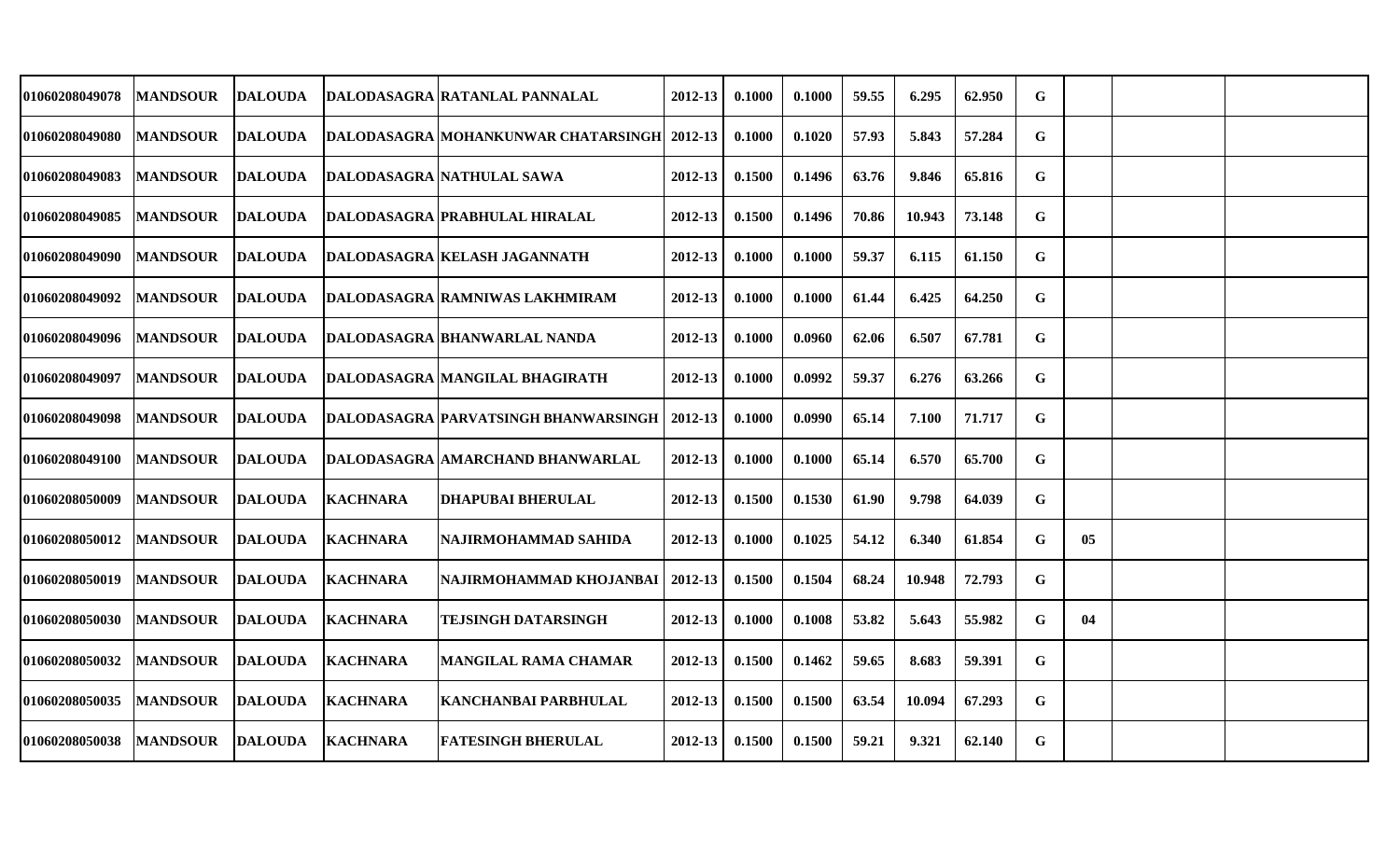| 01060208050052        | <b>MANDSOUR</b> | <b>DALOUDA</b> | <b>KACHNARA</b> | <b>ASLAM GAFUR</b>                   | 2012-13     | 0.1000 | 0.1008 | 63.54 | 6.690  | 66.369 | G            |  |                    |
|-----------------------|-----------------|----------------|-----------------|--------------------------------------|-------------|--------|--------|-------|--------|--------|--------------|--|--------------------|
| 01060208050055        | <b>MANDSOUR</b> | <b>DALOUDA</b> | <b>KACHNARA</b> | <b>KASHIRAM KISHAN</b>               | 2012-13     | 0.1000 | 0.1008 | 59.21 | 6.006  | 59.583 | G            |  |                    |
| <b>01060208050057</b> | <b>MANDSOUR</b> | <b>DALOUDA</b> | <b>KACHNARA</b> | <b>BRAJLAL KOSHALYABAI</b>           | $2012 - 13$ | 0.1000 | 0.1012 | 61.90 | 6.367  | 62.915 | $\mathbf G$  |  |                    |
| <b>01060208050070</b> | <b>MANDSOUR</b> | <b>DALOUDA</b> | <b>KACHNARA</b> | <b>GHISIBAI BHANWARLAL</b>           | 2012-13     | 0.1500 | 0.1488 | 59.21 | 9.304  | 62.527 | G            |  |                    |
| <b>01060208050074</b> | <b>MANDSOUR</b> | <b>DALOUDA</b> | <b>KACHNARA</b> | <b>GOVERDHANLAL BHERULAL</b>         | 2012-13     | 0.1000 | 0.0960 | 58.94 | 5.507  | 57.365 | G            |  | <b>NAME CHANGE</b> |
| 01060208050075        | <b>MANDSOUR</b> | <b>DALOUDA</b> | <b>KACHNARA</b> | BALURAM NANURAM                      | 2012-13     | 0.1500 | 0.1444 | 68.04 | 10.352 | 71.690 | G            |  |                    |
| <b>01060208050078</b> | <b>MANDSOUR</b> | <b>DALOUDA</b> | <b>KACHNARA</b> | SULEMAN VALI MOHAMMAD                | 2012-13     | 0.1500 | 0.1532 | 63.54 | 9.921  | 64.758 | G            |  |                    |
| 01060208050081        | <b>MANDSOUR</b> | <b>DALOUDA</b> | <b>KACHNARA</b> | YAKUB GAFURKHAN                      | 2012-13     | 0.1000 | 0.0992 | 68.24 | 7.516  | 75.766 | G            |  |                    |
| <b>01060208050093</b> | <b>MANDSOUR</b> | <b>DALOUDA</b> | <b>KACHNARA</b> | <b>GAJRAJSINGH NANURAM</b>           | 2012-13     | 0.1000 |        |       |        |        | $\mathbf{F}$ |  |                    |
| <b>01060208050109</b> | <b>MANDSOUR</b> | <b>DALOUDA</b> | <b>KACHNARA</b> | SHABBIRKHA HUSSSAIN                  | 2012-13     | 0.1500 | 0.1505 | 59.65 | 9.697  | 64.432 | G            |  |                    |
| <b>01060208050110</b> | <b>MANDSOUR</b> | <b>DALOUDA</b> | <b>KACHNARA</b> | <b>MANGU HIRA</b>                    | 2012-13     | 0.1500 |        |       |        |        | $\mathbf{F}$ |  |                    |
| 01060208050132        | <b>MANDSOUR</b> | <b>DALOUDA</b> | <b>KACHNARA</b> | <b>SUNDARBAI PANNA</b>               | $2012 - 13$ | 0.1000 | 0.1010 | 59.65 | 6.016  | 59.564 | G            |  |                    |
| <b>01060208050144</b> | <b>MANDSOUR</b> | <b>DALOUDA</b> | <b>KACHNARA</b> | <b>BALUSINGH NAHARSINGH</b>          | 2012-13     | 0.1000 | 0.1000 | 64.08 | 6.481  | 64.810 | G            |  |                    |
| 01060208051001        | <b>MANDSOUR</b> | <b>DALOUDA</b> |                 | AKYAUMAHEDA  ARJUNSINGH SHIVSINGH    | 2012-13     | 0.1000 | 0.1012 | 58.63 | 5.980  | 59.091 | G            |  |                    |
| <b>01060208051003</b> | <b>MANDSOUR</b> | <b>DALOUDA</b> |                 | <b>AKYAUMAHEDA LAXMAN BHERA MALI</b> | 2012-13     | 0.1500 | 0.1440 | 61.49 | 9.285  | 64.479 | G            |  |                    |
| <b>01060208051005</b> | <b>MANDSOUR</b> | <b>DALOUDA</b> |                 | AKYAUMAHEDA   TULSIBAI BHAGIRATH     | $2012 - 13$ | 0.1000 | 0.1026 | 64.97 | 6.775  | 66.033 | G            |  |                    |
| <b>01060208051006</b> | <b>MANDSOUR</b> | <b>DALOUDA</b> |                 | AKYAUMAHEDA  SHIVLAL BHUWAN          | 2012-13     | 0.1500 | 0.1480 | 64.97 | 9.421  | 63.655 | G            |  |                    |
|                       |                 |                |                 |                                      |             |        |        |       |        |        |              |  |                    |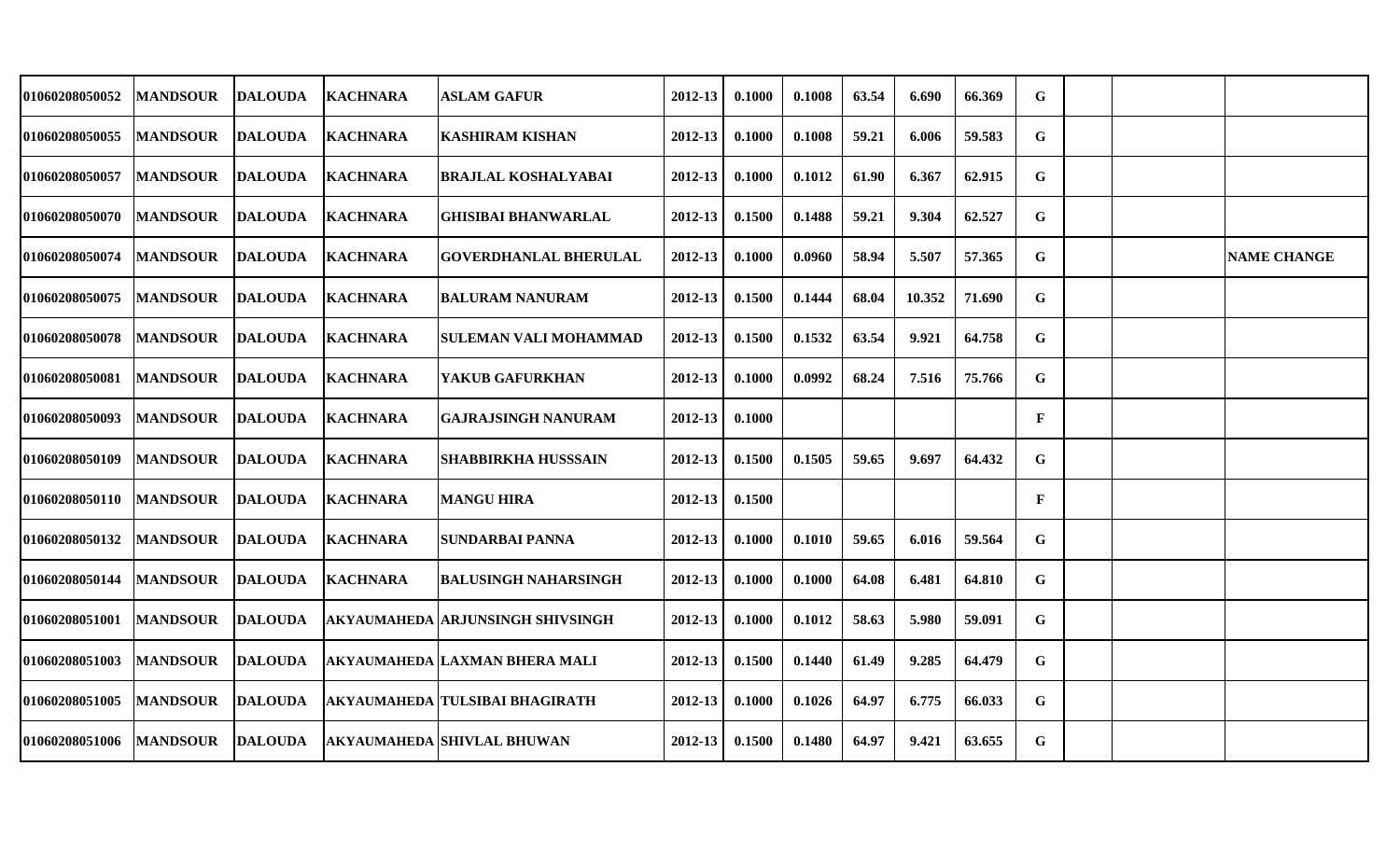| 01060208051008 | <b>MANDSOUR</b> | <b>DALOUDA</b> | AKYAUMAHEDA  DEVBAI HIRALAL           | 2012-13     | 0.1000 | 0.0990 | 60.81 | 5.734  | 57.919 | G           |    | <b>NAME CHANGE</b> |
|----------------|-----------------|----------------|---------------------------------------|-------------|--------|--------|-------|--------|--------|-------------|----|--------------------|
| 01060208051009 | <b>MANDSOUR</b> | <b>DALOUDA</b> | <b>AKYAUMAHEDA GATTUBAI LALU</b>      | 2012-13     | 0.1500 | 0.1500 | 66.76 | 10.243 | 68.287 | G           |    |                    |
| 01060208051012 | <b>MANDSOUR</b> | <b>DALOUDA</b> | <b>AKYAUMAHEDA BHANWARLAL VAJERAM</b> | 2012-13     | 0.1000 | 0.0968 | 64.52 | 6.480  | 66.942 | $\mathbf G$ |    |                    |
| 01060208051013 | <b>MANDSOUR</b> | DALOUDA        | AKYAUMAHEDA  BHERULAL CHAMPALAL       | 2012-13     | 0.1000 | 0.1000 | 58.63 | 5.427  | 54.270 | G           | 04 |                    |
| 01060208051016 | <b>MANDSOUR</b> | DALOUDA        | <b>AKYAUMAHEDA KACHRULAL UDA</b>      | 2012-13     | 0.1000 | 0.0936 | 64.99 | 6.425  | 68.643 | G           |    |                    |
| 01060208051017 | <b>MANDSOUR</b> | <b>DALOUDA</b> | <b>AKYAUMAHEDA NANDLAL KHEMAJI</b>    | 2012-13     | 0.1000 | 0.0980 | 65.39 | 6.978  | 71.204 | $\mathbf G$ |    |                    |
| 01060208051018 | <b>MANDSOUR</b> | <b>DALOUDA</b> | AKYAUMAHEDA MUNNIBAI BALMUKUND        | 2012-13     | 0.1000 | 0.0972 | 59.38 | 5.853  | 60.216 | G           |    |                    |
| 01060208051019 | <b>MANDSOUR</b> | <b>DALOUDA</b> | <b>AKYAUMAHEDA PRABHULAL VAJERAM</b>  | 2012-13     | 0.1000 | 0.0980 | 68.92 | 6.262  | 63.898 | G           |    |                    |
| 01060208051020 | <b>MANDSOUR</b> | <b>DALOUDA</b> | AKYAUMAHEDA NANDKISHOR ONKARLAL       | 2012-13     | 0.1500 | 0.1485 | 65.39 | 9.724  | 65.481 | G           |    |                    |
| 01060208051021 | <b>MANDSOUR</b> | <b>DALOUDA</b> | AKYAUMAHEDA  SHANKARLAL KESHURAM      | 2012-13     | 0.1500 | 0.1480 | 59.38 | 9.077  | 61.331 | G           |    |                    |
| 01060208051023 | <b>MANDSOUR</b> | <b>DALOUDA</b> | AKYAUMAHEDA  BHERUDAS SALAGRAM        | 2012-13     | 0.1500 | 0.1452 | 64.99 | 9.489  | 65.351 | G           |    |                    |
| 01060208051024 | <b>MANDSOUR</b> | <b>DALOUDA</b> | <b>AKYAUMAHEDA KACHRU NATHU</b>       | $2012 - 13$ | 0.1500 | 0.1440 | 67.70 | 8.695  | 60.382 | G           |    |                    |
| 01060208051025 | <b>MANDSOUR</b> | <b>DALOUDA</b> | <b>AKYAUMAHEDA RUKMANBAI HARIRAM</b>  | 2012-13     | 0.1000 | 0.1000 | 61.01 | 6.293  | 62.930 | G           |    |                    |
| 01060208051026 | <b>MANDSOUR</b> | <b>DALOUDA</b> | <b>AKYAUMAHEDA HARIRAM JAGGA</b>      | 2012-13     | 0.1500 | 0.1500 | 61.01 | 9.640  | 64.267 | G           |    |                    |
| 01060208051028 | <b>MANDSOUR</b> | <b>DALOUDA</b> | <b>AKYAUMAHEDA TULSIBAI VARDIBAI</b>  | 2012-13     | 0.1000 | 0.1012 | 69.45 | 6.786  | 67.055 | G           |    |                    |
| 01060208051029 | <b>MANDSOUR</b> | <b>DALOUDA</b> | AKYAUMAHEDA  RADHAKISHAN BHAJJA       | $2012 - 13$ | 0.1500 | 0.1440 | 64.99 | 8.931  | 62.021 | G           |    |                    |
| 01060208051039 | <b>MANDSOUR</b> | <b>DALOUDA</b> | AKYAUMAHEDA  PARMANAND RAMA           | 2012-13     | 0.1000 | 0.0912 | 61.01 | 5.561  | 60.976 | G           |    |                    |
|                |                 |                |                                       |             |        |        |       |        |        |             |    |                    |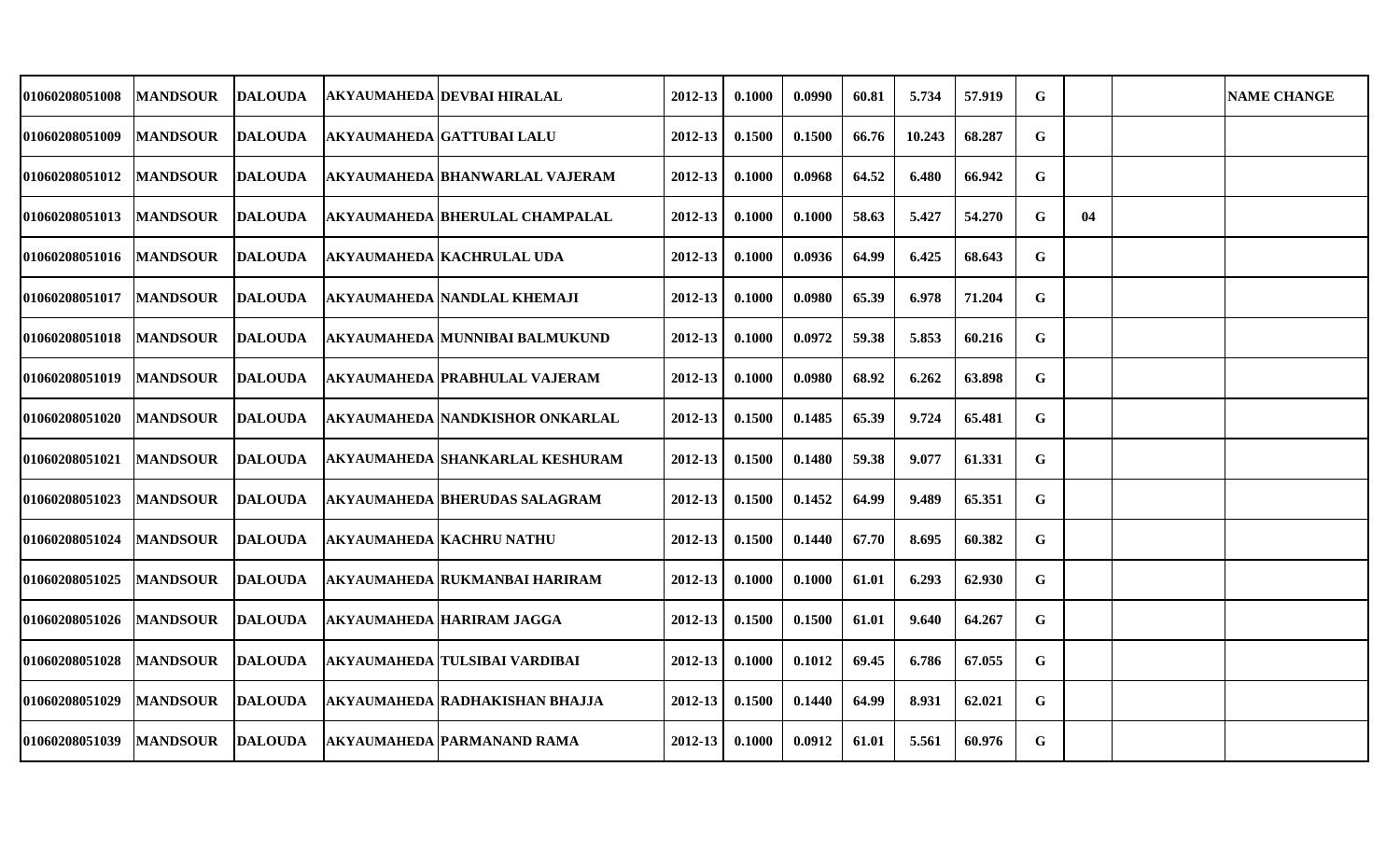| 01060208051040 | <b>MANDSOUR</b> | <b>DALOUDA</b> | AKYAUMAHEDA  PARMANAND ONKARLAL         | 2012-13     | 0.1500 | 0.1496 | 70.47 | 10.067 | 67.293 | G           |    |  |
|----------------|-----------------|----------------|-----------------------------------------|-------------|--------|--------|-------|--------|--------|-------------|----|--|
| 01060208051042 | <b>MANDSOUR</b> | <b>DALOUDA</b> | AKYAUMAHEDA DHANNIBAI UDAYRAM           | 2012-13     | 0.1000 | 0.1000 | 60.81 | 6.072  | 60.720 | G           |    |  |
| 01060208051044 | <b>MANDSOUR</b> | <b>DALOUDA</b> | AKYAUMAHEDA  RAMCHANDRA AMBARAM         | 2012-13     | 0.1000 | 0.1011 | 64.52 | 6.950  | 68.744 | G           |    |  |
| 01060208051055 | <b>MANDSOUR</b> | <b>DALOUDA</b> | AKYAUMAHEDA  MOHANBAI BALURAM           | 2012-13     | 0.1000 | 0.0986 | 59.38 | 5.684  | 57.647 | G           |    |  |
| 01060208051057 | <b>MANDSOUR</b> | DALOUDA        | AKYAUMAHEDA PRABHULAL SUNDARBAI         | 2012-13     | 0.1500 | 0.1462 | 62.63 | 9.636  | 65.910 | G           |    |  |
| 01060208051059 | <b>MANDSOUR</b> | <b>DALOUDA</b> | <b>AKYAUMAHEDA RADHIBAI KACHRU</b>      | 2012-13     | 0.1000 | 0.0989 | 69.45 | 6.856  | 69.323 | $\mathbf G$ |    |  |
| 01060208051062 | <b>MANDSOUR</b> | <b>DALOUDA</b> | AKYAUMAHEDA BHANWARIBAI BHAIYALAL       | 2012-13     | 0.1000 | 0.0990 | 55.86 | 2.282  | 23.051 | G           | 04 |  |
| 01060208051063 | <b>MANDSOUR</b> | <b>DALOUDA</b> | <b>AKYAUMAHEDA PRABHULAL NANDIBAI</b>   | 2012-13     | 0.1000 | 0.1000 | 64.69 | 5.813  | 58.130 | G           |    |  |
| 01060208051065 | <b>MANDSOUR</b> | <b>DALOUDA</b> | <b>AKYAUMAHEDA NANDKISHOR BHAGIRATH</b> | 2012-13     | 0.1500 | 0.1500 | 64.69 | 9.362  | 62.413 | G           |    |  |
| 01060208051066 | <b>MANDSOUR</b> | <b>DALOUDA</b> | AKYAUMAHEDA BHAGWANLAL SALAGRAM         | 2012-13     | 0.1000 | 0.0980 | 68.03 | 6.900  | 70.408 | G           |    |  |
| 01060208051067 | <b>MANDSOUR</b> | <b>DALOUDA</b> | <b>AKYAUMAHEDA BHERUSINGH RUPSINGH</b>  | 2012-13     | 0.1000 | 0.1012 | 64.69 | 6.506  | 64.289 | G           |    |  |
| 01060208051069 | <b>MANDSOUR</b> | <b>DALOUDA</b> | AKYAUMAHEDA SITARAM BHUWAN              | $2012 - 13$ | 0.1500 | 0.1480 | 65.49 | 9.094  | 61.446 | G           |    |  |
| 01060208051071 | <b>MANDSOUR</b> | <b>DALOUDA</b> | <b>AKYAUMAHEDA NANDLAL KHEMRAJ</b>      | 2012-13     | 0.1500 | 0.1518 | 68.03 | 10.039 | 66.133 | G           |    |  |
| 01060208051072 | <b>MANDSOUR</b> | <b>DALOUDA</b> | AKYAUMAHEDA DHAPUBAI RAMNARAYAN         | 2012-13     | 0.1000 | 0.1000 | 68.92 | 6.961  | 69.610 | G           |    |  |
| 01060208051074 | <b>MANDSOUR</b> | <b>DALOUDA</b> | <b>AKYAUMAHEDA MAGNIRAM RAMAJI</b>      | 2012-13     | 0.1500 | 0.1440 | 69.45 | 10.626 | 73.792 | $\mathbf G$ |    |  |
| 01060208051082 | <b>MANDSOUR</b> | <b>DALOUDA</b> | AKYAUMAHEDA  PRABHULAL KESHURAM         | $2012 - 13$ | 0.1500 | 0.1470 | 59.91 | 8.216  | 55.891 | G           | 04 |  |
| 01060208051088 | <b>MANDSOUR</b> | <b>DALOUDA</b> | <b>AKYAUMAHEDA RAMCHANDRA BHUWAN</b>    | 2012-13     | 0.1000 | 0.1000 | 62.37 | 6.344  | 63.440 | G           |    |  |
|                |                 |                |                                         |             |        |        |       |        |        |             |    |  |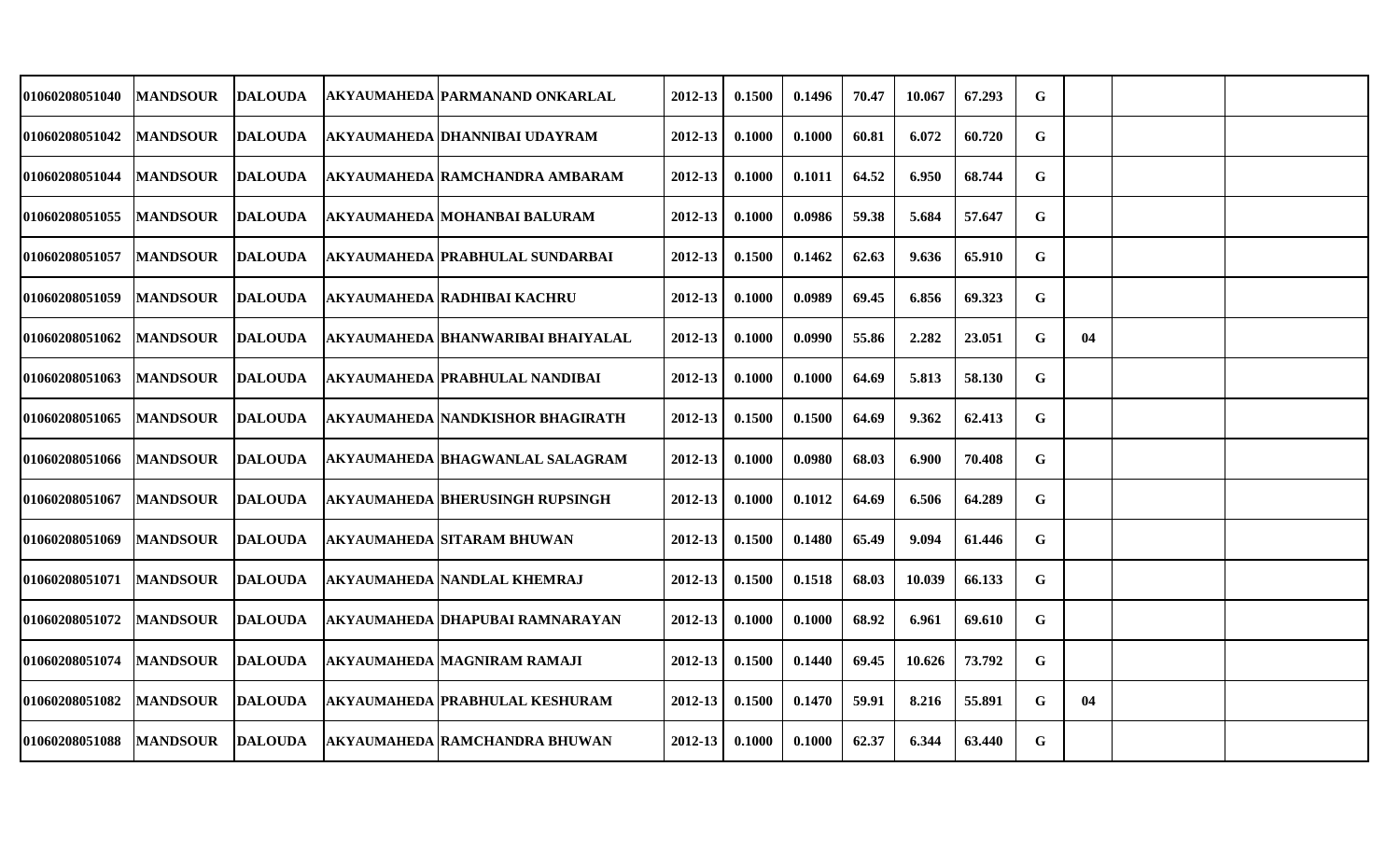| 01060208051090 | <b>MANDSOUR</b> | <b>DALOUDA</b> | AKYAUMAHEDA BHERULAL TARACHAND                 | 2012-13     | 0.1000 | 0.0990 | 62.37 | 6.406  | 64.707 | G           |    |  |
|----------------|-----------------|----------------|------------------------------------------------|-------------|--------|--------|-------|--------|--------|-------------|----|--|
| 01060208051094 | <b>MANDSOUR</b> | <b>DALOUDA</b> | AKYAUMAHEDA SHANTILAL SALAGRAM                 | 2012-13     | 0.1500 | 0.1461 | 68.03 | 9.544  | 65.325 | G           |    |  |
| 01060208051102 | <b>MANDSOUR</b> | <b>DALOUDA</b> | <b>AKYAUMAHEDA BHAGIRATH DALURAM</b>           | 2012-13     | 0.1000 | 0.1020 | 62.37 | 6.290  | 61.667 | G           |    |  |
| 01060208051103 | <b>MANDSOUR</b> | DALOUDA        | AKYAUMAHEDA   MOHANBAI GANESHRAM               | 2012-13     | 0.1000 | 0.0960 | 62.63 | 5.717  | 59.552 | G           |    |  |
| 01060208051108 | <b>MANDSOUR</b> | DALOUDA        | <b>AKYAUMAHEDA GITABAI NANDA</b>               | 2012-13     | 0.1000 | 0.0816 | 53.39 | 4.538  | 55.613 | G           | 04 |  |
| 01060208051109 | <b>MANDSOUR</b> | <b>DALOUDA</b> | AKYAUMAHEDA UMRAOSINGH BAHADURSINGH            | $2012 - 13$ | 0.1000 | 0.0936 | 60.81 | 3.649  | 38.985 | $\mathbf G$ | 04 |  |
| 01060208051110 | <b>MANDSOUR</b> | <b>DALOUDA</b> | AKYAUMAHEDA BAGDIRAM TULSIRAM                  | 2012-13     | 0.1500 | 0.1470 | 62.98 | 9.708  | 66.041 | G           |    |  |
| 01060208051116 | <b>MANDSOUR</b> | <b>DALOUDA</b> | <b>AKYAUMAHEDA SIYARAM UDAVDAS</b>             | 2012-13     | 0.1000 | 0.0984 | 53.13 | 5.047  | 51.291 | G           | 04 |  |
| 01060208051118 | <b>MANDSOUR</b> | <b>DALOUDA</b> | <b>AKYAUMAHEDA KHEMRAJ BHERULAL</b>            | 2012-13     | 0.1500 | 0.1040 | 59.91 | 5.409  | 52.010 | G           | 04 |  |
| 01060208051127 | <b>MANDSOUR</b> | <b>DALOUDA</b> | AKYAUMAHEDA  UDAYRAM DHANNA                    | 2012-13     | 0.1500 | 0.1500 | 74.97 | 11.428 | 76.187 | G           |    |  |
| 01060208051128 | <b>MANDSOUR</b> | <b>DALOUDA</b> | AKYAUMAHEDA  MENABAI BADRILAL                  | 2012-13     | 0.1000 | 0.0975 | 64.02 | 6.256  | 64.164 | G           |    |  |
| 01060208051136 | <b>MANDSOUR</b> | <b>DALOUDA</b> | AKYAUMAHEDA KANHAIYALAL TULSIRAM               | $2012 - 13$ | 0.1000 | 0.1000 | 62.98 | 6.334  | 63.340 | G           |    |  |
| 01060208051143 | <b>MANDSOUR</b> | <b>DALOUDA</b> | <b>AKYAUMAHEDA SITARAM BHERULAL</b>            | 2012-13     | 0.1500 | 0.1428 | 65.49 | 8.944  | 62.633 | G           |    |  |
| 01060208051145 | <b>MANDSOUR</b> | <b>DALOUDA</b> | <b>AKYAUMAHEDA PRABHULAL BHUWAN</b>            | 2012-13     | 0.1500 | 0.1365 | 62.98 | 8.664  | 63.473 | G           |    |  |
| 01060208051146 | <b>MANDSOUR</b> | <b>DALOUDA</b> | <b>AKYAUMAHEDA RUKMANIBAI KACHRU</b>           | 2012-13     | 0.1500 | 0.1444 | 63.14 | 9.552  | 66.150 | $\mathbf G$ |    |  |
| 01060208051147 | <b>MANDSOUR</b> | <b>DALOUDA</b> | AKYAUMAHEDA  MADANSINGH GORDHANSINGH   2012-13 |             | 0.1000 | 0.1000 | 60.82 | 5.969  | 59.690 | G           |    |  |
| 01060208051148 | <b>MANDSOUR</b> | <b>DALOUDA</b> | <b>AKYAUMAHEDA KUSHALBAI RUGHNATH</b>          | 2012-13     | 0.1000 | 0.1020 | 62.63 | 6.621  | 64.912 | G           |    |  |
|                |                 |                |                                                |             |        |        |       |        |        |             |    |  |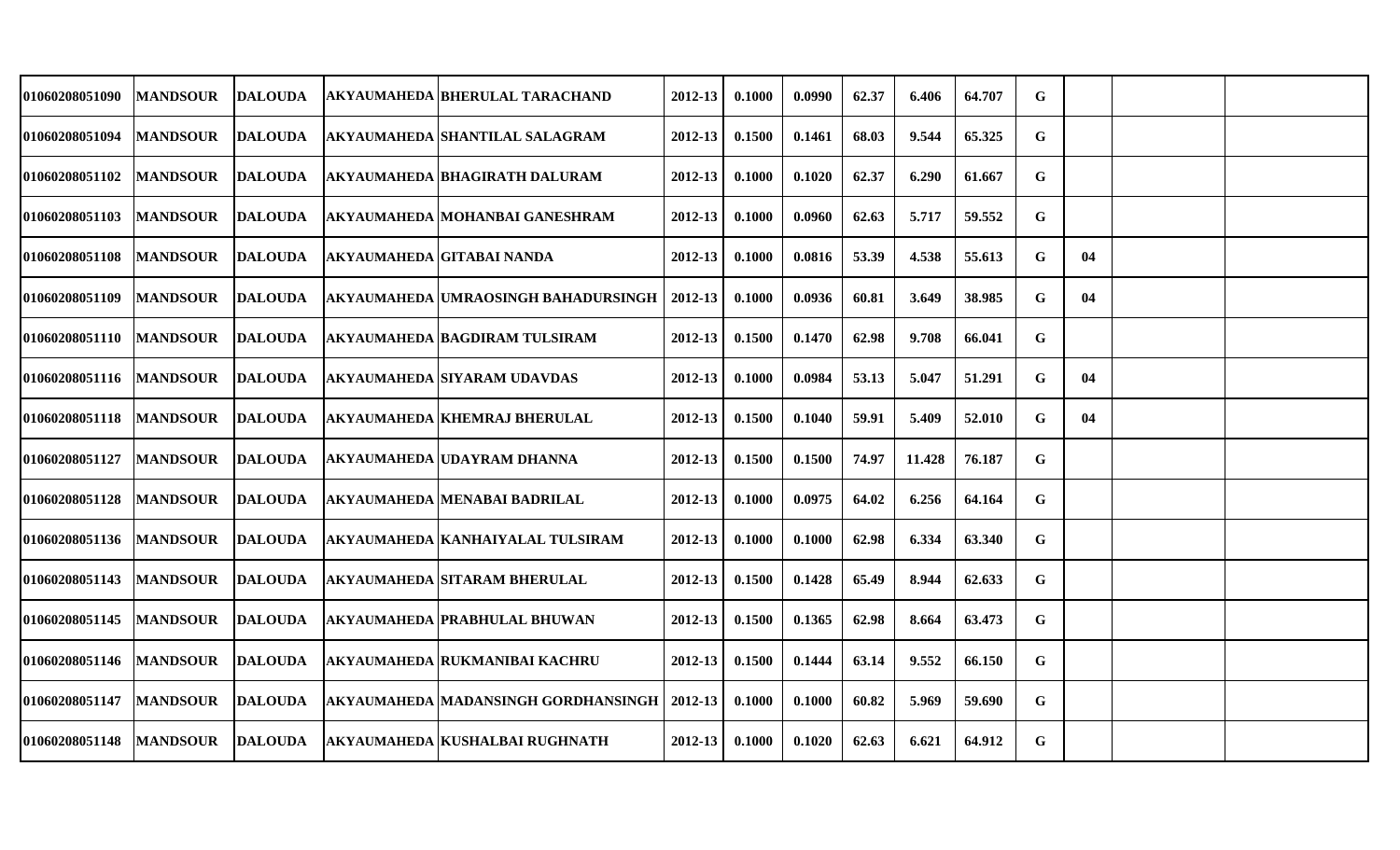| 01060208051151        | <b>MANDSOUR</b>  | DALOUDA        |                | AKYAUMAHEDA RAMKUNWAR JUJHARSINGH     | 2012-13     | 0.1500 | 0.1500 | 55.52 | 8.114 | 54.093 | G            | 04 |                |                    |
|-----------------------|------------------|----------------|----------------|---------------------------------------|-------------|--------|--------|-------|-------|--------|--------------|----|----------------|--------------------|
| 01060208051154        | <b>IMANDSOUR</b> | <b>DALOUDA</b> |                | <b>AKYAUMAHEDA VENIRAM BALU</b>       | 2012-13     | 0.1500 | 0.1480 | 63.14 | 9.029 | 61.007 | $\mathbf G$  |    |                |                    |
| 01060208051156        | <b>MANDSOUR</b>  | <b>DALOUDA</b> |                | <b>AKYAUMAHEDA KASHIRAM JIWA</b>      | 2012-13     | 0.1000 | 0.0954 | 63.14 | 6.269 | 65.713 | $\mathbf G$  |    |                |                    |
| 01060208051157        | <b>MANDSOUR</b>  | <b>DALOUDA</b> |                | <b>AKYAUMAHEDA ONKARLAL BHERU</b>     | 2012-13     | 0.1000 | 0.0961 | 65.49 | 5.960 | 62.019 | $\mathbf G$  |    |                |                    |
| 01060208051158        | <b>MANDSOUR</b>  | <b>DALOUDA</b> |                | <b>AKYAUMAHEDA GANGARAM MEDHA</b>     | 2012-13     | 0.1000 | 0.0975 | 64.52 | 6.341 | 65.036 | G            |    |                |                    |
| 01060208051163        | <b>MANDSOUR</b>  | <b>DALOUDA</b> |                | <b>AKYAUMAHEDA SHIVNARAYAN MOTI</b>   | 2012-13     | 0.1500 | 0.1428 | 65.39 | 9.706 | 67.969 | $\mathbf G$  |    |                |                    |
| <b>01060208051015</b> | <b>MANDSOUR</b>  | <b>DALOUDA</b> |                | <b>AKYAUMAHEDA MOTILAL RAMCHANDRA</b> | 2012-13     | 0.1000 | 0.1015 | 62.70 | 5.992 | 59.034 | $\mathbf G$  |    |                |                    |
| 01060315056010        | <b>RATLAM</b>    | <b>SAILANA</b> | <b>SAILANA</b> | <b>JAGDISH FAKIRCHAND</b>             | 2012-13     | 0.1500 |        |       |       |        | $\mathbf{F}$ |    |                |                    |
| 01060315056013        | <b>RATLAM</b>    | <b>SAILANA</b> | <b>SAILANA</b> | <b>RAMCHANDRA NANURAM</b>             | 2012-13     | 0.1500 |        |       |       |        | $\mathbf{F}$ |    |                |                    |
| 01060315056015        | <b>RATLAM</b>    | <b>SAILANA</b> | <b>SAILANA</b> | <b>SALAGRAM PUNA</b>                  | $2012 - 13$ | 0.1500 |        |       |       |        | $\mathbf{F}$ |    |                |                    |
| 01060315056017        | <b>RATLAM</b>    | <b>SAILANA</b> | <b>SAILANA</b> | <b>BADRILAL NANDA</b>                 | 2012-13     | 0.1500 |        |       |       |        | $\mathbf{F}$ |    |                |                    |
| 01060315056024        | <b>RATLAM</b>    | <b>SAILANA</b> | <b>SAILANA</b> | DEVCHAND AMBARAM                      | $2012 - 13$ | 0.1000 |        |       |       |        | $\mathbf{F}$ |    |                |                    |
| 01060315056046        | <b>RATLAM</b>    | <b>SAILANA</b> | <b>SAILANA</b> | <b>NANDLAL BAPULAL</b>                | 2012-13     | 0.1000 |        |       |       |        | $\mathbf{F}$ |    |                |                    |
| 01060315056076        | <b>RATLAM</b>    | <b>SAILANA</b> | <b>SAILANA</b> | <b>NANURAM GULABCHAND</b>             | 2012-13     | 0.1000 |        |       |       |        | $\mathbf{F}$ | 07 |                |                    |
| 01060315056089        | <b>RATLAM</b>    | <b>SAILANA</b> | <b>SAILANA</b> | <b>PUNAMCHAND VARDICHAND</b>          | $2012 - 13$ | 0.1000 |        |       |       |        | $\mathbf{F}$ |    |                |                    |
| 01060315056090        | <b>RATLAM</b>    | <b>SAILANA</b> | <b>SAILANA</b> | <b>BHARATLAL SHOBHARAM</b>            | 2012-13     | 0.1000 |        |       |       |        | $\mathbf{F}$ |    |                |                    |
| 01060315056092        | <b>RATLAM</b>    | <b>SAILANA</b> | <b>SAILANA</b> | <b>ISHWARLAL LAXMAN</b>               | $2012 - 13$ | 0.1000 |        |       |       |        | $\mathbf{F}$ |    | 01060315054026 | <b>NAME CHANGE</b> |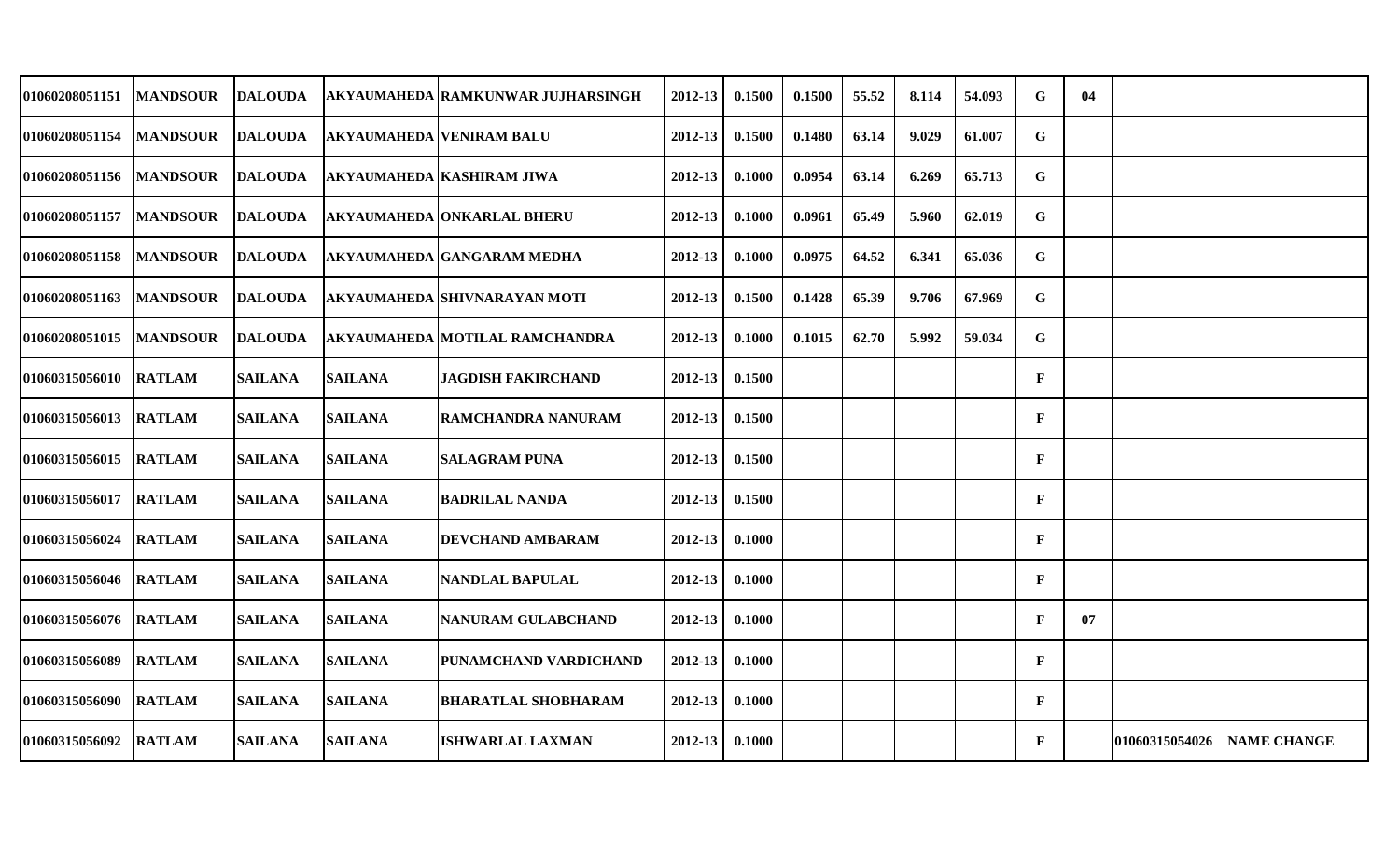| 01060315056094 | <b>RATLAM</b> | <b>SAILANA</b> | <b>SAILANA</b> | <b>RANCHODLAL GOBAJI</b>               | 2012-13 | 0.1000 |        |       |       |        | $\mathbf{F}$ |    | 01060315054005 |                              |
|----------------|---------------|----------------|----------------|----------------------------------------|---------|--------|--------|-------|-------|--------|--------------|----|----------------|------------------------------|
| 01060315056096 | <b>RATLAM</b> | <b>SAILANA</b> | <b>SAILANA</b> | <b>SHANKARLAL DHANNAJI</b>             | 2012-13 | 0.1000 |        |       |       |        | F            |    | 01060315054025 |                              |
| 01060315056104 | <b>RATLAM</b> | <b>SAILANA</b> | <b>SAILANA</b> | <b>SHOBHARAM PUNAJI</b>                | 2012-13 | 0.1000 |        |       |       |        | F            |    |                |                              |
| 01060315056105 | <b>RATLAM</b> | <b>SAILANA</b> | <b>SAILANA</b> | SHANKARLAL ATMARAM                     | 2012-13 | 0.1000 |        |       |       |        | F            |    | 01060315054002 |                              |
| 01060316064002 | <b>RATLAM</b> | <b>JAORA</b>   |                | MAMATKHEDA  NAGU BHANWARLAL MANDIR     | 2012-13 | 0.1500 | 0.1480 | 63.78 | 8.947 | 60.453 | G            |    |                | TRANSFER/MAWTA JAORA II DN   |
| 01060316064004 | <b>RATLAM</b> | <b>JAORA</b>   |                | <b>MAMATKHEDA SOHANSINGH HATESINGH</b> | 2012-13 | 0.1500 | 0.1500 | 57.17 | 3.643 | 24.287 | G            | 04 |                |                              |
| 01060316064008 | <b>RATLAM</b> | <b>JAORA</b>   |                | <b>MAMATKHEDA KESHURAM KAMMU</b>       | 2012-13 | 0.1500 | 0.1550 | 61.58 | 9.501 | 61.297 | G            |    |                | <b>TRANSFER/GARODA</b>       |
| 01060316064016 | <b>RATLAM</b> | <b>JAORA</b>   |                | <b>MAMATKHEDA KANWARLAL PRABHULAL</b>  | 2012-13 | 0.1000 | 0.1029 | 68.28 | 5.082 | 49.388 | G            | 04 |                |                              |
| 01060316064027 | <b>RATLAM</b> | <b>JAORA</b>   |                | <b>MAMATKHEDA RAMKUNWAR SHANKER</b>    | 2012-13 | 0.1000 | 0.1000 | 70.17 | 2.987 | 29.870 | G            | 04 |                | <b>NAME CHANGE</b>           |
| 01060316064032 | <b>RATLAM</b> | <b>JAORA</b>   |                | MAMATKHEDA  NAGU BHANWARLAL            | 2012-13 | 0.1000 | 0.0928 | 66.65 | 3.504 | 37.759 | G            | 04 |                |                              |
| 01060316064052 | <b>RATLAM</b> | <b>JAORA</b>   |                | MAMATKHEDA  MOHANLAL HIRALAL           | 2012-13 | 0.1500 | 0.1548 | 68.02 | 9.902 | 63.966 | G            |    |                | TRANSFER/ROJANA JAORA II DN  |
| 01060316073016 | <b>RATLAM</b> | <b>JAORA</b>   |                | <b>MANANKHEDA SUKHLAL RAMLAL</b>       | 2012-13 | 0.1000 | 0.1000 | 62.60 | 6.340 | 63.400 | G            | 08 |                |                              |
| 01060316073018 | <b>RATLAM</b> | <b>JAORA</b>   |                | <b>MANANKHEDA VAJERAM SHANKARLAL</b>   | 2012-13 | 0.1000 | 0.0990 | 62.60 | 6.814 | 68.828 | G            |    |                | <b>TRANSFER/PIPLIYAJODHA</b> |
| 01060316073047 | <b>RATLAM</b> | <b>JAORA</b>   |                | <b>MANANKHEDA SURAJBAI CHENRAM</b>     | 2012-13 | 0.1500 | 0.1492 | 54.63 | 7.500 | 50.268 | G            | 04 |                |                              |
| 01060316073051 | <b>RATLAM</b> | <b>JAORA</b>   |                | <b>MANANKHEDA NANDRAM KALURAM</b>      | 2012-13 | 0.1000 | 0.0986 | 65.07 | 6.470 | 65.619 | G            | 08 |                |                              |
| 01060316073058 | <b>RATLAM</b> | <b>JAORA</b>   |                | <b>MANANKHEDA MENABAI GOPAL</b>        | 2012-13 | 0.1000 | 0.0900 | 54.23 | 4.664 | 51.822 | G            | 04 |                |                              |
| 01060316073059 | <b>RATLAM</b> | <b>JAORA</b>   |                | <b>MANANKHEDA RAMNARAYAN AMRA</b>      | 2012-13 | 0.1000 | 0.0928 | 66.63 | 6.387 | 68.825 | G            | 08 |                |                              |
|                |               |                |                |                                        |         |        |        |       |       |        |              |    |                |                              |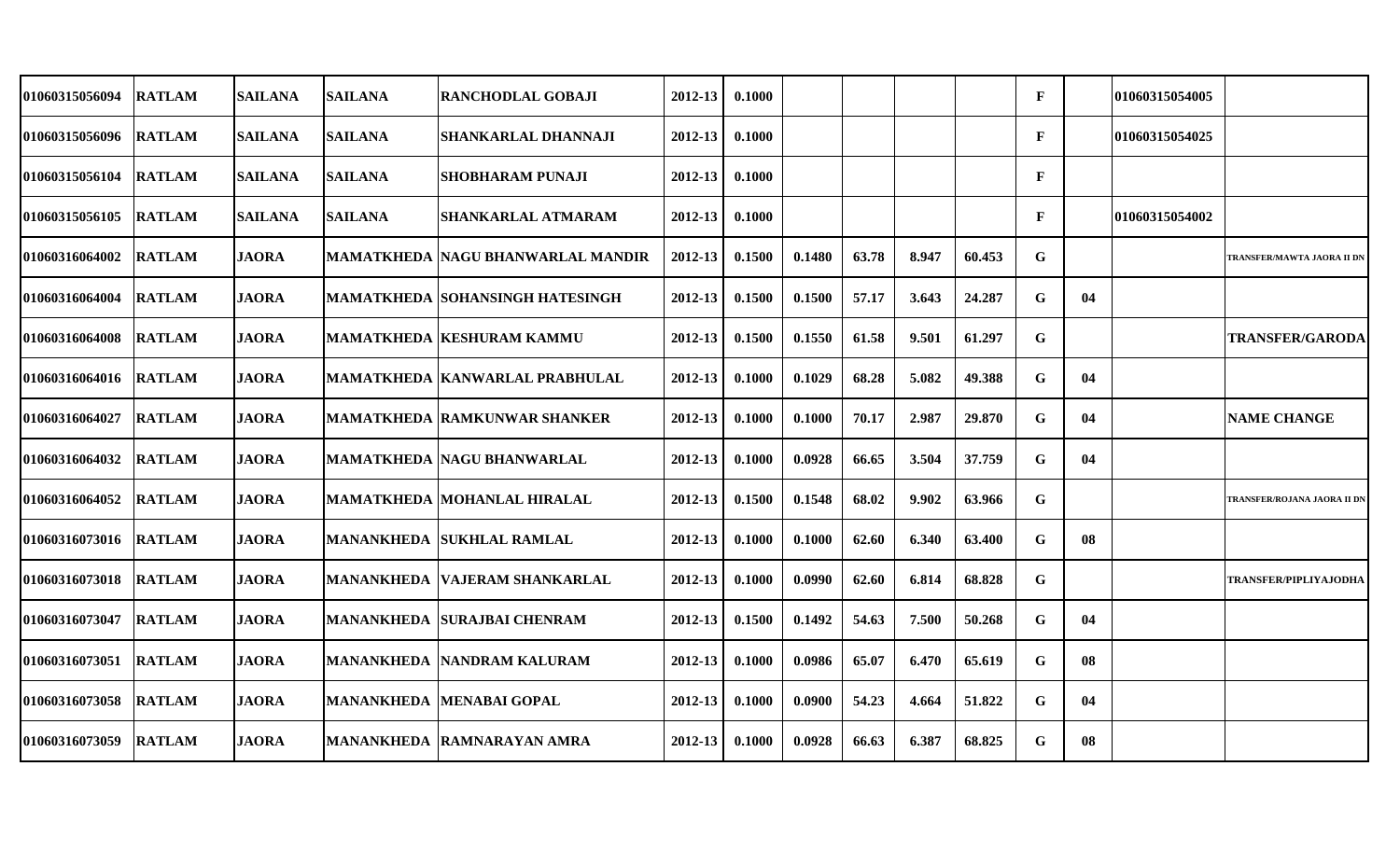| 01060316074001 | <b>RATLAM</b> | <b>JAORA</b> | PIPLIYAJODHA BALUSINGH BHERUSINGH             | 2012-13 | 0.1000 | 0.0990 | 55.13 | 5.726  | 57.838 | G |    |  |
|----------------|---------------|--------------|-----------------------------------------------|---------|--------|--------|-------|--------|--------|---|----|--|
| 01060316074002 | <b>RATLAM</b> | <b>JAORA</b> | PIPLIYAJODHA RAMCHANDRA SHOBHARAM             | 2012-13 | 0.1000 | 0.1000 | 56.74 | 5.771  | 57.710 | G |    |  |
| 01060316074008 | <b>RATLAM</b> | <b>JAORA</b> | PIPLIYAJODHA  DEVILAL NATHULAL                | 2012-13 | 0.1000 | 0.0999 | 67.69 | 6.411  | 64.174 | G |    |  |
| 01060316074032 | <b>RATLAM</b> | <b>JAORA</b> | PIPLIYAJODHA  MOHANLAL DEVRAM                 | 2012-13 | 0.1000 | 0.0960 | 59.02 | 6.028  | 62.792 | G |    |  |
| 01060316074049 | <b>RATLAM</b> | <b>JAORA</b> | PIPLIYAJODHA  KAMLABAI UDERAM                 | 2012-13 | 0.1000 | 0.1000 | 58.56 | 6.023  | 60.230 | G |    |  |
| 01060316074055 | <b>RATLAM</b> | <b>JAORA</b> | PIPLIYAJODHA OMPRAKASH RUGHNATH               | 2012-13 | 0.1000 | 0.1036 | 58.56 | 6.375  | 61.535 | G |    |  |
| 01060316074075 | <b>RATLAM</b> | <b>JAORA</b> | PIPLIYAJODHA RAMESHWAR GOVINDRAM              | 2012-13 | 0.1500 | 0.1476 | 62.99 | 5.480  | 37.127 | G | 04 |  |
| 01060316074076 | <b>RATLAM</b> | <b>JAORA</b> | PIPLIYAJODHA SHANKARLAL KHEMRAJ               | 2012-13 | 0.1000 | 0.0992 | 62.99 | 6.029  | 60.776 | G |    |  |
| 01060316074077 | <b>RATLAM</b> | <b>JAORA</b> | PIPLIYAJODHA DEVRAM KISHANLAL                 | 2012-13 | 0.1500 | 0.1170 | 66.11 | 7.527  | 64.333 | G |    |  |
| 01060316079001 | <b>RATLAM</b> | <b>JAORA</b> | HANUMANTIYA MANGILAL RAMNARAYAN               | 2012-13 | 0.1500 | 0.1504 | 61.89 | 9.955  | 66.190 | G |    |  |
| 01060316079006 | <b>RATLAM</b> | <b>JAORA</b> | HANUMANTIYA GITABAI KISHANLAL                 | 2012-13 | 0.1000 | 0.1020 | 66.93 | 6.846  | 67.118 | G |    |  |
| 01060316079007 | <b>RATLAM</b> | <b>JAORA</b> | <b>HANUMANTIYA BADRILAL BHERULAL</b>          | 2012-13 | 0.1500 | 0.1512 | 58.10 | 8.624  | 57.037 | G |    |  |
| 01060316079008 | <b>RATLAM</b> | <b>JAORA</b> | HANUMANTIYA RAMCAHANDRIBAI RAMRATAN   2012-13 |         | 0.1500 | 0.1504 | 61.94 | 10.070 | 66.955 | G |    |  |
| 01060316079010 | <b>RATLAM</b> | <b>JAORA</b> | HANUMANTIYA BALU GANESHRAM                    | 2012-13 | 0.1500 | 0.1517 | 66.68 | 10.212 | 67.317 | G |    |  |
| 01060316079015 | <b>RATLAM</b> | <b>JAORA</b> | HANUMANTIYA SAMPATBAI BAGDIRAM                | 2012-13 | 0.1500 | 0.1498 | 58.10 | 9.487  | 63.331 | G |    |  |
| 01060316079018 | <b>RATLAM</b> | <b>JAORA</b> | <b>HANUMANTIYA KESHURAM HIRA</b>              | 2012-13 | 0.1000 | 0.0972 | 66.93 | 6.712  | 69.053 | G |    |  |
| 01060316079019 | <b>RATLAM</b> | <b>JAORA</b> | HANUMANTIYA GANPATLAL RAMNARAYAN              | 2012-13 | 0.1500 | 0.1500 | 72.24 | 11.135 | 74.233 | G |    |  |
|                |               |              |                                               |         |        |        |       |        |        |   |    |  |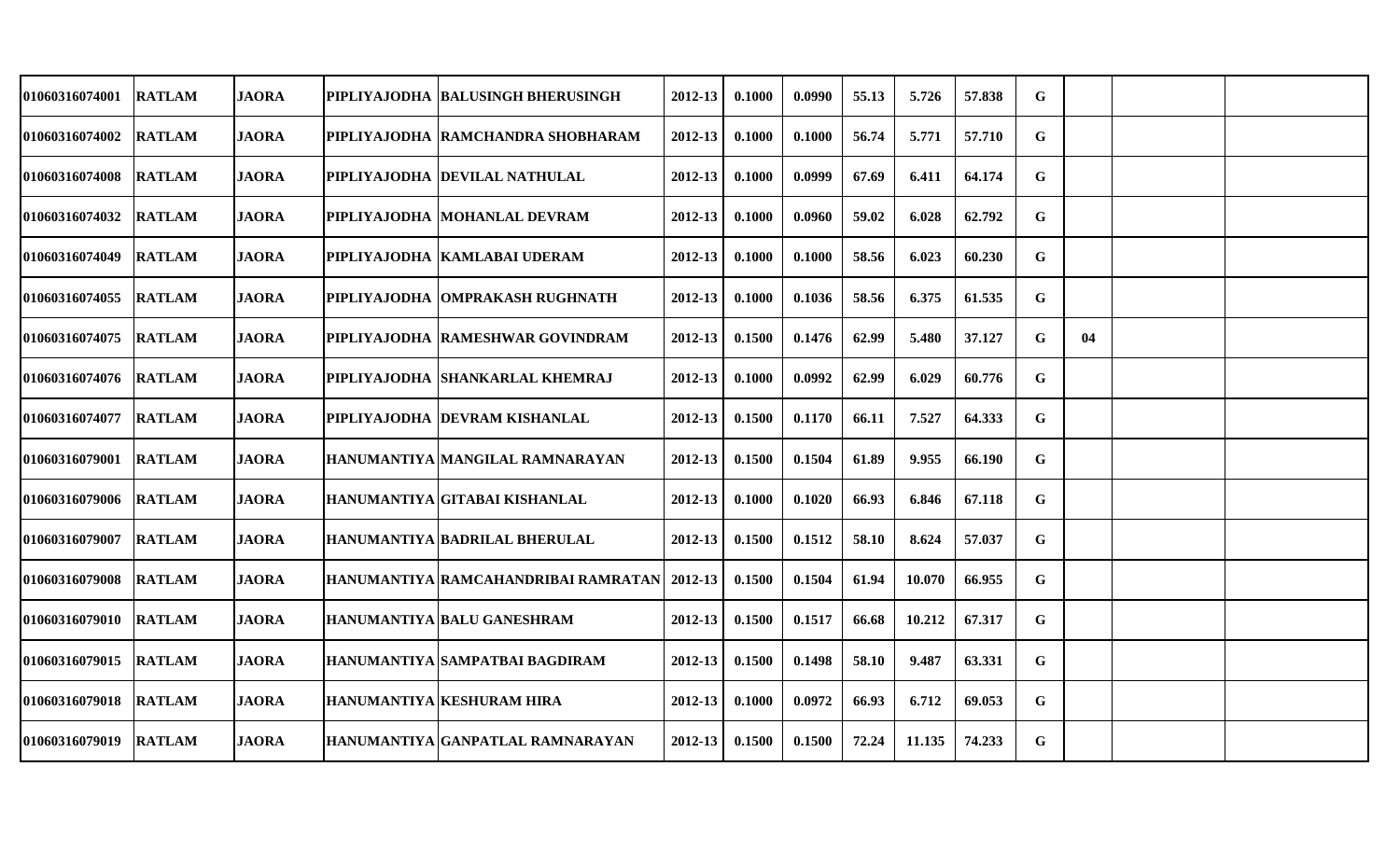| 01060316079022 | <b>RATLAM</b> | <b>JAORA</b> |                 | HANUMANTIYA  SHRIRAM RAMKISHAN          | 2012-13     | 0.1000 | 0.1015 | 65.98 | 6.777  | 66.768 | G            |    |  |
|----------------|---------------|--------------|-----------------|-----------------------------------------|-------------|--------|--------|-------|--------|--------|--------------|----|--|
| 01060316079023 | <b>RATLAM</b> | <b>JAORA</b> |                 | HANUMANTIYA GITABAI MADHOLAL            | 2012-13     | 0.1500 | 0.1452 | 64.58 | 9.539  | 65.696 | G            |    |  |
| 01060316079024 | <b>RATLAM</b> | <b>JAORA</b> |                 | HANUMANTIYA PARVATIBAI GOVINDRAM        | 2012-13     | 0.1500 | 0.1506 | 61.94 | 10.167 | 67.510 | G            |    |  |
| 01060316079025 | <b>RATLAM</b> | <b>JAORA</b> |                 | HANUMANTIYA DHANNA BHAGGA               | 2012-13     | 0.1000 | 0.0950 | 61.94 | 6.114  | 64.358 | $\mathbf G$  |    |  |
| 01060316079029 | <b>RATLAM</b> | <b>JAORA</b> |                 | HANUMANTIYA BIHARILAL BHUWANJI          | $2012 - 13$ | 0.1500 | 0.1500 | 60.41 | 9.018  | 60.120 | G            |    |  |
| 01060316079032 | <b>RATLAM</b> | <b>JAORA</b> |                 | HANUMANTIYA LAXMINARAYAN SALAGRAM       | 2012-13     | 0.1500 | 0.1496 | 65.02 | 10.292 | 68.797 | G            |    |  |
| 01060316079033 | <b>RATLAM</b> | <b>JAORA</b> |                 | <b>HANUMANTIYA BALUSINGH BHERUSINGH</b> | 2012-13     | 0.1000 | 0.1008 | 62.98 | 6.280  | 62.302 | G            |    |  |
| 01060316079034 | <b>RATLAM</b> | <b>JAORA</b> |                 | <b>HANUMANTIYA ASHARAM BHERU SUTHAR</b> | 2012-13     | 0.1000 | 0.1020 | 56.81 | 5.673  | 55.618 | G            | 04 |  |
| 01060316079036 | <b>RATLAM</b> | <b>JAORA</b> |                 | HANUMANTIYA BAPULAL BHAGIRATH           | 2012-13     | 0.1000 | 0.1024 | 66.68 | 6.906  | 67.441 | G            |    |  |
| 01060316079038 | <b>RATLAM</b> | <b>JAORA</b> |                 | HANUMANTIYA BANKATLAL KISHANLAL         | 2012-13     | 0.1000 | 0.1024 | 58.10 | 6.051  | 59.092 | G            |    |  |
| 01060316079041 | <b>RATLAM</b> | <b>JAORA</b> |                 | HANUMANTIYA BALARAM GANESHRAM           | 2012-13     | 0.1000 | 0.1025 | 64.58 | 6.550  | 63.902 | G            |    |  |
| 01060316079043 | <b>RATLAM</b> | <b>JAORA</b> |                 | HANUMANTIYA GOPILAL BIHARILAL           | 2012-13     | 0.1000 | 0.1012 | 65.02 | 7.050  | 69.664 | $\mathbf G$  |    |  |
| 01060316082005 | <b>RATLAM</b> | <b>JAORA</b> | <b>KALALIYA</b> | <b>ISHWARLAL BHARATRAM</b>              | $2012 - 13$ | 0.1500 | 0.0561 | 68.68 | 4.337  | 77.308 | G            |    |  |
| 01060316082006 | <b>RATLAM</b> | <b>JAORA</b> | <b>KALALIYA</b> | <b>DEVRAM RATANLAL</b>                  | 2012-13     | 0.1500 |        |       |        |        | $\mathbf{F}$ |    |  |
| 01060316082024 | <b>RATLAM</b> | <b>JAORA</b> | <b>KALALIYA</b> | <b>MADHUSUDAN CHAMPALAL</b>             | $2012 - 13$ | 0.1500 | 0.1485 | 64.93 | 10.324 | 69.522 | G            |    |  |
| 01060316082026 | <b>RATLAM</b> | <b>JAORA</b> | <b>KALALIYA</b> | <b>BALKISHAN NIRBHAYRAM</b>             | 2012-13     | 0.1000 | 0.0510 | 60.93 | 3.464  | 67.922 | G            |    |  |
| 01060316082081 | <b>RATLAM</b> | <b>JAORA</b> | <b>KALALIYA</b> | <b>BHANWARLAL NIRBHAYRAM</b>            | 2012-13     | 0.1000 | 0.0950 | 55.37 | 5.624  | 59.200 | G            |    |  |
|                |               |              |                 |                                         |             |        |        |       |        |        |              |    |  |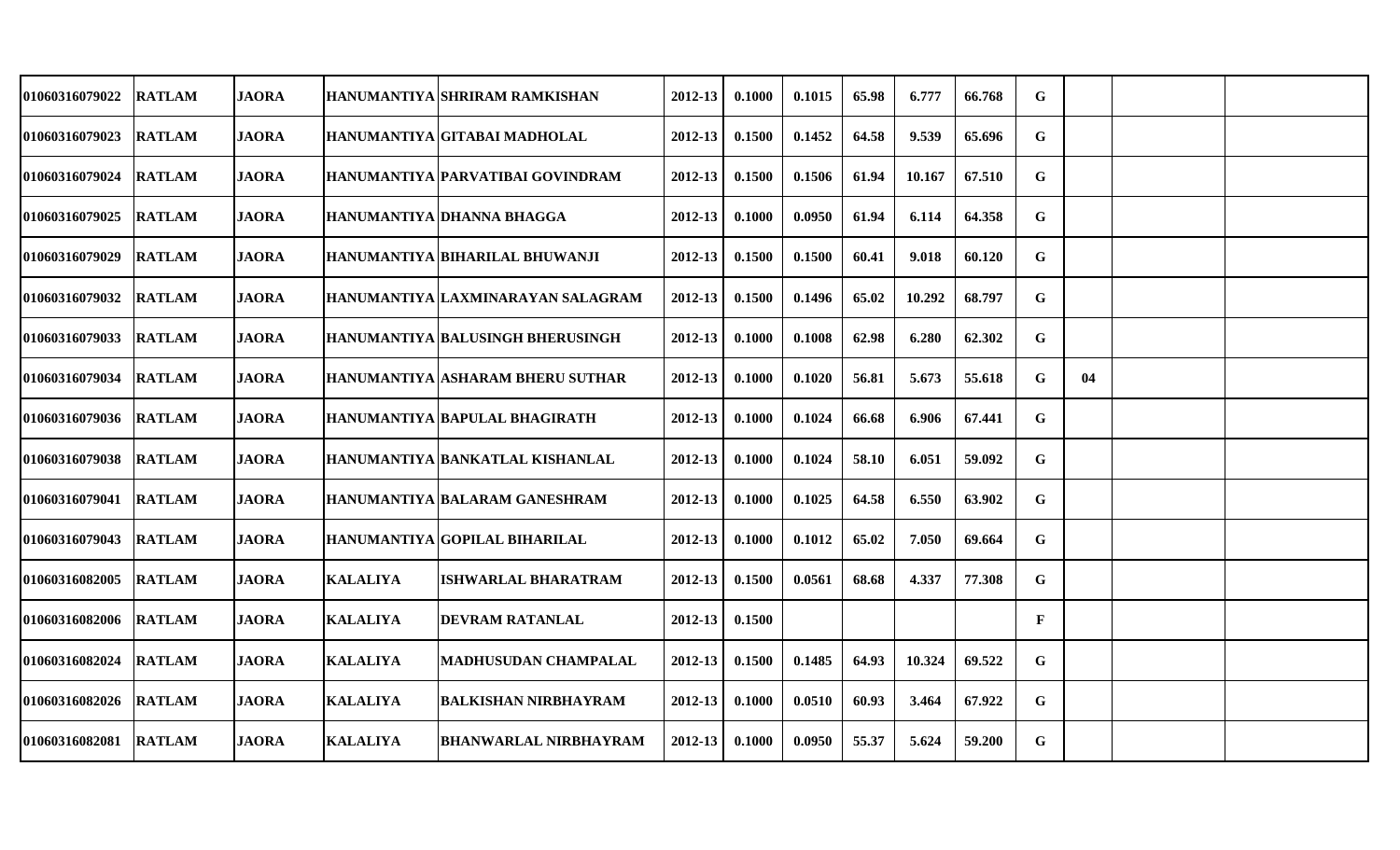| 01060316082082 | <b>RATLAM</b> | <b>JAORA</b> | <b>KALALIYA</b> | MEHBUBKHAN SARDARKHAN          | 2012-13 | 0.1000 | 0.1014 | 54.12 | 6.031  | 59.477 | G           | 05 |  |
|----------------|---------------|--------------|-----------------|--------------------------------|---------|--------|--------|-------|--------|--------|-------------|----|--|
| 01060316082089 | <b>RATLAM</b> | <b>JAORA</b> | <b>KALALIYA</b> | <b>RAMPURI MADHUPURI</b>       | 2012-13 | 0.1000 | 0.0952 | 51.72 | 5.098  | 53.550 | G           | 04 |  |
| 01060316082091 | <b>RATLAM</b> | <b>JAORA</b> | <b>KALALIYA</b> | <b>SAVITABAI DHAPUBAI</b>      | 2012-13 | 0.1000 | 0.0228 | 68.68 | 1.668  | 73.158 | G           |    |  |
| 01060316082099 | <b>RATLAM</b> | <b>JAORA</b> | <b>KALALIYA</b> | <b>RAJENDRAKUMAR CHENRAM</b>   | 2012-13 | 0.1500 | 0.1517 | 64.93 | 10.853 | 71.543 | G           |    |  |
| 01060316082105 | <b>RATLAM</b> | <b>JAORA</b> | <b>KALALIYA</b> | <b>SHYAMSUNDAR GITABAI</b>     | 2012-13 | 0.1000 | 0.0960 | 68.68 | 6.956  | 72.458 | G           |    |  |
| 01060316082114 | <b>RATLAM</b> | <b>JAORA</b> | <b>KALALIYA</b> | <b>KANHAIYALAL HIRALAL</b>     | 2012-13 | 0.1000 |        |       |        |        | F           |    |  |
| 01060316089001 | <b>RATLAM</b> | <b>JAORA</b> | <b>MEHANDI</b>  | <b>JAWAHAR NATHULAL</b>        | 2012-13 | 0.1000 | 0.0989 | 62.50 | 6.634  | 67.078 | G           |    |  |
| 01060316089002 | <b>RATLAM</b> | <b>JAORA</b> | <b>MEHANDI</b>  | <b>LALSINGH DHULSINGH</b>      | 2012-13 | 0.1500 | 0.1440 | 64.08 | 10.106 | 70.181 | G           |    |  |
| 01060316089004 | <b>RATLAM</b> | <b>JAORA</b> | <b>MEHANDI</b>  | LAXMINARAYAN SHANTIBAI         | 2012-13 | 0.1500 | 0.1470 | 64.84 | 10.467 | 71.204 | $\mathbf G$ |    |  |
| 01060316089007 | <b>RATLAM</b> | <b>JAORA</b> | <b>MEHANDI</b>  | <b>BALU BHAGWAN</b>            | 2012-13 | 0.1500 |        |       |        |        | F           |    |  |
| 01060316089008 | <b>RATLAM</b> | <b>JAORA</b> | <b>MEHANDI</b>  | <b>FATESINGH GIRWARSINGH</b>   | 2012-13 | 0.1000 | 0.0952 | 64.84 | 6.382  | 67.038 | G           |    |  |
| 01060316089010 | <b>RATLAM</b> | <b>JAORA</b> | <b>MEHANDI</b>  | <b>BALUSINGH DULESINGH</b>     | 2012-13 | 0.1000 | 0.0990 | 58.94 | 6.264  | 63.273 | G           |    |  |
| 01060316089017 | <b>RATLAM</b> | <b>JAORA</b> | <b>MEHANDI</b>  | <b>DULLA BHERA</b>             | 2012-13 | 0.1000 | 0.0990 | 62.50 | 6.679  | 67.465 | G           |    |  |
| 01060316089019 | <b>RATLAM</b> | <b>JAORA</b> | <b>MEHANDI</b>  | <b>HIMMATSINGH NAGUSINGH</b>   | 2012-13 | 0.1500 | 0.1450 | 62.50 | 9.768  | 67.366 | G           |    |  |
| 01060316089023 | <b>RATLAM</b> | <b>JAORA</b> | <b>MEHANDI</b>  | <b>KELASHKUNWAR HITARSINGH</b> | 2012-13 | 0.1000 | 0.0960 | 54.01 | 5.231  | 54.490 | G           | 04 |  |
| 01060316089024 | <b>RATLAM</b> | <b>JAORA</b> | <b>MEHANDI</b>  | <b>GOKULSINGH RAMSINGH</b>     | 2012-13 | 0.1500 | 0.1440 | 62.08 | 9.073  | 63.007 | G           |    |  |
| 01060316089029 | <b>RATLAM</b> | <b>JAORA</b> | <b>MEHANDI</b>  | MOHANSINGH BADANSINGH          | 2012-13 | 0.1500 | 0.1419 | 57.24 | 8.521  | 60.049 | G           |    |  |
|                |               |              |                 |                                |         |        |        |       |        |        |             |    |  |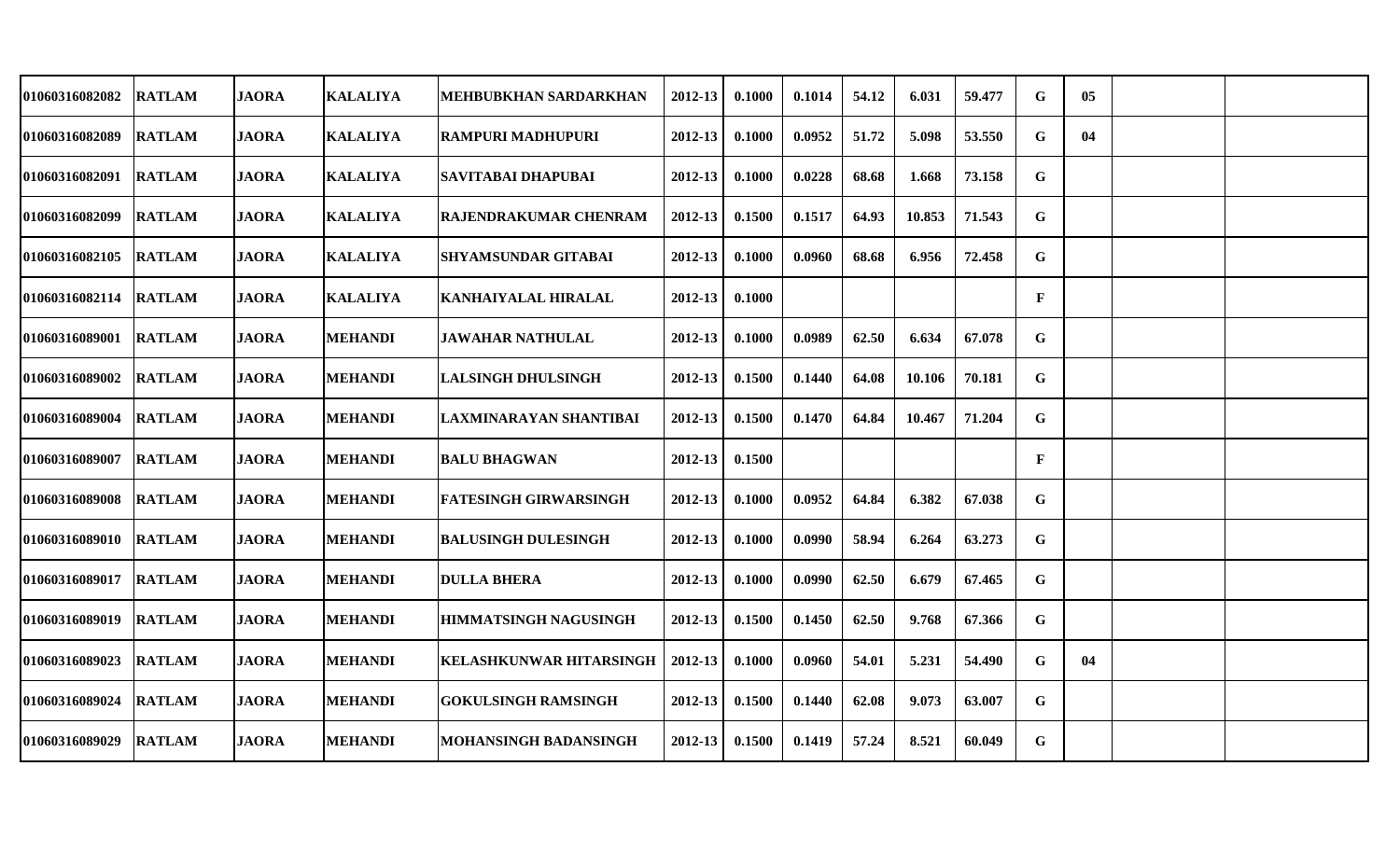| 01060316089030 | <b>RATLAM</b> | <b>JAORA</b> | <b>MEHANDI</b> | <b>BHANWARKUNWAR JUJHARSINGH</b> | 2012-13     | 0.1000 | 0.0988 | 55.09 | 5.540 | 56.073 | G           | 04 |                |  |
|----------------|---------------|--------------|----------------|----------------------------------|-------------|--------|--------|-------|-------|--------|-------------|----|----------------|--|
| 01060316089032 | <b>RATLAM</b> | <b>JAORA</b> | <b>MEHANDI</b> | <b>RAMPRATAP RAMNARAYAN</b>      | 2012-13     | 0.1000 | 0.0980 | 60.03 | 6.955 | 70.969 | G           |    |                |  |
| 01060316089033 | <b>RATLAM</b> | <b>JAORA</b> | <b>MEHANDI</b> | <b>NANDRAM GULAB</b>             | 2012-13     | 0.1000 | 0.0980 | 55.41 | 6.713 | 68.500 | G           |    |                |  |
| 01060316089035 | <b>RATLAM</b> | <b>JAORA</b> | <b>MEHANDI</b> | SAMANTSINGH NAGUSINGH            | 2012-13     | 0.1500 | 0.1446 | 62.08 | 9.667 | 66.853 | G           |    |                |  |
| 01060316089037 | <b>RATLAM</b> | <b>JAORA</b> | <b>MEHANDI</b> | <b>RAJENDARSINGH NATHUSINGH</b>  | 2012-13     | 0.1500 | 0.1485 | 60.03 | 9.142 | 61.562 | G           |    |                |  |
| 01060316089038 | <b>RATLAM</b> | <b>JAORA</b> | <b>MEHANDI</b> | <b>ANTARKUNWAR MADANSINGH</b>    | 2012-13     | 0.1000 | 0.0990 | 60.07 | 6.290 | 63.535 | G           |    |                |  |
| 01060316089039 | <b>RATLAM</b> | <b>JAORA</b> | <b>MEHANDI</b> | <b>LAXMANSINGH RUPSINGH</b>      | 2012-13     | 0.1000 | 0.1000 | 58.87 | 5.778 | 57.780 | G           |    |                |  |
| 01060316089040 | <b>RATLAM</b> | <b>JAORA</b> | <b>MEHANDI</b> | <b>JASVANTSINGH DHULSINGH</b>    | 2012-13     | 0.1000 | 0.0990 | 64.08 | 6.390 | 64.545 | G           |    |                |  |
| 01060316089042 | <b>RATLAM</b> | <b>JAORA</b> | <b>MEHANDI</b> | <b>FUNDALAL BHANVERSINGH</b>     | 2012-13     | 0.1500 | 0.1494 | 62.08 | 9.277 | 62.095 | G           |    |                |  |
| 01060316089043 | <b>RATLAM</b> | <b>JAORA</b> | <b>MEHANDI</b> | <b>FUNDASINGH SHIVSINGH</b>      | 2012-13     | 0.1000 | 0.0975 | 60.03 | 5.909 | 60.605 | G           |    |                |  |
| 01060316089044 | <b>RATLAM</b> | <b>JAORA</b> | <b>MEHANDI</b> | <b>HEMRAJ BAGDIRAM</b>           | 2012-13     | 0.1000 | 0.0972 | 58.95 | 5.878 | 60.473 | G           |    | 01060316088034 |  |
| 01060316089046 | <b>RATLAM</b> | <b>JAORA</b> | <b>MEHANDI</b> | <b>MADHUSINGH BALUJI</b>         | 2012-13     | 0.1000 | 0.0960 | 52.01 | 1.850 | 19.271 | $\mathbf G$ | 04 | 01060316088041 |  |
| 01060316089050 | <b>RATLAM</b> | <b>JAORA</b> | <b>MEHANDI</b> | <b>RAMLAL BALU</b>               | 2012-13     | 0.1000 | 0.1000 | 62.06 | 1.330 | 13.300 | G           | 04 | 01060316088046 |  |
| 01060316089058 | <b>RATLAM</b> | <b>JAORA</b> | <b>MEHANDI</b> | <b>DALPATSINGH NATHU</b>         | 2012-13     | 0.1500 | 0.1425 | 57.69 | 9.041 | 63.446 | G           |    |                |  |
| 01060316089059 | <b>RATLAM</b> | <b>JAORA</b> | <b>MEHANDI</b> | <b>BHOPALSINGH NAWALSINGH</b>    | 2012-13     | 0.1500 | 0.1419 | 60.07 | 9.525 | 67.125 | G           |    |                |  |
| 01060316089060 | <b>RATLAM</b> | <b>JAORA</b> | <b>MEHANDI</b> | <b>BHERA NAGGA</b>               | $2012 - 13$ | 0.1500 | 0.1468 | 62.06 | 9.309 | 63.413 | G           |    |                |  |
| 01060316089062 | <b>RATLAM</b> | <b>JAORA</b> | <b>MEHANDI</b> | <b>BHANWARSINGH NAGUSINGH</b>    | 2012-13     | 0.1500 | 0.1428 | 62.06 | 9.353 | 65.497 | G           |    |                |  |
|                |               |              |                |                                  |             |        |        |       |       |        |             |    |                |  |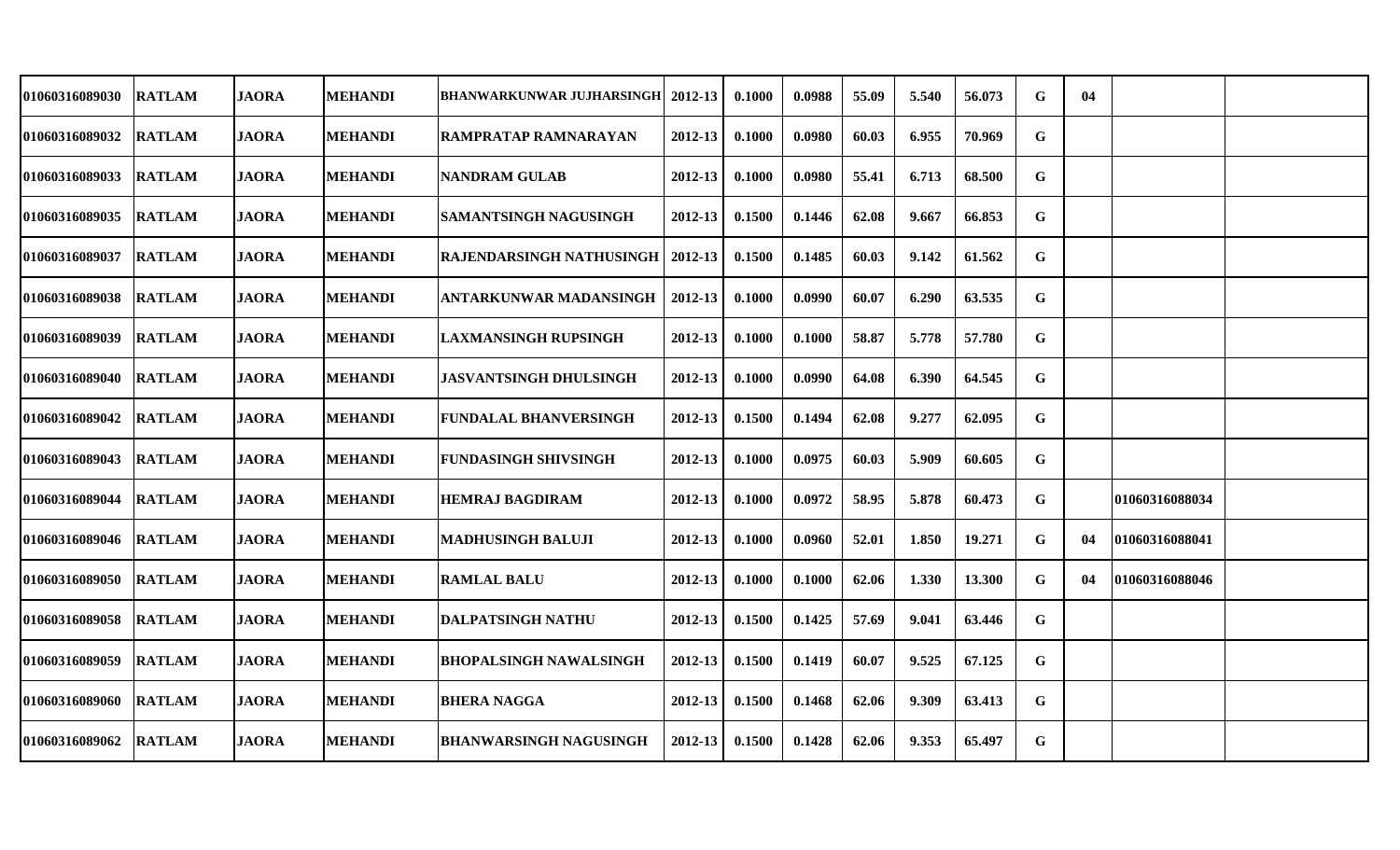| 01060316089064 | <b>RATLAM</b> | <b>JAORA</b> | <b>MEHANDI</b>             | <b>BADRILAL BALARAM</b>                             | 2012-13     | 0.1500 | 0.1440 | 58.95 | 2.787 | 19.354 | G | 04 |                    |
|----------------|---------------|--------------|----------------------------|-----------------------------------------------------|-------------|--------|--------|-------|-------|--------|---|----|--------------------|
| 01060316089067 | <b>RATLAM</b> | <b>JAORA</b> | <b>MEHANDI</b>             | <b>BALWANTSINGH DHULSINGH</b>                       | 2012-13     | 0.1500 | 0.1470 | 58.94 | 9.632 | 65.524 | G |    |                    |
| 01060316100001 | <b>RATLAM</b> | <b>JAORA</b> |                            | LASUDIYAJANGLI KESARPURI KALUPURI                   | 2012-13     | 0.1000 | 0.1020 | 65.07 | 5.801 | 56.873 | G | 04 |                    |
| 01060316100003 | <b>RATLAM</b> | <b>JAORA</b> |                            | LASUDIYAJANGLI  BALWANTSINGH BHANWARSINGH   2012-13 |             | 0.1000 | 0.0960 | 65.07 | 6.117 | 63.719 | G |    |                    |
| 01060316100005 | <b>RATLAM</b> | <b>JAORA</b> |                            | LASUDIYAJANGLI  GOPALKUNWAR DHULSINGH               | 2012-13     | 0.1000 | 0.0960 | 59.05 | 5.703 | 59.406 | G |    |                    |
| 01060316100008 | <b>RATLAM</b> | <b>JAORA</b> |                            | LASUDIYAJANGLI LAXMIBAI SHANKARLAL                  | $2012 - 13$ | 0.1500 | 0.1449 | 67.37 | 9.595 | 66.218 | G |    |                    |
| 01060316100013 | <b>RATLAM</b> | <b>JAORA</b> |                            | LASUDIYAJANGLI  MANGILAL FULCHAND                   | 2012-13     | 0.1000 | 0.0960 | 49.71 | 4.552 | 47.417 | G | 04 |                    |
| 01060316100017 | <b>RATLAM</b> | <b>JAORA</b> |                            | LASUDIYAJANGLI RUPKUNWAR BHANWARSINGH               | 2012-13     | 0.1000 | 0.1020 | 56.42 | 5.594 | 54.843 | G | 04 |                    |
| 01060316100026 | <b>RATLAM</b> | <b>JAORA</b> |                            | LASUDIYAJANGLI AMRATRAM NAGU                        | 2012-13     | 0.1000 | 0.0972 | 62.68 | 5.480 | 56.379 | G | 04 |                    |
| 01060316100027 | <b>RATLAM</b> | <b>JAORA</b> | LASUDIYAJANGLI  AMRU RUGGA |                                                     | 2012-13     | 0.1000 | 0.0992 | 56.01 | 5.497 | 55.413 | G | 04 |                    |
| 01060316100030 | <b>RATLAM</b> | <b>JAORA</b> |                            | LASUDIYAJANGLI  BHANWARLAL NANDA                    | 2012-13     | 0.1000 | 0.0899 | 59.63 | 5.205 | 57.898 | G |    |                    |
| 01060316100031 | <b>RATLAM</b> | <b>JAORA</b> |                            | LASUDIYAJANGLI  BHANWARSINGH KODARSINGH             | $2012 - 13$ | 0.1500 | 0.1470 | 57.95 | 8.279 | 56.320 | G | 04 |                    |
| 01060316100033 | <b>RATLAM</b> | <b>JAORA</b> |                            | LASUDIYAJANGLI  CHOTEKHA UMRAVKHAN                  | 2012-13     | 0.1000 | 0.0960 | 56.50 | 4.843 | 50.448 | G | 04 |                    |
| 01060316100036 | <b>RATLAM</b> | <b>JAORA</b> | LASUDIYAJANGLI FATTU NAGU  |                                                     | 2012-13     | 0.1500 | 0.1400 | 63.97 | 3.646 | 26.043 | G | 04 |                    |
| 01060316100044 | <b>RATLAM</b> | <b>JAORA</b> |                            | LASUDIYAJANGLI KANIRAM RUPA                         | 2012-13     | 0.1500 | 0.1440 | 59.05 | 9.296 | 64.556 | G |    |                    |
| 01060316100048 | <b>RATLAM</b> | <b>JAORA</b> |                            | LASUDIYAJANGLI LILABAI MANGU                        | 2012-13     | 0.1000 | 0.0980 | 65.07 | 6.433 | 65.643 | G |    | <b>NAME CHANGE</b> |
| 01060316100050 | <b>RATLAM</b> | <b>JAORA</b> |                            | LASUDIYAJANGLI MANPURI SAMANDPURI                   | 2012-13     | 0.1000 | 0.0984 | 59.63 | 5.767 | 58.608 | G |    |                    |
|                |               |              |                            |                                                     |             |        |        |       |       |        |   |    |                    |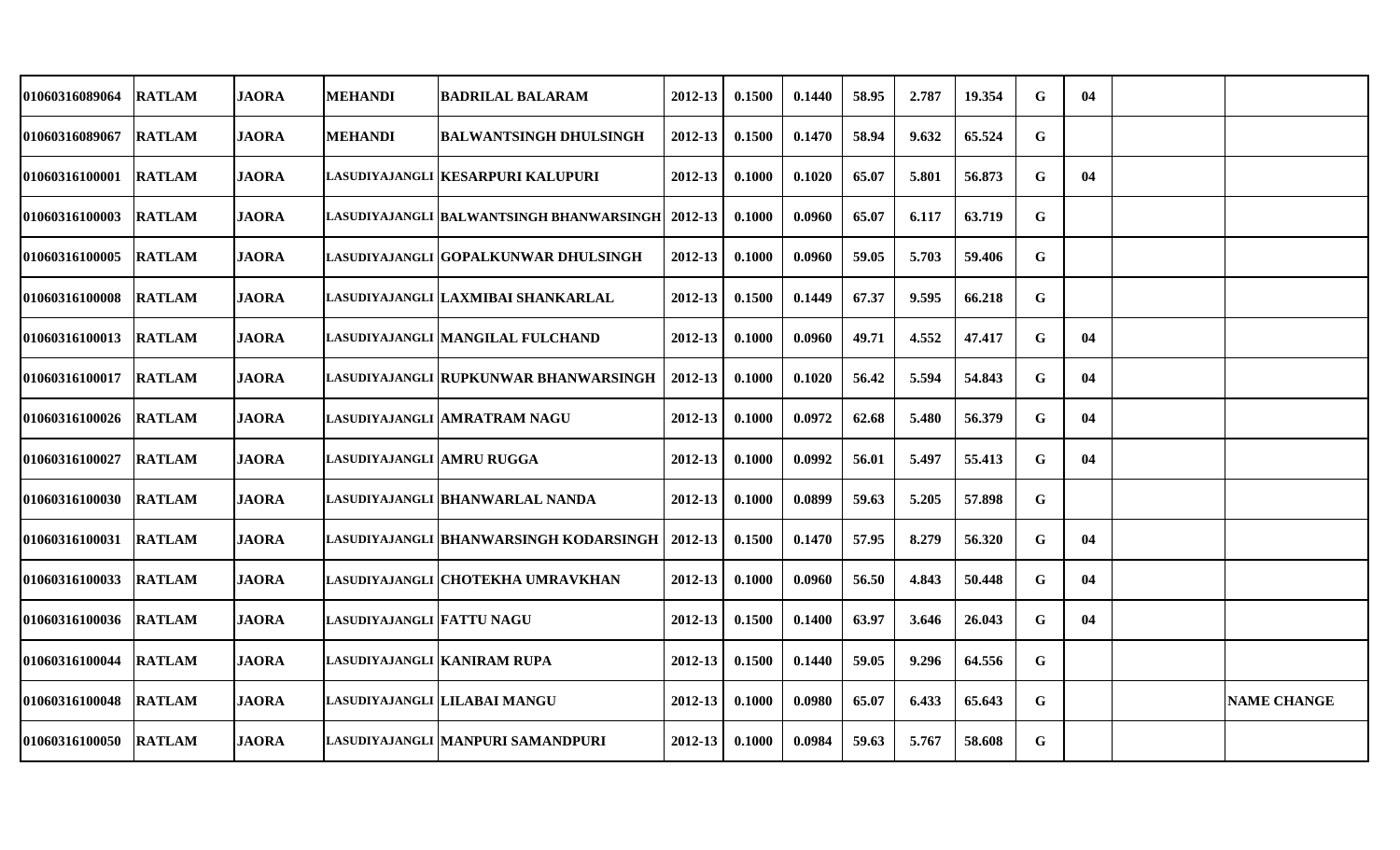| 01060316100064 | <b>RATLAM</b> | <b>JAORA</b> |                  | LASUDIYAJANGLI  RATANLAL VAJERAM        | 2012-13     | 0.1000 | 0.1008 | 67.37 | 6.419 | 63.681 | G            |    |                    |
|----------------|---------------|--------------|------------------|-----------------------------------------|-------------|--------|--------|-------|-------|--------|--------------|----|--------------------|
| 01060316100068 | <b>RATLAM</b> | <b>JAORA</b> |                  | LASUDIYAJANGLI SHANKARLAL NATHULAL      | 2012-13     | 0.1000 | 0.0960 | 51.83 | 5.087 | 52.990 | G            | 04 |                    |
| 01060316100072 | <b>RATLAM</b> | <b>JAORA</b> |                  | LASUDIYAJANGLI VISHRAM NAGGA            | 2012-13     | 0.1500 | 0.1462 | 59.05 | 8.689 | 59.432 | G            |    |                    |
| 01060316101001 | <b>RATLAM</b> | <b>JAORA</b> | <b>HIRUKHEDI</b> | KAMLABAI MANGU                          | 2012-13     | 0.1000 | 0.0960 | 58.76 | 5.658 | 58.938 | G            |    |                    |
| 01060316101006 | <b>RATLAM</b> | <b>JAORA</b> | <b>HIRUKHEDI</b> | <b>MANGUBAI BALU</b>                    | 2012-13     | 0.1000 | 0.1008 | 58.76 | 5.884 | 58.373 | G            |    | <b>NAME CHANGE</b> |
| 01060316101007 | <b>RATLAM</b> | <b>JAORA</b> | <b>HIRUKHEDI</b> | <b>KISHANLAL GANPAT</b>                 | 2012-13     | 0.1500 | 0.1470 | 62.22 | 9.235 | 62.823 | G            |    |                    |
| 01060316101014 | <b>RATLAM</b> | <b>JAORA</b> | <b>HIRUKHEDI</b> | <b>GORDHANSINGH BHANWARSINGH</b>        | $2012 - 13$ | 0.1500 | 0.1456 | 60.78 | 8.657 | 59.457 | G            |    |                    |
| 01060316101015 | <b>RATLAM</b> | <b>JAORA</b> | <b>HIRUKHEDI</b> | <b>KARUSINGH MANGUSINGH</b>             | 2012-13     | 0.1500 | 0.1394 | 60.63 | 8.402 | 60.273 | G            |    |                    |
| 01060316101017 | <b>RATLAM</b> | <b>JAORA</b> | <b>HIRUKHEDI</b> | <b>KISHANLAL NATHU</b>                  | 2012-13     | 0.1000 | 0.1000 | 61.40 | 5.824 | 58.240 | G            |    |                    |
| 01060316101023 | <b>RATLAM</b> | <b>JAORA</b> | <b>HIRUKHEDI</b> | <b>RATANLAL CHATURBHUJ</b>              | 2012-13     | 0.1000 | 0.0960 | 58.02 | 5.976 | 62.250 | G            |    |                    |
| 01060316107002 | <b>RATLAM</b> | <b>JAORA</b> | <b>VEERPURA</b>  | <b>RAMIBAI NAGU</b>                     | 2012-13     | 0.1500 | 0.1419 | 64.64 | 9.114 | 64.228 | G            |    |                    |
| 01060316107003 | <b>RATLAM</b> | <b>JAORA</b> | <b>VEERPURA</b>  | <b>HIRALAL PREMCHAND</b>                | $2012 - 13$ | 0.1500 |        |       |       |        | $\mathbf{F}$ |    |                    |
| 01060316107004 | <b>RATLAM</b> | <b>JAORA</b> | <b>VEERPURA</b>  | <b>DASHRATH SAJJANSINGH</b>             | 2012-13     | 0.1000 | 0.1000 | 61.36 | 6.259 | 62.590 | G            |    |                    |
| 01060316107006 | <b>RATLAM</b> | <b>JAORA</b> | <b>VEERPURA</b>  | <b>PARVATIBAI SHANTILAL</b>             | 2012-13     | 0.1000 | 0.1008 | 61.36 | 6.267 | 62.173 | G            |    |                    |
| 01060316107007 | <b>RATLAM</b> | <b>JAORA</b> | <b>VEERPURA</b>  | <b>RUKMANIBAI PUNA</b>                  | 2012-13     | 0.1500 | 0.1480 | 61.36 | 9.791 | 66.155 | $\mathbf G$  |    |                    |
| 01060316107009 | <b>RATLAM</b> | <b>JAORA</b> | <b>VEERPURA</b>  | <b>MANOHARSINGH PRATAPSINGH 2012-13</b> |             | 0.1000 |        |       |       |        | $\mathbf{F}$ |    |                    |
| 01060316107012 | <b>RATLAM</b> | <b>JAORA</b> | <b>VEERPURA</b>  | <b>PANNALAL ONKARLAL</b>                | $2012 - 13$ | 0.1500 |        |       |       |        | $\mathbf{F}$ |    |                    |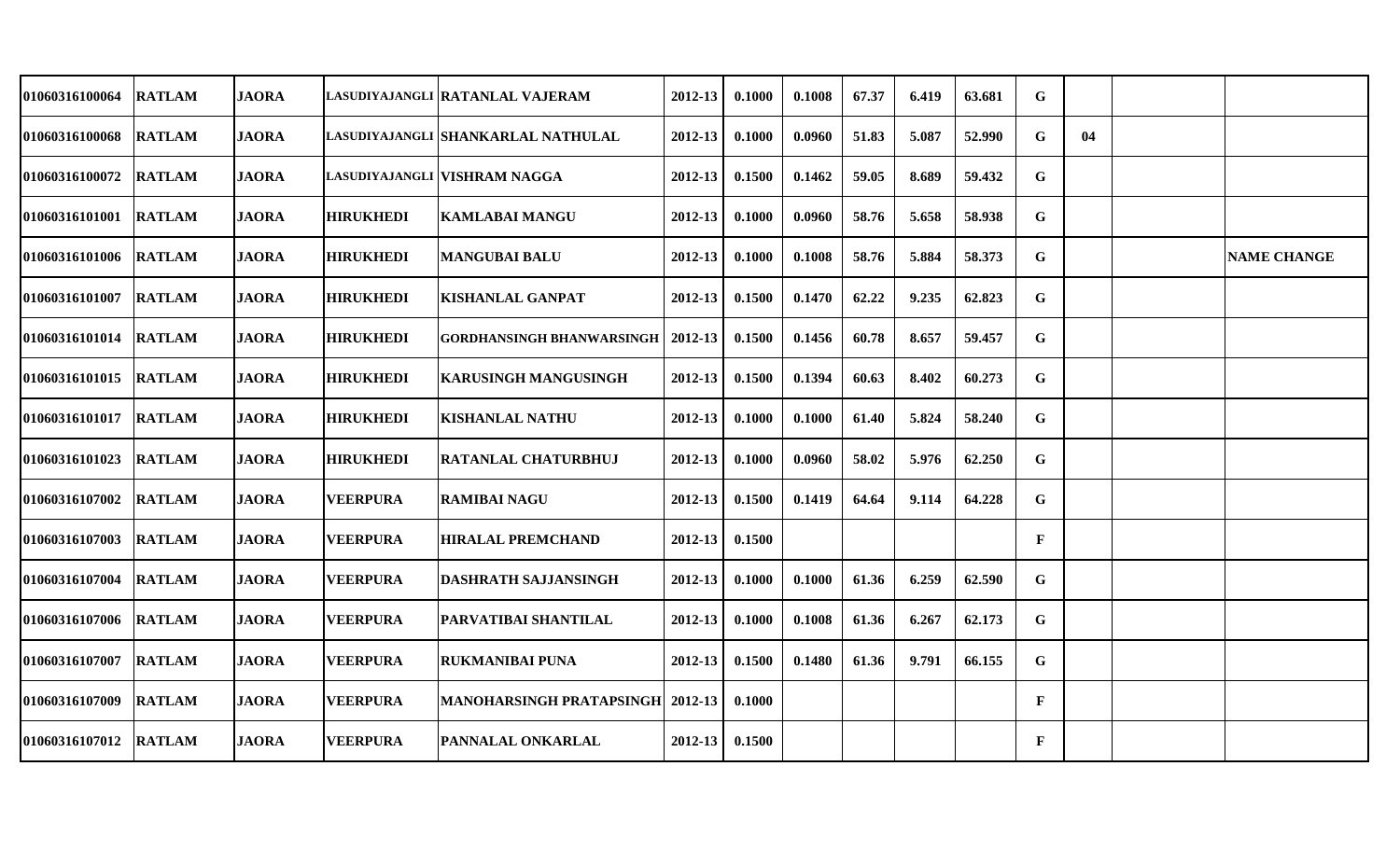| 01060316107013 | <b>RATLAM</b> | <b>JAORA</b> | <b>VEERPURA</b> | RAJUBAI GORDHAN               | 2012-13 | 0.1500 | 0.1457 | 58.77 | 8.698  | 59.698 | G            |    |                    |
|----------------|---------------|--------------|-----------------|-------------------------------|---------|--------|--------|-------|--------|--------|--------------|----|--------------------|
| 01060316107014 | <b>RATLAM</b> | <b>JAORA</b> | <b>VEERPURA</b> | <b>ONKAR PUNA</b>             | 2012-13 | 0.1000 | 0.1024 | 62.25 | 6.350  | 62.012 | G            |    |                    |
| 01060316107016 | <b>RATLAM</b> | <b>JAORA</b> | <b>VEERPURA</b> | RUKMANIBAI HARIRAM            | 2012-13 | 0.1000 | 0.1020 | 66.42 | 6.509  | 63.814 | G            |    | <b>NAME CHANGE</b> |
| 01060316107017 | <b>RATLAM</b> | <b>JAORA</b> | <b>VEERPURA</b> | SOHANBAI RADHAKISHAN          | 2012-13 | 0.1000 | 0.1000 | 70.27 | 7.439  | 74.390 | G            |    | <b>NAME CHANGE</b> |
| 01060316107018 | <b>RATLAM</b> | <b>JAORA</b> | <b>VEERPURA</b> | <b>MADANLAL GIRDHARI</b>      | 2012-13 | 0.1500 | 0.1485 | 62.04 | 9.395  | 63.266 | G            |    |                    |
| 01060316107020 | <b>RATLAM</b> | <b>JAORA</b> | <b>VEERPURA</b> | BABULAL KACHRU                | 2012-13 | 0.1500 | 0.1440 | 64.77 | 9.567  | 66.438 | G            |    |                    |
| 01060316107021 | <b>RATLAM</b> | <b>JAORA</b> | <b>VEERPURA</b> | BADRILAL RAMPRATAP            | 2012-13 | 0.1000 | 0.1000 | 62.04 | 6.496  | 64.960 | G            |    |                    |
| 01060316107025 | <b>RATLAM</b> | <b>JAORA</b> | <b>VEERPURA</b> | BHIMSINGH RUGHNATH            | 2012-13 | 0.1500 | 0.1512 | 64.33 | 10.495 | 69.411 | G            |    |                    |
| 01060316107028 | <b>RATLAM</b> | <b>JAORA</b> | <b>VEERPURA</b> | <b>GULABSINGH MADANSINGH</b>  | 2012-13 | 0.1000 |        |       |        |        | $\mathbf{F}$ |    |                    |
| 01060316107030 | <b>RATLAM</b> | <b>JAORA</b> | <b>VEERPURA</b> | PRAKASHKUNWAR ISHWARSINGH     | 2012-13 | 0.1000 | 0.0940 | 50.30 | 1.581  | 16.819 | G            | 04 |                    |
| 01060316107031 | <b>RATLAM</b> | <b>JAORA</b> | <b>VEERPURA</b> | <b>GENDKUNWAR KALUSINGH</b>   | 2012-13 | 0.1000 |        |       |        |        | $\mathbf{F}$ |    |                    |
| 01060316107034 | <b>RATLAM</b> | <b>JAORA</b> | <b>VEERPURA</b> | <b>KISHORSINGH DIWANSINGH</b> | 2012-13 | 0.1500 | 0.1505 | 62.04 | 9.918  | 65.900 | G            |    |                    |
| 01060316107036 | <b>RATLAM</b> | <b>JAORA</b> | <b>VEERPURA</b> | <b>MANGUSINGH NAGUSINGH</b>   | 2012-13 | 0.1500 | 0.1512 | 41.69 | 2.656  | 17.566 | T            | 02 |                    |
| 01060316107037 | <b>RATLAM</b> | <b>JAORA</b> | <b>VEERPURA</b> | <b>MOHANLAL NANDRAM</b>       | 2012-13 | 0.1000 | 0.0960 | 64.33 | 5.909  | 61.552 | G            |    |                    |
| 01060316107042 | <b>RATLAM</b> | <b>JAORA</b> | <b>VEERPURA</b> | RAMA GANGARAM                 | 2012-13 | 0.1000 |        |       |        |        | $\mathbf{F}$ |    |                    |
| 01060316107045 | <b>RATLAM</b> | <b>JAORA</b> | <b>VEERPURA</b> | <b>SHAMBHUSINGH DIWAN</b>     | 2012-13 | 0.1500 | 0.1496 | 64.33 | 10.201 | 68.189 | G            |    |                    |
| 01060316107047 | <b>RATLAM</b> | <b>JAORA</b> | <b>VEERPURA</b> | <b>KARU SAWA</b>              | 2012-13 | 0.1000 | 0.0150 | 75.95 | 1.096  | 73.067 | G            |    |                    |
|                |               |              |                 |                               |         |        |        |       |        |        |              |    |                    |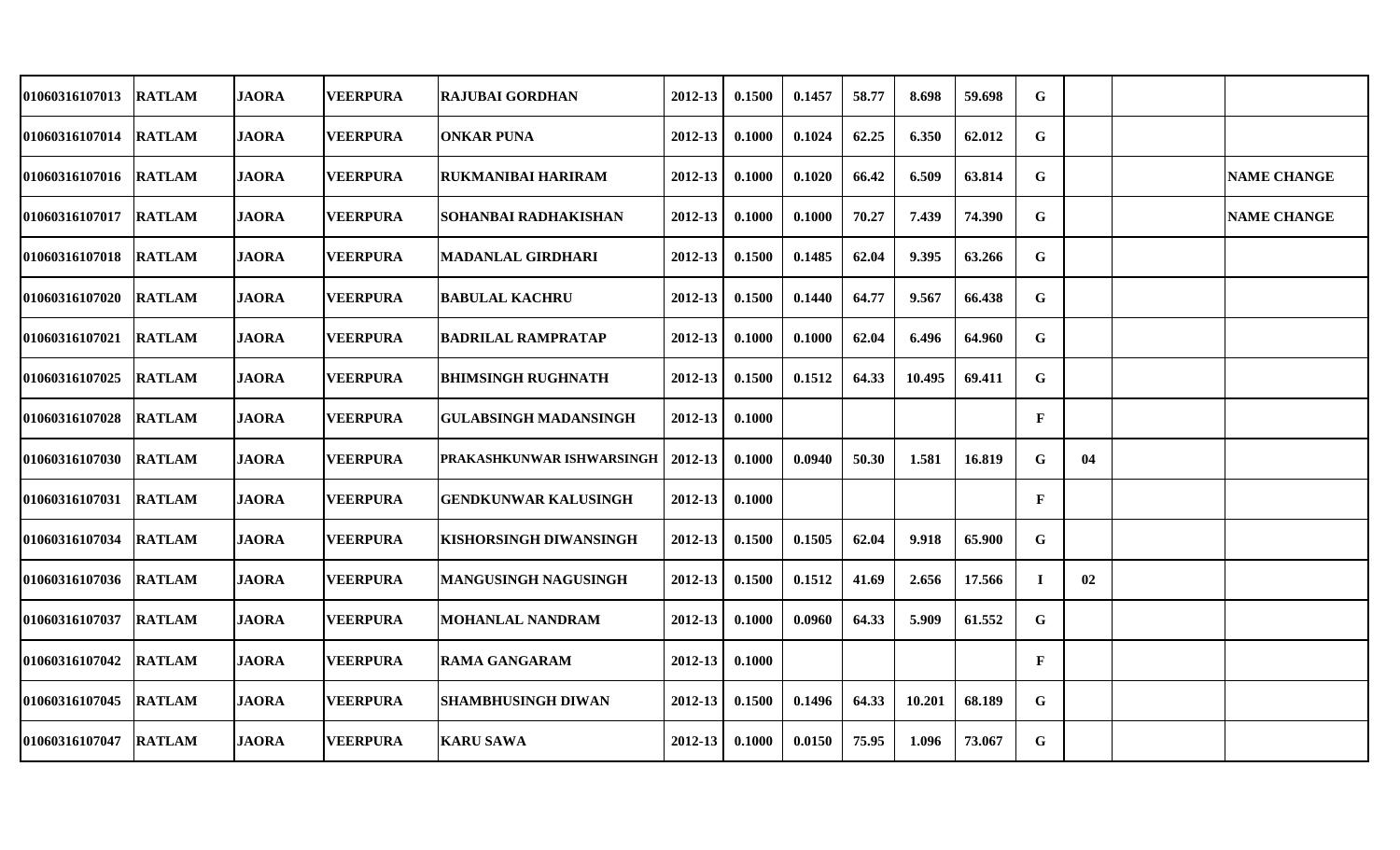| 01060316108001        | <b>RATLAM</b> | <b>JAORA</b>  | THIKRIYA        | <b>GITABAI RATANLAL</b>                    | 2012-13     | 0.1500 |        |       |       |        | $\mathbf{F}$ |    |  |
|-----------------------|---------------|---------------|-----------------|--------------------------------------------|-------------|--------|--------|-------|-------|--------|--------------|----|--|
| 01060316108002        | <b>RATLAM</b> | <b>JAORA</b>  | <b>THIKRIYA</b> | <b>SAWA TULSIRAM</b>                       | 2012-13     | 0.1500 |        |       |       |        | $\mathbf{F}$ |    |  |
| 01060316108004        | <b>RATLAM</b> | <b>JAORA</b>  | <b>THIKRIYA</b> | <b>SHANKARLAL SIDDHNATH</b>                | 2012-13     | 0.1500 |        |       |       |        | $\mathbf{F}$ |    |  |
| 01060316108006        | <b>RATLAM</b> | <b>JAORA</b>  | <b>THIKRIYA</b> | <b>BHAGWAN DEVA</b>                        | 2012-13     | 0.1500 |        |       |       |        | $\mathbf{F}$ |    |  |
| 01060316108007        | <b>RATLAM</b> | <b>JAORA</b>  | <b>THIKRIYA</b> | <b>SAMANDBAI CHANDA</b>                    | 2012-13     | 0.1000 |        |       |       |        | $\mathbf{F}$ |    |  |
| 01060316108012        | <b>RATLAM</b> | <b>JAORA</b>  | THIKRIYA        | <b>KARU RAMA</b>                           | 2012-13     | 0.1000 | 0.0165 | 68.24 | 1.111 | 67.333 | $\mathbf G$  |    |  |
| 01060316108017        | <b>RATLAM</b> | <b>JAORA</b>  | THIKRIYA        | DIGPALSINGH DATARSINGH                     | 2012-13     | 0.1000 |        |       |       |        | $\mathbf{F}$ |    |  |
| 01060316108021        | <b>RATLAM</b> | <b>JAORA</b>  | <b>THIKRIYA</b> | <b>LILABAI KARU</b>                        | 2012-13     | 0.1000 | 0.0992 | 72.67 | 7.558 | 76.190 | G            |    |  |
| 01060316108023        | <b>RATLAM</b> | <b>JAORA</b>  | <b>THIKRIYA</b> | <b>KISHANLAL MOTILAL</b>                   | 2012-13     | 0.1500 |        |       |       |        | $\mathbf{F}$ |    |  |
| 01060316108026        | <b>RATLAM</b> | <b>JAORA</b>  | THIKRIYA        | <b>MANGUBAI AMRA</b>                       | 2012-13     | 0.1000 | 0.0150 | 75.97 | 1.346 | 89.733 | G            |    |  |
| <b>01060316108027</b> | <b>RATLAM</b> | <b>JAORA</b>  | <b>THIKRIYA</b> | <b>MANOHARSINGH BHERUSINGH</b>             | 2012-13     | 0.1000 | 0.0152 | 68.81 | 1.042 | 68.553 | G            |    |  |
| 01060316108028        | <b>RATLAM</b> | <b>JAORA</b>  | <b>THIKRIYA</b> | MOHANSINGH RATANSINGH                      | $2012 - 13$ | 0.1000 | 0.0144 | 66.29 | 1.108 | 76.944 | $\mathbf G$  |    |  |
| 01060316108008        | <b>RATLAM</b> | <b>JAORA</b>  | <b>THIKRIYA</b> | <b>MUNNALAL RAMCHANDRA</b>                 | 2012-13     | 0.1000 | 0.0220 | 68.53 | 1.557 | 70.773 | G            |    |  |
| 01060316108035        | <b>RATLAM</b> | <b>JAORA</b>  | <b>THIKRIYA</b> | <b>NAGIBAI BHANWARLAL</b>                  | 2012-13     | 0.1000 | 0.0990 | 57.71 | 5.614 | 56.707 | G            | 04 |  |
| 01060317132004        | <b>RATLAM</b> | <b>RATLAM</b> |                 | KANDARWASA   BAGDIBAI BADRILAL             | 2012-13     | 0.1000 | 0.0990 | 62.90 | 6.524 | 65.899 | $\mathbf G$  |    |  |
| 01060317132005        | <b>RATLAM</b> | <b>RATLAM</b> |                 | KANDARWASA   MADHOLAL MOTILAL              | 2012-13     | 0.1500 | 0.1419 | 56.36 | 8.849 | 62.361 | G            |    |  |
| 01060317132006        | <b>RATLAM</b> | <b>RATLAM</b> |                 | KANDARWASA AJABKUNWAR MANOHARSINGH 2012-13 |             | 0.1000 | 0.1000 | 56.54 | 6.001 | 60.010 | G            |    |  |
|                       |               |               |                 |                                            |             |        |        |       |       |        |              |    |  |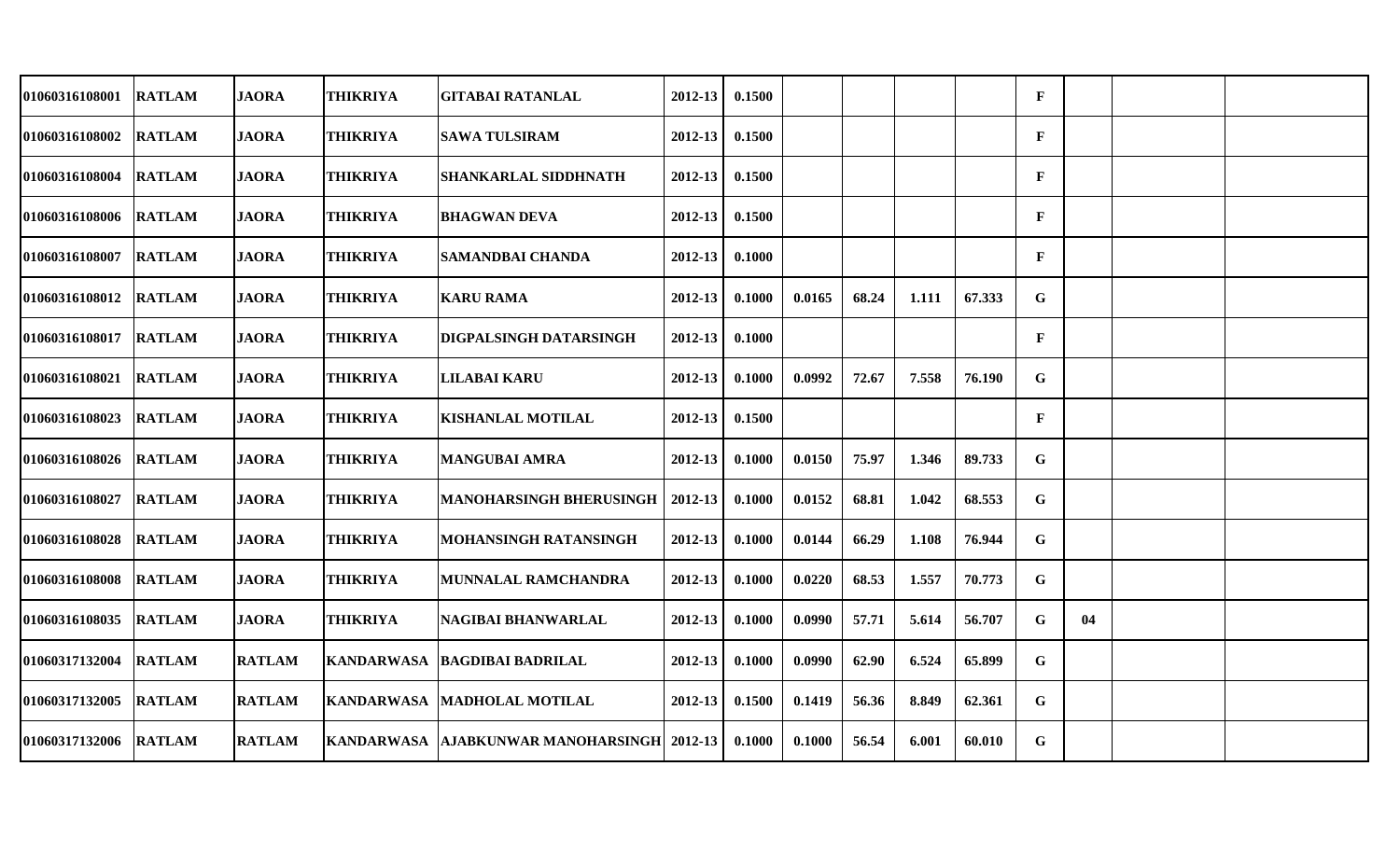| 01060317132010        | <b>RATLAM</b> | <b>RATLAM</b> |                       | KANDARWASA   BABUDAS LALDAS          | 2012-13     | 0.1500 | 0.1485 | 62.90 | 9.399 | 63.293 | G            |    |  |
|-----------------------|---------------|---------------|-----------------------|--------------------------------------|-------------|--------|--------|-------|-------|--------|--------------|----|--|
| 01060317132020 RATLAM |               | <b>RATLAM</b> |                       | KANDARWASA AJABKUNWAR NATHUSINGH     | $2012 - 13$ | 0.1000 | 0.0952 | 47.16 | 5.073 | 53.288 | G            | 04 |  |
| 01060317132024        | <b>RATLAM</b> | <b>RATLAM</b> | KANDARWASA BALU NANDA |                                      | $2012 - 13$ | 0.1000 | 0.0988 | 54.99 | 5.625 | 56.933 | G            | 04 |  |
| 01060317132032        | <b>RATLAM</b> | <b>RATLAM</b> |                       | KANDARWASA JAGDISH MANGILAL          | $2012 - 13$ | 0.1000 | 0.0966 | 58.88 | 6.166 | 63.830 | G            |    |  |
| 01060317132033 RATLAM |               | <b>RATLAM</b> |                       | KANDARWASA KARUDAS KAMALDAS          | $2012 - 13$ | 0.1000 |        |       |       |        | $\mathbf{F}$ |    |  |
| 01060317132035        | <b>RATLAM</b> | <b>RATLAM</b> |                       | KANDARWASA DATARSINGH LALSINGH       | 2012-13     | 0.1000 |        |       |       |        | $\mathbf F$  |    |  |
| 01060317132036 RATLAM |               | <b>RATLAM</b> |                       | KANDARWASA MADANLAL NAGUJI           | $2012 - 13$ | 0.1000 |        |       |       |        | $\mathbf{F}$ |    |  |
| 01060317132037        | <b>RATLAM</b> | <b>RATLAM</b> |                       | KANDARWASA   MANGILAL NANDRAM        | $2012 - 13$ | 0.1000 | 0.1000 | 59.18 | 6.763 | 67.630 | G            |    |  |
| 01060317132038        | <b>RATLAM</b> | <b>RATLAM</b> |                       | KANDARWASA MOTILAL NANDRAM           | $2012 - 13$ | 0.1000 | 0.1026 | 64.99 | 6.954 | 67.778 | G            |    |  |
| 01060317132040        | <b>RATLAM</b> | <b>RATLAM</b> |                       | KANDARWASA   PRAHLADSINGH BHERUSINGH | $2012 - 13$ | 0.1500 |        |       |       |        | $\mathbf{F}$ |    |  |
| 01060317132041        | <b>RATLAM</b> | <b>RATLAM</b> |                       | KANDARWASA   PRITAMLAL ANOKHILAL     | 2012-13     | 0.1500 |        |       |       |        | $\mathbf{F}$ |    |  |
| 01060317132042 RATLAM |               | <b>RATLAM</b> |                       | KANDARWASA RADHESHYAM DHULDAS        | $2012 - 13$ | 0.1000 | 0.0990 | 46.91 | 4.885 | 49.343 | G            | 04 |  |
| 01060317132043        | <b>RATLAM</b> | <b>RATLAM</b> |                       | KANDARWASA   KESHARBAI RAGHUVIRDAS   | $2012 - 13$ | 0.1500 |        |       |       |        | $\mathbf F$  |    |  |
| 01060317132047        | <b>RATLAM</b> | <b>RATLAM</b> |                       | KANDARWASA RUGHNATH BADRILAL         | $2012 - 13$ | 0.1000 |        |       |       |        | $\mathbf F$  |    |  |
| 01060317134003        | <b>RATLAM</b> | <b>RATLAM</b> | <b>PALDUNA</b>        | <b>BHAGWATILAL BAGDIRAM</b>          | $2012 - 13$ | 0.1000 |        |       |       |        | $\mathbf F$  | 07 |  |
| 01060317134006        | <b>RATLAM</b> | <b>RATLAM</b> | <b>PALDUNA</b>        | <b>NARENDRA MOTILAL</b>              | $2012 - 13$ | 0.1000 |        |       |       |        | $\mathbf{F}$ | 07 |  |
| 01060317134013 RATLAM |               | <b>RATLAM</b> | <b>PALDUNA</b>        | <b>GULABBAI GULABCHAND</b>           | $2012 - 13$ | 0.1000 |        |       |       |        | $\mathbf F$  |    |  |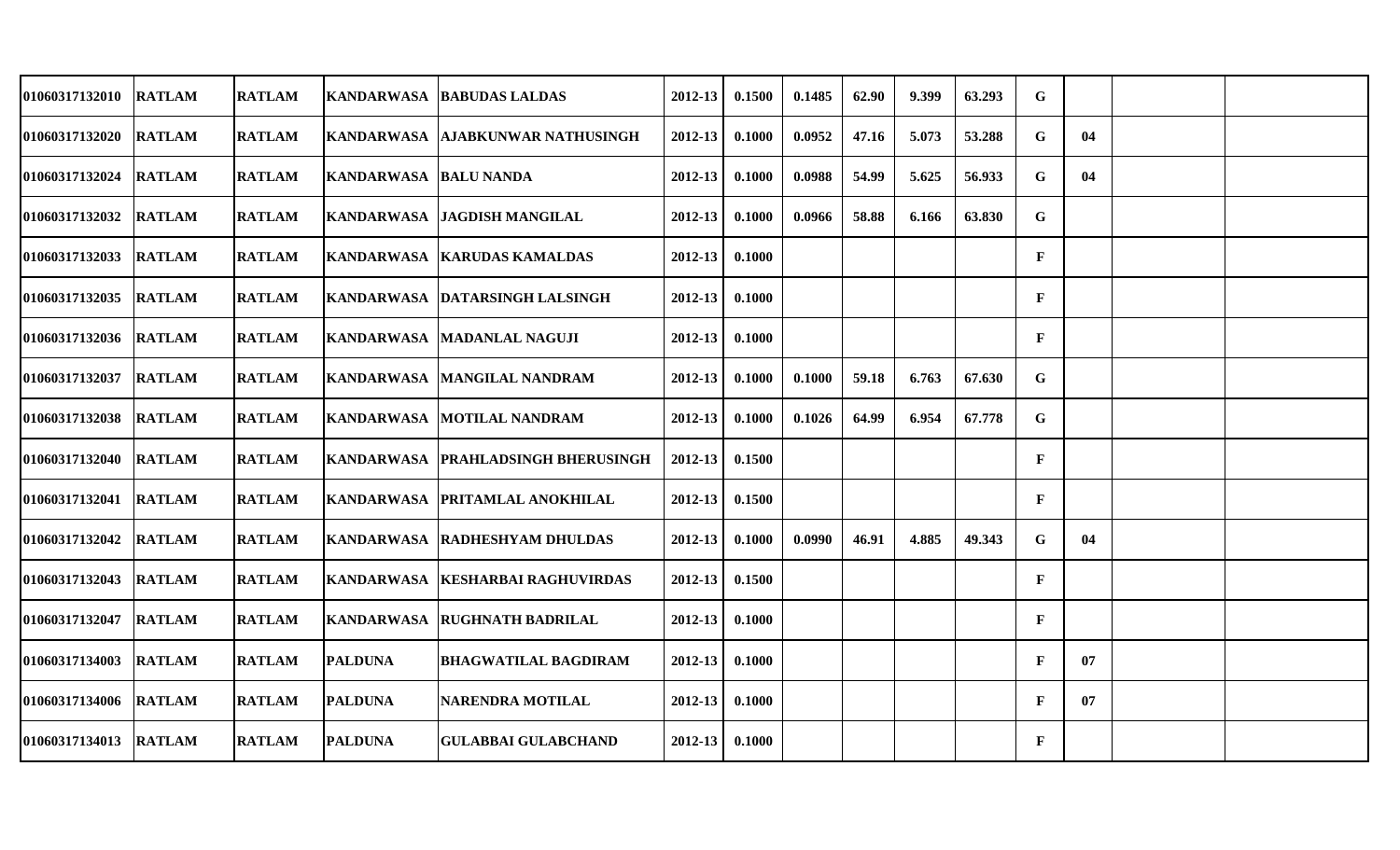| 01060317134019        | <b>RATLAM</b> | <b>RATLAM</b> | <b>PALDUNA</b> | <b>MULCHAND BHAGIRATH</b>                | 2012-13     | 0.1500 |  |  | $\mathbf{F}$ |    |                    |
|-----------------------|---------------|---------------|----------------|------------------------------------------|-------------|--------|--|--|--------------|----|--------------------|
| 01060317134023 RATLAM |               | <b>RATLAM</b> | <b>PALDUNA</b> | <b>BADRI OMKAR</b>                       | $2012 - 13$ | 0.1000 |  |  | $\mathbf{F}$ | 07 |                    |
| 01060317134032        | <b>RATLAM</b> | <b>RATLAM</b> | <b>PALDUNA</b> | <b>HIRALAL TULSIRAM</b>                  | 2012-13     | 0.1000 |  |  | F            | 07 |                    |
| 01060317134036 RATLAM |               | <b>RATLAM</b> | <b>PALDUNA</b> | <b>RATANLAL JAGANNATH</b>                | $2012 - 13$ | 0.1500 |  |  | $\mathbf{F}$ |    |                    |
| 01060317134039        | <b>RATLAM</b> | <b>RATLAM</b> | <b>PALDUNA</b> | <b>KHIMA NANDA</b>                       | $2012 - 13$ | 0.1000 |  |  | F            | 07 |                    |
| 01060317134050        | <b>RATLAM</b> | <b>RATLAM</b> | <b>PALDUNA</b> | <b>MANGILAL RUPA</b>                     | 2012-13     | 0.1000 |  |  | F            | 07 |                    |
| 01060317134051 RATLAM |               | <b>RATLAM</b> | <b>PALDUNA</b> | <b>MATHURALAL BHAGIRATH</b>              | 2012-13     | 0.1000 |  |  | F            | 07 | <b>NAME CHANGE</b> |
| 01060317134053        | <b>RATLAM</b> | <b>RATLAM</b> | <b>PALDUNA</b> | <b>BHERU BAGDIRAM (DHARIYAR)</b> 2012-13 |             | 0.1000 |  |  | F            | 07 |                    |
| 01060317134055        | <b>RATLAM</b> | <b>RATLAM</b> | <b>PALDUNA</b> | <b>RAMKISHAN SHOBHARAM</b>               | $2012 - 13$ | 0.1500 |  |  | F            |    |                    |
| 01060317134062        | <b>RATLAM</b> | <b>RATLAM</b> | <b>PALDUNA</b> | <b>SHANKARLAL BHERULAL</b>               | $2012 - 13$ | 0.1000 |  |  | $\mathbf{F}$ |    |                    |
| 01060317134065        | <b>RATLAM</b> | <b>RATLAM</b> | <b>PALDUNA</b> | RAMCHANDRA JAGANNATH                     | 2012-13     | 0.1500 |  |  | F            |    |                    |
| 01060317134073 RATLAM |               | <b>RATLAM</b> | <b>PALDUNA</b> | <b>RAMESHWAR NANDAJI</b>                 | $2012 - 13$ | 0.1000 |  |  | $\mathbf{F}$ | 07 |                    |
| 01060317134079        | <b>RATLAM</b> | <b>RATLAM</b> | <b>PALDUNA</b> | <b>RAMCHANDRA BAGDIRAM</b>               | 2012-13     | 0.1000 |  |  | F            | 07 |                    |
| 01060317134081        | <b>RATLAM</b> | <b>RATLAM</b> | <b>PALDUNA</b> | <b>ONKARLAL MANA</b>                     | 2012-13     | 0.1000 |  |  | F            | 07 |                    |
| 01060317134085        | <b>RATLAM</b> | <b>RATLAM</b> | <b>PALDUNA</b> | <b>PANNALAL NANDAJI</b>                  | $2012 - 13$ | 0.1000 |  |  | $\mathbf F$  |    |                    |
| 01060317134091        | <b>RATLAM</b> | <b>RATLAM</b> | <b>PALDUNA</b> | <b>DHANNA HEMRAJ</b>                     | $2012 - 13$ | 0.1500 |  |  | F            |    |                    |
| 01060317144003 RATLAM |               | <b>RATLAM</b> | <b>BADODA</b>  | <b>SUNDARBAI JANKILAL</b>                | $2012 - 13$ | 0.1000 |  |  | F            |    |                    |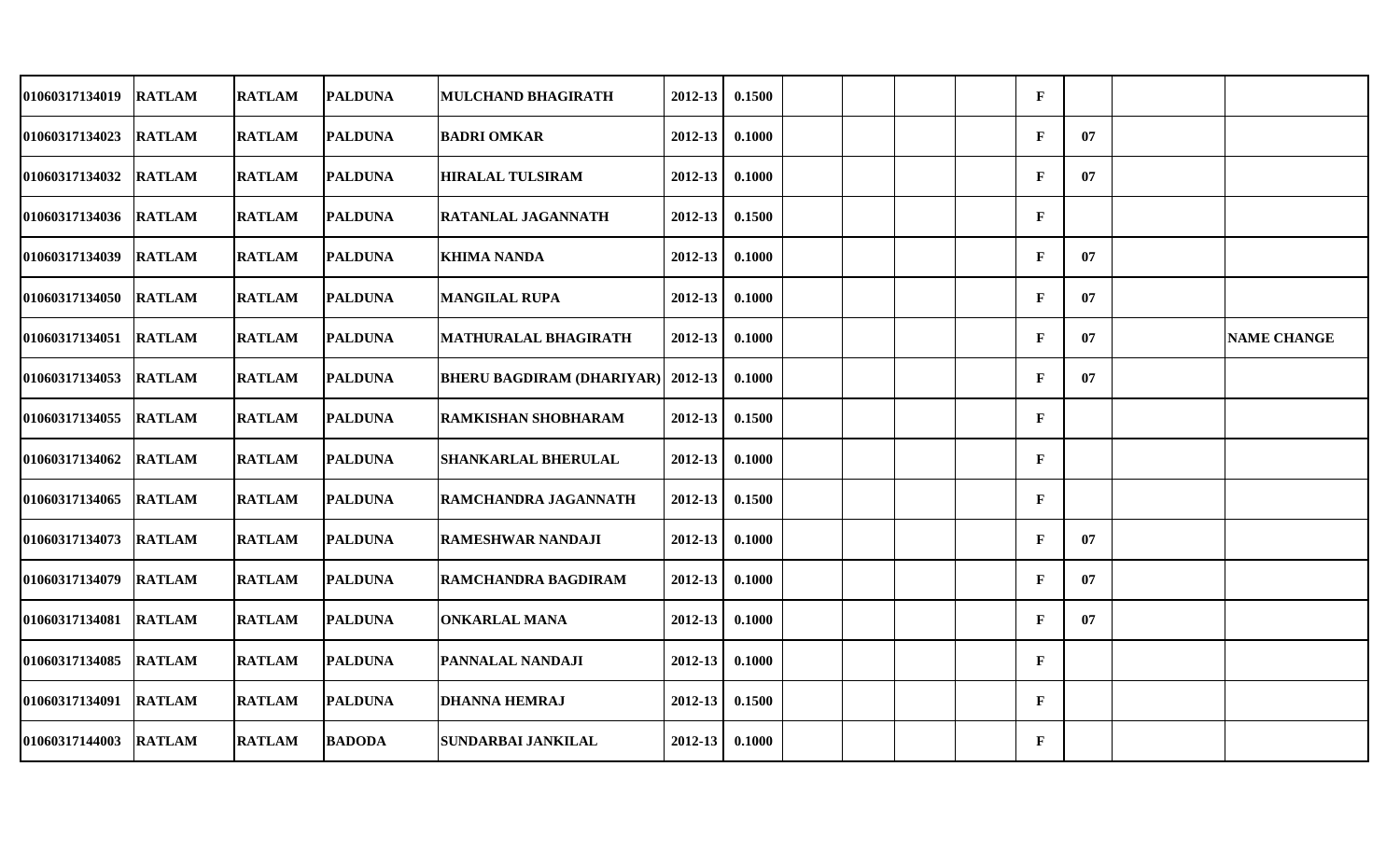| <b>01060317144005</b> | <b>RATLAM</b> | <b>RATLAM</b> | <b>BADODA</b> | PREMNARAYAN KALURAM          | 2012-13     | 0.1000 |        |       |       |        | $\mathbf F$  |    |                |                         |
|-----------------------|---------------|---------------|---------------|------------------------------|-------------|--------|--------|-------|-------|--------|--------------|----|----------------|-------------------------|
| 01060317144006 RATLAM |               | <b>RATLAM</b> | <b>BADODA</b> | ILAXMAN PRATHIVRAJ           | 2012-13     | 0.1000 |        |       |       |        | $\mathbf{F}$ |    |                |                         |
| 01060317144008 RATLAM |               | <b>RATLAM</b> | <b>BADODA</b> | <b>RAJENDRA BHAGIRATH</b>    | 2012-13     | 0.1500 |        |       |       |        | $\mathbf F$  |    |                |                         |
| 01060317144012        | <b>RATLAM</b> | <b>RATLAM</b> | <b>BADODA</b> | <b>RAMESHWAR LAXMAN</b>      | 2012-13     | 0.1500 |        |       |       |        | $\mathbf F$  |    |                |                         |
| 01060317144014 RATLAM |               | <b>RATLAM</b> | <b>BADODA</b> | <b>BHANWARLAL PREMCHANDR</b> | 2012-13     | 0.1000 |        |       |       |        | $\mathbf F$  |    |                |                         |
| <b>01060317144015</b> | <b>RATLAM</b> | <b>RATLAM</b> | <b>BADODA</b> | <b>ISHWARLAL MANGILAL</b>    | $2012 - 13$ | 0.1500 | 0.1475 | 59.09 | 8.585 | 58.203 | G            |    |                |                         |
| <b>01060317144016</b> | <b>RATLAM</b> | <b>RATLAM</b> | <b>BADODA</b> | <b>BHAGIRATH KACHRU</b>      | 2012-13     | 0.1000 |        |       |       |        | $\mathbf F$  |    |                |                         |
| 01060317144017        | <b>RATLAM</b> | <b>RATLAM</b> | <b>BADODA</b> | <b>DHANNIBAI KACHRU</b>      | 2012-13     | 0.1500 | 0.1500 | 55.89 | 8.264 | 55.093 | G            | 04 |                |                         |
| 01060317144018 RATLAM |               | <b>RATLAM</b> | <b>BADODA</b> | RAMACHANDRA JAGANNATH        | $2012 - 13$ | 0.1000 |        |       |       |        | $\mathbf F$  |    |                |                         |
| 01060317144021        | <b>RATLAM</b> | <b>RATLAM</b> | <b>BADODA</b> | <b>MANGU BAGDIRAM</b>        | 2012-13     | 0.1000 | 0.1012 | 59.33 | 5.984 | 59.130 | G            |    |                |                         |
| <b>01060317144025</b> | <b>RATLAM</b> | <b>RATLAM</b> | <b>BADODA</b> | <b>GANGABAI RAMLAL</b>       | 2012-13     | 0.1500 |        |       |       |        | $\mathbf{F}$ |    |                |                         |
| 01060317144026 RATLAM |               | <b>RATLAM</b> | <b>BADODA</b> | <b>BABULAL HASTIMAL</b>      | 2012-13     | 0.1000 | 0.1000 | 64.25 | 6.306 | 63.060 | G            |    |                |                         |
| 01060317144034        | <b>RATLAM</b> | <b>RATLAM</b> | <b>BADODA</b> | <b>HIRALAL GAMER</b>         | 2012-13     | 0.1500 | 0.1500 | 51.41 | 7.778 | 51.853 | G            | 04 |                |                         |
| <b>01060317144041</b> | <b>RATLAM</b> | <b>RATLAM</b> | <b>BADODA</b> | <b>AVANTIBAI ONKARLAL</b>    | 2012-13     | 0.1000 |        |       |       |        | $\mathbf{F}$ |    |                |                         |
| 01060317144043 RATLAM |               | <b>RATLAM</b> | <b>BADODA</b> | <b>LALSINGH SWARUPSINGH</b>  | 2012-13     | 0.1000 | 0.0999 | 60.91 | 5.969 | 59.750 | G            |    |                |                         |
| 01060317145011 RATLAM |               | <b>RATLAM</b> | <b>BODINA</b> | <b>SAMRATHMAL SAITANMAL</b>  | 2012-13     | 0.1000 | 0.0999 | 62.22 | 5.849 | 58.549 | G            |    | 01060315056095 | <b>TRANSFER/SAILANA</b> |
| 01060317145064        | <b>RATLAM</b> | <b>RATLAM</b> | <b>BODINA</b> | <b>SUSHILABAI RAMLAL</b>     | 2012-13     | 0.1000 | 0.0546 | 65.04 | 3.559 | 65.183 | G            |    | 01060315056098 | <b>TRANSFER/SAILANA</b> |
|                       |               |               |               |                              |             |        |        |       |       |        |              |    |                |                         |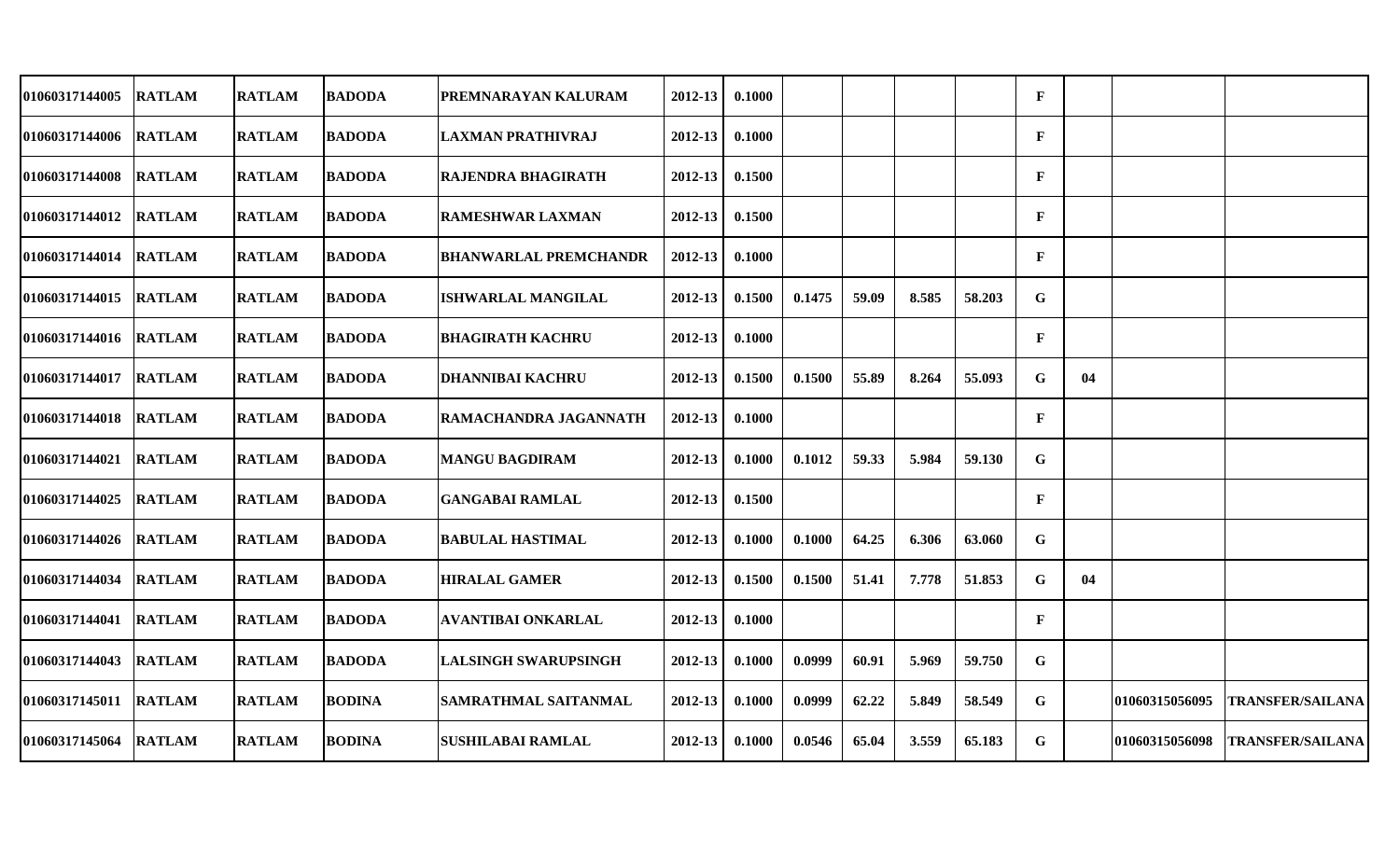| 01060317145031        | <b>RATLAM</b> | <b>RATLAM</b>  | <b>BODINA</b>    | <b>DHANNA NANURAM</b>       | 2012-13     | 0.1000 | 0.1025 | 59.25 | 5.476 | 53.424 | G            | 04 | 101060315056091 |                         |
|-----------------------|---------------|----------------|------------------|-----------------------------|-------------|--------|--------|-------|-------|--------|--------------|----|-----------------|-------------------------|
| 01060317145032        | <b>RATLAM</b> | <b>RATLAM</b>  | <b>BODINA</b>    | <b>VIMALCHAND SHETANMAL</b> | 2012-13     | 0.1000 | 0.1015 | 65.04 | 6.049 | 59.596 | G            |    | 01060315056097  | <b>TRANSFER/SAILANA</b> |
| 01060317145046        | <b>RATLAM</b> | <b>RATLAM</b>  | <b>BODINA</b>    | ISHWARLAL TARACHAND (KODAR) | 2012-13     | 0.1000 | 0.1014 | 63.05 | 5.864 | 57.830 | G            |    | 01060315056100  | <b>TRANSFER/SAILANA</b> |
| 01060317145047        | <b>RATLAM</b> | <b>RATLAM</b>  | <b>BODINA</b>    | KAMLABAI RATANLAL           | 2012-13     | 0.1000 |        |       |       |        | $\mathbf{F}$ |    | 01060315056093  | <b>TRANSFER/SAILANA</b> |
| 01060319148003        | <b>RATLAM</b> | <b>PIPLODA</b> | <b>BHATKHEDA</b> | <b>MANGILAL HIRA</b>        | 2012-13     | 0.1500 | 0.1485 | 63.36 | 9.966 | 67.111 | G            |    |                 |                         |
| 01060319148008        | <b>RATLAM</b> | <b>PIPLODA</b> | <b>BHATKHEDA</b> | BAGDIBAI BAGDIRAM           | 2012-13     | 0.1000 | 0.0920 | 61.03 | 5.833 | 63.402 | G            |    |                 |                         |
| 01060319148011        | <b>RATLAM</b> | <b>PIPLODA</b> | <b>BHATKHEDA</b> | <b>KANCHANBAI RATANLAL</b>  | 2012-13     | 0.1000 | 0.0990 | 58.81 | 5.999 | 60.596 | G            |    |                 |                         |
| 01060319148013        | <b>RATLAM</b> | <b>PIPLODA</b> | <b>BHATKHEDA</b> | <b>BASANTIBAI BALARAM</b>   | 2012-13     | 0.1500 | 0.1512 | 61.03 | 9.407 | 62.216 | G            |    |                 |                         |
| 01060319148015        | <b>RATLAM</b> | <b>PIPLODA</b> | <b>BHATKHEDA</b> | <b>KAMLABAI DEVRAM</b>      | $2012 - 13$ | 0.1000 | 0.0961 | 59.31 | 3.465 | 36.056 | G            | 04 |                 |                         |
| 01060319148020        | <b>RATLAM</b> | <b>PIPLODA</b> | <b>BHATKHEDA</b> | RAMCHANDRA MAGANIRAM        | 2012-13     | 0.1000 | 0.1000 | 58.81 | 5.982 | 59.820 | G            |    |                 |                         |
| <b>01060319148021</b> | <b>RATLAM</b> | <b>PIPLODA</b> | <b>BHATKHEDA</b> | KALU KESHURAM               | 2012-13     | 0.1000 | 0.0952 | 62.54 | 6.147 | 64.569 | G            |    |                 |                         |
| 01060319148024        | <b>RATLAM</b> | <b>PIPLODA</b> | <b>BHATKHEDA</b> | GANGABAI DHULICHAND         | 2012-13     | 0.1500 | 0.1421 | 58.81 | 8.662 | 60.957 | G            |    |                 |                         |
| 01060319148032        | <b>RATLAM</b> | <b>PIPLODA</b> | <b>BHATKHEDA</b> | <b>DEVRAM GULAB</b>         | 2012-13     | 0.1500 | 0.1443 | 61.03 | 8.701 | 60.298 | G            |    |                 |                         |
| 01060319148034        | <b>RATLAM</b> | <b>PIPLODA</b> | <b>BHATKHEDA</b> | <b>MANGILAL SHOBHARAM</b>   | 2012-13     | 0.1500 | 0.1440 | 61.55 | 9.628 | 66.861 | G            |    |                 |                         |
| 01060319148035        | <b>RATLAM</b> | <b>PIPLODA</b> | <b>BHATKHEDA</b> | <b>RANCHHOD KALU</b>        | 2012-13     | 0.1500 | 0.1500 | 61.55 | 9.189 | 61.260 | G            |    |                 |                         |
| 01060319148036        | <b>RATLAM</b> | <b>PIPLODA</b> | <b>BHATKHEDA</b> | <b>GITABAI PREMCHAND</b>    | $2012 - 13$ | 0.1500 | 0.1496 | 61.55 | 9.259 | 61.892 | G            |    |                 |                         |
| 01060319148045        | <b>RATLAM</b> | <b>PIPLODA</b> | <b>BHATKHEDA</b> | NARSINGH GANESHRAM          | 2012-13     | 0.1000 | 0.1000 | 59.31 | 5.821 | 58.210 | G            |    |                 |                         |
|                       |               |                |                  |                             |             |        |        |       |       |        |              |    |                 |                         |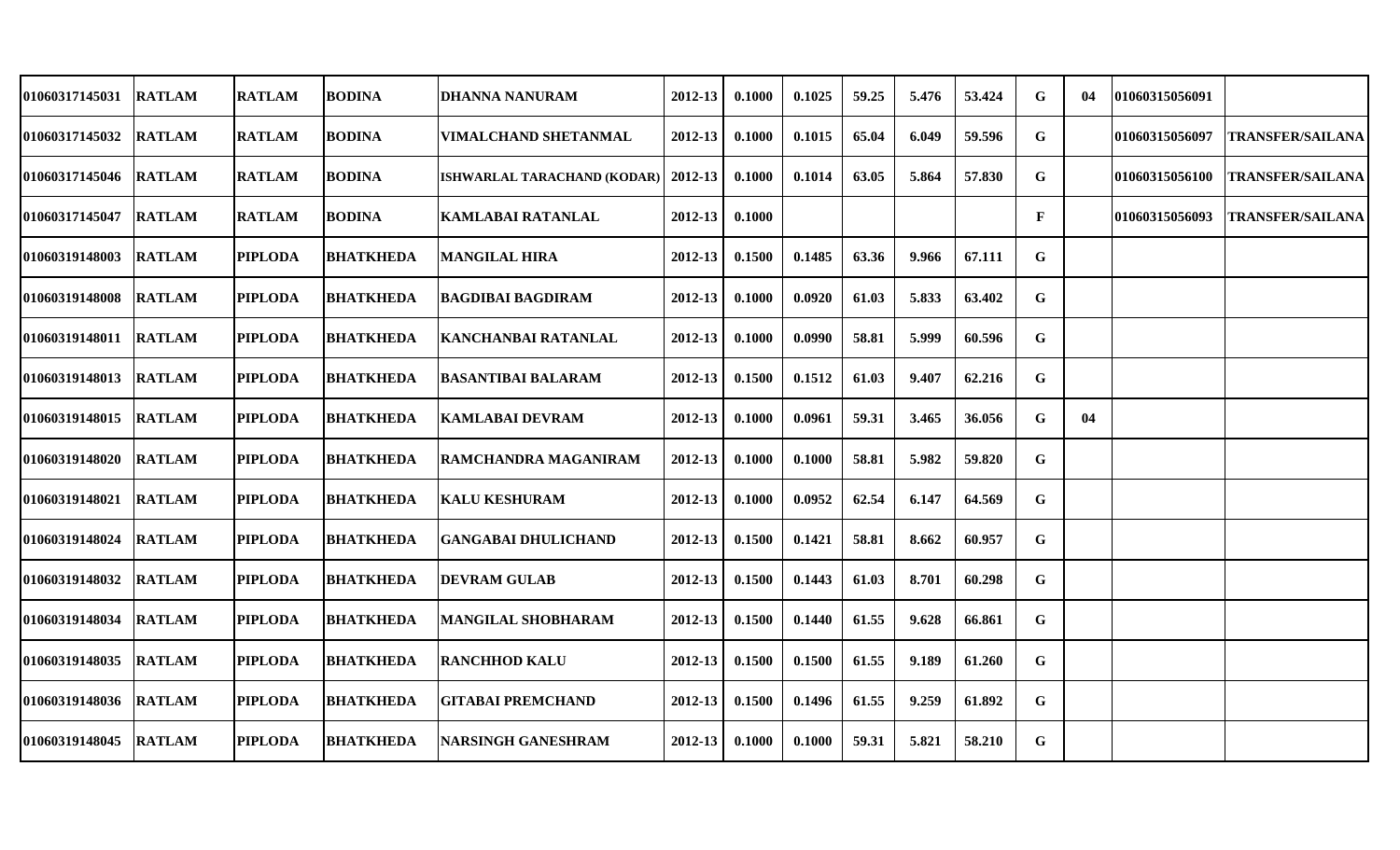| <b>01060319148052</b> | <b>RATLAM</b> | <b>PIPLODA</b> | <b>BHATKHEDA</b>  | <b>KELASH GANGABAI</b>             | 2012-13     | 0.1500 | 0.1500 | 62.28 | 9.386  | 62.573 | G |  |  |
|-----------------------|---------------|----------------|-------------------|------------------------------------|-------------|--------|--------|-------|--------|--------|---|--|--|
| <b>01060319150001</b> | <b>RATLAM</b> | <b>PIPLODA</b> | <b>RICHADEVDA</b> | <b>SHOBHARAM RAMCHANDRA</b>        | 2012-13     | 0.1500 | 0.1500 | 67.16 | 11.033 | 73.553 | G |  |  |
| 01060319150004        | <b>RATLAM</b> | <b>PIPLODA</b> | <b>RICHADEVDA</b> | <b>GITABAI VENIRAM</b>             | $2012 - 13$ | 0.1500 | 0.1435 | 55.7  | 9.087  | 63.324 | G |  |  |
| <b>01060319150005</b> | <b>RATLAM</b> | <b>PIPLODA</b> | <b>RICHADEVDA</b> | RAMRATAN KESHURAM                  | 2012-13     | 0.1500 | 0.1485 | 64.66 | 10.456 | 70.411 | G |  |  |
| 01060319150009        | <b>RATLAM</b> | <b>PIPLODA</b> | <b>RICHADEVDA</b> | <b>DOLATRAM GAMER</b>              | 2012-13     | 0.1000 | 0.1000 | 64.88 | 7.026  | 70.260 | G |  |  |
| 01060319150011 RATLAM |               | <b>PIPLODA</b> | <b>RICHADEVDA</b> | RAMKUNWARBAI BALUSINGH             | 2012-13     | 0.1000 | 0.0986 | 58.13 | 6.237  | 63.256 | G |  |  |
| 01060319150012        | <b>RATLAM</b> | <b>PIPLODA</b> | <b>RICHADEVDA</b> | <b>BASANTILAL KESHURAM</b>         | 2012-13     | 0.1000 | 0.1020 | 60.93 | 6.789  | 66.559 | G |  |  |
| <b>01060319150013</b> | <b>RATLAM</b> | <b>PIPLODA</b> | <b>RICHADEVDA</b> | <b>RAMNARAYAN RAMCHANDRA</b>       | 2012-13     | 0.1500 | 0.1515 | 64.66 | 11.297 | 74.568 | G |  |  |
| 01060319150017 RATLAM |               | <b>PIPLODA</b> | <b>RICHADEVDA</b> | <b>GITABAI NANDA</b>               | $2012 - 13$ | 0.1000 | 0.0989 | 67.16 | 7.129  | 72.083 | G |  |  |
| 01060319150031        | <b>RATLAM</b> | <b>PIPLODA</b> | <b>RICHADEVDA</b> | BHAGIRATH GAUTAM RAMCHAND  2012-13 |             | 0.1500 | 0.1500 | 60.93 | 9.209  | 61.393 | G |  |  |
| <b>01060319150035</b> | <b>RATLAM</b> | <b>PIPLODA</b> | <b>RICHADEVDA</b> | MANGILAL LALCHAND                  | 2012-13     | 0.1000 | 0.1000 | 64.66 | 6.974  | 69.740 | G |  |  |
| 01060319150039        | <b>RATLAM</b> | <b>PIPLODA</b> | <b>RICHADEVDA</b> | <b>BHERULAL NANDAJI</b>            | 2012-13     | 0.1500 | 0.1496 | 58.13 | 9.691  | 64.779 | G |  |  |
| <b>01060319150040</b> | <b>RATLAM</b> | <b>PIPLODA</b> | <b>RICHADEVDA</b> | NANDRAM RAMCHAND SUTHAR 2012-13    |             | 0.1000 | 0.1008 | 58.13 | 6.012  | 59.643 | G |  |  |
| <b>01060319150041</b> | <b>RATLAM</b> | <b>PIPLODA</b> | <b>RICHADEVDA</b> | <b>KARU HARIRAM</b>                | 2012-13     | 0.1000 | 0.0572 | 64.88 | 3.615  | 63.199 | G |  |  |
| 01060319150046 RATLAM |               | <b>PIPLODA</b> | <b>RICHADEVDA</b> | <b>GOVINDRAM RAMCHANDRA</b>        | 2012-13     | 0.1500 | 0.1447 | 71.75 | 11.562 | 79.903 | G |  |  |
| <b>01060319150047</b> | <b>RATLAM</b> | <b>PIPLODA</b> | <b>RICHADEVDA</b> | <b>JASVANTSINGH RAMSINGH</b>       | $2012 - 13$ | 0.1000 | 0.0990 | 56.54 | 6.252  | 63.152 | G |  |  |
| 01060319150051        | <b>RATLAM</b> | <b>PIPLODA</b> | <b>RICHADEVDA</b> | BALARAM MADHOJI                    | $2012 - 13$ | 0.1000 | 0.0960 | 61.99 | 6.022  | 62.729 | G |  |  |
|                       |               |                |                   |                                    |             |        |        |       |        |        |   |  |  |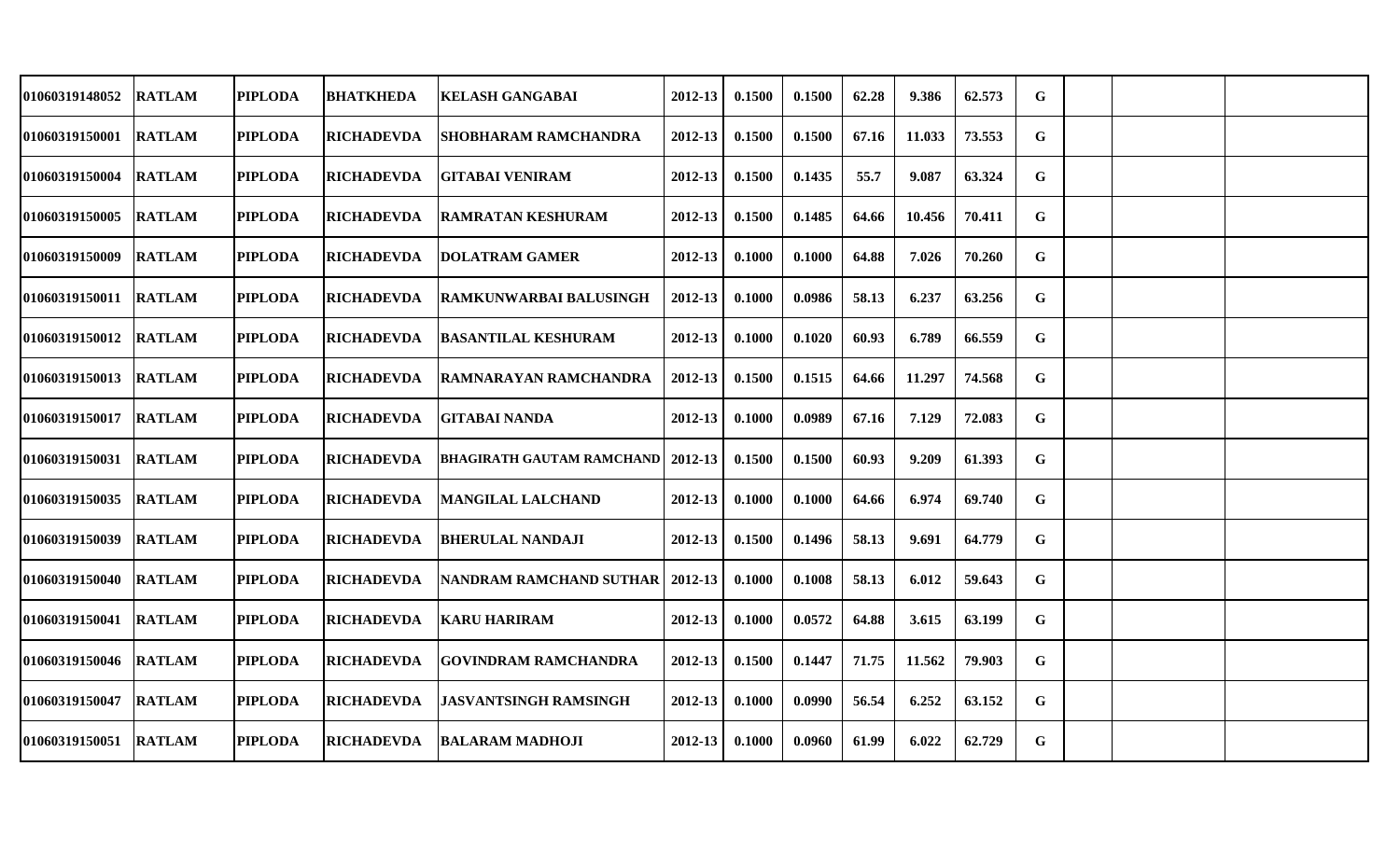| 01060319150052        | <b>RATLAM</b> | <b>PIPLODA</b> | <b>RICHADEVDA</b> | <b>DEUBAI RAGHUNATH</b>           | 2012-13     | 0.1000 | 0.1012 | 61.99 | 6.181  | 61.077 | G           |  |                    |
|-----------------------|---------------|----------------|-------------------|-----------------------------------|-------------|--------|--------|-------|--------|--------|-------------|--|--------------------|
| 01060319150058 RATLAM |               | <b>PIPLODA</b> | <b>RICHADEVDA</b> | <b>SHANTIBAI JAGGANATH</b>        | 2012-13     | 0.1500 | 0.1500 | 67.16 | 11.062 | 73.747 | G           |  |                    |
| 01060319151002        | <b>RATLAM</b> | <b>PIPLODA</b> | <b>RANAYRA</b>    | <b>KANCHANBAI PRABHULAL</b>       | 2012-13     | 0.1000 | 0.0990 | 61.99 | 7.155  | 72.273 | G           |  |                    |
| <b>01060319151004</b> | <b>RATLAM</b> | <b>PIPLODA</b> | <b>RANAYRA</b>    | <b>KANWARLAL RATANLAL</b>         | 2012-13     | 0.1500 | 0.1500 | 59.61 | 9.538  | 63.587 | G           |  |                    |
| 01060319151005        | <b>RATLAM</b> | <b>PIPLODA</b> | <b>RANAYRA</b>    | <b>SHATANAND RAMPRATAP</b>        | 2012-13     | 0.1500 | 0.1520 | 64.88 | 9.649  | 63.480 | G           |  |                    |
| 01060319151006        | <b>RATLAM</b> | <b>PIPLODA</b> | <b>RANAYRA</b>    | <b>SAVITRIBAI BHAGWAN</b>         | 2012-13     | 0.1000 | 0.0980 | 61.25 | 6.300  | 64.286 | G           |  |                    |
| 01060319151009        | <b>RATLAM</b> | <b>PIPLODA</b> | <b>RANAYRA</b>    | <b>RAMCHANDRA SHANKAR LAL</b>     | 2012-13     | 0.1500 | 0.1500 | 68.59 | 10.573 | 70.487 | G           |  |                    |
| 01060319151014 RATLAM |               | <b>PIPLODA</b> | <b>RANAYRA</b>    | <b>FUDASINGH FATEHSINGH</b>       | 2012-13     | 0.1000 | 0.0999 | 58.63 | 6.541  | 65.475 | G           |  |                    |
| <b>01060319151018</b> | <b>RATLAM</b> | <b>PIPLODA</b> | <b>RANAYRA</b>    | <b>CHAGANLAL SHIVRAM</b>          | 2012-13     | 0.1000 | 0.0960 | 61.25 | 6.134  | 63.896 | G           |  |                    |
| <b>01060319151024</b> | <b>RATLAM</b> | <b>PIPLODA</b> | <b>RANAYRA</b>    | <b>LALKUNWAR KESHARSINGH</b>      | 2012-13     | 0.1500 | 0.1505 | 59.21 | 9.803  | 65.136 | $\mathbf G$ |  |                    |
| <b>01060319151026</b> | <b>RATLAM</b> | <b>PIPLODA</b> | <b>RANAYRA</b>    | <b>BADRILAL GANESHRAM</b>         | 2012-13     | 0.1000 | 0.1015 | 59.61 | 6.642  | 65.438 | G           |  | <b>NAME CHANGE</b> |
| 01060319151032        | <b>RATLAM</b> | <b>PIPLODA</b> | <b>RANAYRA</b>    | PAWANKUNWAR BHANWARSINGH          | 2012-13     | 0.1000 | 0.1000 | 55.16 | 6.091  | 60.910 | G           |  |                    |
| 01060319151040 RATLAM |               | <b>PIPLODA</b> | <b>RANAYRA</b>    | <b>RAJARAM NANDRAM</b>            | $2012 - 13$ | 0.1500 | 0.1530 | 63.11 | 11.134 | 72.771 | G           |  |                    |
| <b>01060319151043</b> | <b>RATLAM</b> | <b>PIPLODA</b> | <b>RANAYRA</b>    | <b>BAGDIRAM ONKARLAL</b>          | 2012-13     | 0.1500 | 0.1520 | 65.28 | 10.100 | 66.447 | G           |  |                    |
| 01060319151045        | <b>RATLAM</b> | <b>PIPLODA</b> | <b>RANAYRA</b>    | <b>BADAMBAI RAJARAM</b>           | 2012-13     | 0.1000 | 0.0993 | 62.7  | 6.915  | 69.637 | G           |  |                    |
| 01060319151048        | <b>RATLAM</b> | <b>PIPLODA</b> | <b>RANAYRA</b>    | <b>JITENDRAKUMAR GAURISHANKER</b> | 2012-13     | 0.1000 | 0.0960 | 63.11 | 5.932  | 61.792 | G           |  |                    |
| 01060319151050        | <b>RATLAM</b> | <b>PIPLODA</b> | <b>RANAYRA</b>    | <b>RAMKANYABAI DURGA</b>          | 2012-13     | 0.1500 | 0.1519 | 63.24 | 9.667  | 63.641 | G           |  |                    |
|                       |               |                |                   |                                   |             |        |        |       |        |        |             |  |                    |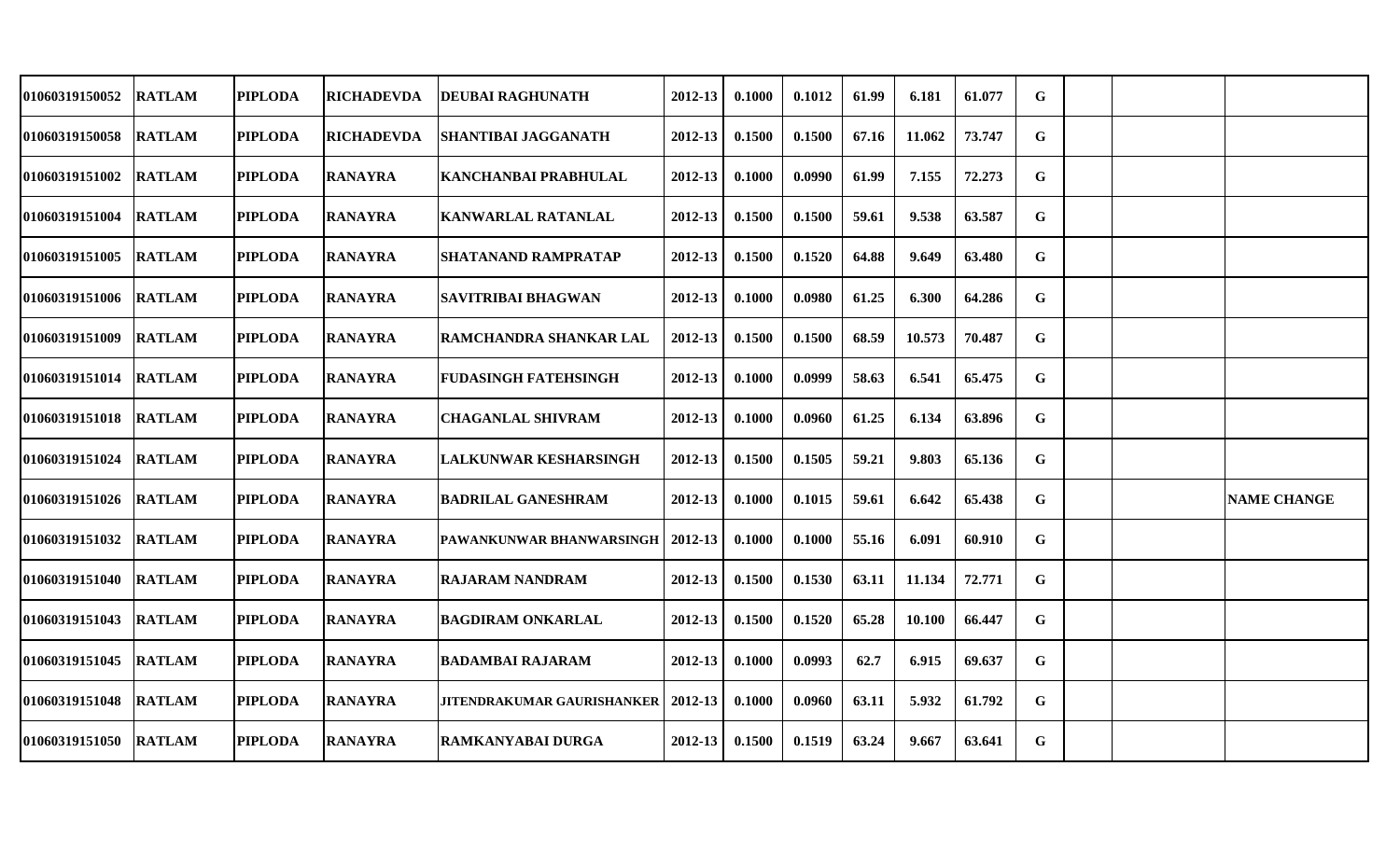| 01060319151054         | <b>RATLAM</b> | <b>PIPLODA</b> | <b>RANAYRA</b> | <b>BHERULAL NANURAM</b>       | 2012-13     | 0.1500 |        |       |        |        | F            |    |  |
|------------------------|---------------|----------------|----------------|-------------------------------|-------------|--------|--------|-------|--------|--------|--------------|----|--|
| 01060319151055 RATLAM  |               | <b>PIPLODA</b> | <b>RANAYRA</b> | <b>SHANTILAL MANGALPRASAD</b> | 2012-13     | 0.1500 |        |       |        |        | $\mathbf{F}$ |    |  |
| 01060319151056  RATLAM |               | <b>PIPLODA</b> | <b>RANAYRA</b> | VENIRAM AMBARAM               | $2012 - 13$ | 0.1500 | 0.1500 | 63.11 | 9.629  | 64.193 | G            |    |  |
| 01060319151058         | <b>RATLAM</b> | <b>PIPLODA</b> | <b>RANAYRA</b> | <b>DASAHRATH SHOBHARAM</b>    | 2012-13     | 0.1500 | 0.1470 | 63.8  | 10.126 | 68.884 | G            |    |  |
| 01060319151067         | <b>RATLAM</b> | <b>PIPLODA</b> | <b>RANAYRA</b> | <b>HIRA NATHU</b>             | 2012-13     | 0.1000 | 0.0988 | 65.28 | 7.255  | 73.431 | G            |    |  |
| <b>01060319151070</b>  | <b>RATLAM</b> | <b>PIPLODA</b> | <b>RANAYRA</b> | <b>SHRIRAM GAMERIBAI</b>      | 2012-13     | 0.1500 | 0.1536 | 61.63 | 10.099 | 65.749 | I            | 02 |  |
| 01060319151072 RATLAM  |               | <b>PIPLODA</b> | <b>RANAYRA</b> | <b>RAMESHWAR SHANKERLAL</b>   | 2012-13     | 0.1000 | 0.1050 | 58.6  | 6.764  | 64.419 | G            |    |  |
| 01060319151081         | <b>RATLAM</b> | <b>PIPLODA</b> | <b>RANAYRA</b> | <b>VARDIBAI NATHU</b>         | 2012-13     | 0.1000 | 0.1020 | 62.74 | 6.624  | 64.941 | G            |    |  |
| <b>01060319151084</b>  | <b>RATLAM</b> | <b>PIPLODA</b> | <b>RANAYRA</b> | <b>NAGULAL DHURAJI</b>        | 2012-13     | 0.1500 | 0.1408 | 59.03 | 8.821  | 62.649 | G            |    |  |
| 01060319151092         | <b>RATLAM</b> | <b>PIPLODA</b> | <b>RANAYRA</b> | <b>RADHESHYAM BAGDIBAI</b>    | 2012-13     | 0.1500 | 0.1520 | 64.97 | 9.996  | 65.763 | G            |    |  |
| 01060319151099         | <b>RATLAM</b> | <b>PIPLODA</b> | <b>RANAYRA</b> | <b>BAGDIRAM FULCHAND</b>      | 2012-13     | 0.1500 | 0.1470 | 65.17 | 10.260 | 69.796 | G            |    |  |
| 01060319151108 RATLAM  |               | <b>PIPLODA</b> | <b>RANAYRA</b> | <b>DASHRATH CHUNNILAL</b>     | 2012-13     | 0.1500 | 0.1502 | 62.7  | 9.566  | 63.688 | G            |    |  |
| 01060319151109         | <b>RATLAM</b> | <b>PIPLODA</b> | <b>RANAYRA</b> | <b>DASHRATH KHEMRAJ</b>       | $2012 - 13$ | 0.1000 | 0.1000 | 58.6  | 6.136  | 61.360 | G            |    |  |
| <b>01060319151110</b>  | <b>RATLAM</b> | <b>PIPLODA</b> | <b>RANAYRA</b> | <b>DAYARAM KAMLASHANKER</b>   | 2012-13     | 0.1000 | 0.0960 | 59.03 | 6.460  | 67.292 | G            |    |  |
| 01060319151114 RATLAM  |               | <b>PIPLODA</b> | <b>RANAYRA</b> | <b>GANESHRAM HIRALAL</b>      | $2012 - 13$ | 0.1000 | 0.1008 | 59.03 | 6.519  | 64.673 | G            |    |  |
| 01060319151115         | <b>RATLAM</b> | <b>PIPLODA</b> | <b>RANAYRA</b> | <b>GANESHRAM NATHUJI</b>      | 2012-13     | 0.1500 | 0.1496 | 62.57 | 9.823  | 65.662 | G            |    |  |
| 01060319151118 RATLAM  |               | <b>PIPLODA</b> | <b>RANAYRA</b> | <b>GOPAL MOHANLAL</b>         | 2012-13     | 0.1500 | 0.1482 | 65.17 | 9.971  | 67.281 | G            |    |  |
|                        |               |                |                |                               |             |        |        |       |        |        |              |    |  |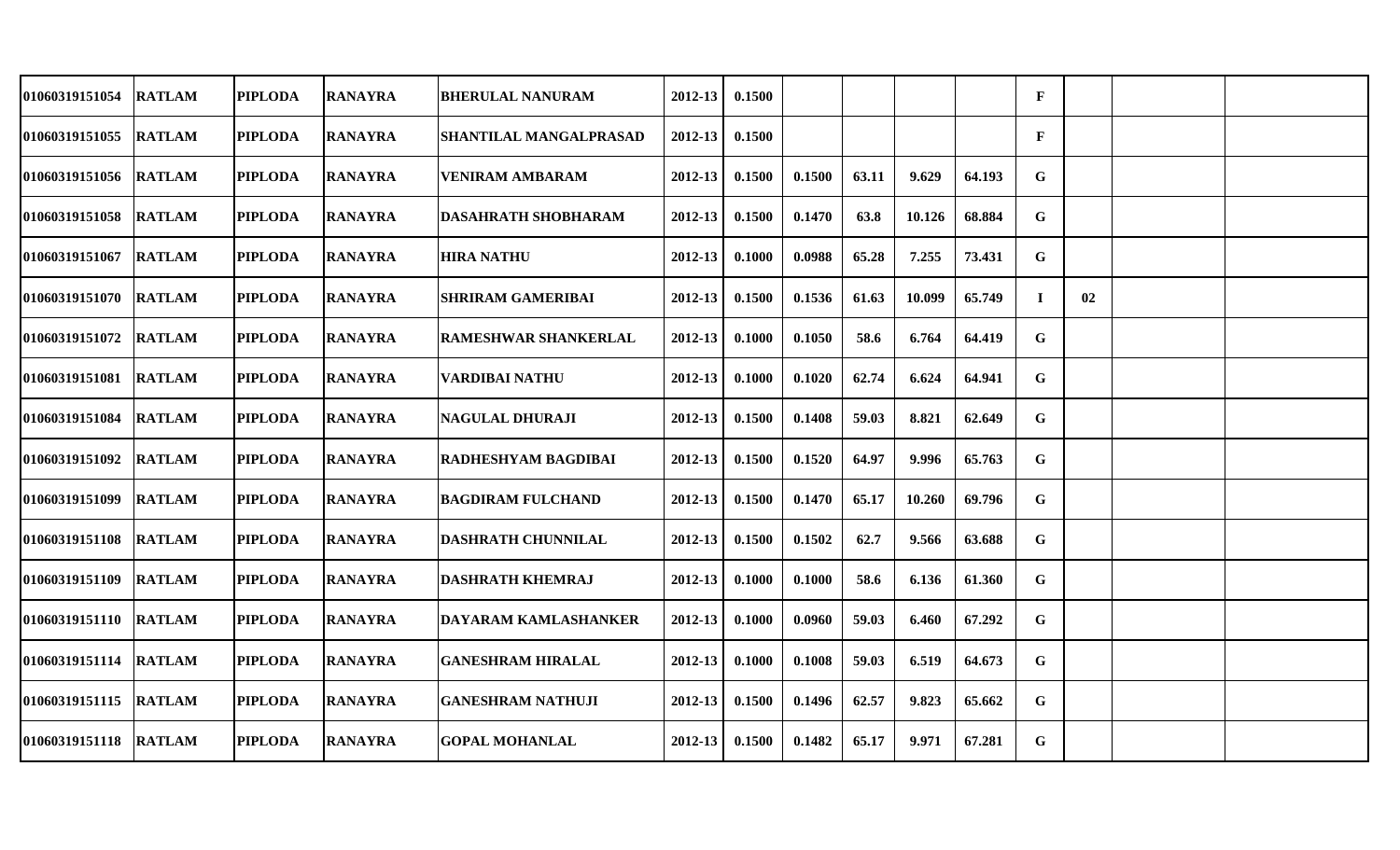| 01060319151120        | <b>RATLAM</b> | <b>PIPLODA</b> | <b>RANAYRA</b>  | <b>GUMANSINGH CHENSINGH</b>                  | 2012-13     | 0.1500 | 0.1470 | 65.28 | 10.165 | 69.150 | G           |    |                          |
|-----------------------|---------------|----------------|-----------------|----------------------------------------------|-------------|--------|--------|-------|--------|--------|-------------|----|--------------------------|
| 01060319151121 RATLAM |               | <b>PIPLODA</b> | <b>RANAYRA</b>  | <b>HUKMICHAND SHANKERLAL</b>                 | $2012 - 13$ | 0.1500 | 0.1508 | 62.4  | 10.412 | 69.045 | G           |    |                          |
| 01060319151122        | <b>RATLAM</b> | <b>PIPLODA</b> | <b>RANAYRA</b>  | <b>ISHWARLAL CHUNNILAL</b>                   | $2012 - 13$ | 0.1500 | 0.1500 | 62.4  | 9.788  | 65.253 | G           |    |                          |
| <b>01060319151124</b> | <b>RATLAM</b> | <b>PIPLODA</b> | <b>RANAYRA</b>  | <b>JAGDISH NAGULAL</b>                       | 2012-13     | 0.1500 | 0.1500 | 61.97 | 9.995  | 66.633 | G           |    |                          |
| 01060319151128        | <b>RATLAM</b> | <b>PIPLODA</b> | <b>RANAYRA</b>  | <b>KANWARLAL PARTHA</b>                      | 2012-13     | 0.1000 | 0.1005 | 59.21 | 6.395  | 63.632 | G           |    |                          |
| 01060319151131        | <b>RATLAM</b> | <b>PIPLODA</b> | <b>RANAYRA</b>  | <b>LAXMINARAYAN KESHURAM</b>                 | 2012-13     | 0.1000 | 0.0990 | 65.17 | 6.936  | 70.061 | G           |    |                          |
| 01060319151132 RATLAM |               | <b>PIPLODA</b> | <b>RANAYRA</b>  | <b>LILABAI HARIRAM</b>                       | $2012 - 13$ | 0.1500 | 0.1500 | 61.97 | 9.836  | 65.573 | $\mathbf G$ |    |                          |
| 01060319151133        | <b>RATLAM</b> | <b>PIPLODA</b> | <b>RANAYRA</b>  | <b>MANGALPRASAD RADHAKISHAN   2012-13</b>    |             | 0.1500 | 0.1475 | 61.97 | 9.561  | 64.820 | G           |    |                          |
| 01060319151148        | <b>RATLAM</b> | <b>PIPLODA</b> | <b>RANAYRA</b>  | RAMCHANDRA ALIES CHANDRASHEKHAR LAXMINARAYAN | 2012-13     | 0.1500 | 0.1500 | 43.53 | 3.582  | 23.880 | G           | 04 |                          |
| 01060319151150        | <b>RATLAM</b> | <b>PIPLODA</b> | <b>RANAYRA</b>  | <b>RAMDAYAL NATHULAL</b>                     | 2012-13     | 0.1000 | 0.0990 | 64.85 | 6.930  | 70.000 | $\mathbf G$ |    |                          |
| 01060319151152        | <b>RATLAM</b> | <b>PIPLODA</b> | <b>RANAYRA</b>  | <b>RAMESHCHAND NATHULAL</b>                  | 2012-13     | 0.1500 | 0.1470 | 63.85 | 9.742  | 66.272 | G           |    |                          |
| 01060319151159 RATLAM |               | <b>PIPLODA</b> | <b>RANAYRA</b>  | <b>RUPSINGH NATHUSINGH</b>                   | 2012-13     | 0.1000 | 0.1000 | 59.21 | 5.904  | 59.040 | G           |    |                          |
| 01060319151165        | <b>RATLAM</b> | <b>PIPLODA</b> | <b>RANAYRA</b>  | <b>SHANTIBAI NAGULAL</b>                     | 2012-13     | 0.1500 | 0.1445 | 56.01 | 8.546  | 59.142 | G           |    |                          |
| 01060319151173        | <b>RATLAM</b> | <b>PIPLODA</b> | <b>RANAYRA</b>  | VISHNUPRASAD KAMLASHNAKAR  2012-13           |             | 0.1000 | 0.1000 | 58.6  | 6.438  | 64.380 | G           |    |                          |
| 01060319151095        | <b>RATLAM</b> | <b>PIPLODA</b> | <b>RANAYRA</b>  | <b>SAMPATBAI BABULAL</b>                     | $2012 - 13$ | 0.1500 | 0.1512 | 64.85 | 10.552 | 69.788 | G           |    |                          |
| 01060319151027        | <b>RATLAM</b> | <b>PIPLODA</b> | <b>RANAYRA</b>  | <b>SHIVNARAYAN TORIRAM</b>                   | 2012-13     | 0.1000 | 0.1000 | 61.25 | 6.746  | 67.460 | G           |    |                          |
| 01060319152030 RATLAM |               | <b>PIPLODA</b> | <b>PINGRALA</b> | <b>BAGDIRAM PANNA</b>                        | $2012 - 13$ | 0.1500 | 0.1302 | 59.25 | 7.745  | 59.485 | G           |    | TRANSFER/KHAJURIYASARANG |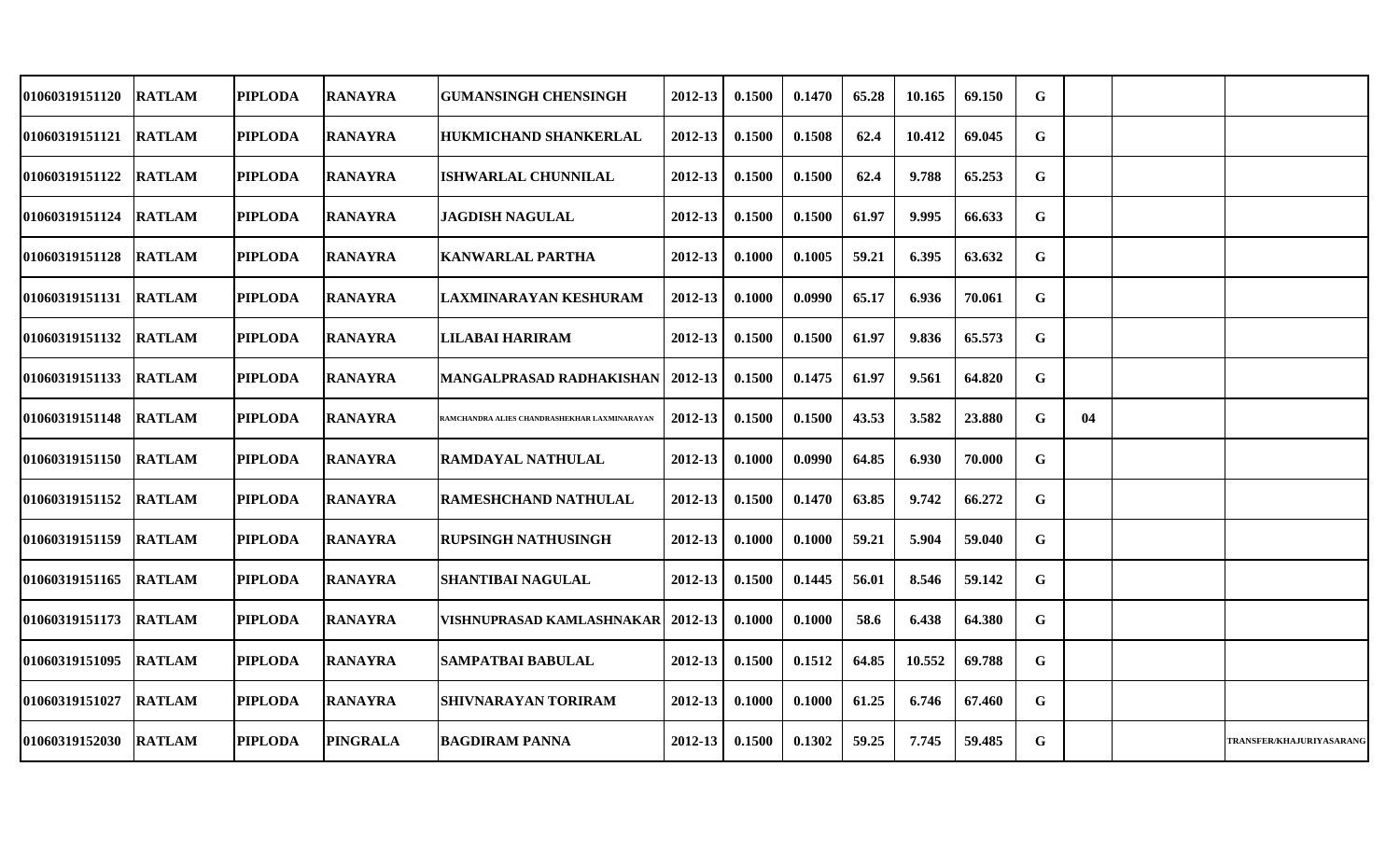| 01060319152031 | <b>RATLAM</b> | <b>PIPLODA</b> | <b>PINGRALA</b> | DURGABAI SHANKARLAL        | 2012-13 | 0.1000 | 0.0888 | 59.25 | 5.409 | 60.912 | G           |    | <b>TRANSFER/RICHADEVDA</b> |
|----------------|---------------|----------------|-----------------|----------------------------|---------|--------|--------|-------|-------|--------|-------------|----|----------------------------|
| 01060319152035 | <b>RATLAM</b> | <b>PIPLODA</b> | <b>PINGRALA</b> | <b>CHAMPALAL ONKARLAL</b>  | 2012-13 | 0.1000 | 0.0990 | 61.51 | 6.397 | 64.616 | G           |    | <b>TRANSFER/JADWASA</b>    |
| 01060319152042 | <b>RATLAM</b> | <b>PIPLODA</b> | <b>PINGRALA</b> | <b>BALU SAWA</b>           | 2012-13 | 0.1000 | 0.1000 | 66.45 | 7.006 | 70.060 | G           |    | <b>TRANSFER/JADWASA</b>    |
| 01060319152060 | <b>RATLAM</b> | <b>PIPLODA</b> | <b>PINGRALA</b> | <b>BHERULAL GANESHRAM</b>  | 2012-13 | 0.1000 | 0.1014 | 62.20 | 6.220 | 61.341 | $\mathbf G$ |    | <b>TRANSFER/BARKHEDI</b>   |
| 01060319152063 | <b>RATLAM</b> | <b>PIPLODA</b> | <b>PINGRALA</b> | <b>SITABAI VARDICHAND</b>  | 2012-13 | 0.1000 | 0.1018 | 53.22 | 5.657 | 55.570 | G           | 04 |                            |
| 01060319153003 | <b>RATLAM</b> | <b>PIPLODA</b> | <b>BARKHEDI</b> | <b>AMRITLAL GANPATLAL</b>  | 2012-13 | 0.1000 | 0.0968 | 62.63 | 6.254 | 64.607 | G           |    |                            |
| 01060319153008 | <b>RATLAM</b> | <b>PIPLODA</b> | <b>BARKHEDI</b> | <b>INDARSINGH MOHSINGH</b> | 2012-13 | 0.1000 | 0.0960 | 57.04 | 5.199 | 54.156 | G           | 04 |                            |
| 01060319153011 | <b>RATLAM</b> | <b>PIPLODA</b> | <b>BARKHEDI</b> | SAMPATBAI KANHAIYALAL      | 2012-13 | 0.1500 | 0.1450 | 59.40 | 8.995 | 62.034 | G           |    |                            |
| 01060319153013 | <b>RATLAM</b> | <b>PIPLODA</b> | <b>BARKHEDI</b> | <b>RAMCHANDRA RUPAJI</b>   | 2012-13 | 0.1000 | 0.1024 | 61.80 | 6.224 | 60.781 | $\mathbf G$ |    |                            |
| 01060319153022 | <b>RATLAM</b> | <b>PIPLODA</b> | <b>BARKHEDI</b> | <b>HANSRAJ NATHU</b>       | 2012-13 | 0.1000 | 0.0950 | 46.94 | 2.427 | 25.547 | G           | 04 |                            |
| 01060319153052 | <b>RATLAM</b> | <b>PIPLODA</b> | <b>BARKHEDI</b> | <b>GITABAI RAMLAL</b>      | 2012-13 | 0.1000 | 0.0992 | 64.95 | 6.671 | 67.248 | G           |    | <b>NAME CHANGE</b>         |
| 01060319153053 | <b>RATLAM</b> | <b>PIPLODA</b> | <b>BARKHEDI</b> | <b>BHERULAL NANDAJI</b>    | 2012-13 | 0.1000 | 0.1000 | 55.06 | 5.404 | 54.040 | G           | 04 |                            |
| 01060319153055 | <b>RATLAM</b> | <b>PIPLODA</b> | <b>BARKHEDI</b> | <b>MANGILAL HARIRAM</b>    | 2012-13 | 0.1000 | 0.0990 | 51.86 | 3.460 | 34.949 | G           | 04 |                            |
| 01060319153057 | <b>RATLAM</b> | <b>PIPLODA</b> | <b>BARKHEDI</b> | <b>RAMCHANDRA MODIRAM</b>  | 2012-13 | 0.1000 | 0.1014 | 65.14 | 6.775 | 66.815 | $\mathbf G$ |    |                            |
| 01060319153060 | <b>RATLAM</b> | <b>PIPLODA</b> | <b>BARKHEDI</b> | AWANTIBAI RAMCHANDRA       | 2012-13 | 0.1000 | 0.1020 | 59.06 | 6.016 | 58.980 | G           |    |                            |
| 01060319153061 | <b>RATLAM</b> | <b>PIPLODA</b> | <b>BARKHEDI</b> | <b>BABRU KACHRU</b>        | 2012-13 | 0.1000 | 0.0944 | 56.46 | 5.396 | 57.161 | $\mathbf G$ |    |                            |
| 01060319153070 | <b>RATLAM</b> | <b>PIPLODA</b> | <b>BARKHEDI</b> | <b>BHERULAL BHUWAN</b>     | 2012-13 | 0.1500 | 0.1470 | 44.69 | 2.873 | 19.544 | G           | 04 |                            |
|                |               |                |                 |                            |         |        |        |       |       |        |             |    |                            |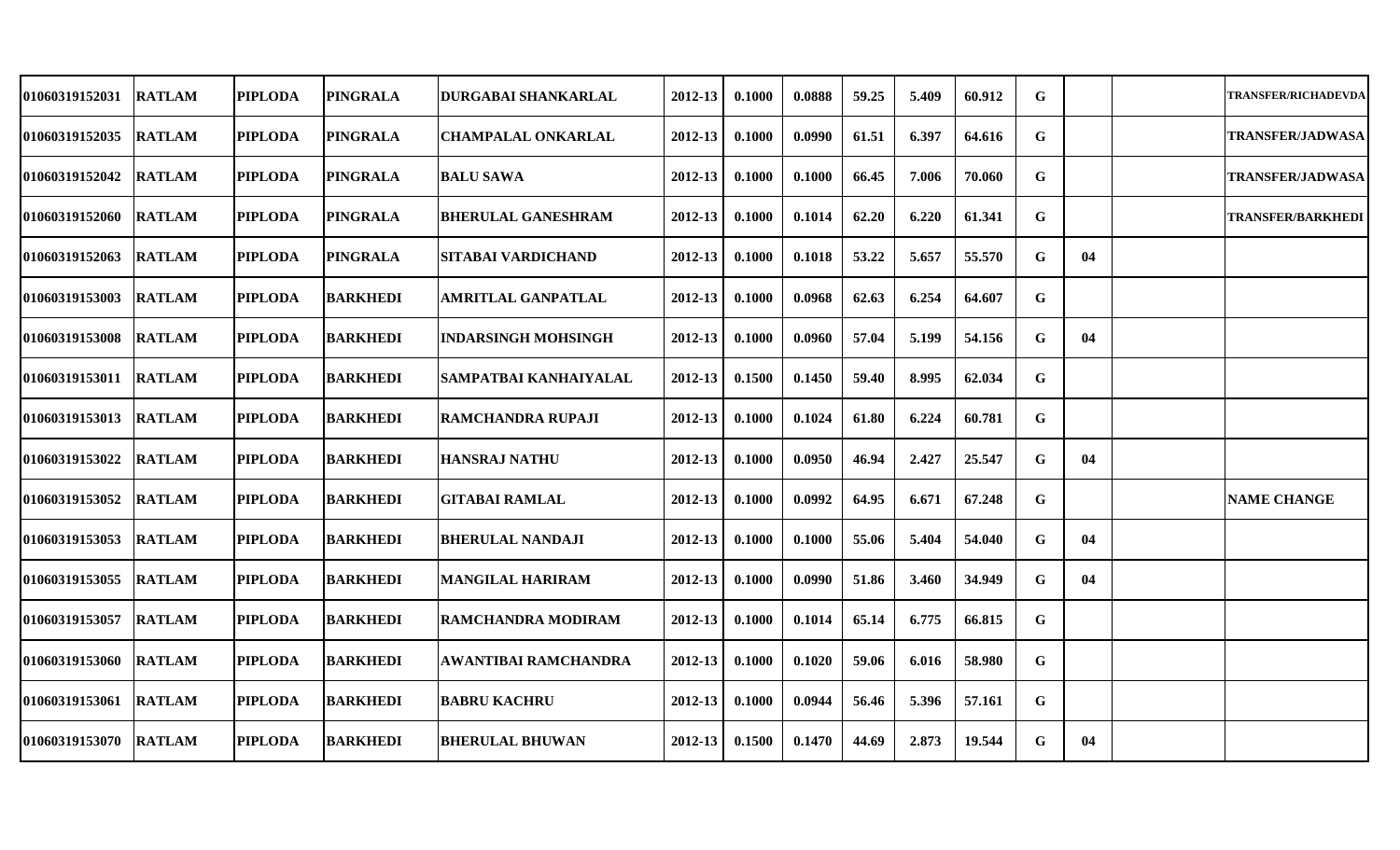| 01060319153071 | <b>RATLAM</b> | <b>PIPLODA</b> | <b>BARKHEDI</b> | <b>BHERULAL RAMRATAN</b>     | 2012-13 | 0.1000 | 0.1000 | 56.62 | 6.422  | 64.220 | G |    |                    |
|----------------|---------------|----------------|-----------------|------------------------------|---------|--------|--------|-------|--------|--------|---|----|--------------------|
| 01060319153073 | <b>RATLAM</b> | <b>PIPLODA</b> | <b>BARKHEDI</b> | <b>DINESHKUMAR AMRATLAL</b>  | 2012-13 | 0.1500 | 0.1474 | 59.06 | 9.002  | 61.072 | G |    |                    |
| 01060319153076 | <b>RATLAM</b> | <b>PIPLODA</b> | <b>BARKHEDI</b> | <b>GORISHANKAR BALMUKAND</b> | 2012-13 | 0.1000 | 0.0960 | 65.14 | 6.765  | 70.469 | G |    |                    |
| 01060319153082 | <b>RATLAM</b> | <b>PIPLODA</b> | <b>BARKHEDI</b> | JAGDISH KANHAIYALAL          | 2012-13 | 0.1500 | 0.1505 | 62.63 | 10.057 | 66.824 | G |    |                    |
| 01060319153089 | <b>RATLAM</b> | <b>PIPLODA</b> | <b>BARKHEDI</b> | NANDRAM MODIRAM              | 2012-13 | 0.1000 | 0.0950 | 61.80 | 6.101  | 64.221 | G |    |                    |
| 01060319153090 | <b>RATLAM</b> | <b>PIPLODA</b> | <b>BARKHEDI</b> | NARAYAN GANPATLAL            | 2012-13 | 0.1000 | 0.0960 | 61.80 | 6.206  | 64.646 | G |    |                    |
| 01060319153097 | <b>RATLAM</b> | <b>PIPLODA</b> | <b>BARKHEDI</b> | <b>SHANKERLAL MODIRAM</b>    | 2012-13 | 0.1500 | 0.1496 | 55.23 | 4.695  | 31.384 | G | 04 |                    |
| 01060319153099 | <b>RATLAM</b> | <b>PIPLODA</b> | <b>BARKHEDI</b> | <b>SHIVNARAYAN GANPATLAL</b> | 2012-13 | 0.1000 | 0.0968 | 65.14 | 6.514  | 67.293 | G |    |                    |
| 01060319153104 | <b>RATLAM</b> | <b>PIPLODA</b> | <b>BARKHEDI</b> | <b>GORDHANLAL GANPATLAL</b>  | 2012-13 | 0.1000 | 0.0950 | 59.06 | 5.636  | 59.326 | G |    |                    |
| 01060319154002 | <b>RATLAM</b> | <b>PIPLODA</b> | <b>JADWASA</b>  | <b>MANGILAL BABRU</b>        | 2012-13 | 0.1000 | 0.0990 | 58.87 | 6.207  | 62.697 | G |    |                    |
| 01060319154004 | <b>RATLAM</b> | <b>PIPLODA</b> | <b>JADWASA</b>  | <b>HARIRAM UDA</b>           | 2012-13 | 0.1000 | 0.1009 | 55.86 | 5.770  | 57.185 | G |    |                    |
| 01060319154008 | <b>RATLAM</b> | <b>PIPLODA</b> | <b>JADWASA</b>  | <b>GITABAI SHANKARLAL</b>    | 2012-13 | 0.1000 | 0.0960 | 60.81 | 6.107  | 63.615 | G |    |                    |
| 01060319154010 | <b>RATLAM</b> | <b>PIPLODA</b> | <b>JADWASA</b>  | <b>BHAGWANSINGH BALARAM</b>  | 2012-13 | 0.1000 | 0.0989 | 63.18 | 6.571  | 66.441 | G |    | <b>NAME CHANGE</b> |
| 01060319154027 | <b>RATLAM</b> | <b>PIPLODA</b> | <b>JADWASA</b>  | <b>PARMANAND RAMCHANDRA</b>  | 2012-13 | 0.1000 | 0.1027 | 63.18 | 6.670  | 64.946 | G |    |                    |
| 01060319154035 | <b>RATLAM</b> | <b>PIPLODA</b> | <b>JADWASA</b>  | <b>DEVRAM NANURAM</b>        | 2012-13 | 0.1000 | 0.0960 | 61.26 | 6.152  | 64.083 | G |    |                    |
| 01060319154036 | <b>RATLAM</b> | <b>PIPLODA</b> | <b>JADWASA</b>  | <b>SHOBARAM NANDRAM</b>      | 2012-13 | 0.1000 | 0.0992 | 64.32 | 6.763  | 68.175 | G |    |                    |
| 01060319154043 | <b>RATLAM</b> | <b>PIPLODA</b> | <b>JADWASA</b>  | <b>CHUNNILAL MANNA</b>       | 2012-13 | 0.1000 | 0.0980 | 64.32 | 6.423  | 65.541 | G |    |                    |
|                |               |                |                 |                              |         |        |        |       |        |        |   |    |                    |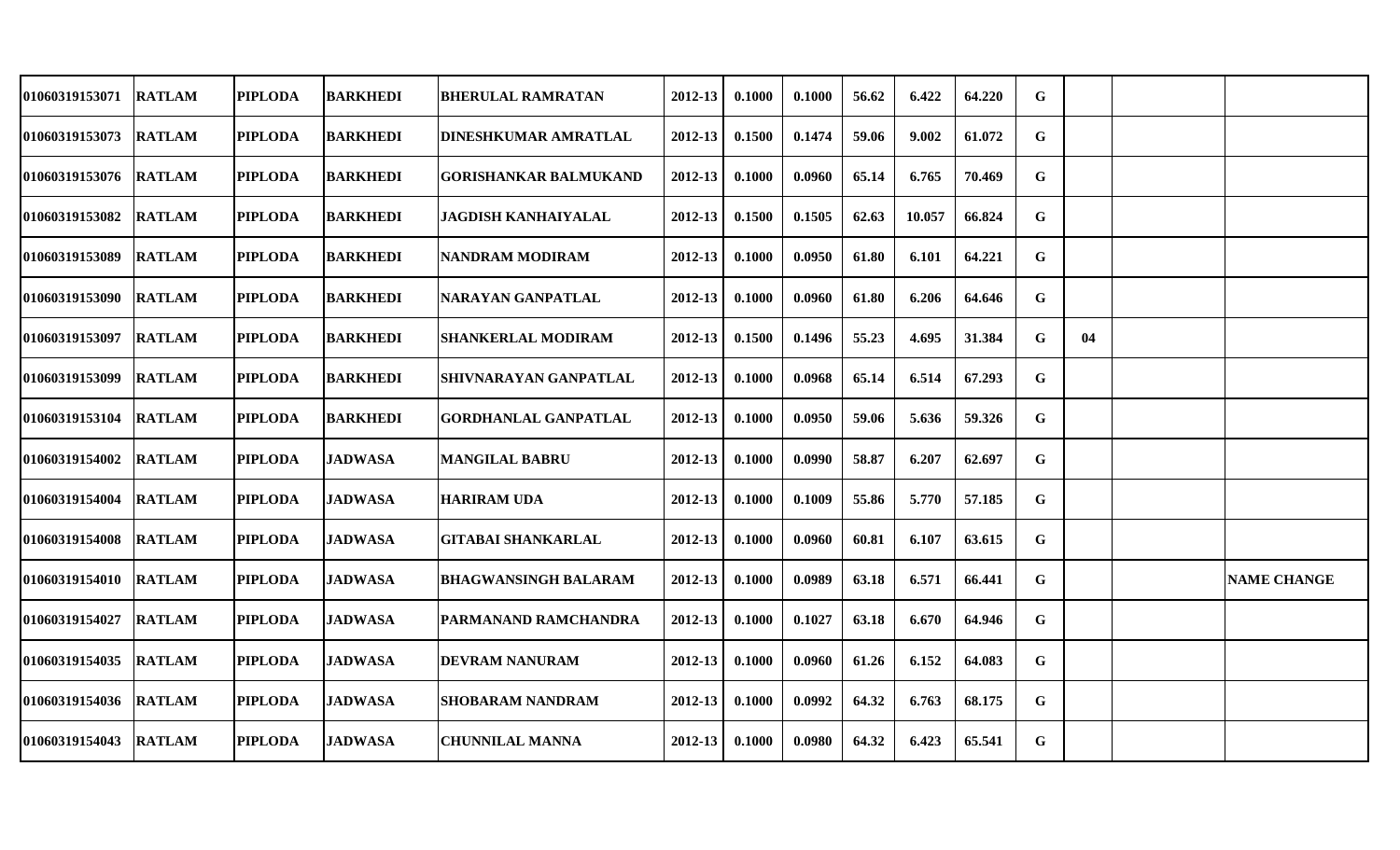| 01060319154049 | <b>RATLAM</b> | <b>PIPLODA</b> | <b>JADWASA</b> | SITABAI HARIRAM                | 2012-13     | 0.1000 | 0.1020 | 60.76 | 6.241  | 61.186 | G |  |                    |
|----------------|---------------|----------------|----------------|--------------------------------|-------------|--------|--------|-------|--------|--------|---|--|--------------------|
| 01060319154075 | <b>RATLAM</b> | <b>PIPLODA</b> | <b>JADWASA</b> | <b>AYODHYABAI RAMESHWAR</b>    | 2012-13     | 0.1000 | 0.0960 | 65.44 | 6.946  | 72.354 | G |  |                    |
| 01060319154079 | <b>RATLAM</b> | <b>PIPLODA</b> | <b>JADWASA</b> | <b>JAGDISH ONKARLAL</b>        | 2012-13     | 0.1000 | 0.1050 | 64.32 | 6.698  | 63.790 | G |  |                    |
| 01060319154085 | <b>RATLAM</b> | <b>PIPLODA</b> | <b>JADWASA</b> | <b>BHAGUBAI RAMCHANDRA</b>     | 2012-13     | 0.1000 | 0.0984 | 55.05 | 5.851  | 59.461 | G |  |                    |
| 01060319154086 | <b>RATLAM</b> | <b>PIPLODA</b> | <b>JADWASA</b> | <b>RAJARAM NANDRAM</b>         | 2012-13     | 0.1500 | 0.1480 | 63.18 | 9.333  | 63.061 | G |  |                    |
| 01060319154091 | <b>RATLAM</b> | <b>PIPLODA</b> | <b>JADWASA</b> | PUSHKARLAL GOPALCHAND          | 2012-13     | 0.1000 | 0.1050 | 60.92 | 7.015  | 66.810 | G |  |                    |
| 01060319154092 | <b>RATLAM</b> | <b>PIPLODA</b> | <b>JADWASA</b> | <b>PRABHULAL HARIKISHAN</b>    | 2012-13     | 0.1000 | 0.0972 | 60.92 | 6.005  | 61.780 | G |  |                    |
| 01060319154111 | <b>RATLAM</b> | <b>PIPLODA</b> | <b>JADWASA</b> | <b>ISHWARLAL BALARAM</b>       | 2012-13     | 0.1000 | 0.1008 | 58.53 | 6.631  | 65.784 | G |  |                    |
| 01060319154114 | <b>RATLAM</b> | <b>PIPLODA</b> | <b>JADWASA</b> | <b>HIRALAL BHERA</b>           | $2012 - 13$ | 0.1500 | 0.1460 | 67.25 | 9.934  | 68.041 | G |  |                    |
| 01060319154117 | <b>RATLAM</b> | <b>PIPLODA</b> | <b>JADWASA</b> | <b>GOPALSINGH PRAHLADSINGH</b> | 2012-13     | 0.1000 | 0.1000 | 60.92 | 6.118  | 61.180 | G |  |                    |
| 01060319154122 | <b>RATLAM</b> | <b>PIPLODA</b> | <b>JADWASA</b> | <b>GAJRAJSINGH RAMSINGH</b>    | 2012-13     | 0.1500 | 0.1500 | 58.53 | 9.047  | 60.313 | G |  |                    |
| 01060319155001 | <b>RATLAM</b> | <b>PIPLODA</b> | <b>BARGAD</b>  | RAMNARAYAN KANHAIYALAL         | 2012-13     | 0.1500 | 0.1440 | 62.28 | 9.769  | 67.840 | G |  |                    |
| 01060319155003 | <b>RATLAM</b> | <b>PIPLODA</b> | <b>BARGAD</b>  | <b>DROPATIBAI GHANSHYAM</b>    | 2012-13     | 0.1000 | 0.1000 | 62.28 | 6.780  | 67.800 | G |  | <b>NAME CHANGE</b> |
| 01060319155005 | <b>RATLAM</b> | <b>PIPLODA</b> | <b>BARGAD</b>  | <b>CHIMANLAL KANHAIYALAL</b>   | 2012-13     | 0.1500 | 0.1440 | 63.36 | 10.002 | 69.458 | G |  |                    |
| 01060319155006 | <b>RATLAM</b> | <b>PIPLODA</b> | <b>BARGAD</b>  | <b>DHULCHAND GANESHRAM</b>     | 2012-13     | 0.1500 | 0.1496 | 61.57 | 9.227  | 61.678 | G |  |                    |
| 01060319155007 | <b>RATLAM</b> | <b>PIPLODA</b> | <b>BARGAD</b>  | <b>KANIRAM BHERAJI</b>         | $2012 - 13$ | 0.1500 | 0.1506 | 63.36 | 9.766  | 64.847 | G |  |                    |
| 01060319155008 | <b>RATLAM</b> | <b>PIPLODA</b> | <b>BARGAD</b>  | <b>AMBARAM PUNA</b>            | 2012-13     | 0.1500 | 0.1505 | 61.57 | 10.097 | 67.090 | G |  |                    |
|                |               |                |                |                                |             |        |        |       |        |        |   |  |                    |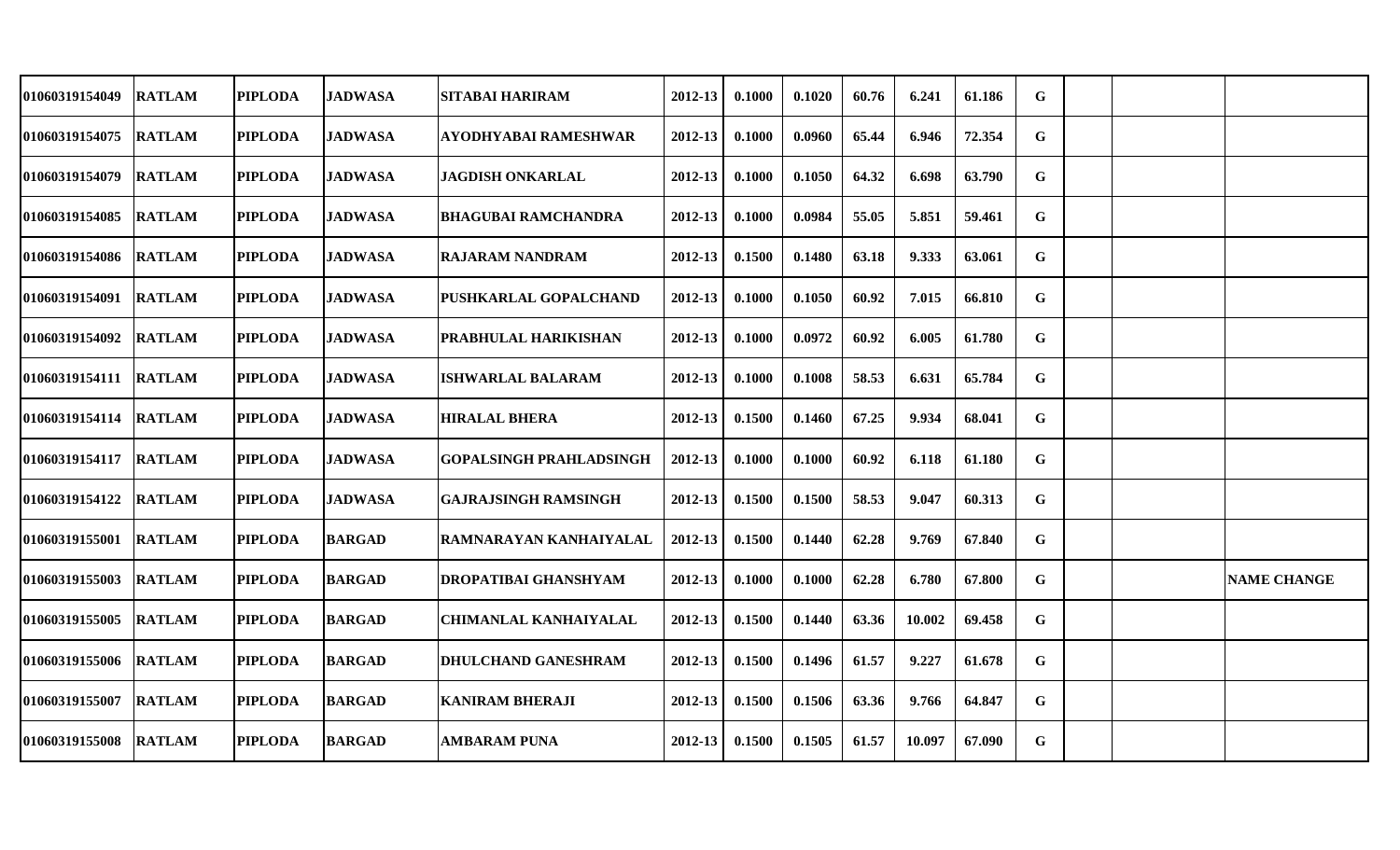| 01060319155009        | <b>RATLAM</b> | <b>PIPLODA</b> | <b>BARGAD</b> | <b>RADHESHYAM MANGU</b>      | 2012-13     | 0.1500 | 0.1470 | 63.88 | 9.336  | 63.510 | G           |    |  |
|-----------------------|---------------|----------------|---------------|------------------------------|-------------|--------|--------|-------|--------|--------|-------------|----|--|
| 01060319155010 RATLAM |               | <b>PIPLODA</b> | <b>BARGAD</b> | VISHNUKUNWAR GYANSINGH       | 2012-13     | 0.1000 | 0.1000 | 61.57 | 6.210  | 62.100 | G           |    |  |
| 01060319155011 RATLAM |               | <b>PIPLODA</b> | <b>BARGAD</b> | <b>RAMLAL GULAB</b>          | $2012 - 13$ | 0.1500 | 0.1480 | 59.31 | 9.202  | 62.176 | G           |    |  |
| <b>01060319155013</b> | <b>RATLAM</b> | <b>PIPLODA</b> | <b>BARGAD</b> | <b>BALMUKUND HIRALAL</b>     | $2012 - 13$ | 0.1500 | 0.1459 | 68.72 | 9.670  | 66.278 | G           |    |  |
| 01060319155016 RATLAM |               | <b>PIPLODA</b> | <b>BARGAD</b> | <b>BHAGWATILAL CHIMANLAL</b> | $2012 - 13$ | 0.1500 | 0.1470 | 61.36 | 9.485  | 64.524 | G           |    |  |
| 01060319155020        | <b>RATLAM</b> | <b>PIPLODA</b> | <b>BARGAD</b> | <b>DURGABAI RAMNARAYAN</b>   | 2012-13     | 0.1000 | 0.1000 | 58.39 | 6.023  | 60.230 | G           |    |  |
| 01060319155021 RATLAM |               | <b>PIPLODA</b> | <b>BARGAD</b> | <b>BAGDIRAM BHOLA</b>        | 2012-13     | 0.1000 | 0.1020 | 61.36 | 6.373  | 62.480 | G           |    |  |
| <b>01060319155022</b> | <b>RATLAM</b> | <b>PIPLODA</b> | <b>BARGAD</b> | <b>RAMLAL BABRU</b>          | $2012 - 13$ | 0.1000 | 0.0992 | 61.36 | 6.487  | 65.393 | G           |    |  |
| <b>01060319155023</b> | <b>RATLAM</b> | <b>PIPLODA</b> | <b>BARGAD</b> | <b>KESHURAM NANURAM</b>      | 2012-13     | 0.1500 | 0.1440 | 61.68 | 9.278  | 64.431 | G           |    |  |
| <b>01060319155024</b> | <b>RATLAM</b> | <b>PIPLODA</b> | <b>BARGAD</b> | <b>BADRILAL CHIMANLAL</b>    | 2012-13     | 0.1500 | 0.1530 | 61.68 | 10.768 | 70.379 | $\mathbf G$ |    |  |
| <b>01060319155025</b> | <b>RATLAM</b> | <b>PIPLODA</b> | <b>BARGAD</b> | <b>MANGUBAI JAGANNATH</b>    | 2012-13     | 0.1000 | 0.1020 | 54.91 | 5.970  | 58.529 | G           | 05 |  |
| 01060319155027        | <b>RATLAM</b> | <b>PIPLODA</b> | <b>BARGAD</b> | <b>BAGDIRAM RAMA</b>         | 2012-13     | 0.1500 | 0.1170 | 60.02 | 7.202  | 61.556 | G           |    |  |
| 01060319155029        | <b>RATLAM</b> | <b>PIPLODA</b> | <b>BARGAD</b> | <b>SHANKARLAL NANDRAM</b>    | $2012 - 13$ | 0.1000 | 0.1012 | 64.76 | 6.846  | 67.648 | G           |    |  |
| 01060319155030        | <b>RATLAM</b> | <b>PIPLODA</b> | <b>BARGAD</b> | PRATAPBAI RAMA               | $2012 - 13$ | 0.1000 | 0.1000 | 62.30 | 6.844  | 68.440 | G           |    |  |
| 01060319155031 RATLAM |               | <b>PIPLODA</b> | <b>BARGAD</b> | <b>HARIRAM KANIRAM</b>       | $2012 - 13$ | 0.1500 | 0.1488 | 60.02 | 9.706  | 65.228 | G           |    |  |
| <b>01060319155033</b> | <b>RATLAM</b> | <b>PIPLODA</b> | <b>BARGAD</b> | <b>SAMANDBAI BHERULAL</b>    | 2012-13     | 0.1000 | 0.1024 | 60.02 | 6.594  | 64.395 | G           |    |  |
| 01060319155034        | <b>RATLAM</b> | <b>PIPLODA</b> | <b>BARGAD</b> | <b>RAMKUNWARBAI RAMLAL</b>   | $2012 - 13$ | 0.1500 | 0.1548 | 61.68 | 10.371 | 66.996 | G           |    |  |
|                       |               |                |               |                              |             |        |        |       |        |        |             |    |  |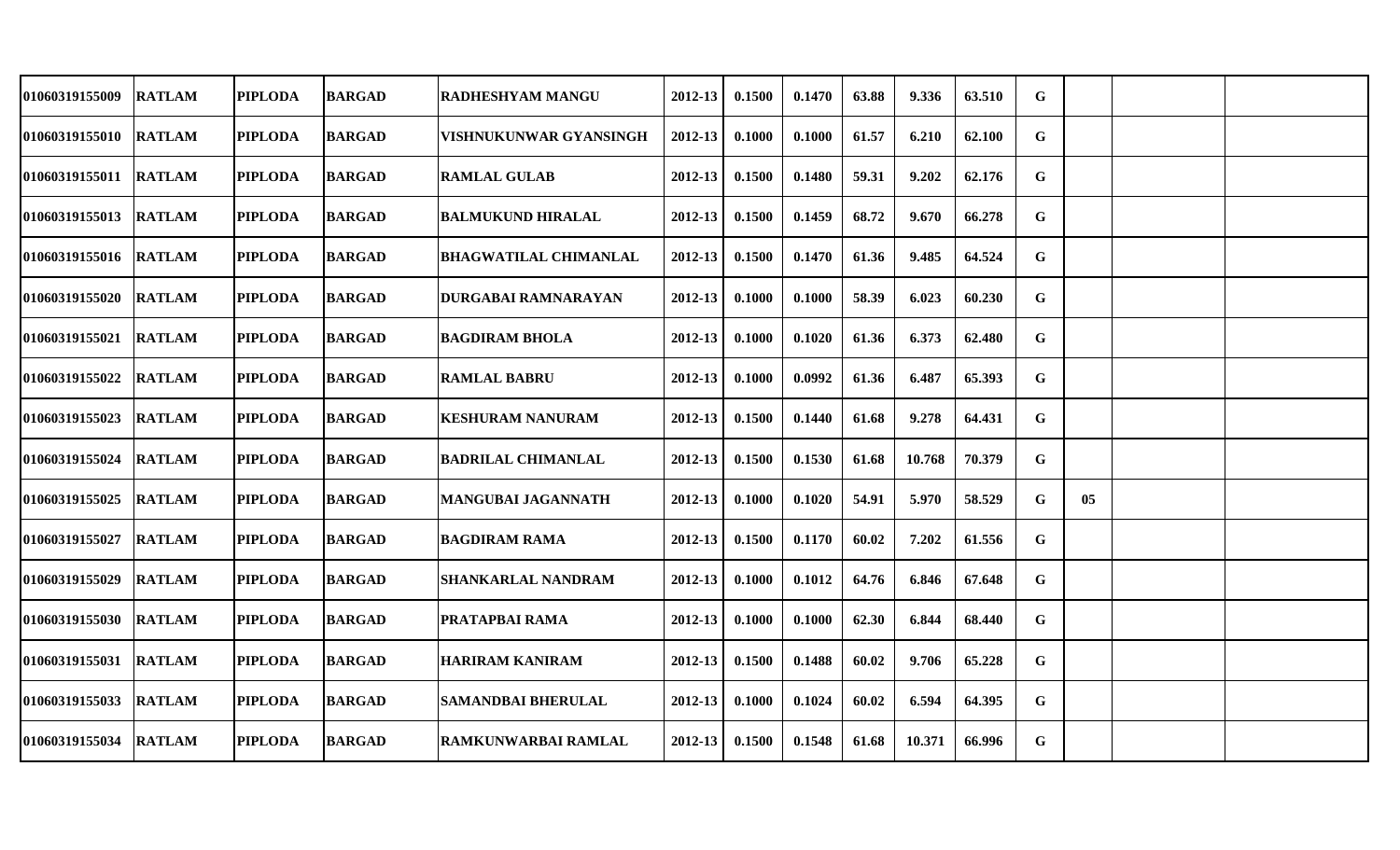| 01060319155035        | <b>RATLAM</b> | <b>PIPLODA</b> | <b>BARGAD</b> | <b>SHANKARLAL CHATURBHUJ</b> | 2012-13     | 0.1500 | 0.1458 | 54.57 | 8.583  | 58.868 | G | 05 |  |
|-----------------------|---------------|----------------|---------------|------------------------------|-------------|--------|--------|-------|--------|--------|---|----|--|
| 01060319155037        | <b>RATLAM</b> | <b>PIPLODA</b> | <b>BARGAD</b> | <b>SATYANARAYAN SHIVRAM</b>  | 2012-13     | 0.1000 | 0.0966 | 55.18 | 5.684  | 58.841 | G |    |  |
| 01060319155040 RATLAM |               | <b>PIPLODA</b> | <b>BARGAD</b> | RAMESHWAR VANIRAM            | $2012 - 13$ | 0.1500 | 0.1320 | 58.25 | 8.138  | 61.652 | G |    |  |
| <b>01060319155041</b> | <b>RATLAM</b> | <b>PIPLODA</b> | <b>BARGAD</b> | SURAJBAI UMASHANKAR          | $2012 - 13$ | 0.1500 | 0.1426 | 58.25 | 8.446  | 59.229 | G |    |  |
| <b>01060319155043</b> | <b>RATLAM</b> | <b>PIPLODA</b> | <b>BARGAD</b> | <b>MANGILAL PUNA</b>         | 2012-13     | 0.1000 | 0.1008 | 66.56 | 7.531  | 74.712 | G |    |  |
| <b>01060319155048</b> | <b>RATLAM</b> | <b>PIPLODA</b> | <b>BARGAD</b> | <b>BHUWAN GITABAI</b>        | $2012 - 13$ | 0.1500 | 0.1520 | 69.29 | 10.681 | 70.270 | G |    |  |
| 01060319155049        | <b>RATLAM</b> | <b>PIPLODA</b> | <b>BARGAD</b> | <b>SHARDABAI GITABAI</b>     | 2012-13     | 0.1500 | 0.1554 | 58.39 | 9.726  | 62.587 | G |    |  |
| <b>01060319155050</b> | <b>RATLAM</b> | <b>PIPLODA</b> | <b>BARGAD</b> | <b>NATHIBAI BHERULAL</b>     | 2012-13     | 0.1000 | 0.1000 | 59.10 | 6.315  | 63.150 | G |    |  |
| 01060319155051 RATLAM |               | <b>PIPLODA</b> | <b>BARGAD</b> | <b>UMMEDRAM HARIRAM</b>      | 2012-13     | 0.1000 | 0.0980 | 61.05 | 6.288  | 64.163 | G |    |  |
| <b>01060319155054</b> | <b>RATLAM</b> | <b>PIPLODA</b> | <b>BARGAD</b> | NANURAM KESHURAM             | 2012-13     | 0.1000 | 0.0994 | 56.30 | 6.113  | 61.499 | G |    |  |
| <b>01060319155055</b> | <b>RATLAM</b> | <b>PIPLODA</b> | <b>BARGAD</b> | MANGILAL MATA DARIVAVBAI     | 2012-13     | 0.1500 | 0.1443 | 66.56 | 11.619 | 80.520 | G |    |  |
| <b>01060319155058</b> | <b>RATLAM</b> | <b>PIPLODA</b> | <b>BARGAD</b> | <b>CHIMANLAL PUNA</b>        | $2012 - 13$ | 0.1000 | 0.1020 | 59.10 | 6.450  | 63.235 | G |    |  |
| <b>01060319155059</b> | <b>RATLAM</b> | <b>PIPLODA</b> | <b>BARGAD</b> | <b>RAMLAL KANIRAM</b>        | 2012-13     | 0.1000 | 0.1044 | 61.05 | 6.611  | 63.324 | G |    |  |
| 01060319155060        | <b>RATLAM</b> | <b>PIPLODA</b> | <b>BARGAD</b> | <b>KANHAIYALAL GANESHRAM</b> | 2012-13     | 0.1000 | 0.1000 | 59.10 | 6.113  | 61.130 | G |    |  |
| 01060319155061 RATLAM |               | <b>PIPLODA</b> | <b>BARGAD</b> | <b>MOHAN ONKAR</b>           | 2012-13     | 0.1500 | 0.1474 | 69.69 | 10.603 | 71.934 | G |    |  |
| <b>01060319155063</b> | <b>RATLAM</b> | <b>PIPLODA</b> | <b>BARGAD</b> | <b>MANGILAL RAMKARAN</b>     | $2012 - 13$ | 0.1000 | 0.1012 | 59.59 | 6.359  | 62.836 | G |    |  |
| 01060319155064        | <b>RATLAM</b> | <b>PIPLODA</b> | <b>BARGAD</b> | <b>GANESHRAM KALURAM</b>     | 2012-13     | 0.1000 | 0.1000 | 63.88 | 5.804  | 58.040 | G |    |  |
|                       |               |                |               |                              |             |        |        |       |        |        |   |    |  |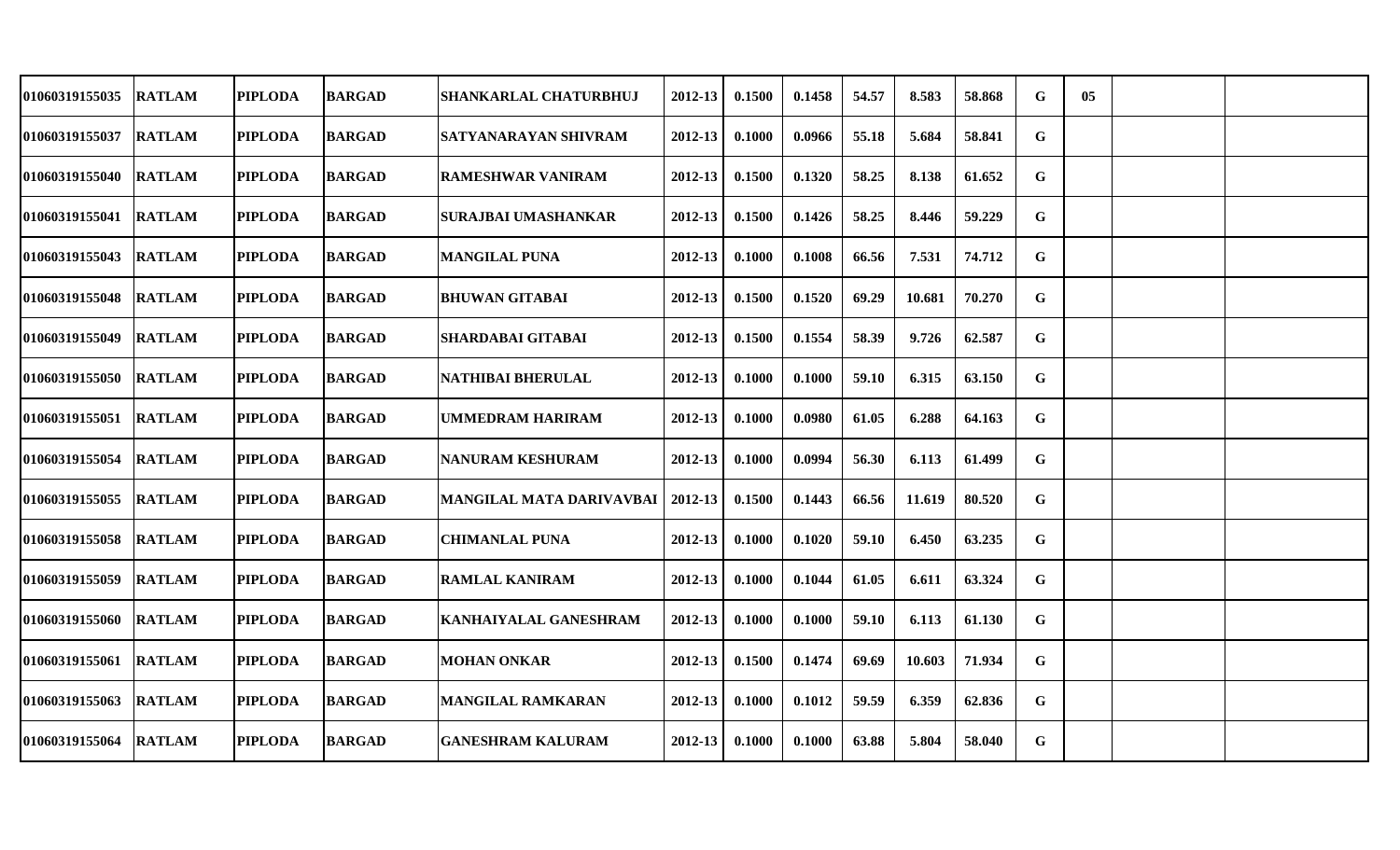| 01060319155065         | <b>RATLAM</b> | <b>PIPLODA</b> | <b>BARGAD</b> | DEVRAM NARSINGH                           | 2012-13     | 0.1500 | 0.1480 | 62.30 | 10.386 | 70.176 | G           |    |  |
|------------------------|---------------|----------------|---------------|-------------------------------------------|-------------|--------|--------|-------|--------|--------|-------------|----|--|
| 01060319155066         | <b>RATLAM</b> | <b>PIPLODA</b> | <b>BARGAD</b> | <b>KALURAM SHRIRAM</b>                    | 2012-13     | 0.1500 | 0.1485 | 58.25 | 9.753  | 65.677 | G           |    |  |
| 01060319155067         | <b>RATLAM</b> | <b>PIPLODA</b> | <b>BARGAD</b> | <b>NANURAM KALU</b>                       | 2012-13     | 0.1500 | 0.1456 | 63.88 | 10.057 | 69.073 | $\mathbf G$ |    |  |
| 01060319155071  RATLAM |               | <b>PIPLODA</b> | <b>BARGAD</b> | <b>BALARAM PANNA</b>                      | 2012-13     | 0.1000 | 0.1020 | 68.72 | 7.589  | 74.402 | G           |    |  |
| 01060319155073         | <b>RATLAM</b> | <b>PIPLODA</b> | <b>BARGAD</b> | MANGILAL MAGNIRAM                         | 2012-13     | 0.1500 | 0.1462 | 60.16 | 9.076  | 62.079 | G           |    |  |
| 01060319155076 RATLAM  |               | <b>PIPLODA</b> | <b>BARGAD</b> | NANURAM MATA BALIBAI                      | 2012-13     | 0.1000 | 0.0960 | 61.05 | 6.471  | 67.406 | G           |    |  |
| 01060319155080         | <b>RATLAM</b> | <b>PIPLODA</b> | <b>BARGAD</b> | <b>JAGANNATH BHERULAL</b>                 | 2012-13     | 0.1500 | 0.1517 | 59.95 | 9.164  | 60.409 | G           |    |  |
| 01060319155081         | <b>RATLAM</b> | <b>PIPLODA</b> | <b>BARGAD</b> | GOVERDHAN DOLAJI                          | 2012-13     | 0.1500 | 0.1558 | 59.59 | 9.875  | 63.383 | G           |    |  |
| 01060319155082 RATLAM  |               | <b>PIPLODA</b> | <b>BARGAD</b> | KELASHCHANDRA KANHAIYALAL   2012-13       |             | 0.1500 | 0.1496 | 58.39 | 9.417  | 62.948 | $\mathbf G$ |    |  |
| 01060319155083         | <b>RATLAM</b> | <b>PIPLODA</b> | <b>BARGAD</b> | <b>GOVERDHANSINGH DEVISINGH   2012-13</b> |             | 0.1500 | 0.1420 | 59.95 | 8.393  | 59.106 | G           |    |  |
| 01060319155084         | <b>RATLAM</b> | <b>PIPLODA</b> | <b>BARGAD</b> | <b>MOTILAL OMKARLAL</b>                   | 2012-13     | 0.1500 | 0.1452 | 65.56 | 9.637  | 66.371 | $\mathbf G$ |    |  |
| 01060319155085         | <b>RATLAM</b> | <b>PIPLODA</b> | <b>BARGAD</b> | RADHESHYAM KANHAIYALAL                    | $2012 - 13$ | 0.1500 | 0.1440 | 61.10 | 9.619  | 66.799 | G           |    |  |
| 01060319155086         | <b>RATLAM</b> | <b>PIPLODA</b> | <b>BARGAD</b> | <b>MANAKLAL BHANWARLAL</b>                | 2012-13     | 0.1500 | 0.1496 | 65.28 | 10.398 | 69.505 | G           |    |  |
| 01060319155087         | <b>RATLAM</b> | <b>PIPLODA</b> | <b>BARGAD</b> | <b>AHMEDKHAN SHAKURKAHN</b>               | 2012-13     | 0.1000 | 0.1000 | 56.60 | 5.450  | 54.500 | G           | 04 |  |
| 01060319155089         | <b>RATLAM</b> | <b>PIPLODA</b> | <b>BARGAD</b> | <b>AMBARAM BHERULAL</b>                   | 2012-13     | 0.1500 | 0.1456 | 59.95 | 9.309  | 63.935 | $\mathbf G$ |    |  |
| 01060319155090         | <b>RATLAM</b> | <b>PIPLODA</b> | <b>BARGAD</b> | AYODHIYABAI BHANWARLAL                    | $2012 - 13$ | 0.1500 | 0.1472 | 65.56 | 9.881  | 67.126 | G           |    |  |
| 01060319155091         | <b>RATLAM</b> | <b>PIPLODA</b> | <b>BARGAD</b> | <b>BALARAM BHERULAL</b>                   | 2012-13     | 0.1000 | 0.1023 | 64.21 | 7.109  | 69.492 | G           |    |  |
|                        |               |                |               |                                           |             |        |        |       |        |        |             |    |  |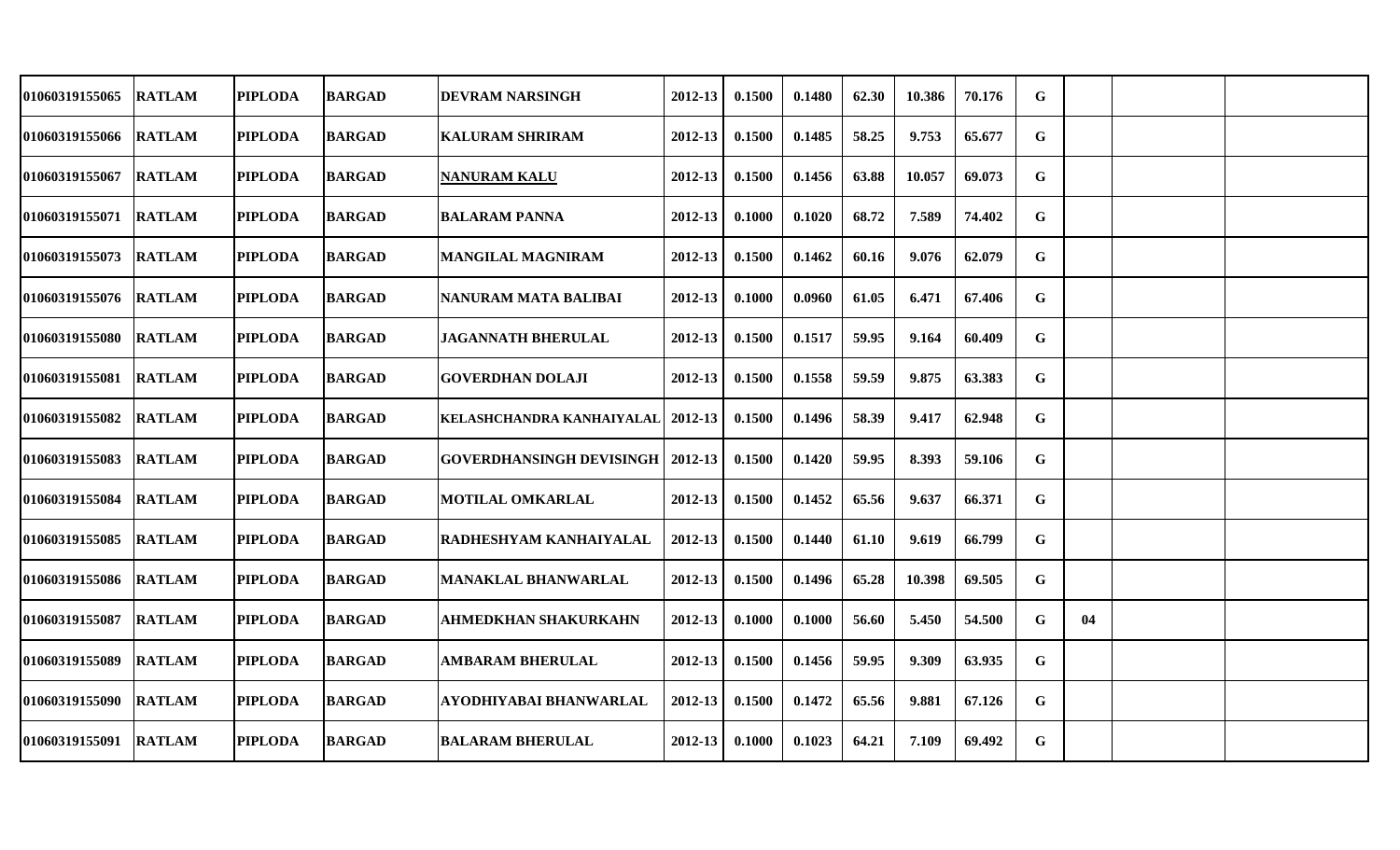| 01060319155092 | <b>RATLAM</b> | <b>PIPLODA</b> | <b>BARGAD</b>   | <b>BHANWARLAL OKARLAL</b>  | 2012-13 | 0.1500 | 0.1426 | 61.10 | 8.763  | 61.452 | G |    |                             |
|----------------|---------------|----------------|-----------------|----------------------------|---------|--------|--------|-------|--------|--------|---|----|-----------------------------|
| 01060319155093 | <b>RATLAM</b> | <b>PIPLODA</b> | <b>BARGAD</b>   | <b>GANESHRAM NADAR</b>     | 2012-13 | 0.1000 | 0.0984 | 64.76 | 6.606  | 67.134 | G |    |                             |
| 01060319155096 | <b>RATLAM</b> | <b>PIPLODA</b> | <b>BARGAD</b>   | <b>JAGANNATH BAGDIRAM</b>  | 2012-13 | 0.1500 | 0.1425 | 64.10 | 9.029  | 63.361 | G |    | <b>TRANSFER/CHANDAKHEDI</b> |
| 01060319155097 | <b>RATLAM</b> | <b>PIPLODA</b> | <b>BARGAD</b>   | <b>KAILASH SHYAMSUNDAR</b> | 2012-13 | 0.1000 | 0.0992 | 65.56 | 6.472  | 65.242 | G |    |                             |
| 01060319155099 | <b>RATLAM</b> | <b>PIPLODA</b> | <b>BARGAD</b>   | <b>KODARLAL BAGDIRAM</b>   | 2012-13 | 0.1500 | 0.1519 | 55.59 | 8.934  | 58.815 | G |    |                             |
| 01060319155101 | <b>RATLAM</b> | <b>PIPLODA</b> | <b>BARGAD</b>   | LAXMINARAYAN UMMEDRAM      | 2012-13 | 0.1500 | 0.1485 | 64.21 | 9.888  | 66.586 | G |    |                             |
| 01060319155106 | <b>RATLAM</b> | <b>PIPLODA</b> | <b>BARGAD</b>   | PRATHVIRAJ RAMA            | 2012-13 | 0.1000 | 0.1000 | 60.18 | 6.078  | 60.780 | G |    |                             |
| 01060319155107 | <b>RATLAM</b> | <b>PIPLODA</b> | <b>BARGAD</b>   | <b>RAMESHWAR BHERULAL</b>  | 2012-13 | 0.1500 | 0.1456 | 59.59 | 9.364  | 64.313 | G |    |                             |
| 01060319155108 | <b>RATLAM</b> | <b>PIPLODA</b> | <b>BARGAD</b>   | <b>RAMLAL KALUJI</b>       | 2012-13 | 0.1500 | 0.1462 | 62.30 | 8.802  | 60.205 | G |    |                             |
| 01060319155110 | <b>RATLAM</b> | <b>PIPLODA</b> | <b>BARGAD</b>   | RAMLAL NANDAJI             | 2012-13 | 0.1000 | 0.0986 | 61.10 | 6.311  | 64.006 | G |    |                             |
| 01060319155111 | <b>RATLAM</b> | <b>PIPLODA</b> | <b>BARGAD</b>   | <b>RATANLAL GULAB</b>      | 2012-13 | 0.1500 | 0.1500 | 64.21 | 10.521 | 70.140 | G |    |                             |
| 01060319155115 | <b>RATLAM</b> | <b>PIPLODA</b> | <b>BARGAD</b>   | <b>SITABAI KESHURAM</b>    | 2012-13 | 0.1500 | 0.1504 | 68.72 | 10.416 | 69.255 | G |    |                             |
| 01060319156003 | <b>RATLAM</b> | <b>PIPLODA</b> | <b>UPARWADA</b> | <b>RAMNARAYAN BAGDIRAM</b> | 2012-13 | 0.1000 | 0.0950 | 59.09 | 6.128  | 64.505 | G |    |                             |
| 01060319156004 | <b>RATLAM</b> | <b>PIPLODA</b> | <b>UPARWADA</b> | <b>BASANTILAL HIRALAL</b>  | 2012-13 | 0.1500 | 0.1444 | 61.91 | 9.180  | 63.573 | G |    |                             |
| 01060319156006 | <b>RATLAM</b> | <b>PIPLODA</b> | <b>UPARWADA</b> | <b>AMBARAM CHIMANLAL</b>   | 2012-13 | 0.1500 | 0.1450 | 59.28 | 9.044  | 62.372 | G |    |                             |
| 01060319156010 | <b>RATLAM</b> | <b>PIPLODA</b> | <b>UPARWADA</b> | <b>NANDRAM KESHURAM</b>    | 2012-13 | 0.1000 | 0.1012 | 59.09 | 4.432  | 43.794 | G | 04 |                             |
| 01060319156011 | <b>RATLAM</b> | <b>PIPLODA</b> | <b>UPARWADA</b> | <b>BABULAL NAGU</b>        | 2012-13 | 0.1500 | 0.1458 | 63.85 | 9.760  | 66.941 | G |    |                             |
|                |               |                |                 |                            |         |        |        |       |        |        |   |    |                             |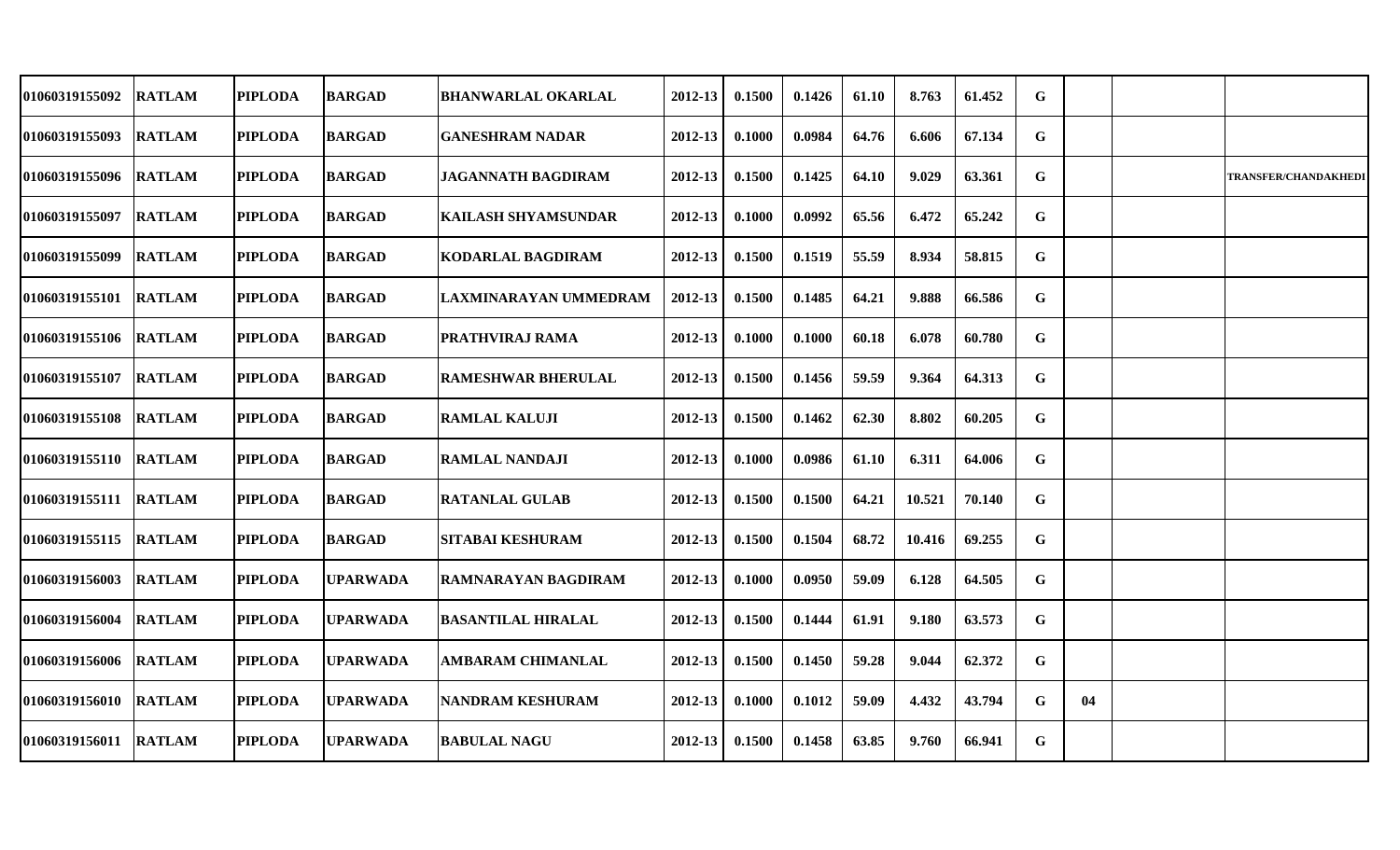| <b>01060319156021</b>  | <b>RATLAM</b> | <b>PIPLODA</b> | UPARWADA        | <b>MANGU BHAGIRATH</b>      | 2012-13     | 0.1500 | 0.1500 | 52.08 | 3.013  | 20.087 | G            | 04 |  |
|------------------------|---------------|----------------|-----------------|-----------------------------|-------------|--------|--------|-------|--------|--------|--------------|----|--|
| 01060319156022         | <b>RATLAM</b> | <b>PIPLODA</b> | <b>UPARWADA</b> | <b>BADRILAL KISHANLAL</b>   | 2012-13     | 0.1000 | 0.0990 | 61.91 | 6.660  | 67.273 | G            |    |  |
| <b>01060319156023</b>  | <b>RATLAM</b> | <b>PIPLODA</b> | <b>UPARWADA</b> | RAJIBAI NANDRAM             | $2012 - 13$ | 0.1500 | 0.1500 | 61.89 | 9.602  | 64.013 | G            |    |  |
| <b>01060319156026</b>  | <b>RATLAM</b> | <b>PIPLODA</b> | <b>UPARWADA</b> | <b>MANGU NANDA</b>          | 2012-13     | 0.1000 | 0.0984 | 54.81 | 5.622  | 57.134 | G            | 05 |  |
| <b>01060319156029</b>  | <b>RATLAM</b> | <b>PIPLODA</b> | <b>UPARWADA</b> | <b>MOHANLAL BAGDIRAM</b>    | 2012-13     | 0.1500 |        |       |        |        | $\mathbf{F}$ |    |  |
| <b>01060319156030</b>  | <b>RATLAM</b> | <b>PIPLODA</b> | <b>UPARWADA</b> | LACHCHHIRAM CHUNNILAL       | $2012 - 13$ | 0.1500 | 0.1519 | 64.58 | 10.001 | 65.839 | G            |    |  |
| <b>01060319156036</b>  | <b>RATLAM</b> | <b>PIPLODA</b> | <b>UPARWADA</b> | <b>GITABAI CHOGALAL</b>     | 2012-13     | 0.1000 | 0.1020 | 61.91 | 6.562  | 64.333 | G            |    |  |
| <b>01060319156042</b>  | <b>RATLAM</b> | <b>PIPLODA</b> | <b>UPARWADA</b> | <b>SHANKARLAL CHIMANLAL</b> | 2012-13     | 0.1000 | 0.0973 | 61.45 | 6.066  | 62.343 | G            |    |  |
| 01060319156045 RATLAM  |               | <b>PIPLODA</b> | <b>UPARWADA</b> | <b>MOHANLAL CHUNNILAL</b>   | 2012-13     | 0.1000 | 0.0210 | 61.89 | 1.379  | 65.667 | G            |    |  |
| 01060319156046  RATLAM |               | <b>PIPLODA</b> | <b>UPARWADA</b> | <b>CHAMPALAL CHUNNILAL</b>  | 2012-13     | 0.1000 | 0.1012 | 63.85 | 6.622  | 65.435 | G            |    |  |
| <b>01060319156051</b>  | <b>RATLAM</b> | <b>PIPLODA</b> | <b>UPARWADA</b> | <b>PAYARIBAI BHERU</b>      | 2012-13     | 0.1000 | 0.0960 | 55.56 | 5.508  | 57.375 | G            |    |  |
| <b>01060319156053</b>  | <b>RATLAM</b> | <b>PIPLODA</b> | <b>UPARWADA</b> | VIDHYABAI RAMESHWAR         | 2012-13     | 0.1500 | 0.1512 | 63.85 | 10.526 | 69.616 | G            |    |  |
| 01060319156055         | <b>RATLAM</b> | <b>PIPLODA</b> | <b>UPARWADA</b> | <b>RAMESHWAR HIRALAL</b>    | 2012-13     | 0.1000 | 0.0987 | 60.78 | 5.870  | 59.473 | G            |    |  |
| <b>01060319156060</b>  | <b>RATLAM</b> | <b>PIPLODA</b> | <b>UPARWADA</b> | <b>AMBARAM HIRALAL</b>      | 2012-13     | 0.1000 |        |       |        |        | F            |    |  |
| <b>01060319156062</b>  | <b>RATLAM</b> | <b>PIPLODA</b> | <b>UPARWADA</b> | <b>LALSINGH KESHARSINGH</b> | 2012-13     | 0.1500 | 0.1482 | 56.17 | 8.666  | 58.475 | G            |    |  |
| <b>01060319156065</b>  | <b>RATLAM</b> | <b>PIPLODA</b> | <b>UPARWADA</b> | <b>GANESHRAM DEVRAM</b>     | $2012 - 13$ | 0.1000 |        |       |        |        | $\mathbf{F}$ |    |  |
| 01060319156066         | <b>RATLAM</b> | <b>PIPLODA</b> | <b>UPARWADA</b> | <b>KALURAM NANDA</b>        | 2012-13     | 0.1500 | 0.1505 | 59.09 | 9.100  | 60.465 | G            |    |  |
|                        |               |                |                 |                             |             |        |        |       |        |        |              |    |  |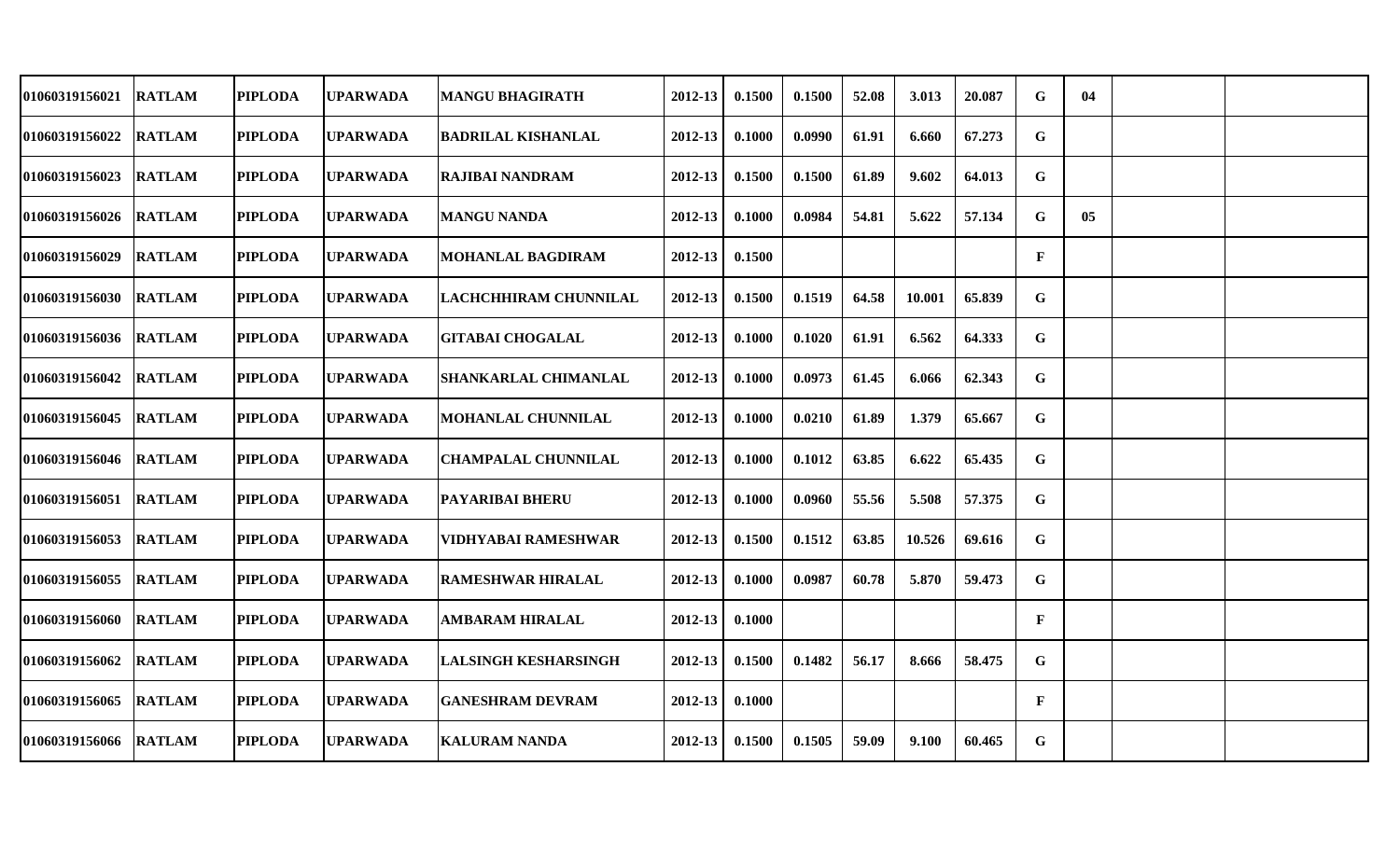| 01060319173002 | <b>RATLAM</b> | <b>PIPLODA</b> | <b>BADAYLAMATA KESHURAM BHAGGA</b>     | 2012-13     | 0.1000 |        |       |       |        | $\mathbf F$  | 08 |  |
|----------------|---------------|----------------|----------------------------------------|-------------|--------|--------|-------|-------|--------|--------------|----|--|
| 01060319173004 | <b>RATLAM</b> | <b>PIPLODA</b> | <b>BADAYLAMATA SHAMBHULAL DHURA</b>    | 2012-13     | 0.1500 | 0.1500 | 55.51 | 8.858 | 59.053 | G            | 08 |  |
| 01060319173010 | <b>RATLAM</b> | <b>PIPLODA</b> | <b>BADAYLAMATA NANDRAM BHAGIRATH</b>   | $2012 - 13$ | 0.1500 | 0.1420 | 58.99 | 7.584 | 53.408 | G            | 04 |  |
| 01060319173012 | <b>RATLAM</b> | <b>PIPLODA</b> | BADAYLAMATA  MAGANIBAI RAMAJI          | $2012 - 13$ | 0.1000 | 0.0912 | 58.04 | 5.116 | 56.096 | G            | 04 |  |
| 01060319173013 | <b>RATLAM</b> | <b>PIPLODA</b> | <b>BADAYLAMATA SHANKARLAL BHUWAN</b>   | $2012 - 13$ | 0.1500 |        |       |       |        | $\mathbf{F}$ | 08 |  |
| 01060319173015 | <b>RATLAM</b> | <b>PIPLODA</b> | <b>BADAYLAMATA KAMLABAI RAJENDRA</b>   | $2012 - 13$ | 0.1000 | 0.0980 | 52.97 | 4.972 | 50.735 | G            | 04 |  |
| 01060319173016 | <b>RATLAM</b> | <b>PIPLODA</b> | BADAYLAMATA  DEVRAM ONKARLAL           | 2012-13     | 0.1000 | 0.1000 | 58.99 | 5.865 | 58.650 | G            | 08 |  |
| 01060319173017 | <b>RATLAM</b> | <b>PIPLODA</b> | <b>BADAYLAMATA SHOBHARAM BHUWAN</b>    | 2012-13     | 0.1000 | 0.1000 | 61.24 | 5.450 | 54.500 | G            | 04 |  |
| 01060319173025 | <b>RATLAM</b> | <b>PIPLODA</b> | <b>BADAYLAMATA BHAGIRATH PURAJI</b>    | 2012-13     | 0.1500 | 0.1500 | 49.38 | 6.948 | 46.320 | G            | 04 |  |
| 01060319173027 | <b>RATLAM</b> | <b>PIPLODA</b> | <b>BADAYLAMATA BAGDIRAM ONKARJI</b>    | 2012-13     | 0.1000 | 0.0990 | 52.67 | 4.755 | 48.030 | G            | 04 |  |
| 01060319173040 | <b>RATLAM</b> | <b>PIPLODA</b> | <b>BADAYLAMATA NATHURAM GANGARAM</b>   | 2012-13     | 0.1000 | 0.0945 | 52.50 | 4.643 | 49.132 | G            | 04 |  |
| 01060319173041 | <b>RATLAM</b> | <b>PIPLODA</b> | BADAYLAMATA  SAGA KALURAM              | 2012-13     | 0.1000 |        |       |       |        | $\mathbf{F}$ | 07 |  |
| 01060319176003 | <b>RATLAM</b> | <b>PIPLODA</b> | <b>HARIYAKHEDA ARJUNSINGH RAMSINGH</b> | 2012-13     | 0.1000 | 0.1000 | 67.09 | 6.076 | 60.760 | G            |    |  |
| 01060319176007 | <b>RATLAM</b> | <b>PIPLODA</b> | HARIYAKHEDA CHAMPABAI KISHAN           | 2012-13     | 0.1000 | 0.1000 | 59.68 | 5.567 | 55.670 | G            | 04 |  |
| 01060319176011 | <b>RATLAM</b> | <b>PIPLODA</b> | HARIYAKHEDA SHANKERLAL HIRALAL         | 2012-13     | 0.1000 | 0.0952 | 58.86 | 5.684 | 59.706 | G            |    |  |
| 01060319176012 | <b>RATLAM</b> | <b>PIPLODA</b> | <b>HARIYAKHEDA PRABHUBAI BHAGGA</b>    | $2012 - 13$ | 0.1500 | 0.1015 | 62.03 | 6.265 | 61.724 | G            |    |  |
| 01060319176014 | <b>RATLAM</b> | <b>PIPLODA</b> | HARIYAKHEDA KANHAIYALAL SHANKERLAL     | $2012 - 13$ | 0.1000 | 0.0986 | 59.68 | 6.045 | 61.308 | G            |    |  |
|                |               |                |                                        |             |        |        |       |       |        |              |    |  |